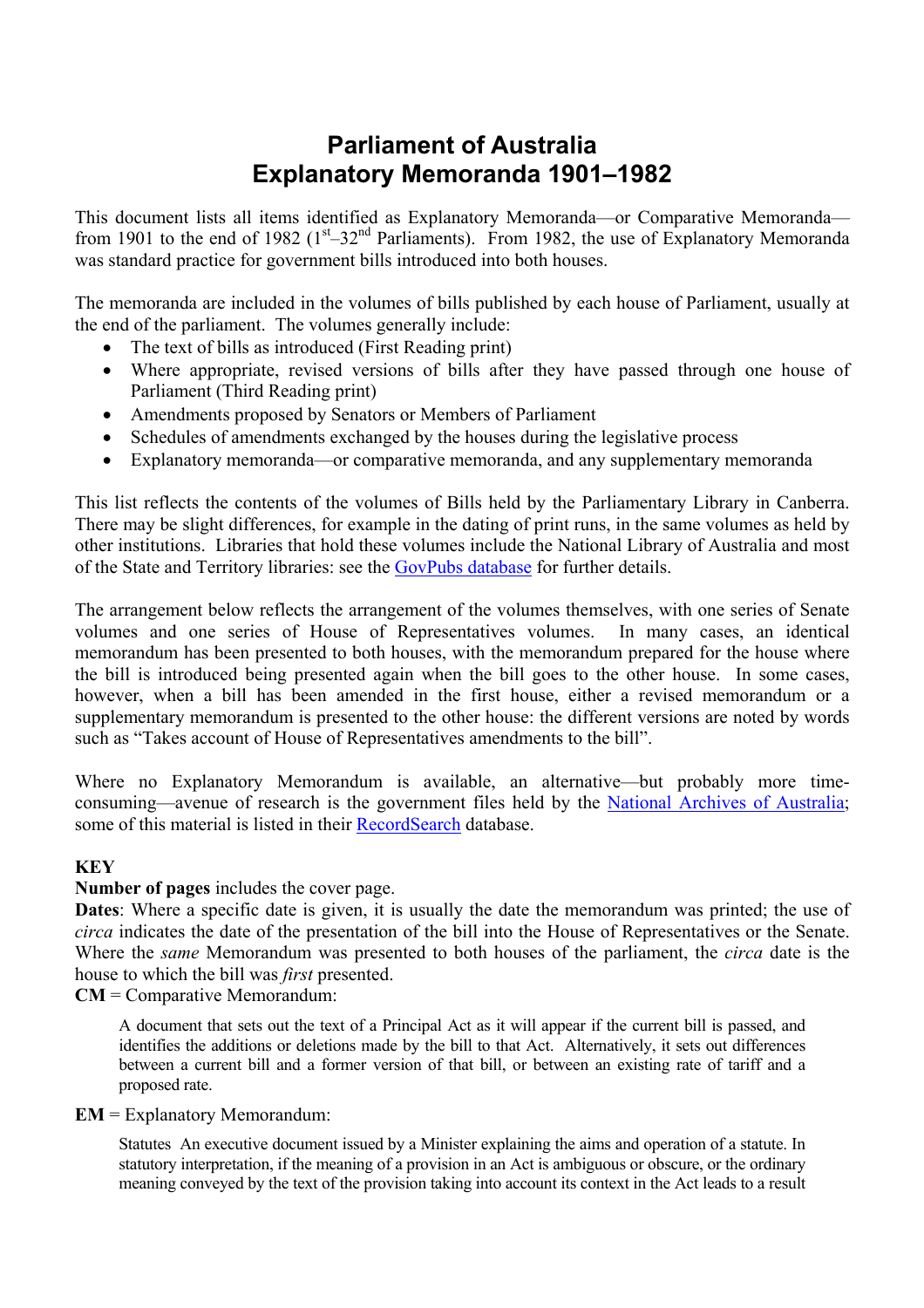that is manifestly absurd or unreasonable, reference may be made to explanatory memoranda in order to ascertain the meaning of the provision: (CTH) Acts Interpretation Act 1901 s 15AB. (*Butterworths Australian Legal Dictionary*, Sydney: Butterworths, 1997, *s.v.* 'explanatory memorandum'.)

- [Senate Memoranda, pp. 5–71](#page-4-0)
- [House of Representatives Memoranda, pp. 71–163](#page-70-0)

**Produced by the Law and Bills Digest Section, Parliamentary Library, Canberra, March 2005. <http://www.aph.gov.au/library/pubs/explanmem>**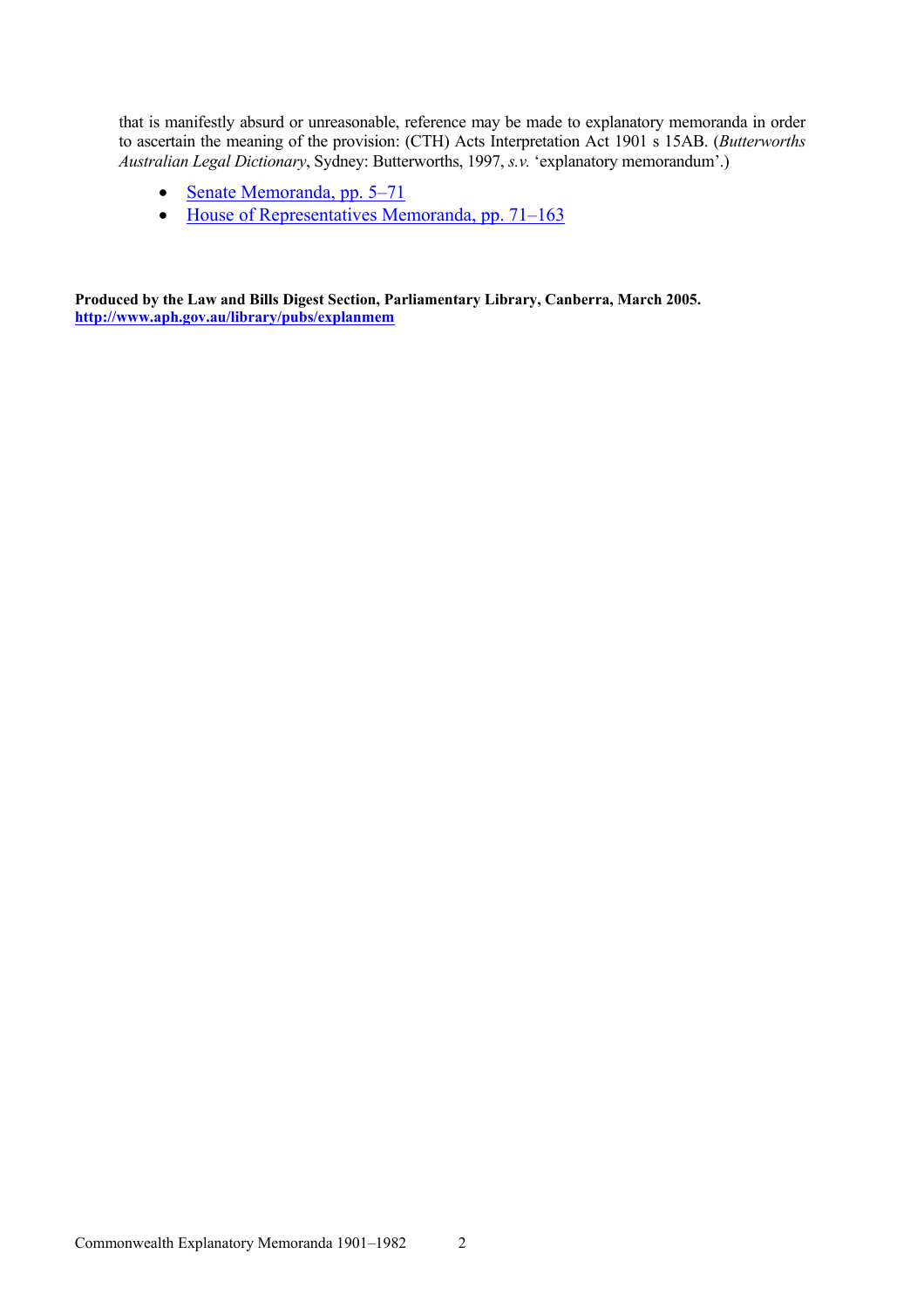| Sessions 1953-54 and 1954 (Appropriation and supply bills are bound separately)16 |  |
|-----------------------------------------------------------------------------------|--|
|                                                                                   |  |
|                                                                                   |  |
|                                                                                   |  |
|                                                                                   |  |
|                                                                                   |  |
|                                                                                   |  |
|                                                                                   |  |
|                                                                                   |  |
|                                                                                   |  |
|                                                                                   |  |
|                                                                                   |  |
|                                                                                   |  |
|                                                                                   |  |
|                                                                                   |  |
|                                                                                   |  |
|                                                                                   |  |
|                                                                                   |  |
|                                                                                   |  |
|                                                                                   |  |
|                                                                                   |  |
|                                                                                   |  |
|                                                                                   |  |
|                                                                                   |  |
|                                                                                   |  |
|                                                                                   |  |
|                                                                                   |  |
|                                                                                   |  |
|                                                                                   |  |
|                                                                                   |  |
|                                                                                   |  |
|                                                                                   |  |
|                                                                                   |  |
|                                                                                   |  |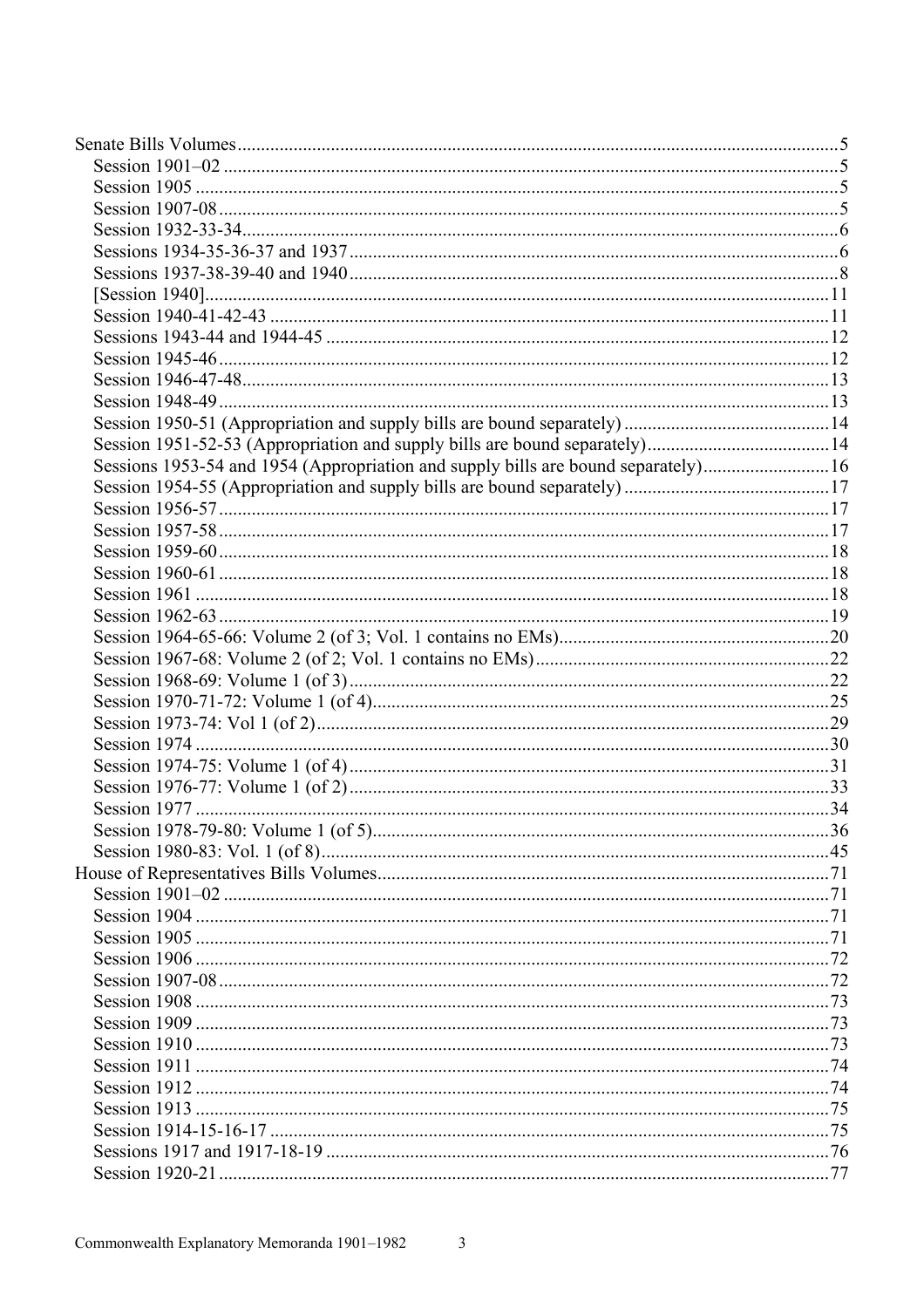| Session 1950-51: Vol. 1 (of 2; Vol. 2 contains only appropriation and supply bills) 103       |  |
|-----------------------------------------------------------------------------------------------|--|
|                                                                                               |  |
|                                                                                               |  |
| Session 1954-55: Vol. 1 (of 2; Vol. 2 contains only appropriation and supply bills) 106       |  |
|                                                                                               |  |
| Session 1959-60: Vol. 1 (of 2; Vol. 2 contains only appropriation and supply bills) 107       |  |
| Session 1960-61: Vol. 1 (of 2; Vol. 2 contains only appropriation and supply bills) 108       |  |
| Session 1961: Vol. 1 (of 2; Vol. 2 contains only appropriation and supply bills)109           |  |
| Session 1962-63: Vol. 2 (of 3; Vol. 1 contains no EMs; Vol. 3 contains only appropriation and |  |
|                                                                                               |  |
|                                                                                               |  |
|                                                                                               |  |
|                                                                                               |  |
|                                                                                               |  |
|                                                                                               |  |
|                                                                                               |  |
|                                                                                               |  |
|                                                                                               |  |
|                                                                                               |  |
|                                                                                               |  |
|                                                                                               |  |

 $\overline{4}$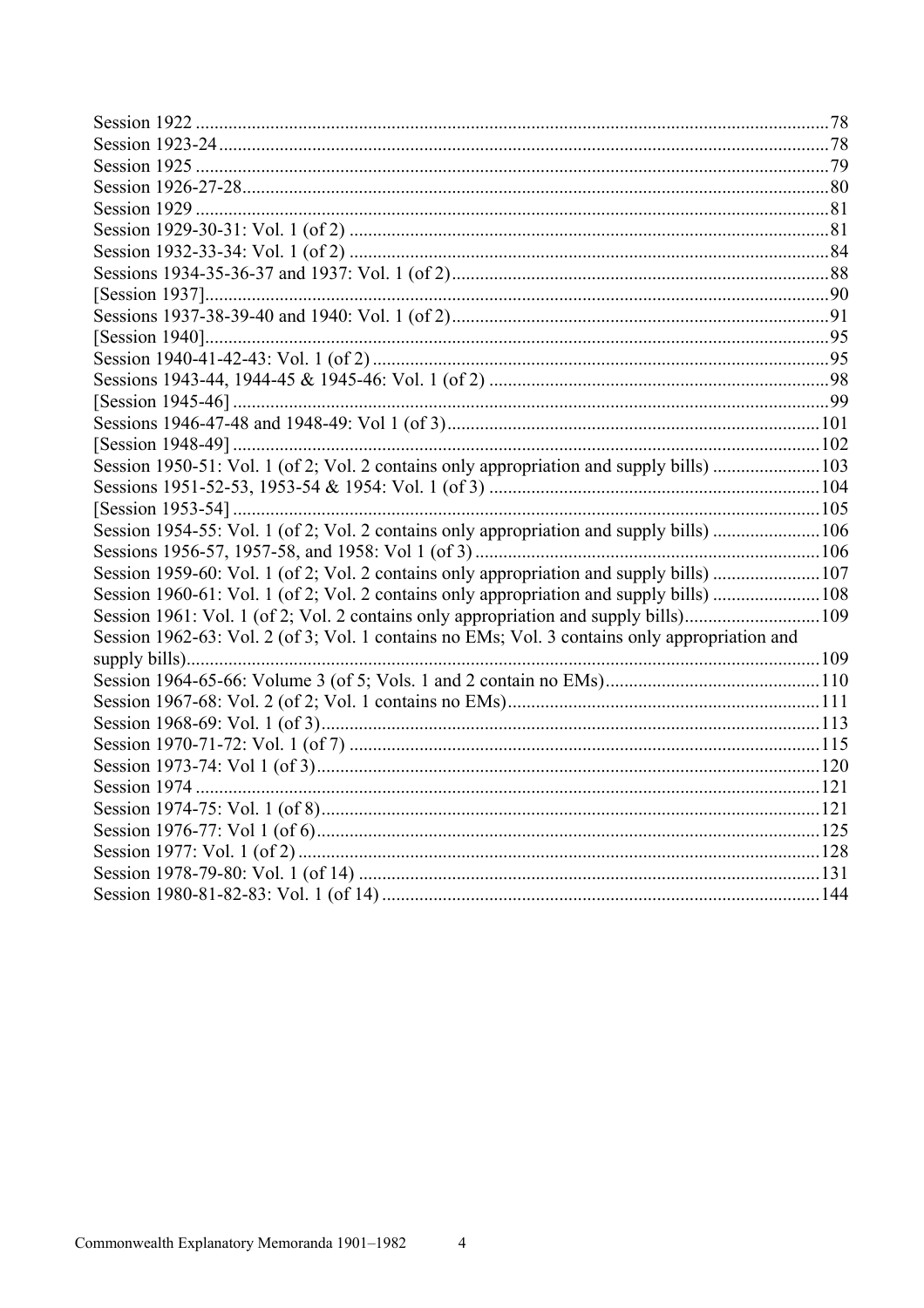<span id="page-4-0"></span>

| <b>Bill Title</b>           | No. of $\blacksquare$ | <b>Notes</b> | Date | <b>CM</b> |
|-----------------------------|-----------------------|--------------|------|-----------|
|                             | Pages                 |              |      | 0r<br>EM  |
| <b>Senate Bills Volumes</b> |                       |              |      |           |

## **Session 1901–02**

| Post and Telegraph Bill 1901 | 46 | Title reads: "As Amended in<br>Committee to $5th$ July, 1901."       | 9.7.1901  | <b>CM</b> |
|------------------------------|----|----------------------------------------------------------------------|-----------|-----------|
| Post and Telegraph Bill 1901 | 46 | Title reads: "As reported with<br>amendments, $17th$ July, $1901$ ." | 18.7.1901 | <b>CM</b> |

### **Session 1905**

| Commonwealth Electoral Bill 1905 | $\Delta$ |                                     | 16.9.1905 | EM |
|----------------------------------|----------|-------------------------------------|-----------|----|
| Copyright Bill 1905              |          | Full title: "Memorandum of          | 12.9.1905 | EM |
|                                  |          | references to similar provisions in |           |    |
|                                  |          | acts and bills" in the UK,          |           |    |
|                                  |          | Australian states and Canada.       |           |    |

#### **Session 1907-08**

| <b>Customs Tariff 1907</b> | 67 | Title reads: "Schedule showing      | 2.4.1908  | <b>CM</b> |
|----------------------------|----|-------------------------------------|-----------|-----------|
|                            |    | requests made by the Senate for     |           |           |
|                            |    | amendments in the Customs Tariff    |           |           |
|                            |    | 1907." Identical to the version     |           |           |
|                            |    | present in the House of             |           |           |
|                            |    | Representatives volume.             |           |           |
| <b>Customs Tariff 1907</b> | 17 | Title reads: "Schedule showing      | 5.5.1908  | CM        |
|                            |    | the manner in which, up to 5th      |           |           |
|                            |    | May, 1908, the House of             |           |           |
|                            |    | Representatives has dealt with the  |           |           |
|                            |    | requests by the Senate for          |           |           |
|                            |    | amendments." Identical to the       |           |           |
|                            |    | version present in the House of     |           |           |
|                            |    | Representatives volume.             |           |           |
| Customs Tariff 1907        | 22 | Title reads: "Schedule (No. 2)      | 19.5.1908 | CM        |
|                            |    | showing the manner in which the     |           |           |
|                            |    | House of Representatives has        |           |           |
|                            |    | dealt with the remaining requests   |           |           |
|                            |    | by the Senate for amendments,       |           |           |
|                            |    | and also showing consequential      |           |           |
|                            |    | amendments made in the bill."       |           |           |
|                            |    | Identical to the version present in |           |           |
|                            |    | the House of Representatives        |           |           |
|                            |    | volume.                             |           |           |
| <b>Customs Tariff 1907</b> | 20 | Title reads: "No. 1. Schedule       | 21.5.1908 | <b>CM</b> |
|                            |    | showing original requested          |           |           |
|                            |    | amendments of the Senate which      |           |           |
|                            |    | the House of Representatives has    |           |           |
|                            |    | not made, and which the Senate      |           |           |
|                            |    | again requests the House to make.   |           |           |
|                            |    |                                     |           |           |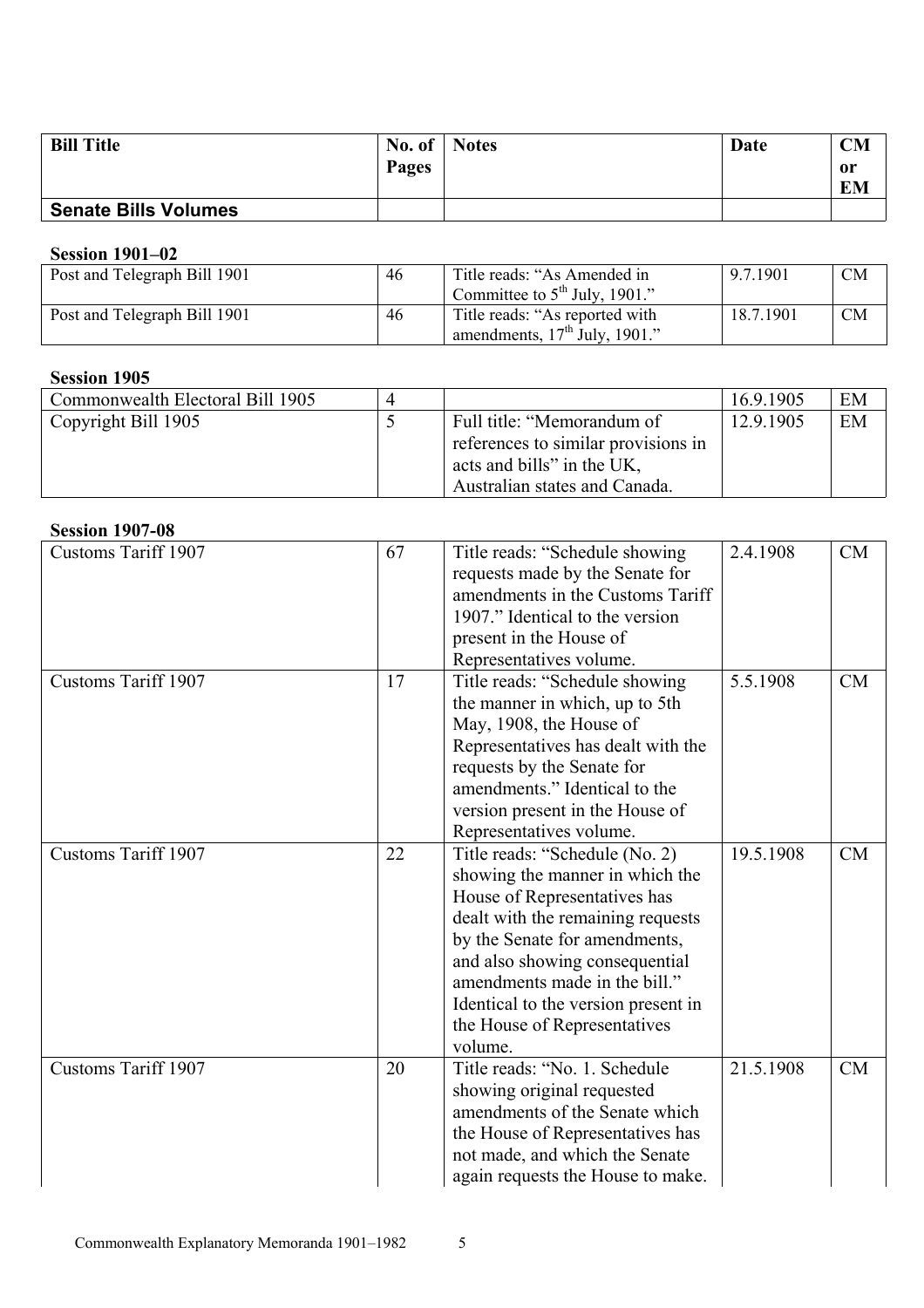| <b>Bill Title</b>         | No. of<br>Pages | <b>Notes</b>                                                                                                                                                                                                                                                                                                                        | Date      | CM<br>or<br>EM |
|---------------------------|-----------------|-------------------------------------------------------------------------------------------------------------------------------------------------------------------------------------------------------------------------------------------------------------------------------------------------------------------------------------|-----------|----------------|
|                           |                 | No. 2. Schedule showing how the<br>Senate has dealt with certain of its<br>original requests for amendments,<br>which amendments have not been<br>made or have been made as to part<br>or with modifications by the<br>House of Representatives."<br>Identical to the version present in<br>the House of Representatives<br>volume. |           |                |
| Customs Tariff 1907       | 14              | Title reads: "Schedules showing<br>how the House of Representatives<br>has dealt with the amendments<br>requested by the Senate in its<br>message No. 28 of the 21st May,<br>1908." Identical to the version<br>present in the House of<br>Representatives volume.                                                                  | 28.5.1908 | CM             |
| Surplus Revenue Bill 1908 | $\overline{2}$  |                                                                                                                                                                                                                                                                                                                                     | 3.6.1908  | EM             |

#### **Session 1932-33-34**

| <b>Customs Tariff 1933</b> | 130 | Title reads: "Customs Tariff"       | CM |
|----------------------------|-----|-------------------------------------|----|
|                            |     | Memorandum showing rates of         |    |
|                            |     | duty under items in Customs         |    |
|                            |     | Tariff 1933, as compared with:—     |    |
|                            |     | (a) rates of duty operating         |    |
|                            |     | immediately prior to introduction   |    |
|                            |     | of Customs Tariff Proposals of      |    |
|                            |     | October, 1932; (b) rates of duty    |    |
|                            |     | under Scullin Government's          |    |
|                            |     | validated tariff; (c) rates of duty |    |
|                            |     | under 1921-1930 Tariff."            |    |
| Excise Tariff 1933         | 7   | Title reads: "Excise Tariff"        | CM |
|                            |     | Memorandum showing rates of         |    |
|                            |     | duty under items in Excise Tariff   |    |
|                            |     | 1933 as compared with: $-(a)$ rates |    |
|                            |     | of duty under Scullin               |    |
|                            |     | Government's validated tariff; (b)  |    |
|                            |     | rates of duty under 1921-1928       |    |
|                            |     | Tariff." Differs from the           |    |
|                            |     | memorandum presented for the        |    |
|                            |     | same bill to the House of           |    |
|                            |     | Representatives.                    |    |

### **Sessions 1934-35-36-37 and 1937**

| <b>Australian Soldiers' Repatriation Bill</b> | Full title: "Memorandum showing 3.12.1935 | <b>CM</b> |
|-----------------------------------------------|-------------------------------------------|-----------|
| 1935                                          | the alterations proposed to be            |           |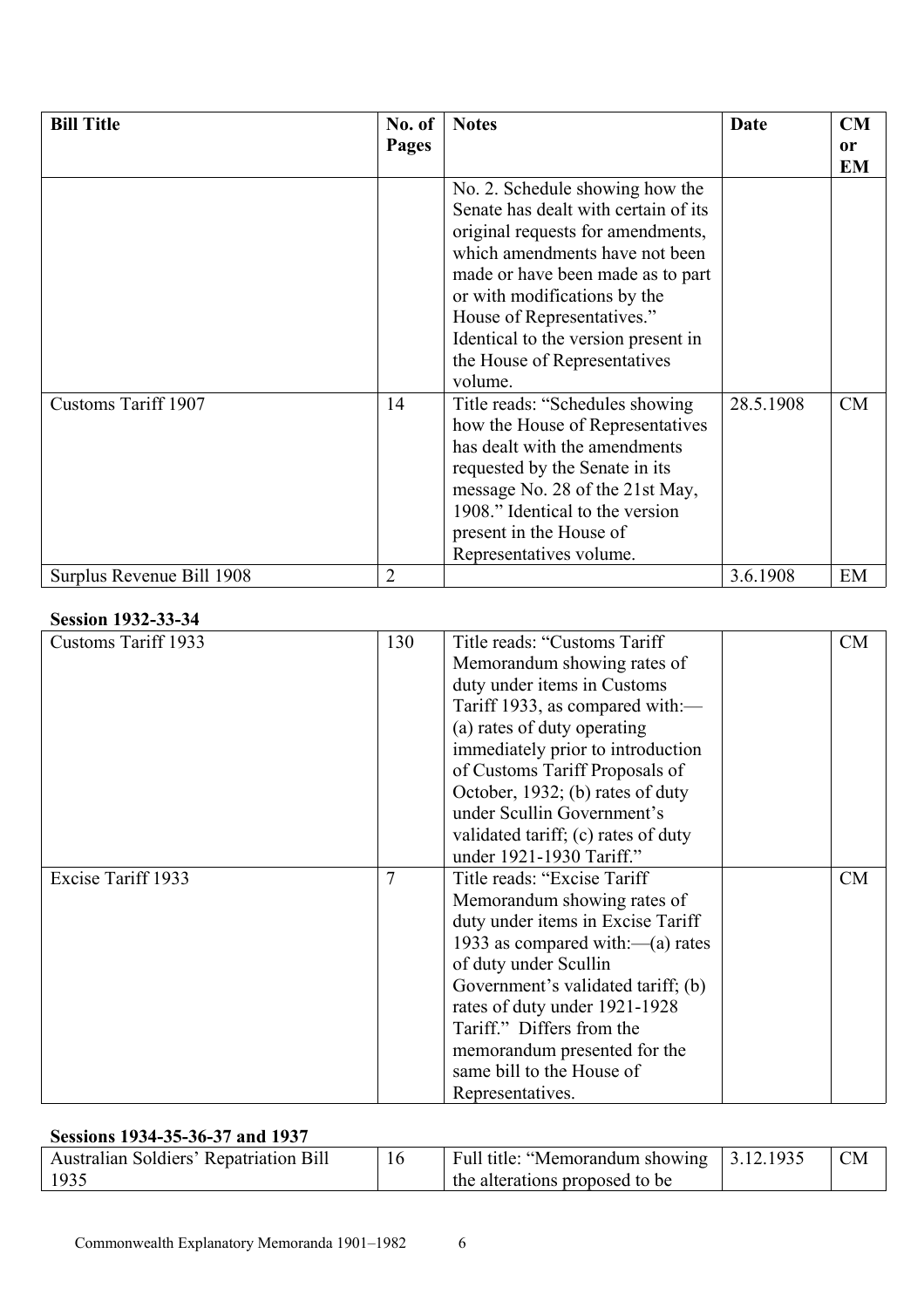| <b>Bill Title</b>                    | No. of       | <b>Notes</b>                        | Date      | CM        |
|--------------------------------------|--------------|-------------------------------------|-----------|-----------|
|                                      | <b>Pages</b> |                                     |           | or        |
|                                      |              |                                     |           | <b>EM</b> |
|                                      |              | made to the Australian Soldiers'    |           |           |
|                                      |              | Repatriation Act 1920-1934."        |           |           |
|                                      |              | Takes account of House of           |           |           |
|                                      |              | Representatives amendments to       |           |           |
|                                      |              | the bill.                           |           |           |
| Crimes Bill 1935                     | 10           | Title reads: "Memorandum            | 1.10.1935 | CM        |
|                                      |              | showing the amendments              |           |           |
|                                      |              | proposed to be made to the Crimes   |           |           |
|                                      |              | Act 1914-1932."                     |           |           |
| Customs Tariff Amendments 1935 and   | 119          | Title reads: "Memorandum            |           | <b>CM</b> |
| <b>Excise Tariff Amendments 1935</b> |              | showing items in the proposed       |           |           |
|                                      |              | 1935 tariff amendments as           |           |           |
|                                      |              | compared with the 1933 Tariffs."    |           |           |
| Customs Tariff Bill No. 2 1936       | 21           | Title reads: "Memorandum            |           | <b>CM</b> |
|                                      |              | showing items in the bill covering  |           |           |
|                                      |              | the Tariff Proposals of $22nd$ May, |           |           |
|                                      |              | 1936, as compared with items in     |           |           |
|                                      |              | the Customs Tariff 1933-1936."      |           |           |
| Customs Tariff (No. 3) 1936          | 21           | Title reads: "Memorandum            |           | <b>CM</b> |
|                                      |              | showing items in the bill covering  |           |           |
|                                      |              | the Customs Tariff Proposals of     |           |           |
|                                      |              | $29th$ October, 1936, as compared   |           |           |
|                                      |              | with items in the Customs Tariff    |           |           |
|                                      |              | 1933-1936."                         |           |           |
|                                      | 14           | Title reads: "Memorandum            |           | CM        |
| Customs Tariff (No. 4) 1936          |              | showing items in the bill covering  |           |           |
|                                      |              | the Customs Tariff Proposals of     |           |           |
|                                      |              | $27th$ November, 1936, as           |           |           |
|                                      |              | compared with items in the          |           |           |
|                                      |              | Customs Tariff 1933-1936."          |           |           |
|                                      |              | Differs very slightly from the      |           |           |
|                                      |              | memorandum presented for the        |           |           |
|                                      |              | same bill to the House of           |           |           |
|                                      |              | Representatives.                    |           |           |
| Income Tax Assessment Bill 1935      | x, 223       | Title reads: "Explanatory           | 11.3.1936 | EM        |
|                                      |              | Memorandum showing alterations      |           |           |
|                                      |              | contained in the bill for an act to |           |           |
|                                      |              | consolidate and amend the Income    |           |           |
|                                      |              | Tax Assessment Act 1922-1934."      |           |           |
|                                      |              | Identical to the memorandum         |           |           |
|                                      |              | presented for the same bill in the  |           |           |
|                                      |              | House of Representatives.           |           |           |
| Income Tax Assessment Bill 1935      | 5            | Title reads: "Amendments to be      | 18.5.1936 | EM        |
|                                      |              | proposed by the Postmaster-         |           |           |
|                                      |              | General, Senator the Honorable      |           |           |
|                                      |              | A.J. McLachlan." Includes           |           |           |
|                                      |              | explanatory notes on the            |           |           |
|                                      |              |                                     |           |           |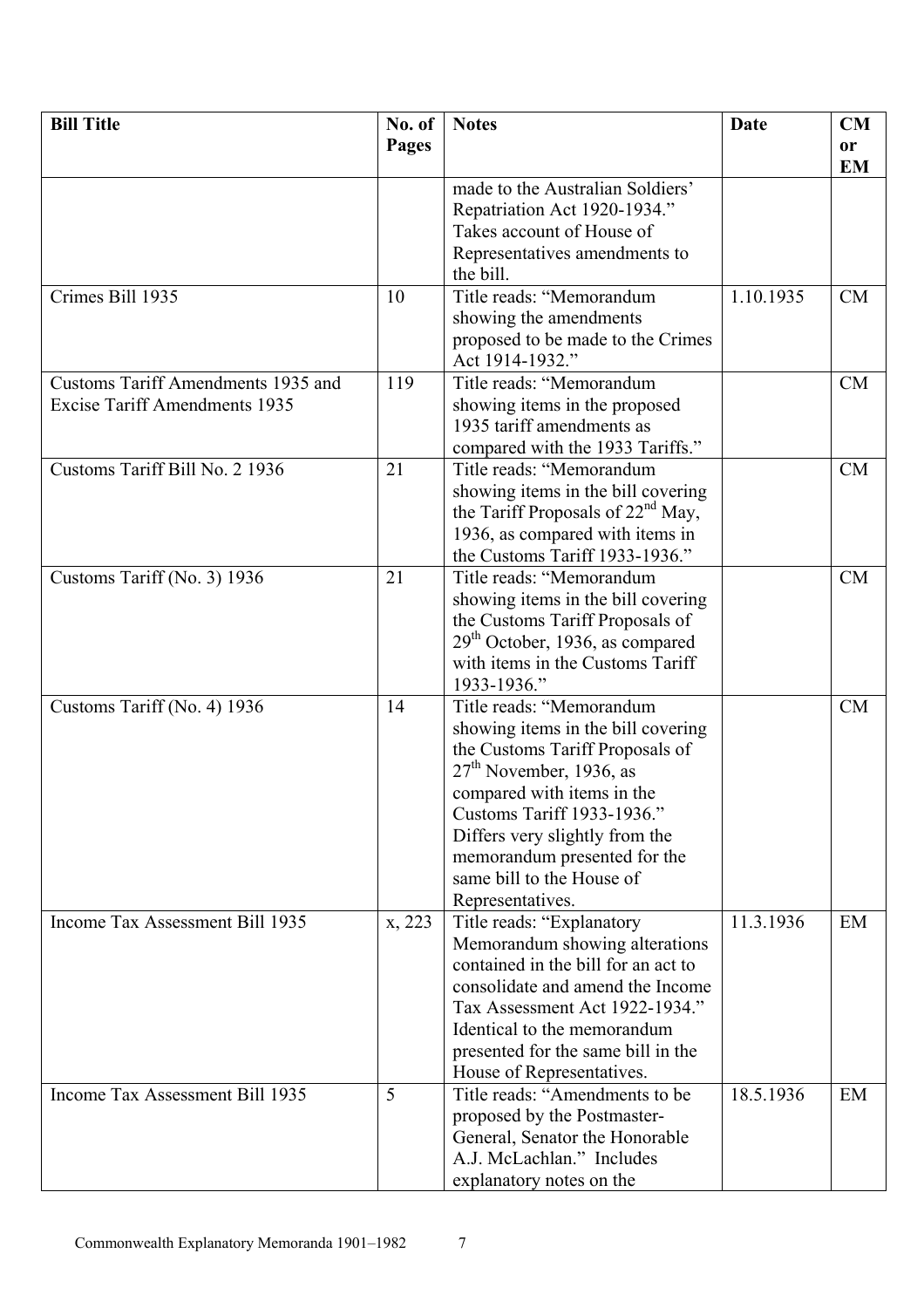| <b>Bill Title</b>                       | No. of | <b>Notes</b>                       | Date       | CM        |
|-----------------------------------------|--------|------------------------------------|------------|-----------|
|                                         | Pages  |                                    |            | or        |
|                                         |        |                                    |            | <b>EM</b> |
|                                         |        | amendments.                        |            |           |
| Income Tax Assessment Bill (No. 2) 1936 | 14     | Title reads: "Memorandum           |            | EM        |
|                                         |        | showing the amendments             |            |           |
|                                         |        | proposed to be made in the         |            |           |
|                                         |        | Income Tax Assessment Act          |            |           |
|                                         |        | 1936." Includes explanatory notes  |            |           |
|                                         |        | on the clauses. Takes account of a |            |           |
|                                         |        | House of Representatives           |            |           |
|                                         |        | amendment to the bill.             |            |           |
| Lands Acquisition Bill 1936             | 5      | Title reads: "Memorandum           | 13.11.1936 | CM        |
|                                         |        | showing the amendments             |            |           |
|                                         |        | proposed to be made to the Lands   |            |           |
|                                         |        | Acquisition Act 1906-1934."        |            |           |
|                                         |        | Identical to the memorandum        |            |           |
|                                         |        | presented for the same bill in the |            |           |
|                                         |        | House of Representatives.          |            |           |
| Navigation Bill 1935                    | 6      | Title reads: "Memorandum           | 3.4.1935   | CM        |
|                                         |        | showing proposed amendments to     |            |           |
|                                         |        | the Navigation Act 1912-1934."     |            |           |
|                                         |        | Takes account of House of          |            |           |
|                                         |        | Representatives amendments to      |            |           |
|                                         |        | the bill.                          |            |           |

# **Sessions 1937-38-39-40 and 1940**

| Commonwealth Electoral Bill 1939       | 15 | Title reads: "Memorandum           | 18.9.1939 | <b>CM</b> |
|----------------------------------------|----|------------------------------------|-----------|-----------|
|                                        |    | showing the amendments             |           |           |
|                                        |    | proposed to be made to the         |           |           |
|                                        |    | Commonwealth Electoral Act         |           |           |
|                                        |    | 1918-1934."                        |           |           |
| Customs Tariff 1938 and Customs Tariff | 65 | Title reads: "Memorandum           |           | CM        |
| (Canadian Preference) 1938             |    | showing items in the 1938 Tariff   |           |           |
|                                        |    | Bills as compared with the         |           |           |
|                                        |    | Customs Tariff 1933-1936 and the   |           |           |
|                                        |    | Customs Tariff (Canadian           |           |           |
|                                        |    | Preference) 1934-1936."            |           |           |
| Customs Tariff Bill (No. 3) 1938       | 6  | Title reads: "Memorandum           |           | CM        |
|                                        |    | showing items in the Customs       |           |           |
|                                        |    | Tariff (No. 3) Bill 1938 and       |           |           |
|                                        |    | Excise Tariff Bill (No. 2) 1938 as |           |           |
|                                        |    | compared with items in the         |           |           |
|                                        |    | Customs Tariff 1933-1938 and the   |           |           |
|                                        |    | Excise Tariff 1921-1938."          |           |           |
| Customs Tariff (No. 4) 1938            | 8  | Title reads: "Memorandum           |           | CM        |
|                                        |    | showing items in the Customs       |           |           |
|                                        |    | Tariff (No. 4) Bill 1938, as       |           |           |
|                                        |    | compared with items in the         |           |           |
|                                        |    | Customs Tariff 1933-1938."         |           |           |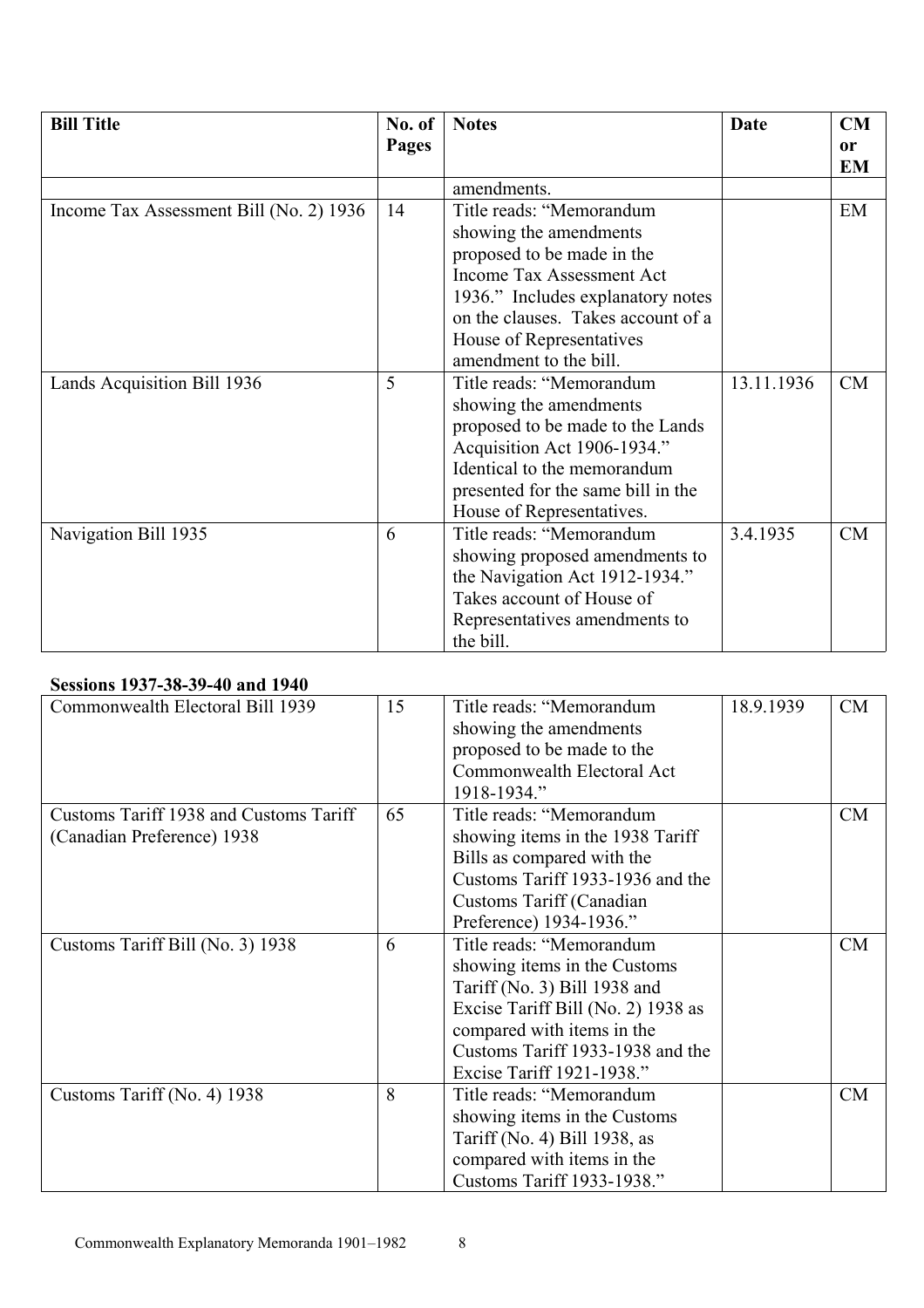| <b>Bill Title</b>                                                                                                                                                                                          | No. of       | <b>Notes</b>                                                                                                                                                                                                                                                                                                                                                                                                                                                                                                                                         | Date | CM                     |
|------------------------------------------------------------------------------------------------------------------------------------------------------------------------------------------------------------|--------------|------------------------------------------------------------------------------------------------------------------------------------------------------------------------------------------------------------------------------------------------------------------------------------------------------------------------------------------------------------------------------------------------------------------------------------------------------------------------------------------------------------------------------------------------------|------|------------------------|
|                                                                                                                                                                                                            | <b>Pages</b> |                                                                                                                                                                                                                                                                                                                                                                                                                                                                                                                                                      |      | <b>or</b><br><b>EM</b> |
| <b>Customs Tariff Bill 1939</b>                                                                                                                                                                            | 32           | Title reads: "Memorandum<br>showing items in the bill covering<br>the Customs Tariff proposals of<br>$7th$ December, 1938, as compared<br>with the Customs Tariff 1933-<br>1938."                                                                                                                                                                                                                                                                                                                                                                    |      | CM                     |
| Customs Tariff (1933-1939) Amendment<br>(Nos. 7 and 9) 1939, Excise Tariff (1921-<br>1938) Amendment (No. 2) 1939 and<br><b>Customs Tariff (Canadian Preference)</b><br>(1934-1938) Amendment (No. 2) 1939 | 15           | Title reads: "Memorandum<br>showing items in the Customs<br>Tariff proposals of 3 <sup>rd</sup> May, 1939<br>and 14 <sup>th</sup> September, 1939, the<br>Excise Tariff proposals of 4 <sup>th</sup><br>May, 1938, and the Customs<br>Tariff (Canadian Preference)<br>proposals of 14 <sup>th</sup> September, 1939,<br>as compared with the Customs<br>Tariff 1933-1939, the Excise<br>Tariff 1921-1938 and the Customs<br>Tariff (Canadian Preference)<br>1934-1938." Identical to the<br>memorandum presented to the<br>House of Representatives. |      | <b>CM</b>              |
| Customs Tariff (No. 3) 1939 and Excise<br>Tariff (No. 2) 1939                                                                                                                                              | 5            | Title reads: "Memorandum<br>showing items in the 1939 Tariff<br>bills as compared with the<br>Customs Tariff 1933-1939, and<br>the Excise Tariff 1921-1939."                                                                                                                                                                                                                                                                                                                                                                                         |      | <b>CM</b>              |
| Customs Tariff (1933-1939) Amendment<br>(No. 10) 1939 and Customs Tariff<br>(Canadian Preference) (1934-1938)<br>Amendment (No. 3) 1939                                                                    | 27           | Title reads: "Memorandum<br>showing items in the Customs<br>Tariff proposals and the Customs<br>Tariff (Canadian Preference)<br>proposals of 14 <sup>th</sup> September, 1939,<br>as compared with the Customs<br>Tariff 1933-1939 and the Customs<br>Tariff (Canadian Preference)<br>1934-1938." Identical to the<br>memorandum presented to the<br>House of Representatives.                                                                                                                                                                       |      | <b>CM</b>              |
| Customs Tariff (1933-1939) Amendment<br>(No. 12) 1939 and Customs Tariff<br>(Canadian Preference) (1934-1938)<br>Amendment (No. 4) 1939                                                                    | 11           | Title reads: "Memorandum<br>showing items in the Customs<br>Tariff proposals and the Customs<br>Tariff (Canadian Preference)<br>proposals of 22 <sup>nd</sup> September,<br>1939, as compared with the<br>Customs Tariff 1933-1939 and the<br>Customs Tariff (Canadian<br>Preference) 1934-1938." Identical<br>to the memorandum presented to                                                                                                                                                                                                        |      | <b>CM</b>              |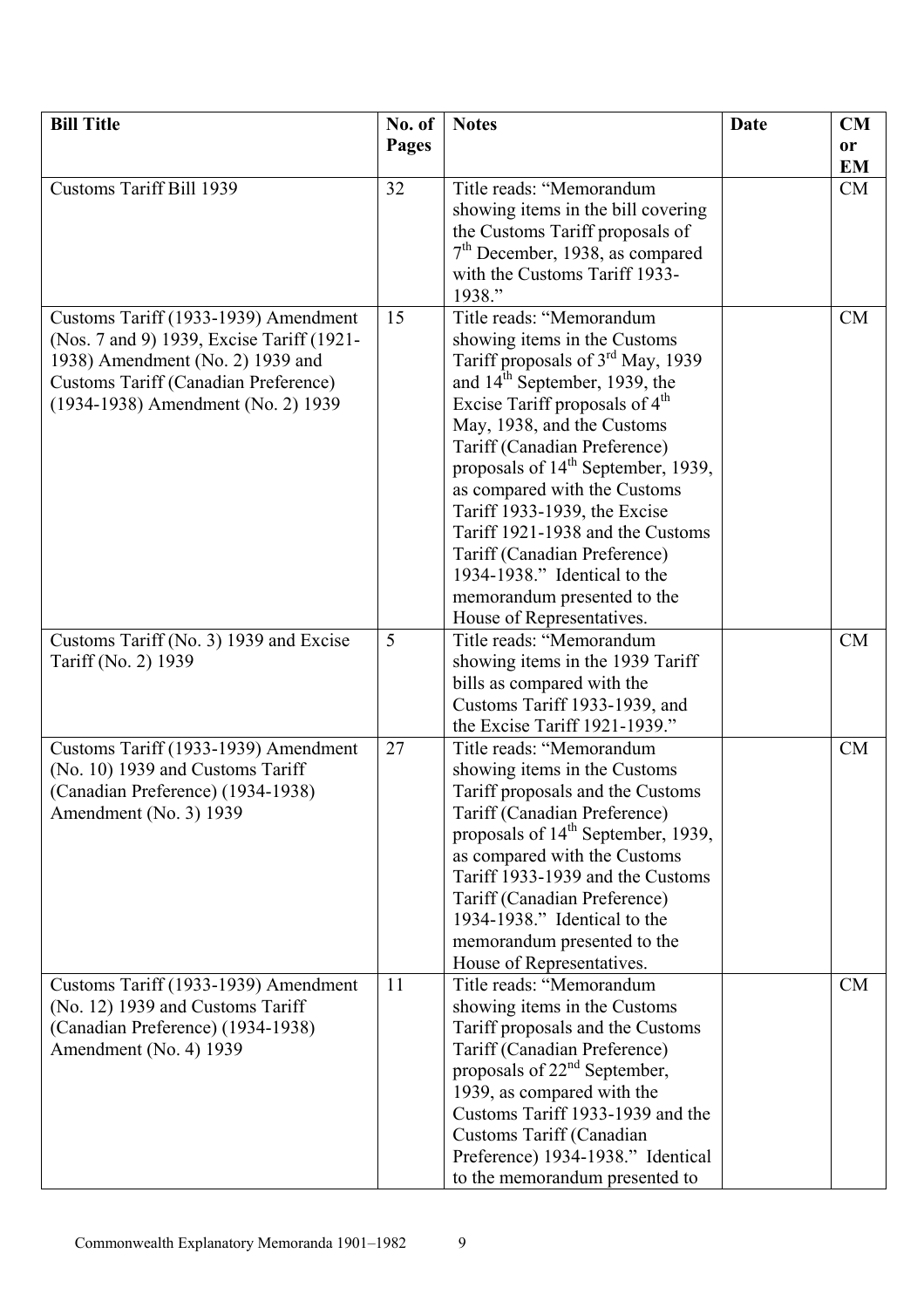| <b>Bill Title</b>                                                              | No. of         | <b>Notes</b>                                             | <b>Date</b> | CM            |
|--------------------------------------------------------------------------------|----------------|----------------------------------------------------------|-------------|---------------|
|                                                                                | <b>Pages</b>   |                                                          |             | <sub>or</sub> |
|                                                                                |                |                                                          |             | <b>EM</b>     |
|                                                                                |                | the House of Representatives.                            |             |               |
| Customs Tariff (1933-1939) Amendment                                           | $\overline{4}$ | Title reads: "Memorandum                                 |             | <b>CM</b>     |
| (No. 13) 1939                                                                  |                | showing items in the Customs                             |             |               |
|                                                                                |                | Tariff proposals of $22nd$                               |             |               |
|                                                                                |                | September, 1939, as compared                             |             |               |
|                                                                                |                | with the Customs Tariff 1933-                            |             |               |
|                                                                                |                | 1939." Identical to the                                  |             |               |
|                                                                                |                | memorandum presented to the<br>House of Representatives. |             |               |
|                                                                                | $\overline{4}$ | Title reads: "Memorandum                                 |             | <b>CM</b>     |
| Customs Tariff (1933-1939) Amendment<br>(No. 14) 1939 and Excise Tariff (1921- |                | showing items in the proposed                            |             |               |
| 1939) Amendment (No. 7) 1939                                                   |                | 1939 Tariff amendments as                                |             |               |
|                                                                                |                | compared with the Customs Tariff                         |             |               |
|                                                                                |                | 1933-1939, and the Excise Tariff                         |             |               |
|                                                                                |                | 1921-1939."                                              |             |               |
| Defence Bill 1939                                                              | $\overline{2}$ | Title reads: "Memorandum                                 | 15.6.1939   | <b>CM</b>     |
|                                                                                |                | showing the amendments                                   |             |               |
|                                                                                |                | proposed to be made to the                               |             |               |
|                                                                                |                | Defence Act 1903-1934."                                  |             |               |
|                                                                                |                | Identical to the memorandum                              |             |               |
|                                                                                |                | presented to the House of                                |             |               |
|                                                                                |                | Representatives                                          |             |               |
| Excise Tariff 1938                                                             | 3              | Title reads: "Memorandum                                 |             | <b>CM</b>     |
|                                                                                |                | showing items in the 1938 Excise                         |             |               |
|                                                                                |                | Tariff Bill as compared with the                         |             |               |
|                                                                                |                | Excise Tariff 1921-1936."                                |             |               |
| Income Tax Assessment Bill 1938                                                | 16             | Title reads: "Explanatory                                | 8.11.1938   | EM            |
|                                                                                |                | Memorandum showing the                                   |             |               |
|                                                                                |                | amendments proposed to be made                           |             |               |
|                                                                                |                | to the Income Tax Assessment Act                         |             |               |
|                                                                                |                | 1936-1937." Identical to the                             |             |               |
|                                                                                |                | memorandum presented to the                              |             |               |
|                                                                                |                | House of Representatives.                                |             |               |
| Judiciary Bill 1939                                                            | $\mathbf{1}$   | Title reads: "Memorandum                                 | 6.9.1939    | EM            |
|                                                                                |                | showing the amendments                                   |             |               |
|                                                                                |                | proposed to be made to the<br>Judiciary Act 1903-1937."  |             |               |
|                                                                                |                | Identical to the memorandum                              |             |               |
|                                                                                |                | presented to the House of                                |             |               |
|                                                                                |                | Representatives.                                         |             |               |
| Trade Agreement (Switzerland) Bill 1938                                        | 6              | Title reads: "Memorandum                                 |             | EM            |
|                                                                                |                | showing rates of duty on goods                           |             |               |
|                                                                                |                | the produce or manufacture of                            |             |               |
|                                                                                |                | Switzerland affected by the trade                        |             |               |
|                                                                                |                | agreement with that country."                            |             |               |
|                                                                                |                | Identical to the memorandum                              |             |               |
|                                                                                |                | presented to the House of                                |             |               |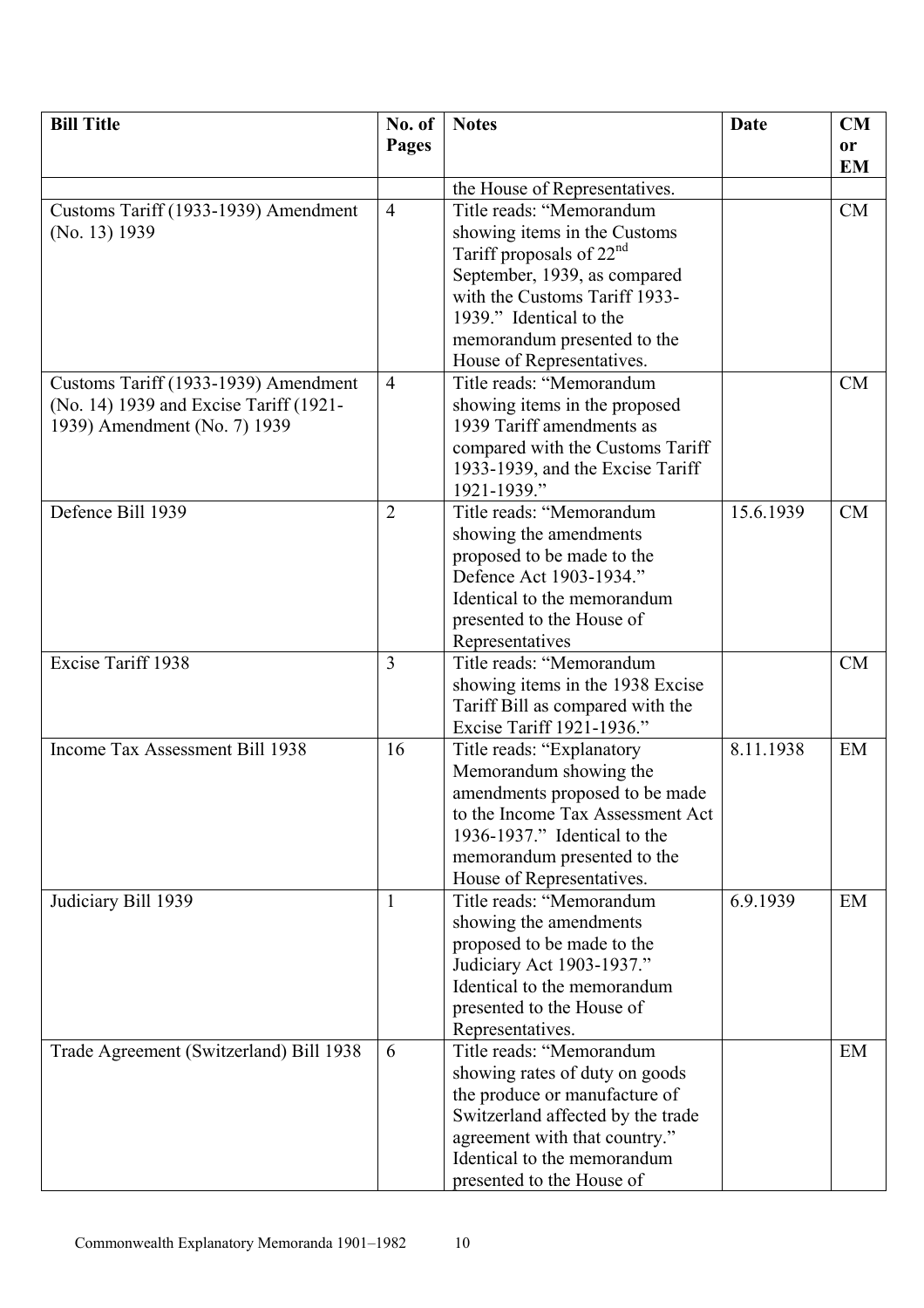| <b>Bill Title</b>                  | No. of | <b>Notes</b>                                                                                                                                                                                     | Date      | <b>CM</b>       |
|------------------------------------|--------|--------------------------------------------------------------------------------------------------------------------------------------------------------------------------------------------------|-----------|-----------------|
|                                    | Pages  |                                                                                                                                                                                                  |           | 0r<br><b>EM</b> |
|                                    |        | representatives for the Customs<br>Tariff (1933-1938) Amendment<br>$(No. 5)$ 1938.                                                                                                               |           |                 |
| Wheat Industry Insurance Bill 1938 | 3      | Title reads: "Memorandum<br>explanatory of the bill." [Private]<br>Senator's Bill1                                                                                                               | 7.12.1938 | EM              |
| [Session 1940]                     |        |                                                                                                                                                                                                  |           |                 |
| National Security Bill 1940        | 3      | Title reads: "Memorandum<br>showing the amendments<br>proposed to be made to the<br>National Security Act 1939."<br>Identical to the memorandum<br>presented to the House of<br>Representatives. | 20.6.1940 | CM              |

#### **Session 1940-41-42-43**

| 96991VII 17TV-TI-T2-T                  |                |                                    |           |    |
|----------------------------------------|----------------|------------------------------------|-----------|----|
| Child Endowment Bill 1942              | 6              | Title reads: "Memorandum           | 14.5.1942 | CM |
|                                        |                | showing the amendments             |           |    |
|                                        |                | proposed to be made to the Child   |           |    |
|                                        |                | Endowment Act 1941."               |           |    |
| Commonwealth Electoral (War-time) Bill | 8              | Title reads: "Memorandum           | 23.3.1943 | CM |
| 1943                                   |                | showing the amendments             |           |    |
|                                        |                | proposed to be made to the         |           |    |
|                                        |                | Commonwealth Electoral (War-       |           |    |
|                                        |                | time) Act 1940."                   |           |    |
| Invalid and Old-age Pensions Bill 1942 | 8              | Title reads: "Memorandum           | 14.5.1942 | CM |
|                                        |                | showing the amendments             |           |    |
|                                        |                | proposed to be made to the Invalid |           |    |
|                                        |                | and Old-age Pensions Act 1908-     |           |    |
|                                        |                | 1941." Differs very slightly from  |           |    |
|                                        |                | the memorandum presented for       |           |    |
|                                        |                | the same bill to the House of      |           |    |
|                                        |                | Representatives.                   |           |    |
| Maternity Allowance Bill 1942          | $\overline{2}$ | Title reads: "Memorandum           | 14.5.1942 | CM |
|                                        |                | showing the amendments             |           |    |
|                                        |                | proposed to be made to the         |           |    |
|                                        |                | Maternity Allowance Act 1942."     |           |    |
|                                        |                | Identical to the memorandum        |           |    |
|                                        |                | presented to the House of          |           |    |
|                                        |                | Representatives.                   |           |    |
| Superannuation Bill 1942               | 24             | Title reads: "Memorandum           | 17.9.1942 | CM |
|                                        |                | showing the amendments             |           |    |
|                                        |                | proposed to be made to the         |           |    |
|                                        |                | Superannuation Act 1922-1937."     |           |    |
|                                        |                | Identical to the memorandum        |           |    |
|                                        |                | presented to the House of          |           |    |
|                                        |                | Representatives.                   |           |    |
|                                        |                |                                    |           |    |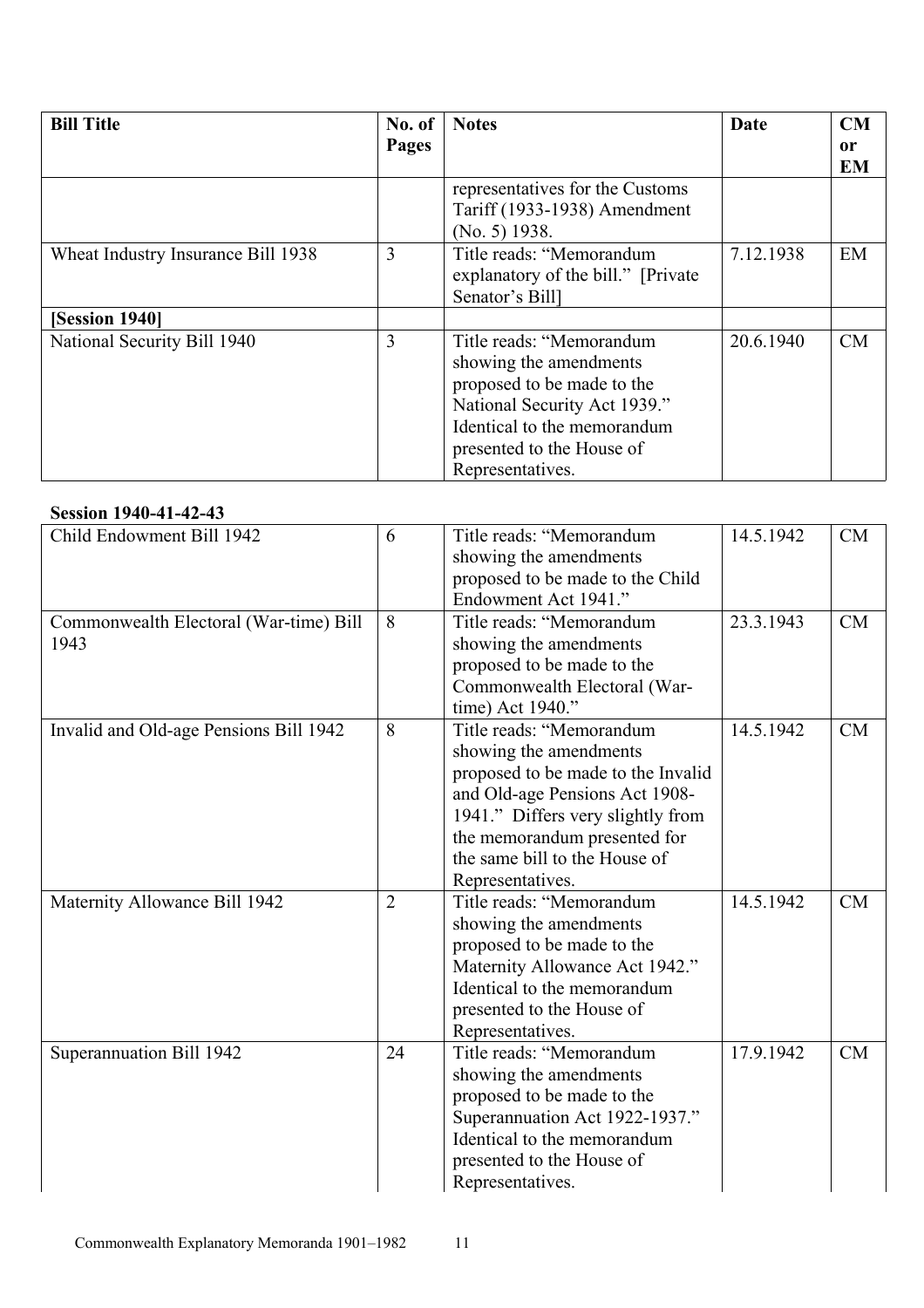| <b>Bill Title</b> | No. of $\vert$ | <b>Notes</b> | Date | <b>CM</b> |
|-------------------|----------------|--------------|------|-----------|
|                   | <b>Pages</b>   |              |      | 0r        |
|                   |                |              |      | EM        |

# **Sessions 1943-44 and 1944-45**

| <b>[Session 1944-45]</b>      |    |                                     |            |    |
|-------------------------------|----|-------------------------------------|------------|----|
| Financial Agreement Bill 1944 | 12 | Title reads: "Memorandum            | 17.11.1944 | EM |
|                               |    | showing the amendments              |            |    |
|                               |    | proposed to be made to the          |            |    |
|                               |    | Financial Agreement between the     |            |    |
|                               |    | Commonwealth and the States,        |            |    |
|                               |    | entered into on $12^{th}$ December, |            |    |
|                               |    | 1927." Includes explanatory notes.  |            |    |
|                               |    | Identical to the memorandum         |            |    |
|                               |    | presented to the House of           |            |    |
|                               |    | Representatives.                    |            |    |

#### **Session 1945-46**

| Bankruptcy Bill 1945                           | $\overline{4}$ | Title reads: "Memorandum            | 21.9.1945 | CM |
|------------------------------------------------|----------------|-------------------------------------|-----------|----|
|                                                |                | showing the amendments              |           |    |
|                                                |                | proposed to be made to the          |           |    |
|                                                |                | Bankruptcy Act 1924-1933."          |           |    |
|                                                |                | Identical to the memorandum         |           |    |
|                                                |                | presented to the House of           |           |    |
|                                                |                | Representatives.                    |           |    |
| Income Tax Assessment Bill 1945                | 36             | Title reads: "Memorandum            | 17.4.1945 | EM |
|                                                |                | showing the amendments              |           |    |
|                                                |                | proposed to be made to the          |           |    |
|                                                |                | <b>Income Tax Assessment Act</b>    |           |    |
|                                                |                | 1936-1944." Includes explanatory    |           |    |
|                                                |                | notes. Identical to the             |           |    |
|                                                |                | memorandum presented to the         |           |    |
|                                                |                | House of Representatives.           |           |    |
| Income Tax Assessment Bill (No. 2) 1945        |                | See Social Services Contribution    |           |    |
|                                                |                | Assessment Bill 1945.               |           |    |
| <b>Social Services Contribution Assessment</b> | 53             | Title reads: "Social Services       | 19.9.1945 | EM |
| <b>Bill 1945</b>                               |                | <b>Contribution Assessment Bill</b> |           |    |
|                                                |                | 1945. Resolution to impose a        |           |    |
|                                                |                | Social Services Contribution.       |           |    |
|                                                |                | Income Tax Assessment Bill (No.     |           |    |
|                                                |                | 2) 1945. Resolution to amend the    |           |    |
|                                                |                | rates of income tax imposed by      |           |    |
|                                                |                | the Income Tax Act 1945.            |           |    |
|                                                |                | Memorandum setting out the          |           |    |
|                                                |                | provisions of the Social Services   |           |    |
|                                                |                | <b>Contribution Assessment Bill</b> |           |    |
|                                                |                | 1945, the proposed rates of Social  |           |    |
|                                                |                | Services Contribution, and the      |           |    |
|                                                |                | amendments proposed to be made      |           |    |
|                                                |                | to the Income Tax Assessment Act    |           |    |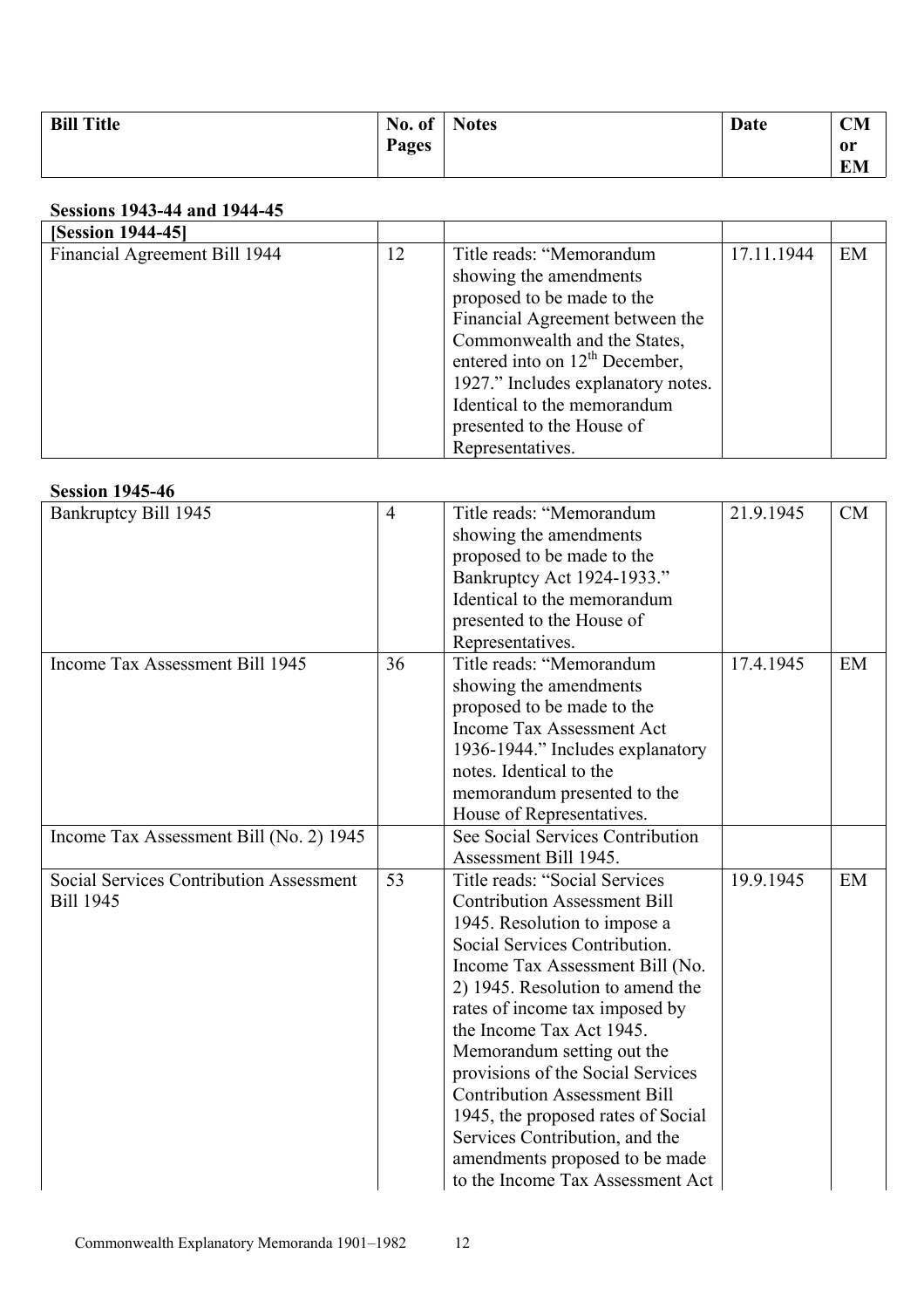| <b>Bill Title</b> | No. of | <b>Notes</b>                         | Date | <b>CM</b> |
|-------------------|--------|--------------------------------------|------|-----------|
|                   | Pages  |                                      |      | 0r        |
|                   |        |                                      |      | <b>EM</b> |
|                   |        | 1936-45 and the Income Tax Act       |      |           |
|                   |        | 1945 respectively, together with     |      |           |
|                   |        | notes explanatory of the clauses of  |      |           |
|                   |        | the bills and the paragraphs of the  |      |           |
|                   |        | resolutions." Social Services        |      |           |
|                   |        | <b>Contribution Assessment Bill</b>  |      |           |
|                   |        | 1945, pp. 1-29; Social Services      |      |           |
|                   |        | Contribution Resolution 1945, pp.    |      |           |
|                   |        | 30-36; Income Tax Assessment         |      |           |
|                   |        | Bill (No. 2) 1945, pp. 36-43;        |      |           |
|                   |        | Income Tax Resolution (No. 2)        |      |           |
|                   |        | 1945, pp. $43-53$ . Identical to the |      |           |
|                   |        | memorandum presented to the          |      |           |
|                   |        | House of Representatives.            |      |           |

# **Session 1946-47-48**

| , ט <del>ד</del> ־ <i>ו</i> ד־טדע µטגע  |    |                                          |            |    |
|-----------------------------------------|----|------------------------------------------|------------|----|
| Commonwealth Conciliation and           | 36 | Title reads: "Memorandum                 | 6.5.1947   | CM |
| <b>Arbitration Bill 1947</b>            |    | showing the Commonwealth                 |            |    |
|                                         |    | Conciliation and Arbitration Act         |            |    |
|                                         |    | 1904-1946, as proposed to be             |            |    |
|                                         |    | amended by the Commonwealth              |            |    |
|                                         |    | <b>Conciliation and Arbitration Bill</b> |            |    |
|                                         |    | 1947." Takes account of House of         |            |    |
|                                         |    | Representatives amendments to            |            |    |
|                                         |    | the bill.                                |            |    |
| Income Tax Assessment Bill (No. 2) 1947 | 41 | Title reads: "Memorandum                 | 13.10.1947 | EM |
|                                         |    | showing the amendments                   |            |    |
|                                         |    | proposed to be made to the               |            |    |
|                                         |    | <b>Income Tax Assessment Act</b>         |            |    |
|                                         |    | 1936-1947 and to the Social              |            |    |
|                                         |    | <b>Services Contribution Assessment</b>  |            |    |
|                                         |    | Act 1945-1946." Includes                 |            |    |
|                                         |    | explanatory notes. Identical to the      |            |    |
|                                         |    | memorandum presented to the              |            |    |
|                                         |    | House of Representatives.                |            |    |
| Seamen's Compensation Bill 1947         | 10 | Title reads: "Memorandum                 | 30.4.1947  | CM |
|                                         |    | showing the amendments                   |            |    |
|                                         |    | proposed to be made to the               |            |    |
|                                         |    | Seamen's Compensation Act                |            |    |
|                                         |    | 1911-1938."                              |            |    |

### **Session 1948-49**

| <b>Australian Broadcasting Bill 1948</b> | 21 | Title reads: "Memorandum                 | 27.10.1948 | CM |
|------------------------------------------|----|------------------------------------------|------------|----|
|                                          |    | showing the amendments                   |            |    |
|                                          |    | proposed to be made to the               |            |    |
|                                          |    | <b>Australian Broadcasting Act 1942-</b> |            |    |
|                                          |    | $1946$ ."                                |            |    |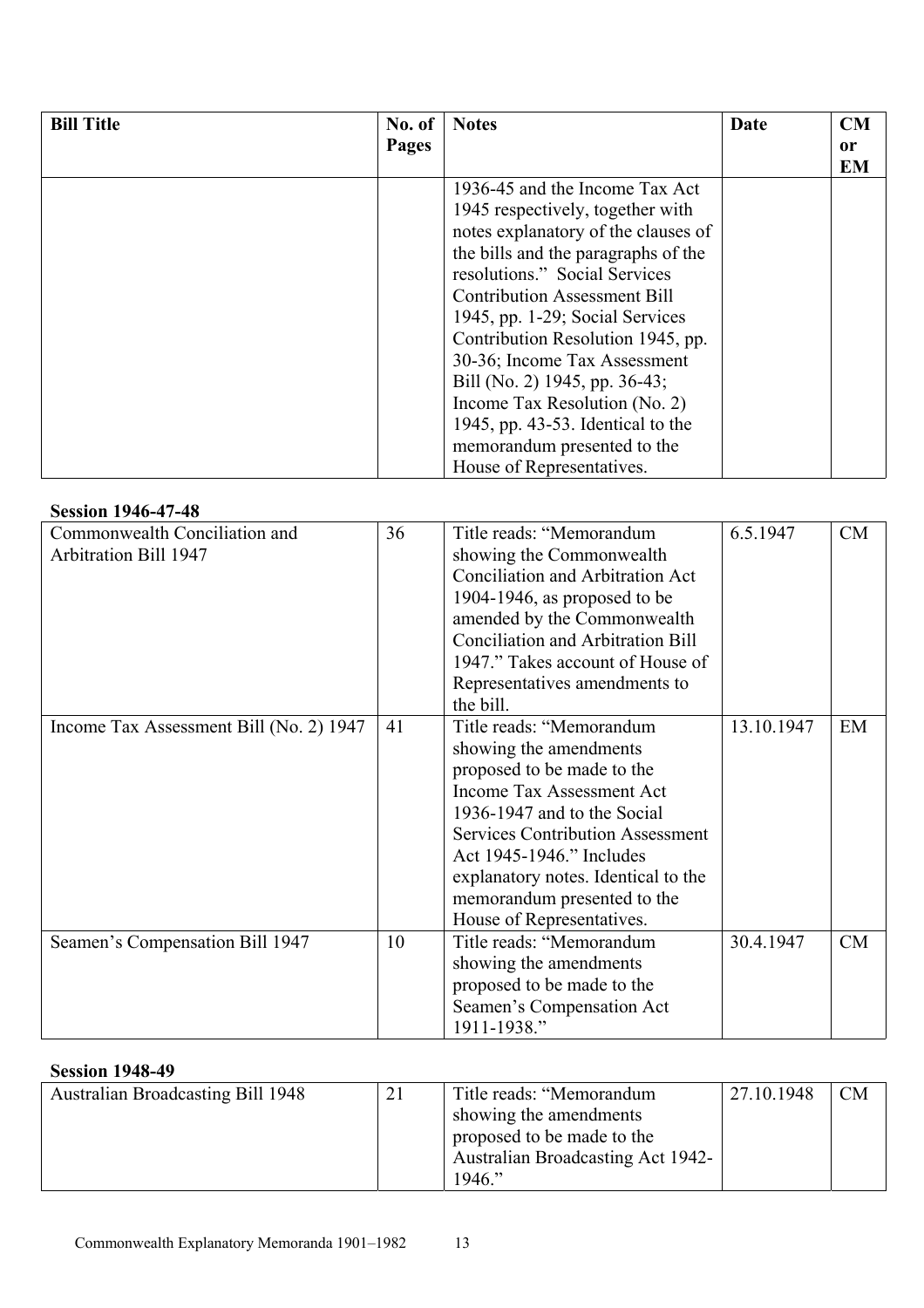| <b>Bill Title</b>               | No. of         | <b>Notes</b>                     | Date     | CM            |
|---------------------------------|----------------|----------------------------------|----------|---------------|
|                                 | Pages          |                                  |          | <sub>or</sub> |
|                                 |                |                                  |          | <b>EM</b>     |
| Income Tax Assessment Bill 1949 | $\overline{4}$ | Title reads: "Memorandum         | 9.9.1949 | EM            |
|                                 |                | showing the amendments           |          |               |
|                                 |                | proposed to be made to the       |          |               |
|                                 |                | Income Tax Assessment Act        |          |               |
|                                 |                | 1936-1948." Includes explanatory |          |               |
|                                 |                | notes. Identical to the          |          |               |
|                                 |                | memorandum presented to the      |          |               |
|                                 |                | House of Representatives.        |          |               |
| Seamen's Compensation Bill 1949 | 16             | Title reads: "Memorandum         | 9.3.1949 | CM            |
|                                 |                | showing the amendments           |          |               |
|                                 |                | proposed to be made to the       |          |               |
|                                 |                | Seamen's Compensation Act        |          |               |
|                                 |                | 1911-1947."                      |          |               |

### **Session 1950-51 (Appropriation and supply bills are bound separately)**

| зарргу оніз аге бойна зерагансту і |    |                                        |            |    |
|------------------------------------|----|----------------------------------------|------------|----|
| Income Tax and Social Services     | 85 | Title reads: "Resolution to declare"   | 19.19.1950 | EM |
| Contribution Assessment Bill 1950  |    | the rates of Income Tax and Social     |            |    |
|                                    |    | Services Contribution for the          |            |    |
|                                    |    | Financial Year 1950-1951.              |            |    |
|                                    |    | Income Tax and Social Services         |            |    |
|                                    |    | <b>Contribution Assessment Bill</b>    |            |    |
|                                    |    | 1950. Memorandum setting out           |            |    |
|                                    |    | the proposed rates of Income Tax       |            |    |
|                                    |    | and Social Services Contribution       |            |    |
|                                    |    | for the Financial Year 1950-1951       |            |    |
|                                    |    | and the clauses of the Income Tax      |            |    |
|                                    |    | and Social Services Contribution       |            |    |
|                                    |    | Assessment Bill 1950, together         |            |    |
|                                    |    | with notes explanatory of the          |            |    |
|                                    |    | paragraphs of the Resolution and       |            |    |
|                                    |    | the clauses of the bill." Identical to |            |    |
|                                    |    | the memorandum presented to the        |            |    |
|                                    |    | House of Representatives.              |            |    |

#### **Session 1951-52-53 (Appropriation and supply bills are bound separately)**

| $    -$                     |    |                                  |           |           |
|-----------------------------|----|----------------------------------|-----------|-----------|
| Banking Bill 1953           | 37 | Title reads: "Memorandum         | 12.3.1953 | <b>CM</b> |
|                             |    | showing the Banking Act 1945, as |           |           |
|                             |    | proposed to be amended by the    |           |           |
|                             |    | Banking Bill 1953." Identical to |           |           |
|                             |    | the memorandum presented to the  |           |           |
|                             |    | House of Representatives.        |           |           |
| Commonwealth Bank Bill 1953 | 47 | Title reads: "Memorandum         | 9.3.1953  | CM        |
|                             |    | showing the Commonwealth Bank    |           |           |
|                             |    | Act 1945-1951, as proposed to be |           |           |
|                             |    | amended by the Commonwealth      |           |           |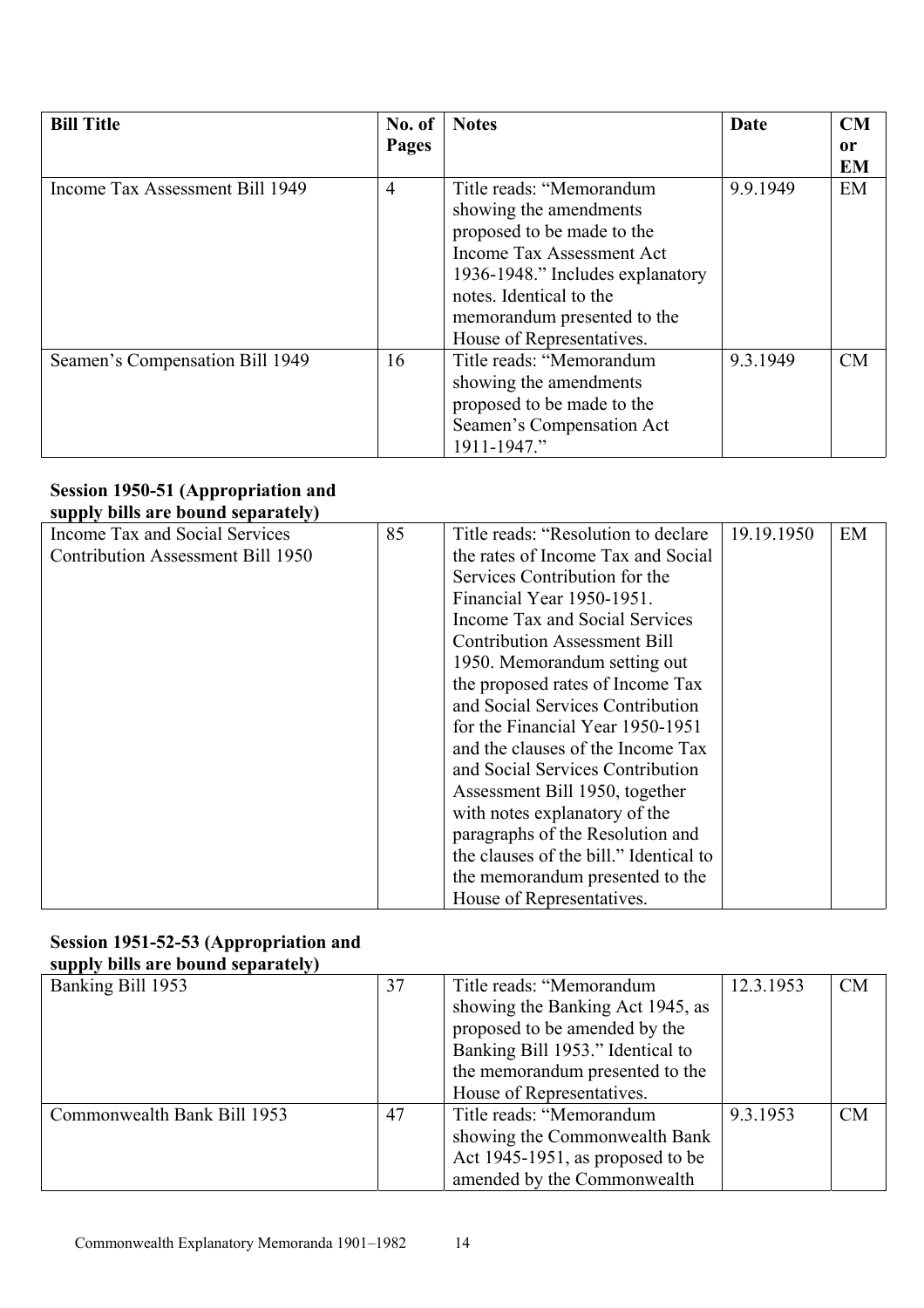| <b>Bill Title</b>                            | No. of       | <b>Notes</b>                                                              | Date       | CM        |
|----------------------------------------------|--------------|---------------------------------------------------------------------------|------------|-----------|
|                                              | <b>Pages</b> |                                                                           |            | or        |
|                                              |              |                                                                           |            | <b>EM</b> |
|                                              |              | Bank Bill 1953." Identical to the                                         |            |           |
|                                              |              | memorandum presented to the                                               |            |           |
|                                              |              | House of Representatives.                                                 |            |           |
| Income Tax and Social Services               | 106          | Title reads: "Resolution to declare                                       | 15.10.1951 | EM        |
| Contribution Assessment Bill 1951            |              | the rates of Income Tax and Social                                        |            |           |
|                                              |              | Services Contribution for the                                             |            |           |
|                                              |              | Financial Year 1951-1952.                                                 |            |           |
|                                              |              | Income Tax and Social Services                                            |            |           |
|                                              |              | <b>Contribution Assessment Bill</b>                                       |            |           |
|                                              |              | 1951. Memorandum setting out                                              |            |           |
|                                              |              | the proposed rates of Income Tax                                          |            |           |
|                                              |              | and Social Services Contribution                                          |            |           |
|                                              |              | for the Financial Year 1951-1952                                          |            |           |
|                                              |              | and the clauses of the Income Tax<br>and Social Services Contribution     |            |           |
|                                              |              |                                                                           |            |           |
|                                              |              | Assessment Bill 1951, together<br>with notes explanatory of the           |            |           |
|                                              |              | paragraphs of the resolution and                                          |            |           |
|                                              |              | the clauses of the bill." Identical to                                    |            |           |
|                                              |              | the memorandum presented to the                                           |            |           |
|                                              |              | House of Representatives.                                                 |            |           |
| Income Tax and Social Services               | 37           | Title reads: "Memorandum                                                  | 23.5.1952  | EM        |
| Contribution Assessment Bill (No. 2)         |              | showing the amendments                                                    |            |           |
| 1952                                         |              | proposed to be made to the                                                |            |           |
|                                              |              | Income Tax and Social Services                                            |            |           |
|                                              |              | <b>Contribution Assessment Act</b>                                        |            |           |
|                                              |              | 1936-1951, as amended by the                                              |            |           |
|                                              |              | Income Tax and Social Services                                            |            |           |
|                                              |              | <b>Contribution Assessment Act</b>                                        |            |           |
|                                              |              | 1952, together with explanatory                                           |            |           |
|                                              |              | notes." Identical to the                                                  |            |           |
|                                              |              | memorandum presented to the                                               |            |           |
|                                              |              | House of Representatives.                                                 |            |           |
| Income Tax and Social Services               | 123          | Title reads: "Resolution to declare<br>the rates of Income Tax and Social | 17.9.1952  | EM        |
| Contribution Assessment Bill (No. 3)<br>1952 |              | Services Contribution for the                                             |            |           |
|                                              |              | Financial Year 1952-1953.                                                 |            |           |
|                                              |              | Income Tax and Social Services                                            |            |           |
|                                              |              | Contribution Assessment Bill (No.                                         |            |           |
|                                              |              | 3) 1952. Memorandum showing-                                              |            |           |
|                                              |              | (1) the proposed rates of Income                                          |            |           |
|                                              |              | <b>Tax and Social Services</b>                                            |            |           |
|                                              |              | Contribution for the Financial                                            |            |           |
|                                              |              | Year 1952-1953; and (2) the                                               |            |           |
|                                              |              | amendments proposed to be made                                            |            |           |
|                                              |              | to the Income Tax and Social                                              |            |           |
|                                              |              | <b>Services Contribution Assessment</b>                                   |            |           |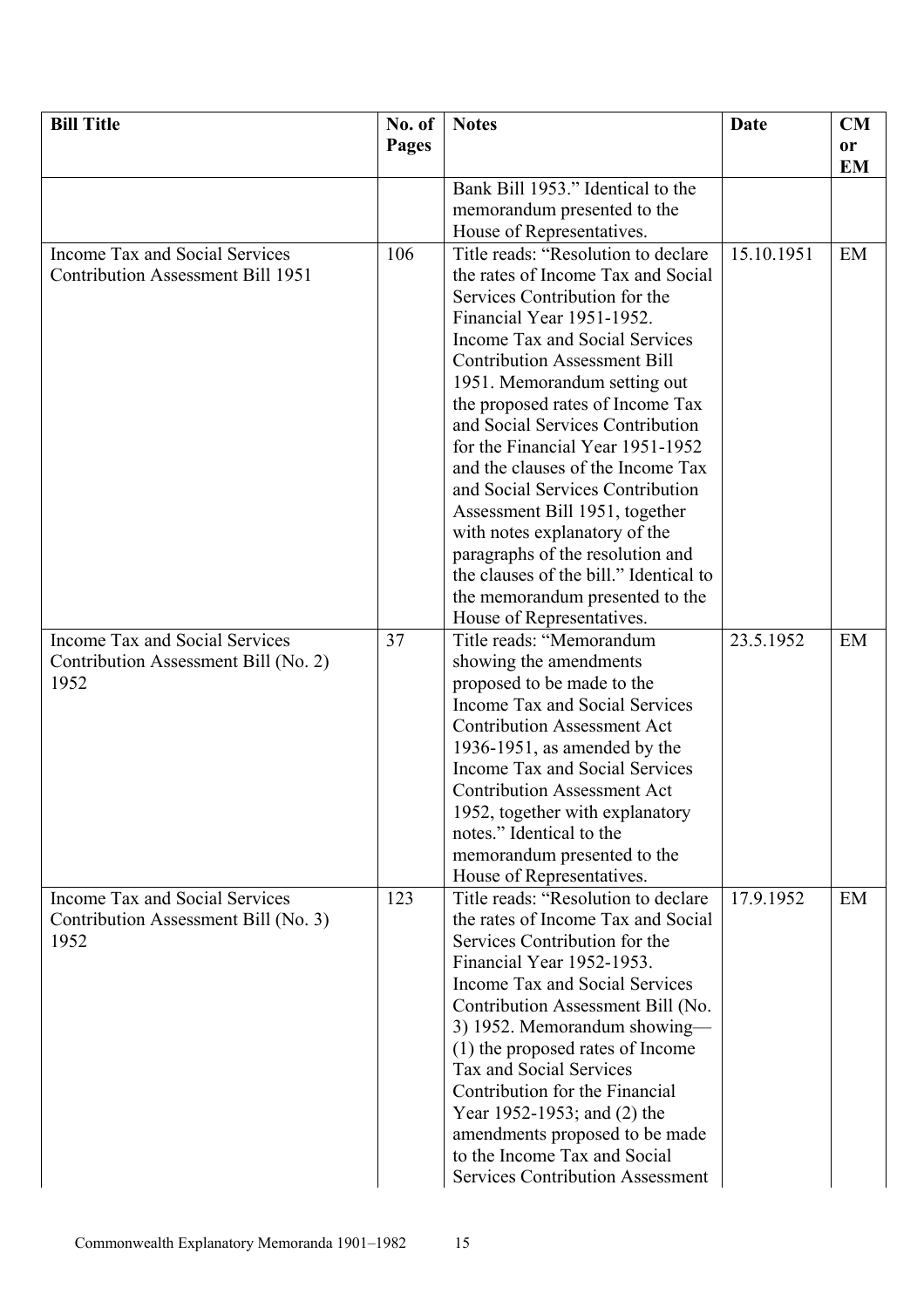| <b>Bill Title</b> | No. of | <b>Notes</b>                       | Date | CM        |
|-------------------|--------|------------------------------------|------|-----------|
|                   | Pages  |                                    |      | 0r        |
|                   |        |                                    |      | <b>EM</b> |
|                   |        | Act 1936-1951 as amended by the    |      |           |
|                   |        | Income Tax and Social Services     |      |           |
|                   |        | <b>Contribution Assessment Act</b> |      |           |
|                   |        | 1952 and also by the Income Tax    |      |           |
|                   |        | and Social Services Contribution   |      |           |
|                   |        | Assessment Act (No. 2) 1952,       |      |           |
|                   |        | together with explanatory notes."  |      |           |
|                   |        | Identical to the memorandum        |      |           |
|                   |        | presented to the House of          |      |           |
|                   |        | Representatives.                   |      |           |

#### **Sessions 1953-54 and 1954 (Appropriation and supply bills are bound separately)**

| DOUIIU SUPALAIULY                               |    |                                       |            |    |
|-------------------------------------------------|----|---------------------------------------|------------|----|
| <b>Estate Duty Convention (United States of</b> | 20 | Title reads: "Memorandum              | 13.11.1953 | EM |
| America) Bill 1953                              |    | showing $(1)$ the clauses of the      |            |    |
|                                                 |    | <b>Estate Duty Convention (United</b> |            |    |
|                                                 |    | States of America) Bill 1953; (2)     |            |    |
|                                                 |    | the clauses of the Gift Duty          |            |    |
|                                                 |    | Convention (United States of          |            |    |
|                                                 |    | America) Bill 1953, insofar as        |            |    |
|                                                 |    | those clauses are not similar to      |            |    |
|                                                 |    | clauses of the Estate Duty            |            |    |
|                                                 |    | Convention (United States of          |            |    |
|                                                 |    | America) Bill 1953; and (3) the       |            |    |
|                                                 |    | articles of the Estate Duty           |            |    |
|                                                 |    | Convention with the United States     |            |    |
|                                                 |    | of America and the articles of the    |            |    |
|                                                 |    | Gift Duty Convention which do         |            |    |
|                                                 |    | not correspond with the Estate        |            |    |
|                                                 |    | Duty Convention, together with        |            |    |
|                                                 |    | explanatory notes relating to the     |            |    |
|                                                 |    | bills and the Conventions."           |            |    |
|                                                 |    | Identical to the memorandum           |            |    |
|                                                 |    | presented to the House of             |            |    |
|                                                 |    | Representatives.                      |            |    |
| Gift Duty Convention (United States of          |    | See Estate Duty Convention            |            |    |
| America) Bill 1953                              |    | (United States of America) Bill       |            |    |
|                                                 |    | 1953.                                 |            |    |
| <b>Income Tax and Social Services</b>           | 67 | Title reads: "Memorandum              | 12.11.1953 | EM |
| Contribution Assessment Bill (No. 3)            |    | showing— $(1)$ the clauses of the     |            |    |
| 1953                                            |    | Income Tax and Social Services        |            |    |
|                                                 |    | Contribution Assessment Bill (No.     |            |    |
|                                                 |    | 3) 1953; and $(2)$ the clauses of the |            |    |
|                                                 |    | Income Tax (International             |            |    |
|                                                 |    | Agreements) Bill 1953 including a     |            |    |
|                                                 |    | schedule setting out the provisions   |            |    |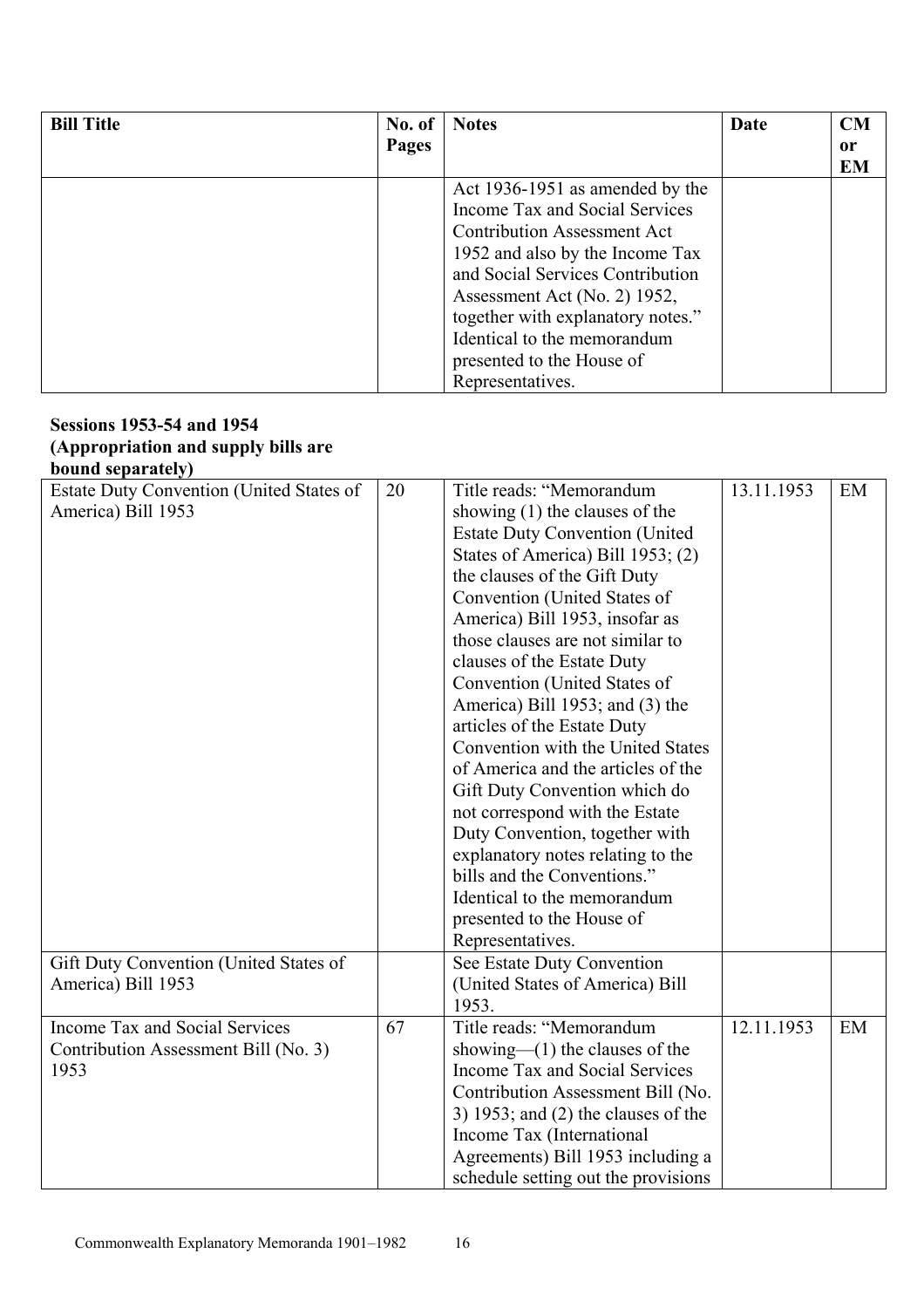| <b>Bill Title</b>                     | No. of | <b>Notes</b>                            | Date | CM        |
|---------------------------------------|--------|-----------------------------------------|------|-----------|
|                                       | Pages  |                                         |      | or        |
|                                       |        |                                         |      | <b>EM</b> |
|                                       |        | of the Income Tax Convention            |      |           |
|                                       |        | with the United States of America,      |      |           |
|                                       |        | together with explanatory notes         |      |           |
|                                       |        | relating to the bills and the           |      |           |
|                                       |        | Convention." Identical to the           |      |           |
|                                       |        | memorandum presented to the             |      |           |
|                                       |        | House of Representatives.               |      |           |
| Income Tax (International Agreements) |        | See Income Tax and Social               |      |           |
| <b>Bill 1953</b>                      |        | <b>Services Contribution Assessment</b> |      |           |
|                                       |        | Bill (No. 3) 1953.                      |      |           |

#### **Session 1954-55 (Appropriation and supply bills are bound separately)**

| 5.01                                        |                                        |          |    |
|---------------------------------------------|----------------------------------------|----------|----|
| <b>Public Service Arbitration Bill 1955</b> | Title reads: "Memorandum               | 9.5.1955 | CM |
|                                             | showing the Public Service             |          |    |
|                                             | Arbitration Act 1920-1952, as          |          |    |
|                                             | proposed to be amended by the          |          |    |
|                                             | <b>Public Service Arbitration Bill</b> |          |    |
|                                             | $1955$ "                               |          |    |

# **Session 1956-57**

| DUSSIVII 17JV-J7                       |    |                                                                                                                                                                                                                                                   |           |           |
|----------------------------------------|----|---------------------------------------------------------------------------------------------------------------------------------------------------------------------------------------------------------------------------------------------------|-----------|-----------|
| Broadcasting and Television Bill 1956  | 55 | Title reads: "Memorandum<br>showing the Broadcasting Act<br>1942-1954, as proposed to be<br>amended by the Broadcasting and<br>Television Bill 1956." Takes<br>account of House of<br>Representatives amendments to<br>the bill.                  | 14.5.1956 | <b>CM</b> |
| Conciliation and Arbitration Bill 1956 | 71 | Title reads: "Memorandum<br>showing the Conciliation and<br>Arbitration Act 1904-1955, as<br>proposed to be amended by the<br>Conciliation and Arbitration Bill<br>1956." Takes account of House of<br>Representatives amendments to<br>the bill. | 8.6.1956  | CM        |

## **Session 1957-58**

| 9 | Introduction, p. 1; Estate Duty   | c. $10.1957$                   | EM |
|---|-----------------------------------|--------------------------------|----|
|   |                                   |                                |    |
|   | Gift Duty Assessment Bill 1957,   |                                |    |
|   | p. 9. Identical to the memorandum |                                |    |
|   | presented to the House of         |                                |    |
|   | Representatives.                  |                                |    |
|   | See Estate Duty Assessment Bill   |                                |    |
|   | 1957                              |                                |    |
|   |                                   | Assessment Bill 1957, pp. 2-8; |    |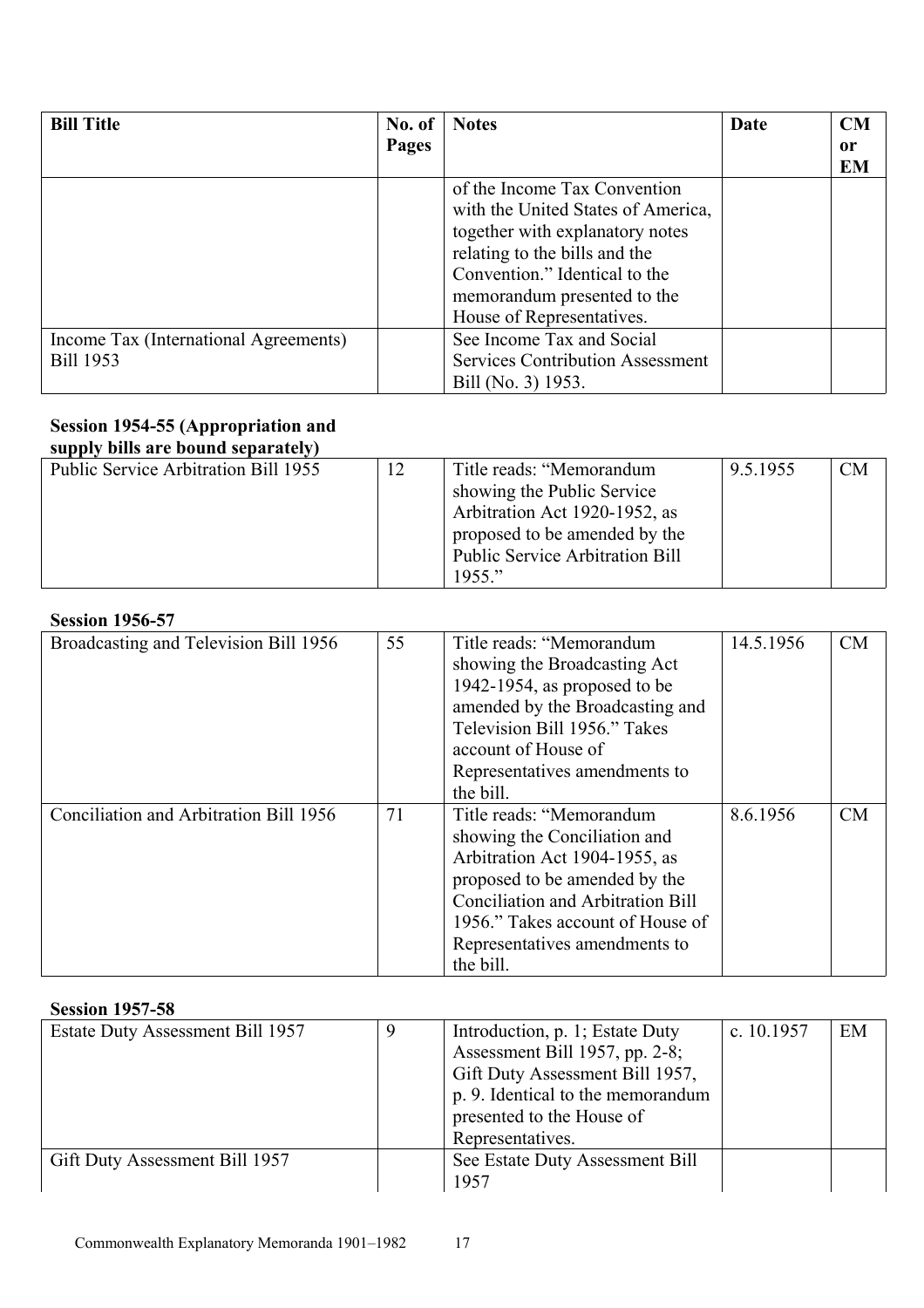| <b>Bill Title</b> | No. of | <b>Notes</b> | Date | <b>CM</b> |
|-------------------|--------|--------------|------|-----------|
|                   | Pages  |              |      | or        |
|                   |        |              |      | <b>EM</b> |

# **Session 1958**

|             | <b>Session 1750</b> |  |  |
|-------------|---------------------|--|--|
| --<br>Inone |                     |  |  |

# **Session 1959-60**

| Income Tax and Social Services           | 24 | Title reads: "Explanatory"           | c. $9.1959$ | EM |
|------------------------------------------|----|--------------------------------------|-------------|----|
| Contribution Assessment Bill (No. 2)     |    | Memorandum." Identical to the        |             |    |
| 1959                                     |    | memorandum presented to the          |             |    |
|                                          |    | House of Representatives.            |             |    |
| Matrimonial Causes Bill 1959             | 14 | Title reads: "Explanatory"           | 14.5.1959   | EM |
|                                          |    | Memorandum on grounds for            |             |    |
|                                          |    | dissolution, judicial separation and |             |    |
|                                          |    | nullity." Identical to the           |             |    |
|                                          |    | memorandum presented to the          |             |    |
|                                          |    | House of Representatives.            |             |    |
| Northern Territory (Administration) Bill | 17 | Title reads: "Memorandum             | 10.4.1959   | CM |
| 1959                                     |    | showing the alterations (other than  |             |    |
|                                          |    | new headings) proposed to be         |             |    |
|                                          |    | made to the Northern Territory       |             |    |
|                                          |    | (Administration) Act 1910-1956."     |             |    |
|                                          |    | Identical to the memorandum          |             |    |
|                                          |    | presented to the House of            |             |    |
|                                          |    | Representatives.                     |             |    |

## **Session 1960-61**

| Income Tax and Social Services        | 31 | Introduction, pp. 1-3; Income Tax       | c. $4.1960$ | EM |
|---------------------------------------|----|-----------------------------------------|-------------|----|
| Contribution Assessment Bill 1960     |    | and Social Services Contribution        |             |    |
|                                       |    | Assessment Bill 1960, pp. 3-28;         |             |    |
|                                       |    | Income Tax and Social Services          |             |    |
|                                       |    | Contribution Bill 1960, p. 29;          |             |    |
|                                       |    | Income Tax (International               |             |    |
|                                       |    | Agreements) Bill 1960, pp. 29-31.       |             |    |
|                                       |    | Identical to the memorandum             |             |    |
|                                       |    | presented to the House of               |             |    |
|                                       |    | Representatives.                        |             |    |
| Income Tax and Social Services        |    | See Income Tax and Social               |             |    |
| Contribution Bill 1960                |    | <b>Services Contribution Assessment</b> |             |    |
|                                       |    | <b>Bill 1960</b>                        |             |    |
| Income Tax (International Agreements) |    | See Income Tax and Social               |             |    |
| <b>Bill 1960</b>                      |    | <b>Services Contribution Assessment</b> |             |    |
|                                       |    | <b>Bill 1960</b>                        |             |    |
| Income Tax (International Agreements) | 14 | Identical to the memorandum             | c. $5.1960$ | EM |
| Bill (No. 2) 1960                     |    | presented to the House of               |             |    |
|                                       |    | Representatives.                        |             |    |

# **Session 1961**

| anc<br>.<br>aal<br>ervices<br>.50C<br>memorandun.<br>the<br>( IV/I<br>. 110°<br>10t<br>NET.<br>,,,,<br>58 I<br>ш.<br>4 Y<br><br><u>-</u><br>. |
|-----------------------------------------------------------------------------------------------------------------------------------------------|
|-----------------------------------------------------------------------------------------------------------------------------------------------|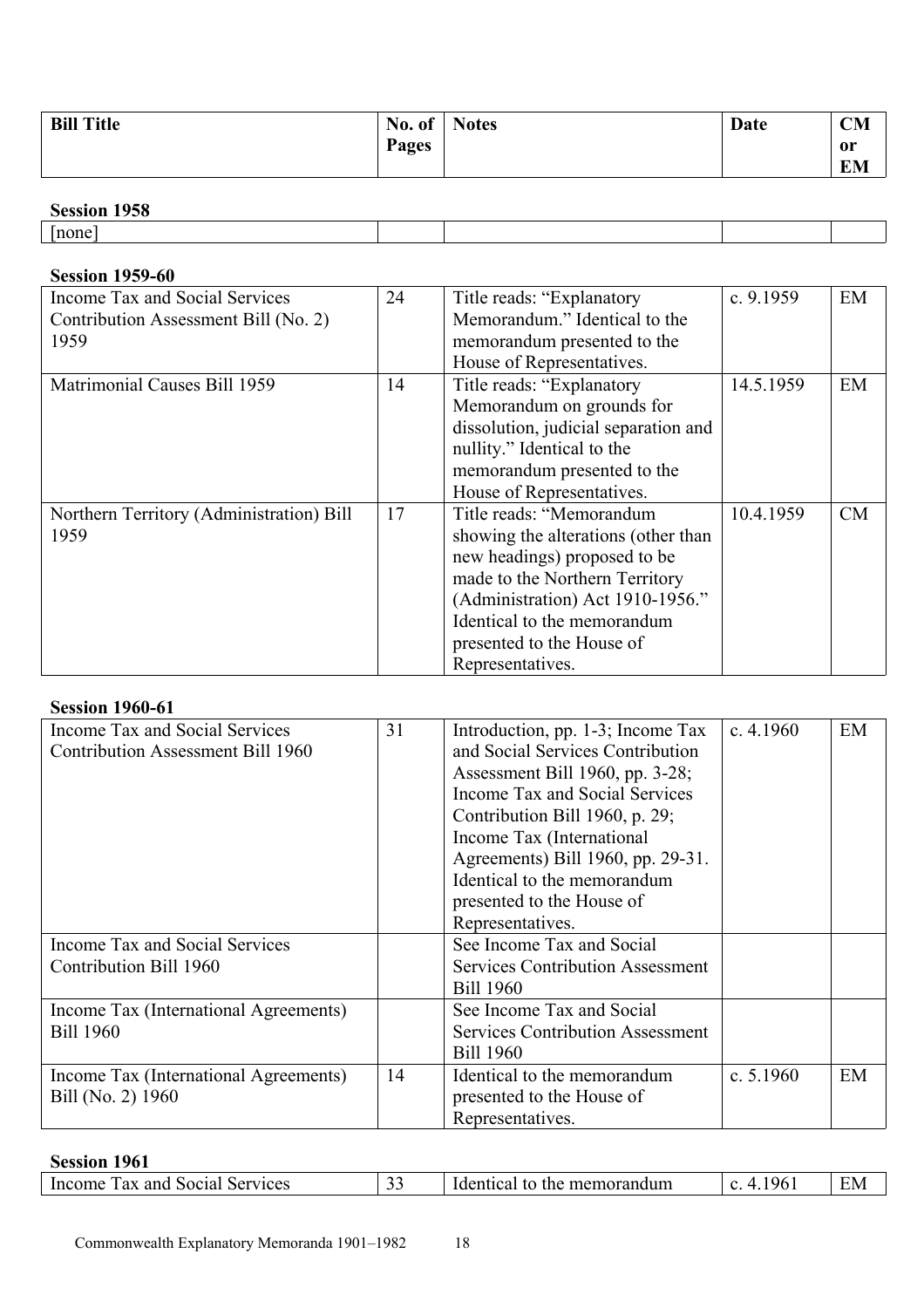| <b>Bill Title</b>                                                              | No. of         | <b>Notes</b>                                                                                                                                                                                                               | Date        | <b>CM</b> |
|--------------------------------------------------------------------------------|----------------|----------------------------------------------------------------------------------------------------------------------------------------------------------------------------------------------------------------------------|-------------|-----------|
|                                                                                | Pages          |                                                                                                                                                                                                                            |             | 0r        |
| <b>Contribution Assessment Bill 1961</b>                                       |                | presented to the House of                                                                                                                                                                                                  |             | EM        |
|                                                                                |                | Representatives.                                                                                                                                                                                                           |             |           |
| Income Tax and Social Services<br><b>Contribution Assessment Bill 1961</b>     | $\overline{4}$ | Supplementary EM. Explains<br>amendments made in the House of<br>Representatives. Differs from the<br>Supplementary EM presented to<br>the House of Representatives.                                                       | c. $5.1961$ | EM        |
| Income Tax and Social Services<br>Contribution Assessment Bill (No. 2)<br>1961 | 40             | Income Tax and Social Services<br>Contribution Assessment Bill (No.<br>2) 1961, pp. 1-12; Pay-roll Tax<br>Assessment Bill 1961, pp. 13-40.<br>Identical to the memorandum<br>presented to the House of<br>Representatives. | c. $5.1961$ | EM        |
| Pay-roll Tax Assessment Bill 1961                                              |                | See Income Tax and Social<br><b>Services Contribution Assessment</b><br>Bill (No. 2) 1961.                                                                                                                                 |             |           |

### **Session 1962-63**

| <b>Estate Duty Assessment Bill 1963</b> |    | See Income Tax and Social           |             |    |
|-----------------------------------------|----|-------------------------------------|-------------|----|
|                                         |    | Services Contribution Bill 1963.    |             |    |
| Gift Duty Assessment Bill 1963          |    | See Income Tax and Social           |             |    |
|                                         |    | Services Contribution Bill 1963.    |             |    |
| Income Tax and Social Services          | 87 | Introduction, pp 1-7; Income Tax    | c. 10.1963  | EM |
| <b>Contribution Bill 1963</b>           |    | and Social Services Contribution    |             |    |
|                                         |    | Bill 1963, pp. 8-10; Income Tax     |             |    |
|                                         |    | and Social Services Contribution    |             |    |
|                                         |    | Assessment Bill (No. 2) 1963, pp    |             |    |
|                                         |    | 11-77; Income Tax (International    |             |    |
|                                         |    | Agreements) Bill 1963, pp. 78-79;   |             |    |
|                                         |    | Estate Duty Assessment Bill 1963,   |             |    |
|                                         |    | pp. 80-84; Gift Duty Assessment     |             |    |
|                                         |    | Bill 1963, pp. 85-87. Identical to  |             |    |
|                                         |    | the memorandum presented to the     |             |    |
|                                         |    | House of Representatives.           |             |    |
| <b>Income Tax and Social Services</b>   | 24 | Identical to the memorandum         | c. 4.1962   | EM |
| Contribution Assessment Bill 1962       |    | presented to the House of           |             |    |
|                                         |    | Representatives.                    |             |    |
| Income Tax and Social Services          | 14 | Income Tax and Social Services      | c. $5.1963$ | EM |
| Contribution Assessment Bill 1963       |    | <b>Contribution Assessment Bill</b> |             |    |
|                                         |    | 1963, pp. 1-8; Pay-roll Tax         |             |    |
|                                         |    | Assessment Bill 1963, pp. 9-14.     |             |    |
|                                         |    | Identical to the memorandum         |             |    |
|                                         |    | presented to the House of           |             |    |
|                                         |    | Representatives.                    |             |    |
| Income Tax and Social Services          |    | See Income Tax and Social           |             |    |
| Contribution Assessment Bill (No. 2)    |    | Services Contribution Bill 1963.    |             |    |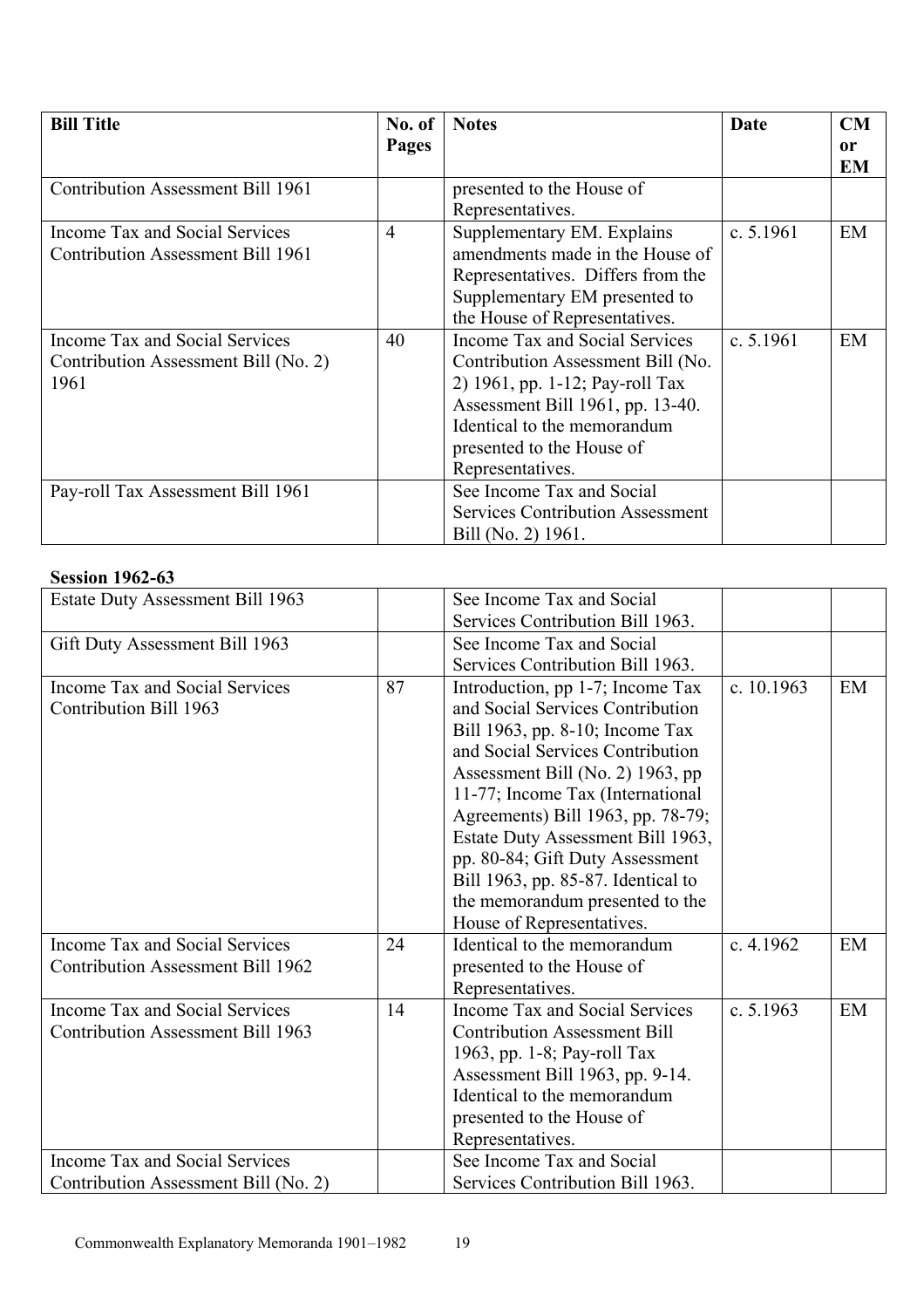| <b>Bill Title</b>                     | No. of<br>Pages | <b>Notes</b>                            | Date         | <b>CM</b><br>or |
|---------------------------------------|-----------------|-----------------------------------------|--------------|-----------------|
|                                       |                 |                                         |              | <b>EM</b>       |
| 1963                                  |                 |                                         |              |                 |
| Income Tax and Social Services        | $\overline{2}$  | Supplementary EM. Explains the          | c. $10.1963$ | EM              |
| Contribution Assessment Bill (No. 2)  |                 | effects of House of                     |              |                 |
| 1963                                  |                 | Representatives amendments to           |              |                 |
|                                       |                 | Clause 51.                              |              |                 |
| Income Tax (International Agreements) |                 | See Income Tax and Social               |              |                 |
| <b>Bill 1963</b>                      |                 | Services Contribution Bill 1963.        |              |                 |
| Papua and New Guinea Bill 1963        | 6               | Title reads: "Notes on the              | c. $5.1963$  | EM              |
|                                       |                 | Clauses." Identical to the              |              |                 |
|                                       |                 | memorandum presented to the             |              |                 |
|                                       |                 | House of Representatives.               |              |                 |
| Pay-roll Tax Assessment Bill 1963     |                 | See Income Tax and Social               |              |                 |
|                                       |                 | <b>Services Contribution Assessment</b> |              |                 |
|                                       |                 | Bill 1963.                              |              |                 |
| Stevedoring Industry Bill 1962        | 73              | Title reads: "Memorandum                | 14.11.1962   | CM              |
|                                       |                 | showing the alterations proposed        |              |                 |
|                                       |                 | to be made to the Stevedoring           |              |                 |
|                                       |                 | Industry Act 1956-1961."                |              |                 |

# **Session 1964-65-66: Volume 2 (of 3;**

#### **Vol. 1 contains no EMs)**

| Estate Duty Assessment Bill 1965        |    | See Income Tax and Social               |              |    |
|-----------------------------------------|----|-----------------------------------------|--------------|----|
|                                         |    | <b>Services Contribution Assessment</b> |              |    |
|                                         |    | Bill 1965.                              |              |    |
| <b>Estate Duty Assessment Bill 1966</b> |    | See Income Tax Bill 1966.               |              |    |
| Income Tax Assessment Bill 1965         |    | See Income Tax Bill 1965.               |              |    |
| Income Tax Assessment Bill 1965         | 14 | Supplementary EM. Explains the          | c. $12.1965$ | EM |
|                                         |    | effect of amendments made by the        |              |    |
|                                         |    | House of Representatives.               |              |    |
| Income Tax Assessment Bill 1966         |    | See Income Tax Bill 1966                |              |    |
| Income Tax Bill 1965                    | 92 | Introduction, pp 1-5; Income Tax        | c. $10.1965$ | EM |
|                                         |    | Bill 1965, pp. 6-14; Income Tax         |              |    |
|                                         |    | Assessment Bill 1965, pp 15-89,         |              |    |
|                                         |    | 92; Income Tax (International           |              |    |
|                                         |    | Agreements) Bill 1965, p. 90;           |              |    |
|                                         |    | Income Tax (Non-resident                |              |    |
|                                         |    | Dividends) Bill 1965, pp. 90-91.        |              |    |
|                                         |    | Identical to the memorandum             |              |    |
|                                         |    | presented to the House of               |              |    |
|                                         |    | Representatives.                        |              |    |
| Income Tax Bill 1966                    | 36 | Introduction, pp 1-4; Income Tax        | c. $9.1966$  | EM |
|                                         |    | Bill 1966 and Income Tax                |              |    |
|                                         |    | (Partnerships and Trusts) Bill          |              |    |
|                                         |    | 1966, pp. 5-6; Income Tax               |              |    |
|                                         |    | Assessment Bill 1966, pp 7-32;          |              |    |
|                                         |    | Estate Duty Assessment Bill 1966,       |              |    |
|                                         |    | p. 33; Pay-roll Tax Assessment          |              |    |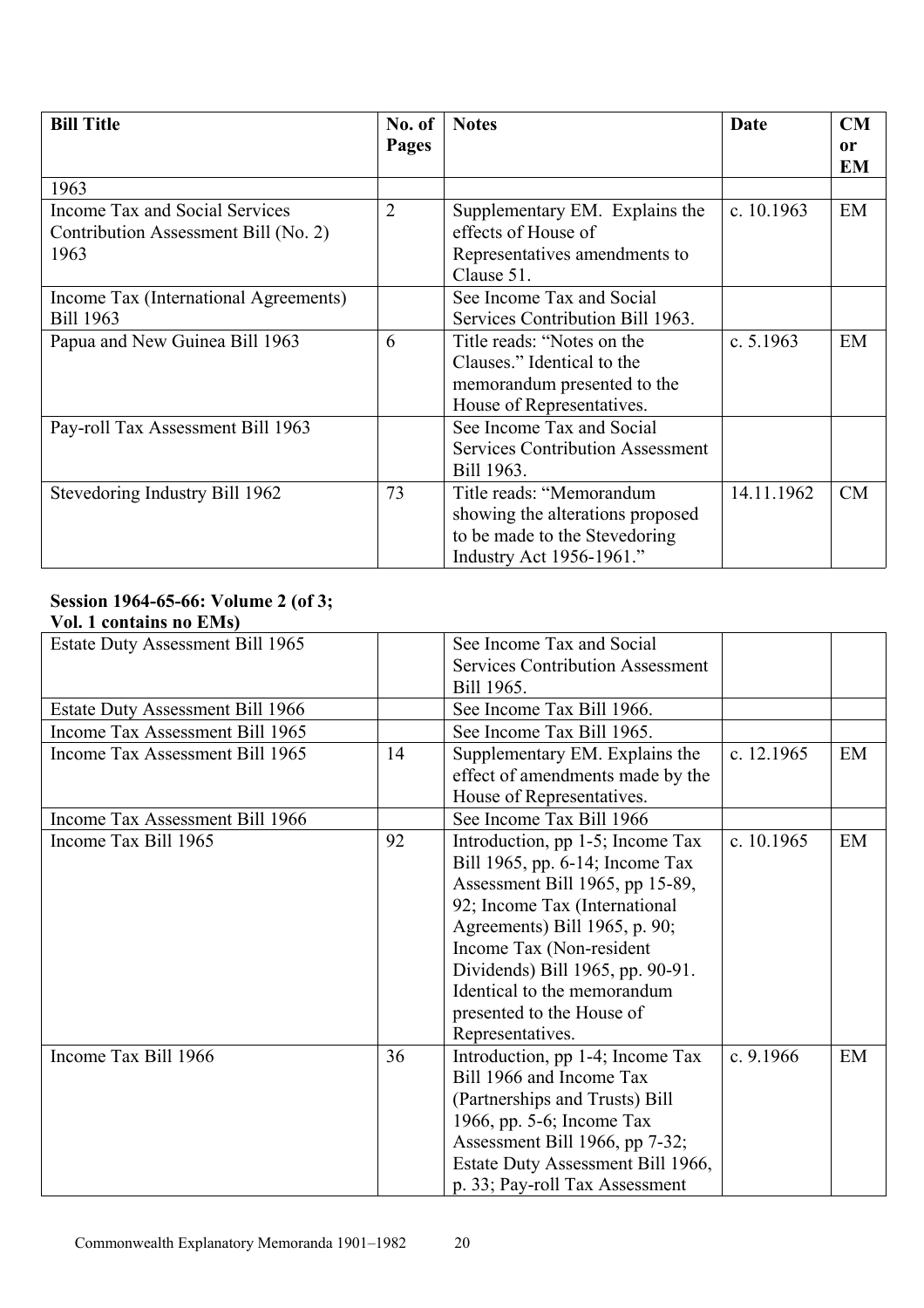| <b>Bill Title</b>                                         | No. of         | <b>Notes</b>                                                     | <b>Date</b> | CM        |
|-----------------------------------------------------------|----------------|------------------------------------------------------------------|-------------|-----------|
|                                                           | Pages          |                                                                  |             | or        |
|                                                           |                |                                                                  |             | <b>EM</b> |
|                                                           |                | Bill 1966, pp. 34-36. Identical to                               |             |           |
|                                                           |                | the memorandum presented to the                                  |             |           |
|                                                           |                | House of Representatives.                                        |             |           |
| Income Tax (International Agreements)                     |                | See Income Tax and Social                                        |             |           |
| <b>Bill 1964</b>                                          |                | <b>Services Contribution Assessment</b>                          |             |           |
|                                                           |                | Bill (No. 3) 1964.                                               |             |           |
| Income Tax (International Agreements)<br><b>Bill 1965</b> |                | See Income Tax Bill 1965.                                        |             |           |
| Income Tax (Non-resident Dividends) Bill<br>1965          |                | See Income Tax Bill 1965.                                        |             |           |
| Income Tax (Partnerships and Trusts) Bill<br>1966         |                | See Income Tax Bill 1966                                         |             |           |
| <b>Income Tax and Social Services</b>                     |                | See Income Tax and Social                                        |             |           |
| Contribution Bill (No. 2) 1964                            |                | <b>Services Contribution Assessment</b>                          |             |           |
|                                                           |                | Bill (No. 3) 1964                                                |             |           |
| Income Tax and Social Services                            | $\overline{7}$ | Identical to the memorandum                                      | c. 5.1964   | EM        |
| <b>Contribution Assessment Bill 1964</b>                  |                | presented to the House of                                        |             |           |
|                                                           |                | Representatives.                                                 |             |           |
| Income Tax and Social Services                            | 9              | Income Tax and Social Services                                   | c. 5.1965   | EM        |
| <b>Contribution Assessment Bill 1965</b>                  |                | <b>Contribution Assessment Bill</b>                              |             |           |
|                                                           |                | 1965, pp. 1-8; Estate Duty                                       |             |           |
|                                                           |                | Assessment Bill 1965, pp. 8-9.                                   |             |           |
|                                                           |                | Identical to the memorandum                                      |             |           |
|                                                           |                | presented to the House of                                        |             |           |
|                                                           |                | Representatives.                                                 |             |           |
| Income Tax and Social Services                            | 116            | Introduction, p. 1; Income Tax and                               | c. 10.1964  | EM        |
| Contribution Assessment Bill (No. 3)                      |                | Social Services Contribution                                     |             |           |
| 1964                                                      |                | Assessment Bill (No. 3) 1964, pp.                                |             |           |
|                                                           |                | 2-111, 116; Income Tax and                                       |             |           |
|                                                           |                | <b>Social Services Contribution Bill</b>                         |             |           |
|                                                           |                | (No. 2) 1964, pp 112-113; Income                                 |             |           |
|                                                           |                | Tax (International Agreements)                                   |             |           |
|                                                           |                | Bill 1964, p. 114-115. Identical to                              |             |           |
|                                                           |                | the memorandum presented to the                                  |             |           |
| Matrimonial Causes Bill 1966                              | $\overline{2}$ | House of Representatives.                                        | 25.10.1966  | EM        |
|                                                           |                | Title reads: "Notes on principal<br>amendments to Third Schedule |             |           |
|                                                           |                |                                                                  |             |           |
|                                                           |                | effected by Matrimonial Causes<br>Bill 1966."                    |             |           |
| National Debt Sinking Fund Bill 1966                      | 20             | Identical to the memorandum                                      | c. 9.1966   | EM        |
|                                                           |                | presented to the House of                                        |             |           |
|                                                           |                | Representatives.                                                 |             |           |
| Pay-roll Tax Assessment Bill 1966                         |                | See Income Tax Bill 1966.                                        |             |           |
|                                                           |                |                                                                  |             |           |

# **Session 1964-65-66: Volume 3 (of 3)**

| Sales Tax (Exemptions and  | Identical to the memorandum | c. 4.1966 | EM |
|----------------------------|-----------------------------|-----------|----|
| Classifications) Bill 1966 | presented to the House of   |           |    |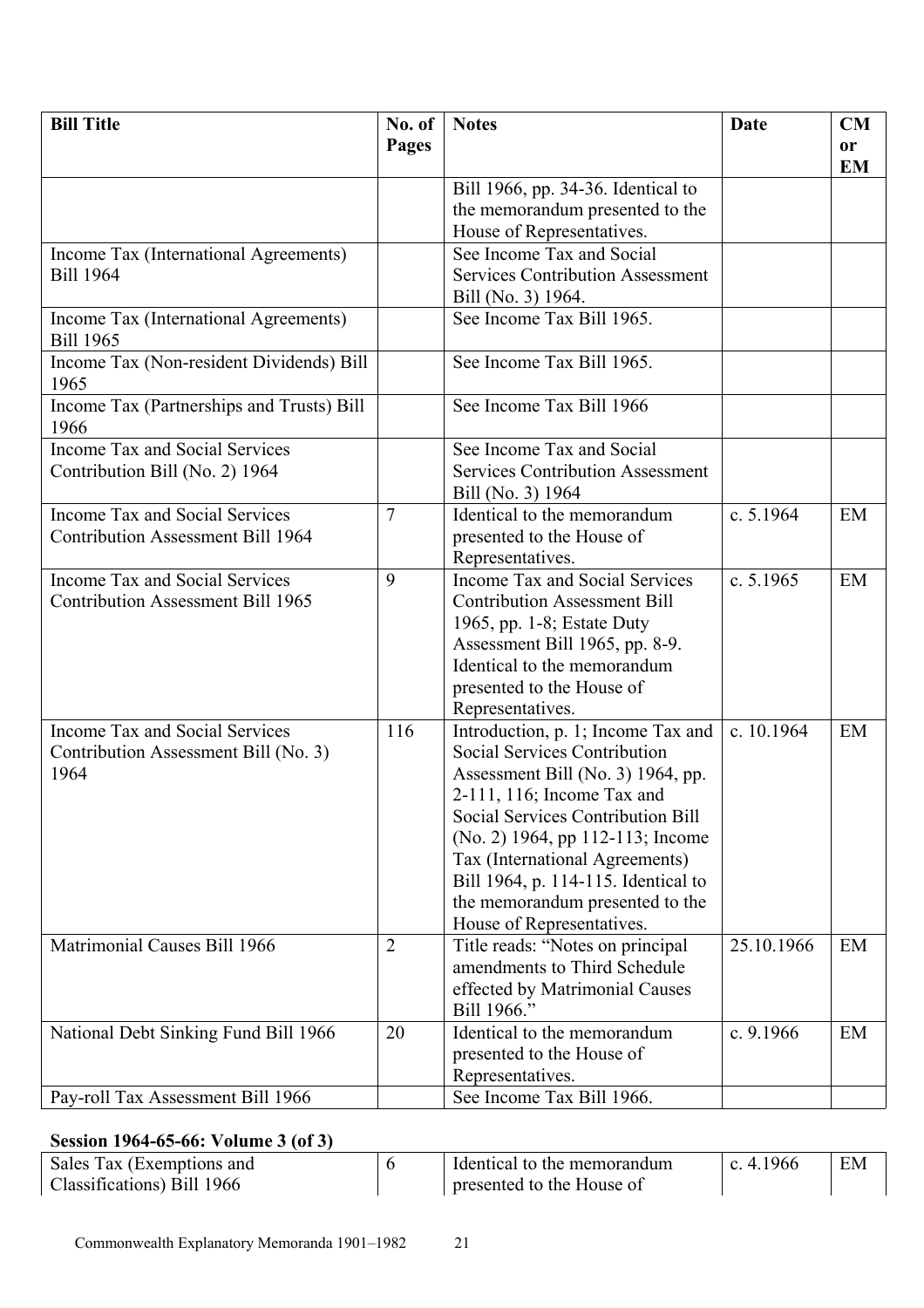| <b>Bill Title</b>                  | No. of         | <b>Notes</b>                        | Date        | CM        |
|------------------------------------|----------------|-------------------------------------|-------------|-----------|
|                                    | Pages          |                                     |             | 0r        |
|                                    |                |                                     |             | <b>EM</b> |
|                                    |                | Representatives.                    |             |           |
| Sales Tax (Exemptions and          | $\overline{2}$ | Identical to the memorandum         | c. $8.1966$ | EM        |
| Classifications) Bill (No. 2) 1966 |                | presented to the House of           |             |           |
|                                    |                | Representatives.                    |             |           |
| Trade Practices Bill 1965          | 56             | Title reads: "Memorandum            | 23.11.1965  | CM        |
|                                    |                | showing the bill, as proposed to be |             |           |
|                                    |                | amended by the amendments to be     |             |           |
|                                    |                | moved by the Attorney-General."     |             |           |
|                                    |                | Identical to the memorandum         |             |           |
|                                    |                | presented to the House of           |             |           |
|                                    |                | Representatives.                    |             |           |

#### **Session 1967-68: Volume 2 (of 2; Vol. 1 contains no EMs)**

| Income Tax Assessment Bill (No. 3) 1967   |    | See Income Tax Bill 1967.          |            |    |
|-------------------------------------------|----|------------------------------------|------------|----|
| Income Tax Assessment Bill (No. 4) 1967   | 54 | Introduction, pp. 1-3; Income Tax  | c. 10.1967 | EM |
|                                           |    | Assessment Bill (No. 4) 1967, pp.  |            |    |
|                                           |    | 4-48; Income Tax (International    |            |    |
|                                           |    | Agreements) Bill (No. 2) 1967,     |            |    |
|                                           |    | pp. 49-50; Income Tax (Non-        |            |    |
|                                           |    | resident Dividends and Interest)   |            |    |
|                                           |    | Bill 1967, pp. 51-53, Pay-roll Tax |            |    |
|                                           |    | Assessment Bill (No. 2) 1967, p.   |            |    |
|                                           |    | 54. Identical to the memorandum    |            |    |
|                                           |    | presented to the House of          |            |    |
|                                           |    | Representatives.                   |            |    |
| Income Tax Bill 1967                      | 25 | Introduction, pp. 1-3; Income Tax  | c. 9.1967  | EM |
|                                           |    | Bill 1967 and Income Tax           |            |    |
|                                           |    | (Partnerships and Trusts) Bill     |            |    |
|                                           |    | 1967, pp. 4-5; Income Tax          |            |    |
|                                           |    | Assessment Bill (No. 3) 1967, pp.  |            |    |
|                                           |    | 6-25. Identical to the             |            |    |
|                                           |    | memorandum presented to the        |            |    |
|                                           |    | House of Representatives.          |            |    |
| Income Tax (International Agreements)     |    | See Income Tax Assessment Bill     |            |    |
| Bill (No. 2) 1967                         |    | (No. 4) 1967.                      |            |    |
| Income Tax (Non-resident Dividends and    |    | See Income Tax Assessment Bill     |            |    |
| Interest) Bill 1967                       |    | (No. 4) 1967.                      |            |    |
| Income Tax (Partnerships and Trusts) Bill |    | See Income Tax Bill 1967.          |            |    |
| 1967                                      |    |                                    |            |    |
| Pay-roll Tax Assessment Bill (No. 2)      |    | See Income Tax Assessment Bill     |            |    |
| 1967                                      |    | (No. 4) 1967.                      |            |    |
| Sales Tax (Exemptions and                 | 17 | Identical to the memorandum        | c. 8.1967  | EM |
| Classifications) Bill (No. 3) 1967        |    | presented to the House of          |            |    |
|                                           |    | Representatives.                   |            |    |

# **Session 1968-69: Volume 1 (of 3)**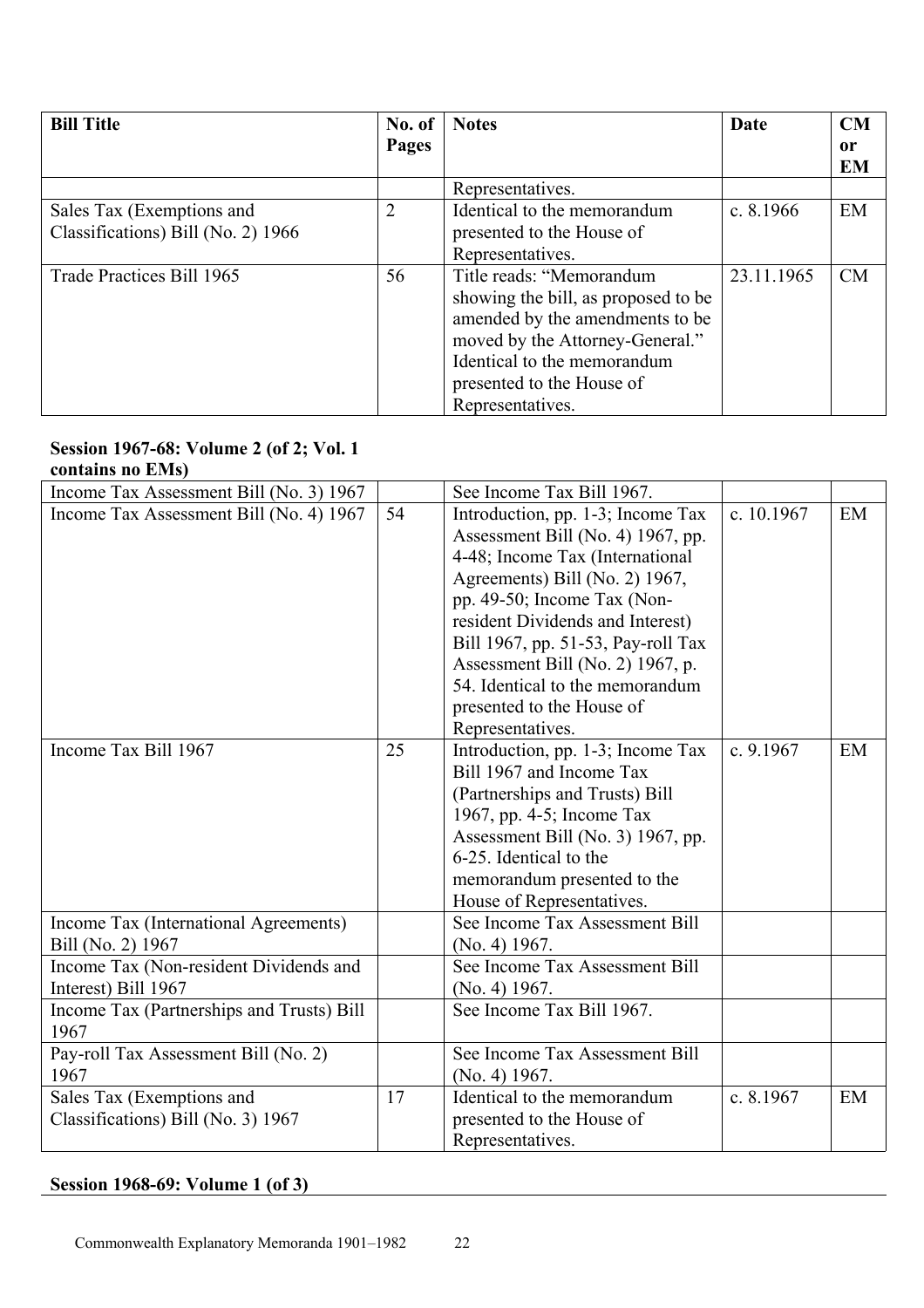| <b>Bill Title</b>                                                           | No. of         | <b>Notes</b>                                                                                                                                                                                                                                                                                                                                                                                                                                                                                                                                                         | <b>Date</b> | CM        |
|-----------------------------------------------------------------------------|----------------|----------------------------------------------------------------------------------------------------------------------------------------------------------------------------------------------------------------------------------------------------------------------------------------------------------------------------------------------------------------------------------------------------------------------------------------------------------------------------------------------------------------------------------------------------------------------|-------------|-----------|
|                                                                             | Pages          |                                                                                                                                                                                                                                                                                                                                                                                                                                                                                                                                                                      |             | <b>or</b> |
|                                                                             |                |                                                                                                                                                                                                                                                                                                                                                                                                                                                                                                                                                                      |             | EM        |
| <b>Australian Capital Territory Taxation</b><br>(Administration) Bill 1969) | 22             | Also deals with these bills:<br><b>Australian Capital Territory Stamp</b><br>Duty Bill 1969; Australian Capital<br>Territory Tax (Cheques) Bill<br>1969; Australian Capital Territory<br>Tax (Hire-purchase Business) Bill<br>1969; Australian Capital Territory<br>Tax (Insurance Business) Bill<br>1969; Australian Capital Territory<br>Tax (Sales of Marketable<br>Securities) Bill 1969; Australian<br>Capital Territory Tax (Purchases<br>of Marketable Securities) Bill<br>1969. Identical to the<br>memorandum presented to the<br>House of Representatives. | c. $5.1969$ | EM        |
| Beer Excise Bill 1968                                                       |                | See Customs Bill 1968.                                                                                                                                                                                                                                                                                                                                                                                                                                                                                                                                               |             |           |
| Canned Fruit Excise Bill 1968                                               |                | See Customs Bill 1968.                                                                                                                                                                                                                                                                                                                                                                                                                                                                                                                                               |             |           |
| Citizenship Bill 1969                                                       | 12             | Identical to the memorandum<br>presented to the House of<br>Representatives.                                                                                                                                                                                                                                                                                                                                                                                                                                                                                         | c. 4.1969   | EM        |
| Coal Excise Bill 1968                                                       |                | See Customs Bill 1968.                                                                                                                                                                                                                                                                                                                                                                                                                                                                                                                                               |             |           |
| Copyright Bill 1968                                                         | 33             | Title reads: "Memorandum<br>showing alterations made to the<br>Copyright Bill 1967 as presented<br>to the House of Representatives on<br>18 May 1967." Identical to the<br>memorandum presented to the<br>House of Representatives.                                                                                                                                                                                                                                                                                                                                  | 15.5.1968   | CM        |
| Customs Bill 1968                                                           | $\overline{4}$ | Title reads: "Notes on clauses."<br>Customs Bill 1968, p. 1; Excise<br>Bill 1968, pp. 2-3; Beer Excise<br>Bill 1968, p. 3; Coal Excise Bill<br>1968, p. 3; Canned Fruit Excise<br>Bill 1968, p.4; Distillation Bill<br>1968, p. 4.                                                                                                                                                                                                                                                                                                                                   | c. 5.1968   | EM        |
| <b>Customs Tariff Bill 1968</b>                                             | 444            | Title reads: "Summary of<br>Amendments."                                                                                                                                                                                                                                                                                                                                                                                                                                                                                                                             | c. 5.1968   | EM        |
| Distillation Bill 1968                                                      |                | See Customs Bill 1968.                                                                                                                                                                                                                                                                                                                                                                                                                                                                                                                                               |             |           |
| Excise Bill 1968                                                            |                | See Customs Bill 1968.                                                                                                                                                                                                                                                                                                                                                                                                                                                                                                                                               |             |           |

# **Session 1968-69: Volume 2 (of 3)**

| Income Tax Bill 1969 | 29 | Introduction, pp. 1-2; Income Tax | c. $8.1969$ | EM |
|----------------------|----|-----------------------------------|-------------|----|
|                      |    | Bill 1969 and Income Tax          |             |    |
|                      |    | (Partnerships and Trusts) Bill    |             |    |
|                      |    | 1969, pp. $3-5$ ; Income Tax      |             |    |
|                      |    | Assessment Bill (No. 2) 1969, pp. |             |    |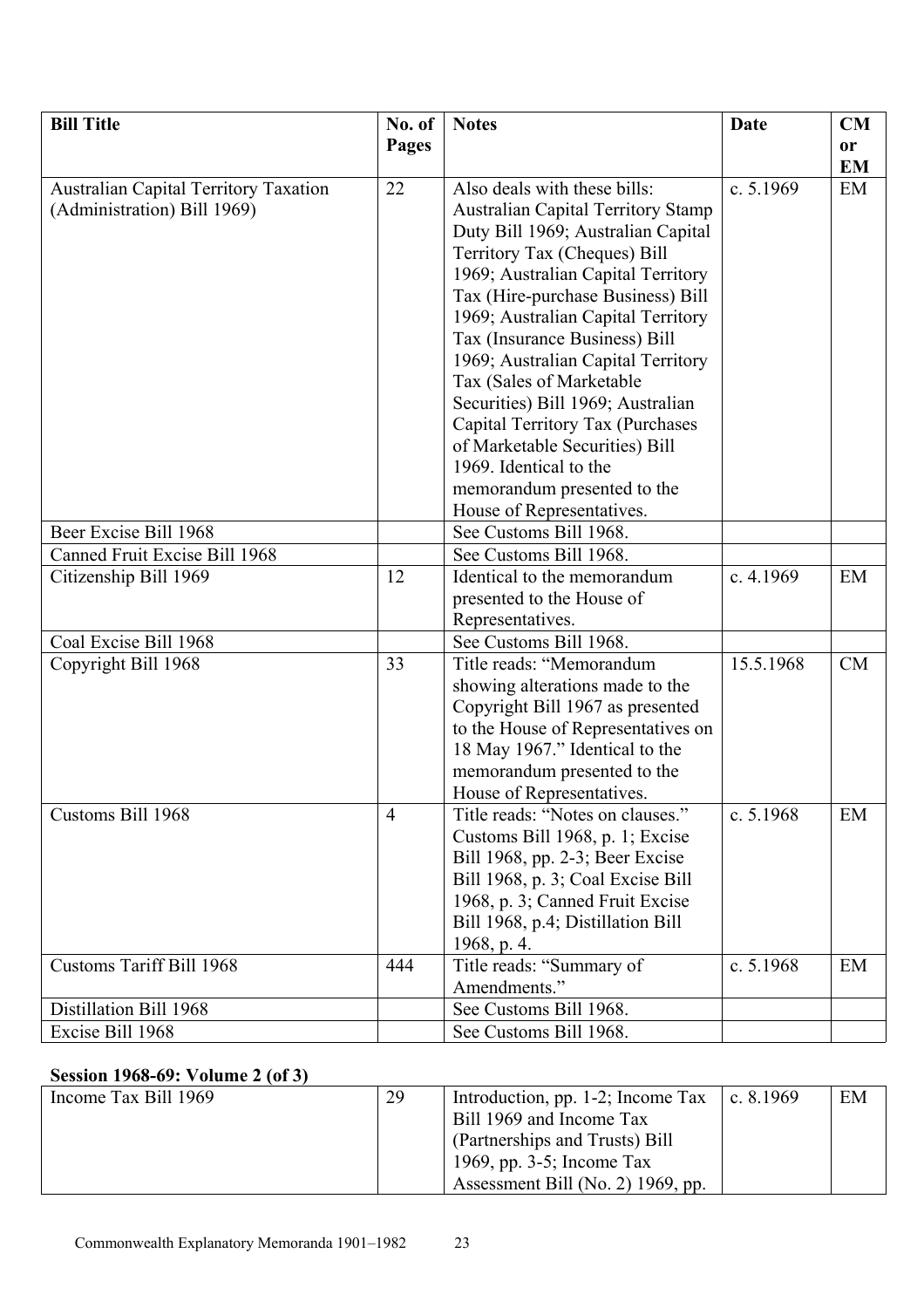| <b>Bill Title</b>                                 | No. of         | <b>Notes</b>                                    | Date        | CM        |
|---------------------------------------------------|----------------|-------------------------------------------------|-------------|-----------|
|                                                   | <b>Pages</b>   |                                                 |             | <b>or</b> |
|                                                   |                |                                                 |             | <b>EM</b> |
|                                                   |                | 6-29. Identical to the                          |             |           |
|                                                   |                | memorandum presented to the                     |             |           |
|                                                   |                | House of Representatives.                       |             |           |
| Income Tax Bill 1969                              | $\overline{2}$ | Supplementary EM. Explains                      | c. $9.1969$ | EM        |
|                                                   |                | amendments made in the House of                 |             |           |
|                                                   |                | Representatives to the age                      |             |           |
|                                                   |                | allowance.                                      |             |           |
| Income Tax Assessment Bill 1968                   |                | See Income Tax (International                   |             |           |
|                                                   |                | Agreements) Bill 1968.                          |             |           |
| Income Tax Assessment Bill 1969                   | 10             | Introduction, p. 1; Income Tax                  | c. 3.1969   | EM        |
|                                                   |                | Assessment Bill 1969, pp. 2-5;                  |             |           |
|                                                   |                | Pay-roll Tax Assessment Bill                    |             |           |
|                                                   |                | 1969, pp. 6-10. Identical to the                |             |           |
|                                                   |                | memorandum presented to the                     |             |           |
|                                                   |                | House of Representatives.                       |             |           |
| Income Tax Assessment Bill (No. 2) 1968           | 69             | Identical to the memorandum                     | c. $5.1968$ | EM        |
|                                                   |                | presented to the House of                       |             |           |
|                                                   |                | Representatives.                                |             |           |
| Income Tax Assessment Bill (No. 2) 1969           |                | See Income Tax Bill 1969.                       |             |           |
| Income Tax Assessment Bill (No. 3) 1969           |                | See Loan (Drought Bonds) Bill                   |             |           |
|                                                   |                | 1969.                                           |             |           |
| Income Tax Assessment Bill (No. 4) 1968           | 26             | Identical to the memorandum                     | c. 10.1968  | EM        |
|                                                   |                | presented to the House of                       |             |           |
|                                                   | $\overline{4}$ | Representatives.<br>Identical to the memorandum | c. 11.1968  | EM        |
| Income Tax Assessment Bill (No. 5) 1968           |                | presented to the House of                       |             |           |
|                                                   |                | Representatives.                                |             |           |
| Income Tax (Drought Bonds) Bill 1969              |                | See Loan (Drought Bonds) Bill                   |             |           |
|                                                   |                | 1969.                                           |             |           |
| Income Tax (International Agreements)             | 67             | Introduction, pp. 1-2; Income Tax               | c. $3.1968$ | EM        |
| <b>Bill 1968</b>                                  |                | (International Agreements) Bill                 |             |           |
|                                                   |                | 1968, pp. 2-58; Income Tax                      |             |           |
|                                                   |                | Assessment Bill 1968, pp. 59-67.                |             |           |
|                                                   |                | Identical to the memorandum                     |             |           |
|                                                   |                | presented to the House of                       |             |           |
|                                                   |                | Representatives.                                |             |           |
| Income Tax (International Agreements)             | 32             | Apparently presented to the House               | c. 4.1969   | EM        |
| <b>Bill 1969</b>                                  |                | of Representatives, but not bound               |             |           |
|                                                   |                | in the House of Representatives                 |             |           |
|                                                   |                | volume.                                         |             |           |
| Income Tax (Partnerships and Trusts) Bill<br>1969 |                | See Income Tax Bill 1969.                       |             |           |
| International Sugar Agreement Bill 1969           | 14             | Identical to the memorandum                     | 19.3.1969   | EM        |
|                                                   |                | presented to the House of                       |             |           |
|                                                   |                | Representatives.                                |             |           |
| New South Wales Grant (Gwydir River               | 27             | Identical to the memorandum                     | 5.1969      | EM        |
| Dam) Bill 1969                                    |                | presented to the House of                       |             |           |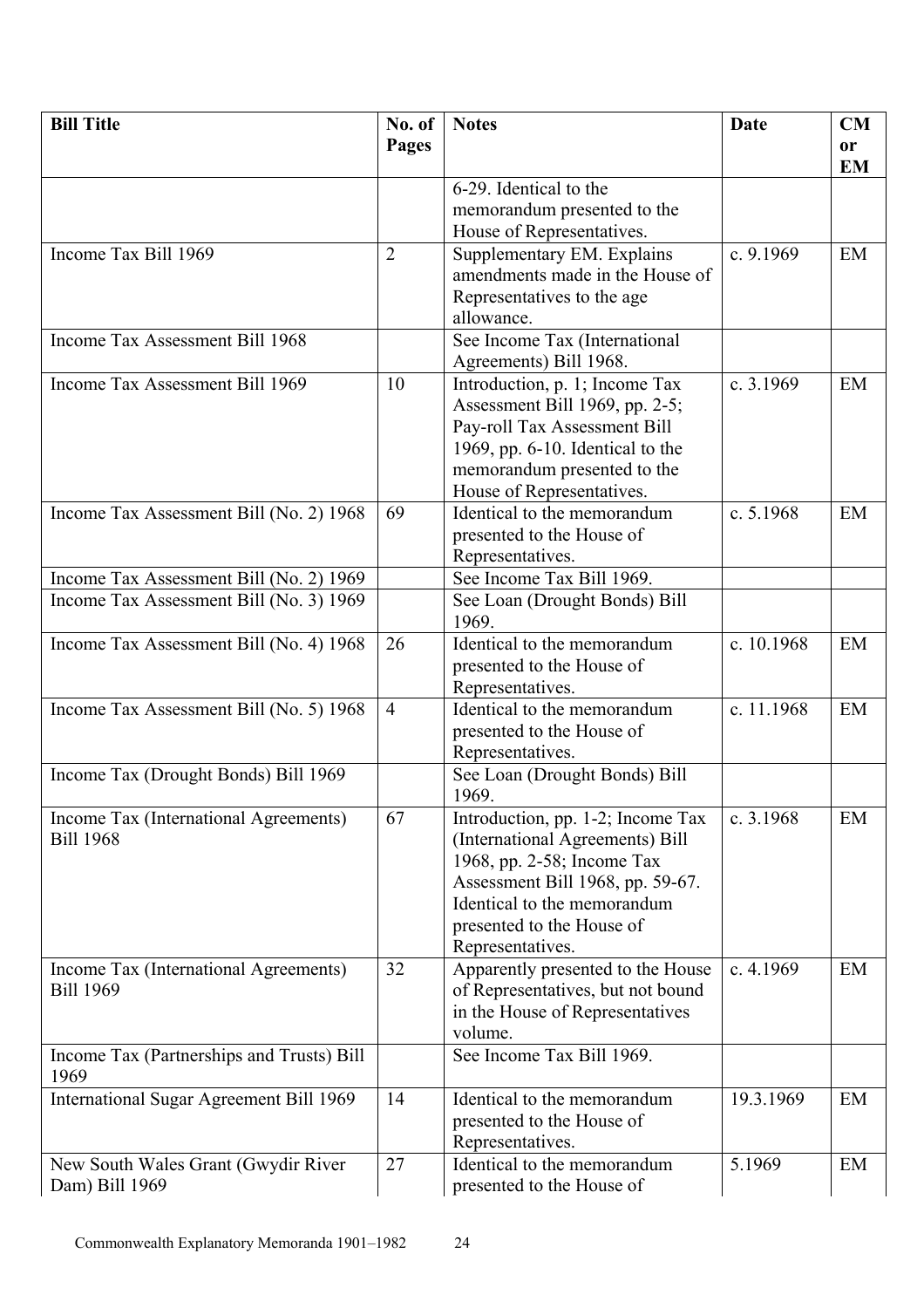| <b>Bill Title</b>                 | No. of | <b>Notes</b>                                                                                                                                                                                                                                                                                                                                    | Date        | CM                         |
|-----------------------------------|--------|-------------------------------------------------------------------------------------------------------------------------------------------------------------------------------------------------------------------------------------------------------------------------------------------------------------------------------------------------|-------------|----------------------------|
|                                   | Pages  |                                                                                                                                                                                                                                                                                                                                                 |             | <sub>or</sub><br><b>EM</b> |
|                                   |        | Representatives.                                                                                                                                                                                                                                                                                                                                |             |                            |
| Loan (Drought Bonds) Bill 1969    | 43     | Introduction, pp. 1-4; Loan<br>(Drought Bonds) Bill 1969, pp. 5-<br>20; Income Tax (Drought Bonds)<br>Bill 1969, pp. 21-22; Income Tax<br>Assessment Bill (No. 3) 1969, pp.<br>23-43. Identical to the<br>memorandum presented to the<br>House of Representatives. Filed in<br>the volume after the Income Tax<br>Assessment Bill (No. 3) 1969. | c. $9.1969$ | EM                         |
| Pay-roll Tax Assessment Bill 1969 |        | See Income Tax Assessment Bill<br>1969.                                                                                                                                                                                                                                                                                                         |             |                            |

#### **Session 1968-69: Volume 3 (of 3)**

| Parliamentary Allowances Bill 1968                                 | $\overline{2}$ | Title reads: "Commonwealth"<br>Parliament: Salaries and<br>Allowances: Summary of<br>Proposed Changes." | c. 11.1968  | EM |
|--------------------------------------------------------------------|----------------|---------------------------------------------------------------------------------------------------------|-------------|----|
| Pay-roll Tax Assessment Bill 1968                                  | 28             | Identical to the memorandum<br>presented to the House of<br>Representatives.                            | c. $5.1968$ | EM |
| South Australia Grant (Tailem Bend to<br>Keith Pipeline) Bill 1969 | 13             | Identical to the memorandum<br>presented to the House of<br>Representatives.                            | c. $5.1969$ | EM |
| States Grants (Beef Cattle Roads) Bill<br>1968                     | 19             | Identical to the memorandum<br>presented to the House of<br>Representatives.                            | c. $5.1968$ | EM |
| Superannuation Bill (No. 2) 1969                                   | 11             | Identical to the memorandum<br>presented to the House of<br>Representatives.                            | c. $5.1969$ | EM |
| Tasmania Grant (Cressy-Longford<br>Irrigation Works) Bill 1969     | 9              | Identical to the memorandum<br>presented to the House of<br>Representatives.                            | c. $9.1969$ | EM |
| Victoria Grant (King River Dam) Bill<br>1969                       | 25             | Identical to the memorandum<br>presented to the House of<br>Representatives.                            | 5.1969      | EM |
| Western Australia Agreement (Ord River<br>Irrigation) Bill 1968    | 24             | Identical to the memorandum<br>presented to the House of<br>Representatives.                            | c. 5.1968   | EM |

# **Session 1970-71-72: Volume 1 (of 4)**

| <b>Agricultural Tractors Bounty Bill 1970</b> | Title reads: "Notes on clauses." | c. $25.9.1970$ | EM |
|-----------------------------------------------|----------------------------------|----------------|----|
| <b>Agricultural Tractors Bounty Bill 1972</b> | Title reads: "Notes on clauses." | c. $24.5.1972$ | EM |
|                                               | Identical to the memorandum      |                |    |
|                                               | presented to the House of        |                |    |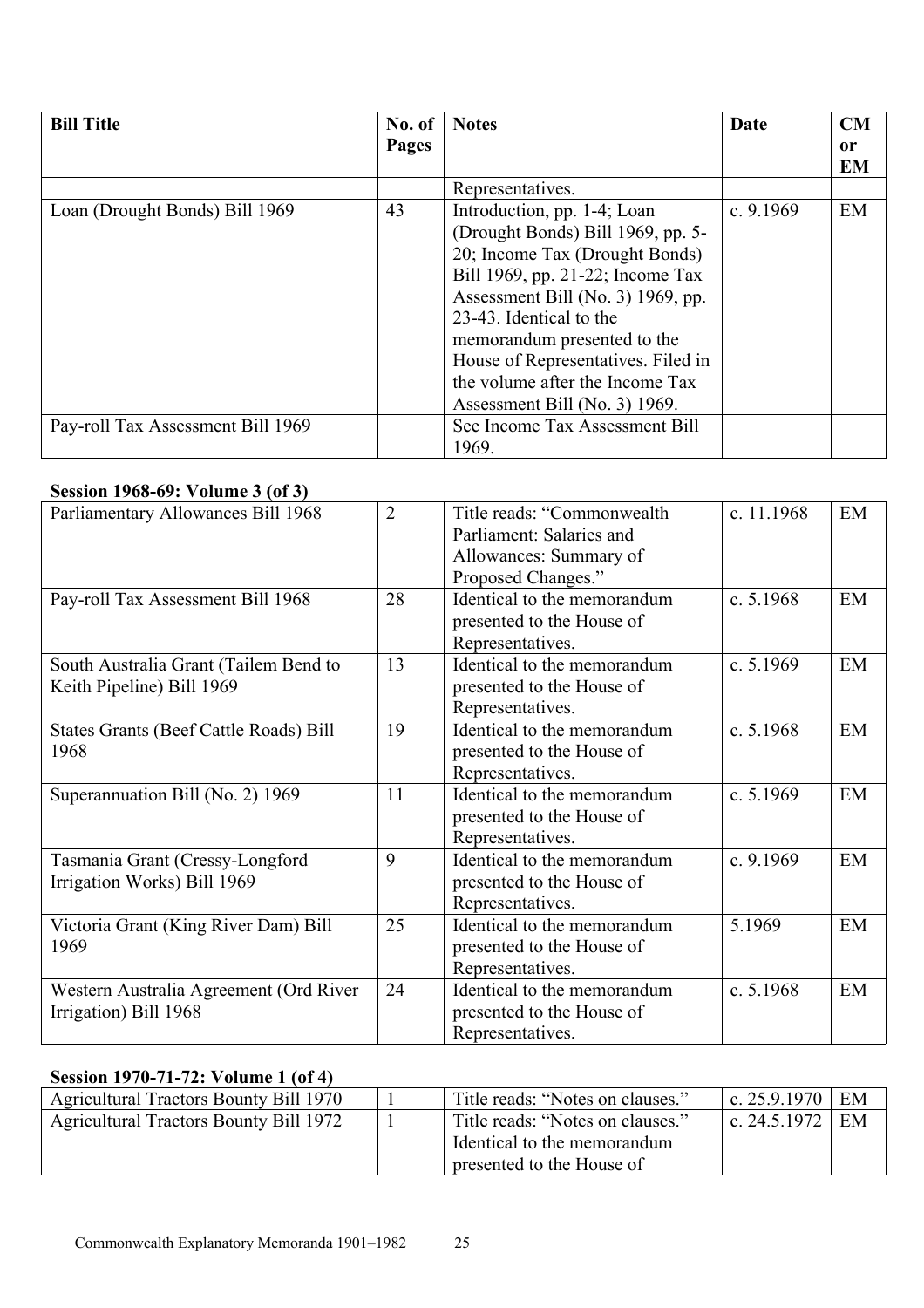| <b>Bill Title</b>                        | No. of         | <b>Notes</b>                          | Date         | <b>CM</b>     |
|------------------------------------------|----------------|---------------------------------------|--------------|---------------|
|                                          | Pages          |                                       |              | <sub>or</sub> |
|                                          |                |                                       |              | <b>EM</b>     |
|                                          |                | Representatives.                      |              |               |
| Air Accidents (Commonwealth Liability)   |                | See Compensation                      |              |               |
| <b>Bill 1971</b>                         |                | (Commonwealth Employees) Bill         |              |               |
|                                          |                | 1971.                                 |              |               |
| Anglo-Australian Telescope Agreement     |                | See Compensation                      |              |               |
| <b>Bill 1971</b>                         |                | (Commonwealth Employees) Bill         |              |               |
|                                          |                | 1971.                                 |              |               |
| Banks (Shareholdings) Bill 1971          | $\overline{2}$ | Title reads: "Explanatory             | c. 22.2.1972 | EM            |
|                                          |                | memorandum for amendments:            |              |               |
|                                          |                | Clause 10."                           |              |               |
| Companies (Foreign Take-overs) Bill      | $\overline{7}$ | Identical to the memorandum           | $\mathbf{c}$ | EM            |
| 1972                                     |                | presented to the House of             | 24.10.1972   |               |
|                                          |                | Representatives.                      |              |               |
| Compensation (Commonwealth               | 24             | Also deals very briefly with the      | c. 22.4.1971 | EM            |
| Employees) Bill 1971                     |                | <b>United States Naval</b>            |              |               |
|                                          |                | Communication Station (Civilian       |              |               |
|                                          |                | Employees) Bill 1971, Air             |              |               |
|                                          |                | Accidents (Commonwealth               |              |               |
|                                          |                | Liability) Bill 1971, and Anglo-      |              |               |
|                                          |                | <b>Australian Telescope Agreement</b> |              |               |
|                                          |                | Bill 1971. Identical to the           |              |               |
|                                          |                | memorandum presented to the           |              |               |
|                                          |                | House of Representatives.             |              |               |
| <b>United States Naval Communication</b> |                | See Compensation                      |              |               |
| Station (Civilian Employees) Bill 1971   |                | (Commonwealth Employees) Bill         |              |               |
|                                          |                | 1971.                                 |              |               |

## **Session 1970-71-72: Volume 2 (of 4)**

| <b>Estate Duty Assessment Bill 1970</b>  | 21             | Identical to the memorandum<br>presented to the House of<br>Representatives.                                                                       | c. $4.3.1970$              | EM |
|------------------------------------------|----------------|----------------------------------------------------------------------------------------------------------------------------------------------------|----------------------------|----|
| <b>Export Incentive Grants Bill 1971</b> | 12             | Identical to the memorandum<br>presented to the House of<br>Representatives.                                                                       | $\mathbf{c}$<br>28.10.1971 | EM |
| Homes Savings Grant Bill 1970            | 7              | Identical to the memorandum<br>presented to the House of<br>Representatives.                                                                       | 10.3.1970                  | EM |
| Homes Savings Grant Bill 1972            | $\overline{4}$ | Identical to the memorandum<br>presented to the House of<br>Representatives.                                                                       | c. 23.8.1972               | EM |
| Income Tax Bill 1970                     | 7              | Also treats the Income Tax<br>(Partnerships and Trusts) Bill<br>1970. Identical to the<br>memorandum presented to the<br>House of Representatives. | c. $18.9.1970$             | EM |
| Income Tax Bill 1971                     | 10             | Introduction, pp. 1-2; Income Tax<br>Bill 1971, pp. 3-6; Income Tax                                                                                | c. 13.9.1971               | EM |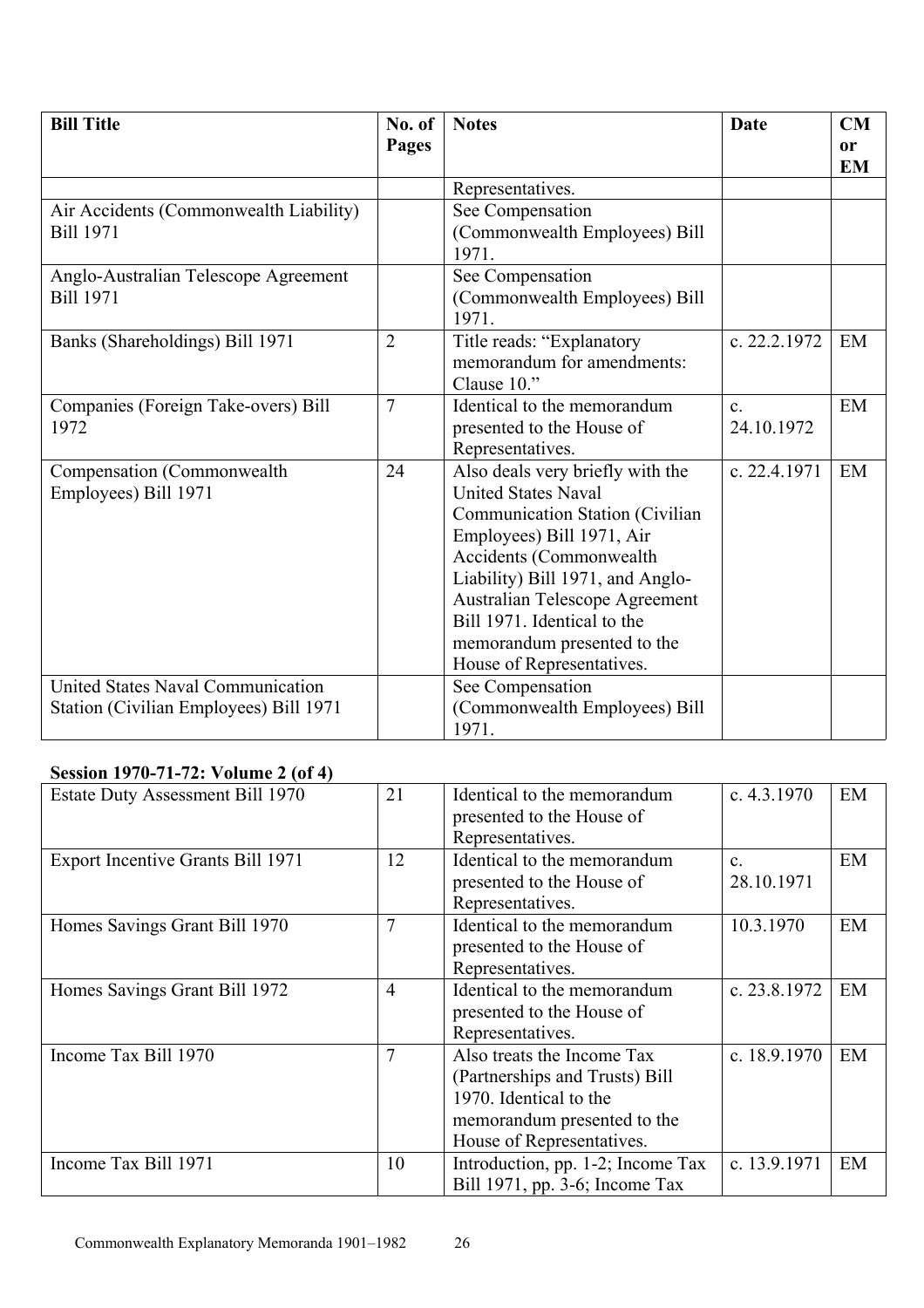| <b>Bill Title</b>                         | No. of | <b>Notes</b>                        | Date         | <b>CM</b> |
|-------------------------------------------|--------|-------------------------------------|--------------|-----------|
|                                           | Pages  |                                     |              | <b>or</b> |
|                                           |        |                                     |              | <b>EM</b> |
|                                           |        | Assessment Bill (No. 3) 1971, pp.   |              |           |
|                                           |        | 7-10. Identical to the              |              |           |
|                                           |        | memorandum presented to the         |              |           |
|                                           |        | House of Representatives.           |              |           |
| Income Tax Bill 1972                      | 12     | Introduction, pp. 1-2; Income Tax   | c. 15.8.1972 | EM        |
|                                           |        | Bill 1972, pp. 3-5; Income Tax      |              |           |
|                                           |        | Assessment Bill (No. 4) 1972, pp.   |              |           |
|                                           |        | 6-12. Identical to the              |              |           |
|                                           |        | memorandum presented to the         |              |           |
|                                           |        | House of Representatives.           |              |           |
| Income Tax Assessment Bill 1970           | 25     | Identical to the memorandum         | c. 27.8.1970 | EM        |
|                                           |        | presented to the House of           |              |           |
|                                           |        | Representatives, but also includes  |              |           |
|                                           |        | a 1-page insert relating to a House |              |           |
|                                           |        | of Representatives amendment.       |              |           |
| Income Tax Assessment Bill (No. 2) 1971   | 33     | Introduction, pp. 1-8; Income Tax   | c. 28.4.1971 | EM        |
|                                           |        | Assessment Bill (No. 2) 1971, pp.   |              |           |
|                                           |        | 9-30; Income Tax (Withholding       |              |           |
|                                           |        | Tax Recoupment) Bill 1971, pp.      |              |           |
|                                           |        | 31-32; Income Tax (Bearer           |              |           |
|                                           |        | Debentures) Bill 1971, pp. 32-33.   |              |           |
|                                           |        | Identical to the memorandum         |              |           |
|                                           |        | presented to the House of           |              |           |
|                                           |        | Representatives.                    |              |           |
| Income Tax Assessment Bill (No. 3) 1971   |        | See Income Tax Bill 1971.           |              |           |
| Income Tax Assessment Bill (No. 4) 1972   |        | See Income Tax Bill 1972.           |              |           |
| Income Tax (Bearer Debentures) Bill       |        | See Income Tax Assessment Bill      |              |           |
| 1971                                      |        | (No. 2) 1971.                       |              |           |
| Income Tax (Partnerships and Trusts) Bill |        | See Income Tax Bill 1970.           |              |           |
| 1970                                      |        |                                     |              |           |
| Income Tax (Withholding Tax               |        | See Income Tax Assessment Bill      |              |           |
| Recoupment) Bill 1971                     |        | $(No. 2)$ 1971.                     |              |           |

# **Session 1970-71-72: Volume 3 (of 4)**

| Monopolies Commission Bill 1972 | 6   |                                     | c. $10.1972$ | EM |
|---------------------------------|-----|-------------------------------------|--------------|----|
| National Health Bill 1970       | 119 | Title reads: "Memorandum            | 16.4.1970    | CM |
|                                 |     | showing— $(a)$ the national health  |              |    |
|                                 |     | Act 1953-1969 as proposed to be     |              |    |
|                                 |     | amended by the National Health      |              |    |
|                                 |     | Bill 1970; and (b) the transitional |              |    |
|                                 |     | provisions contained in Part III of |              |    |
|                                 |     | the National Health Bill 1970."     |              |    |
|                                 |     | Identical to the memorandum         |              |    |
|                                 |     | presented to the House of           |              |    |
|                                 |     | Representatives.                    |              |    |
| National Health Bill 1970       | 43  | Title reads: "Explanatory notes on  | c. $5.1970$  | EM |
|                                 |     | clauses of the bill as presented to |              |    |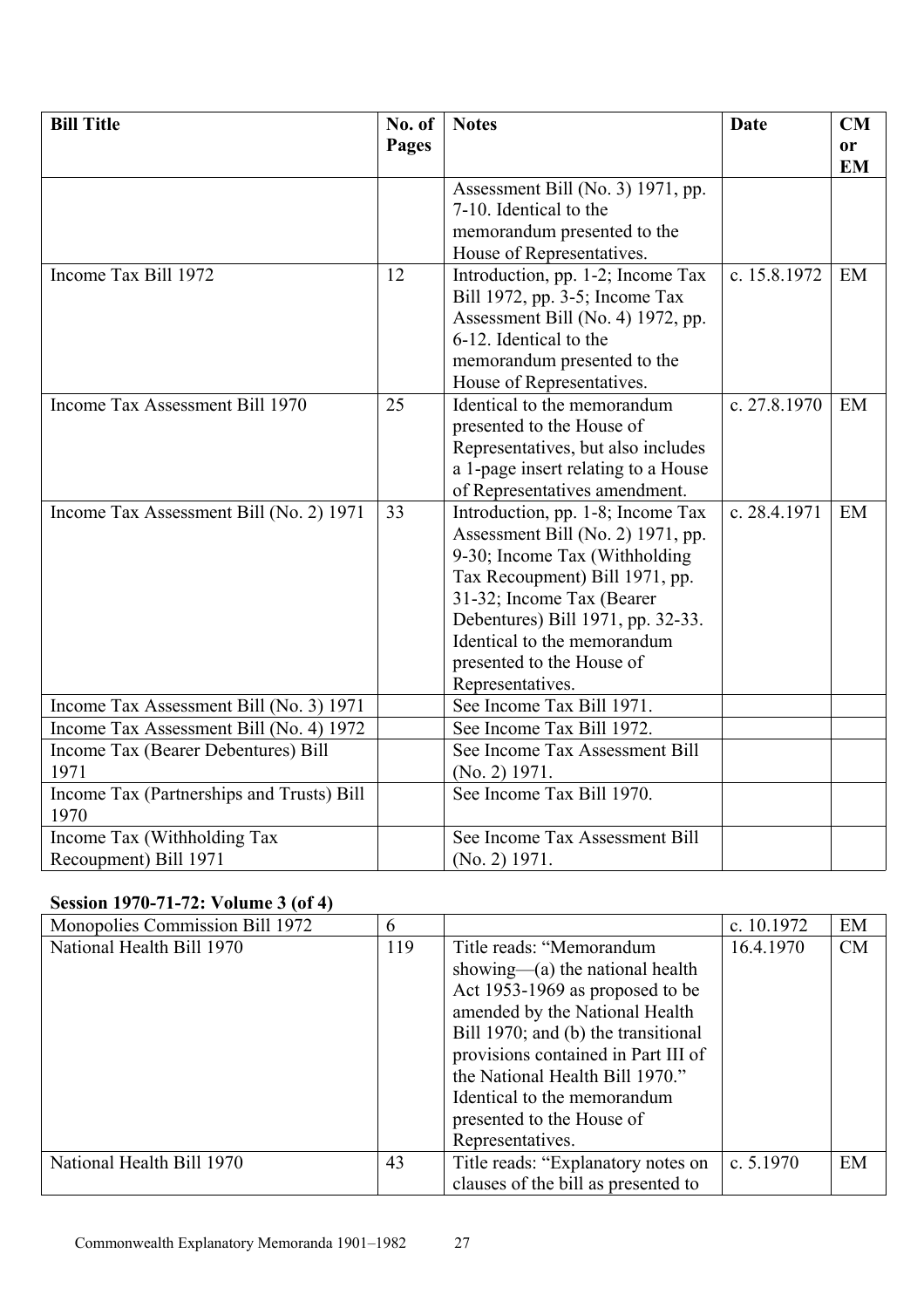| <b>Bill Title</b>                                           | No. of<br>Pages | <b>Notes</b>                                                                                                                                                                                                                                                                              | <b>Date</b> | CM<br>or<br><b>EM</b> |
|-------------------------------------------------------------|-----------------|-------------------------------------------------------------------------------------------------------------------------------------------------------------------------------------------------------------------------------------------------------------------------------------------|-------------|-----------------------|
|                                                             |                 | the Senate."                                                                                                                                                                                                                                                                              |             |                       |
| Navigation Bill 1970                                        | 11              | Title reads: "Explanatory Notes."<br>Identical to the memorandum<br>presented to the House of<br>Representatives.                                                                                                                                                                         | 3.1970      | EM                    |
| Pay-roll Tax (Termination of<br>Commonwealth Tax) Bill 1971 | 26              | Introduction, p. 1; Pay-roll Tax<br>(Termination of Commonwealth<br>Tax) Bill 1971, pp. 2-7; Pay-roll<br>Tax (Territories) Assessment Bill<br>1971, pp. 8-25; Pay-roll<br>(Territories) Bill 1971, p. 26.<br>Identical to the memorandum<br>presented to the House of<br>Representatives. | c. 9.1971   | EM                    |
| Pay-roll Tax (Territories) Assessment Bill<br>1971          |                 | See Pay-roll Tax (Termination of<br>Commonwealth Tax) Bill 1971.                                                                                                                                                                                                                          |             |                       |
| Pay-roll (Territories) Bill 1971                            |                 | See Pay-roll Tax (Termination of<br>Commonwealth Tax) Bill 1971.                                                                                                                                                                                                                          |             |                       |
| Phosphate Fertilizers Bounty Bill 1970                      | $\mathbf{1}$    | Title reads: "Notes on clauses."<br>Identical to the memorandum<br>presented to the House of<br>Representatives.                                                                                                                                                                          | c. 10.1970  | EM                    |
| Phosphate Fertilizers Bounty Bill 1971                      | $\mathbf{1}$    | Title reads: "Notes on clauses."<br>Identical to the memorandum<br>presented to the House of<br>Representatives.                                                                                                                                                                          | c. 8.1971   | EM                    |
| Pyrites Bounty Bill 1971                                    | $\mathbf{1}$    | Title reads: "Notes on clauses."<br>Identical to the memorandum<br>presented to the House of<br>Representatives.                                                                                                                                                                          | c. 8.1971   | EM                    |
| Queensland Grant (Bundaberg Irrigation<br>Works) Bill 1970  | 11              | Identical to the memorandum<br>presented to the House of<br>Representatives.                                                                                                                                                                                                              | c. 3.1970   | EM                    |

# **Session 1970-71-72: Volume 4 (of 4)**

| Sales Tax (Exemptions and                      | 3  | Identical to the memorandum      | c. $8.1970$ | EM |
|------------------------------------------------|----|----------------------------------|-------------|----|
| Classifications) Bill 1970                     |    | presented to the House of        |             |    |
|                                                |    | Representatives.                 |             |    |
| States Grants (Receipts Duty) Bill 1970        |    | See States Receipts Duties       |             |    |
|                                                |    | (Administration) Bill 1970.      |             |    |
| States Grants Bill (No. 2) 1971                | 24 | Identical to the memorandum      | c. 11.1971  | EM |
|                                                |    | presented to the House of        |             |    |
|                                                |    | Representatives.                 |             |    |
| <b>States Receipts Duties (Administration)</b> | 49 | Introduction, pp. 1-7; States    | c. $6.1970$ | EM |
| <b>Bill 1970</b>                               |    | Receipts Duties (Administration) |             |    |
|                                                |    | Bill 1970, pp. 8-48; States      |             |    |
|                                                |    | Receipts Duty Bill (No. 1) 1970, |             |    |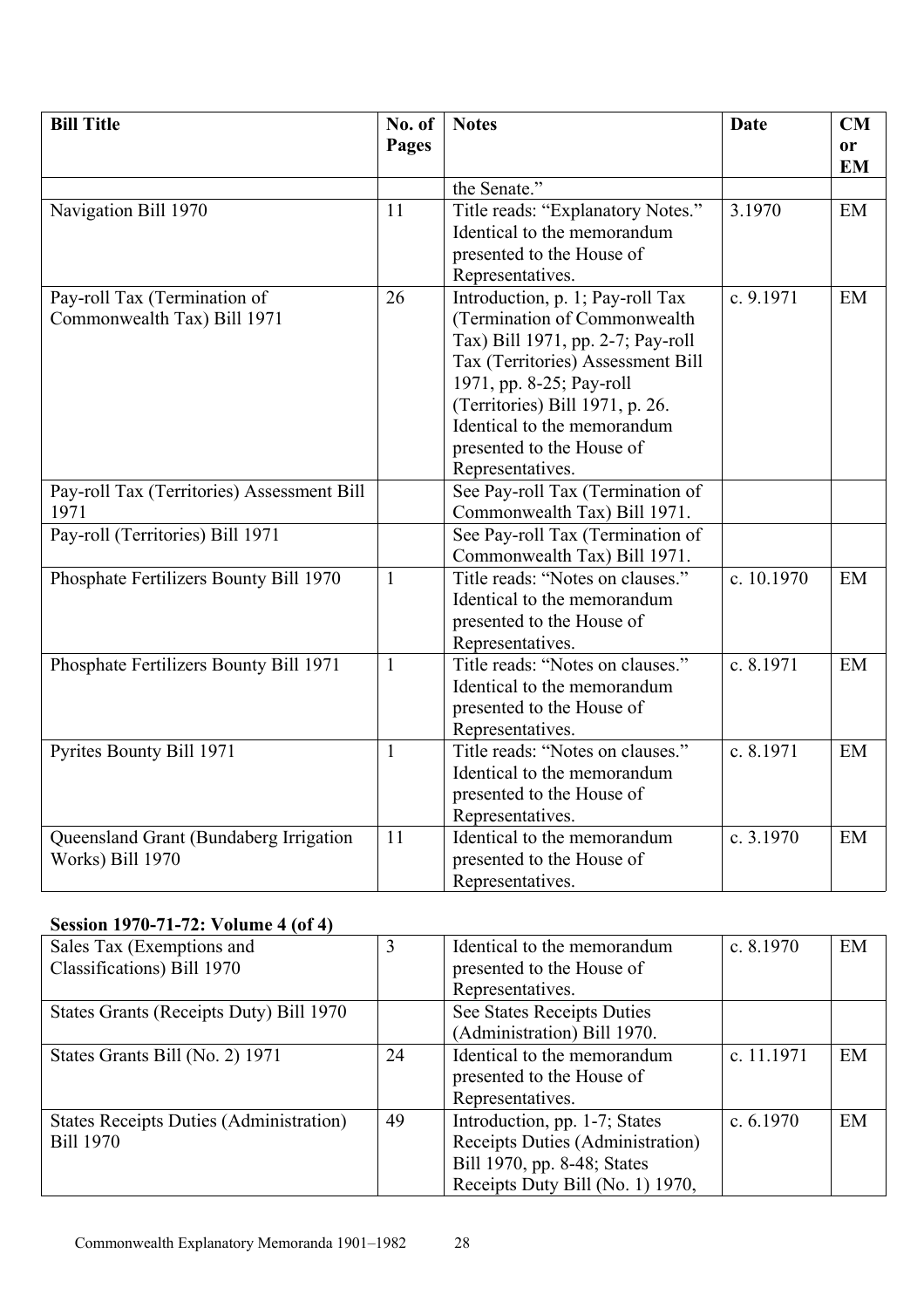| <b>Bill Title</b>                              | No. of         | <b>Notes</b>                       | <b>Date</b> | CM |
|------------------------------------------------|----------------|------------------------------------|-------------|----|
|                                                | Pages          |                                    |             | or |
|                                                |                |                                    |             | EM |
|                                                |                | States Receipts Duty Bill (No. 2)  |             |    |
|                                                |                | 1970, States Receipts Duty Bill    |             |    |
|                                                |                | (No. 3) 1970, p. 48; States Grants |             |    |
|                                                |                | (Receipts Duty) Bill 1970, pp. 48- |             |    |
|                                                |                | 49. Identical to the memorandum    |             |    |
|                                                |                | presented to the House of          |             |    |
|                                                |                | Representatives.                   |             |    |
| States Receipts Duty (No. 1) Bill 1970         |                | See States Receipts Duties         |             |    |
|                                                |                | (Administration) Bill 1970.        |             |    |
| States Receipts Duty (No. 2) Bill 1970         |                | See States Receipts Duties         |             |    |
|                                                |                | (Administration) Bill 1970.        |             |    |
| States Receipts Duty (No. 3) Bill 1970         |                | See States Receipts Duties         |             |    |
|                                                |                | (Administration) Bill 1970.        |             |    |
| Trade Practices Bill (No. 2) 1971 [listed in ] | $\overline{7}$ | Identical to the memorandum        | c. 5.1971   | EM |
| the House of Representatives as Trade          |                | presented to the House of          |             |    |
| Practices Bill 1971]                           |                | Representatives.                   |             |    |
| Urea Bounty Bill 1970                          | 1              | Title reads: "Notes on clauses."   | c. 8.1972   | EM |
|                                                |                | Identical to the memorandum        |             |    |
|                                                |                | presented to the House of          |             |    |
|                                                |                | Representatives.                   |             |    |

# **Session 1973-74: Vol 1 (of 2)**

| <b>Australian Capital Territory</b>      | 1              | Identical to the memorandum          | c. 28.2.1973   | EM |
|------------------------------------------|----------------|--------------------------------------|----------------|----|
| Representation Bill 1973                 |                | presented to the House of            |                |    |
|                                          |                | Representatives.                     |                |    |
| <b>Australian Capital Territory</b>      | 3              | Identical to the memorandum          | c. 22.5.1973   | EM |
| Representation (House of                 |                | presented to the House of            |                |    |
| Representatives) Bill 1973               |                | Representatives.                     |                |    |
| Commonwealth Electoral Bill (No. 2)      | 1              | Identical to the memorandum          | c. 13.3.1973   | EM |
| 1973                                     |                | presented to the House of            |                |    |
|                                          |                | Representatives.                     |                |    |
| Customs Bill 1973                        | $\overline{2}$ |                                      | C <sub>1</sub> | EM |
|                                          |                |                                      | 14.11.1973     |    |
| <b>Export Incentive Grants Bill 1973</b> | 13             | Introduction, pp. 1-2; Export        | c. 10.5.1973   | EM |
|                                          |                | Incentive Grants Bill 1973, pp. 2-   |                |    |
|                                          |                | 12; Pay-roll Tax Assessment Bill     |                |    |
|                                          |                | 1973, pp. $12-13$ . Identical to the |                |    |
|                                          |                | memorandum presented to the          |                |    |
|                                          |                | House of Representatives.            |                |    |
| <b>Export Incentive Grants Bill 1973</b> | 5              | Supplementary EM. Explains the       | 6.12.1973      | EM |
|                                          |                | effect of amendments proposed by     |                |    |
|                                          |                | the Minister representing the        |                |    |
|                                          |                | Treasurer.                           |                |    |
| Family Law Bill 1973                     | 12             |                                      | $\mathbf{C}$ . | EM |
|                                          |                |                                      | 12.12.1973     |    |
| Income Tax (International Agreements)    | 15             | Identical to the memorandum          | c. 26.3.1973   | EM |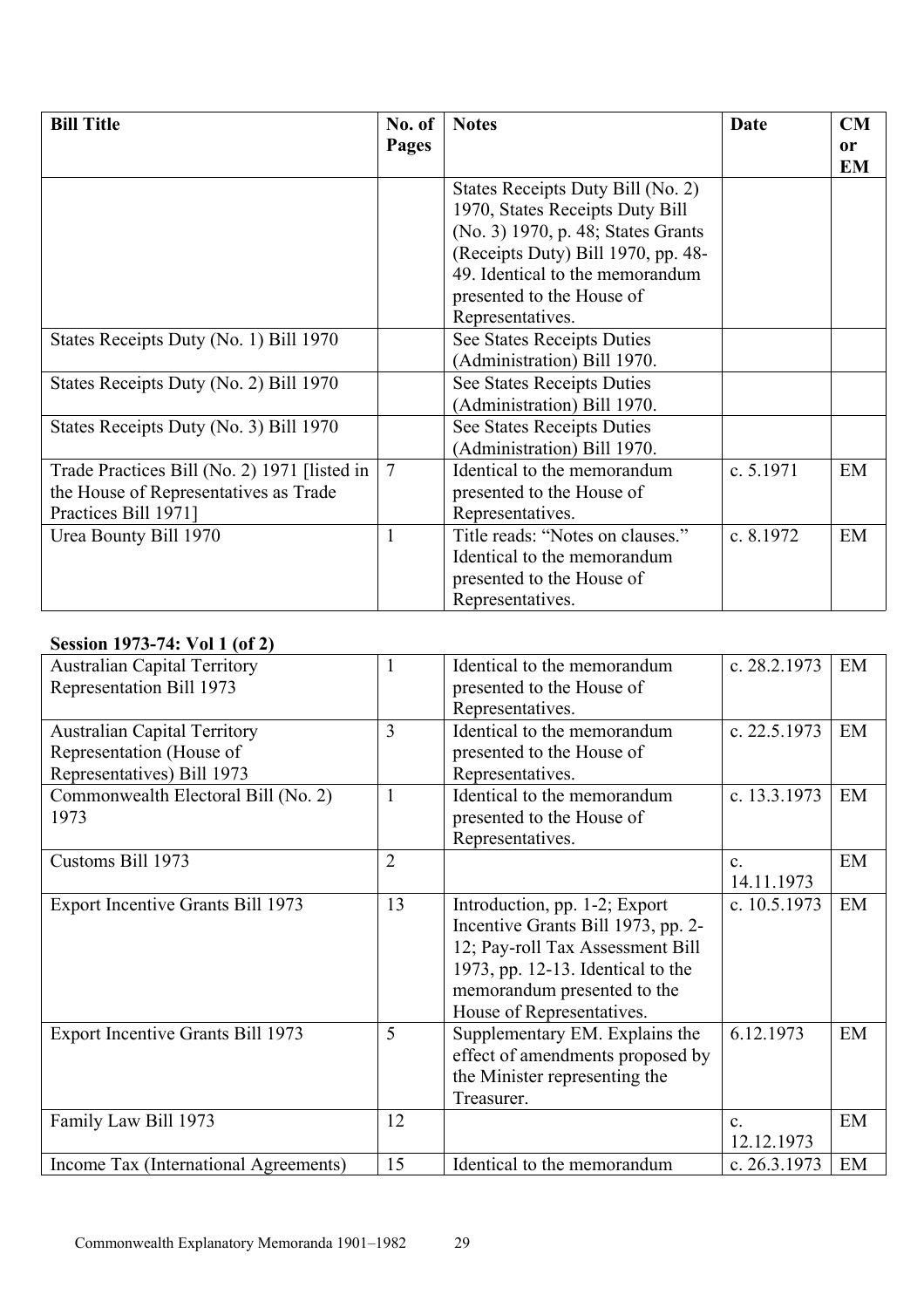| <b>Bill Title</b>                                             | No. of | <b>Notes</b>                                                                                                                                                                                                                                                                  | Date                         | <b>CM</b>           |
|---------------------------------------------------------------|--------|-------------------------------------------------------------------------------------------------------------------------------------------------------------------------------------------------------------------------------------------------------------------------------|------------------------------|---------------------|
|                                                               | Pages  |                                                                                                                                                                                                                                                                               |                              | <sub>or</sub><br>EM |
| <b>Bill 1973</b>                                              |        | presented to the House of<br>Representatives.                                                                                                                                                                                                                                 |                              |                     |
| Income Tax (Non-resident Dividends and<br>Interest) Bill 1973 |        | See Income Tax Assessment Bill<br>$(No. 5)$ 1973.                                                                                                                                                                                                                             |                              |                     |
| Income Tax Assessment Bill (No. 5) 1973                       | 67     | Introduction, pp. 1-8; Income Tax<br>Assessment Bill (No. 5) 1973, pp.<br>9-61; Income Tax Bill 1973, pp.<br>62-65; Income Tax (Non-resident<br>Dividends and Interest) Bill 1973,<br>pp. 66-67. Identical to the<br>memorandum presented to the<br>House of Representatives. | $\mathbf{c}$ .<br>25.10.1973 | EM                  |
| Income Tax Bill 1973                                          |        | See Income Tax Assessment Bill<br>$(No. 5)$ 1973.                                                                                                                                                                                                                             |                              |                     |
| Pay-roll Tax Assessment Bill 1973                             |        | See Export Incentive Grants Bill<br>1973.                                                                                                                                                                                                                                     |                              |                     |

### **Session 1973-74: Vol 2 (of 2)**

| Pay-roll Tax (Territories) Bill 1973                                                                          | $\overline{2}$ | Identical to the memorandum<br>presented to the House of<br>Representatives.                                      | c. 11.9.1973   | EM |
|---------------------------------------------------------------------------------------------------------------|----------------|-------------------------------------------------------------------------------------------------------------------|----------------|----|
| Representation Bill 1973                                                                                      |                | Identical to the memorandum<br>presented to the House of<br>Representatives.                                      | c. 22.5.1973   | EM |
| Sales Tax (Exemptions and<br>Classifications) Bill 1973                                                       | 3              | Identical to the memorandum<br>presented to the House of<br>Representatives.                                      | c. 28.2.1973   | EM |
| Sales Tax (Exemptions and<br>Classifications) Bill (No. 2) 1973                                               | 2              | Identical to the memorandum<br>presented to the House of<br>Representatives.                                      | c. 21.8.1973   | EM |
| Senate (Representation of Territories) Bill<br>1973                                                           | $\overline{2}$ | Identical to the memorandum<br>presented to the House of<br>Representatives.                                      | c. $22.5.1973$ | EM |
| South Australia Grant (Lock to Kimba<br>Pipeline) Bill 1973                                                   | 13             | Identical to the memorandum<br>presented to the House of<br>Representatives.                                      | c. 28.3.1973   | EM |
| Trade Practices Bill 1973                                                                                     | 17             |                                                                                                                   | 27.9.1973      | EM |
| Trade Practices Bill 1973 [No. 2] [listed in<br>the House of Representatives as Trade<br>Practices Bill 1973] | 20             | Title reads: "Trade Practices Bill<br>1973 (As passed by the House of<br>Representatives on 8 November<br>1973)." | c. 8.11.1973   | EM |

# **Session 1974**

| Arbitration (Foreign Awards and | <br>C | $\frac{1}{1}$ | EМ |
|---------------------------------|-------|---------------|----|
| Agreements) Bill 1974           |       |               |    |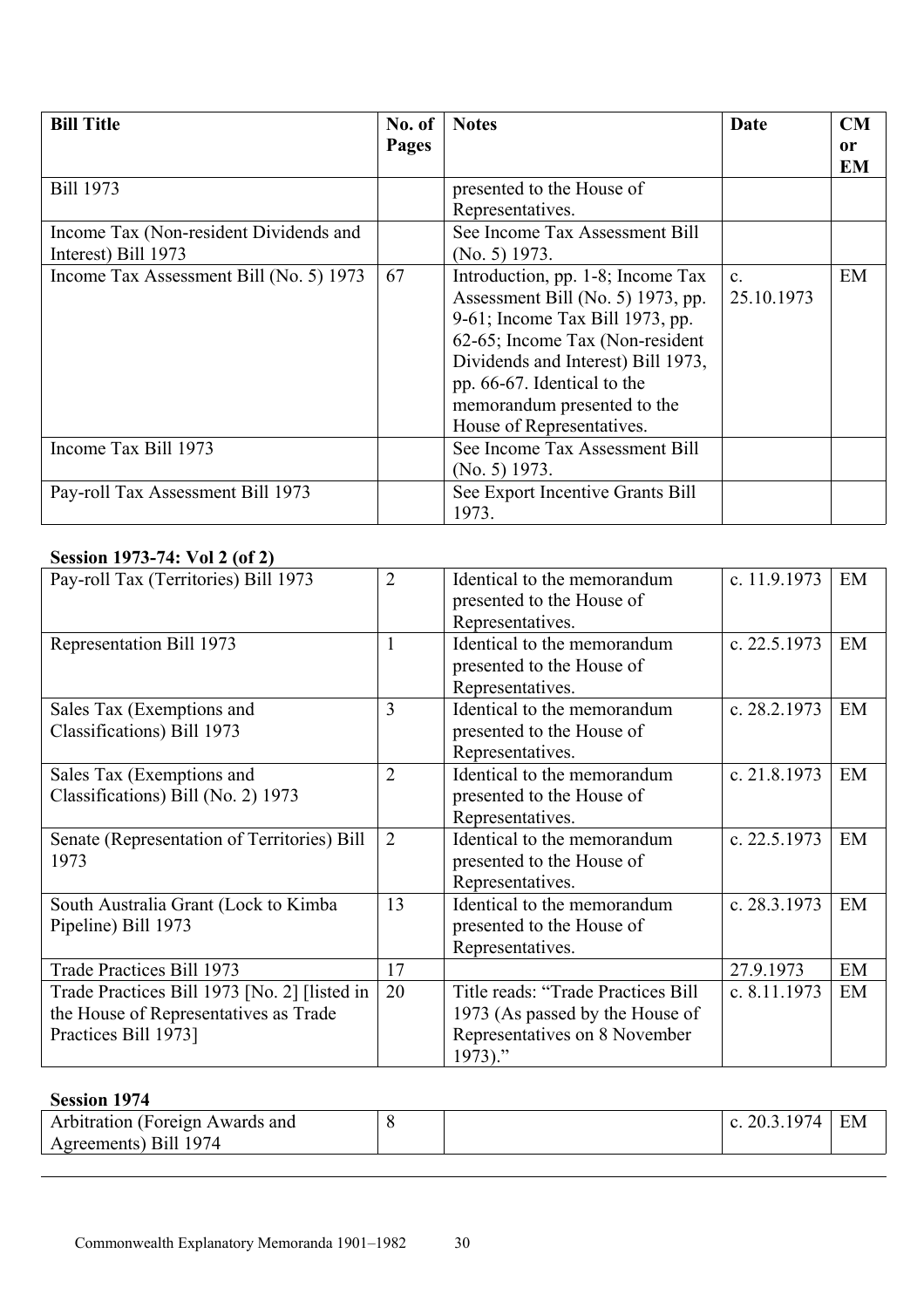| <b>Bill Title</b>                                 | No. of<br>Pages | <b>Notes</b>                                                                                                                             | Date                       | CM<br>0r |
|---------------------------------------------------|-----------------|------------------------------------------------------------------------------------------------------------------------------------------|----------------------------|----------|
|                                                   |                 |                                                                                                                                          |                            | EM       |
| <b>Session 1974-75: Volume 1 (of 4)</b>           |                 |                                                                                                                                          |                            |          |
| <b>Australian Housing Corporation Bill 1975</b>   | 30              | Title reads: "Explanatory Notes."<br>Identical to the memorandum<br>presented to the House of<br>Representatives.                        | c. 13.2.1975               | EM       |
| Banking Bill 1974                                 | 11              | Identical to the memorandum<br>presented to the House of<br>Representatives.                                                             | $\mathbf{c}$<br>14.11.1974 | EM       |
| Banking Bill 1974                                 | $\overline{4}$  | Title reads: "Addendum to<br><b>Explanatory Memorandum.</b><br>Amendments to be moved by the<br>Minister representing the<br>Treasurer." | c. 2.12.1974               | EM       |
| Corporations and Securities Industry Bill<br>1974 | 98              |                                                                                                                                          | c. $5.12.1974$             | EM       |
| Corporations and Securities Industry Bill<br>1975 | 98              | Identical to the memorandum<br>presented to the House of<br>Representatives.                                                             | c. 13.2.1975               | EM       |

#### **Session 1974-75: Volume 2 (of 4)**

| $30.3310 \text{ m}$ 12 $\text{m}$ 1 $\text{m}$ 1 $\text{m}$ 1 $\text{m}$ 1 |    |                                    |                |    |
|----------------------------------------------------------------------------|----|------------------------------------|----------------|----|
| Electoral Laws Amendment Bill 1974                                         | 27 | Identical to the memorandum        | $C_{-}$        | EM |
|                                                                            |    | presented to the House of          | 13.11.1974     |    |
|                                                                            |    | Representatives.                   |                |    |
| <b>Estate Duty Assessment Bill 1974</b>                                    | 12 | Identical to the memorandum        | $\mathbf{c}$ . | EM |
|                                                                            |    | presented to the House of          | 14.11.1974     |    |
|                                                                            |    | Representatives.                   |                |    |
| Family Law Bill 1974 [No. 2]                                               | 12 |                                    | c. 1.8.1974    | EM |
| Family Law Bill 1974 [No. 2]                                               | 55 | Title reads: "Memorandum           | 30.10.1974     | CM |
|                                                                            |    | showing the differences between    |                |    |
|                                                                            |    | the Family Law Bill 1974 as        |                |    |
|                                                                            |    | introduced in the Senate on 1      |                |    |
|                                                                            |    | August 1974 and that Bill as it    |                |    |
|                                                                            |    | would appear if the amendments     |                |    |
|                                                                            |    | to be moved by the Attorney-       |                |    |
|                                                                            |    | General were incorporated in it."  |                |    |
| Family Law Bill 1974 [No. 2]                                               | 59 | Title reads: "Revised              | 18.11.1974     | CM |
|                                                                            |    | Memorandum showing the             |                |    |
|                                                                            |    | differences between the Family     |                |    |
|                                                                            |    | Law Bill 1974 as introduced in the |                |    |
|                                                                            |    |                                    |                |    |
|                                                                            |    | Senate on 1 August 1974 and that   |                |    |
|                                                                            |    | Bill as it would appear if the     |                |    |
|                                                                            |    | amendments to be moved by the      |                |    |
|                                                                            |    | Attorney-General were              |                |    |
|                                                                            |    | incorporated in it."               |                |    |
| Financial Corporations Bill 1974                                           | 26 |                                    | 11.7.1974      | EM |
| Foreign Takeovers Bill 1975                                                | 26 |                                    | c. 22.5.1975   | EM |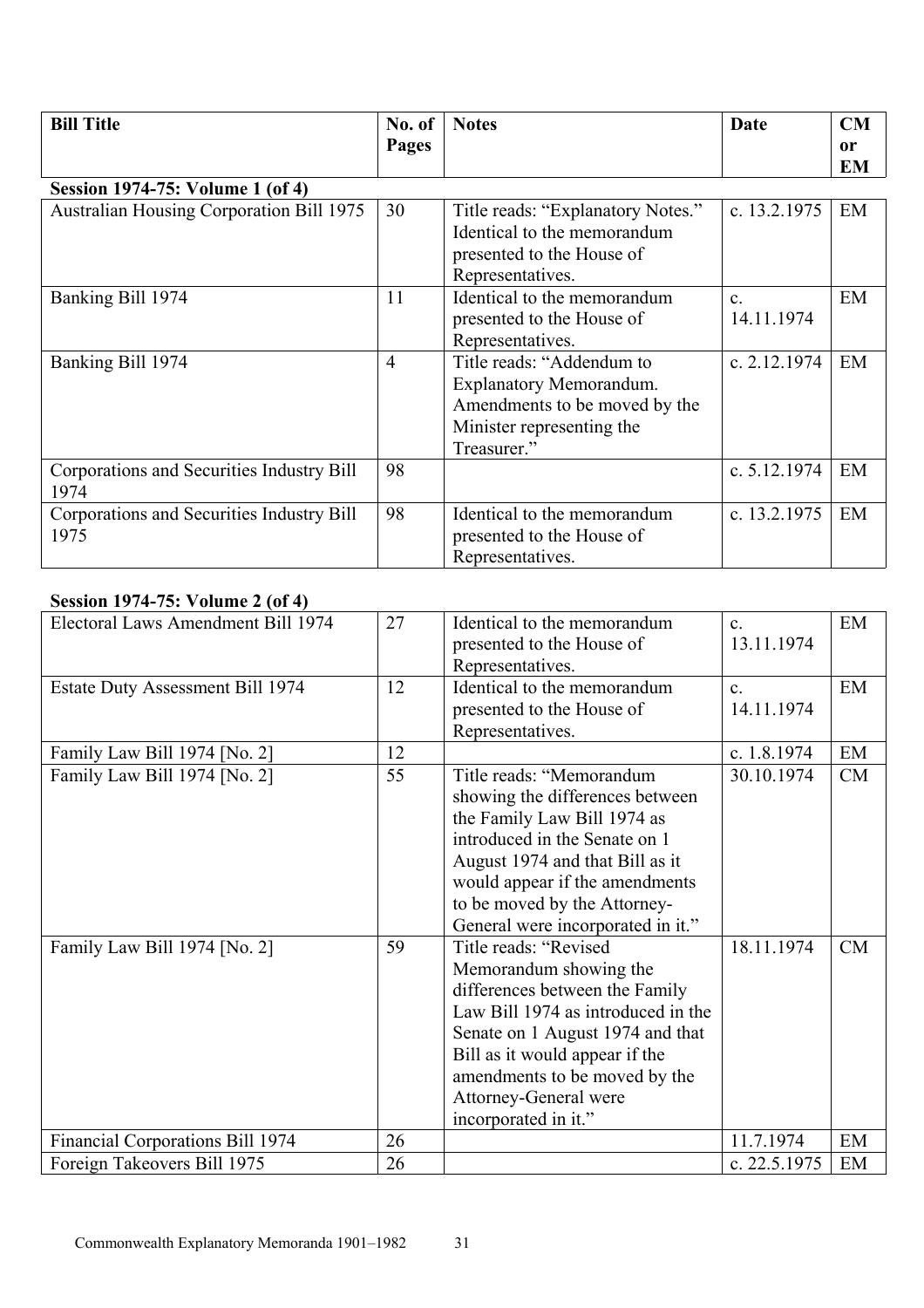| <b>Bill Title</b>                       | No. of | <b>Notes</b>                          | Date           | CM            |
|-----------------------------------------|--------|---------------------------------------|----------------|---------------|
|                                         | Pages  |                                       |                | <sub>or</sub> |
|                                         |        |                                       |                | <b>EM</b>     |
| Health Insurance Levy Assessment Bill   | 18     | Introduction, pp. 1-3; Health         | c. 10.7.1974   | EM            |
| 1974                                    |        | <b>Insurance Levy Assessment Bill</b> |                |               |
|                                         |        | 1974, pp. 3-11; Health Insurance      |                |               |
|                                         |        | Levy Bill 1974, pp. 11-16, 18;        |                |               |
|                                         |        | Income Tax (International             |                |               |
|                                         |        | Agreements) Bill 1974, p. 17.         |                |               |
|                                         |        | Identical to the memorandum           |                |               |
|                                         |        | presented to the House of             |                |               |
|                                         |        | Representatives.                      |                |               |
| Health Insurance Levy Bill 1974         |        | See Health Insurance Levy             |                |               |
|                                         |        | Assessment Bill 1974.                 |                |               |
| Income Tax (International Agreements)   |        | See Health Insurance Levy             |                |               |
| <b>Bill 1974</b>                        |        | Assessment Bill 1974.                 |                |               |
| Income Tax (International Agreements)   |        | See Income Tax Bill 1975.             |                |               |
| <b>Bill 1975</b>                        |        |                                       |                |               |
| Income Tax Assessment Bill (No. 2) 1975 |        | See Income Tax Bill 1975.             |                |               |
| Income Tax Bill 1975                    | 67     | Introduction, pp. 1-4; Income Tax     | c. $9.10.1975$ | EM            |
|                                         |        | Bill 1975, pp. 5-10; Income Tax       |                |               |
|                                         |        | Assessment Bill (No. 2) 1975, pp.     |                |               |
|                                         |        | 11-65; Income Tax (International      |                |               |
|                                         |        | Agreements) Bill 1975, pp. 66-67.     |                |               |
|                                         |        | Identical to the memorandum           |                |               |
|                                         |        | presented to the House of             |                |               |
|                                         |        | Representatives.                      |                |               |

# **Session 1974-75: Volume 3 (of 4)**

| Income Tax (Dividends and Interest<br>Withholding Tax) Bill 1974 |     | See Income Tax Assessment Bill<br>1974.                                                                                                                                                                                              |                            |    |
|------------------------------------------------------------------|-----|--------------------------------------------------------------------------------------------------------------------------------------------------------------------------------------------------------------------------------------|----------------------------|----|
| Income Tax (International Agreements)<br>Bill 1974 (No. 2)       | 17  | Identical to the memorandum<br>presented to the House of<br>Representatives.                                                                                                                                                         | $\mathbf{c}$<br>14.11.1974 | EM |
| Income Tax Assessment Bill 1974                                  | 29  | Introduction, pp. 1-4; Income Tax<br>Assessment Bill 1974, pp. 4-28;<br>Income Tax (Dividends and<br>Interest Withholding Tax) Bill<br>1974, pp. 28-29. Identical to the<br>memorandum presented to the<br>House of Representatives. | c. 11.7.1974               | EM |
| Legal Aid Bill 1975                                              | 134 | Identical to the memorandum<br>presented to the House of<br>Representatives.                                                                                                                                                         | c. $5.6.1975$              | EM |
| National Compensation Bill 1974                                  | 36  | Includes a 1-page Addendum.<br>Identical to the memorandum<br>presented to the House of<br>Representatives.                                                                                                                          | c. $3.10.1974$             | EM |
| National Investment Fund Bill 1974 [No.<br>$2 \mid (1975)$       | 26  | Title reads: "Explanatory Notes."<br>Identical to the memorandum                                                                                                                                                                     | c. 11.2.1975               | EM |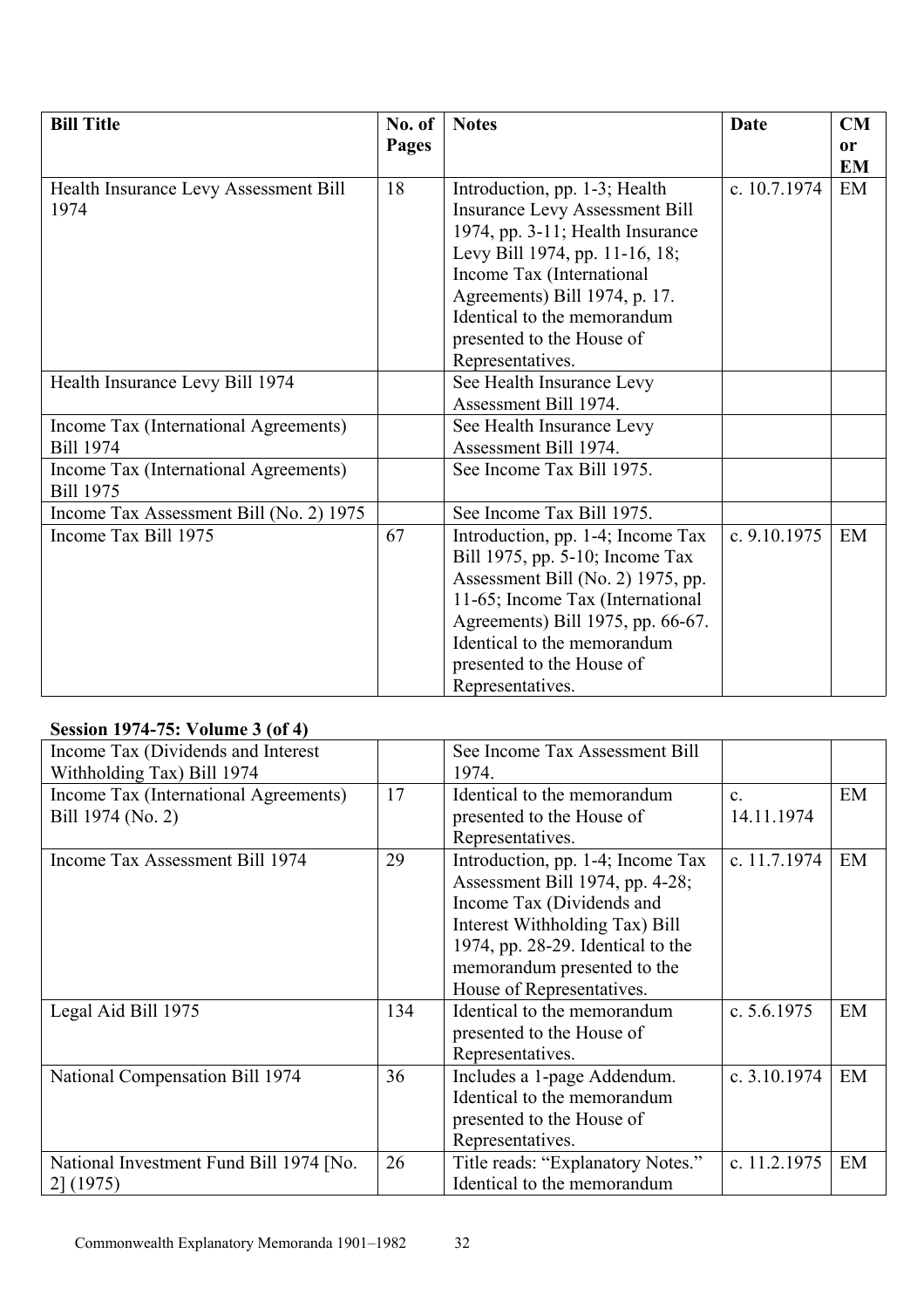| <b>Bill Title</b>                    | No. of | <b>Notes</b>                                                                 | Date           | CM |
|--------------------------------------|--------|------------------------------------------------------------------------------|----------------|----|
|                                      | Pages  |                                                                              |                | or |
|                                      |        |                                                                              |                | EM |
|                                      |        | presented to the House of                                                    |                |    |
|                                      |        | Representatives.                                                             |                |    |
| Pay-roll Tax (Territories) Bill 1974 |        | Identical to the memorandum<br>presented to the House of<br>Representatives. | c. $2.10.1974$ | EM |

# **Session 1974-75: Volume 4 (of 4)**

| Purchasing Commission Bill 1975             |                |                                   | c. $15.5.1975$ | EM |
|---------------------------------------------|----------------|-----------------------------------|----------------|----|
| Sales Tax (Exemptions and                   |                | See Sales Tax Bills (Nos. 1 to 9) |                |    |
| Classifications) Bill 1975                  |                | 1975.                             |                |    |
| Sales Tax Bills (Nos. 1 to 9) 1975          | 8              | Identical to the memorandum       | c. $12.2.1975$ | EM |
|                                             |                | presented to the House of         |                |    |
|                                             |                | Representatives.                  |                |    |
| Senate (Representation of Territories) Bill | $\overline{2}$ | Identical to the memorandum       | c. $10.7.1974$ | EM |
| 1973                                        |                | presented to the House of         |                |    |
|                                             |                | Representatives.                  |                |    |

# **Session 1976-77: Volume 1 (of 2)**

| Historic Shipwrecks Bill 1976               | 14 |                                   | $\mathbf{c}$ .<br>20.10.1976 | EM |
|---------------------------------------------|----|-----------------------------------|------------------------------|----|
| <b>Income Tax Assessment Amendment Bill</b> | 89 | Identical to the memorandum       | c. 20.5.1976                 | EM |
| 1976                                        |    | presented to the House of         |                              |    |
|                                             |    | Representatives.                  |                              |    |
| <b>Income Tax Assessment Amendment Bill</b> | 96 | Introduction, pp. 1-5; Income Tax | c. 1.12.1976                 | EM |
| (No. 3) 1976                                |    | Assessment Amendment Bill (No.    |                              |    |
|                                             |    | 3) 1976, pp. 6-72; Loan (Income   |                              |    |
|                                             |    | Equalization Deposits) Bill 1976, |                              |    |
|                                             |    | pp. 73-93; Loan (Drought Bonds)   |                              |    |
|                                             |    | Amendment Bill 1976, pp. 94-95;   |                              |    |
|                                             |    | Income Tax (Companies and         |                              |    |
|                                             |    | Superannuation Funds) Bill 1976,  |                              |    |
|                                             |    | p. 96. Identical to the           |                              |    |
|                                             |    | memorandum presented to the       |                              |    |
|                                             |    | House of Representatives.         |                              |    |
| <b>Income Tax Assessment Amendment</b>      | 6  | Identical to the memorandum       | c. 3.11.1976                 | EM |
| (Jurisdiction of Courts) Bill 1976          |    | presented to the House of         |                              |    |
|                                             |    | Representatives.                  |                              |    |
| Income Tax (Companies and                   |    | See Income Tax Assessment         |                              |    |
| Superannuation Funds) Bill 1976             |    | Amendment Bill (No. 3) 1976.      |                              |    |
| Income Tax (International Agreements)       | 36 | Identical to the memorandum       | c. $6.5.1976$                | EM |
| <b>Amendment Bill 1976</b>                  |    | presented to the House of         |                              |    |
|                                             |    | Representatives.                  |                              |    |
| Income Tax Laws Amendment (Royalties)       | 5  | Identical to the memorandum       | c. 19.8.1976                 | EM |
| <b>Bill 1976</b>                            |    | presented to the House of         |                              |    |
|                                             |    | Representatives.                  |                              |    |
| Judiciary Amendment Bill 1976               | 18 | Identical to the memorandum       | c. $3.6.1976$                | EM |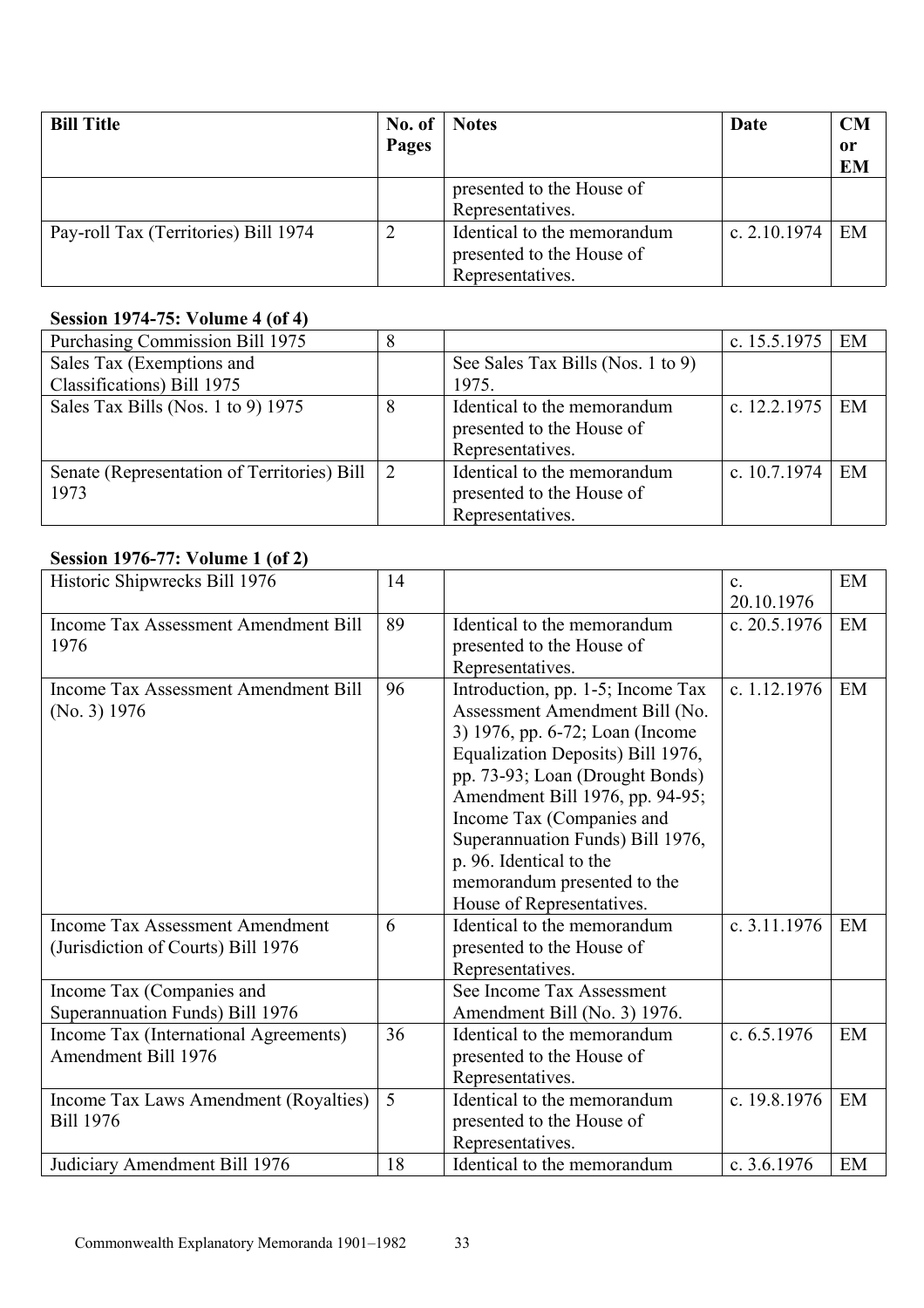| <b>Bill Title</b>                        | No. of | <b>Notes</b>                 | Date | CM        |
|------------------------------------------|--------|------------------------------|------|-----------|
|                                          | Pages  |                              |      | 0r        |
|                                          |        |                              |      | <b>EM</b> |
|                                          |        | presented to the House of    |      |           |
|                                          |        | Representatives.             |      |           |
| Loan (Income Equalization Deposits) Bill |        | See Income Tax Assessment    |      |           |
| 1976                                     |        | Amendment Bill (No. 3) 1976. |      |           |
| Loan (Drought Bonds) Amendment Bill      |        | See Income Tax Assessment    |      |           |
| 1976                                     |        | Amendment Bill (No. 3) 1976. |      |           |

# **Session 1976-77: Volume 2 (of 2)**

| Defence Force Retirement and Death<br>Benefits Bill 1976     |    | See Superannuation Bill 1976.                                                                                                                                                                                                                                                                               |                            |    |
|--------------------------------------------------------------|----|-------------------------------------------------------------------------------------------------------------------------------------------------------------------------------------------------------------------------------------------------------------------------------------------------------------|----------------------------|----|
| Navigation Amendment Bill 1976                               | 87 | Identical to the memorandum<br>presented to the House of<br>Representatives.                                                                                                                                                                                                                                | $\mathbf{c}$<br>18.11.1976 | EM |
| Pay-roll Tax (Territories) Assessment<br>Amendment Bill 1976 | 16 | Identical to the memorandum<br>presented to the House of<br>Representatives.                                                                                                                                                                                                                                | c. $4.11.1976$             | EM |
| Superannuation Amendment Bill 1976                           |    | See Superannuation Bill 1976.                                                                                                                                                                                                                                                                               |                            |    |
| Superannuation Bill 1976                                     | 60 | Introduction, pp. 1-7;<br>Superannuation Bill 1976, pp. 8-<br>41; Superannuation Amendment<br>Bill 1976, pp. 42-44; Defence<br>Force Retirement and Death<br>Benefits Bill 1976, p. 45; costs<br>and appendices, pp. 46-58.<br>Identical to the memorandum<br>presented to the House of<br>Representatives. | c. 18.3.1976               | EM |
| Trade Practices Amendment Bill 1976                          | 5  | Identical to the memorandum<br>presented to the House of<br>Representatives.                                                                                                                                                                                                                                | c. $25.3.1976$             | EM |

# **Session 1977**

| Administrative Decisions (Judicial            | 22             | Identical to the memorandum         | c. 28.4.1977 | EM |
|-----------------------------------------------|----------------|-------------------------------------|--------------|----|
| Review) Bill 1977                             |                | presented to the House of           |              |    |
|                                               |                | Representatives.                    |              |    |
| <b>Agricultural Tractors Bounty Amendment</b> | 6              | Title reads: "Notes on clauses."    | c. 31.3.1977 | EM |
| <b>Bill 1977</b>                              |                | Identical to the memorandum         |              |    |
|                                               |                | presented to the House of           |              |    |
|                                               |                | Representatives.                    |              |    |
| <b>Commonwealth Grants Commission</b>         | $\overline{2}$ | Title reads: "General outline and   | c. 1.11.1977 | EM |
| Amendment Bill 1977                           |                | notes on clauses." Identical to the |              |    |
|                                               |                | memorandum presented to the         |              |    |
|                                               |                | House of Representatives.           |              |    |
| Dairy Industry Stabilization Bill 1977        |                | Also deals with the Dairy Industry  | c. 21.4.1977 | EM |
|                                               |                | Stabilization Levy Bill 1977 and    |              |    |
|                                               |                | the Dairy Produce Amendment         |              |    |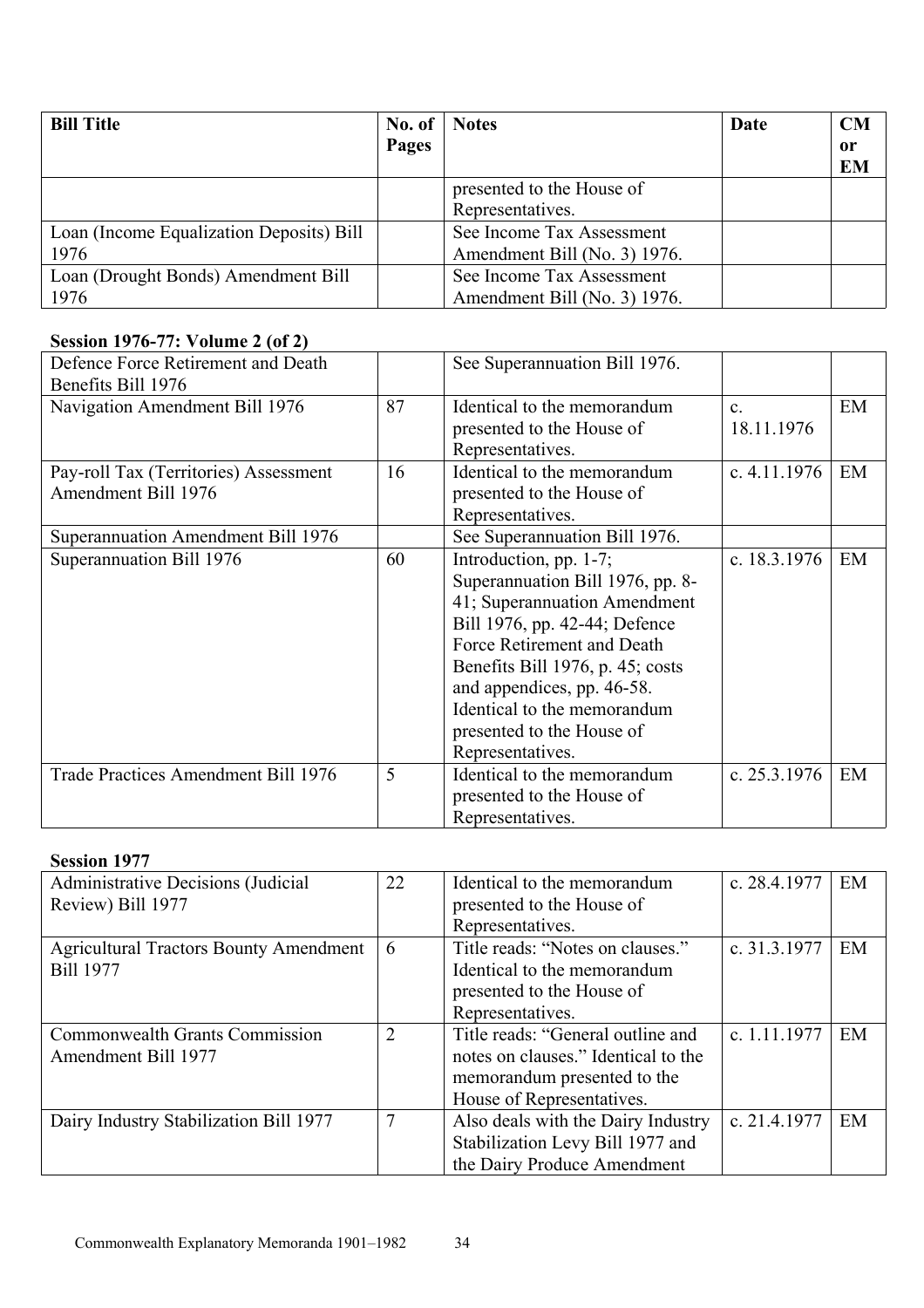| <b>Bill Title</b>                           | No. of | <b>Notes</b>                       | Date           | CM        |
|---------------------------------------------|--------|------------------------------------|----------------|-----------|
|                                             | Pages  |                                    |                | or        |
|                                             |        |                                    |                | <b>EM</b> |
|                                             |        | Bill 1977. Identical to the        |                |           |
|                                             |        | memorandum presented to the        |                |           |
|                                             |        | House of Representatives.          |                |           |
| Dairy Industry Stabilization Levy Bill      |        | See Dairy Industry Stabilization   |                |           |
| 1977                                        |        | Bill 1977.                         |                |           |
| Dairy Produce Amendment Bill 1977           |        | See Dairy Industry Stabilization   |                |           |
|                                             |        | Bill 1977.                         |                |           |
| Evidence Amendment Bill 1977                | 11     |                                    | $\mathbf{c}$ . | EM        |
|                                             |        |                                    | 13.10.1977     |           |
| Health Insurance Levy Bill 1977             |        | See Income Tax (Rates)             |                |           |
|                                             |        | Amendment Bill (No. 2) 1977.       |                |           |
|                                             | 8      | Identical to the memorandum        | c. 3.5.1977    | EM        |
| Housing Loans Insurance Amendment           |        |                                    |                |           |
| <b>Bill 1977</b>                            |        | presented to the House of          |                |           |
|                                             |        | Representatives.                   |                |           |
| Income Tax (Companies and                   |        | See Income Tax Assessment          |                |           |
| <b>Superannuation Funds) Amendment Bill</b> |        | Amendment Bill 1977.               |                |           |
| 1977                                        |        |                                    |                |           |
| Income Tax (Companies and                   |        | See Income Tax (Rates)             |                |           |
| Superannuation Funds) Bill 1977             |        | Amendment Bill (No. 2) 1977.       |                |           |
| Income Tax (Film Royalties) Bill 1977       |        | See Income Tax (Rates)             |                |           |
|                                             |        | Amendment Bill (No. 2) 1977.       |                |           |
| Income Tax (Individuals) Bill 1977          |        | See Income Tax (Rates)             |                |           |
|                                             |        | Amendment Bill (No. 2) 1977.       |                |           |
| Income Tax (International Agreements)       | 18     | Identical to the memorandum        | $\mathbf{c}$ . | EM        |
| Amendment Bill 1977                         |        | presented to the House of          | 27.10.1977     |           |
|                                             |        | Representatives.                   |                |           |
| Income Tax (Rates) Amendment Bill (No.      | 47     | Introduction, pp. 1-5; Income Tax  | $\mathbf{c}$ . | EM        |
| 2) 1977                                     |        | (Rates) Amendment Bill (No. 2)     | 20.10.1977     |           |
|                                             |        | 1977, pp. 6-24; Income Tax         |                |           |
|                                             |        | Assessment Amendment Bill (No.     |                |           |
|                                             |        | 2) 1977, pp. 25-40; Income Tax     |                |           |
|                                             |        | (Companies and Superannuation      |                |           |
|                                             |        | Funds) Bill 1977, pp. 41-42;       |                |           |
|                                             |        | Income Tax (Individuals) Bill      |                |           |
|                                             |        | 1977, pp. 43-44; Health Insurance  |                |           |
|                                             |        | Levy Bill 1977, pp. 45-47; Income  |                |           |
|                                             |        | Tax (Film Royalties) Bill 1977, p. |                |           |
|                                             |        | 47. Identical to the memorandum    |                |           |
|                                             |        |                                    |                |           |
|                                             |        | presented to the House of          |                |           |
|                                             |        | Representatives.                   |                |           |
| <b>Income Tax Assessment Amendment Bill</b> | 42     | Introduction, pp. 1-4; Income Tax  | c. 21.4.1977   | EM        |
| 1977                                        |        | <b>Assessment Amendment Bill</b>   |                |           |
|                                             |        | 1977, pp. 5-41; Income Tax         |                |           |
|                                             |        | (Companies and Superannuation)     |                |           |
|                                             |        | Funds) Amendment Bill 1977, p.     |                |           |
|                                             |        | 42. Identical to the memorandum    |                |           |
|                                             |        | presented to the House of          |                |           |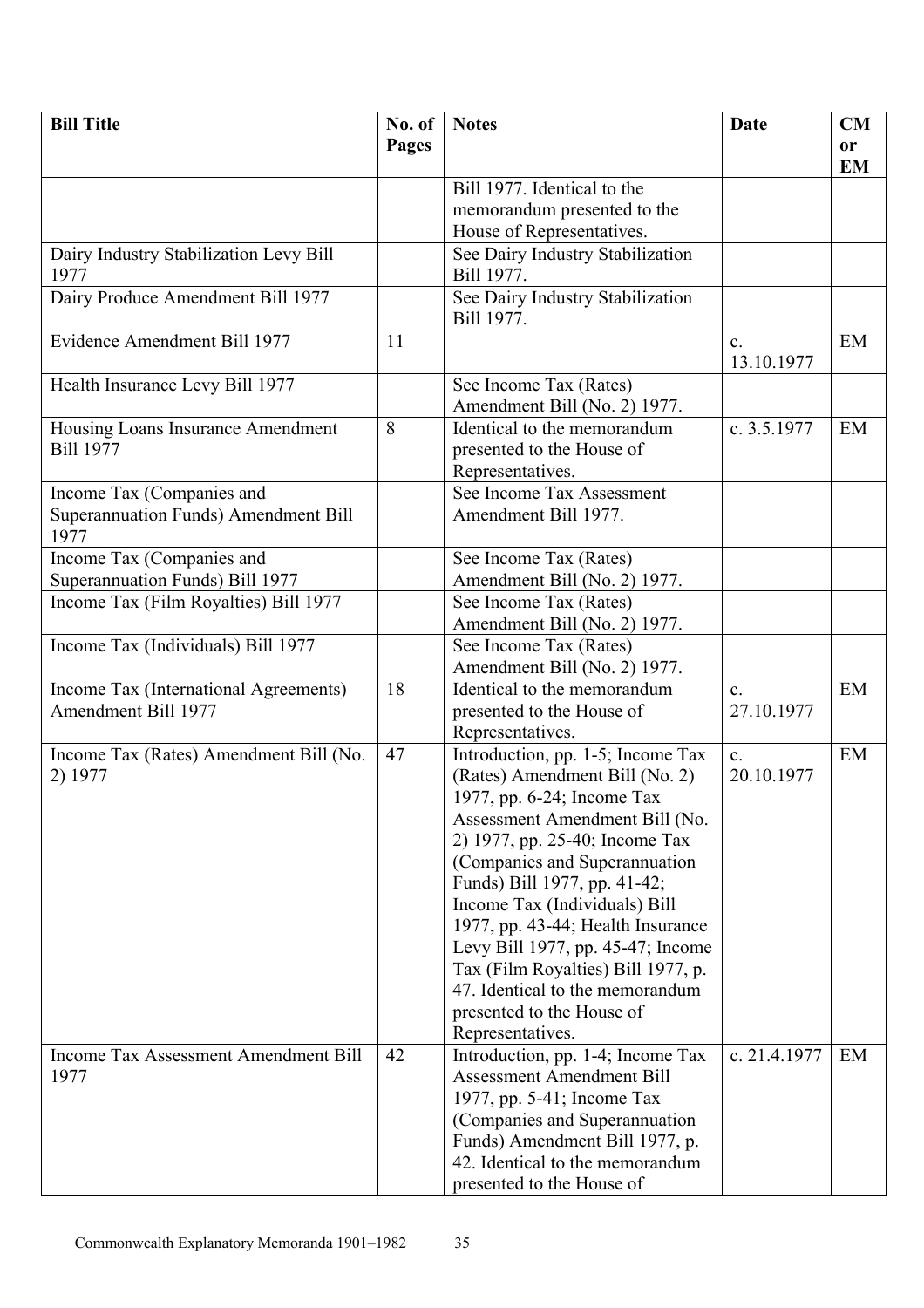| <b>Bill Title</b>                           | No. of<br>Pages | <b>Notes</b>                   | Date           | CM<br>or |
|---------------------------------------------|-----------------|--------------------------------|----------------|----------|
|                                             |                 |                                |                | EM       |
|                                             |                 | Representatives.               |                |          |
| Income Tax Assessment Amendment Bill        |                 | See Income Tax (Rates)         |                |          |
| $(No. 2)$ 1977                              |                 | Amendment Bill (No. 2) 1977.   |                |          |
| <b>Income Tax Assessment Amendment Bill</b> | 6               | Identical to the memorandum    | $\mathbf{c}$   | EM       |
| (No. 3) 1977                                |                 | presented to the House of      | 26.10.1977     |          |
|                                             |                 | Representatives.               |                |          |
| Roads Acts Amendment Bill 1977              | 3               | Identical to the memorandum    | c. $5.5.1977$  | EM       |
|                                             |                 | presented to the House of      |                |          |
|                                             |                 | Representatives.               |                |          |
| States Grants (Roads) Bill 1977             | 9               | Identical to the memorandum    | c. 15.9.1977   | EM       |
|                                             |                 | presented to the House of      |                |          |
|                                             |                 | Representatives.               |                |          |
| Trade Practices Amendment Bill 1977         | 16              | Differs very slightly from the | c. 31.5.1977   | EM       |
|                                             |                 | memorandum presented to the    |                |          |
|                                             |                 | House of Representatives.      |                |          |
| <b>Transport Planning and Research</b>      | 5               | Identical to the memorandum    | $\mathbf{C}$ . | EM       |
| (Financial Assistance) Bill 1977            |                 | presented to the House of      | 27.10.1977     |          |
|                                             |                 | Representatives.               |                |          |

# **Session 1978-79-80: Volume 1 (of 5)**

| Aboriginal Development Commission Bill<br>1979                                | 14             |                                                                                                                                                           | $\mathbf{c}$ .<br>21.11.1979       | EM |
|-------------------------------------------------------------------------------|----------------|-----------------------------------------------------------------------------------------------------------------------------------------------------------|------------------------------------|----|
| Aboriginal Development Commission Bill<br>1980                                | 21             | Includes notes on amendments to<br>the Aboriginal Development<br>Commission Bill 1979 accepted<br>by the Government and<br>incorporated in the 1980 Bill. | c. 17.4.1980                       | EM |
| Acts Interpretation Amendment Bill 1980                                       | 3              |                                                                                                                                                           | c. 20.2.1980                       | EM |
| <b>Administrative Appeals Tribunal</b><br>Amendment Bill 1979                 | $\overline{7}$ |                                                                                                                                                           | $\mathbf{c}$ .<br>25.10.1979       | EM |
| Administrative Decisions (Judicial<br>Review) Amendment Bill 1980             | 17             |                                                                                                                                                           | c. $21.5.1980$                     | EM |
| Air Force Amendment Bill 1979                                                 |                | See Defence Amendment Bill<br>1979.                                                                                                                       |                                    |    |
| Amendments Incorporation Amendment<br><b>Bill 1980</b>                        | $\mathbf{1}$   |                                                                                                                                                           | c. $20.2.1980$                     | EM |
| Archives Bill 1978                                                            | 29             |                                                                                                                                                           | c. $9.6.1978$                      | EM |
| <b>Audit Amendment Bill 1979</b>                                              | 42             | Takes account of House of<br>Representatives amendments to<br>the 1978 bill.                                                                              | c. 27.2.1979                       | EM |
| <b>Australian Capital Territory Electricity</b><br>Supply Amendment Bill 1978 |                | Identical to the memorandum<br>presented to the House of<br>Representatives.                                                                              | c. 16.8.1978                       | EM |
| Australian Federal Police Bill 1979                                           | 19             | Title reads: "Explanatory<br>memorandum and notes on<br>clauses." Identical to the                                                                        | $c_{\cdot} c_{\cdot}$<br>10.5.1979 | EM |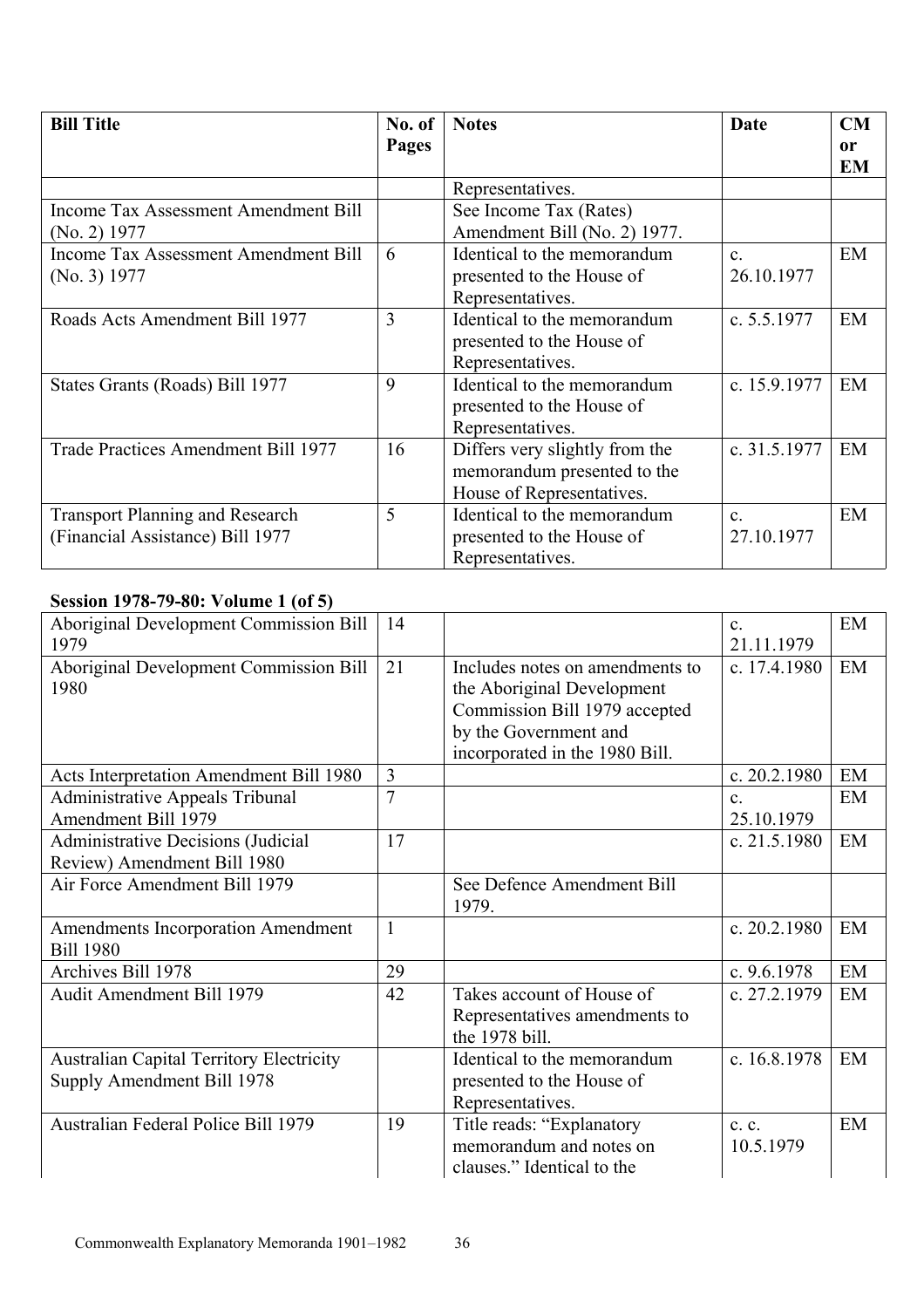| <b>Bill Title</b> | No. of $\blacksquare$<br>Pages | <b>Notes</b>                                             | Date | <b>CM</b><br>0r<br><b>EM</b> |
|-------------------|--------------------------------|----------------------------------------------------------|------|------------------------------|
|                   |                                | memorandum presented to the<br>House of Representatives. |      |                              |

### **Session 1978-79-80: Volume 2 (of 5)**

| $5.015$ 00. $\sqrt{0.001}$ $(0.01)$<br>Bankruptcy Amendment Bill 1980 | 194            | Identical to the memorandum          | $\mathbf{c}$ . | EM |
|-----------------------------------------------------------------------|----------------|--------------------------------------|----------------|----|
| (original title: Bankruptcy Amendment                                 |                | presented to the House of            | 20.11.1979     |    |
| Bill 1979)                                                            |                | Representatives.                     |                |    |
| Canned Fruits Levy Bill 1979                                          | $\overline{3}$ | Identical to the memorandum          | $\mathbf{c}$ . | EM |
|                                                                       |                | presented to the House of            | 18.10.1979     |    |
|                                                                       |                | Representatives.                     |                |    |
| Canned Fruits Levy Collection Bill 1979                               | $\overline{4}$ | Identical to the memorandum          | $\mathbf{c}$ . | EM |
|                                                                       |                | presented to the House of            | 18.10.1979     |    |
|                                                                       |                | Representatives.                     |                |    |
| Canned Fruits Marketing Bill 1979                                     | 13             | Identical to the memorandum          | $\mathbf{c}$ . | EM |
|                                                                       |                | presented to the House of            | 18.10.1979     |    |
|                                                                       |                | Representatives.                     |                |    |
| <b>Canned Fruit (Sales Promotion)</b>                                 | $\overline{3}$ | Identical to the memorandum          | $\mathbf{c}$ . | EM |
| Amendment Bill 1979                                                   |                | presented to the House of            | 18.10.1979     |    |
|                                                                       |                | Representatives.                     |                |    |
| <b>Coastal Waters (Northern Territory)</b>                            |                | See Coastal Waters (State Powers)    |                |    |
| Powers) Bill 1980                                                     |                | Bill 1980.                           |                |    |
| Coastal Waters (Northern Territory Title)                             |                | See Coastal Waters (State Powers)    |                |    |
| <b>Bill 1980</b>                                                      |                | Bill 1980.                           |                |    |
| Coastal Waters (State Powers) Bill 1980                               | 17             | Introduction, p. 1; Coastal Waters   | c. 23.4.1980   | EM |
|                                                                       |                | (State Powers) Bill 1980, pp. 2-5;   |                |    |
|                                                                       |                | Coastal Waters (Northern             |                |    |
|                                                                       |                | Territory Powers) Bill 1980, pp. 6-  |                |    |
|                                                                       |                | 8; Coastal Waters (State Title) Bill |                |    |
|                                                                       |                | 1980, pp. 9-11; Coastal Waters       |                |    |
|                                                                       |                | (Northern Territory Title) Bill      |                |    |
|                                                                       |                | 1980, pp. 12-14; Seas and            |                |    |
|                                                                       |                | <b>Submerged Lands Amendment</b>     |                |    |
|                                                                       |                | Bill 1980, p. 15. Identical to the   |                |    |
|                                                                       |                | memorandum presented to the          |                |    |
|                                                                       |                | House of Representatives.            |                |    |
| Coastal Waters (State Title) Bill 1980                                |                | See Coastal Waters (State Powers)    |                |    |
|                                                                       |                | Bill 1980.                           |                |    |
| Commonwealth Authorities (Northern                                    | $\overline{4}$ | Identical to the memorandum          | c. 24.8.1978   | EM |
| Territory Pay-roll Tax) Bill 1978                                     |                | presented to the House of            |                |    |
|                                                                       |                | Representatives.                     |                |    |
| Commonwealth Employees                                                | 20             | Identical to the memorandum          | c. 5.4.1979    | EM |
| (Redeployment and Retirement) Bill 1979                               |                | presented to the House of            |                |    |
|                                                                       |                | Representatives.                     |                |    |
| Companies (Acquisition of Shares) Bill                                | 140            | Introduction, pp. 1-10, Companies    | c. 2.4.1980    | EM |
| 1980                                                                  |                | (Acquisition of Shares) Bill 1980,   |                |    |
|                                                                       |                | pp. 11-92; Companies                 |                |    |
|                                                                       |                | (Acquisition of Shares—Fees) Bill    |                |    |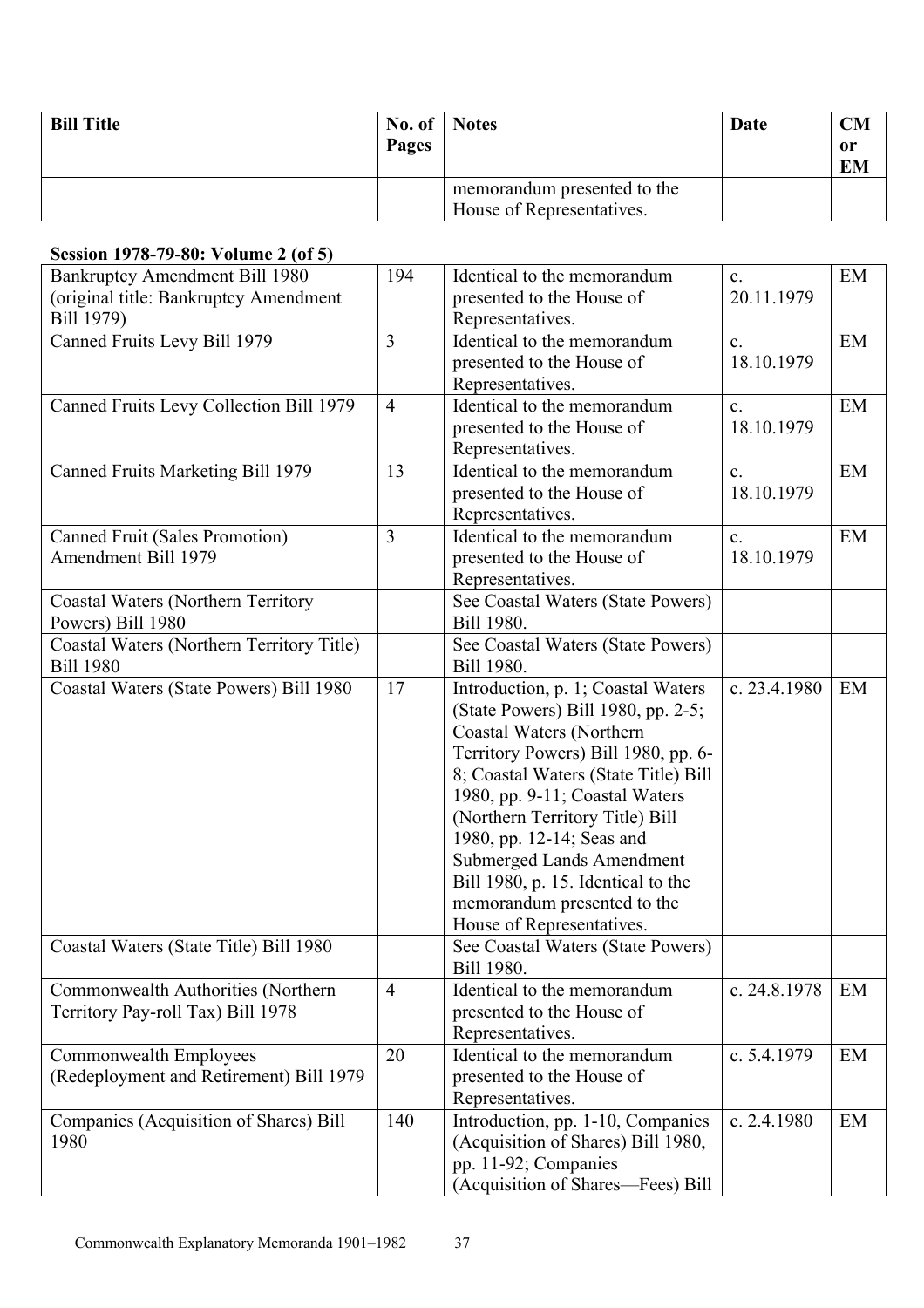| <b>Bill Title</b>                        | No. of | <b>Notes</b>                      | Date           | CM              |
|------------------------------------------|--------|-----------------------------------|----------------|-----------------|
|                                          | Pages  |                                   |                | or<br><b>EM</b> |
|                                          |        | 1980, pp. 93-97; Summary of       |                |                 |
|                                          |        | main differences between the      |                |                 |
|                                          |        | Company Take-overs Bill 1979      |                |                 |
|                                          |        | and the Companies (Acquisition    |                |                 |
|                                          |        | of Shares) Bill 1980, pp. 98-134. |                |                 |
|                                          |        | Identical to the memorandum       |                |                 |
|                                          |        | presented to the House of         |                |                 |
|                                          |        | Representatives.                  |                |                 |
| Companies (Acquisition of Shares—Fees)   |        | See Companies (Acquisition of     |                |                 |
| <b>Bill 1980</b>                         |        | Shares) Bill 1980.                |                |                 |
| Companies and Securities (Interpretation | 24     | Identical to the memorandum       | c. $2.4.1980$  | EM              |
| and Miscellaneous Provisions) Bill 1980  |        | presented to the House of         |                |                 |
|                                          |        | Representatives.                  |                |                 |
| Copyright Amendment Bill (No. 2) 1979    | 24     | Carries the House of              | c. $4.6.1979$  | EM              |
|                                          |        | Representatives heading, but not  |                |                 |
|                                          |        | present in the House of           |                |                 |
|                                          |        | Representatives volume.           |                |                 |
| Crimes at Sea Bill 1978                  | 9      |                                   | c. $22.8.1978$ | EM              |

#### **Session 1978-79-80: Volume 3 (of 5)**

| $\frac{1}{2}$ over the set of $\frac{1}{2}$ over the set of $\frac{1}{2}$<br>Defence Amendment Bill 1979 | 19 | Introduction, pp. 1-2; Defence     | $\mathbf{c}$ . | EM |
|----------------------------------------------------------------------------------------------------------|----|------------------------------------|----------------|----|
|                                                                                                          |    | Amendment Bill 1979, pp. 3-14;     | 25.10.1979     |    |
|                                                                                                          |    | Naval Defence Amendment Bill       |                |    |
|                                                                                                          |    | 1979, pp. 15-16; Air Force         |                |    |
|                                                                                                          |    | Amendment Bill 1979, pp. 17-18.    |                |    |
|                                                                                                          |    | Identical to the memorandum        |                |    |
|                                                                                                          |    | presented to the House of          |                |    |
|                                                                                                          |    | Representatives.                   |                |    |
| <b>Estate Duty Amendment Bill 1978</b>                                                                   |    | See Estate Duty Assessment         |                |    |
|                                                                                                          |    | Amendment Bill 1978.               |                |    |
| <b>Estate Duty Assessment Amendment Bill</b>                                                             | 14 | Introduction, pp. 1-4; Estate Duty | c. 13.4.1978   | EM |
| 1978                                                                                                     |    | <b>Assessment Amendment Bill</b>   |                |    |
|                                                                                                          |    | 1978, pp. 5-10; Estate Duty        |                |    |
|                                                                                                          |    | Amendment Bill 1978, p. 11; Gift   |                |    |
|                                                                                                          |    | Duty Assessment Amendment Bill     |                |    |
|                                                                                                          |    | 1978, pp. 12-13; Gift Duty         |                |    |
|                                                                                                          |    | Amendment Bill 1978, pp. 14.       |                |    |
|                                                                                                          |    | Identical to the memorandum        |                |    |
|                                                                                                          |    | presented to the House of          |                |    |
|                                                                                                          |    | Representatives.                   |                |    |
| <b>Estate Duty Assessment Amendment Bill</b>                                                             |    | See Taxation Administration        |                |    |
| 1979                                                                                                     |    | Amendment Bill 1979.               |                |    |
| Evidence Amendment Bill 1978                                                                             | 12 | Identical to the memorandum        | c. 28.2.1978   | EM |
|                                                                                                          |    | presented to the House of          |                |    |
|                                                                                                          |    | Representatives.                   |                |    |
| Fisheries Amendment Bill 1980                                                                            | 14 | Identical to the memorandum        | c. 23.4.1980   | EM |
|                                                                                                          |    | presented to the House of          |                |    |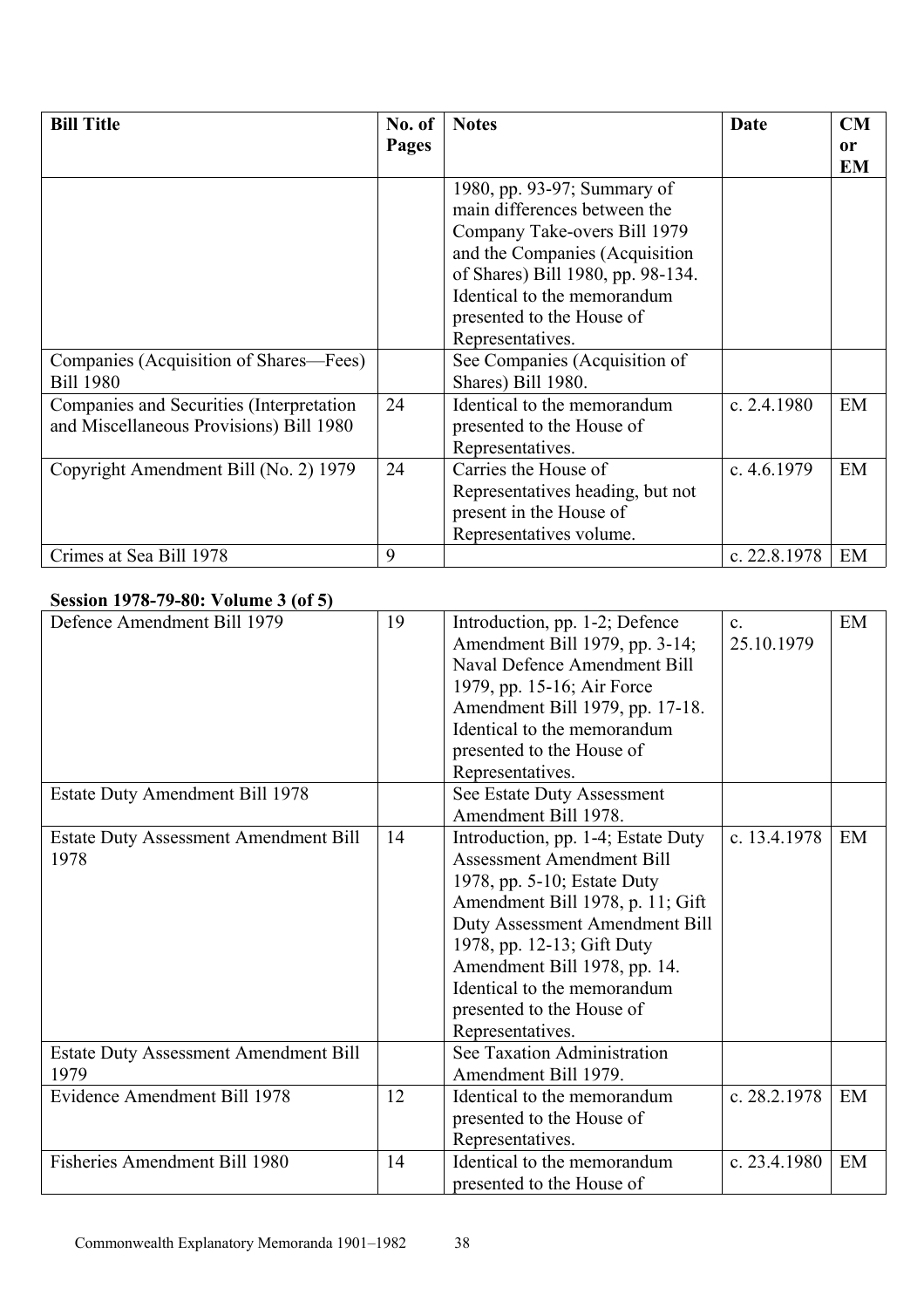| <b>Bill Title</b>                        | No. of         | <b>Notes</b>                                  | <b>Date</b>   | <b>CM</b> |
|------------------------------------------|----------------|-----------------------------------------------|---------------|-----------|
|                                          | Pages          |                                               |               | <b>or</b> |
|                                          |                |                                               |               | <b>EM</b> |
|                                          |                | Representatives.                              |               |           |
| Foreign Antitrust Judgments (Restriction | 6              |                                               | c. 21.2.1979  | EM        |
| of Enforcement) Bill 1979                |                |                                               |               |           |
| Freedom of Information Bill 1978         | 38             |                                               | c. 9.6.1978   | EM        |
| Gift Duty Amendment Bill 1978            |                | See Estate Duty Assessment                    |               |           |
|                                          |                | Amendment Bill 1978.                          |               |           |
| Gift Duty Assessment Amendment Bill      |                | See Estate Duty Assessment                    |               |           |
| 1978                                     |                | Amendment Bill 1978.                          |               |           |
| Gift Duty Assessment Amendment Bill      |                | See Taxation Administration                   |               |           |
| 1979                                     |                | Amendment Bill 1979.                          |               |           |
| Health Insurance Levy Assessment         | $\overline{4}$ | Identical to the memorandum                   | c. $6.6.1978$ | EM        |
| Amendment Bill 1978                      |                | presented to the House of                     |               |           |
|                                          |                | Representatives.                              |               |           |
| Health Insurance Levy Bill 1978          |                | See Income Tax (Rates)                        |               |           |
|                                          |                | Amendment Bill 1978.                          |               |           |
| <b>High Court Justices (Long Leave</b>   | $\overline{4}$ | Identical to the memorandum                   | c. 3.4.1979   | EM        |
| Payments) Bill 1979                      |                | presented to the House of                     |               |           |
|                                          |                | Representatives.                              |               |           |
| Historic Shipwrecks Amendment Bill       | 5              | Identical to the memorandum                   | c. 23.4.1980  | EM        |
| 1980                                     |                | presented to the House of                     |               |           |
|                                          |                | Representatives.                              |               |           |
| Homes Savings Grant Amendment Bill       | 11             | Identical to the memorandum                   | c. 8.11.1979  | EM        |
| 1979                                     |                | presented to the House of                     |               |           |
|                                          |                | Representatives.                              |               |           |
| Honey Industry Amendment Bill 1980       | $\overline{2}$ | Identical to the memorandum                   | c. 28.2.1980  | EM        |
|                                          |                | presented to the House of<br>Representatives. |               |           |
| Honey Levy (No. 1) Amendment Bill        | 3              | Also deals with the Honey Levy                | c. 28.2.1980  | EM        |
| 1980                                     |                | (No. 2) Amendment Bill 1980 and               |               |           |
|                                          |                | the Honey Export Charge                       |               |           |
|                                          |                | Amendment Bill 1980. Identical to             |               |           |
|                                          |                | the memorandum presented to the               |               |           |
|                                          |                | House of Representatives.                     |               |           |
| Honey Levy (No. 2) Amendment Bill        |                | See Honey Levy (No. 1)                        |               |           |
| 1980                                     |                | Amendment Bill 1980.                          |               |           |
| Honey Export Charge Amendment Bill       |                | See Honey Levy (No. 1)                        |               |           |
| 1980                                     |                | Amendment Bill 1980.                          |               |           |
| Honey Research Bill 1980                 | 5              | Identical to the memorandum                   | c. 28.2.1980  | EM        |
|                                          |                | presented to the House of                     |               |           |
|                                          |                | Representatives.                              |               |           |
| Human Rights Commission Bill 1979        | 10             |                                               | c. 25.9.1978  | EM        |
| Income Tax (Arrangements with the        | 58             | Identical to the memorandum                   | c. 31.5.1978  | EM        |
| States) Bill 1978                        |                | presented to the House of                     |               |           |
|                                          |                | Representatives.                              |               |           |
| Income Tax (Companies and                |                | See Income Tax Assessment                     |               |           |
| Superannuation Funds) Amendment Bill     |                | Amendment Bill (No. 4) 1978.                  |               |           |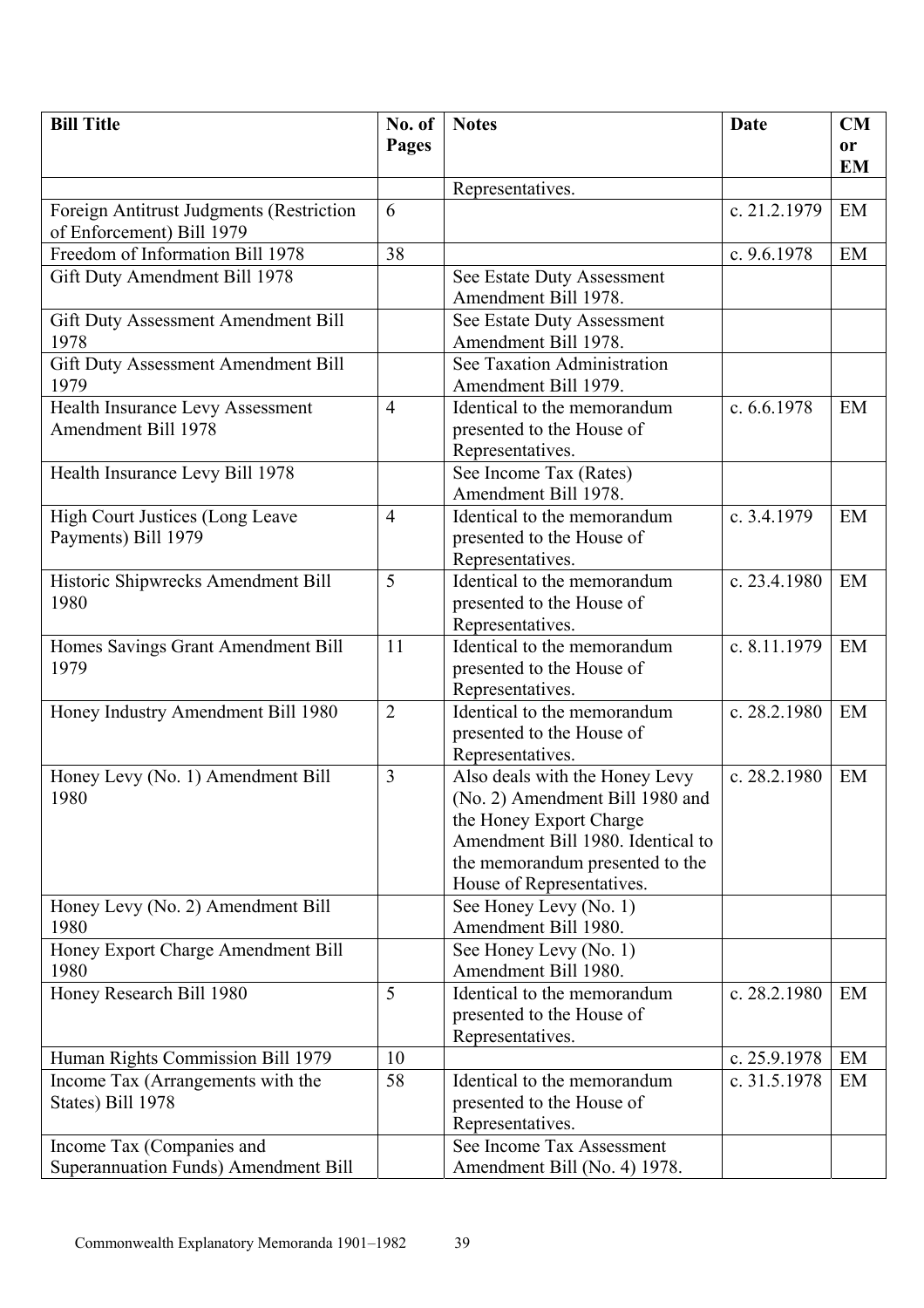| <b>Bill Title</b>                                        | No. of         | <b>Notes</b>                                   | Date         | CM        |
|----------------------------------------------------------|----------------|------------------------------------------------|--------------|-----------|
|                                                          | <b>Pages</b>   |                                                |              | <b>or</b> |
|                                                          |                |                                                |              | EM        |
| 1978                                                     |                |                                                |              |           |
| Income Tax (Companies and                                |                | See Income Tax (Rates)                         |              |           |
| Superannuation Funds) Bill 1978                          |                | Amendment Bill 1978.                           |              |           |
| Income Tax (Companies and                                |                | See Income Tax Laws                            |              |           |
| Superannuation Funds) Bill 1979                          |                | Amendment Bill 1979.                           |              |           |
| Income Tax (Companies and                                |                | See Income Tax Assessment                      |              |           |
| Superannuation Funds) Bill 1980                          |                | Amendment Bill (No. 4) 1980.                   |              |           |
| Income Tax (Individuals) Bill 1978                       |                | See Income Tax (Rates)                         |              |           |
|                                                          |                | Amendment Bill 1978.                           |              |           |
| Income Tax (Individuals) Bill 1979                       |                | See Income Tax Laws                            |              |           |
|                                                          |                | Amendment Bill 1979.                           |              |           |
| Income Tax (Individuals) Bill 1980                       |                | See Income Tax Assessment                      |              |           |
|                                                          |                | Amendment Bill (No. 4) 1980.                   |              |           |
| Income Tax (Mining Withholding Tax)                      |                | See Income Tax Assessment                      |              |           |
| <b>Bill 1979</b>                                         |                | Amendment Bill (No. 2) 1979.                   |              |           |
| Income Tax (Non-Resident Companies)                      |                | See Income Tax Assessment                      |              |           |
| <b>Bill 1978</b>                                         |                | Amendment Bill (No. 4) 1978.                   |              |           |
| Income Tax (International Agreements)                    |                | See Income Tax Assessment                      |              |           |
| Amendment Bill 1980                                      |                | Amendment Bill 1980.                           |              |           |
| Income Tax (International Agreements)                    | 19             | Identical to the memorandum                    | c. 20.8.1980 | EM        |
| Amendment Bill (No. 2) 1980                              |                | presented to the House of                      |              |           |
|                                                          |                | Representatives.                               |              |           |
| Income Tax (Rates) Amendment Bill (No.                   |                | See Income Tax Assessment                      |              |           |
| 2) 1978                                                  |                | Amendment Bill (No. 4) 1978.                   |              |           |
| Income Tax (Rates) Amendment Bill                        | 52             | Introduction, pp. 1-5; Income Tax              | c. 28.9.1978 | EM        |
| 1978 [No. 2]                                             |                | (Rates) Amendment Bill 1978, pp.               |              |           |
|                                                          |                | 6-14; Income Tax Assessment                    |              |           |
|                                                          |                | Amendment Bill (No. 2) 1978; pp.               |              |           |
|                                                          |                | 15-45; Income Tax (Individuals)                |              |           |
|                                                          |                | Bill 1978, pp. 46-47; Income Tax               |              |           |
|                                                          |                | (Companies and Superannuation                  |              |           |
|                                                          |                | Funds) Bill 1978, pp. 48-49;                   |              |           |
|                                                          |                | Health Insurance Levy Bill 1978,               |              |           |
|                                                          |                | pp. 50-52. Identical to the                    |              |           |
|                                                          |                | memorandum presented to the                    |              |           |
|                                                          |                | House of Representatives, but not              |              |           |
|                                                          |                | present in the House of                        |              |           |
|                                                          |                | Representatives volume.<br>See Income Tax Laws |              |           |
| Income Tax (Rates) Amendment Bill<br>1979                |                | Amendment Bill 1979.                           |              |           |
|                                                          | $\overline{4}$ | Identical to the memorandum                    | c. 24.5.1979 | EM        |
| Income Tax (Rates and Assessment)<br>Amendment Bill 1979 |                | presented to the House of                      |              |           |
|                                                          |                | Representatives.                               |              |           |
| <b>Income Tax Assessment Amendment Bill</b>              | 75             | Identical to the memorandum                    | c. 7.4.1978  | EM        |
| 1978                                                     |                | presented to the House of                      |              |           |
|                                                          |                | Representatives.                               |              |           |
|                                                          |                |                                                |              |           |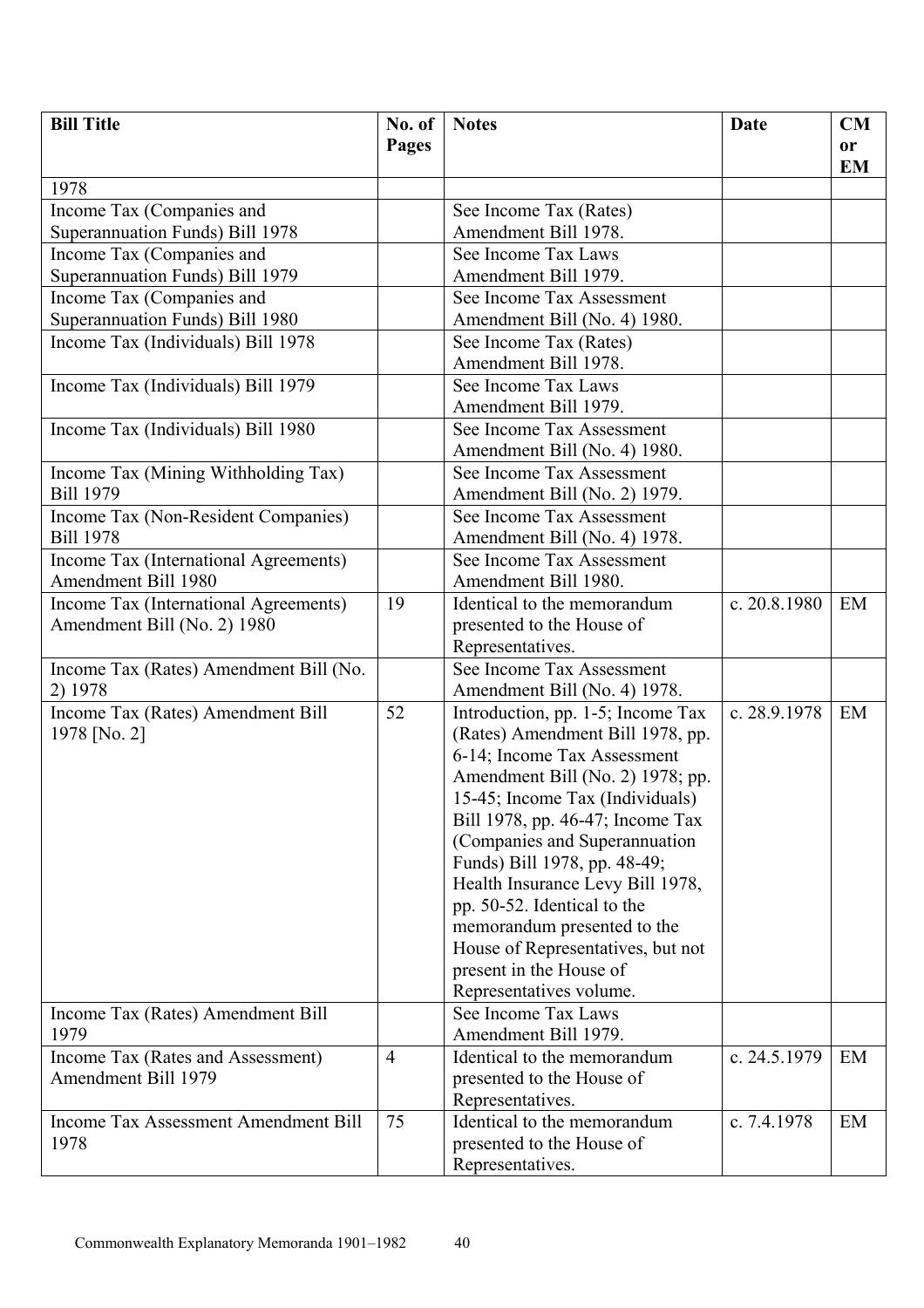| <b>Bill Title</b>                                             | No. of         | <b>Notes</b>                                                                                                                                                                                                                                                                                                                                                           | <b>Date</b>                  | CM        |
|---------------------------------------------------------------|----------------|------------------------------------------------------------------------------------------------------------------------------------------------------------------------------------------------------------------------------------------------------------------------------------------------------------------------------------------------------------------------|------------------------------|-----------|
|                                                               | Pages          |                                                                                                                                                                                                                                                                                                                                                                        |                              | or        |
|                                                               |                |                                                                                                                                                                                                                                                                                                                                                                        |                              | <b>EM</b> |
| Income Tax Assessment Amendment Bill                          |                | See Income Tax (Rates)<br>Amendment Bill 1978.                                                                                                                                                                                                                                                                                                                         |                              |           |
| $(No. 2)$ 1978<br><b>Income Tax Assessment Amendment Bill</b> | $\overline{3}$ | Identical to the memorandum                                                                                                                                                                                                                                                                                                                                            | $\mathbf{c}$ .               | EM        |
| (No. 3) 1978                                                  |                | presented to the House of                                                                                                                                                                                                                                                                                                                                              | 19.10.1978                   |           |
|                                                               |                | Representatives.                                                                                                                                                                                                                                                                                                                                                       |                              |           |
| Income Tax Assessment Amendment Bill<br>(No. 4) 1978          | 16             | Supplementary Explanatory<br>Memorandum. Introduction, p. 1;<br><b>Income Tax Assessment</b><br>Amendment Bill (No. 4) 1978, pp.<br>2-15; Income Tax (Companies and<br>Superannuation Funds)<br>Amendment Bill 1978, Income<br>Tax (Rates) Amendment Bill (No.<br>2) 1978 and Income Tax (Non-<br>Resident Companies) Bill 1978, p.<br>16. Identical to the memorandum | $\mathbf{c}$ .<br>30.10.1978 | EM        |
|                                                               |                | presented to the House of                                                                                                                                                                                                                                                                                                                                              |                              |           |
| <b>Income Tax Assessment Amendment Bill</b><br>(No. 2) 1979   | 15             | Representatives.<br><b>Income Tax Assessment</b><br>Amendment Bill (No. 2) 1979, pp.<br>1-15; Income Tax (Mining)<br>Withholding Tax) Bill 1979, p. 15.<br>Identical to the memorandum<br>presented to the House of<br>Representatives.                                                                                                                                | c. $3.5.1979$                | EM        |
| <b>Income Tax Assessment Amendment Bill</b>                   |                | See Taxation Administration                                                                                                                                                                                                                                                                                                                                            |                              |           |
| (No. 3) 1979                                                  |                | Amendment Bill 1979.                                                                                                                                                                                                                                                                                                                                                   |                              |           |
| Income Tax Assessment Amendment Bill<br>(No. 5) 1979          | 20             | Introduction, pp. 1-2; Income Tax<br>Assessment Amendment Bill (No.<br>5) 1979, pp. 2-19; Loan (Income<br><b>Equalization Deposits)</b><br>Amendment Bill 1979, pp. 19-20.<br>Identical to the memorandum<br>presented to the House of<br>Representatives.                                                                                                             | $\mathbf{c}$ .<br>18.10.1979 | EM        |
| Income Tax Assessment Amendment Bill<br>1980                  | 61             | Introduction, pp. 1-4; Income Tax<br><b>Assessment Amendment Bill</b><br>1980, pp. 5-26; Income Tax<br>(International Agreements)<br>Amendment Bill 1980, pp. 27-61.<br>Identical to the memorandum<br>presented to the House of<br>Representatives.                                                                                                                   | c. $20.3.1980$               | EM        |
| <b>Income Tax Assessment Amendment Bill</b><br>(No. 3) 1980   | 10<br>39       | Identical to the memorandum<br>presented to the House of<br>Representatives.                                                                                                                                                                                                                                                                                           | c. 1.5.1980                  | EM<br>EM  |
| Income Tax Assessment Amendment Bill                          |                | Introduction, pp. 1-4; Income Tax                                                                                                                                                                                                                                                                                                                                      | c. 19.8.1980                 |           |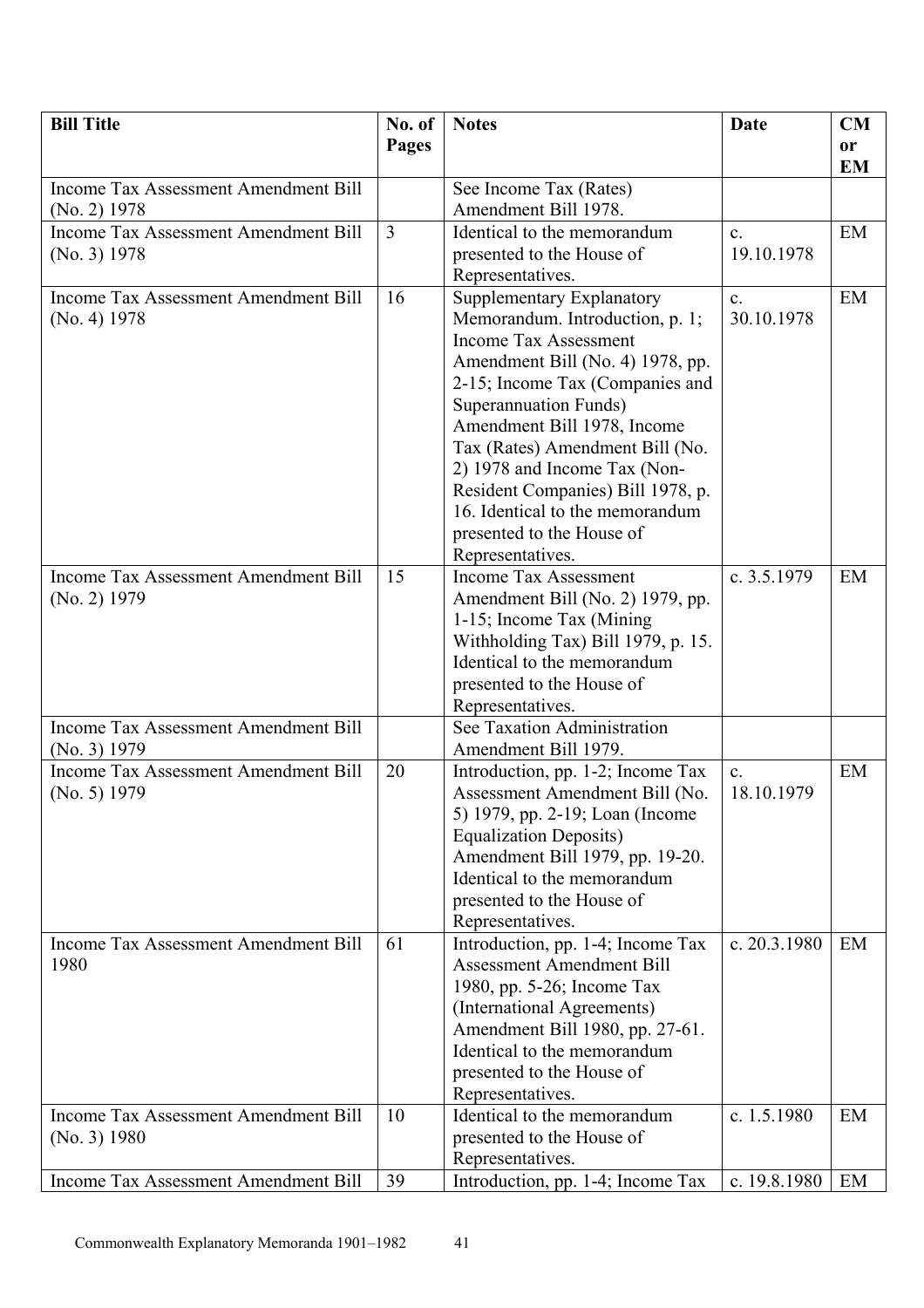| <b>Bill Title</b>                    | No. of | <b>Notes</b>                      | Date           | CM        |
|--------------------------------------|--------|-----------------------------------|----------------|-----------|
|                                      | Pages  |                                   |                | <b>or</b> |
|                                      |        |                                   |                | <b>EM</b> |
| (No. 4) 1980                         |        | Assessment Amendment Bill (No.    |                |           |
|                                      |        | 4) 1980, pp. 5-36; Income Tax     |                |           |
|                                      |        | (Individuals) Bill 1980, p. 37;   |                |           |
|                                      |        | Income Tax (Companies and         |                |           |
|                                      |        | Superannuation Funds) Bill 1980,  |                |           |
|                                      |        | pp. 38-39. Identical to the       |                |           |
|                                      |        | memorandum presented to the       |                |           |
|                                      |        | House of Representatives.         |                |           |
| Income Tax Assessment Amendment Bill | 19     | Identical to the memorandum       | c. $28.8.1980$ | EM        |
| (No. 5) 1980                         |        | presented to the House of         |                |           |
|                                      |        | Representatives.                  |                |           |
| Income Tax Laws Amendment Bill 1979  | 43     | Introduction, pp. 1-5; Income Tax | $\mathbf{c}$ . | EM        |
|                                      |        | Laws Amendment Bill 1979, pp.     | 25.10.1979     |           |
|                                      |        | 6-32; Income Tax (Rates)          |                |           |
|                                      |        | Amendment Bill 1979, pp. 33-41;   |                |           |
|                                      |        | Income Tax (Individuals) Bill     |                |           |
|                                      |        | 1979, p. 42; Income Tax           |                |           |
|                                      |        | (Companies and Superannuation)    |                |           |
|                                      |        | Funds) Bill 1979, pp. 42-43.      |                |           |
|                                      |        | Identical to the memorandum       |                |           |
|                                      |        | presented to the House of         |                |           |
|                                      |        | Representatives.                  |                |           |

## **Session 1978-79-80: Volume 4 (of 5)**

| Jurisdiction of Courts (Miscellaneous          | 39             |                                    | c. 28.9.1978   | EM |
|------------------------------------------------|----------------|------------------------------------|----------------|----|
| Amendments) Bill 1978                          |                |                                    |                |    |
| Loan (Income Equalization Deposits)            |                | See Income Tax Assessment          |                |    |
| Amendment Bill 1979                            |                | Amendment Bill (No. 5) 1979.       |                |    |
| National Companies and Securities              | 64             | Identical to the memorandum        | c. 28.8.1979   | EM |
| Commission Bill 1979                           |                | presented to the House of          |                |    |
|                                                |                | Representatives.                   |                |    |
| Naval Defence Amendment Bill 1979              |                | See Defence Amendment Bill         |                |    |
|                                                |                | 1979.                              |                |    |
| Navigation Amendment Bill 1979                 | 169            | Title reads: "Explanatory notes on | c. 22.5.1979   | EM |
|                                                |                | clauses." Identical to the         |                |    |
|                                                |                | memorandum presented to the        |                |    |
|                                                |                | House of Representatives.          |                |    |
| Navigation Amendment Bill 1980                 | 134            | Title reads: "Explanatory notes on | c. $23.4.1980$ | EM |
|                                                |                | clauses." Identical to the         |                |    |
|                                                |                | memorandum presented to the        |                |    |
|                                                |                | House of Representatives.          |                |    |
| Norfolk Island Bill 1979                       | 11             | Differs slightly from the          | c. $1.5.1979$  | EM |
|                                                |                | memorandum presented to the        |                |    |
|                                                |                | House of Representatives.          |                |    |
| <b>Parliament House Construction Authority</b> | $\overline{4}$ | Identical to the memorandum        | c. $8.3.1979$  | EM |
| <b>Bill 1979</b>                               |                | presented to the House of          |                |    |
|                                                |                | Representatives.                   |                |    |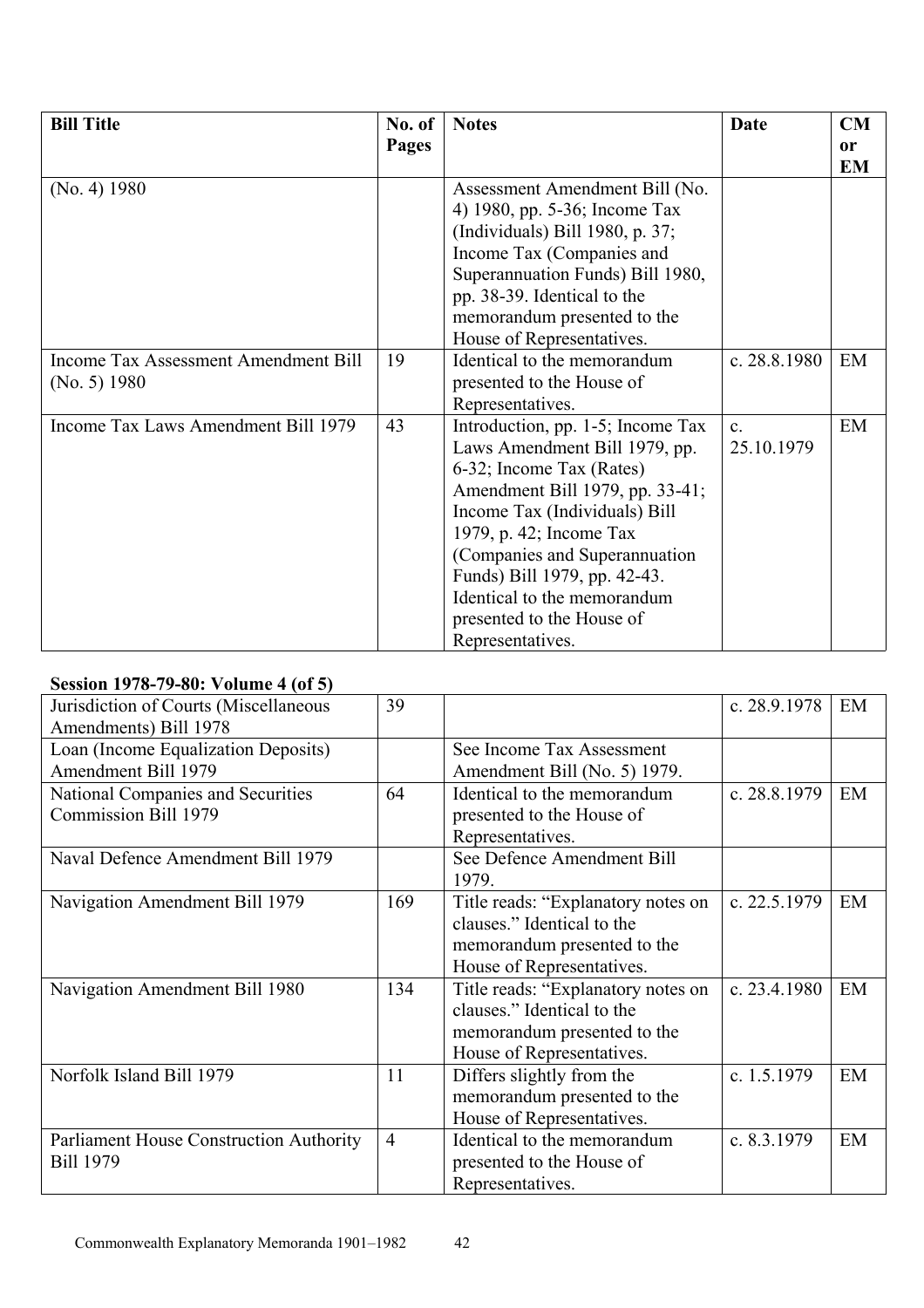| <b>Bill Title</b>                                                      | No. of         | <b>Notes</b>                                                                 | Date          | CM                         |
|------------------------------------------------------------------------|----------------|------------------------------------------------------------------------------|---------------|----------------------------|
|                                                                        | Pages          |                                                                              |               | <sub>or</sub><br><b>EM</b> |
| Pay-roll Tax (Territories) Assessment<br><b>Amendment Bill 1978</b>    | 6              | Identical to the memorandum<br>presented to the House of<br>Representatives. | c. $6.4.1978$ | EM                         |
| Pay-roll Tax (Territories) Assessment<br>Amendment Bill (No. 2) 1978   | 6              | Identical to the memorandum<br>presented to the House of<br>Representatives. | c. 24.5.1978  | EM                         |
| Pay-roll Tax (Territories) Assessment<br>Amendment Bill 1979           | 8              | Identical to the memorandum<br>presented to the House of<br>Representatives. | c. 21.2.1979  | EM                         |
| Pay-roll Tax (Territories) Assessment<br>Amendment Bill (No. 2) 1979   |                | See Taxation Administration<br>Amendment Bill 1979.                          |               |                            |
| Pay-roll Tax (Territories) Assessment<br><b>Amendment Bill 1980</b>    | $\overline{7}$ | Identical to the memorandum<br>presented to the House of<br>Representatives. | c. 21.2.1980  | EM                         |
| Pay-roll Tax Assessment Amendment Bill<br>1979                         |                | See Taxation Administration<br>Amendment Bill 1979.                          |               |                            |
| Petroleum Retail Marketing Franchise Bill<br>1980                      | 31             | Identical to the memorandum<br>presented to the House of<br>Representatives. | c. 9.9.1980   | EM                         |
| Petroleum Retail Marketing Sites Bill<br>1980                          | 11             | Identical to the memorandum<br>presented to the House of<br>Representatives. | c. $9.9.1980$ | EM                         |
| Petroleum (Submerged Lands)<br><b>Amendment Bill 1980</b>              | 32             | Identical to the memorandum<br>presented to the House of<br>Representatives. | c. 23.4.1980  | EM                         |
| Preference to Australian Goods<br>(Commonwealth Authorities) Bill 1980 | 8              |                                                                              | c. 8.1980     | EM                         |

### **Session 1978-79-80: Volume 5 (of 5)**

| Racial Discrimination Amendment Bill<br>1979 | 6       |                                    | c. 19.2.1980   | EM |
|----------------------------------------------|---------|------------------------------------|----------------|----|
| Repatriation Acts Amendment Bill 1979        | vii, 27 | Identical to the memorandum        | c. $1.3.1979$  | EM |
|                                              |         | presented to the House of          |                |    |
|                                              |         | Representatives.                   |                |    |
| Sales Tax Assessment (Nos. 1 to 9)           | 58      | Introduction, pp. 1-6; Bill No. 1, | $\mathbf{c}$   | EM |
| <b>Amendment Bills 1978</b>                  |         | pp. 6-33; Bill No. 2, pp. 34-38;   | 16.11.1978     |    |
|                                              |         | Bill No. 3, pp. 39-42; Bill No. 4, |                |    |
|                                              |         | pp. 43-46; Bill No. 5, p. 47; Bill |                |    |
|                                              |         | No. 6, pp. 48-51; Bill No. 7, pp.  |                |    |
|                                              |         | 52-54; Bill No. 8, pp. 55-57; Bill |                |    |
|                                              |         | No. 9, p. 58. Identical to the     |                |    |
|                                              |         | memorandum presented to the        |                |    |
|                                              |         | House of Representatives.          |                |    |
| Sales Tax (Exemptions and                    | 10      | Identical to the memorandum        | c. $25.5.1978$ | EM |
| <b>Classifications</b> ) Amendment Bill 1978 |         | presented to the House of          |                |    |
|                                              |         | Representatives.                   |                |    |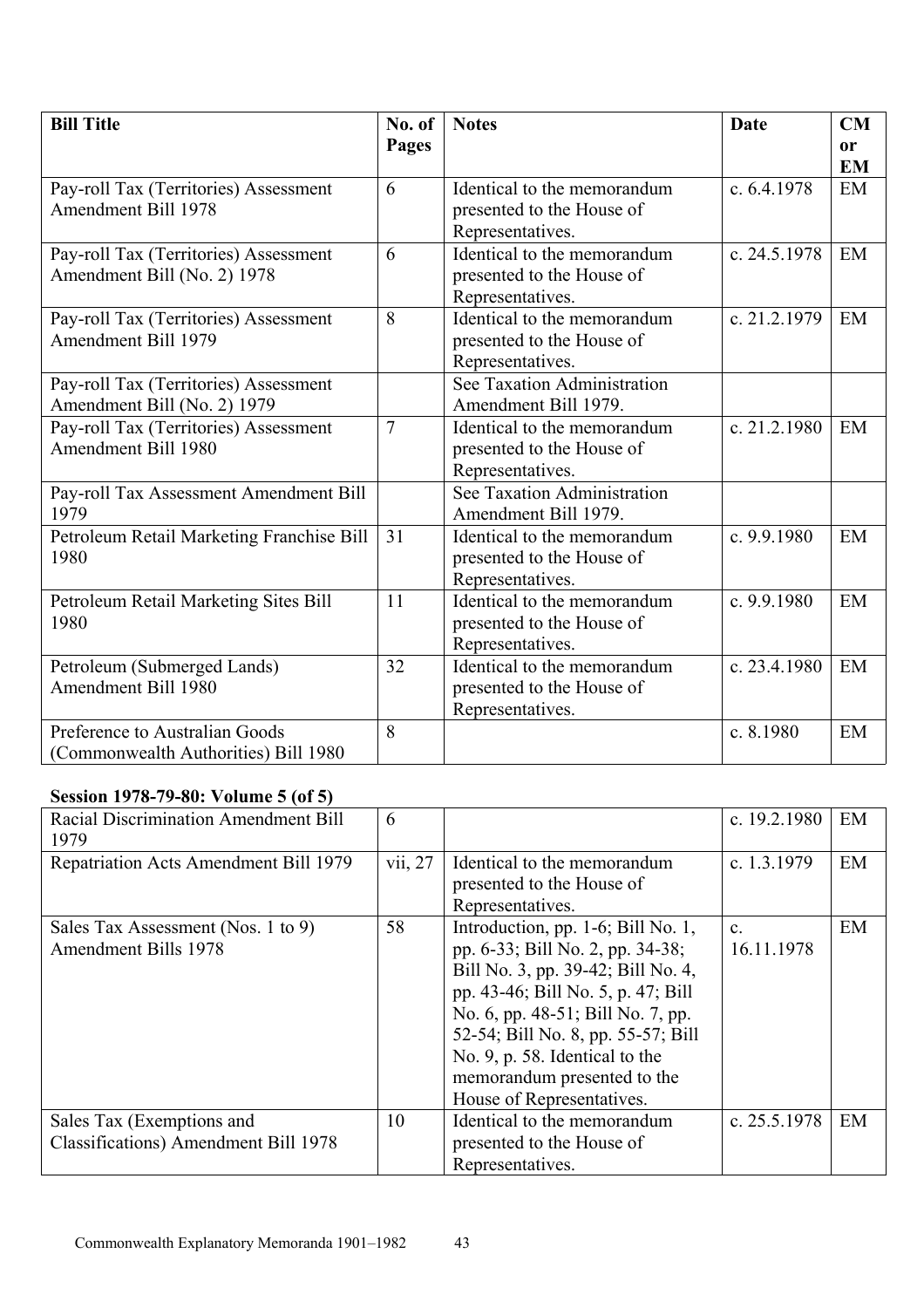| <b>Bill Title</b>                                      | No. of         | <b>Notes</b>                                                       | Date           | CM        |
|--------------------------------------------------------|----------------|--------------------------------------------------------------------|----------------|-----------|
|                                                        | Pages          |                                                                    |                | or        |
|                                                        |                |                                                                    |                | <b>EM</b> |
| Sales Tax (Exemptions and                              | $\overline{2}$ | Identical to the memorandum                                        | c. 16.8.1978   | EM        |
| Classifications) Amendment Bill (No. 2)                |                | presented to the House of                                          |                |           |
| 1978                                                   |                | Representatives.                                                   |                |           |
| Sales Tax (Exemptions and                              | 6              | Identical to the memorandum                                        | c. 24.5.1979   | EM        |
| Classifications) Amendment Bill (No. 2)                |                | presented to the House of                                          |                |           |
| 1979                                                   |                | Representatives.                                                   |                |           |
| Seas and Submerged Lands Amendment<br><b>Bill 1980</b> |                | See Coastal Waters (State Powers)<br>Bill 1980.                    |                |           |
| Securities Industry Bill 1980                          | ix,            | Introduction, pp. 1-8; Securities                                  | c. $2.4.1980$  | EM        |
|                                                        | 160            | Industry Bill 1980, pp. 9-140;                                     |                |           |
|                                                        |                | Securities Industry (Fees) Bill                                    |                |           |
|                                                        |                | 1980, pp. 141-142. Identical to the                                |                |           |
|                                                        |                | memorandum presented to the                                        |                |           |
|                                                        |                | House of Representatives.                                          |                |           |
| States Grants (Urban Public Transport)                 | 5              | Identical to the memorandum                                        | c. $6.4.1978$  | EM        |
| <b>Bill 1978</b>                                       |                | presented to the House of                                          |                |           |
|                                                        |                | Representatives.                                                   |                |           |
| <b>Statutory Rules Publication Amendment</b>           | $\overline{3}$ |                                                                    | c. 20.2.1980   | EM        |
| <b>Bill 1980</b><br>Sugar Agreement Bill 1979          | $\overline{4}$ | Identical to the memorandum                                        | $\mathbf{c}$ . | EM        |
|                                                        |                | presented to the House of                                          | 25.10.1979     |           |
|                                                        |                | Representatives.                                                   |                |           |
| <b>Taxation Administration Amendment Bill</b>          | 16             | Introduction, pp. 1-3; Taxation                                    | c. 24.5.1979   | EM        |
| 1979                                                   |                | <b>Administration Amendment Bill</b>                               |                |           |
|                                                        |                | 1979, pp. 3-9; Estate Duty                                         |                |           |
|                                                        |                | <b>Assessment Amendment Bill</b>                                   |                |           |
|                                                        |                | 1979, pp. 4-9; Gift Duty                                           |                |           |
|                                                        |                | <b>Assessment Amendment Bill</b>                                   |                |           |
|                                                        |                | 1979, pp. 9-11; Income Tax                                         |                |           |
|                                                        |                | Assessment Amendment Bill (No.                                     |                |           |
|                                                        |                | 3) 1979, pp. 11-13; Pay-roll Tax                                   |                |           |
|                                                        |                | <b>Assessment Amendment Bill</b>                                   |                |           |
|                                                        |                | 1979, pp. 13-16; Pay-roll Tax                                      |                |           |
|                                                        |                | (Territories) Assessment                                           |                |           |
|                                                        |                | Amendment Bill (No. 2) 1979, p.<br>16. Identical to the memorandum |                |           |
|                                                        |                | presented to the House of                                          |                |           |
|                                                        |                | Representatives.                                                   |                |           |
| Trade Practices Amendment Bill 1978                    | 10             | Identical to the memorandum                                        | c. 13.4.1978   | EM        |
|                                                        |                | presented to the House of                                          |                |           |
|                                                        |                | Representatives.                                                   |                |           |
| Trade Practices Amendment Bill (No. 2)                 | $\overline{2}$ | Identical to the memorandum                                        | $\mathbf{c}$ . | EM        |
| 1978                                                   |                | presented to the House of                                          | 26.10.1978     |           |
|                                                        |                | Representatives.                                                   |                |           |
| Trade Practices (Boycotts) Amendment                   | $\overline{4}$ | Virtually identical to the                                         | c. 16.5.1980   | EM        |
| <b>Bill 1980</b>                                       |                | memorandum presented to the                                        |                |           |
|                                                        |                | House of Representatives.                                          |                |           |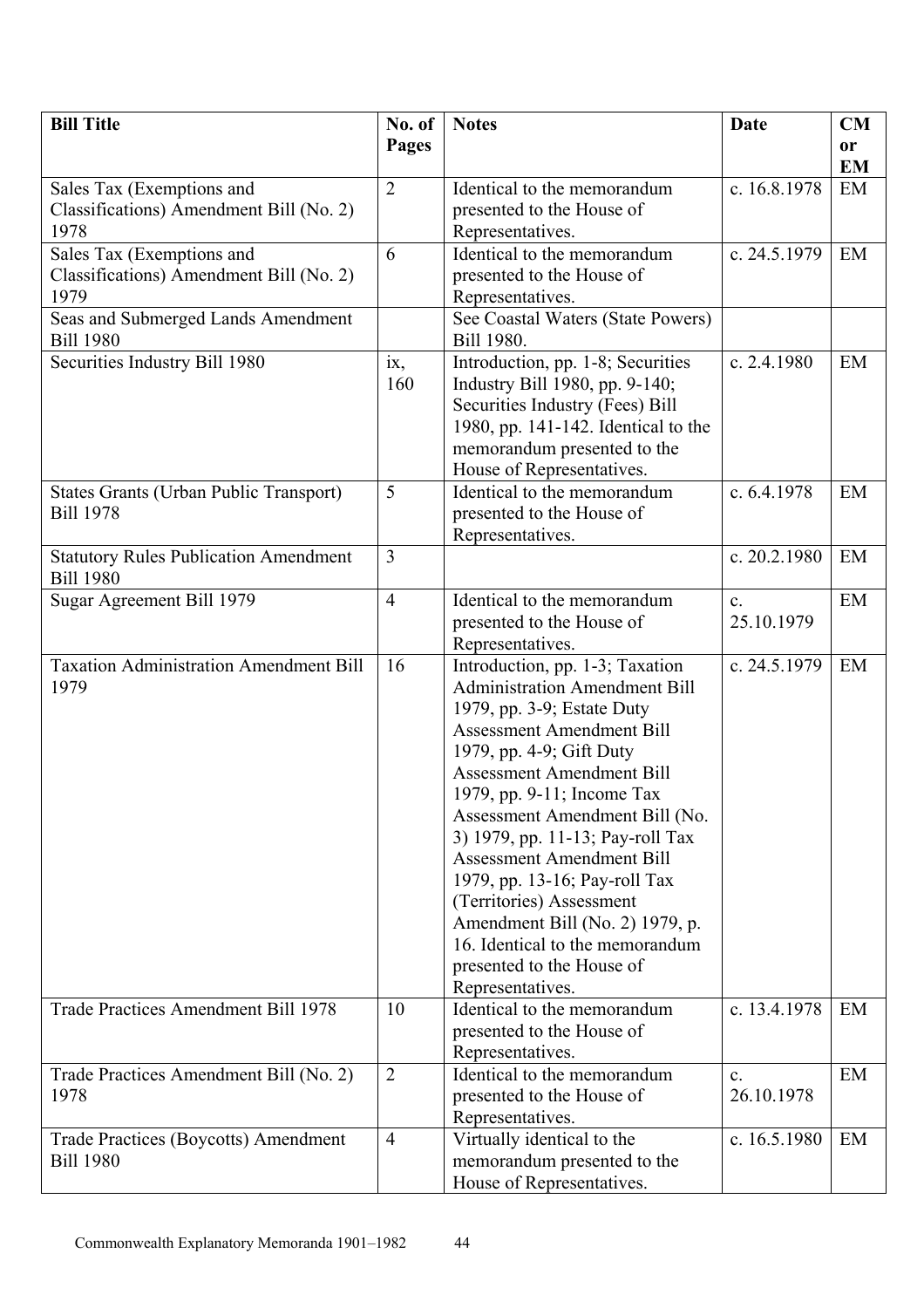| <b>Bill Title</b>                       | No. of | <b>Notes</b>                | Date           | CM            |
|-----------------------------------------|--------|-----------------------------|----------------|---------------|
|                                         | Pages  |                             |                | <sub>or</sub> |
|                                         |        |                             |                | <b>EM</b>     |
| Wheat Industry Stabilization            |        | Identical to the memorandum | c. $10.5.1979$ | EM            |
| (Reimbursement of Borrowing Costs) Bill |        | presented to the House of   |                |               |
| 1979                                    |        | Representatives.            |                |               |
| Wheat Marketing Bill 1979               | 18     | Identical to the memorandum | c. $8.11.1979$ | EM            |
|                                         |        | presented to the House of   |                |               |
|                                         |        | Representatives.            |                |               |

#### **Session 1980-83: Vol. 1 (of 8)**

| $36310H$ 1700 00. TVR 1 (01 0)                                                                                                                                         |                |                                                                                                                                                                           |                              |    |
|------------------------------------------------------------------------------------------------------------------------------------------------------------------------|----------------|---------------------------------------------------------------------------------------------------------------------------------------------------------------------------|------------------------------|----|
| Aboriginal Land Rights Legislation<br><b>Amendment Bill 1982</b>                                                                                                       | $\overline{4}$ |                                                                                                                                                                           | c. 16.3.1982                 | EM |
| <b>Administrative Decisions (Judicial</b>                                                                                                                              |                | See Bank Account Debits Tax                                                                                                                                               |                              |    |
| Review) Amendment Bill 1982                                                                                                                                            |                | Administration Bill 1982.                                                                                                                                                 |                              |    |
| Advisory Council for Inter-government<br>Relations Amendment Bill 1981 (original<br>title: Advisory Council for Inter-<br>government Relations Amendment Bill<br>1980) | $\overline{2}$ | Identical to the memorandum<br>presented to the House of<br>Representatives.                                                                                              | c. 4.12.1980                 | EM |
| <b>Aged or Disabled Persons Homes</b><br>Amendment Bill 1980                                                                                                           | 3              | Identical to the memorandum<br>presented to the House of<br>Representatives.                                                                                              | $\mathbf{c}$ .<br>26.11.1980 | EM |
| Air Accidents (Commonwealth<br>Government Liability) Amendment Bill<br>1982                                                                                            | 5              | Identical to the memorandum<br>presented to the House of<br>Representatives.                                                                                              | c. 24.3.1982                 | EM |
| Air Navigation (Charges) Amendment<br><b>Bill 1982</b>                                                                                                                 | 6              | Identical to the memorandum<br>presented to the House of<br>Representatives.                                                                                              | c. 19.8.1982                 | EM |
| Air Navigation Legislation (Validation<br>and Interpretation) Bill 1982                                                                                                | $\overline{2}$ | Identical to the memorandum<br>presented to the House of<br>Representatives.                                                                                              | c. 9.9.1982                  | EM |
| Airlines Agreement Bill 1981                                                                                                                                           | $\overline{7}$ | Identical to the memorandum<br>presented to the House of<br>Representatives.                                                                                              | c. 28.5.1981                 | EM |
| Airlines Equipment Amendment Bill 1981                                                                                                                                 | $\overline{4}$ | Identical to the memorandum<br>presented to the House of<br>Representatives.                                                                                              | c. 28.5.1981                 | EM |
| <b>Antarctic Marine Living Resources</b><br><b>Conservation Bill 1981</b>                                                                                              | $\overline{4}$ | Identical to the memorandum<br>presented to the House of<br>Representatives.                                                                                              | c. 26.3.1981                 | EM |
| Apple and Pear Export Charge<br>Amendment Bill 1981                                                                                                                    |                | See Australian Apple and Pear<br><b>Corporation Amendment Bill</b><br>$(No.2)$ 1981.                                                                                      |                              |    |
| Apple and Pear Export Underwriting Bill<br>1981                                                                                                                        | 5              | Introduction, pp. 2-3; Apple and<br>Pear Export Underwriting Bill<br>1981, p. 4; Apple and Pear<br><b>Stabilization Amendment Bill</b><br>1981, pp. 4-5; Australian Apple | c. 26.2.1981                 | EM |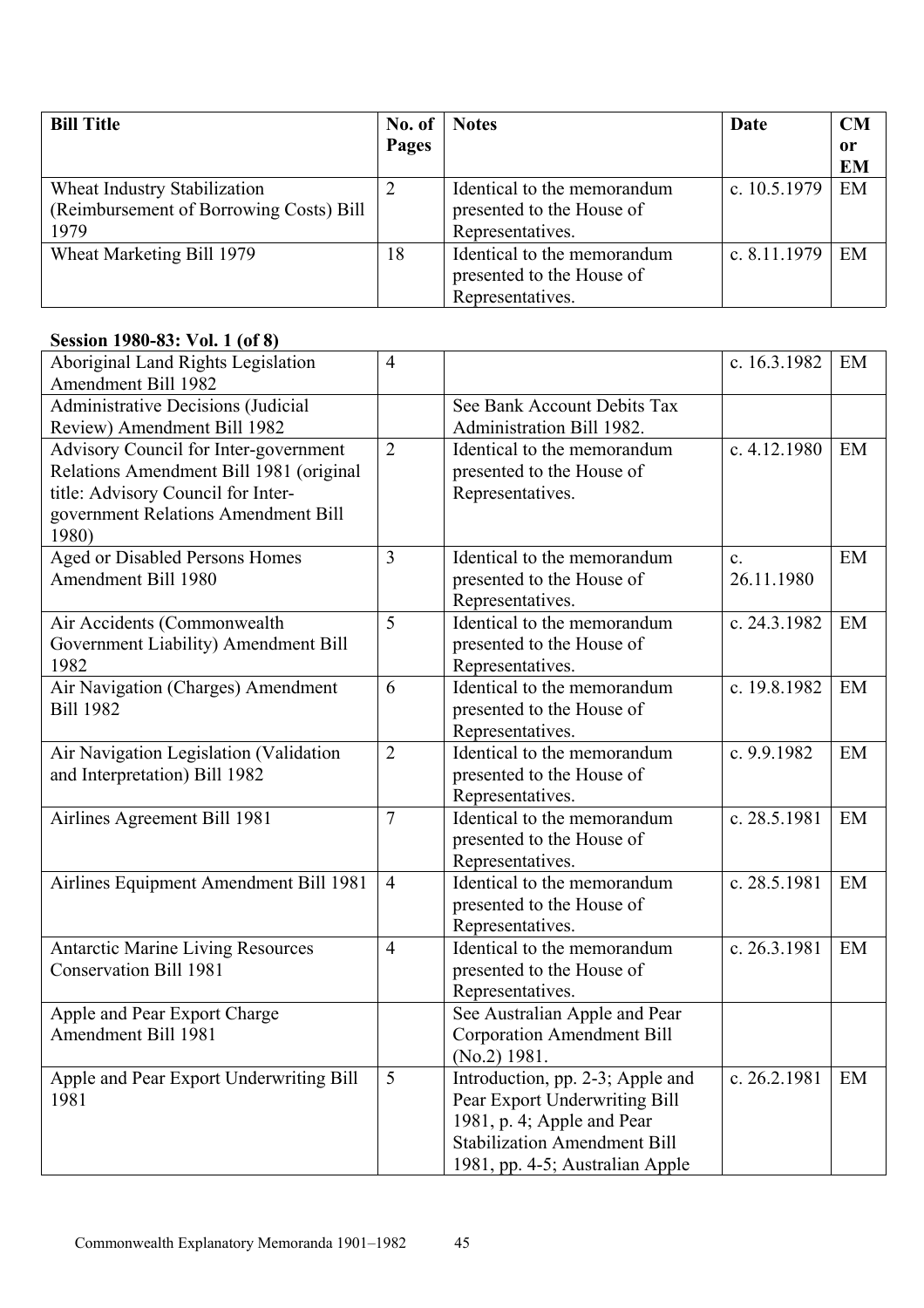| <b>Bill Title</b>                               | No. of         | <b>Notes</b>                            | Date           | CM        |
|-------------------------------------------------|----------------|-----------------------------------------|----------------|-----------|
|                                                 | <b>Pages</b>   |                                         |                | <b>or</b> |
|                                                 |                |                                         |                | <b>EM</b> |
|                                                 |                | and Pear Corporation Amendment          |                |           |
|                                                 |                | Bill 1981, p. 5. Identical to the       |                |           |
|                                                 |                | memorandum presented to the             |                |           |
|                                                 |                | House of Representatives.               |                |           |
| Apple and Pear Levy Amendment Bill              |                | See Australian Apple and Pear           |                |           |
| 1981                                            |                | <b>Corporation Amendment Bill</b>       |                |           |
|                                                 |                | $(No.2)$ 1981.                          |                |           |
| Apple and Pear Stabilization Amendment          |                | See Apple and Pear Export               |                |           |
| <b>Bill 1981</b>                                |                | Underwriting Bill 1981.                 |                |           |
| Archives Bill 1981                              | 31             |                                         | c. 2.4.1981    | EM        |
| Archives Bill 1981                              | 37             | Title reads; "Memorandum                | 8.4.1981       | CM        |
|                                                 |                | showing the differences between         |                |           |
|                                                 |                | the Archives Bill 1978 and the          |                |           |
|                                                 |                | Archives Bill 1981."                    |                |           |
| Asian Development Fund Bill 1982                | $\overline{3}$ | Identical to the memorandum             | c. 26.8.1982   | EM        |
|                                                 |                | presented to the House of               |                |           |
|                                                 |                | Representatives.                        |                |           |
| Australian Apple and Pear Corporation           |                | See Apple and Pear Export               |                |           |
| Amendment Bill 1981                             |                | Underwriting Bill 1981.                 |                |           |
| Australian Apple and Pear Corporation           | $\overline{4}$ | Also deals with these bills: Apple      | c. 20.8.1981   | EM        |
| Amendment Bill (No. 2) 1981                     |                | and Pear Levy Amendment Bill            |                |           |
|                                                 |                | 1981; Apple and Pear Export             |                |           |
|                                                 |                | Charge Amendment Bill 1981.             |                |           |
| Australian Bicentennial Road                    | 19             | Identical to the memorandum             | $\mathbf{c}$ . | EM        |
| Development Trust Fund Bill 1982                |                | presented to the House of               | 14.10.1982     |           |
|                                                 |                | Representatives.                        |                |           |
| <b>Australian Broadcasting Corporation Bill</b> | 25             | Identical to the memorandum             | c. $9.9.1982$  | EM        |
| 1982                                            |                | presented to the House of               |                |           |
|                                                 |                | Representatives.                        |                |           |
| <b>Australian Broadcasting Corporation</b>      | 6              | Identical to the memorandum             | c. 9.9.1982    | EM        |
| (Transitional Provisions and                    |                | presented to the House of               |                |           |
| Consequential Amendments) Bill 1982             |                | Representatives.                        |                |           |
| <b>Australian Capital Territory Electricity</b> | 5              | Identical to the memorandum             | c. 10.3.1982   | EM        |
| Supply Amendment Bill 1982                      |                | presented to the House of               |                |           |
|                                                 |                | Representatives.                        |                |           |
| <b>Australian Capital Territory Stamp Duty</b>  | $\overline{7}$ | Introduction, pp. 1-3; Australian       | c. 18.8.1981   | EM        |
| Amendment Bill 1981                             |                | Capital Territory Stamp Duty            |                |           |
|                                                 |                | Amendment Bill 1981, pp. 3-5;           |                |           |
|                                                 |                | <b>Australian Capital Territory Tax</b> |                |           |
|                                                 |                | (Cheques) Amendment Bill 1981,          |                |           |
|                                                 |                | pp. 5-6; Australian Capital             |                |           |
|                                                 |                | Territory Tax (Insurance                |                |           |
|                                                 |                | Business) Amendment Bill 1981,          |                |           |
|                                                 |                | p. 6. Identical to the memorandum       |                |           |
|                                                 |                | presented to the House of               |                |           |
|                                                 |                | Representatives.                        |                |           |
| <b>Australian Capital Territory Stamp Duty</b>  |                | See Australian Capital Territory        |                |           |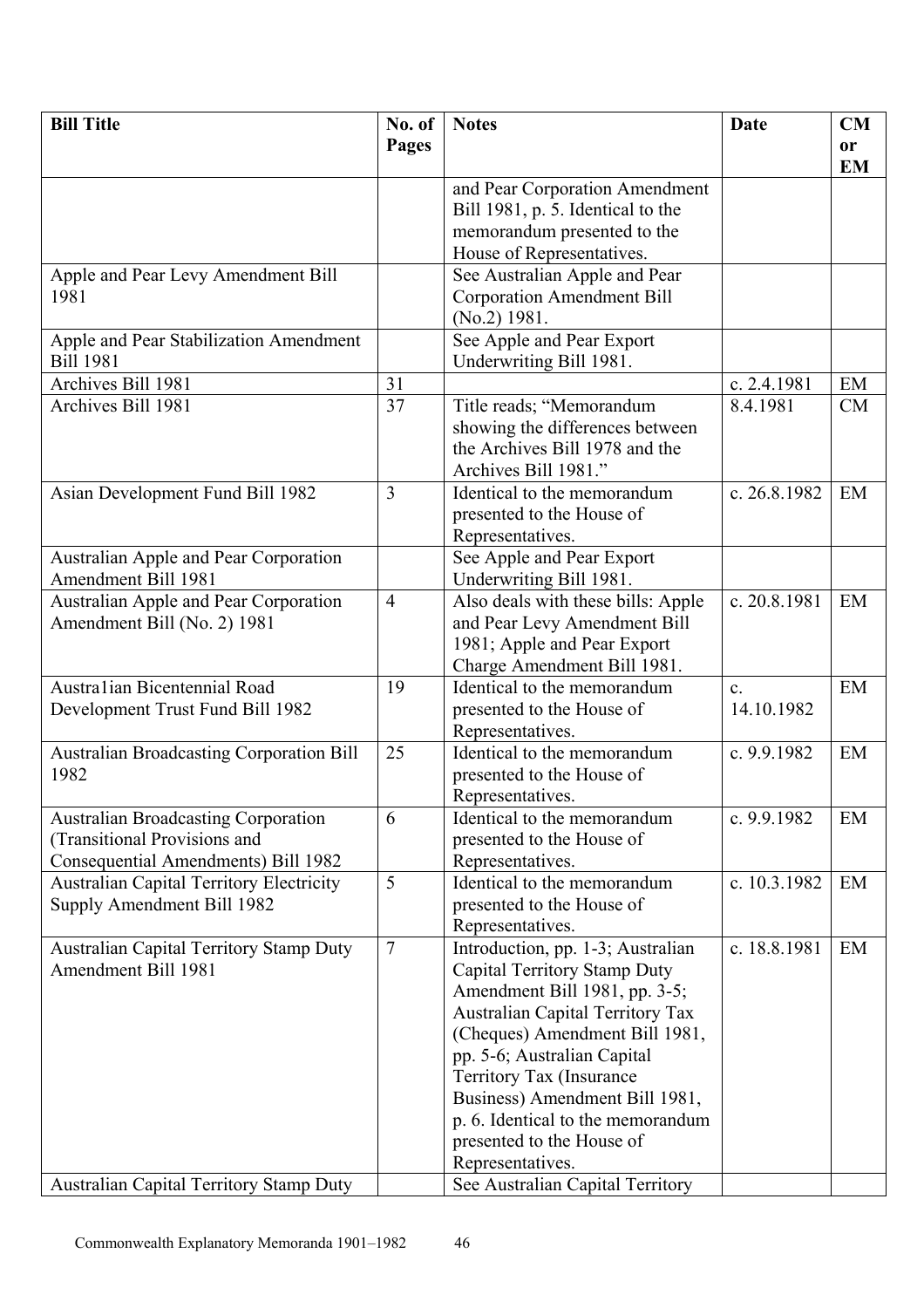| <b>Bill Title</b>                                                                    | No. of | <b>Notes</b>                                                   | Date           | <b>CM</b> |
|--------------------------------------------------------------------------------------|--------|----------------------------------------------------------------|----------------|-----------|
|                                                                                      | Pages  |                                                                |                | or        |
| Amendment Bill 1982                                                                  |        |                                                                |                | <b>EM</b> |
|                                                                                      |        | Tax (Vehicle Registration)<br>Amendment Bill 1982.             |                |           |
| <b>Australian Capital Territory Tax</b>                                              |        | See Australian Capital Territory                               |                |           |
| (Cheques) Amendment Bill 1981                                                        |        | <b>Stamp Duty Amendment Bill</b>                               |                |           |
|                                                                                      |        | 1981.                                                          |                |           |
| Australian Capital Territory Tax                                                     |        | See Australian Capital Territory                               |                |           |
| (Insurance Business) Amendment Bill                                                  |        | <b>Stamp Duty Amendment Bill</b>                               |                |           |
| 1981                                                                                 |        | 1981.                                                          |                |           |
| <b>Australian Capital Territory Tax</b>                                              |        | See Australian Capital Territory                               |                |           |
| (Insurance Business) Amendment Bill                                                  |        | Taxation (Administration)                                      |                |           |
| (No. 2) 1981                                                                         |        | Amendment Bill 1981.                                           |                |           |
| <b>Australian Capital Territory Tax</b>                                              |        | See Australian Capital Territory                               |                |           |
| (Insurance Business) Amendment Bill                                                  |        | Tax (Vehicle Registration)                                     |                |           |
| 1982                                                                                 |        | Amendment Bill 1982.                                           |                |           |
| Australian Capital Territory Tax (Life                                               |        | See Australian Capital Territory                               |                |           |
| Insurance Business) Bill 1981                                                        |        | Taxation (Administration)                                      |                |           |
|                                                                                      |        | Amendment Bill 1981.                                           |                |           |
| Australian Capital Territory Tax (Vehicle<br>Registration) Bill 1981                 |        | See Australian Capital Territory<br>Taxation (Administration)  |                |           |
|                                                                                      |        | Amendment Bill 1981.                                           |                |           |
| Australian Capital Territory Tax (Vehicle                                            | 22     | Introduction, pp. 2-7; Australian                              | $\mathbf{c}$ . | EM        |
| Registration) Amendment Bill 1982                                                    |        | Capital Territory Tax (Vehicle                                 | 14.10.1982     |           |
|                                                                                      |        | <b>Registration</b> ) Amendment Bill                           |                |           |
|                                                                                      |        | 1982, pp. 8-11; Australian Capital                             |                |           |
|                                                                                      |        | Territory Tax (Insurance                                       |                |           |
|                                                                                      |        | Business) Amendment Bill 1982,                                 |                |           |
|                                                                                      |        | pp. 11-12; Australian Capital                                  |                |           |
|                                                                                      |        | <b>Territory Stamp Duty Amendment</b>                          |                |           |
|                                                                                      |        | Bill 1982, pp. 12-15; Australian                               |                |           |
|                                                                                      |        | Capital Territory Taxation                                     |                |           |
|                                                                                      |        | (Administration) Amendment Bill                                |                |           |
|                                                                                      |        | 1982, pp. $15-21$ . Identical to the                           |                |           |
|                                                                                      |        | memorandum presented to the                                    |                |           |
|                                                                                      | 23     | House of Representatives.<br>Introduction, pp. 1-4; Australian | c. 15.9.1981   | EM        |
| <b>Australian Capital Territory Taxation</b><br>(Administration) Amendment Bill 1981 |        | Capital Territory Taxation                                     |                |           |
|                                                                                      |        | (Administration) Amendment Bill                                |                |           |
|                                                                                      |        | 1981, pp. 5-17; Australian Capital                             |                |           |
|                                                                                      |        | Territory Tax (Vehicle                                         |                |           |
|                                                                                      |        | Registration) Bill 1981, pp. 18-19;                            |                |           |
|                                                                                      |        | <b>Australian Capital Territory Tax</b>                        |                |           |
|                                                                                      |        | (Life Insurance Business) Bill                                 |                |           |
|                                                                                      |        | 1981, pp. 20-21; Australian                                    |                |           |
|                                                                                      |        | Capital Territory Tax (Insurance                               |                |           |
|                                                                                      |        | Business) Amendment Bill (No. 2)                               |                |           |
|                                                                                      |        | 1981, pp. 21-22. Identical to the                              |                |           |
|                                                                                      |        | memorandum presented to the                                    |                |           |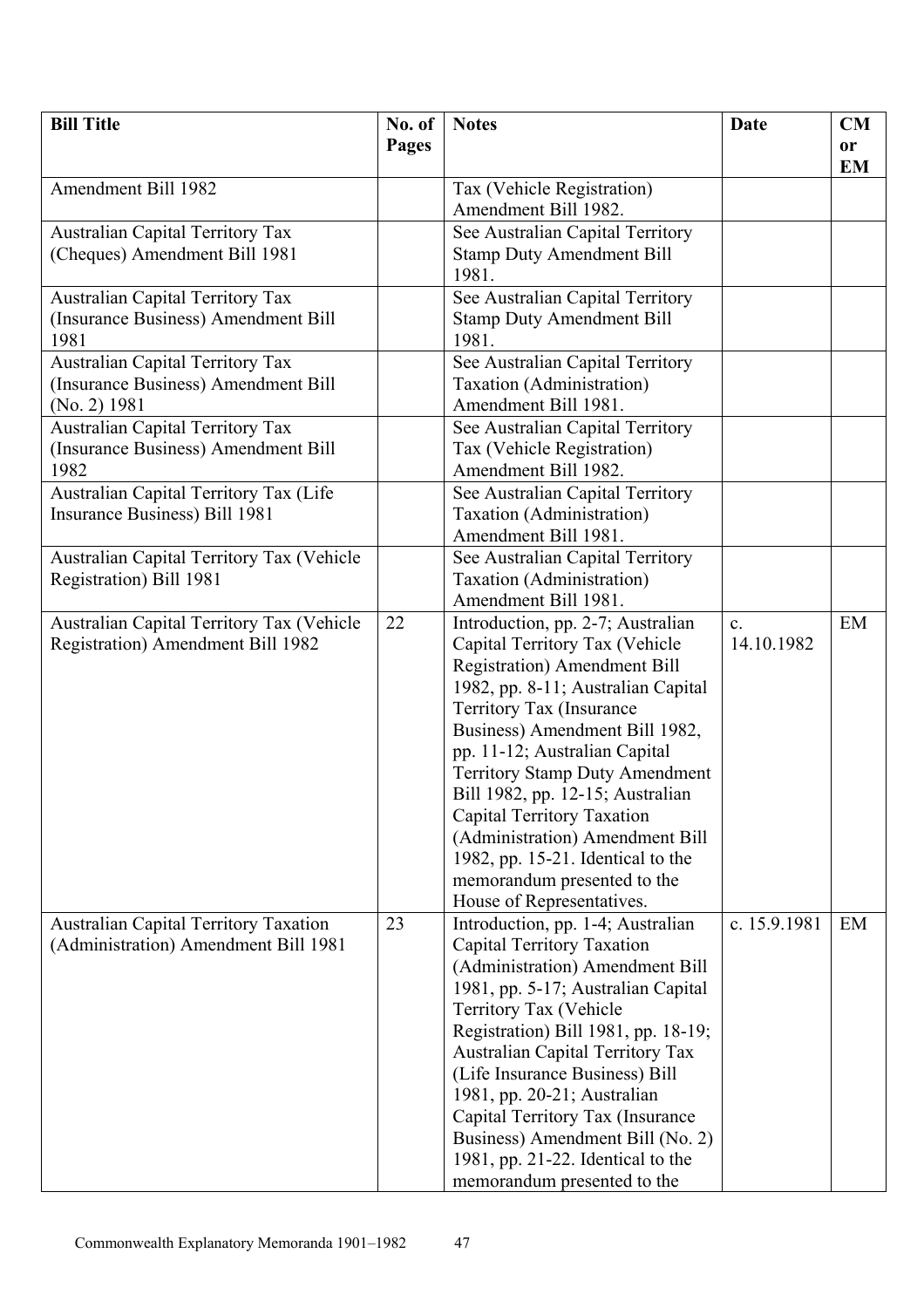| <b>Bill Title</b>                               | No. of         | <b>Notes</b>                                                    | Date           | CM        |
|-------------------------------------------------|----------------|-----------------------------------------------------------------|----------------|-----------|
|                                                 | <b>Pages</b>   |                                                                 |                | <b>or</b> |
|                                                 |                |                                                                 |                | <b>EM</b> |
|                                                 |                | House of Representatives.                                       |                |           |
| <b>Australian Capital Territory Taxation</b>    |                | See Australian Capital Territory                                |                |           |
| (Administration) Amendment Bill 1982            |                | Tax (Vehicle Registration)                                      |                |           |
|                                                 |                | Amendment Bill 1982.                                            |                |           |
| <b>Australian Federal Police Amendment Bill</b> | 5              |                                                                 | c. 26.2.1981   | EM        |
| 1981                                            |                |                                                                 |                |           |
| <b>Australian Meat and Live-stock</b>           | 6              | Identical to the memorandum                                     | $\mathbf{c}$ . | EM        |
| Corporation Amendment Bill 1980                 |                | presented to the House of                                       | 26.11.1980     |           |
|                                                 |                | Representatives.                                                |                |           |
| <b>Australian Meat and Live-stock</b>           | $\overline{3}$ | Identical to the memorandum                                     | c. 10.9.1981   | EM        |
| Corporation Amendment Bill 1981                 |                | presented to the House of                                       |                |           |
| Australian Meat and Live-stock                  | 8              | Representatives.<br>Identical to the memorandum                 | c. 29.4.1982   | EM        |
| Corporation Amendment Bill 1982                 |                | presented to the House of                                       |                |           |
|                                                 |                | Representatives.                                                |                |           |
| Australian National Airlines Repeal Bill        | $\overline{7}$ | Identical to the memorandum                                     | c. 28.5.1981   | EM        |
| 1981                                            |                | presented to the House of                                       |                |           |
|                                                 |                | Representatives.                                                |                |           |
| <b>Australian National University</b>           | 3              | Identical to the memorandum                                     | c. 28.5.1981   | EM        |
| Amendment Bill 1981                             |                | presented to the House of                                       |                |           |
|                                                 |                | Representatives.                                                |                |           |
| <b>Australian National University</b>           | 5              | Identical to the memorandum                                     | $\mathbf{c}$ . | EM        |
| Amendment Bill (No. 2) 1981                     |                | presented to the House of                                       | 15.10.1981     |           |
|                                                 |                | Representatives.                                                |                |           |
| <b>Australian National University</b>           | $\overline{4}$ | Identical to the memorandum                                     | c. 22.4.1982   | EM        |
| Amendment Bill (No. 3) 1981 [No. 2]             |                | presented to the House of                                       |                |           |
| (1982)                                          |                | Representatives.                                                |                |           |
| Australian Wine and Brandy Corporation          | 22             | Introduction, pp. 1-3; Australian                               | c. 11.9.1980   | EM        |
| Bill 1980 [32nd Parliament]                     |                | Wine and Brandy Corporation Bill                                |                |           |
|                                                 |                | 1980, pp. 4-21. Identical to the<br>memorandum presented to the |                |           |
|                                                 |                | House of Representatives during                                 |                |           |
|                                                 |                | the 31st Parliament.                                            |                |           |
| Bank Account Debits Tax Bill 1982               |                | See Bank Account Debits Tax                                     |                |           |
|                                                 |                | Administration Bill 1982.                                       |                |           |
| Bank Account Debits Tax Administration          | 37             | Introduction, pp. 2-10; Bank                                    | $c_{-}$        | EM        |
| <b>Bill 1982</b>                                |                | <b>Account Debits Tax</b>                                       | 14.10.1982     |           |
|                                                 |                | Administration Bill 1982, pp. 10-                               |                |           |
|                                                 |                | 34; Bank Account Debits Tax Bill                                |                |           |
|                                                 |                | 1982, pp. 35-36; Administrative                                 |                |           |
|                                                 |                | Decisions (Judicial Review)                                     |                |           |
|                                                 |                | Amendment Bill 1982, p. 37.                                     |                |           |
|                                                 |                | Identical to the memorandum                                     |                |           |
|                                                 |                | presented to the House of                                       |                |           |
| Barley Research Bill 1980                       |                | Representatives.<br>See Barley Research Levy Bill               |                |           |
|                                                 |                | 1980.                                                           |                |           |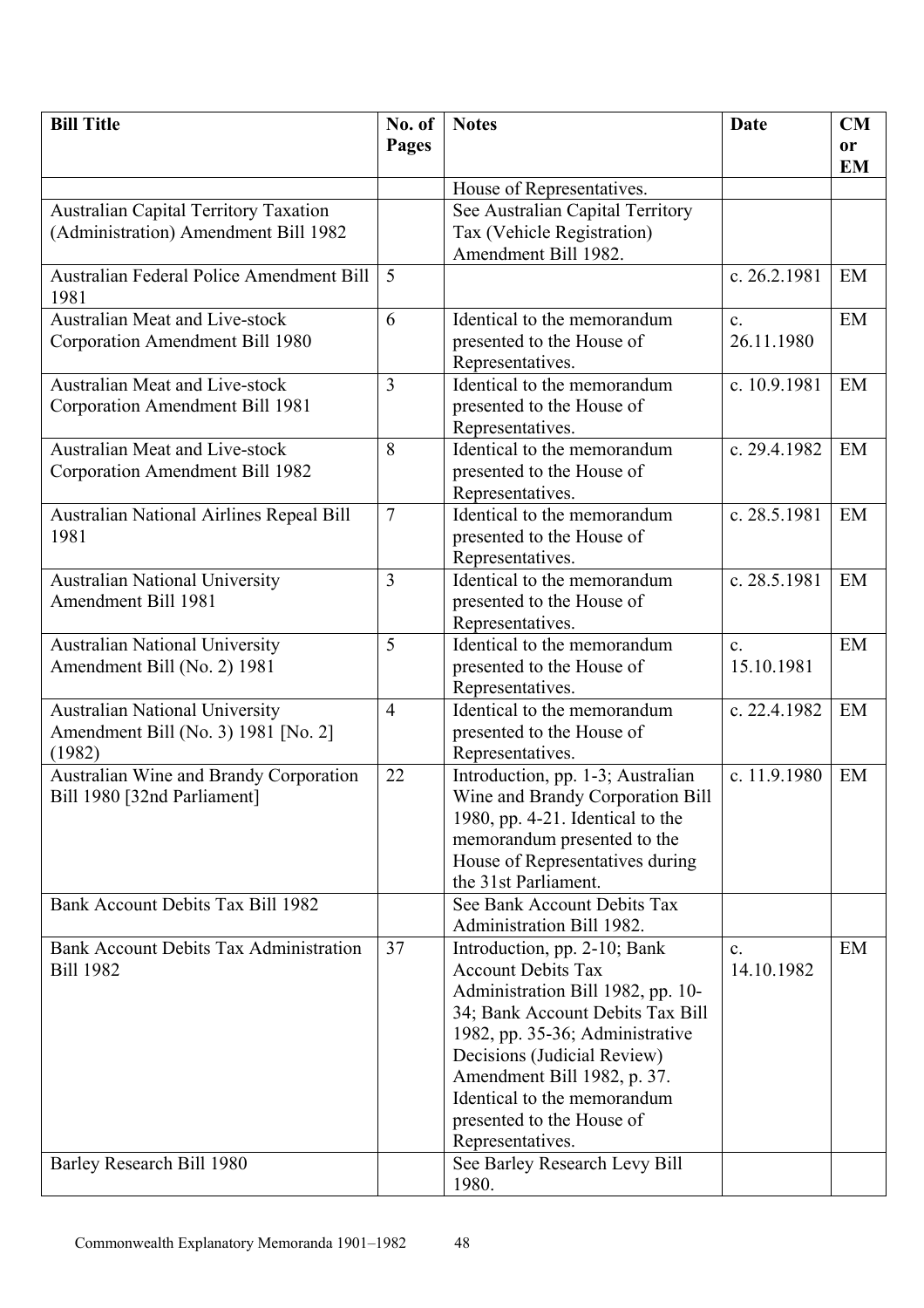| <b>Bill Title</b>                            | No. of         | <b>Notes</b>                            | Date           | CM        |
|----------------------------------------------|----------------|-----------------------------------------|----------------|-----------|
|                                              | Pages          |                                         |                | <b>or</b> |
|                                              |                |                                         |                | <b>EM</b> |
| Barley Research Levy Bill 1980               | 8              | Also deals with the Barley              | $\mathbf{c}$ . | EM        |
|                                              |                | Research Bill 1980. Identical to        | 26.11.1980     |           |
|                                              |                | the memorandum presented to the         |                |           |
|                                              |                | House of Representatives.               |                |           |
| Beef Industry (Incentive Payments)           | $\overline{3}$ | Identical to the memorandum             | c. 30.4.1981   | EM        |
| <b>Amendment Bill 1981</b>                   |                | presented to the House of               |                |           |
|                                              |                | Representatives.                        |                |           |
| Bounty Acts Amendment Bill 1982              | $\overline{3}$ | Identical to the memorandum             | c. 25.2.1982   | EM        |
|                                              |                | presented to the House of               |                |           |
|                                              |                | Representatives.                        |                |           |
| Bounty (Berry Fruits) Bill 1982              | $\overline{7}$ | Identical to the memorandum             | c. 19.8.1982   | EM        |
|                                              |                | presented to the House of               |                |           |
|                                              |                | Representatives.                        |                |           |
| Bounty (Non-adjustable Wrenches) Bill        | 6              | Identical to the memorandum             | c. 25.2.1981   | EM        |
| 1981                                         |                | presented to the House of               |                |           |
|                                              |                | Representatives.                        |                |           |
| Bounty (Polyester-Cotton Yarn)               | $\overline{3}$ | Identical to the memorandum             | c. 25.2.1981   | EM        |
| Amendment Bill 1981                          |                | presented to the House of               |                |           |
|                                              |                | Representatives.                        |                |           |
| Bounty (Printed Fabrics) Bill 1981           | $\overline{7}$ | Identical to the memorandum             | c. 3.6.1981    | EM        |
|                                              |                | presented to the House of               |                |           |
|                                              |                | Representatives.                        |                |           |
| Bounty (Ships) Amendment Bill 1982           | $\overline{3}$ | Identical to the memorandum             | c. 19.8.1982   | EM        |
|                                              |                | presented to the House of               |                |           |
|                                              |                | Representatives.                        |                |           |
| Bounty (Textile Yarns) Bill 1981             | $\overline{7}$ | Identical to the memorandum             | c. 3.6.1981    | EM        |
|                                              |                | presented to the House of               |                |           |
|                                              |                | Representatives.                        |                |           |
| <b>Broadcasting and Television Amendment</b> | 36             | Introduction, pp. 2-5;                  | c. 3.6.1981    | EM        |
| <b>Bill 1981</b>                             |                | Broadcasting and Television             |                |           |
|                                              |                | Amendment Bill 1981, pp. 6-33;          |                |           |
|                                              |                | <b>Broadcasting Stations Licence</b>    |                |           |
|                                              |                | Fees Amendment Bill 1981, p. 34.        |                |           |
|                                              |                | Identical to the memorandum             |                |           |
|                                              |                | presented to the House of               |                |           |
|                                              |                | Representatives.                        |                |           |
| Broadcasting and Television Amendment        | 20             | Introduction, pp. 1-2;                  | $\mathbf{c}$ . | EM        |
| <b>Bill 1982</b>                             |                | Broadcasting and Television             | 14.10.1982     |           |
|                                              |                | Amendment Bill 1982, pp. 1-15;          |                |           |
|                                              |                | <b>Broadcasting Stations Licence</b>    |                |           |
|                                              |                | Fees Amendment Bill 1982, p. 16;        |                |           |
|                                              |                | <b>Television Stations Licence Fees</b> |                |           |
|                                              |                | Amendment Bill 1982, p. 16-17.          |                |           |
|                                              |                | Identical to the memorandum             |                |           |
|                                              |                | presented to the House of               |                |           |
|                                              |                | Representatives.                        |                |           |
| Broadcasting Stations Licence Fees Bill      | $\overline{3}$ | Identical to the memorandum             | $\mathbf{c}$ . | EM        |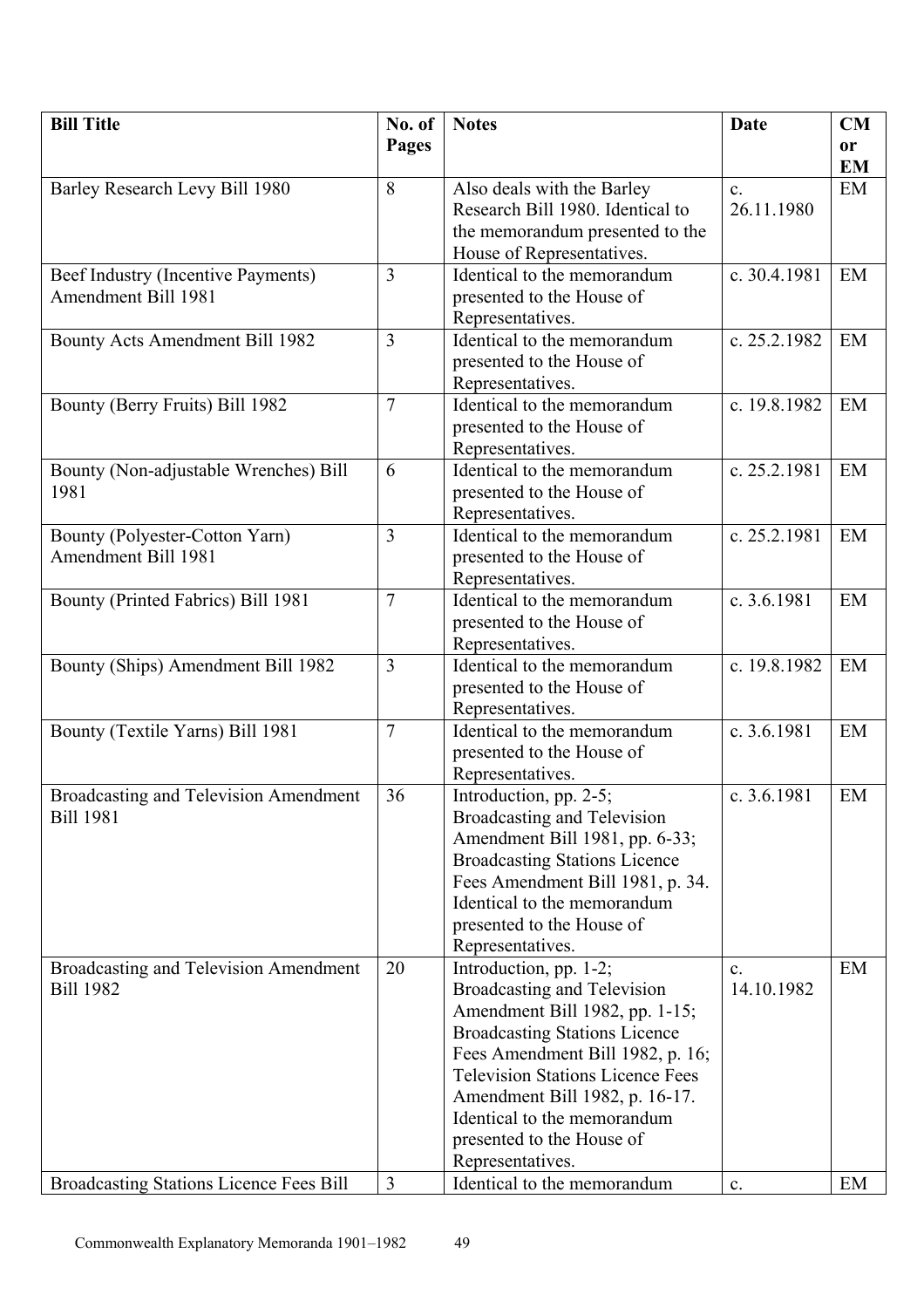| <b>Bill Title</b>                                                            | No. of         | <b>Notes</b>                                                                                                                                             | Date                         | CM              |
|------------------------------------------------------------------------------|----------------|----------------------------------------------------------------------------------------------------------------------------------------------------------|------------------------------|-----------------|
|                                                                              | <b>Pages</b>   |                                                                                                                                                          |                              | or<br><b>EM</b> |
| 1981                                                                         |                | presented to the House of<br>Representatives.                                                                                                            | 21.10.1981                   |                 |
| <b>Broadcasting Stations Licence Fees</b><br>Amendment Bill 1981             |                | See Broadcasting and Television<br>Amendment Bill 1981.                                                                                                  |                              |                 |
| <b>Broadcasting Stations Licence Fees</b><br>Amendment Bill (No. 2) 1981     | 3              | Also treats the Television Stations<br>Licence Fees Amendment Bill<br>1981. Identical to the<br>memorandum presented to the<br>House of Representatives. | c. 18.8.1981                 | EM              |
| <b>Broadcasting Stations Licence Fees</b><br><b>Amendment Bill 1982</b>      |                | See Broadcasting and Television<br>Amendment Bill 1982.                                                                                                  |                              |                 |
| Canberra College of Advanced Education<br><b>Amendment Bill 1981</b>         | $\overline{4}$ | Identical to the memorandum<br>presented to the House of<br>Representatives.                                                                             | $\mathbf{c}$ .<br>15.10.1981 | EM              |
| Canberra College of Advanced Education<br>Amendment Bill 1981 [No. 2] (1982) | $\overline{4}$ | Text is identical to that of the<br>Explanatory Memorandum for the<br>first bill of this title, introduced on<br>15 October 1981.                        | c. 22.4.1982                 | EM              |
| <b>Canned Fruits Levy Amendment Bill</b><br>1982                             | 3              | Identical to the memorandum<br>presented to the House of<br>Representatives.                                                                             | c. 18.2.1982                 | EM              |
| <b>Canned Fruits Marketing Legislation</b><br>Repeal and Amendment Bill 1982 | 5              | Identical to the memorandum<br>presented to the House of<br>Representatives.                                                                             | c. 18.2.1982                 | EM              |
| <b>Census and Statistics Amendment Bill</b><br>1981                          | $\overline{4}$ | Identical to the memorandum<br>presented to the House of<br>Representatives.                                                                             | c. 30.4.1981                 | EM              |
| <b>Census and Statistics Amendment Bill</b><br>(No. 2) 1981                  | 8              | Identical to the memorandum<br>presented to the House of<br>Representatives.                                                                             | $\mathbf{c}$ .<br>15.10.1981 | EM              |
| Christmas Island Agreement Amendment<br><b>Bill 1981</b>                     | $\overline{2}$ | Identical to the memorandum<br>presented to the House of<br>Representatives.                                                                             | c. $9.6.1981$                | EM              |
| Christmas Island Amendment Bill 1980                                         | $\overline{2}$ | Virtually identical to the<br>memorandum presented to the<br>House of Representatives-only<br>the heading differs.                                       | c. $5.12.1980$               | EM              |
| Civil Aviation (Carriers' Liability)<br><b>Amendment Bill 1982</b>           | $\overline{3}$ | Identical to the memorandum<br>presented to the House of<br>Representatives.                                                                             | c. 24.3.1982                 | EM              |

#### **Session 1980-83: Vol. 2 (of 8)**

| Coal Excise Amendment Bill 1981     | Identical to the memorandum<br>presented to the House of<br>Representatives. | c. $25.2.1981$ | EM |
|-------------------------------------|------------------------------------------------------------------------------|----------------|----|
| Coal Industry Legislation Amendment | Identical to the memorandum                                                  | c. $18.3.1982$ | EM |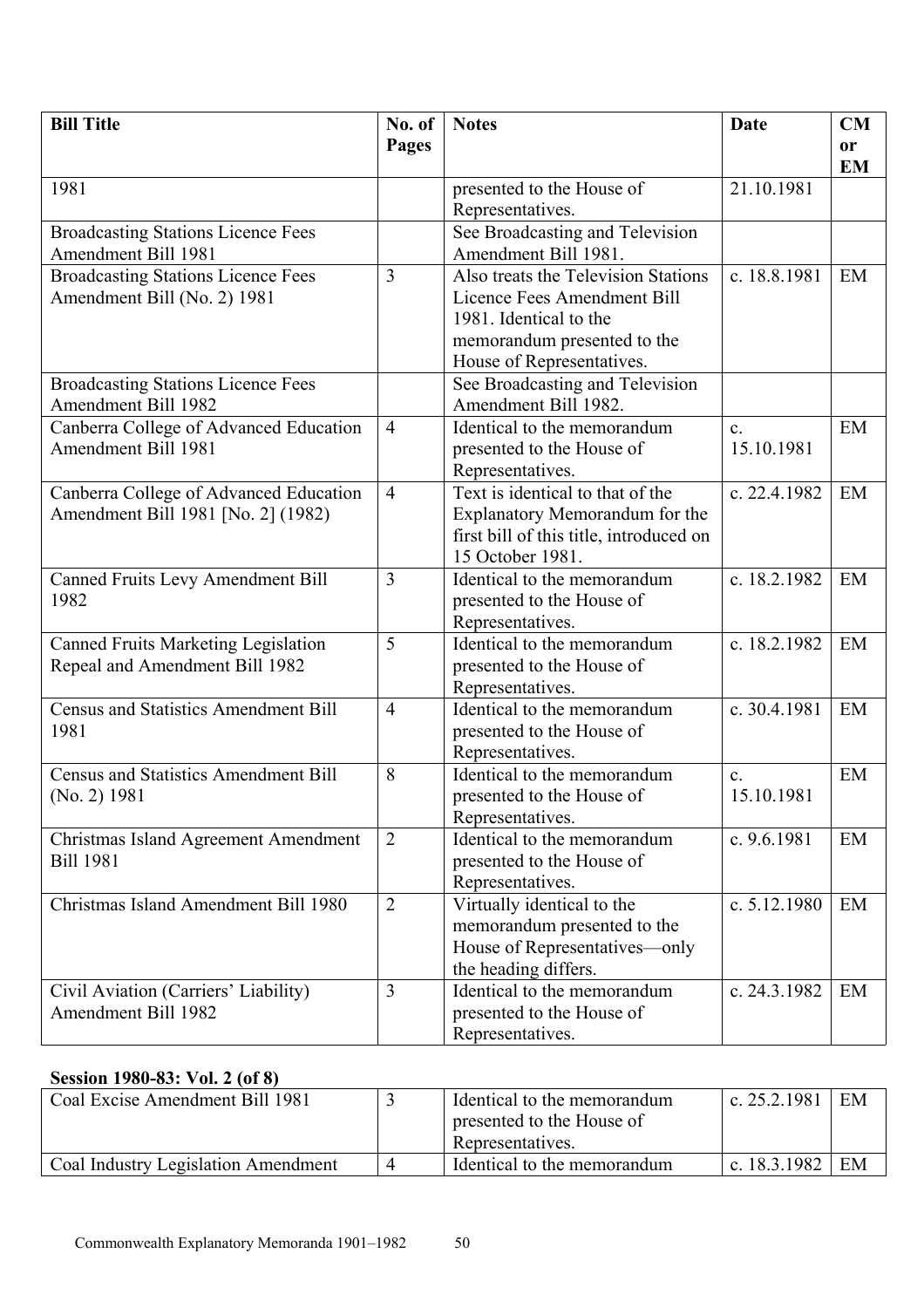| <b>Bill Title</b>                           | No. of         | <b>Notes</b>                                                 | Date           | CM                         |
|---------------------------------------------|----------------|--------------------------------------------------------------|----------------|----------------------------|
|                                             | Pages          |                                                              |                | <sub>or</sub><br><b>EM</b> |
| <b>Bill 1982</b>                            |                | presented to the House of                                    |                |                            |
|                                             |                | Representatives.                                             |                |                            |
| Commerce (Trade Descriptions)               | $\overline{3}$ | Identical to the memorandum                                  | c. 10.9.1981   | EM                         |
| Amendment Bill 1981                         |                | presented to the House of                                    |                |                            |
|                                             |                | Representatives.                                             |                |                            |
| <b>Commonwealth Banks Amendment Bill</b>    | 16             | Identical to the memorandum                                  | c. 26.3.1981   | EM                         |
| 1981                                        |                | presented to the House of                                    |                |                            |
|                                             |                | Representatives.                                             |                |                            |
| Commonwealth Employees                      | $\overline{4}$ | Identical to the memorandum                                  | c. 3.3.1981    | EM                         |
| (Redeployment and Retirement)               |                | presented to the House of                                    |                |                            |
| Amendment Bill 1981                         |                | Representatives.                                             |                |                            |
| Commonwealth Employees (Voluntary           | $\overline{3}$ | Identical to the memorandum                                  | c. 25.3.1982   | EM                         |
| Membership of Unions) Bill 1982             |                | presented to the House of<br>Representatives.                |                |                            |
| <b>Commonwealth Functions (Statutes</b>     | 61             | Identical to the memorandum                                  | c. 27.5.1981   | EM                         |
| Review) Bill 1981                           |                | presented to the House of                                    |                |                            |
|                                             |                | Representatives.                                             |                |                            |
| <b>Commonwealth Grants Commission</b>       | 3              | Identical to the memorandum                                  | $\mathbf{c}$ . | EM                         |
| Amendment Bill 1981                         |                | presented to the House of                                    | 27.10.1981     |                            |
|                                             |                | Representatives.                                             |                |                            |
| Commonwealth Legal Aid Commission           | 10             |                                                              | c. 14.5.1981   | EM                         |
| Amendment Bill 1981                         |                |                                                              |                |                            |
| <b>Commonwealth Teaching Service</b>        | $\overline{3}$ | Identical to the memorandum                                  | c. 4.12.1980   | EM                         |
| Amendment Bill 1981 (original title:        |                | presented to the House of                                    |                |                            |
| Commonwealth Teaching Service               |                | Representatives.                                             |                |                            |
| Amendment Bill 1980)<br>Companies Bill 1981 | xxiii,         | Identical to the memorandum                                  | c. 30.4.1981   | EM                         |
|                                             | 854            | presented to the House of                                    |                |                            |
|                                             |                | Representatives, but Parliamentary                           |                |                            |
|                                             |                | Library copy lacks pp. 855-7.                                |                |                            |
| Companies (Acquisition of Shares)           | 19             | Identical to the memorandum                                  | c. 2.12.1980   | EM                         |
| Amendment Bill 1981 (original title:        |                | presented to the House of                                    |                |                            |
| Companies (Acquisition of Shares)           |                | Representatives.                                             |                |                            |
| Amendment Bill 1980)                        |                |                                                              |                |                            |
| Companies (Acquisition of Shares)           | 24             | Introduction, pp. 1-5; Companies                             | c. 30.4.1981   | EM                         |
| Amendment Bill (No. 2) 1981                 |                | (Acquisition of Shares)                                      |                |                            |
|                                             |                | Amendment Bill (No. 2) 1981, pp.                             |                |                            |
|                                             |                | 6-21; Companies (Acquisition of                              |                |                            |
|                                             |                | Shares-Fees) Amendment Bill                                  |                |                            |
|                                             |                | 1981, p. 21. Identical to the<br>memorandum presented to the |                |                            |
|                                             |                | House of Representatives.                                    |                |                            |
| Companies (Acquisition of Shares—Fees)      |                | See Companies (Acquisition of                                |                |                            |
| Amendment Bill 1981                         |                | Shares) Amendment Bill (No. 2)                               |                |                            |
|                                             |                | 1981.                                                        |                |                            |
| Companies and Securities (Interpretation    | 10             | Identical to the memorandum                                  | c. 2.12.1980   | EM                         |
| and Miscellaneous Provisions)               |                | presented to the House of                                    |                |                            |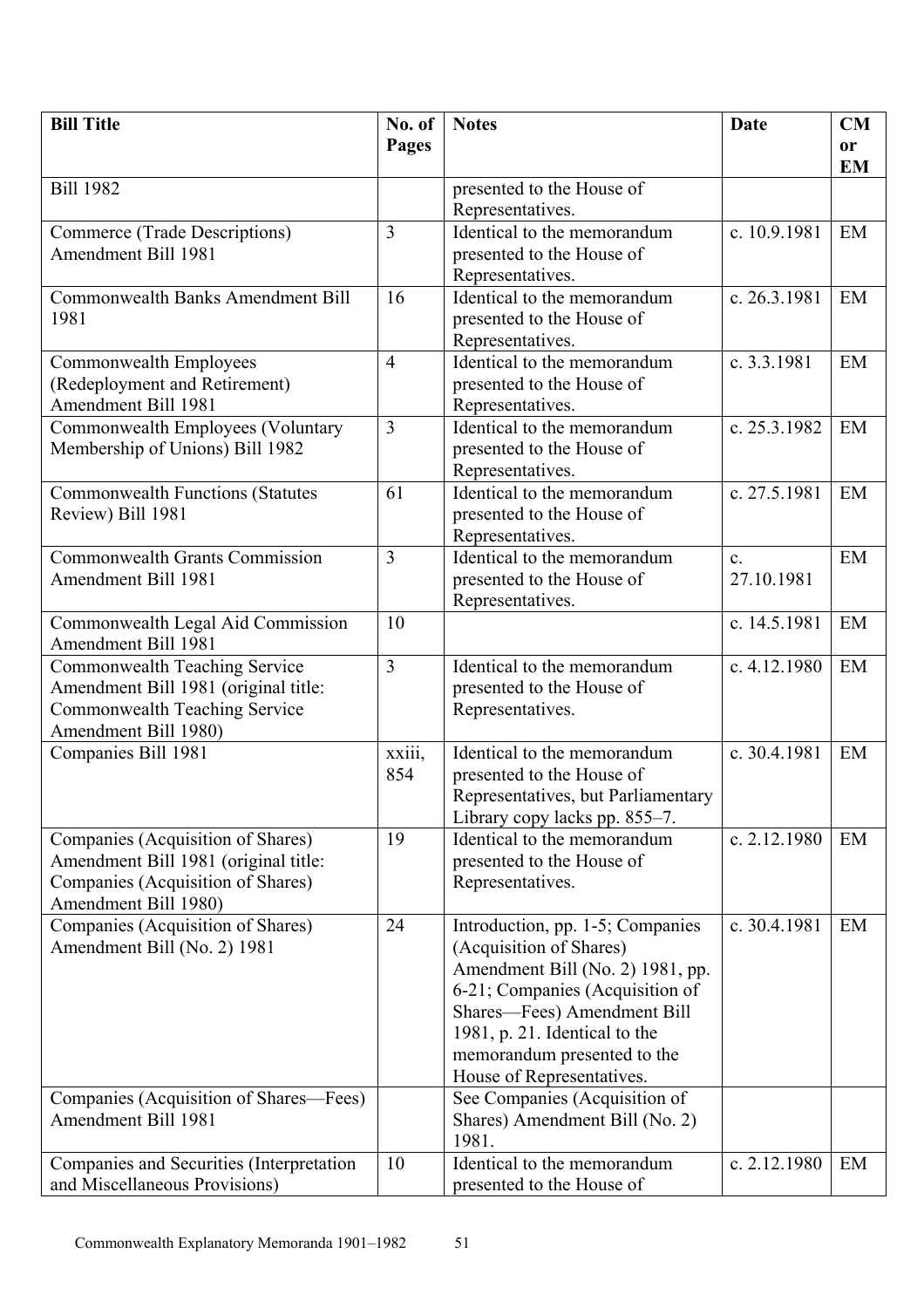| <b>Bill Title</b>                                                                                                                         | No. of | <b>Notes</b>                                                                 | Date         | CM       |
|-------------------------------------------------------------------------------------------------------------------------------------------|--------|------------------------------------------------------------------------------|--------------|----------|
|                                                                                                                                           | Pages  |                                                                              |              | or<br>EM |
| Amendment Bill 1981 (original title:<br>Companies and Securities (Interpretation<br>and Miscellaneous Provisions)<br>Amendment Bill 1980) |        | Representatives.                                                             |              |          |
| Companies and Securities (Interpretation<br>and Miscellaneous Provisions)<br>Amendment Bill (No. 2) 1981                                  | 7      | Identical to the memorandum<br>presented to the House of<br>Representatives. | c. 30.4.1981 | EM       |
| Companies and Securities Legislation<br>(Miscellaneous Amendments) Bill 1981                                                              | 73     | Identical to the memorandum<br>presented to the House of<br>Representatives. | c. 10.9.1981 | EM       |
| Companies (Fees) Bill 1981                                                                                                                | 8      | Identical to the memorandum<br>presented to the House of<br>Representatives. | c. 30.4.1981 | EM       |
| Companies (Miscellaneous Amendments)<br><b>Bill 1981</b>                                                                                  | 44     | Identical to the memorandum<br>presented to the House of<br>Representatives. | c. 30.4.1981 | EM       |
| <b>Companies (Transitional Provisions) Bill</b><br>1981                                                                                   | 48     | Identical to the memorandum<br>presented to the House of<br>Representatives. | c. 30.4.1981 | EM       |

### **Session 1980-83: Vol. 3 (of 8)**

| 90 IUN 1700-09' - A AN 101 O                                                                        |    |                                                                              |                              |    |
|-----------------------------------------------------------------------------------------------------|----|------------------------------------------------------------------------------|------------------------------|----|
| Complaints (Australian Federal Police)<br><b>Bill 1981</b>                                          | 61 |                                                                              | c. 26.2.1981                 | EM |
| <b>Conciliation and Arbitration Amendment</b><br><b>Bill 1981</b>                                   | 9  | Identical to the memorandum<br>presented to the House of<br>Representatives. | c. 14.5.1981                 | EM |
| <b>Conciliation and Arbitration Amendment</b><br>Bill (No. 2) 1981                                  | 8  | Private Senator's Bill.                                                      | $\mathbf{c}$<br>25.11.1981   | EM |
| <b>Conciliation and Arbitration Amendment</b><br><b>Bill 1982</b>                                   | 30 | Identical to the memorandum<br>presented to the House of<br>Representatives. | c. 25.3.1982                 | EM |
| Conciliation and Arbitration<br>(Complementary Industrial Relations)<br>System) Amendment Bill 1982 | 5  | Identical to the memorandum<br>presented to the House of<br>Representatives. | $\mathbf{c}$<br>21.10.1982   | EM |
| Conciliation and Arbitration (Government<br>Service) Amendment Bill 1982                            | 11 | Identical to the memorandum<br>presented to the House of<br>Representatives. | $\mathbf{c}$<br>10.11.1982   | EM |
| Conciliation and Arbitration<br>(Management of Organisations)<br>Amendment Bill 1982                | 9  | Identical to the memorandum<br>presented to the House of<br>Representatives. | $\mathbf{c}$<br>26.10.1982   | EM |
| <b>Constitution Alteration (Fixed Term</b><br>Parliaments) Bill 1982                                | 7  | Private Senator's Bill.                                                      | $\mathbf{c}$ .<br>11.11.1981 | EM |
| Continental Shelf (Living Natural<br>Resources) Amendment Bill 1981                                 |    | See Foreign Fishing Boats Levy<br>Bill 1981.                                 |                              |    |
| Copyright Amendment Bill 1981                                                                       | 6  |                                                                              | c. 2.4.1981                  | EM |
| Cotton Levy Bill 1982                                                                               | 8  | Also deals with the Cotton                                                   | c. 9.9.1982                  | EM |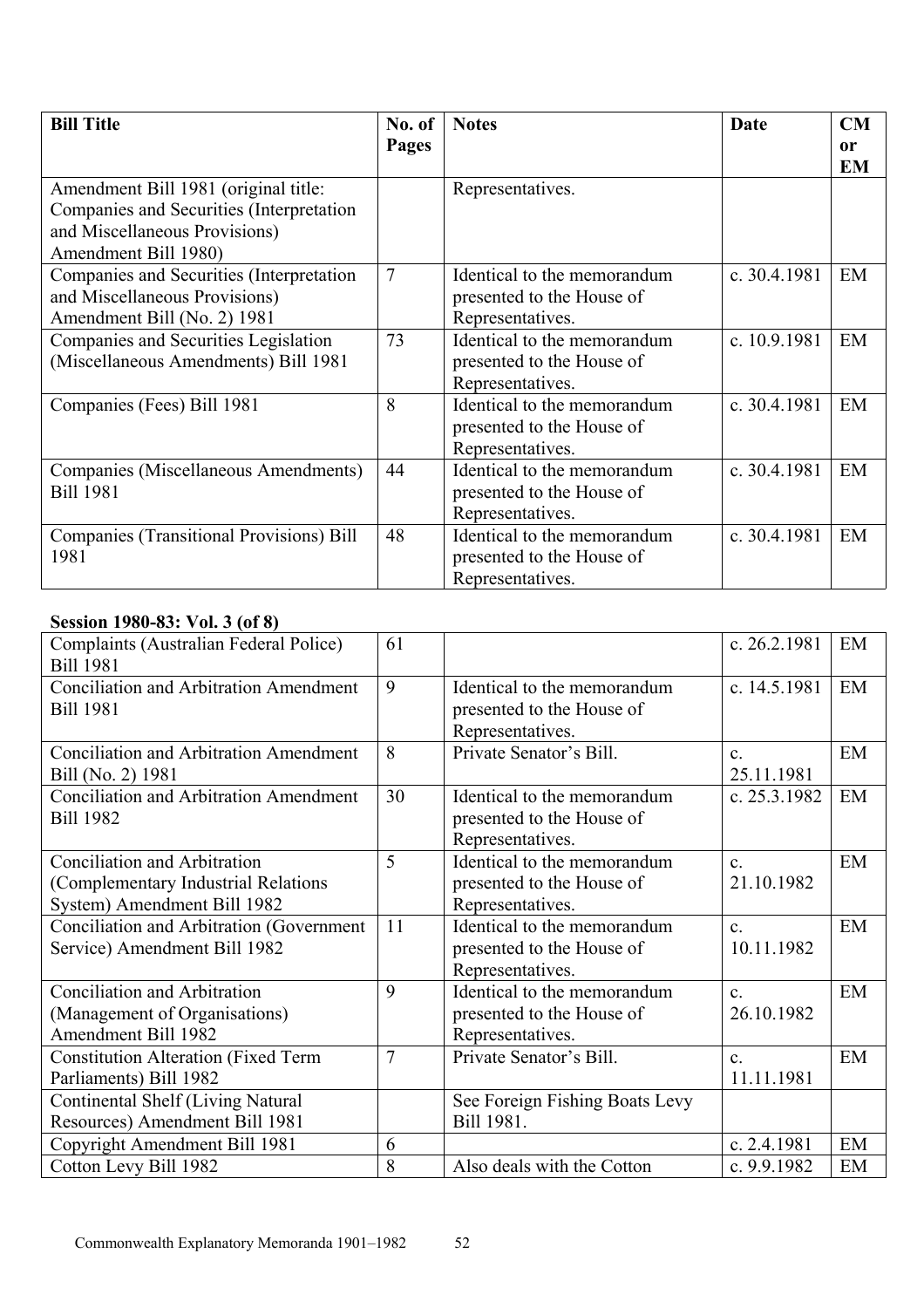| <b>Bill Title</b>                          | No. of         | <b>Notes</b>                      | Date                    | CM            |
|--------------------------------------------|----------------|-----------------------------------|-------------------------|---------------|
|                                            | Pages          |                                   |                         | <sub>or</sub> |
|                                            |                |                                   |                         | <b>EM</b>     |
|                                            |                | Research Bill 1982. Identical to  |                         |               |
|                                            |                | the memorandum presented to the   |                         |               |
|                                            |                | House of Representatives.         |                         |               |
| <b>Cotton Research Bill 1982</b>           |                | See Cotton Levy Bill 1982.        |                         |               |
| Crimes Amendment Bill 1981                 | 15             |                                   | $\mathbf{c}$ .          | EM            |
|                                            |                |                                   | 15.10.1981              |               |
| Crimes (Currency) Bill 1981                | 12             | Identical to the memorandum       | c. 8.9.1981             | EM            |
|                                            |                | presented to the House of         |                         |               |
|                                            |                | Representatives.                  |                         |               |
| Crimes (Taxation Offences) Bill 1980       | 19             | Identical to the memorandum       | $\mathbf{c}$ .          | EM            |
|                                            |                | presented to the House of         | 26.11.1980              |               |
|                                            |                | Representatives.                  |                         |               |
| Criminal Investigation Bill 1981           | 39             |                                   | $\mathbf{c}$ .          | EM            |
|                                            |                |                                   | 18.11.1981              |               |
| Criminal Investigation Bill 1981           | 76             | Title reads: "Memorandum          | 18.11.1981              | CM            |
|                                            |                | showing the differences between   |                         |               |
|                                            |                | the Criminal Investigation Bill   |                         |               |
|                                            |                | 1977 and the Criminal             |                         |               |
|                                            |                | Investigation Bill 1981."         |                         |               |
| Crown Debts (Priority) Bill 1981           | 13             | Identical to the memorandum       | c. 30.4.1981            | EM            |
|                                            |                | presented to the House of         |                         |               |
|                                            |                | Representatives.                  |                         |               |
| <b>Currency Amendment Bill 1981</b>        | $\overline{7}$ | Identical to the memorandum       | c. 26.2.1981            | EM            |
|                                            |                | presented to the House of         |                         |               |
|                                            |                | Representatives.                  |                         |               |
| Customs Amendment Bill (No. 4) 1980        | $\overline{3}$ | Identical to the memorandum       | c. $3.12.1980$          | EM            |
|                                            |                | presented to the House of         |                         |               |
|                                            |                | Representatives.                  |                         |               |
| <b>Customs Amendment Bill 1981</b>         | $\overline{7}$ | Bears the House of                | $\overline{c}$ . 5.1981 | EM            |
|                                            |                | Representatives imprint, but with |                         |               |
|                                            |                | the note: "Replaces Explanatory   |                         |               |
|                                            |                | Memorandum previously             |                         |               |
|                                            |                | circulated."                      |                         |               |
| <b>Customs Amendment (Securities) Bill</b> | 3              | Identical to the memorandum       | c. $6.5.1981$           | EM            |
| 1981                                       |                | presented to the House of         |                         |               |
|                                            |                | Representatives.                  |                         |               |
| Customs Amendment (Tenders) Bill 1981      | $\overline{4}$ | Identical to the memorandum       | c. 30.4.1981            | EM            |
|                                            |                | presented to the House of         |                         |               |
|                                            |                | Representatives.                  |                         |               |
| <b>Customs and Excise Amendment Bill</b>   | 22             | Identical to the memorandum       | c. 24.3.1982            | EM            |
| 1982                                       |                | presented to the House of         |                         |               |
|                                            |                | Representatives.                  |                         |               |
| <b>Customs Securities (Anti-Dumping)</b>   | 5              | Identical to the memorandum       | c. 8.12.1982            | EM            |
| <b>Amendment Bill 1982</b>                 |                | presented to the House of         |                         |               |
|                                            |                | Representatives.                  |                         |               |
| Customs Securities (Penalties) Bill 1981   | $\overline{3}$ | Identical to the memorandum       | c. 30.4.1981            | EM            |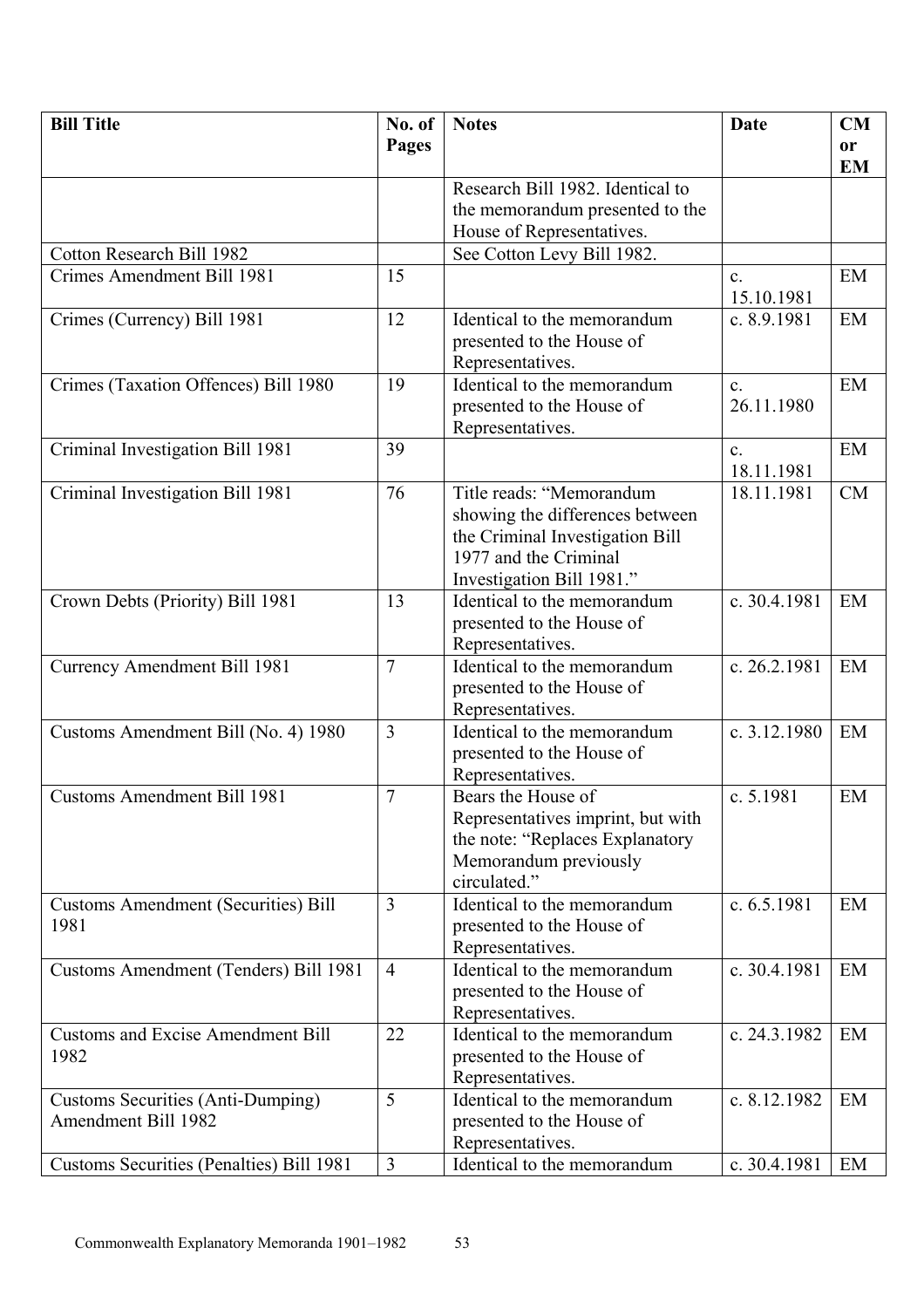| <b>Bill Title</b>                                                                             | No. of         | <b>Notes</b>                                                                 | <b>Date</b>    | CM                         |
|-----------------------------------------------------------------------------------------------|----------------|------------------------------------------------------------------------------|----------------|----------------------------|
|                                                                                               | Pages          |                                                                              |                | <sub>or</sub><br><b>EM</b> |
|                                                                                               |                | presented to the House of<br>Representatives.                                |                |                            |
| Customs Tariff Amendment Bill (No. 2)<br>1980                                                 | $\overline{3}$ | Identical to the memorandum<br>presented to the House of<br>Representatives. | c. $3.12.1980$ | EM                         |
| <b>Customs Tariff Amendment (Off-shore</b><br>Installations) Bill 1982                        | $\overline{4}$ | Identical to the memorandum<br>presented to the House of<br>Representatives. | c. 25.3.1982   | EM                         |
| <b>Customs Tariff (Anti-Dumping)</b><br><b>Amendment Bill 1981</b>                            | 6              | Identical to the memorandum<br>presented to the House of<br>Representatives. | c. $6.5.1981$  | EM                         |
| Customs Tariff (Anti-Dumping)<br>Amendment Bill (No. 2) 1982                                  | 3              | Identical to the memorandum<br>presented to the House of<br>Representatives. | c. 8.12.1982   | EM                         |
| <b>Customs Tariff (Anti-Dumping)</b><br><b>Amendment (Countervailing Duties) Bill</b><br>1982 | $\overline{4}$ | Identical to the memorandum<br>presented to the House of<br>Representatives. | c. 22.4.1982   | EM                         |
| <b>Customs Tariff (Anti-Dumping)</b><br>Amendment (Off-shore Installations) Bill<br>1982      | $\overline{4}$ | Identical to the memorandum<br>presented to the House of<br>Representatives. | c. 25.3.1982   | EM                         |
| <b>Customs Tariff (Coal Export Duty)</b><br><b>Amendment Bill 1982</b>                        | 3              | Identical to the memorandum<br>presented to the House of<br>Representatives. | c. 18.2.1982   | EM                         |
| <b>Customs Undertakings (Penalties) Bill</b><br>1981                                          | $\overline{3}$ | Identical to the memorandum<br>presented to the House of<br>Representatives. | c. 30.4.1981   | EM                         |
| Customs (Unlawful Exportation of Food)<br>Amendment Bill 1981                                 | $\overline{3}$ | Identical to the memorandum<br>presented to the House of<br>Representatives. | c. 10.9.1981   | EM                         |
| <b>Customs (Valuations) Amendment Bill</b><br>1981                                            | 11             | Identical to the memorandum<br>presented to the House of<br>Representatives. | c. 27.8.1981   | EM                         |

#### **Session 1980-83: Vol. 4 (of 8)**

| Dairy Products (Export Inspection<br>Charge) Bill 1982               | 3              | Identical to the memorandum<br>presented to the House of<br>Representatives. | c. 18.2.1982                 | EM |
|----------------------------------------------------------------------|----------------|------------------------------------------------------------------------------|------------------------------|----|
| Dairy Products (Export Inspection<br>Charge) Collection Bill 1982    | 5              | Identical to the memorandum<br>presented to the House of<br>Representatives. | c. 18.2.1982                 | EM |
| Dairying Industry Research and<br>Promotion Levy Amendment Bill 1980 | $\overline{2}$ | Identical to the memorandum<br>presented to the House of<br>Representatives. | $\mathbf{c}$ .<br>26.11.1980 | EM |
| Dairying Research Amendment Bill 1981                                | 3              | Identical to the memorandum<br>presented to the House of<br>Representatives. | c. 26.2.1981                 | EM |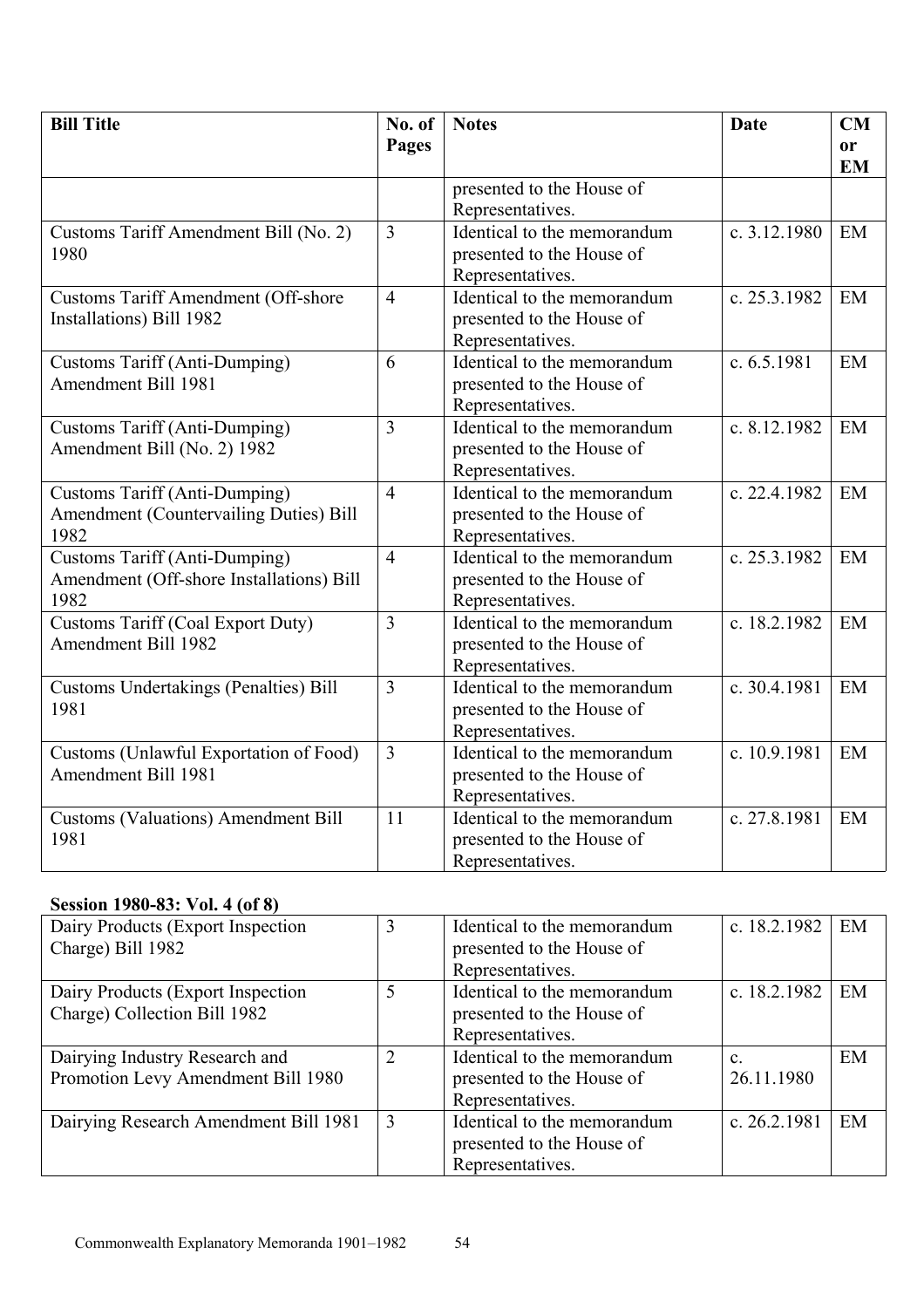| <b>Bill Title</b>                                       | No. of         | <b>Notes</b>                                                         | Date           | CM        |
|---------------------------------------------------------|----------------|----------------------------------------------------------------------|----------------|-----------|
|                                                         | Pages          |                                                                      |                | or        |
|                                                         |                |                                                                      |                | <b>EM</b> |
| Defence Acts Amendment Bill 1981                        | 23             | Does not include the 1-page                                          | c. 17.9.1981   | EM        |
|                                                         |                | corrigendum presented to the                                         |                |           |
|                                                         |                | House of Representatives.                                            |                |           |
| Defence Force Discipline Bill 1982                      | 418            | Identical to the memorandum                                          | c. 29.4.1982   | EM        |
|                                                         |                | presented to the House of                                            |                |           |
|                                                         |                | Representatives.                                                     |                |           |
| Defence Force Discipline Bill 1982                      | 6              | Supplementary Explanatory                                            | c. 10.8.1982   | EM        |
|                                                         |                | Memorandum. Defence Force                                            |                |           |
|                                                         |                | Discipline Bill 1982, pp. $1-4$ ;                                    |                |           |
|                                                         |                | Defence Force (Miscellaneous                                         |                |           |
|                                                         |                | Provisions) Bill 1982, p. 5.                                         |                |           |
|                                                         |                | Identical to the memorandum                                          |                |           |
|                                                         |                | presented to the House of                                            |                |           |
|                                                         |                | Representatives.                                                     |                |           |
| Defence Force (Miscellaneous Provisions)                | 49             | Identical to the memorandum                                          | c. 29.4.1982   | EM        |
| <b>Bill 1982</b>                                        |                | presented to the House of                                            |                |           |
|                                                         |                | Representatives.                                                     |                |           |
| Defence Force Retirement and Death                      | $\overline{7}$ | Identical to the memorandum                                          | c. 27.8.1981   | EM        |
| Benefits Amendment Bill 1981                            |                | presented to the House of                                            |                |           |
|                                                         |                | Representatives.                                                     |                |           |
| Defence (Visiting Warships) Bill 1982                   | 8              | Identical to the memorandum                                          | c. 18.8.1982   | EM        |
|                                                         |                | presented to the House of                                            |                |           |
|                                                         |                | Representatives.                                                     |                |           |
| Departure Tax Amendment Bill 1981                       | $\overline{2}$ | Also deals with the Departure Tax<br>Collection Amendment Bill 1981. | c. 18.8.1981   | EM        |
|                                                         |                | Identical to the memorandum                                          |                |           |
|                                                         |                | presented to the House of                                            |                |           |
|                                                         |                | Representatives.                                                     |                |           |
| <b>Departure Tax Collection Amendment</b>               |                | See Departure Tax Amendment                                          |                |           |
| <b>Bill 1981</b>                                        |                | Bill 1981.                                                           |                |           |
| Designs Amendment Bill 1981                             | 17             | Identical to the memorandum                                          | c. 7.4.1981    | EM        |
|                                                         |                | presented to the House of                                            |                |           |
|                                                         |                | Representatives.                                                     |                |           |
| Diesel Fuel Tax Amendment Bill (No. 1)                  | $\overline{3}$ | Identical to the memorandum                                          | c. 17.8.1982   | EM        |
| 1982                                                    |                | presented to the House of                                            |                |           |
|                                                         |                | Representatives.                                                     |                |           |
| Diesel Fuel Tax Amendment Bill (No. 2)                  | $\overline{3}$ | Identical to the memorandum                                          | c. 17.8.1982   | EM        |
| 1982                                                    |                | presented to the House of                                            |                |           |
|                                                         |                | Representatives.                                                     |                |           |
| Diesel Fuel Taxes Legislation                           | 8              | Identical to the memorandum                                          | c. 17.8.1982   | EM        |
| Amendment Bill 1982                                     |                | presented to the House of                                            |                |           |
|                                                         |                | Representatives.                                                     |                |           |
| Domicile Bill 1982                                      | 8              |                                                                      | $\mathbf{c}$ . | EM        |
|                                                         | $\overline{3}$ |                                                                      | 20.10.1981     |           |
| Domicile (Consequential Amendments)<br><b>Bill 1982</b> |                |                                                                      | $\mathbf{c}$ . | EM        |
|                                                         |                |                                                                      | 20.10.1981     |           |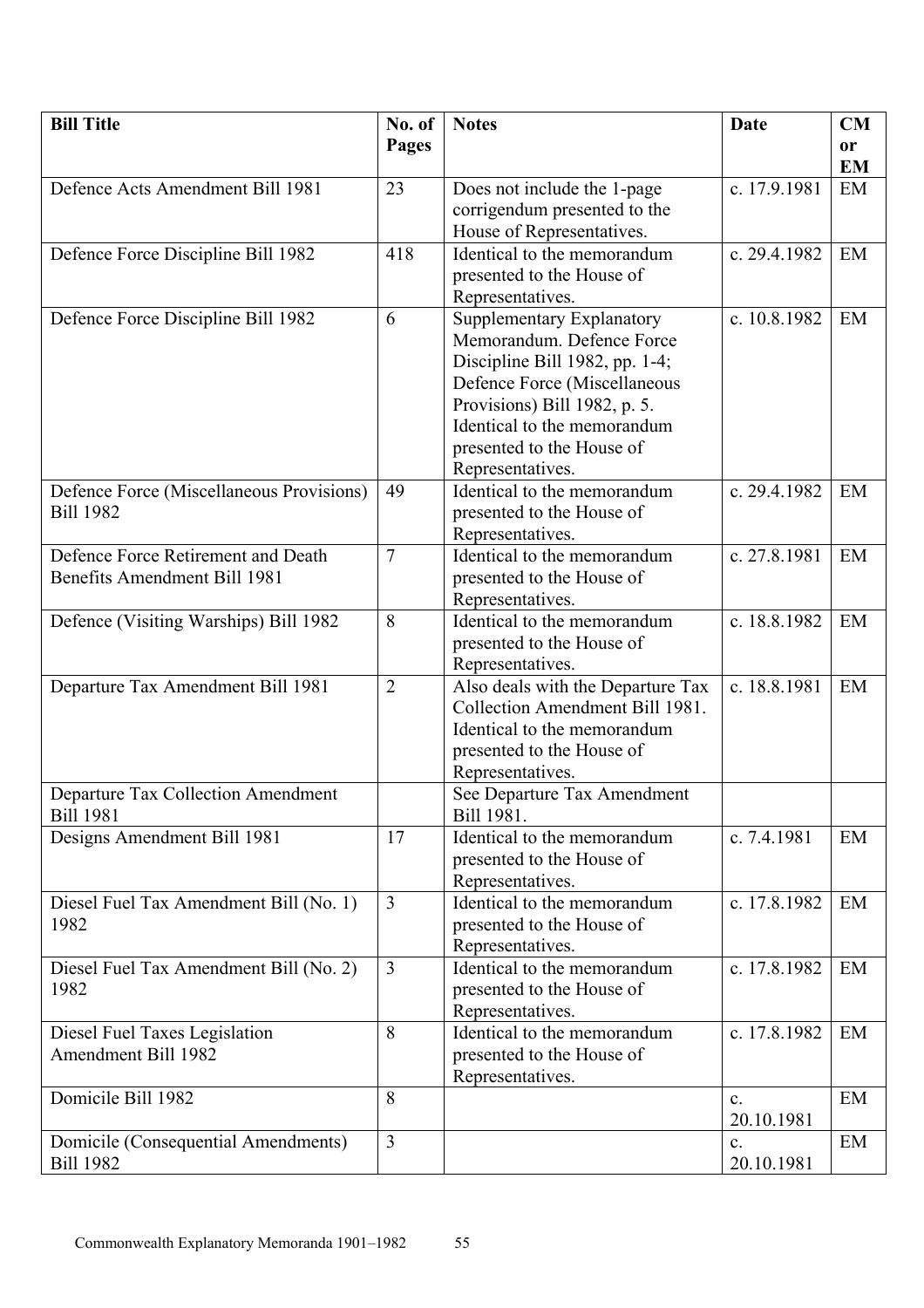| <b>Bill Title</b>                           | No. of         | <b>Notes</b>                | Date           | CM        |
|---------------------------------------------|----------------|-----------------------------|----------------|-----------|
|                                             | Pages          |                             |                | <b>or</b> |
|                                             |                |                             |                | <b>EM</b> |
| Dried Fruit (Export Inspection Charge)      | $\overline{3}$ | Identical to the memorandum | c. 7.5.1981    | EM        |
| <b>Bill 1981</b>                            |                | presented to the House of   |                |           |
|                                             |                | Representatives.            |                |           |
| Dried Fruit (Export Inspection Charge)      | 3              | Identical to the memorandum | c. 7.5.1981    | EM        |
| Collection Bill 1981                        |                | presented to the House of   |                |           |
|                                             |                | Representatives.            |                |           |
| Dried Fruits Export Charges Amendment       | $\overline{4}$ | Identical to the memorandum | c. 19.8.1982   | EM        |
| <b>Bill 1982</b>                            |                | presented to the House of   |                |           |
|                                             |                | Representatives.            |                |           |
| Dried Sultana Production Underwriting       | 8              | Identical to the memorandum | $\mathbf{c}$ . | EM        |
| Bill 1982 (original title: Dried Sultana    |                | presented to the House of   | 29.10.1981     |           |
| Production Underwriting Bill 1981)          |                | Representatives.            |                |           |
| Drought Assistance (Primary Producers)      | 6              | Identical to the memorandum | c. 16.9.1982   | EM        |
| <b>Bill 1982</b>                            |                | presented to the House of   |                |           |
|                                             |                | Representatives.            |                |           |
| Edible Oils (Export Inspection Charge)      | 3              | Identical to the memorandum | c. 18.2.1982   | EM        |
| <b>Bill 1982</b>                            |                | presented to the House of   |                |           |
|                                             |                | Representatives.            |                |           |
| Edible Oils (Export Inspection Charge)      | 5              | Identical to the memorandum | c. 18.2.1982   | EM        |
| Collection Bill 1982                        |                | presented to the House of   |                |           |
|                                             |                | Representatives.            |                |           |
| Eggs (Export Inspection Charge) Bill        | 3              | Identical to the memorandum | c. 18.2.1982   | EM        |
| 1982                                        |                | presented to the House of   |                |           |
|                                             |                | Representatives.            |                |           |
| Eggs (Export Inspection Charge)             | 5              | Identical to the memorandum | c. 18.2.1982   | EM        |
| Collection Bill 1982                        |                | presented to the House of   |                |           |
|                                             |                | Representatives.            |                |           |
| <b>Environment Protection (Sea Dumping)</b> | 10             | Identical to the memorandum | c. 14.5.1981   | EM        |
| <b>Bill 1981</b>                            |                | presented to the House of   |                |           |
|                                             |                | Representatives.            |                |           |
| Epidemiological Studies (Confidentiality)   | 6              | Identical to the memorandum | c. 20.8.1981   | EM        |
| <b>Bill 1981</b>                            |                | presented to the House of   |                |           |
|                                             |                | Representatives.            |                |           |
| <b>Excise Amendment Bill 1981</b>           | 3              | Identical to the memorandum | c. 7.5.1981    | EM        |
|                                             |                | presented to the House of   |                |           |
|                                             |                | Representatives.            |                |           |
| Excise Tariff Amendment Bill 1981           | 3              | Identical to the memorandum | c. 26.3.1981   | EM        |
|                                             |                | presented to the House of   |                |           |
|                                             |                | Representatives.            |                |           |
| Excise Tariff Amendment (Off-shore          | $\overline{3}$ | Identical to the memorandum | c. 25.3.1982   | EM        |
| Installations) Bill 1982                    |                | presented to the House of   |                |           |
|                                             |                | Representatives.            |                |           |
| Excise Tariff (Coal) Amendment Bill         | $\overline{3}$ | Identical to the memorandum | c. 18.3.1982   | EM        |
| 1982                                        |                | presented to the House of   |                |           |
|                                             |                | Representatives.            |                |           |
| Excise Tariff (Petroleum) Amendment         | $\overline{3}$ | Identical to the memorandum | c. 21.4.1982   | EM        |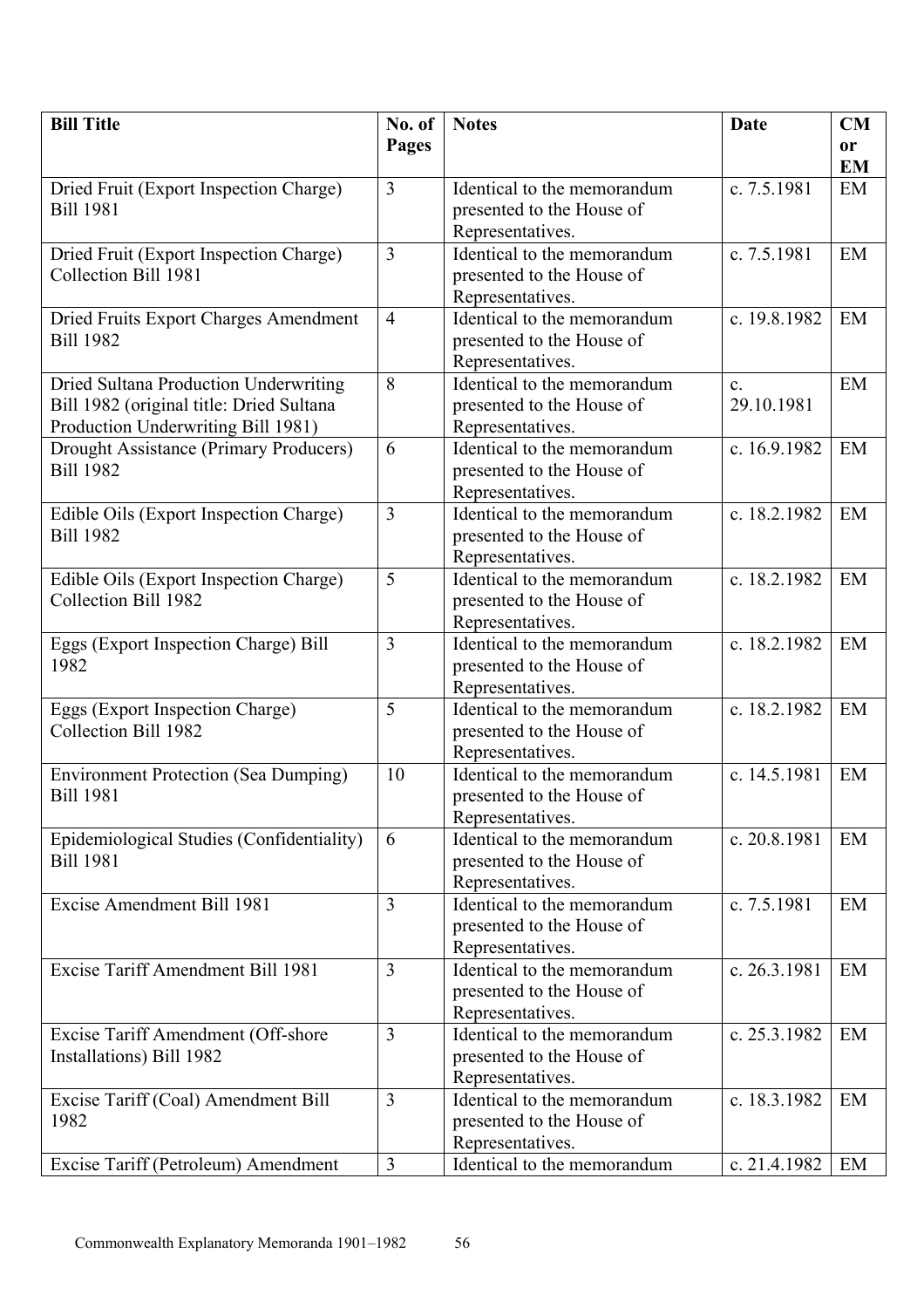| <b>Bill Title</b>                         | No. of         | <b>Notes</b>                                                       | Date           | <b>CM</b>     |
|-------------------------------------------|----------------|--------------------------------------------------------------------|----------------|---------------|
|                                           | Pages          |                                                                    |                | <sub>or</sub> |
|                                           |                |                                                                    |                | <b>EM</b>     |
| <b>Bill 1982</b>                          |                | presented to the House of                                          |                |               |
|                                           |                | Representatives.                                                   |                |               |
| <b>Export Control Bill 1982</b>           | 12             | Identical to the memorandum                                        | c. 22.4.1982   | EM            |
|                                           |                | presented to the House of                                          |                |               |
|                                           |                | Representatives.                                                   |                |               |
| <b>Export Control (Miscellaneous</b>      | 8              | Identical to the memorandum                                        | c. 22.4.1982   | EM            |
| Amendments) Bill 1982                     |                | presented to the House of                                          |                |               |
|                                           |                | Representatives.                                                   |                |               |
| Export Grants Acts Amendment Bill 1981    | 6              | Identical to the memorandum                                        | c. 20.8.1981   | EM            |
|                                           |                | presented to the House of                                          |                |               |
|                                           |                | Representatives.                                                   |                |               |
| <b>Export Market Development Grants</b>   | 5              | Identical to the memorandum                                        | c. 26.8.1982   | EM            |
| <b>Amendment Bill 1982</b>                |                | presented to the House of                                          |                |               |
|                                           |                | Representatives.                                                   |                |               |
| Family Law Amendment Bill 1981            | 32             |                                                                    | $\mathbf{c}$ . | EM            |
|                                           |                |                                                                    | 20.10.1981     |               |
| Federal Proceedings (Costs) Bill 1980     | 13             |                                                                    | c. 2.12.1980   | EM            |
| Fish (Export Inspection Charge) Bill 1981 | $\overline{3}$ | Identical to the memorandum                                        | c. 7.5.1981    | EM            |
|                                           |                | presented to the House of                                          |                |               |
|                                           |                | Representatives.                                                   |                |               |
| Fish (Export Inspection Charge)           | $\overline{3}$ | Identical to the memorandum                                        | c. 7.5.1981    | EM            |
| Collection Bill 1981                      |                | presented to the House of                                          |                |               |
|                                           |                | Representatives.                                                   |                |               |
| Fisheries Agreements (Payments) Bill      |                | See Foreign Fishing Boats Levy                                     |                |               |
| 1981                                      |                | Bill 1981.                                                         |                |               |
| Fisheries Amendment Bill 1981             |                | See Foreign Fishing Boats Levy                                     |                |               |
|                                           |                | Bill 1981.                                                         |                |               |
| Flags Amendment Bill 1981                 |                | See Shipping Registration Bill                                     |                |               |
|                                           |                | 1981.                                                              |                |               |
| Foreign Antitrust Judgments (Restriction  | 6              |                                                                    | c. 11.6.1981   | EM            |
| of Enforcement) Amendment Bill 1981       |                |                                                                    |                |               |
| Foreign Fishing Boats Levy Bill 1981      | 11             | Introduction, pp. 1-2; Foreign                                     | c. 24.9.1981   | EM            |
|                                           |                | Fishing Boats Levy Bill 1981, p 3;                                 |                |               |
|                                           |                | <b>Fisheries Agreements (Payments)</b>                             |                |               |
|                                           |                | Bill 1981, p. 4; Fisheries                                         |                |               |
|                                           |                | Amendment Bill 1981, pp. 5-7;                                      |                |               |
|                                           |                | Continental Shelf (Living Natural                                  |                |               |
|                                           |                | Resources) Amendment Bill 1981,                                    |                |               |
|                                           |                | pp. 8-10. Identical to the                                         |                |               |
|                                           |                | memorandum presented to the                                        |                |               |
|                                           |                | House of Representatives.                                          |                |               |
| Freedom of Information Bill 1981          | 61             |                                                                    | 2.4.1981       | EM            |
| Freedom of Information Bill 1981          | 38             | Title reads: "Memorandum                                           | 8.4.1981       | <b>CM</b>     |
|                                           |                | showing the differences between<br>the Freedom of Information Bill |                |               |
|                                           |                |                                                                    |                |               |
|                                           |                | 1978 and the Freedom of                                            |                |               |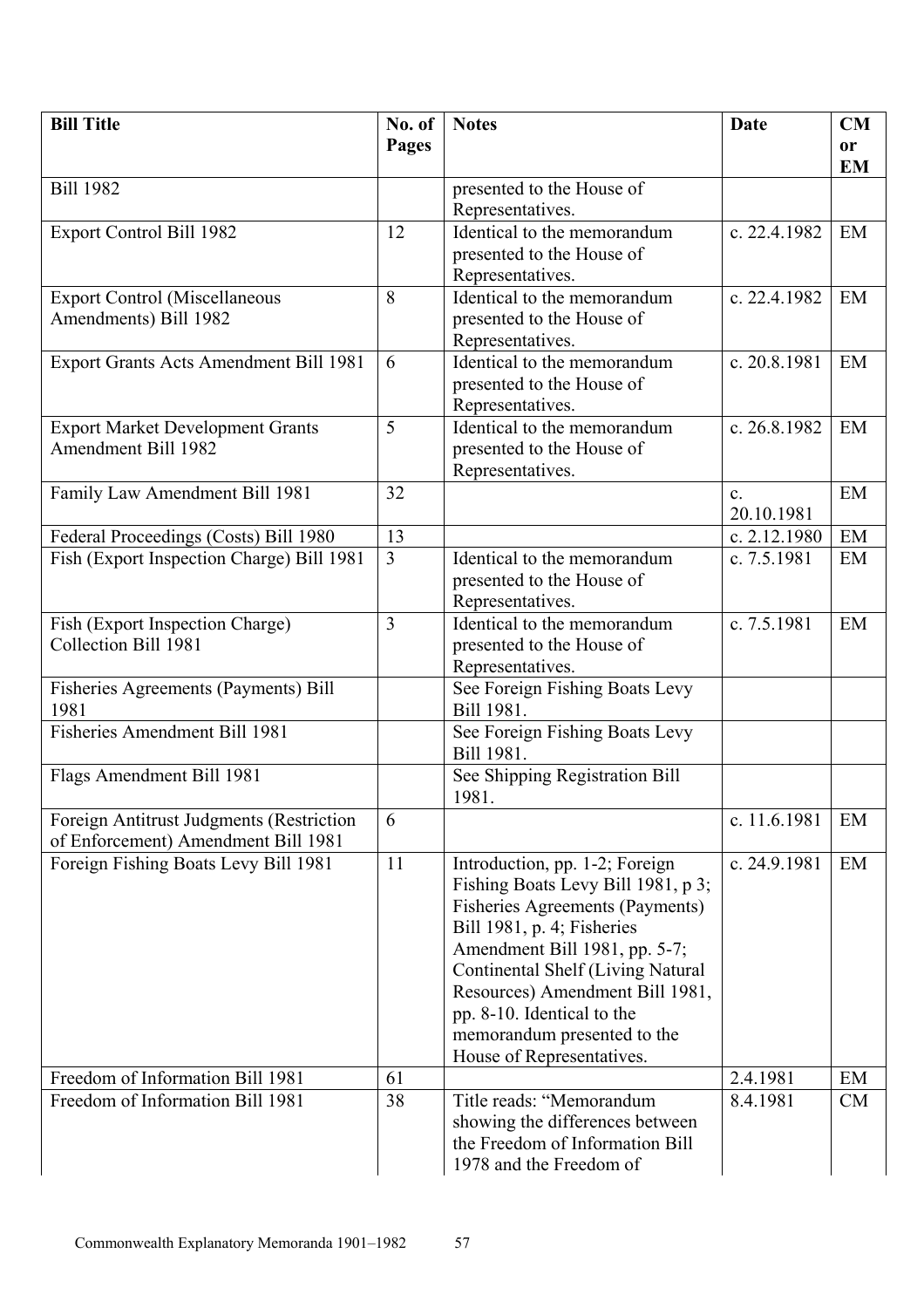| <b>Bill Title</b> | No. of   Notes |                         | Date | <b>CM</b>       |
|-------------------|----------------|-------------------------|------|-----------------|
|                   | Pages          |                         |      | or<br><b>EM</b> |
|                   |                |                         |      |                 |
|                   |                | Information Bill 1981." |      |                 |

#### **Session 1980-83: Vol. 5 (of 8)**

| Governor-General Amendment Bill 1982                        | $\overline{3}$ | Identical to the memorandum<br>presented to the House of<br>Representatives.                  | c. 29.4.1982                 | EM |
|-------------------------------------------------------------|----------------|-----------------------------------------------------------------------------------------------|------------------------------|----|
| Health Acts Amendment Bill 1981                             | 38             | Identical to the memorandum<br>presented to the House of<br>Representatives.                  | c. 2.6.1981                  | EM |
| Health Legislation Amendment Bill 1982                      | 31             | Takes account of House of<br>Representatives amendments to<br>the bill.                       | c. 5.5.1982                  | EM |
| Health Legislation Amendment Bill (No.<br>2) 1982           | 16             | Identical to the memorandum<br>presented to the House of<br>Representatives.                  | $\mathbf{c}$ .<br>14.10.1982 | EM |
| Health Legislation Amendment Bill (No.<br>3) 1982           | $\overline{3}$ | Identical to the memorandum<br>presented to the House of<br>Representatives.                  | $\mathbf{c}$ .<br>10.11.1982 | EM |
| Home Deposit Assistance Bill 1982                           | 23             | Identical to the memorandum<br>presented to the House of<br>Representatives.                  | c. 29.4.1982                 | EM |
| Homes Savings Grant Acts Amendment<br><b>Bill 1982</b>      | $\overline{4}$ | Identical to the memorandum<br>presented to the House of<br>Representatives.                  | c. 29.4.1982                 | EM |
| Homes Savings Grant Amendment Bill<br>1980                  | 6              | Identical to the memorandum<br>presented to the House of<br>Representatives.                  | $\mathbf{c}$ .<br>26.11.1980 | EM |
| Honey (Export Inspection Charge) Bill<br>1982               | 3              | Identical to the memorandum<br>presented to the House of<br>Representatives.                  | c. 18.2.1982                 | EM |
| Honey (Export Inspection Charge)<br>Collection Bill 1982    | 5              | Identical to the memorandum<br>presented to the House of<br>Representatives.                  | c. 18.2.1982                 | EM |
| Housing Assistance Bill 1981                                | 9              | Identical to the memorandum<br>presented to the House of<br>Representatives.                  | c. 14.5.1981                 | EM |
| Human Rights Commission Bill 1981                           | 11             |                                                                                               | c. 10.3.1981                 | EM |
| Immigration (Unauthorised Arrivals)<br>Amendment Bill 1980  | 6              | Identical to the memorandum<br>presented to the House of<br>Representatives.                  | c.<br>27.11.1980             | EM |
| <b>Income Tax Assessment Amendment Bill</b><br>(No. 6) 1980 | 21             | Identical to the memorandum<br>presented to the House of<br>Representatives.                  | $\mathbf{c}$ .<br>27.11.1980 | EM |
| <b>Income Tax Assessment Amendment Bill</b><br>(No. 6) 1980 | $\overline{3}$ | Addendum to the Explanatory<br>Memorandum. Explains House of<br>Representatives amendments to |                              | EM |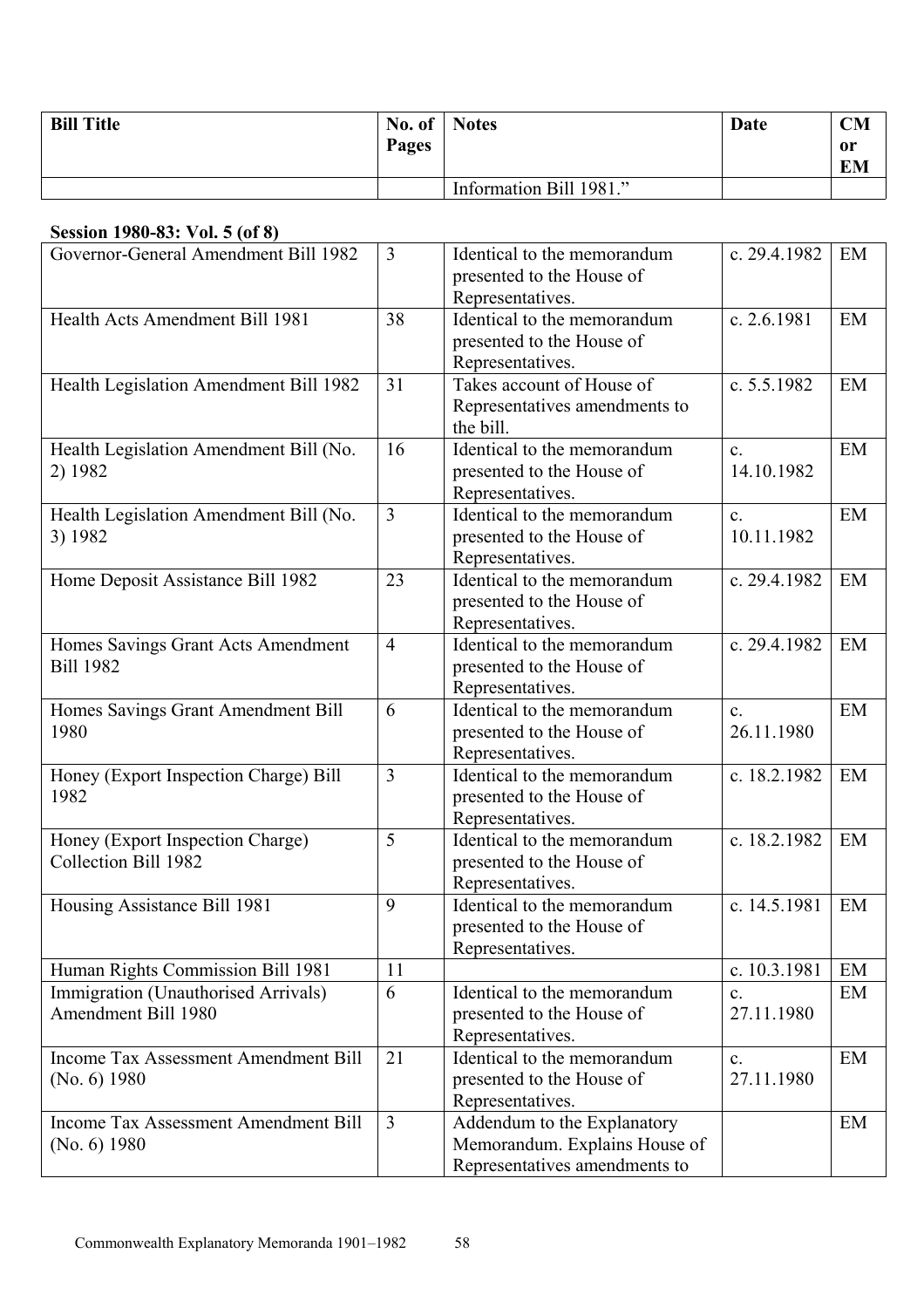| <b>Bill Title</b>                           | No. of         | <b>Notes</b>                                                           | <b>Date</b>                  | CM        |
|---------------------------------------------|----------------|------------------------------------------------------------------------|------------------------------|-----------|
|                                             | <b>Pages</b>   |                                                                        |                              | <b>or</b> |
|                                             |                |                                                                        |                              | <b>EM</b> |
|                                             |                | the bill.                                                              |                              |           |
| <b>Income Tax Assessment Amendment Bill</b> | 49             | Identical to the memorandum                                            | c. 27.5.1981                 | EM        |
| 1981                                        |                | presented to the House of                                              |                              |           |
| <b>Income Tax Assessment Amendment Bill</b> | 13             | Representatives.<br>Identical to the memorandum                        | $\mathbf{c}$ .               | EM        |
| (No. 2) 1981 [No. 2] (House of              |                | presented to the House of                                              | 28.10.1981                   |           |
| Representatives title: Income Tax           |                | Representatives.                                                       |                              |           |
| Assessment Amendment Bill (No. 2)           |                |                                                                        |                              |           |
| 1981)                                       |                |                                                                        |                              |           |
| <b>Income Tax Assessment Amendment Bill</b> | 84             | Identical to the memorandum                                            | c. 24.3.1982                 | EM        |
| 1982                                        |                | presented to the House of                                              |                              |           |
|                                             |                | Representatives.                                                       |                              |           |
| <b>Income Tax Assessment Amendment Bill</b> | 38             | Identical to the memorandum                                            | c. 29.4.1982                 | EM        |
| (No. 2) 1982                                |                | presented to the House of                                              |                              |           |
|                                             |                | Representatives.                                                       |                              |           |
| <b>Income Tax Assessment Amendment Bill</b> | $\overline{3}$ | Supplementary Explanatory                                              | c. $5.5.1982$                | EM        |
| $(No. 2)$ 1982                              |                | Memorandum. Explains House of                                          |                              |           |
|                                             |                | Representatives amendments to<br>the bill.                             |                              |           |
| <b>Income Tax Assessment Amendment Bill</b> | $\overline{4}$ | Identical to the memorandum                                            | c. 5.5.1982                  | EM        |
| (No. 3) 1982                                |                | presented to the House of                                              |                              |           |
|                                             |                | Representatives.                                                       |                              |           |
| <b>Income Tax Assessment Amendment Bill</b> | $\overline{3}$ | Supplementary Explanatory                                              | c. 18.5.1982                 | EM        |
| (No. 3) 1982                                |                | Memorandum. Takes account of                                           |                              |           |
|                                             |                | House of Representatives                                               |                              |           |
|                                             |                | amendments to the bill.                                                |                              |           |
| <b>Income Tax Assessment Amendment Bill</b> | 25             | Identical to the memorandum                                            | c. 18.8.1982                 | EM        |
| (No. 4) 1982                                |                | presented to the House of                                              |                              |           |
| Income Tax Assessment Amendment Bill        | 65             | Representatives.                                                       |                              | EM        |
| (No. 5) 1982 [No. 2] (House of              |                | Introduction, pp. 2-11; Income<br><b>Tax Assessment Amendment Bill</b> | $\mathbf{c}$ .<br>14.10.1982 |           |
| Representatives title: Income Tax           |                | (No. 5) 1982, pp. 11-44; Income                                        |                              |           |
| Assessment Amendment Bill (No. 5)           |                | Tax (Rates) Amendment Bill                                             |                              |           |
| 1982)                                       |                | 1982, p. 45; Income Tax (Rates)                                        |                              |           |
|                                             |                | Bill 1982, pp. 45-61; Income Tax                                       |                              |           |
|                                             |                | (Individuals) Bill 1982, pp. 62-63;                                    |                              |           |
|                                             |                | Income Tax (Companies,                                                 |                              |           |
|                                             |                | Corporate Unit Trusts and                                              |                              |           |
|                                             |                | Superannuation Funds) Bill 1982,                                       |                              |           |
|                                             |                | pp.63-64; Income Tax (Mining                                           |                              |           |
|                                             |                | Withholding Tax) Amendment<br>Bill 1982, p. 65. Identical to the       |                              |           |
|                                             |                | memorandum presented to the                                            |                              |           |
|                                             |                | House of Representatives.                                              |                              |           |
| <b>Income Tax Assessment Amendment Bill</b> |                | See Taxation (Unpaid Company                                           |                              |           |
| (No. 6) 1982                                |                | Tax) Assessment Bill 1982-                                             |                              |           |
|                                             |                | Supplementary Explanatory                                              |                              |           |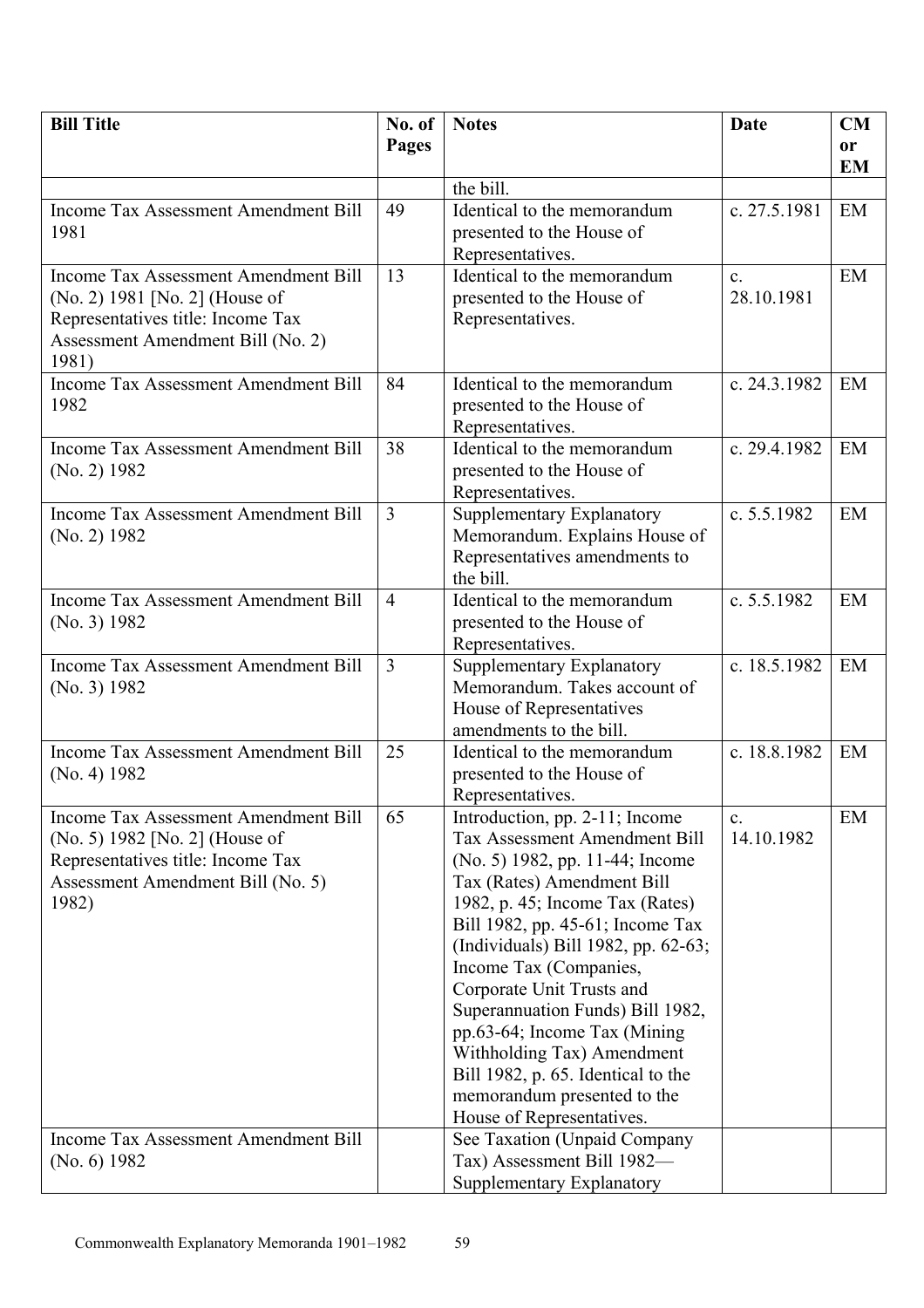| <b>Bill Title</b>                             | No. of | <b>Notes</b>                                                  | Date         | CM        |
|-----------------------------------------------|--------|---------------------------------------------------------------|--------------|-----------|
|                                               | Pages  |                                                               |              | or        |
|                                               |        |                                                               |              | <b>EM</b> |
|                                               |        | Memorandum.                                                   |              |           |
| Income Tax (Assessment and Rates)             | 37     | Identical to the memorandum                                   | c. 27.5.1981 | EM        |
| Amendment Bill 1981                           |        | presented to the House of                                     |              |           |
|                                               |        | Representatives.                                              |              |           |
| Income Tax (Companies, Corporate Unit         |        | See Income Tax Laws                                           |              |           |
| Trusts and Superannuation Funds) Bill<br>1981 |        | Amendment Bill (No.3) 1981.                                   |              |           |
| Income Tax (Companies, Corporate Unit         |        | See Income Tax Assessment                                     |              |           |
| Trusts and Superannuation Funds) Bill         |        | Amendment Bill (No. 5) 1982                                   |              |           |
| 1982                                          |        | [ $No. 2$ ].                                                  |              |           |
| Income Tax (Diverted Income) Bill 1981        |        | See Income Tax Laws                                           |              |           |
|                                               |        | Amendment Bill 1981.                                          |              |           |
| Income Tax (Individuals) Bill 1981            |        | See Income Tax Laws                                           |              |           |
|                                               |        | Amendment Bill (No.3) 1981.                                   |              |           |
| Income Tax (Individuals) Bill 1982            |        | See Income Tax Assessment                                     |              |           |
|                                               |        | Amendment Bill (No. 5) 1982                                   |              |           |
|                                               |        | $[N0, 2]$ .                                                   |              |           |
| Income Tax (International Agreements)         | 37     | Identical to the memorandum                                   | c. 26.3.1981 | EM        |
| Amendment Bill 1981                           |        | presented to the House of                                     |              |           |
|                                               |        | Representatives.                                              |              |           |
| Income Tax (International Agreements)         | 20     | Identical to the memorandum                                   | c. 27.8.1981 | EM        |
| Amendment Bill (No. 2) 1981                   |        | presented to the House of                                     |              |           |
|                                               |        | Representatives.                                              |              |           |
| Income Tax (International Agreements)         | 37     | Identical to the memorandum                                   | c. 16.9.1982 | EM        |
| Amendment Bill 1982                           |        | presented to the House of                                     |              |           |
|                                               |        | Representatives.                                              |              |           |
| Income Tax Laws Amendment Bill 1981           | 81     | Introduction, pp. 1-8; Income Tax                             | c. 7.5.1981  | EM        |
|                                               |        | Laws Amendment Bill 1981, pp.                                 |              |           |
|                                               |        | 9-78; Income Tax (Diverted                                    |              |           |
|                                               |        | Income) Bill 1981, pp. 79-80.                                 |              |           |
|                                               |        | Identical to the memorandum                                   |              |           |
|                                               |        | presented to the House of                                     |              |           |
|                                               |        | Representatives.                                              |              |           |
| Income Tax Laws Amendment Bill (No.           | 25     | Identical to the memorandum                                   | c. 27.5.1981 | EM        |
| 2) 1981                                       |        | presented to the House of                                     |              |           |
|                                               |        | Representatives.                                              |              |           |
| Income Tax Laws Amendment Bill (No.           | 49     | Introduction, pp. 1-6; Income Tax                             | c. 23.9.1981 | EM        |
| 3) 1981                                       |        | Laws Amendment Bill (No. 3)                                   |              |           |
|                                               |        | 1981, pp. 7-45; Income Tax                                    |              |           |
|                                               |        | (Individuals) Bill 1981, pp. 45-46;<br>Income Tax (Companies, |              |           |
|                                               |        | Corporate Unit Trusts and                                     |              |           |
|                                               |        | Superannuation Funds) Bill 1981,                              |              |           |
|                                               |        | pp. 47-48. Identical to the                                   |              |           |
|                                               |        | memorandum presented to the                                   |              |           |
|                                               |        | House of Representatives.                                     |              |           |
| Income Tax (Mining Withholding Tax)           |        | See Income Tax Assessment                                     |              |           |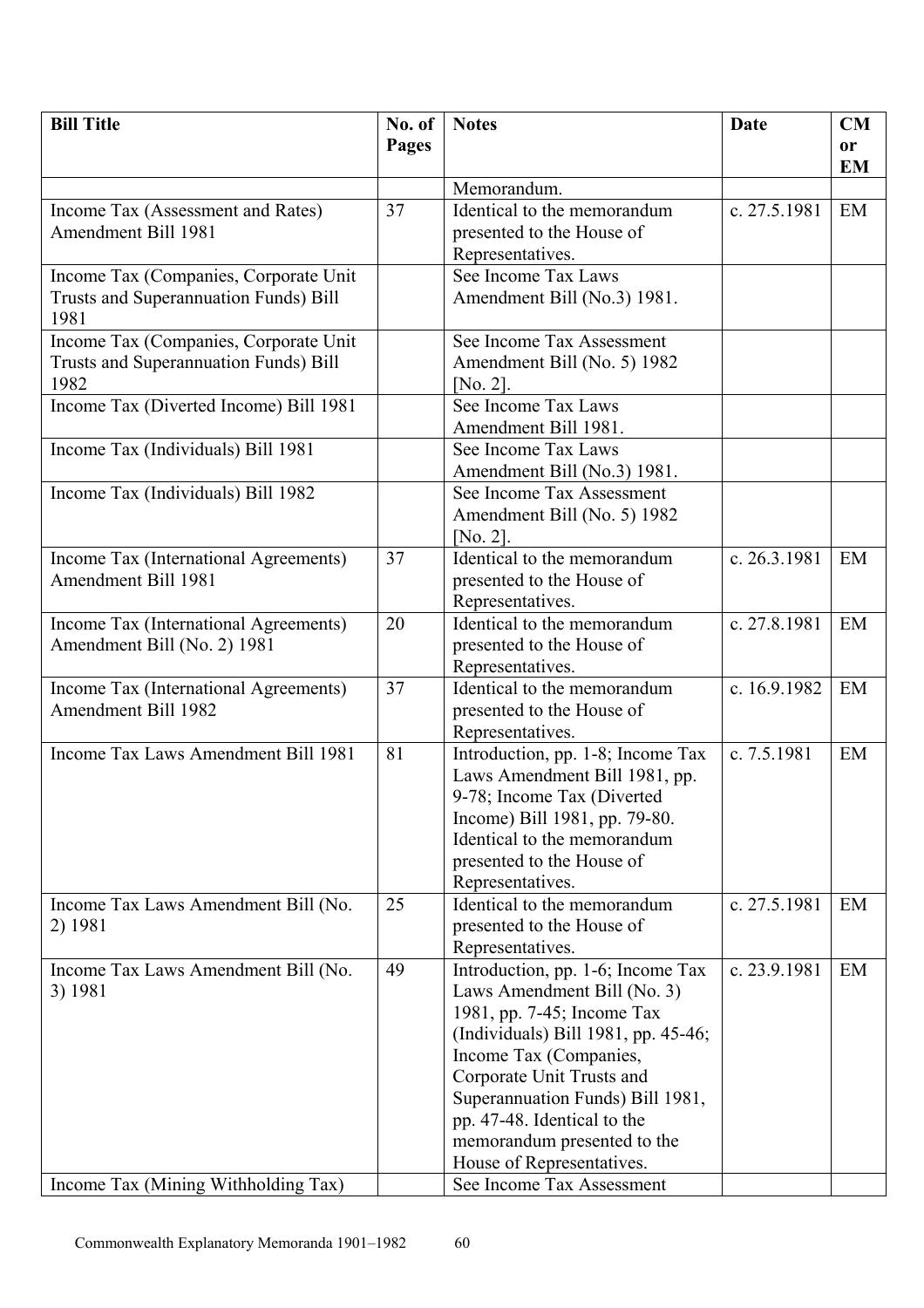| <b>Bill Title</b>                 | No. of | <b>Notes</b>                | Date | CM            |
|-----------------------------------|--------|-----------------------------|------|---------------|
|                                   | Pages  |                             |      | <sub>or</sub> |
|                                   |        |                             |      | <b>EM</b>     |
| Amendment Bill 1982               |        | Amendment Bill (No. 5) 1982 |      |               |
|                                   |        | [ $No. 2$ ].                |      |               |
| Income Tax (Rates) Bill 1982      |        | See Income Tax Assessment   |      |               |
|                                   |        | Amendment Bill (No. 5) 1982 |      |               |
|                                   |        | [No. 2].                    |      |               |
| Income Tax (Rates) Amendment Bill |        | See Income Tax Assessment   |      |               |
| 1982                              |        | Amendment Bill (No. 5) 1982 |      |               |
|                                   |        | [ $No. 2$ ].                |      |               |

## **Session 1980-83: Vol. 6 (of 8)**

| Independent Air Fares Committee Bill<br>1981                                                                                                                                                 | $\overline{7}$ | Identical to the memorandum<br>presented to the House of<br>Representatives.                                                                     | c. 28.5.1981                 | EM |
|----------------------------------------------------------------------------------------------------------------------------------------------------------------------------------------------|----------------|--------------------------------------------------------------------------------------------------------------------------------------------------|------------------------------|----|
| <b>Industrial Research and Development</b><br><b>Incentives Amendment Bill 1981</b>                                                                                                          | 11             | Apparently identical to the<br>memorandum presented to the<br>House of Representatives, but<br>with a different catalogue<br>publication number. | c. 8.4.1981                  | EM |
| International Financial Institutions (Share<br>Increase) Bill 1982                                                                                                                           | 21             | Identical to the memorandum<br>presented to the House of<br>Representatives.                                                                     | c. 18.2.1982                 | EM |
| International Fund for Agricultural<br>Development Bill 1982                                                                                                                                 | $\overline{3}$ | Identical to the memorandum<br>presented to the House of<br>Representatives.                                                                     | c. 29.4.1982                 | EM |
| <b>International Organisations (Privileges</b><br>and Immunities) Amendment Bill 1982<br>(original title: International Organisations<br>(Privileges and Immunities) Amendment<br>Bill 1981) | 6              | Identical to the memorandum<br>presented to the House of<br>Representatives.                                                                     | $\mathbf{c}$ .<br>29.10.1981 | EM |
| Judges' Pensions Amendment Bill 1981                                                                                                                                                         | 10             | Takes account of House of<br>Representatives amendments to<br>the bill.                                                                          | $\mathbf{c}$ .<br>20.10.1981 | EM |
| Judicial Appointment (Western Samoa)<br><b>Bill 1980</b>                                                                                                                                     | $\overline{5}$ | Virtually Identical to the<br>memorandum presented to the<br>House of Representatives—only<br>the heading differs.                               | c. $4.12.1980$               | EM |
| Koongarra Project Area Bill 1981                                                                                                                                                             | 5              | Identical to the memorandum<br>presented to the House of<br>Representatives.                                                                     | c. 28.5.1981                 | EM |
| Liquefied Petroleum Gas (Grants)<br>Amendment Bill 1980                                                                                                                                      | $\overline{7}$ | Identical to the memorandum<br>presented to the House of<br>Representatives.                                                                     | c. $3.12.1980$               | EM |
| Liquefied Petroleum Gas (Grants)<br>Amendment Bill 1982                                                                                                                                      | 9              | Identical to the memorandum<br>presented to the House of<br>Representatives.                                                                     | c. 19.8.1982                 | EM |
| Live-stock Export Charge Amendment                                                                                                                                                           | $\overline{3}$ | Identical to the memorandum                                                                                                                      | c. 19.8.1982                 | EM |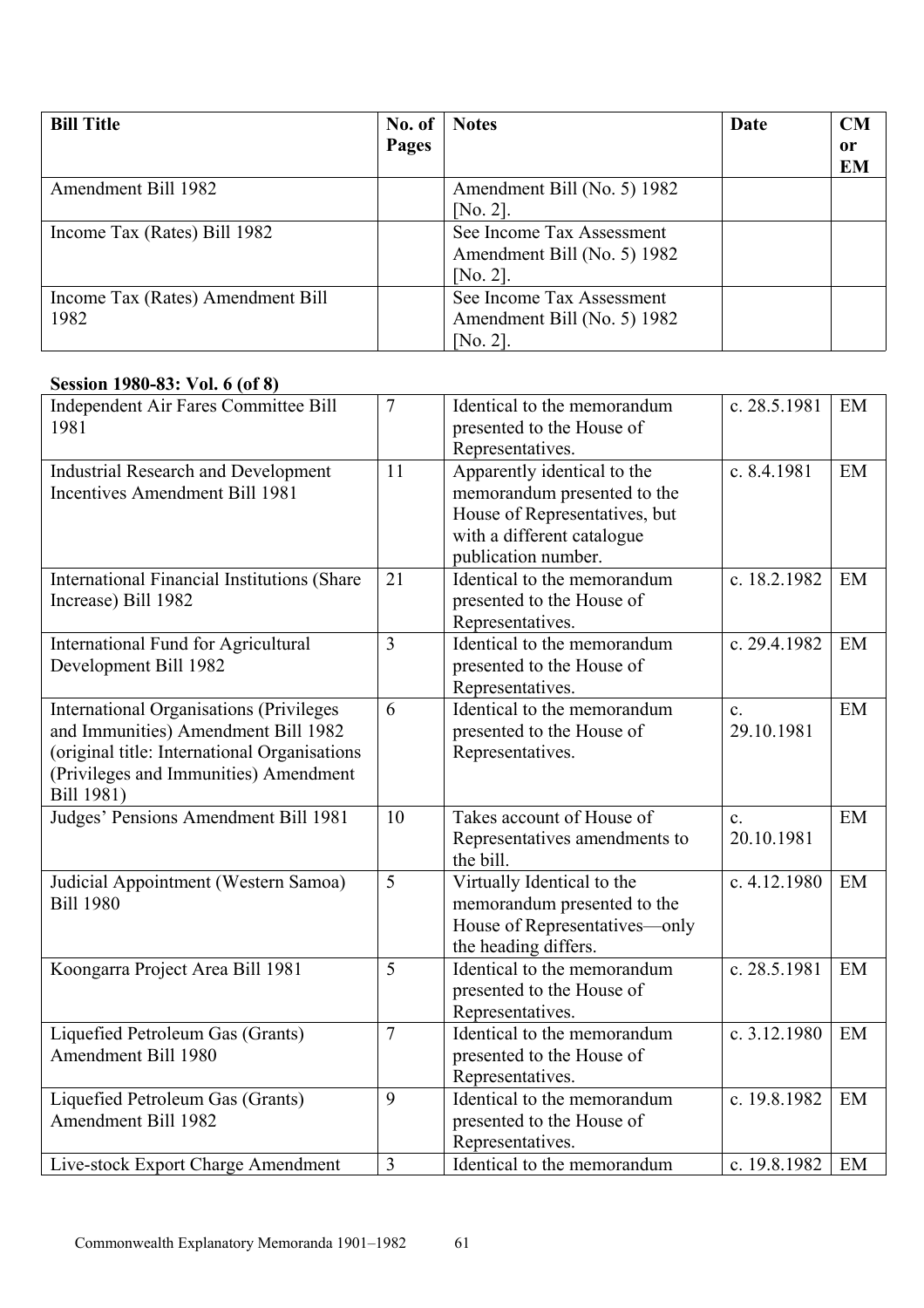| Pages<br><b>or</b><br><b>EM</b><br><b>Bill 1982</b><br>presented to the House of<br>Representatives.<br>Identical to the memorandum<br>EM<br>Live-stock Slaughter Levy Amendment<br>$\overline{4}$<br>c. 19.8.1982<br><b>Bill 1982</b><br>presented to the House of<br>Representatives.<br>Loan Bill (No. 2) 1982<br>6<br>Identical to the memorandum<br>EM<br>$\mathbf{c}$ .<br>14.10.1982<br>presented to the House of<br>Representatives.<br>$\overline{2}$<br>Identical to the memorandum<br>c. 28.5.1981<br>EM<br>Local Government (Personal Income Tax<br>Sharing) Amendment Bill 1981<br>presented to the House of<br>Representatives.<br>$\overline{3}$<br>c. 26.2.1981<br>Long Service Leave (Commonwealth<br>Takes account of House of<br>EM<br>Employees) Amendment Bill 1981<br>Representatives amendments to<br>(original title: Long Service Leave<br>the bill.<br>(Commonwealth Employees) Amendment<br>Bill 1980)<br>Maintenance Orders (Commonwealth<br>$\overline{4}$<br>EM<br>$\mathbf{c}$ .<br>Officers) Amendment Bill 1981<br>20.10.1981<br>3<br>Meat Export (Penalties) Bill 1981<br>Identical to the memorandum<br>EM<br>c. 10.9.1981<br>presented to the House of<br>Representatives.<br>Migration Amendment Bill (No. 2) 1980<br>EM<br>Identical to the memorandum<br>16<br>$\mathbf{c}$ .<br>presented to the House of<br>27.11.1980<br>Representatives.<br>Migration Amendment Bill 1981<br>$\overline{2}$<br>EM<br>$\mathbf{c}$ .<br>20.10.1981<br>Minerals (Submerged Lands) Bill 1981<br>Minerals (Submerged Lands) Bill<br>c. 14.5.1981<br>EM<br>1981, 54pp; Minerals (Submerged<br>Lands) (Royalty) Bill 1981, 3pp;<br>Minerals (Submerged Lands)<br>(Exploration Permit Fees) Bill<br>1981, 2 pp; Minerals (Submerged<br>Lands) (Production Licence Fees)<br>Bill 1981, 1 p; Minerals<br>(Submerged Lands) (Works<br>Authority Fees) Bill 1981, 2 pp;<br>Minerals (Submerged Lands)<br>(Registration Fees) Bill 1981, 3<br>pp. Identical to the memorandum<br>presented to the House of<br>Representatives.<br>Minerals (Submerged Lands) (Exploration<br>See Minerals (Submerged Lands)<br>Permit Fees) Bill 1981<br>Bill 1981.<br>Minerals (Submerged Lands) (Production<br>See Minerals (Submerged Lands)<br>Licence Fees) Bill 1981<br>Bill 1981.<br>Minerals (Submerged Lands)<br>See Minerals (Submerged Lands) | <b>Bill Title</b>             | No. of | <b>Notes</b> | <b>Date</b> | <b>CM</b> |
|---------------------------------------------------------------------------------------------------------------------------------------------------------------------------------------------------------------------------------------------------------------------------------------------------------------------------------------------------------------------------------------------------------------------------------------------------------------------------------------------------------------------------------------------------------------------------------------------------------------------------------------------------------------------------------------------------------------------------------------------------------------------------------------------------------------------------------------------------------------------------------------------------------------------------------------------------------------------------------------------------------------------------------------------------------------------------------------------------------------------------------------------------------------------------------------------------------------------------------------------------------------------------------------------------------------------------------------------------------------------------------------------------------------------------------------------------------------------------------------------------------------------------------------------------------------------------------------------------------------------------------------------------------------------------------------------------------------------------------------------------------------------------------------------------------------------------------------------------------------------------------------------------------------------------------------------------------------------------------------------------------------------------------------------------------------------------------------------------------------------------------------------------------------------------------------------------------------------------------------------------------------------------------------------------------------------------------------------------------|-------------------------------|--------|--------------|-------------|-----------|
|                                                                                                                                                                                                                                                                                                                                                                                                                                                                                                                                                                                                                                                                                                                                                                                                                                                                                                                                                                                                                                                                                                                                                                                                                                                                                                                                                                                                                                                                                                                                                                                                                                                                                                                                                                                                                                                                                                                                                                                                                                                                                                                                                                                                                                                                                                                                                         |                               |        |              |             |           |
|                                                                                                                                                                                                                                                                                                                                                                                                                                                                                                                                                                                                                                                                                                                                                                                                                                                                                                                                                                                                                                                                                                                                                                                                                                                                                                                                                                                                                                                                                                                                                                                                                                                                                                                                                                                                                                                                                                                                                                                                                                                                                                                                                                                                                                                                                                                                                         |                               |        |              |             |           |
|                                                                                                                                                                                                                                                                                                                                                                                                                                                                                                                                                                                                                                                                                                                                                                                                                                                                                                                                                                                                                                                                                                                                                                                                                                                                                                                                                                                                                                                                                                                                                                                                                                                                                                                                                                                                                                                                                                                                                                                                                                                                                                                                                                                                                                                                                                                                                         |                               |        |              |             |           |
|                                                                                                                                                                                                                                                                                                                                                                                                                                                                                                                                                                                                                                                                                                                                                                                                                                                                                                                                                                                                                                                                                                                                                                                                                                                                                                                                                                                                                                                                                                                                                                                                                                                                                                                                                                                                                                                                                                                                                                                                                                                                                                                                                                                                                                                                                                                                                         |                               |        |              |             |           |
|                                                                                                                                                                                                                                                                                                                                                                                                                                                                                                                                                                                                                                                                                                                                                                                                                                                                                                                                                                                                                                                                                                                                                                                                                                                                                                                                                                                                                                                                                                                                                                                                                                                                                                                                                                                                                                                                                                                                                                                                                                                                                                                                                                                                                                                                                                                                                         |                               |        |              |             |           |
|                                                                                                                                                                                                                                                                                                                                                                                                                                                                                                                                                                                                                                                                                                                                                                                                                                                                                                                                                                                                                                                                                                                                                                                                                                                                                                                                                                                                                                                                                                                                                                                                                                                                                                                                                                                                                                                                                                                                                                                                                                                                                                                                                                                                                                                                                                                                                         |                               |        |              |             |           |
|                                                                                                                                                                                                                                                                                                                                                                                                                                                                                                                                                                                                                                                                                                                                                                                                                                                                                                                                                                                                                                                                                                                                                                                                                                                                                                                                                                                                                                                                                                                                                                                                                                                                                                                                                                                                                                                                                                                                                                                                                                                                                                                                                                                                                                                                                                                                                         |                               |        |              |             |           |
|                                                                                                                                                                                                                                                                                                                                                                                                                                                                                                                                                                                                                                                                                                                                                                                                                                                                                                                                                                                                                                                                                                                                                                                                                                                                                                                                                                                                                                                                                                                                                                                                                                                                                                                                                                                                                                                                                                                                                                                                                                                                                                                                                                                                                                                                                                                                                         |                               |        |              |             |           |
|                                                                                                                                                                                                                                                                                                                                                                                                                                                                                                                                                                                                                                                                                                                                                                                                                                                                                                                                                                                                                                                                                                                                                                                                                                                                                                                                                                                                                                                                                                                                                                                                                                                                                                                                                                                                                                                                                                                                                                                                                                                                                                                                                                                                                                                                                                                                                         |                               |        |              |             |           |
|                                                                                                                                                                                                                                                                                                                                                                                                                                                                                                                                                                                                                                                                                                                                                                                                                                                                                                                                                                                                                                                                                                                                                                                                                                                                                                                                                                                                                                                                                                                                                                                                                                                                                                                                                                                                                                                                                                                                                                                                                                                                                                                                                                                                                                                                                                                                                         |                               |        |              |             |           |
|                                                                                                                                                                                                                                                                                                                                                                                                                                                                                                                                                                                                                                                                                                                                                                                                                                                                                                                                                                                                                                                                                                                                                                                                                                                                                                                                                                                                                                                                                                                                                                                                                                                                                                                                                                                                                                                                                                                                                                                                                                                                                                                                                                                                                                                                                                                                                         |                               |        |              |             |           |
|                                                                                                                                                                                                                                                                                                                                                                                                                                                                                                                                                                                                                                                                                                                                                                                                                                                                                                                                                                                                                                                                                                                                                                                                                                                                                                                                                                                                                                                                                                                                                                                                                                                                                                                                                                                                                                                                                                                                                                                                                                                                                                                                                                                                                                                                                                                                                         |                               |        |              |             |           |
|                                                                                                                                                                                                                                                                                                                                                                                                                                                                                                                                                                                                                                                                                                                                                                                                                                                                                                                                                                                                                                                                                                                                                                                                                                                                                                                                                                                                                                                                                                                                                                                                                                                                                                                                                                                                                                                                                                                                                                                                                                                                                                                                                                                                                                                                                                                                                         |                               |        |              |             |           |
|                                                                                                                                                                                                                                                                                                                                                                                                                                                                                                                                                                                                                                                                                                                                                                                                                                                                                                                                                                                                                                                                                                                                                                                                                                                                                                                                                                                                                                                                                                                                                                                                                                                                                                                                                                                                                                                                                                                                                                                                                                                                                                                                                                                                                                                                                                                                                         |                               |        |              |             |           |
|                                                                                                                                                                                                                                                                                                                                                                                                                                                                                                                                                                                                                                                                                                                                                                                                                                                                                                                                                                                                                                                                                                                                                                                                                                                                                                                                                                                                                                                                                                                                                                                                                                                                                                                                                                                                                                                                                                                                                                                                                                                                                                                                                                                                                                                                                                                                                         |                               |        |              |             |           |
|                                                                                                                                                                                                                                                                                                                                                                                                                                                                                                                                                                                                                                                                                                                                                                                                                                                                                                                                                                                                                                                                                                                                                                                                                                                                                                                                                                                                                                                                                                                                                                                                                                                                                                                                                                                                                                                                                                                                                                                                                                                                                                                                                                                                                                                                                                                                                         |                               |        |              |             |           |
|                                                                                                                                                                                                                                                                                                                                                                                                                                                                                                                                                                                                                                                                                                                                                                                                                                                                                                                                                                                                                                                                                                                                                                                                                                                                                                                                                                                                                                                                                                                                                                                                                                                                                                                                                                                                                                                                                                                                                                                                                                                                                                                                                                                                                                                                                                                                                         |                               |        |              |             |           |
|                                                                                                                                                                                                                                                                                                                                                                                                                                                                                                                                                                                                                                                                                                                                                                                                                                                                                                                                                                                                                                                                                                                                                                                                                                                                                                                                                                                                                                                                                                                                                                                                                                                                                                                                                                                                                                                                                                                                                                                                                                                                                                                                                                                                                                                                                                                                                         |                               |        |              |             |           |
|                                                                                                                                                                                                                                                                                                                                                                                                                                                                                                                                                                                                                                                                                                                                                                                                                                                                                                                                                                                                                                                                                                                                                                                                                                                                                                                                                                                                                                                                                                                                                                                                                                                                                                                                                                                                                                                                                                                                                                                                                                                                                                                                                                                                                                                                                                                                                         |                               |        |              |             |           |
|                                                                                                                                                                                                                                                                                                                                                                                                                                                                                                                                                                                                                                                                                                                                                                                                                                                                                                                                                                                                                                                                                                                                                                                                                                                                                                                                                                                                                                                                                                                                                                                                                                                                                                                                                                                                                                                                                                                                                                                                                                                                                                                                                                                                                                                                                                                                                         |                               |        |              |             |           |
|                                                                                                                                                                                                                                                                                                                                                                                                                                                                                                                                                                                                                                                                                                                                                                                                                                                                                                                                                                                                                                                                                                                                                                                                                                                                                                                                                                                                                                                                                                                                                                                                                                                                                                                                                                                                                                                                                                                                                                                                                                                                                                                                                                                                                                                                                                                                                         |                               |        |              |             |           |
|                                                                                                                                                                                                                                                                                                                                                                                                                                                                                                                                                                                                                                                                                                                                                                                                                                                                                                                                                                                                                                                                                                                                                                                                                                                                                                                                                                                                                                                                                                                                                                                                                                                                                                                                                                                                                                                                                                                                                                                                                                                                                                                                                                                                                                                                                                                                                         |                               |        |              |             |           |
|                                                                                                                                                                                                                                                                                                                                                                                                                                                                                                                                                                                                                                                                                                                                                                                                                                                                                                                                                                                                                                                                                                                                                                                                                                                                                                                                                                                                                                                                                                                                                                                                                                                                                                                                                                                                                                                                                                                                                                                                                                                                                                                                                                                                                                                                                                                                                         |                               |        |              |             |           |
|                                                                                                                                                                                                                                                                                                                                                                                                                                                                                                                                                                                                                                                                                                                                                                                                                                                                                                                                                                                                                                                                                                                                                                                                                                                                                                                                                                                                                                                                                                                                                                                                                                                                                                                                                                                                                                                                                                                                                                                                                                                                                                                                                                                                                                                                                                                                                         |                               |        |              |             |           |
|                                                                                                                                                                                                                                                                                                                                                                                                                                                                                                                                                                                                                                                                                                                                                                                                                                                                                                                                                                                                                                                                                                                                                                                                                                                                                                                                                                                                                                                                                                                                                                                                                                                                                                                                                                                                                                                                                                                                                                                                                                                                                                                                                                                                                                                                                                                                                         |                               |        |              |             |           |
|                                                                                                                                                                                                                                                                                                                                                                                                                                                                                                                                                                                                                                                                                                                                                                                                                                                                                                                                                                                                                                                                                                                                                                                                                                                                                                                                                                                                                                                                                                                                                                                                                                                                                                                                                                                                                                                                                                                                                                                                                                                                                                                                                                                                                                                                                                                                                         |                               |        |              |             |           |
|                                                                                                                                                                                                                                                                                                                                                                                                                                                                                                                                                                                                                                                                                                                                                                                                                                                                                                                                                                                                                                                                                                                                                                                                                                                                                                                                                                                                                                                                                                                                                                                                                                                                                                                                                                                                                                                                                                                                                                                                                                                                                                                                                                                                                                                                                                                                                         |                               |        |              |             |           |
|                                                                                                                                                                                                                                                                                                                                                                                                                                                                                                                                                                                                                                                                                                                                                                                                                                                                                                                                                                                                                                                                                                                                                                                                                                                                                                                                                                                                                                                                                                                                                                                                                                                                                                                                                                                                                                                                                                                                                                                                                                                                                                                                                                                                                                                                                                                                                         |                               |        |              |             |           |
|                                                                                                                                                                                                                                                                                                                                                                                                                                                                                                                                                                                                                                                                                                                                                                                                                                                                                                                                                                                                                                                                                                                                                                                                                                                                                                                                                                                                                                                                                                                                                                                                                                                                                                                                                                                                                                                                                                                                                                                                                                                                                                                                                                                                                                                                                                                                                         |                               |        |              |             |           |
|                                                                                                                                                                                                                                                                                                                                                                                                                                                                                                                                                                                                                                                                                                                                                                                                                                                                                                                                                                                                                                                                                                                                                                                                                                                                                                                                                                                                                                                                                                                                                                                                                                                                                                                                                                                                                                                                                                                                                                                                                                                                                                                                                                                                                                                                                                                                                         |                               |        |              |             |           |
|                                                                                                                                                                                                                                                                                                                                                                                                                                                                                                                                                                                                                                                                                                                                                                                                                                                                                                                                                                                                                                                                                                                                                                                                                                                                                                                                                                                                                                                                                                                                                                                                                                                                                                                                                                                                                                                                                                                                                                                                                                                                                                                                                                                                                                                                                                                                                         |                               |        |              |             |           |
|                                                                                                                                                                                                                                                                                                                                                                                                                                                                                                                                                                                                                                                                                                                                                                                                                                                                                                                                                                                                                                                                                                                                                                                                                                                                                                                                                                                                                                                                                                                                                                                                                                                                                                                                                                                                                                                                                                                                                                                                                                                                                                                                                                                                                                                                                                                                                         |                               |        |              |             |           |
|                                                                                                                                                                                                                                                                                                                                                                                                                                                                                                                                                                                                                                                                                                                                                                                                                                                                                                                                                                                                                                                                                                                                                                                                                                                                                                                                                                                                                                                                                                                                                                                                                                                                                                                                                                                                                                                                                                                                                                                                                                                                                                                                                                                                                                                                                                                                                         |                               |        |              |             |           |
|                                                                                                                                                                                                                                                                                                                                                                                                                                                                                                                                                                                                                                                                                                                                                                                                                                                                                                                                                                                                                                                                                                                                                                                                                                                                                                                                                                                                                                                                                                                                                                                                                                                                                                                                                                                                                                                                                                                                                                                                                                                                                                                                                                                                                                                                                                                                                         |                               |        |              |             |           |
|                                                                                                                                                                                                                                                                                                                                                                                                                                                                                                                                                                                                                                                                                                                                                                                                                                                                                                                                                                                                                                                                                                                                                                                                                                                                                                                                                                                                                                                                                                                                                                                                                                                                                                                                                                                                                                                                                                                                                                                                                                                                                                                                                                                                                                                                                                                                                         |                               |        |              |             |           |
|                                                                                                                                                                                                                                                                                                                                                                                                                                                                                                                                                                                                                                                                                                                                                                                                                                                                                                                                                                                                                                                                                                                                                                                                                                                                                                                                                                                                                                                                                                                                                                                                                                                                                                                                                                                                                                                                                                                                                                                                                                                                                                                                                                                                                                                                                                                                                         |                               |        |              |             |           |
|                                                                                                                                                                                                                                                                                                                                                                                                                                                                                                                                                                                                                                                                                                                                                                                                                                                                                                                                                                                                                                                                                                                                                                                                                                                                                                                                                                                                                                                                                                                                                                                                                                                                                                                                                                                                                                                                                                                                                                                                                                                                                                                                                                                                                                                                                                                                                         |                               |        |              |             |           |
|                                                                                                                                                                                                                                                                                                                                                                                                                                                                                                                                                                                                                                                                                                                                                                                                                                                                                                                                                                                                                                                                                                                                                                                                                                                                                                                                                                                                                                                                                                                                                                                                                                                                                                                                                                                                                                                                                                                                                                                                                                                                                                                                                                                                                                                                                                                                                         |                               |        |              |             |           |
|                                                                                                                                                                                                                                                                                                                                                                                                                                                                                                                                                                                                                                                                                                                                                                                                                                                                                                                                                                                                                                                                                                                                                                                                                                                                                                                                                                                                                                                                                                                                                                                                                                                                                                                                                                                                                                                                                                                                                                                                                                                                                                                                                                                                                                                                                                                                                         |                               |        |              |             |           |
|                                                                                                                                                                                                                                                                                                                                                                                                                                                                                                                                                                                                                                                                                                                                                                                                                                                                                                                                                                                                                                                                                                                                                                                                                                                                                                                                                                                                                                                                                                                                                                                                                                                                                                                                                                                                                                                                                                                                                                                                                                                                                                                                                                                                                                                                                                                                                         |                               |        |              |             |           |
|                                                                                                                                                                                                                                                                                                                                                                                                                                                                                                                                                                                                                                                                                                                                                                                                                                                                                                                                                                                                                                                                                                                                                                                                                                                                                                                                                                                                                                                                                                                                                                                                                                                                                                                                                                                                                                                                                                                                                                                                                                                                                                                                                                                                                                                                                                                                                         |                               |        |              |             |           |
|                                                                                                                                                                                                                                                                                                                                                                                                                                                                                                                                                                                                                                                                                                                                                                                                                                                                                                                                                                                                                                                                                                                                                                                                                                                                                                                                                                                                                                                                                                                                                                                                                                                                                                                                                                                                                                                                                                                                                                                                                                                                                                                                                                                                                                                                                                                                                         |                               |        |              |             |           |
|                                                                                                                                                                                                                                                                                                                                                                                                                                                                                                                                                                                                                                                                                                                                                                                                                                                                                                                                                                                                                                                                                                                                                                                                                                                                                                                                                                                                                                                                                                                                                                                                                                                                                                                                                                                                                                                                                                                                                                                                                                                                                                                                                                                                                                                                                                                                                         |                               |        |              |             |           |
|                                                                                                                                                                                                                                                                                                                                                                                                                                                                                                                                                                                                                                                                                                                                                                                                                                                                                                                                                                                                                                                                                                                                                                                                                                                                                                                                                                                                                                                                                                                                                                                                                                                                                                                                                                                                                                                                                                                                                                                                                                                                                                                                                                                                                                                                                                                                                         |                               |        |              |             |           |
|                                                                                                                                                                                                                                                                                                                                                                                                                                                                                                                                                                                                                                                                                                                                                                                                                                                                                                                                                                                                                                                                                                                                                                                                                                                                                                                                                                                                                                                                                                                                                                                                                                                                                                                                                                                                                                                                                                                                                                                                                                                                                                                                                                                                                                                                                                                                                         |                               |        |              |             |           |
|                                                                                                                                                                                                                                                                                                                                                                                                                                                                                                                                                                                                                                                                                                                                                                                                                                                                                                                                                                                                                                                                                                                                                                                                                                                                                                                                                                                                                                                                                                                                                                                                                                                                                                                                                                                                                                                                                                                                                                                                                                                                                                                                                                                                                                                                                                                                                         |                               |        |              |             |           |
|                                                                                                                                                                                                                                                                                                                                                                                                                                                                                                                                                                                                                                                                                                                                                                                                                                                                                                                                                                                                                                                                                                                                                                                                                                                                                                                                                                                                                                                                                                                                                                                                                                                                                                                                                                                                                                                                                                                                                                                                                                                                                                                                                                                                                                                                                                                                                         |                               |        |              |             |           |
|                                                                                                                                                                                                                                                                                                                                                                                                                                                                                                                                                                                                                                                                                                                                                                                                                                                                                                                                                                                                                                                                                                                                                                                                                                                                                                                                                                                                                                                                                                                                                                                                                                                                                                                                                                                                                                                                                                                                                                                                                                                                                                                                                                                                                                                                                                                                                         | (Registration Fees) Bill 1981 |        | Bill 1981.   |             |           |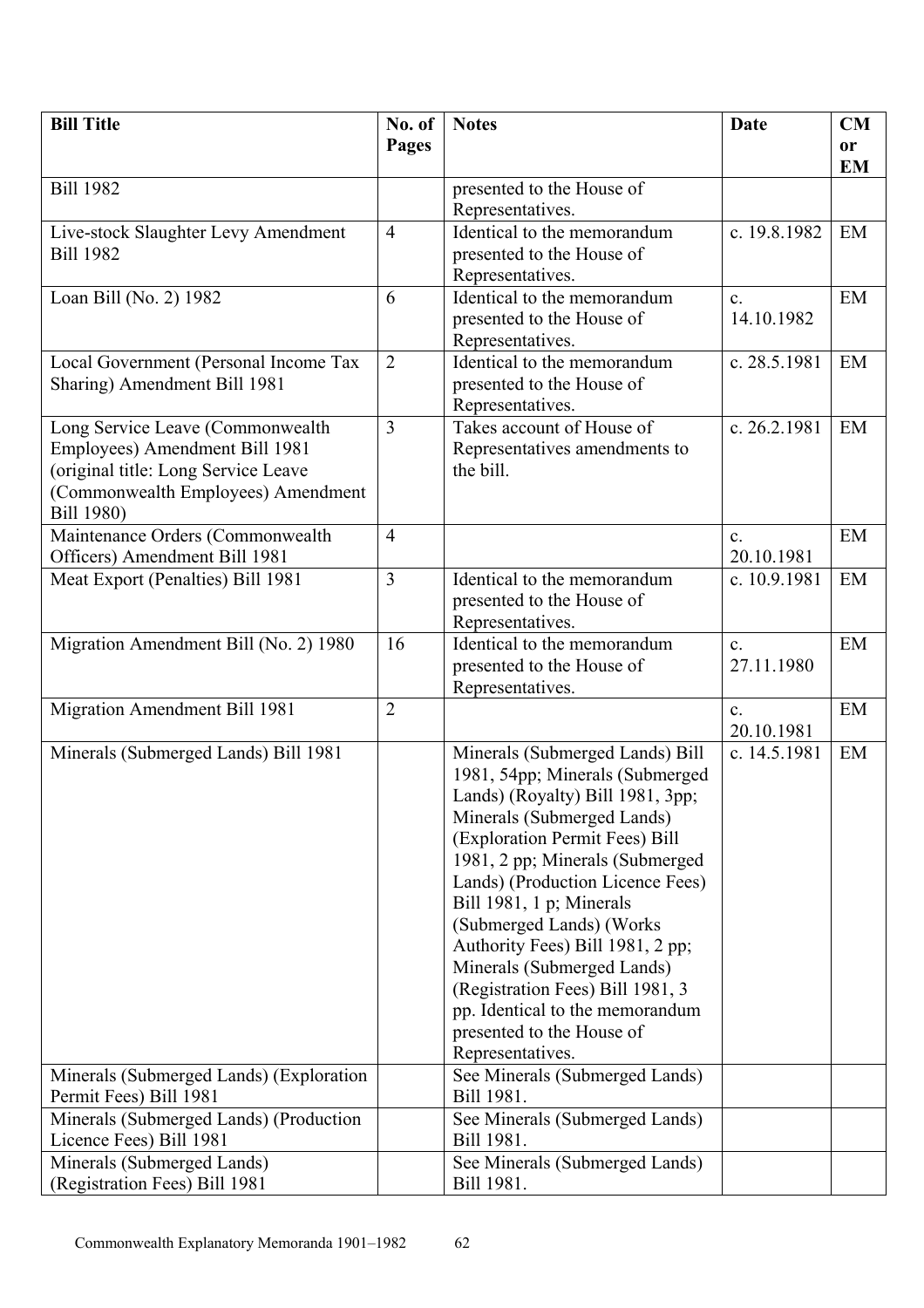| <b>Bill Title</b>                                                                      | No. of         | <b>Notes</b>                                              | Date           | CM        |
|----------------------------------------------------------------------------------------|----------------|-----------------------------------------------------------|----------------|-----------|
|                                                                                        | Pages          |                                                           |                | or        |
|                                                                                        |                |                                                           |                | <b>EM</b> |
| Minerals (Submerged Lands) (Royalty)                                                   |                | See Minerals (Submerged Lands)                            |                |           |
| <b>Bill 1981</b>                                                                       |                | Bill 1981.                                                |                |           |
| Minerals (Submerged Lands) (Works                                                      |                | See Minerals (Submerged Lands)                            |                |           |
| Authority Fees) Bill 1981                                                              |                | Bill 1981.                                                |                |           |
| National Companies and Securities                                                      | 18             | Identical to the memorandum                               | c. $2.12.1980$ | EM        |
| <b>Commission Amendment Bill 1981</b>                                                  |                | presented to the House of                                 |                |           |
| (original title: National Companies and<br><b>Securities Commission Amendment Bill</b> |                | Representatives.                                          |                |           |
| 1980)                                                                                  |                |                                                           |                |           |
| <b>National Crimes Commission Bill 1982</b>                                            | 8              | Takes account of House of                                 | $\mathbf{c}$ . | EM        |
|                                                                                        |                | Representatives amendments to                             | 16.11.1982     |           |
|                                                                                        |                | the bill.                                                 |                |           |
| National Health Amendment Bill 1981                                                    | $\overline{4}$ | Identical to the memorandum                               | $\mathbf{c}$ . | EM        |
|                                                                                        |                | presented to the House of                                 | 27.10.1981     |           |
|                                                                                        |                | Representatives.                                          |                |           |
| Navigation Amendment Bill 1981                                                         |                | See Shipping Registration Bill                            |                |           |
|                                                                                        |                | 1981.                                                     |                |           |
| Navigation (Protection of the Sea)                                                     |                | See Protection of the Sea (Civil                          |                |           |
| Amendment Bill 1981                                                                    |                | Liability) Bill 1981.                                     |                |           |
| Nitrogenous Fertilizers Subsidy                                                        | $\overline{3}$ | Identical to the memorandum                               | $\mathbf{c}$ . | EM        |
| Amendment Bill 1981                                                                    |                | presented to the House of                                 | 27.10.1981     |           |
|                                                                                        |                | Representatives.                                          |                |           |
| Non-Government Schools (Loans                                                          | $\overline{3}$ | Identical to the memorandum                               | $\mathbf{c}$ . | EM        |
| Guarantee) Amendment Bill 1981                                                         |                | presented to the House of                                 | 15.10.1981     |           |
| Norfolk Island Amendment Bill 1981                                                     | $\overline{4}$ | Representatives.                                          | c. 25.8.1981   | EM        |
|                                                                                        |                | Virtually identical to the<br>memorandum presented to the |                |           |
|                                                                                        |                | House of Representatives-only                             |                |           |
|                                                                                        |                | the heading differs.                                      |                |           |
| Northern Territory (Self-Government)                                                   | $\overline{4}$ | Identical to the memorandum                               | c. 19.8.1982   | EM        |
| Amendment Bill 1982                                                                    |                | presented to the House of                                 |                |           |
|                                                                                        |                | Representatives.                                          |                |           |
| Offences against the Parliament Bill 1981                                              | 6              |                                                           | $\mathbf{c}$ . | EM        |
| (Private Senator's Bill)                                                               |                |                                                           | 12.11.1981     |           |
| Off-shore Installations (Miscellaneous                                                 | 23             | Identical to the memorandum                               | c. 25.3.1982   | EM        |
| Amendments) Bill 1982                                                                  |                | presented to the House of                                 |                |           |
|                                                                                        |                | Representatives.                                          |                |           |
| Omega Navigation Facility Bill 1982                                                    | 5              | Identical to the memorandum                               | c. 18.8.1982   | EM        |
|                                                                                        |                | presented to the House of                                 |                |           |
| Overseas Students Charge Amendment                                                     | $\overline{3}$ | Representatives.<br>Identical to the memorandum           | c. 25.2.1982   | EM        |
| <b>Bill 1982</b>                                                                       |                | presented to the House of                                 |                |           |
|                                                                                        |                | Representatives.                                          |                |           |
| Overseas Students Charge Collection                                                    | $\overline{3}$ | Identical to the memorandum                               | c. 25.2.1982   | EM        |
| Amendment Bill 1982                                                                    |                | presented to the House of                                 |                |           |
|                                                                                        |                | Representatives.                                          |                |           |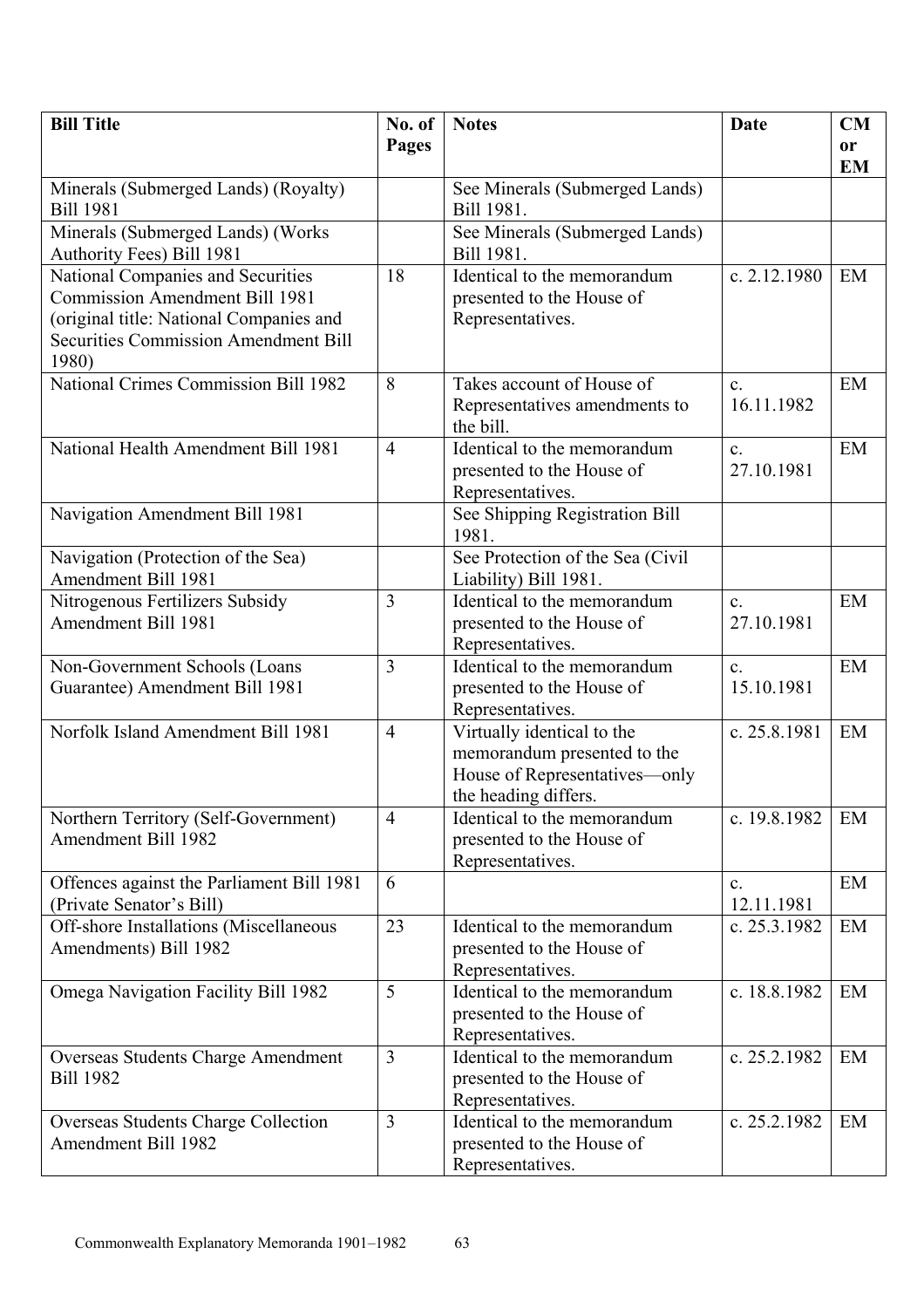| <b>Bill Title</b>                            | No. of         | <b>Notes</b>                                    | Date           | CM        |
|----------------------------------------------|----------------|-------------------------------------------------|----------------|-----------|
|                                              | Pages          |                                                 |                | or        |
|                                              |                |                                                 |                | <b>EM</b> |
| <b>Overseas Telecommunications</b>           | $\overline{3}$ | Identical to the memorandum                     | c. 3.6.1981    | EM        |
| Amendment Bill 1981                          |                | presented to the House of                       |                |           |
|                                              |                | Representatives.                                |                |           |
| Parliamentary Contributory                   | 8              | Identical to the memorandum                     | c. 9.4.1981    | EM        |
| Superannuation Amendment Bill 1981           |                | presented to the House of                       |                |           |
|                                              |                | Representatives.                                |                |           |
| Parliamentary Secretaries Bill 1980          | 3              | Identical to the memorandum                     | $\mathbf{c}$ . | EM        |
|                                              |                | presented to the House of                       | 26.11.1980     |           |
|                                              |                | Representatives.                                |                |           |
| Patents Amendment Bill 1981                  | 11             | Identical to the memorandum                     | c. 7.4.1981    | EM        |
|                                              |                | presented to the House of<br>Representatives.   |                |           |
| Pay-roll Tax (Territories) Assessment        | 8              | Identical to the memorandum                     | c. 14.5.1981   | EM        |
| Amendment Bill 1981                          |                | presented to the House of                       |                |           |
|                                              |                | Representatives.                                |                |           |
| Pay-roll Tax (Territories) Assessment        | 10             | Identical to the memorandum                     | $\mathbf{c}$ . | EM        |
| Amendment Bill 1982                          |                | presented to the House of                       | 14.10.1982     |           |
|                                              |                | Representatives.                                |                |           |
| Petroleum Products Pricing Bill 1981         | 13             | Identical to the memorandum                     | c. 27.5.1981   | EM        |
|                                              |                | presented to the House of                       |                |           |
|                                              |                | Representatives.                                |                |           |
| Petroleum (Submerged Lands)                  | 5              | Identical to the memorandum                     | $\mathbf{c}$ . | EM        |
| Amendment Bill 1982                          |                | presented to the House of                       | 28.10.1982     |           |
|                                              |                | Representatives.                                |                |           |
| Petroleum (Submerged Lands-                  | 6              | Identical to the memorandum                     | c. 14.5.1981   | EM        |
| Miscellaneous Amendments) Bill 1981          |                | presented to the House of                       |                |           |
|                                              |                | Representatives.                                |                |           |
| Petroleum (Submerged Lands)                  | $\overline{2}$ | Identical to the memorandum                     | c. 14.5.1981   | EM        |
| (Registration Fees) Amendment Bill 1981      |                | presented to the House of                       |                |           |
| Pig Slaughter Levy Amendment Bill 1981       | $\overline{3}$ | Representatives.<br>Identical to the memorandum | c. 30.4.1981   | EM        |
|                                              |                | presented to the House of                       |                |           |
|                                              |                | Representatives.                                |                |           |
| Plant Variety Rights Bill 1982               | 5              | Takes account of House of                       | c. 29.4.1982   | EM        |
|                                              |                | Representatives amendments to                   |                |           |
|                                              |                | the bill, originally titled the Plant           |                |           |
|                                              |                | Variety Rights Bill 1981.                       |                |           |
| Protection of the Sea (Civil Liability) Bill | 52             | Introduction, pp. 1-3; Protection               | c. 5.3.1981    | EM        |
| 1981                                         |                | of the Sea (Civil Liability) Bill               |                |           |
|                                              |                | 1981, pp. 4-15; Protection of the               |                |           |
|                                              |                | Sea (Powers of Intervention) Bill               |                |           |
|                                              |                | 1981, pp. 16-25; Protection of the              |                |           |
|                                              |                | Sea (Discharge of Oil from Ships)               |                |           |
|                                              |                | Bill 1981, pp. 26-35; Navigation                |                |           |
|                                              |                | (Protection of the Sea)                         |                |           |
|                                              |                | Amendment Bill 1981, pp. 36-41;                 |                |           |
|                                              |                | Protection of the Sea (Shipping)                |                |           |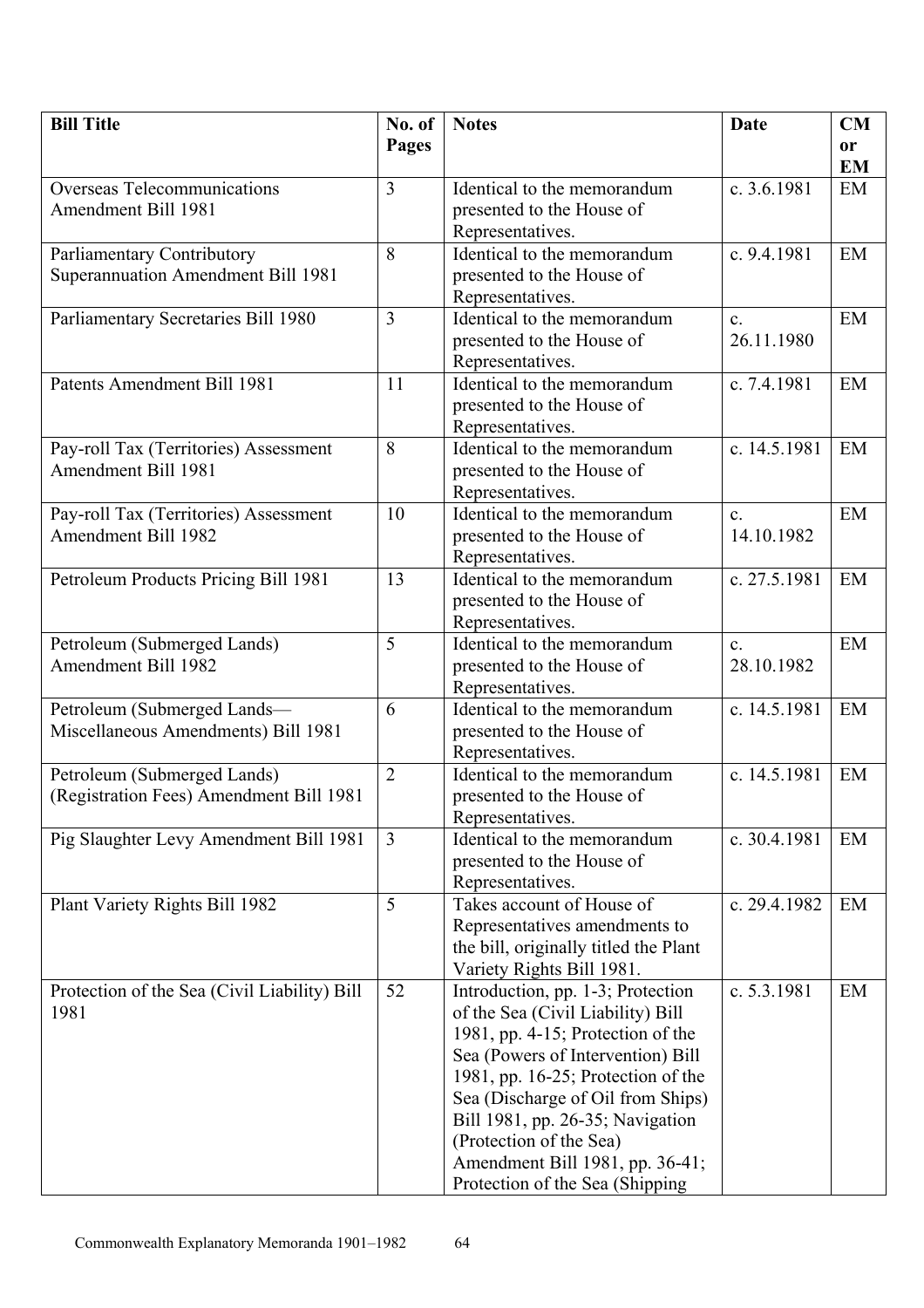| <b>Bill Title</b>                               | No. of         | <b>Notes</b>                     | <b>Date</b>    | <b>CM</b>              |
|-------------------------------------------------|----------------|----------------------------------|----------------|------------------------|
|                                                 | Pages          |                                  |                | <b>or</b><br><b>EM</b> |
|                                                 |                | Levy) Bill 1981, pp. 42-45;      |                |                        |
|                                                 |                | Protection of the Sea (Shipping  |                |                        |
|                                                 |                | Levy Collection) Bill 1981, pp.  |                |                        |
|                                                 |                | 46-51. Identical to the          |                |                        |
|                                                 |                | memorandum presented to the      |                |                        |
|                                                 |                | House of Representatives.        |                |                        |
| Protection of the Sea (Discharge of Oil)        |                | See Protection of the Sea (Civil |                |                        |
| from Ships) Bill 1981                           |                | Liability) Bill 1981.            |                |                        |
| Protection of the Sea (Powers of                |                | See Protection of the Sea (Civil |                |                        |
| Intervention) Bill 1981                         |                | Liability) Bill 1981.            |                |                        |
| Protection of the Sea (Shipping Levy) Bill      |                | See Protection of the Sea (Civil |                |                        |
| 1981                                            |                | Liability) Bill 1981.            |                |                        |
| Protection of the Sea (Shipping Levy            |                | See Protection of the Sea (Civil |                |                        |
| Collection) Bill 1981                           |                | Liability) Bill 1981.            |                |                        |
| Public Service Acts Amendment Bill 1981         | 30             | Identical to the memorandum      | $\mathbf{c}$ . | EM                     |
|                                                 |                | presented to the House of        | 29.10.1981     |                        |
|                                                 |                | Representatives.                 |                |                        |
| Public Service Acts Amendment Bill 1982         | 14             | Supplementary Explanatory        | c. 30.4.1982   | EM                     |
|                                                 |                | Memorandum. Title reads:         |                |                        |
|                                                 |                | "Amendments to be moved on       |                |                        |
|                                                 |                | behalf of the Government."       |                |                        |
|                                                 |                | Identical to the memorandum      |                |                        |
|                                                 |                | presented to the House of        |                |                        |
|                                                 |                | Representatives.                 |                |                        |
| <b>Public Service and Statutory Authorities</b> | 55             | Identical to the memorandum      | $\mathbf{c}$ . | EM                     |
| Amendment Bill 1980                             |                | presented to the House of        | 26.11.1980     |                        |
|                                                 |                | Representatives.                 |                |                        |
| <b>Public Works Committee Amendment Bill</b>    | $\overline{4}$ | Identical to the memorandum      | c. 5.3.1981    | EM                     |
| 1981                                            |                | presented to the House of        |                |                        |
|                                                 |                | Representatives.                 |                |                        |

# **Session 1980-83: Vol. 7 (of 8)**

| Quarantine Amendment Bill 1981                              | 19             | Identical to the memorandum<br>presented to the House of<br>Representatives. | c. $9.4.1981$                | EM |
|-------------------------------------------------------------|----------------|------------------------------------------------------------------------------|------------------------------|----|
| Queensland Grant (Special Assistance)<br><b>Bill 1981</b>   | $\overline{4}$ | Identical to the memorandum<br>presented to the House of<br>Representatives. | $\mathbf{c}$ .<br>15.10.1981 | EM |
| Racial Discrimination Amendment Bill<br>1981                | $\overline{2}$ |                                                                              | c. 10.3.1981                 | EM |
| Radiocommunications Licence Fees Bill<br>1982               | $\overline{2}$ | Identical to the memorandum<br>presented to the House of<br>Representatives. | c. $4.5.1982$                | EM |
| Radiocommunications (Miscellaneous<br>Provisions) Bill 1982 | $\overline{2}$ | Identical to the memorandum<br>presented to the House of<br>Representatives. | c. $4.5.1982$                | EM |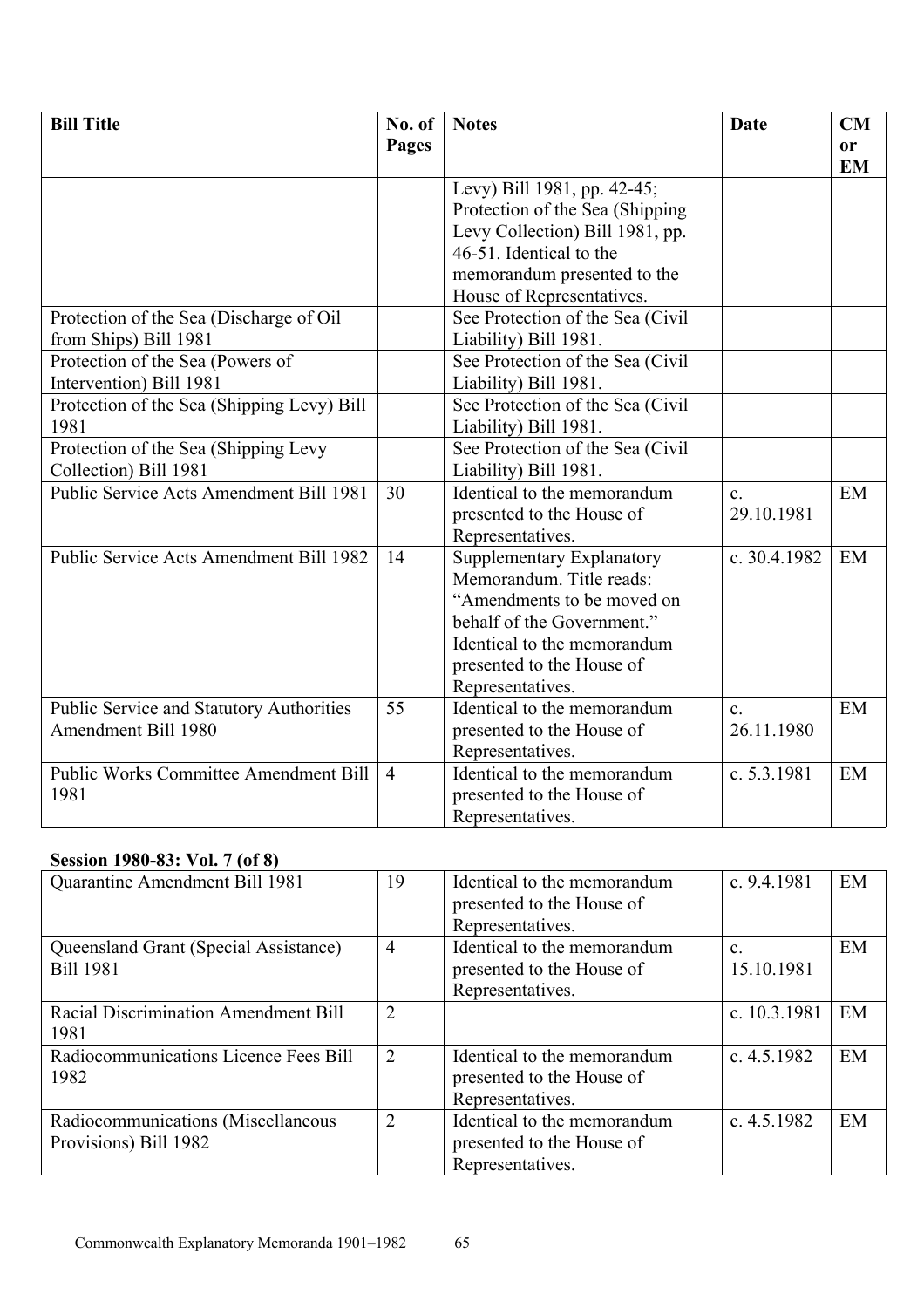| <b>Bill Title</b>                        | No. of         | <b>Notes</b>                                  | Date                         | CM            |
|------------------------------------------|----------------|-----------------------------------------------|------------------------------|---------------|
|                                          | <b>Pages</b>   |                                               |                              | <sub>or</sub> |
|                                          |                |                                               |                              | <b>EM</b>     |
| <b>Remuneration and Allowances</b>       | 9              | Carries the House of                          | c. $4.12.1980$               | EM            |
| <b>Amendment Bill 1980</b>               |                | Representatives heading, but                  |                              |               |
|                                          |                | differs from the memorandum                   |                              |               |
|                                          |                | presented to the House of                     |                              |               |
|                                          |                | Representatives.                              |                              |               |
| <b>Remuneration and Allowances</b>       | 6              | Identical to the memorandum                   | c. 27.8.1981                 | EM            |
| Amendment Bill 1981                      |                | presented to the House of                     |                              |               |
|                                          |                | Representatives.                              |                              |               |
| <b>Remuneration and Allowances</b>       | $\tau$         | Identical to the memorandum                   | c. 19.8.1982                 | EM            |
| Amendment Bill 1982                      |                | presented to the House of                     |                              |               |
|                                          |                | Representatives.                              |                              |               |
| Repatriation Acts Amendment Bill 1981    | 28             | Identical to the memorandum                   | $\mathbf{c}$ .               | EM            |
|                                          |                | presented to the House of                     | 27.10.1981                   |               |
|                                          |                | Representatives.                              |                              |               |
| Repatriation Amendment Bill 1982         | 8              | Identical to the memorandum                   | c. 11.3.1982                 | EM            |
|                                          |                | presented to the House of                     |                              |               |
|                                          |                | Representatives.                              |                              |               |
| Repatriation Legislation Amendment Bill  | 36             | Identical to the memorandum                   | c. 23.9.1982                 | EM            |
| 1982                                     |                | presented to the House of                     |                              |               |
|                                          |                | Representatives.                              |                              |               |
| Roads Grants Bill 1981                   | 15             | Identical to the memorandum                   | c. 14.5.1981                 | EM            |
|                                          |                | presented to the House of                     |                              |               |
|                                          |                | Representatives.                              |                              |               |
| Roads Grants Amendment Bill 1982         | $\overline{7}$ | Identical to the memorandum                   | c. 18.3.1982                 | EM            |
|                                          |                | presented to the House of                     |                              |               |
|                                          | 6              | Representatives.<br>Takes account of House of |                              | EM            |
| Royal Commissions Amendment Bill<br>1982 |                |                                               | $\mathbf{c}$ .<br>16.11.1982 |               |
|                                          |                | Representatives amendments to<br>the bill.    |                              |               |
| Salaries and Wages Pause Bill 1982       | $\overline{7}$ | Identical to the memorandum                   | $\mathbf{c}$ .               | EM            |
|                                          |                | presented to the House of                     | 14.12.1982                   |               |
|                                          |                | Representatives.                              |                              |               |
| Sales Tax Amendment Bills (Nos. 1-9)     | 38             | Introduction, pp. 1-3; Sales Tax              | c. 18.8.1981                 | EM            |
| 1981                                     |                | Amendment Bills (Nos. 1-9)                    |                              |               |
|                                          |                | 1981, pp. 4-6; Sales Tax                      |                              |               |
|                                          |                | (Exemptions and Classifications)              |                              |               |
|                                          |                | Amendment Bill 1981, pp. 7-37.                |                              |               |
|                                          |                | Identical to the memorandum                   |                              |               |
|                                          |                | presented to the House of                     |                              |               |
|                                          |                | Representatives.                              |                              |               |
| Sales Tax Amendment Bills (Nos. 1–9)     | 16             | Introduction, pp. 2-5; Sales Tax              | c. 17.8.1982                 | EM            |
| 1982                                     |                | Amendment Bills (Nos. 1–9)                    |                              |               |
|                                          |                | 1982, pp. 6-9; Sales Tax                      |                              |               |
|                                          |                | (Exemptions and Classifications)              |                              |               |
|                                          |                | Amendment Bill 1982, pp. 10-16.               |                              |               |
|                                          |                | Identical to the memorandum                   |                              |               |
|                                          |                | presented to the House of                     |                              |               |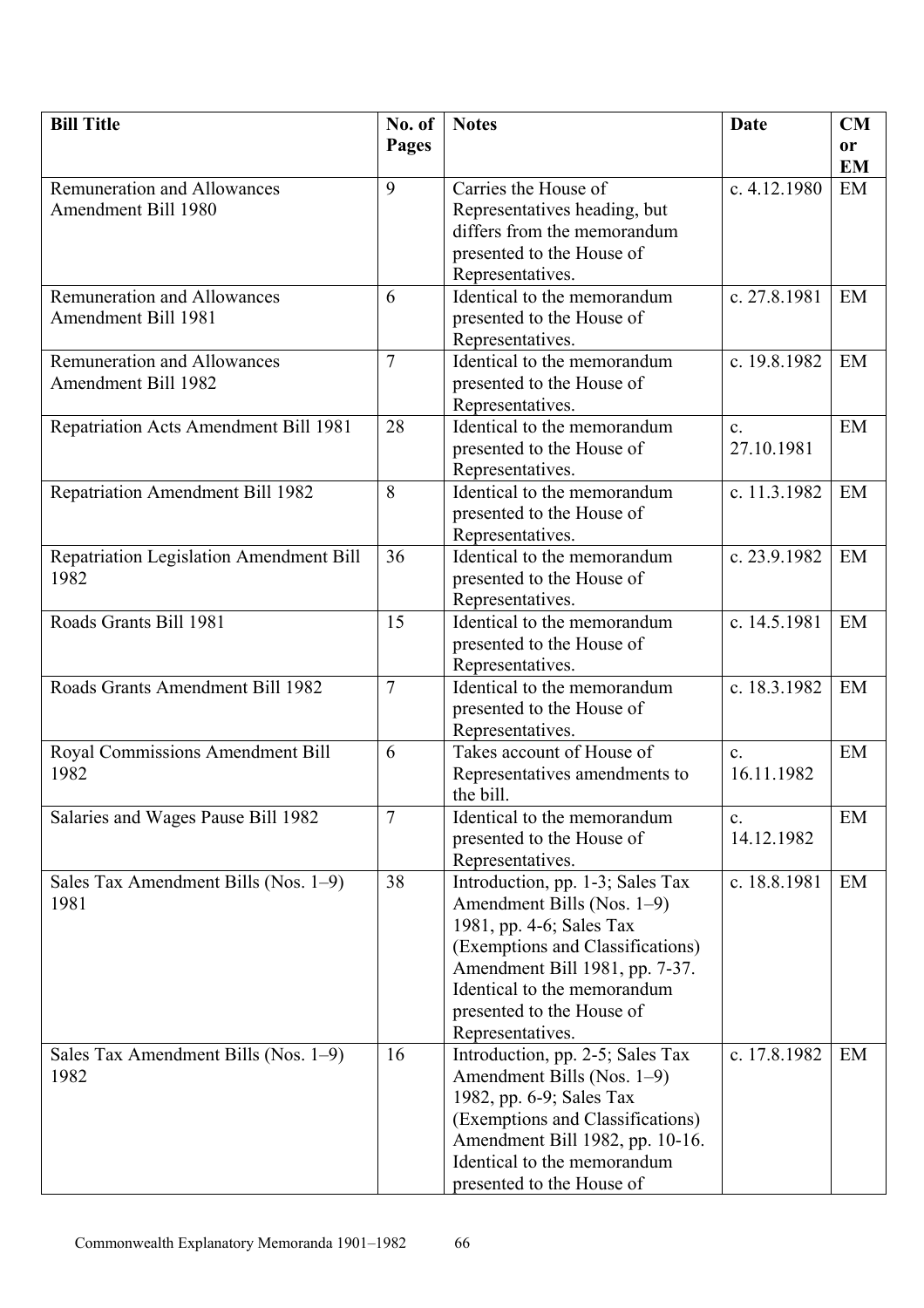| <b>Bill Title</b>                       | No. of       | <b>Notes</b>                                             | Date         | <b>CM</b> |
|-----------------------------------------|--------------|----------------------------------------------------------|--------------|-----------|
|                                         | <b>Pages</b> |                                                          |              | <b>or</b> |
|                                         |              |                                                          |              | <b>EM</b> |
|                                         |              | Representatives.                                         |              |           |
| Sales Tax Amendment Bills (Nos. 1A-     | 9            | Identical to the memorandum                              | c. 25.8.1981 | EM        |
| 9A) 1981                                |              | presented to the House of                                |              |           |
|                                         |              | Representatives.                                         |              |           |
| Sales Tax Amendment Bills (Nos. 1A-     | 9            | Identical to the memorandum                              | c. 16.2.1982 | EM        |
| 9A) 1981 [No. 2] (1982)                 |              | presented to the House of                                |              |           |
|                                         |              | Representatives.                                         |              |           |
| Sales Tax Amendment (Off-shore          | 27           | Introduction, pp. 2-8; Off-shore                         | c. 25.3.1982 | EM        |
| Installations) Bills (Nos. 1–9) 1982    |              | <b>Installations</b> (Miscellaneous                      |              |           |
|                                         |              | Amendments) Bill 1982                                    |              |           |
|                                         |              | (amendments dealing with sales                           |              |           |
|                                         |              | tax law only—see also the EM to                          |              |           |
|                                         |              | the bill of this name, Vol. 6                            |              |           |
|                                         |              | above), pp. 9-16; Sales Tax                              |              |           |
|                                         |              | Amendment (Off-shore                                     |              |           |
|                                         |              | Installations) Bills (Nos. $1-9$ )                       |              |           |
|                                         |              | 1982, pp. 17-24; Sales Tax                               |              |           |
|                                         |              | (Exemptions and Classifications)                         |              |           |
|                                         |              | Amendment (Off-shore                                     |              |           |
|                                         |              | Installations) Bill 1982, pp. 24-25;                     |              |           |
|                                         |              | table, pp. 26-27. Identical to the                       |              |           |
|                                         |              | memorandum presented to the<br>House of Representatives. |              |           |
| Sales Tax (Exemptions and               |              | See Sales Tax Amendment Bills                            |              |           |
| Classifications) Amendment Bill 1981    |              | $(Nos. 1-9)$ 1981.                                       |              |           |
| Sales Tax (Exemptions and               |              | See Sales Tax Amendment Bills                            |              |           |
| Classifications) Amendment Bill 1982    |              | (Nos. $1-9$ ) 1982.                                      |              |           |
| Sales Tax (Exemptions and               |              | See Sales Tax Amendment (Off-                            |              |           |
| Classifications) Amendment (Off-shore   |              | shore Installations) Bills (Nos. 1–                      |              |           |
| Installations) Bill 1982                |              | 9) 1982.                                                 |              |           |
| Securities Industry Amendment Bill 1981 | 24           | Identical to the memorandum                              | c. 2.12.1980 | EM        |
| (original title Securities Industry     |              | presented to the House of                                |              |           |
| Amendment Bill 1980)                    |              | Representatives.                                         |              |           |
| Securities Industry Amendment Bill (No. | 37           | Introduction, pp. 1-5; Securities                        | c. 30.4.1981 | EM        |
| 2) 1981                                 |              | Industry Amendment Bill (No. 2)                          |              |           |
|                                         |              | 1981, pp. 6-33; Securities Industry                      |              |           |
|                                         |              | (Fees) Amendment Bill 1981, p.                           |              |           |
|                                         |              | 34. Identical to the memorandum                          |              |           |
|                                         |              | presented to the House of                                |              |           |
|                                         |              | Representatives.                                         |              |           |
| Securities Industry (Fees) Amendment    |              | See Securities Industry                                  |              |           |
| <b>Bill 1981</b>                        |              | Amendment Bill (No. 2) 1981.                             |              |           |
| Sex Discrimination Bill 1981            | 13           |                                                          | c.           | EM        |
|                                         |              |                                                          | 26.11.1981   |           |
| Shipping Registration Bill 1981         | 93           | Introduction, pp. 2-4; Shipping                          | c. 26.2.1981 | EM        |
|                                         |              | Registration Bill 1981, pp. 5-60;                        |              |           |
|                                         |              | Flags Amendment Bill 1981, pp.                           |              |           |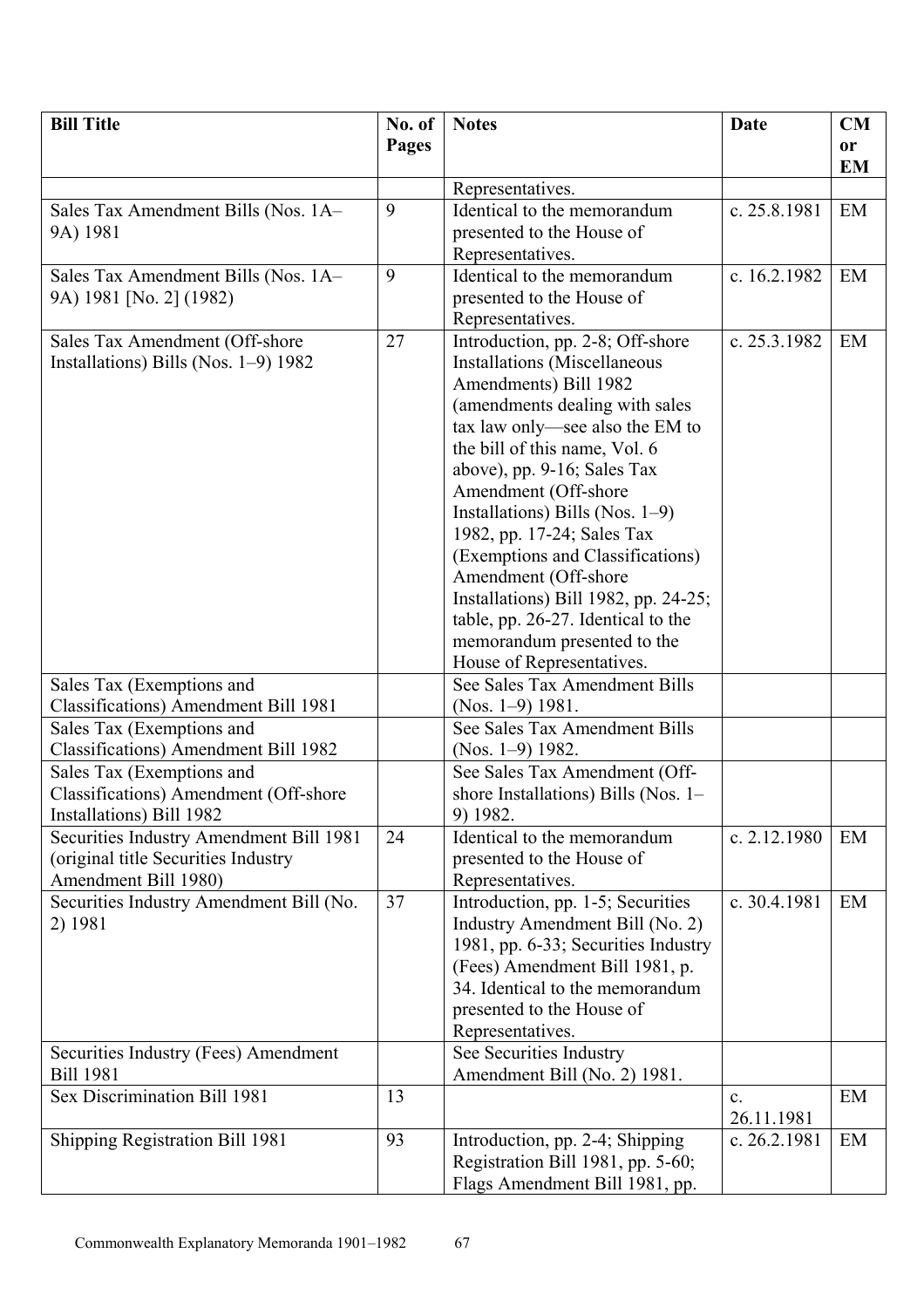| <b>Bill Title</b>                              | No. of         | <b>Notes</b>                       | Date           | CM        |
|------------------------------------------------|----------------|------------------------------------|----------------|-----------|
|                                                | Pages          |                                    |                | or        |
|                                                |                |                                    |                | <b>EM</b> |
|                                                |                | 61-62; Navigation Amendment        |                |           |
|                                                |                | Bill 1981, pp. 63-93. Identical to |                |           |
|                                                |                | the memorandum presented to the    |                |           |
|                                                |                | House of Representatives.          |                |           |
| Social Security Amendment Bill 1982            | 8              | Identical to the memorandum        | c. 9.12.1982   | EM        |
|                                                |                | presented to the House of          |                |           |
|                                                |                | Representatives.                   |                |           |
| Social Security Legislation Amendment          | 57             | Identical to the memorandum        | c. 23.9.1982   | EM        |
| <b>Bill 1982</b>                               |                | presented to the House of          |                |           |
|                                                |                | Representatives.                   |                |           |
| Social Services Amendment Bill 1981            | 20             | Identical to the memorandum        | $\mathbf{c}$ . | EM        |
|                                                |                | presented to the House of          | 27.10.1981     |           |
|                                                |                | Representatives.                   |                |           |
| Social Services Amendment Bill (No. 2)         | 5              | Identical to the memorandum        | $\mathbf{c}$ . | EM        |
| 1981                                           |                | presented to the House of          | 17.11.1981     |           |
|                                                |                | Representatives.                   |                |           |
| Social Services Amendment Bill (No. 3)         | 8              | Identical to the memorandum        | $\mathbf{c}$ . | EM        |
| 1981                                           |                | presented to the House of          | 17.11.1981     |           |
|                                                |                | Representatives.                   |                |           |
| Social Services Amendment Bill (No. 3)         | 8              | Virtually identical to the         | c. 10.3.1982   | EM        |
| 1981 [No. 2] (1982)                            |                | memorandum presented to the        |                |           |
|                                                |                | House of Representatives for the   |                |           |
|                                                |                | first $(1981)$ bill.               |                |           |
| Social Services Legislation Amendment          | 29             | Includes a 2-page addendum.        | c. 25.3.1982   | EM        |
| <b>Bill 1982</b>                               |                | Identical to the memorandum        |                |           |
|                                                |                | presented to the House of          |                |           |
|                                                |                | Representatives.                   |                |           |
| <b>Special Employment-related Programs</b>     | 5              | Identical to the memorandum        | $\mathbf{c}$ . | EM        |
| <b>Bill 1982</b>                               |                | presented to the House of          | 14.12.1982     |           |
|                                                |                | Representatives.                   |                |           |
| Special Prosecutors Bill 1982                  | $\overline{3}$ | Identical to the memorandum        | c. 8.9.1982    | EM        |
|                                                |                | presented to the House of          |                |           |
|                                                |                | Representatives.                   |                |           |
| Session 1980-83: Vol. 8 (of 8)                 |                |                                    |                |           |
| States Grants (Capital Assistance) Bill        | $\overline{4}$ | Identical to the memorandum        | $\mathbf{c}$ . | EM        |
| 1981                                           |                | presented to the House of          | 27.10.1981     |           |
|                                                |                | Representatives.                   |                |           |
| <b>States Grants (Schools Assistance) Bill</b> | 10             | Identical to the memorandum        | $\mathbf{c}$ . | EM        |
| 1981                                           |                | presented to the House of          | 15.10.1981     |           |
|                                                |                | Representatives.                   |                |           |
| <b>States Grants (Tertiary Education</b>       | 20             | Identical to the memorandum        | $\mathbf{c}$ . | EM        |
| Assistance) Bill 1981                          |                | presented to the House of          | 15.10.1981     |           |
|                                                |                | Representatives.                   |                |           |
| <b>States Grants (Tertiary Education</b>       | $\overline{7}$ | Identical to the memorandum        | c. 30.4.1981   | EM        |
| Assistance) Amendment Bill 1981                |                | presented to the House of          |                |           |
|                                                |                | Representatives.                   |                |           |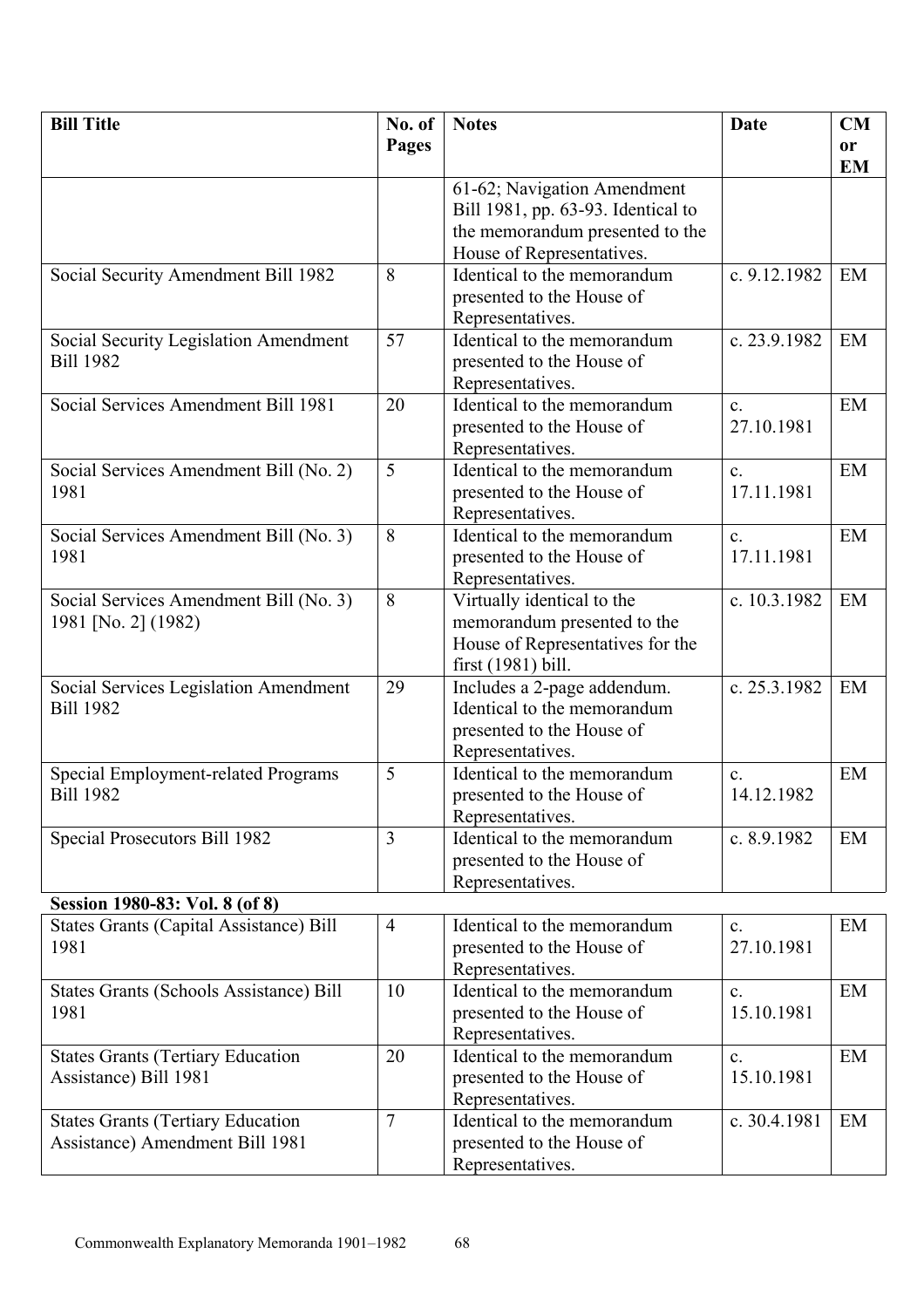| <b>Bill Title</b>                                                    | No. of         | <b>Notes</b>                                  | Date                         | CM        |
|----------------------------------------------------------------------|----------------|-----------------------------------------------|------------------------------|-----------|
|                                                                      | Pages          |                                               |                              | or        |
|                                                                      |                |                                               |                              | <b>EM</b> |
| <b>States Grants (Tertiary Education</b>                             | 12             | Identical to the memorandum                   | 21.9.1982                    | EM        |
| <b>Assistance)</b> Amendment Bill 1982                               |                | presented to the House of                     |                              |           |
|                                                                      |                | Representatives.                              |                              |           |
| <b>States Grants (Tertiary Education</b>                             | 8              | Identical to the memorandum                   | 12.3.1982                    | EM        |
| Assistance) Legislation Amendment Bill                               |                | presented to the House of                     |                              |           |
| 1982                                                                 |                | Representatives.                              |                              |           |
| <b>States (Tax Sharing and Health Grants)</b>                        | 12             | Identical to the memorandum                   | c. 28.5.1981                 | EM        |
| <b>Bill 1981</b>                                                     |                | presented to the House of                     |                              |           |
|                                                                      |                | Representatives.                              |                              |           |
| <b>States (Tax Sharing and Health Grants)</b>                        | $\overline{7}$ | Identical to the memorandum                   | c. 18.2.1982                 | EM        |
| <b>Amendment Bill 1982</b>                                           |                | presented to the House of                     |                              |           |
|                                                                      | 3              | Representatives.<br>Title reads: "Addendum to | c. 4.3.1982                  | EM        |
| States (Tax Sharing and Health Grants)<br><b>Amendment Bill 1982</b> |                | <b>Explanatory Memorandum."</b>               |                              |           |
|                                                                      |                | Identical to the memorandum                   |                              |           |
|                                                                      |                | presented to the House of                     |                              |           |
|                                                                      |                | Representatives.                              |                              |           |
| States (Tax Sharing and Health Grants)                               | 13             | Identical to the memorandum                   | c. 26.8.1982                 | EM        |
| Amendment Bill (No. 2) 1982                                          |                | presented to the House of                     |                              |           |
|                                                                      |                | Representatives.                              |                              |           |
| States (Works and Housing) Assistance                                | 9              | Identical to the memorandum                   | c. 16.9.1982                 | EM        |
| <b>Bill 1982</b>                                                     |                | presented to the House of                     |                              |           |
|                                                                      |                | Representatives.                              |                              |           |
| <b>Statute Law (Miscellaneous Amendments)</b>                        | 35             | Identical to the memorandum                   | $\mathbf{c}$ .               | EM        |
| <b>Bill 1981</b>                                                     |                | presented to the House of                     | 27.10.1981                   |           |
|                                                                      |                | Representatives.                              |                              |           |
| <b>Statute Law (Miscellaneous Amendments)</b>                        | 100            |                                               | c. 25.3.1982                 | EM        |
| Bill (No. 1) 1982                                                    |                |                                               |                              |           |
| <b>Statute Law (Miscellaneous Amendments)</b>                        | 127            | Identical to the memorandum                   | c. 26.8.1982                 | EM        |
| Bill (No. 2) 1982                                                    |                | presented to the House of                     |                              |           |
|                                                                      |                | Representatives.                              |                              |           |
| <b>Statute Law Revision Bill 1981</b>                                | 32             |                                               | c. 27.5.1981                 | EM        |
| <b>Student Assistance (Loans Guarantee and</b>                       | $\overline{4}$ |                                               | c. 9.9.1982                  | EM        |
| Subsidy) Bill 1982<br>Taxation (Unpaid Company Tax)                  | 90             | Introduction, p. 2; Taxation                  |                              | EM        |
| <b>Assessment Bill 1982</b>                                          |                | (Unpaid Company Tax)                          | $\mathbf{c}$ .<br>21.10.1982 |           |
|                                                                      |                | Assessment Bill 1982, pp. 3-15;               |                              |           |
|                                                                      |                | <b>Taxation (Unpaid Company</b>               |                              |           |
|                                                                      |                | Tax-Vendors) Bill 1982, pp. 16,               |                              |           |
|                                                                      |                | 88; Taxation (Unpaid Company                  |                              |           |
|                                                                      |                | Tax-Promoters) Bill 1982, pp.                 |                              |           |
|                                                                      |                | 16, 89; Taxation (Unpaid                      |                              |           |
|                                                                      |                | Company Tax) (Consequential                   |                              |           |
|                                                                      |                | Amendments) Bill 1982, pp. 17-                |                              |           |
|                                                                      |                | 87, 90.                                       |                              |           |
| Taxation (Unpaid Company Tax)                                        | 18             | Introduction, p. 1; Taxation                  | c. 9.11.1982                 | EM        |
| Assessment Bill 1982                                                 |                | (Unpaid Company Tax)                          |                              |           |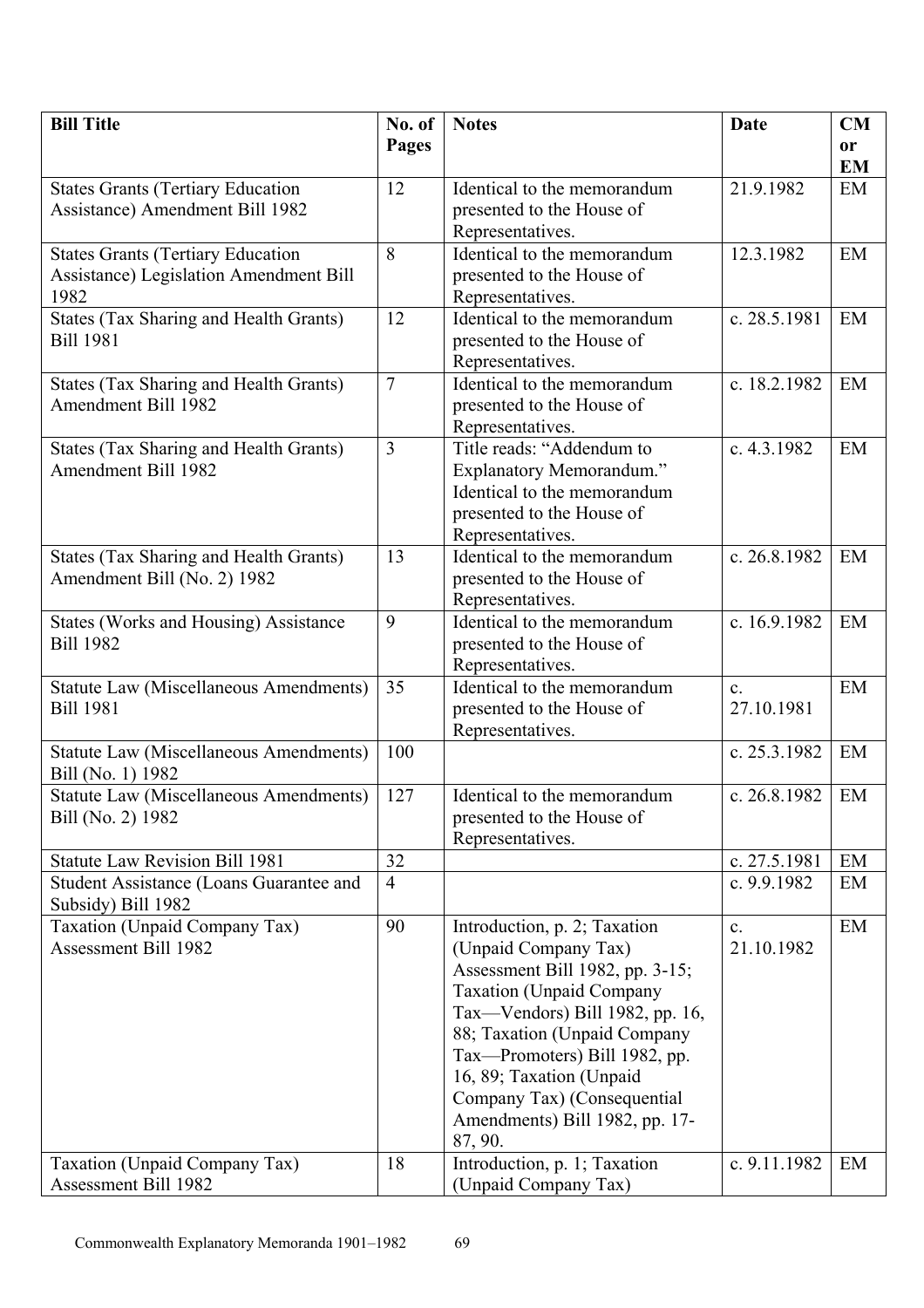| <b>Bill Title</b>                            | No. of         | <b>Notes</b>                         | <b>Date</b>    | <b>CM</b>       |
|----------------------------------------------|----------------|--------------------------------------|----------------|-----------------|
|                                              | <b>Pages</b>   |                                      |                | or<br><b>EM</b> |
|                                              |                | Assessment Bill 1982, pp. 2-5        |                |                 |
|                                              |                | (supplementary explanatory           |                |                 |
|                                              |                | memorandum-takes account of          |                |                 |
|                                              |                | House of Representatives             |                |                 |
|                                              |                | amendments to the bill); Income      |                |                 |
|                                              |                | <b>Tax Assessment Amendment Bill</b> |                |                 |
|                                              |                | $(No. 6)$ 1982, pp. 6-17.            |                |                 |
| Taxation (Unpaid Company Tax)                |                | See Taxation (Unpaid Company         |                |                 |
| (Consequential Amendments) Bill 1982         |                | Tax) Assessment Bill 1982.           |                |                 |
| Taxation (Unpaid Company Tax-                |                | See Taxation (Unpaid Company         |                |                 |
| Promoters) Bill 1982                         |                | Tax) Assessment Bill 1982.           |                |                 |
| Taxation (Unpaid Company Tax-                |                | See Taxation (Unpaid Company         |                |                 |
| Vendors) Bill 1982                           |                | Tax) Assessment Bill 1982.           |                |                 |
| <b>Television Stations Licence Fees Bill</b> | $\overline{3}$ | Identical to the memorandum          | $\mathbf{c}$ . | EM              |
| 1981                                         |                | presented to the House of            | 21.10.1981     |                 |
|                                              |                | Representatives.                     |                |                 |
| <b>Television Stations Licence Fees</b>      |                | See Broadcasting Stations Licence    |                |                 |
| Amendment Bill 1981                          |                | Fees Amendment Bill (No.2)           |                |                 |
|                                              |                | 1981.                                |                |                 |
| <b>Television Stations Licence Fees</b>      |                | See Broadcasting and Television      |                |                 |
| <b>Amendment Bill 1982</b>                   |                | Amendment Bill 1982.                 |                |                 |
| Tobacco Charge Amendment Bill 1982           | $\overline{4}$ | Identical to the memorandum          | c. 5.5.1982    | EM              |
|                                              |                | presented to the House of            |                |                 |
|                                              |                | Representatives.                     |                |                 |
| Tobacco Charge (Nos. 1–3) Amendment          | 3              | Identical to the memorandum          | c. 25.2.1982   | EM              |
| <b>Bill 1982</b>                             |                | presented to the House of            |                |                 |
|                                              |                | Representatives.                     |                |                 |
| Trade Marks Amendment Bill 1981              | 7              | Identical to the memorandum          | c. 8.4.1981    | EM              |
|                                              |                | presented to the House of            |                |                 |
|                                              |                | Representatives.                     |                |                 |
| Wheat Marketing Amendment Bill 1982          | 9              | Identical to the memorandum          | $\mathbf{c}$ . | EM              |
|                                              |                | presented to the House of            | 27.10.1982     |                 |
|                                              |                | Representatives.                     |                |                 |
| Wildlife Protection (Regulation of Exports   | 37             | Identical to the memorandum          | c. 6.5.1982    | EM              |
| and Imports) Bill 1982                       |                | presented to the House of            |                |                 |
|                                              |                | Representatives.                     |                |                 |
| Wildlife Protection (Regulation of Exports)  | $\overline{4}$ | Title reads: "Amendments to the      | c. 17.8.1982   | EM              |
| and Imports) Bill 1982                       |                | Wildlife Protection (Regulation of   |                |                 |
|                                              |                | Exports and Imports) Bill 1982."     |                |                 |
|                                              |                | Supplementary explanatory            |                |                 |
|                                              |                | memorandum, identical to the one     |                |                 |
|                                              |                | presented to the House of            |                |                 |
|                                              |                | Representatives.                     |                |                 |
| Wine Grapes Levy Amendment Bill 1980         | 5              | Wine Grapes Levy Amendment           | $\mathbf{c}$ . | EM              |
| [32nd Parliament]                            |                | Bill 1980, 2 pp; Wine Research       | 26.11.1980     |                 |
|                                              |                | Amendment Bill 1980, 2 pp.           |                |                 |
|                                              |                | Identical to the memorandum          |                |                 |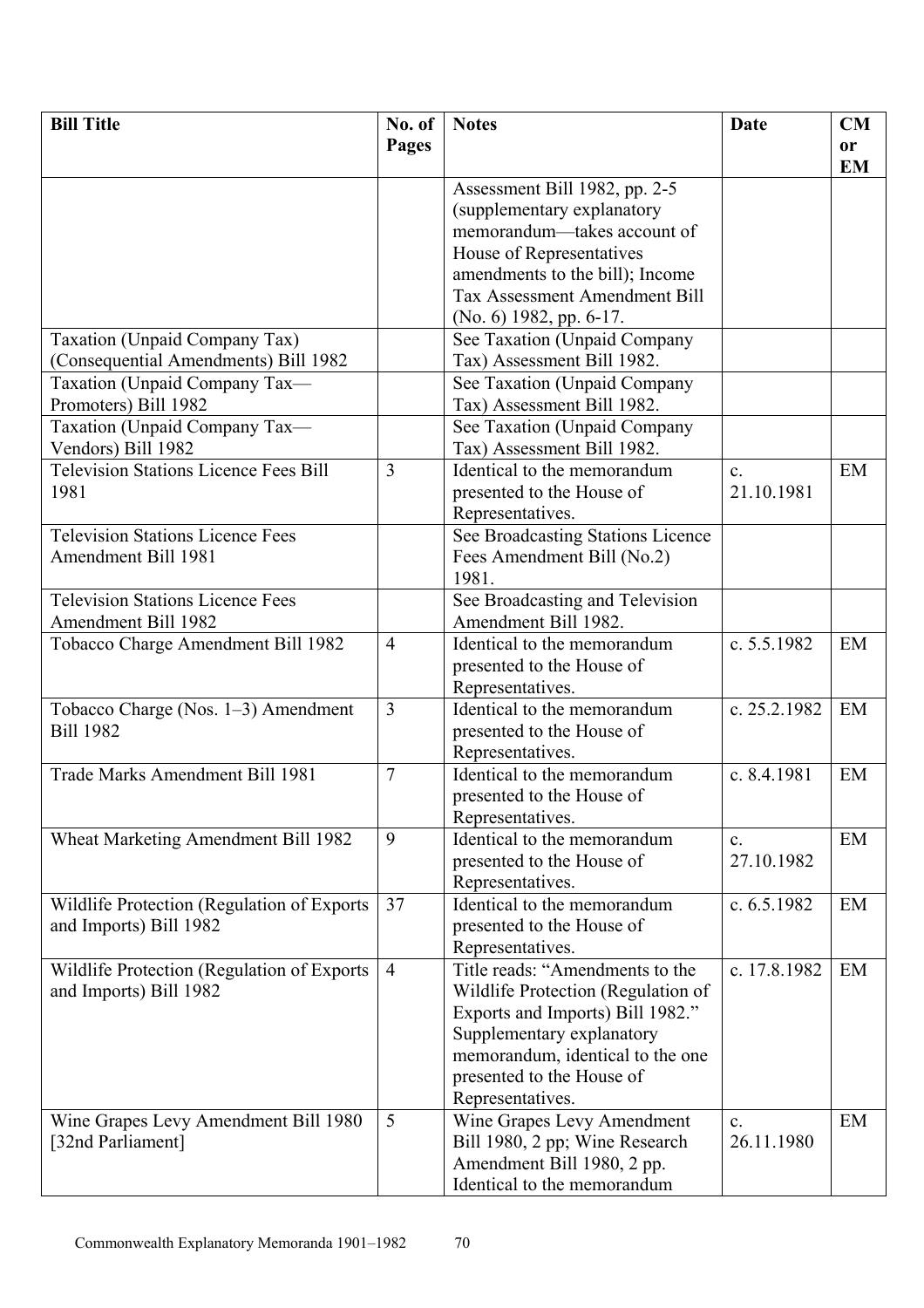| <b>Bill Title</b>                      | No. of         | <b>Notes</b>                                      | Date        | CM        |
|----------------------------------------|----------------|---------------------------------------------------|-------------|-----------|
|                                        | Pages          |                                                   |             | <b>or</b> |
|                                        |                |                                                   |             | <b>EM</b> |
|                                        |                | presented to the House of                         |             |           |
|                                        |                | Representatives during the 31st                   |             |           |
|                                        |                | Parliament, c. 11.9.1980.                         |             |           |
| Wine Research Amendment Bill 1980      |                | See Wine Grapes Levy                              |             |           |
|                                        |                | Amendment Bill 1980 [32nd                         |             |           |
|                                        |                | Parliament].                                      |             |           |
| Wool Industry Amendment Bill 1981      | 5              | Identical to the memorandum                       | c. 7.5.1981 | EM        |
|                                        |                | presented to the House of                         |             |           |
|                                        |                | Representatives.                                  |             |           |
| <b>House of Representatives Bills</b>  |                |                                                   |             |           |
| <b>Volumes</b>                         |                |                                                   |             |           |
| <b>Session 1901-02</b>                 |                |                                                   |             |           |
| Commonwealth Electoral Bill 1902       | 54             | Title reads: "As reported from                    | 31.7.1902   | CM        |
|                                        |                | Committee of the Whole after                      |             |           |
|                                        |                | recommittal, 30th July 1902."                     |             |           |
| Commonwealth Electoral Bill 1902       | 55             | Title reads: "As read a third time"               | 20.8.1902   | CM        |
|                                        |                | 10th August 1902."                                |             |           |
| <b>Customs Tariff Bill 1902</b>        | 16             | Title reads: "Schedule showing                    | [24.7.1902] | CM        |
|                                        |                | requests made by the Senate in the                |             |           |
|                                        |                | Customs Tariff Bill 1902."                        |             |           |
| <b>Customs Tariff Bill 1902</b>        | 5              | Title reads: "Schedule:                           | 1.9.1902    | CM        |
|                                        |                | modifications made by the House                   |             |           |
|                                        |                | of Representatives in certain                     |             |           |
|                                        |                | requests of the Senate as to which                |             |           |
|                                        |                | the Senate again requests the                     |             |           |
|                                        |                | House of Representatives to make                  |             |           |
|                                        |                | the amendments as originally                      |             |           |
| Public Service Bill 1901               | 31             | requested."                                       | 1.7.1901    |           |
|                                        |                | Title reads: "As amended in                       |             | CM        |
|                                        |                | Committee of the Whole up to<br>27th June, 1901." |             |           |
| Public Service Bill 1901               | 31             | Title reads: "Bill as amended by                  | 30.4.1902   | CM        |
|                                        |                | the Senate.— <del>Erased</del> type indicates     |             |           |
|                                        |                | words struck out, and <b>bold</b> type            |             |           |
|                                        |                | words inserted."                                  |             |           |
| <b>Session 1904</b>                    |                |                                                   |             |           |
| Conciliation and Arbitration Bill 1904 | 12             | Title reads: "Schedule showing                    | 21.7.1904   | CM        |
|                                        |                | amendments made in                                |             |           |
|                                        |                | Committee—as reported 19th                        |             |           |
|                                        |                | July, 1904".                                      |             |           |
| <b>Session 1905</b>                    |                |                                                   |             |           |
| Commonwealth Electoral Bill 1905       | $\overline{4}$ | Takes account of Senate                           | 8.12.1905   | EM        |
|                                        |                | amendments to the bill.                           |             |           |
| Copyright Bill 1905                    | 5              | Title reads: "Memorandum of                       | 1.11.1905   | EM        |
|                                        |                | references to similar provisions in               |             |           |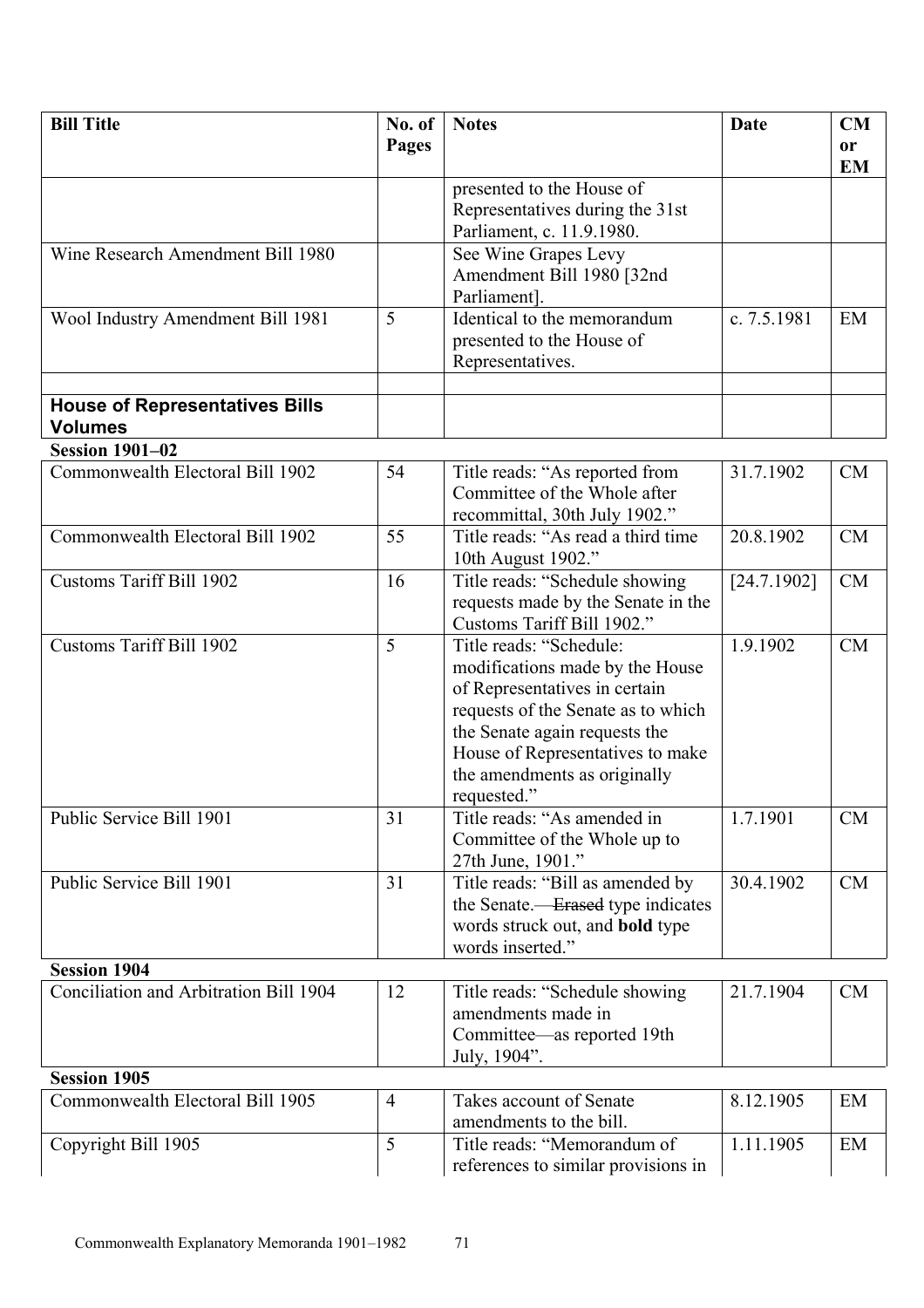| <b>Bill Title</b>                              | No. of         | <b>Notes</b>                         | <b>Date</b> | <b>CM</b> |
|------------------------------------------------|----------------|--------------------------------------|-------------|-----------|
|                                                | Pages          |                                      |             | <b>or</b> |
|                                                |                |                                      |             | <b>EM</b> |
|                                                |                | acts and bills" in the UK,           |             |           |
|                                                |                | Australian states and Canada.        |             |           |
|                                                |                | Takes account of Senate              |             |           |
|                                                |                | amendments to the bill.              |             |           |
| <b>Immigration Restriction Amendment Bill</b>  | $\overline{4}$ | Title reads: "Sections of the        | 23.11.1905  | <b>CM</b> |
| 1905                                           |                | Immigration Restriction Act 1901     |             |           |
|                                                |                | as proposed to be amended by the     |             |           |
|                                                |                | Immigration Restriction Bill 1905,   |             |           |
|                                                |                | and new clauses proposed to be       |             |           |
|                                                |                | inserted".                           |             |           |
| <b>Session 1906</b>                            |                |                                      |             |           |
| <b>Australian Industries Preservation Bill</b> | $\overline{4}$ | Title reads: "Part III as proposed   | 28.6.1906   | <b>CM</b> |
| 1906                                           |                | to be amended".                      |             |           |
| <b>Session 1907-08</b>                         |                |                                      |             |           |
| <b>Customs Tariff 1907</b>                     | 67             | Title reads: "Schedule showing       | 2.4.1908    | CM        |
|                                                |                | requests made by the Senate for      |             |           |
|                                                |                | amendments in the Customs Tariff     |             |           |
|                                                |                | 1907." Identical to the version      |             |           |
|                                                |                |                                      |             |           |
| <b>Customs Tariff 1907</b>                     | 17             | present in the Senate volume.        | 5.5.1908    | CM        |
|                                                |                | Title reads: "Schedule showing       |             |           |
|                                                |                | the manner in which, up to 5th       |             |           |
|                                                |                | May, 1908, the House of              |             |           |
|                                                |                | Representatives has dealt with the   |             |           |
|                                                |                | requests by the Senate for           |             |           |
|                                                |                | amendments." Identical to the        |             |           |
|                                                |                | version present in the Senate        |             |           |
|                                                |                | volume.                              |             |           |
| <b>Customs Tariff 1907</b>                     | 22             | Title reads: "Schedule (No. 2)       | 19.5.1908   | CM        |
|                                                |                | showing the manner in which the      |             |           |
|                                                |                | House of Representatives has         |             |           |
|                                                |                | dealt with the remaining requests    |             |           |
|                                                |                | by the Senate for amendments,        |             |           |
|                                                |                | and also showing consequential       |             |           |
|                                                |                | amendments made in the bill."        |             |           |
|                                                |                | Identical to the version present in  |             |           |
|                                                |                | the Senate volume.                   |             |           |
| <b>Customs Tariff 1907</b>                     | 20             | Title reads: "No. 1. Schedule        | 21.5.1908   | <b>CM</b> |
|                                                |                | showing original requested           |             |           |
|                                                |                | amendments of the Senate which       |             |           |
|                                                |                | the House of Representatives has     |             |           |
|                                                |                | not made, and which the Senate       |             |           |
|                                                |                | again requests the House to make.    |             |           |
|                                                |                | No. 2. Schedule showing how the      |             |           |
|                                                |                | Senate has dealt with certain of its |             |           |
|                                                |                | original requests for amendments,    |             |           |
|                                                |                | which amendments have not been       |             |           |
|                                                |                | made or have been made as to part    |             |           |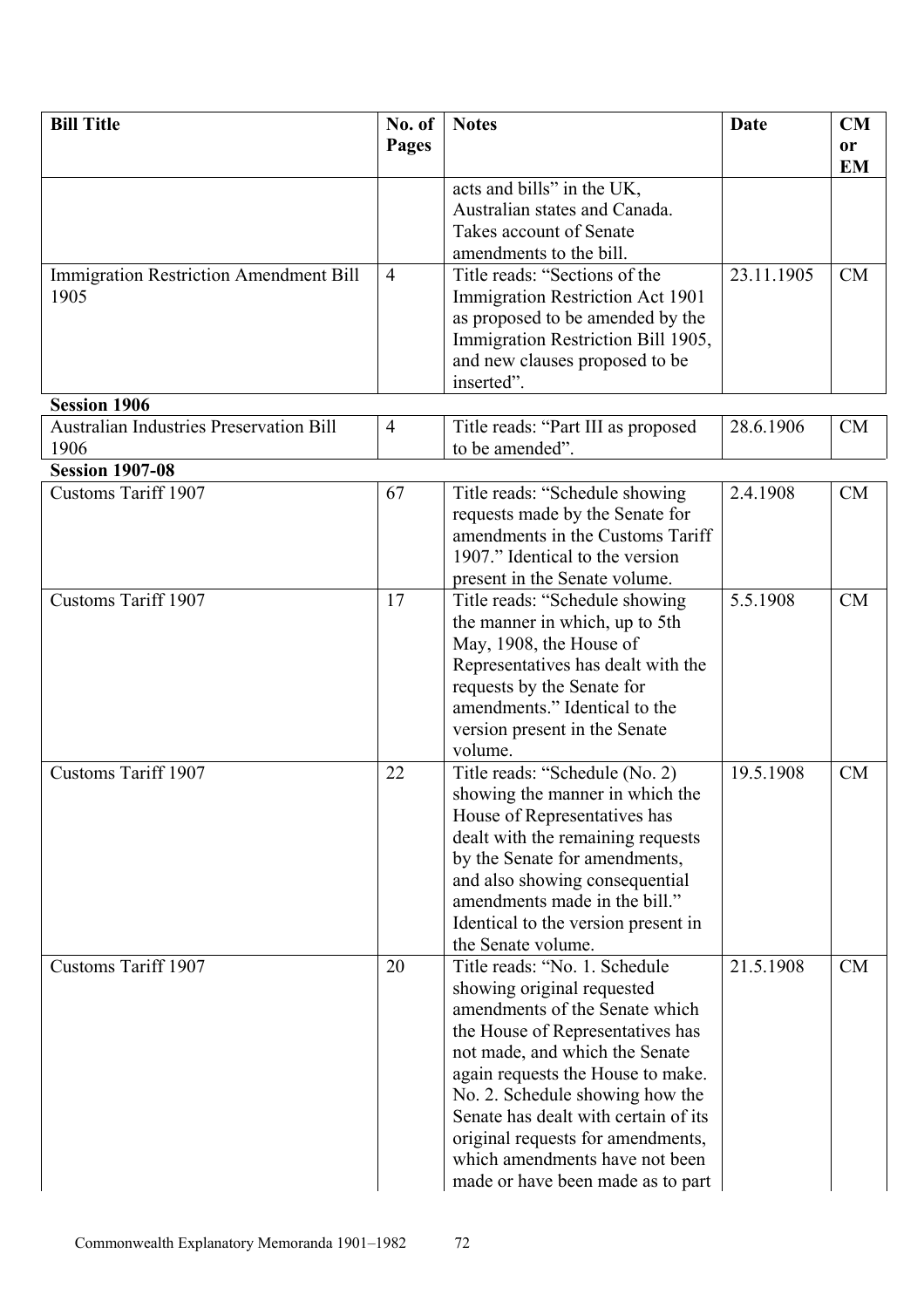| <b>Bill Title</b>                              | No. of         | <b>Notes</b>                        | <b>Date</b> | <b>CM</b> |
|------------------------------------------------|----------------|-------------------------------------|-------------|-----------|
|                                                | <b>Pages</b>   |                                     |             | <b>or</b> |
|                                                |                |                                     |             | <b>EM</b> |
|                                                |                | or with modifications by the        |             |           |
|                                                |                | House of Representatives."          |             |           |
|                                                |                | Identical to the version present in |             |           |
|                                                |                | the Senate volume.                  |             |           |
| <b>Customs Tariff 1907</b>                     | 14             | Title reads: "Schedules showing     | 28.5.1908   | <b>CM</b> |
|                                                |                | how the House of Representatives    |             |           |
|                                                |                | has dealt with the amendments       |             |           |
|                                                |                | requested by the Senate in its      |             |           |
|                                                |                | message No. 28 of the 21st May,     |             |           |
|                                                |                | 1908." Identical to the version     |             |           |
|                                                |                | present in the Senate volume.       |             |           |
| Marine Insurance Bill 1907                     | $\overline{2}$ | Title reads: "Draftsman's           | 20.11.1907  | EM        |
|                                                |                | Memorandum." Outlines               |             |           |
|                                                |                | differences from the UK act on      |             |           |
|                                                |                | which the bill is based.            |             |           |
| <b>Session 1908</b>                            |                |                                     |             |           |
| Marine Insurance Bill 1908                     | $\overline{2}$ | Title reads: "Draftsman's           | 17.9.1908   | EM        |
|                                                |                | Memorandum."                        |             |           |
| <b>Session 1909</b>                            |                |                                     |             |           |
| Bills of Exchange Bill 1909                    | 5              | Title reads: "Memorandum on the     | 30.7.1909   | EM        |
|                                                |                | bill." Outlines differences from    |             |           |
|                                                |                | the UK and Australian State acts    |             |           |
|                                                |                | on which the bill is based.         |             |           |
| Commonwealth Conciliation and                  | $\overline{4}$ | Title reads: "Reprint of the        | 30.11.1909; | <b>CM</b> |
| Arbitration Bill 1909 (No. 2)                  |                | Commonwealth Conciliation and       | tabled      |           |
|                                                |                | Arbitration Bill 1909 (No. 2),      | 8.12.1909   |           |
|                                                |                | showing the amendments to be        |             |           |
|                                                |                | proposed by the Attorney-           |             |           |
|                                                |                | General."                           |             |           |
| Commonwealth Electoral Bill 1909 (No.          | 54             | Title reads: "Reprint of the        | Oct. 1909   | <b>CM</b> |
| 2)                                             |                | Commonwealth Electoral Acts,        |             |           |
|                                                |                | showing the amendments              |             |           |
|                                                |                | proposed by the Commonwealth        |             |           |
|                                                |                | Electoral Bill 1909."               |             |           |
| Land Tax Assessment Bill 1909                  | $\overline{2}$ |                                     | 26.5.1909   | EM        |
| Marine Insurance Bill 1909                     | $\overline{2}$ | Title reads: "Draftsman's           | 21.7.1909   | EM        |
|                                                |                | Memorandum."                        |             |           |
| <b>Session 1910</b>                            |                |                                     |             |           |
| <b>Australian Industries Preservation Bill</b> | $\overline{4}$ | Title reads: "Memorandum setting    | 21.10.1910  | <b>CM</b> |
| 1910                                           |                | out the sections of the Principal   |             |           |
|                                                |                | Act as proposed to be amended."     |             |           |
| Customs Bill 1910                              | 8              | Title reads: "Memorandum            | 17.11.1910  | CM        |
|                                                |                | explaining the alterations          |             |           |
|                                                |                | proposed to be made in the          |             |           |
|                                                |                | Principal Act."                     |             |           |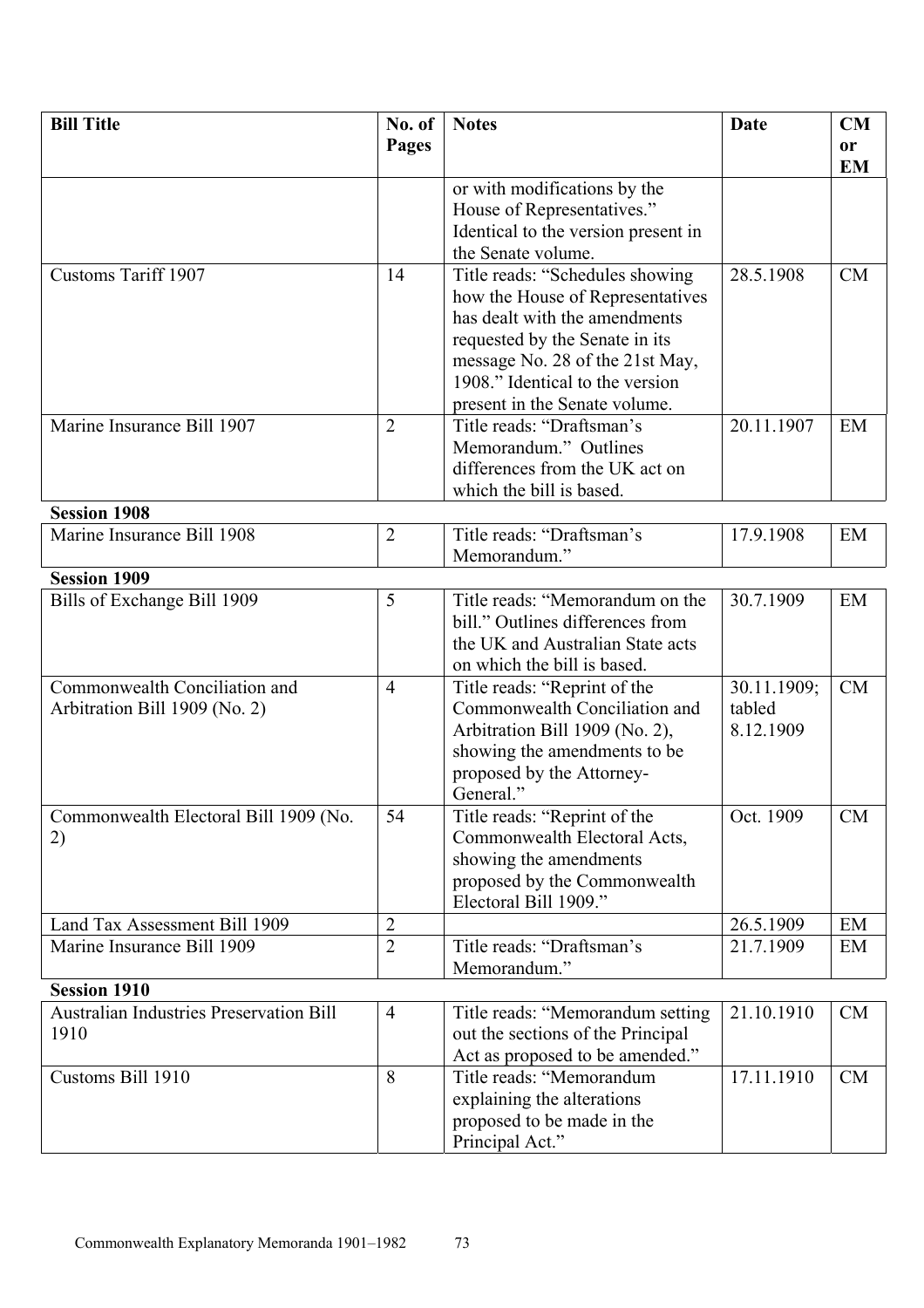| <b>Bill Title</b>                                           | No. of         | <b>Notes</b>                                                          | Date       | CM        |
|-------------------------------------------------------------|----------------|-----------------------------------------------------------------------|------------|-----------|
|                                                             | Pages          |                                                                       |            | or        |
|                                                             |                |                                                                       |            | <b>EM</b> |
| Defence Bill 1910                                           | 8              | Title reads: "Memorandum                                              | 14.11.1910 | CM        |
|                                                             |                | explaining the alterations                                            |            |           |
|                                                             |                | proposed to be made in the                                            |            |           |
|                                                             |                | Principal Act."                                                       |            |           |
| <b>Session 1911</b>                                         |                |                                                                       |            |           |
| Commonwealth Electoral Bill 1911                            | 58             | Title reads: "Reprint of the                                          | 30.11.1911 | <b>CM</b> |
|                                                             |                | Commonwealth Electoral Act,                                           |            |           |
|                                                             |                | showing the amendments                                                |            |           |
|                                                             |                | proposed by the Commonwealth                                          |            |           |
|                                                             |                | Electoral Bill."                                                      |            |           |
| Conciliation and Arbitration Bill 1911                      | 6              | Title reads: "Memorandum                                              | 16.10.1911 | <b>CM</b> |
|                                                             |                | showing the alterations (other than                                   |            |           |
|                                                             |                | new sections) proposed to be                                          |            |           |
|                                                             |                | made in the Principal Act."                                           |            |           |
| Conciliation and Arbitration Bill 1911                      | $\mathbf{1}$   | Title reads: "Explanatory                                             | 17.11.1911 | <b>CM</b> |
|                                                             |                | Memorandum. Section 24 of the                                         |            |           |
|                                                             |                | Conciliation and Arbitration Act                                      |            |           |
|                                                             |                | (a) as amended by the Bill as it                                      |            |           |
|                                                             |                | left the House of Representatives                                     |            |           |
|                                                             |                | (b) as further amended by the                                         |            |           |
|                                                             |                | Senate."                                                              |            |           |
| <b>Session 1912</b><br><b>Constitution Alteration Bills</b> | $\overline{4}$ | Title reads: "Memorandum                                              | Nov.-Dec.  | CM        |
|                                                             |                |                                                                       | 1912       |           |
|                                                             |                | showing the alterations proposed<br>to be made in the Constitution by |            |           |
|                                                             |                | the Constitution Alteration Bills."                                   |            |           |
| Defence Bill 1912                                           | 5              | Title reads: "Memorandum                                              | 30.7.1912  | <b>CM</b> |
|                                                             |                | showing the alterations proposed                                      |            |           |
|                                                             |                | to be made in the Principal Act."                                     |            |           |
| Navigation Bill 1912                                        | 33             | Title reads: "Memorandum                                              | 23.9.1912  | <b>CM</b> |
|                                                             |                | showing the alterations proposed                                      |            |           |
|                                                             |                | to be made in the Bill."                                              |            |           |
| Navigation Bill 1912                                        | 10             | Title reads: "Memorandum (No.                                         | 9.10.1912  | CM        |
|                                                             |                | 2) showing alterations proposed to                                    |            |           |
|                                                             |                | be made in the Bill."                                                 |            |           |
| Navigation Bill 1912                                        | $\overline{2}$ | Title reads: "Memorandum                                              | 17.10.1912 | EM        |
|                                                             |                | showing the application of certain                                    |            |           |
|                                                             |                | of the more important provisions                                      |            |           |
|                                                             |                | of the Navigation Bill to the                                         |            |           |
|                                                             |                | various classes of ships engaged in                                   |            |           |
|                                                             |                | the coasting trade, and in the                                        |            |           |
|                                                             |                | foreign-going trade, respectively."                                   |            |           |
| Quarantine Bill 1912                                        | 25             | Title reads: "Copy of the                                             | 15.8.1912  | CM        |
|                                                             |                | Quarantine Act 1908 as proposed                                       |            |           |
|                                                             |                | to be amended by the Quarantine                                       |            |           |
|                                                             |                | Bill 1912."                                                           |            |           |
| Referendum (Constitution Alteration) Bill                   | 17             | Title reads: "Copy of the                                             | 19.8.1912  | <b>CM</b> |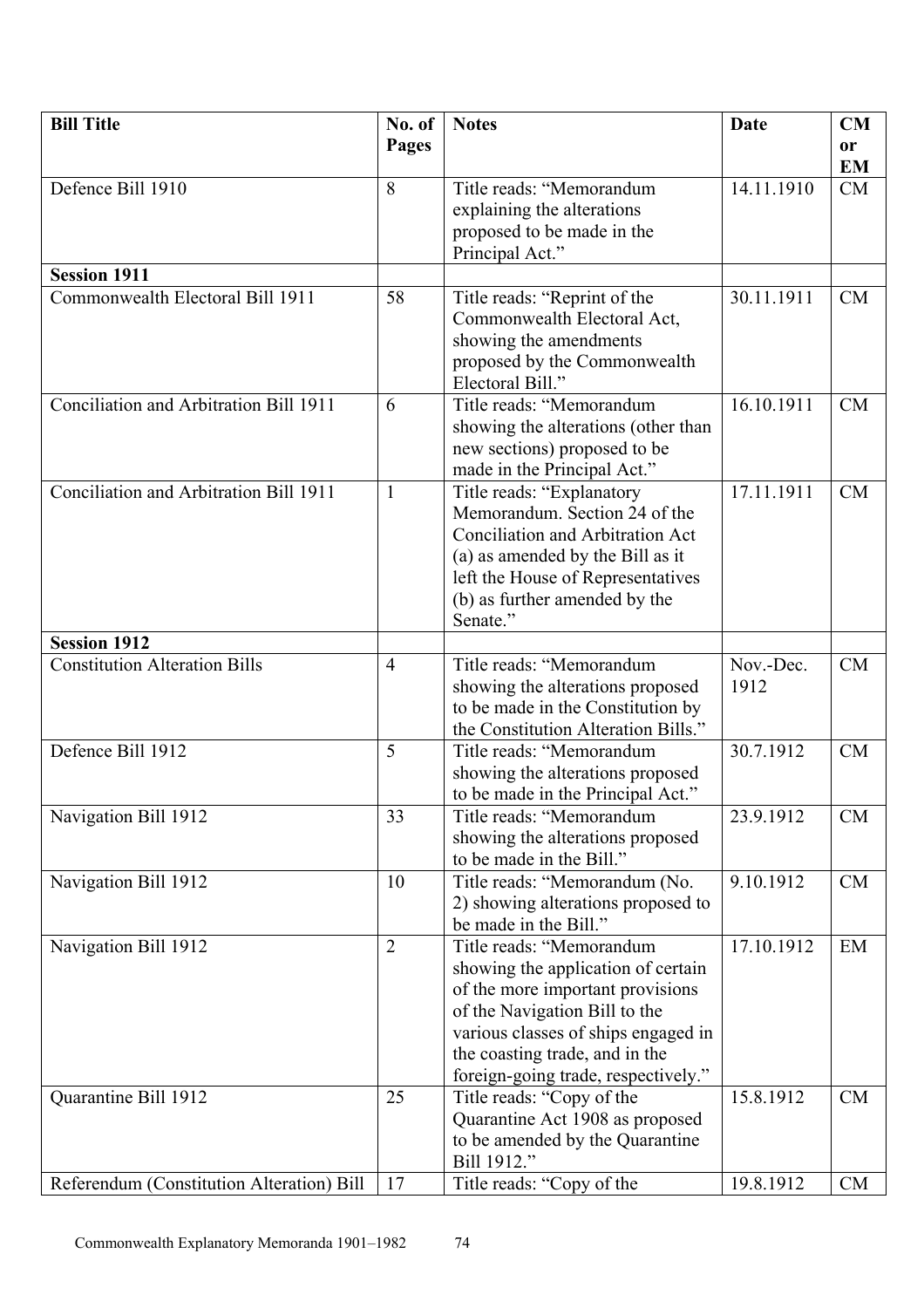| <b>Bill Title</b>                       | No. of         | <b>Notes</b>                        | <b>Date</b> | CM        |
|-----------------------------------------|----------------|-------------------------------------|-------------|-----------|
|                                         | <b>Pages</b>   |                                     |             | or        |
|                                         |                |                                     |             | <b>EM</b> |
| 1912                                    |                | Referendum (Constitution            |             |           |
|                                         |                | Alteration) Act 1906-1910 as        |             |           |
|                                         |                | proposed to be amended by the       |             |           |
|                                         |                | Referendum (Constitution            |             |           |
|                                         |                | Alteration) Bill 1912."             |             |           |
| Service and Execution of Process Bill   | 7              | Title reads: "Memorandum            | 31.7.1912   | CM        |
| 1912                                    |                | showing the alterations proposed    |             |           |
|                                         |                | to be made in the Principal Act."   |             |           |
| Trade Marks Bill 1912                   | 5              |                                     | 6.9.1912    | EM        |
| Trade Marks Bill 1912                   | 12             | Title reads: "Memorandum            | 31.7.1912   | CM        |
|                                         |                | showing the alterations proposed    |             |           |
|                                         |                | to be made in the Principal Act."   |             |           |
| <b>Session 1913</b>                     |                |                                     |             |           |
| Invalid and Old-age Pensions Bill 1913  | 5              | Title reads: "Memorandum            | 17.10.1913  | <b>CM</b> |
|                                         |                | showing the alterations proposed    |             |           |
|                                         |                | to be made in the Principal Act."   |             |           |
| Commonwealth Electoral Bill 1913        | 62             | Title reads: "Reprint of the        | Sept.-Oct.  | CM        |
|                                         |                | Commonwealth Electoral Act,         | 1913        |           |
|                                         |                | showing the amendments              |             |           |
|                                         |                | proposed by the Commonwealth        |             |           |
|                                         |                | Electoral Bill."                    |             |           |
| <b>Session 1914-15-16-17</b>            |                |                                     |             |           |
| Commonwealth Conciliation and           | 8              | Title reads: "Memorandum            | 17.11.1914  | CM        |
| Arbitration Bill (No. 2) 1914           |                | showing the alterations proposed    |             |           |
|                                         |                | to be made in the Principal Act by  |             |           |
|                                         |                | the Commonwealth Conciliation       |             |           |
|                                         |                | and Arbitration Bill (No. 2) 1914." |             |           |
| <b>Customs Tariff 1914</b>              | 83             | Title reads: "Memorandum            | 3.12.1914   | <b>CM</b> |
|                                         |                | showing items in the proposed       |             |           |
|                                         |                | tariff as compared with the 1908-   |             |           |
|                                         |                | 1911 tariff."                       |             |           |
| Excise Tariff 1914                      | $\overline{4}$ | Title reads: "Memorandum            | 3.12.1914   | CM        |
|                                         |                | showing items in the proposed       |             |           |
|                                         |                | Excise Tariff as compared with      |             |           |
|                                         |                | the items in the existing excise    |             |           |
|                                         |                | tariffs (No. 11 of 1902, No. 20 of  |             |           |
|                                         |                | 1906, No. 8 of 1908, and No. 14     |             |           |
|                                         |                | of 1908)."                          |             |           |
| Income Tax Assessment Bill (No. 2) 1916 | 16             | Title reads: "Memorandum            | 13.12.1916  | <b>CM</b> |
|                                         |                | showing the alterations proposed    |             |           |
|                                         |                | to be made in the Principal Act."   |             |           |
| Navigation Bill 1914                    | 26             | Title reads: "Memorandum            | 15.12.1914  | <b>CM</b> |
|                                         |                | showing the effect of the           |             |           |
|                                         |                | amendments proposed to be made      |             |           |
|                                         |                | in the Navigation Act 1912."        |             |           |
| War Pensions Bill 1915                  | 9              | Title reads: "Copy of the War       | 28.7.1915   | CM        |
|                                         |                | Pensions Act 1914 as proposed to    |             |           |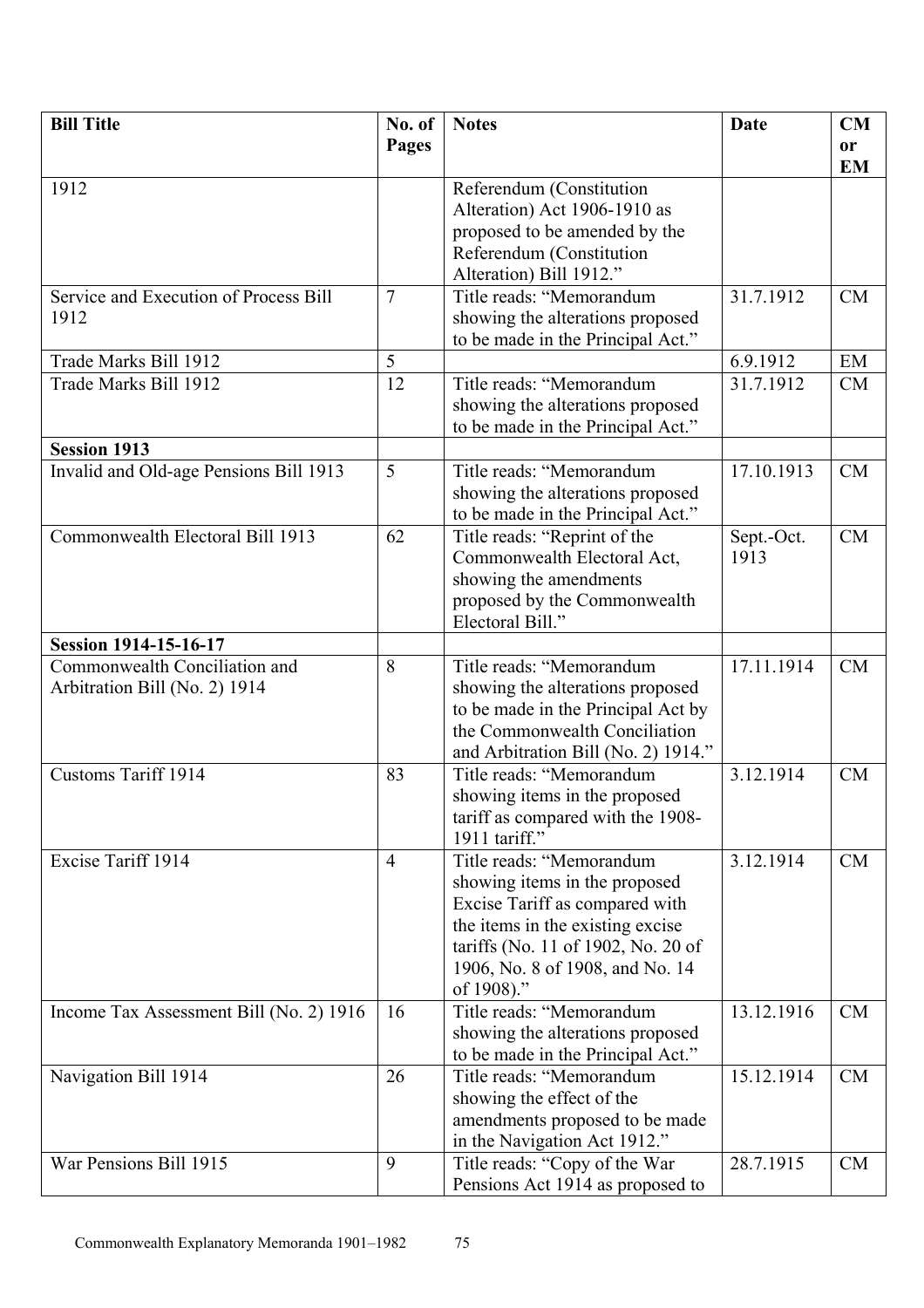| <b>Bill Title</b>                         | No. of         | <b>Notes</b>                                                  | Date       | CM            |
|-------------------------------------------|----------------|---------------------------------------------------------------|------------|---------------|
|                                           | Pages          |                                                               |            | <sub>or</sub> |
|                                           |                |                                                               |            | <b>EM</b>     |
|                                           |                | be amended by the War Pensions                                |            |               |
|                                           |                | Bill 1915."                                                   |            |               |
| War Precautions Bill 1915                 | $\overline{4}$ | Title reads: "The War Precautions                             | 29.4.1915  | CM            |
|                                           |                | Act 1914 (No. 10 of 1914) as                                  |            |               |
|                                           |                | proposed to be amended by the                                 |            |               |
|                                           |                | War Precautions Bill 1915."                                   |            |               |
| <b>Sessions 1917 and 1917-18-19</b>       |                |                                                               |            |               |
| Beer Excise Bill 1918                     | 21             | Title reads: "Memorandum                                      | 4.10.1918  | <b>CM</b>     |
|                                           |                | showing the alterations proposed                              |            |               |
|                                           |                | to be made in the Principal Act."                             |            |               |
| Commonwealth Conciliation and             | $\overline{4}$ | Title reads: "Memorandum                                      | 17.12.1918 | <b>CM</b>     |
| <b>Arbitration Bill 1918</b>              |                | showing the alterations proposed                              |            |               |
|                                           |                | to be made in the Principal Act."                             |            |               |
| Customs Bill 1919                         | 13             | Title reads: "Memorandum                                      | 8.8.1919   | <b>CM</b>     |
|                                           |                | showing the alterations proposed                              |            |               |
|                                           |                | to be made in the Principal Act."                             |            |               |
| Defence Bill 1917                         | 45             | Title reads: "Memorandum                                      | 30.8.1917  | <b>CM</b>     |
|                                           |                | showing the alterations proposed                              |            |               |
|                                           |                | to be made in the Principal Act."                             |            |               |
| Distillation Bill 1918                    | 6              | Title reads: "Memorandum                                      | 1.10.1918  | <b>CM</b>     |
|                                           |                | showing the alterations proposed                              |            |               |
|                                           |                | to be made in the Principal Act."                             |            |               |
| Commonwealth Electoral Bill 1918          | 84             | Title reads: "Reprint showing                                 | 3.10.1918  | <b>CM</b>     |
|                                           |                | proposed amendments of the                                    |            |               |
|                                           |                | Commonwealth Electoral Act                                    |            |               |
|                                           |                | 1902-1911 and the                                             |            |               |
|                                           |                | Commonwealth Franchise Act                                    |            |               |
|                                           |                | 1902."                                                        |            |               |
| Excise Bill 1918                          | 14             | Title reads: "Memorandum                                      | 2.10.1918  | <b>CM</b>     |
|                                           |                | showing the alterations proposed                              |            |               |
|                                           |                | to be made in the Principal Act."                             |            |               |
| Income Tax Assessment Bill 1918           | 36             | Title reads: "Memorandum                                      | 2.5.1918   | CM            |
|                                           |                | showing the alterations proposed                              |            |               |
|                                           |                | to be made in the Principal Act."                             |            |               |
| Invalid and Old-age Pensions Bill 1917    | $\overline{2}$ | Title reads: "Memorandum                                      | 1.8.1917   | CM            |
|                                           |                | showing the alterations proposed                              |            |               |
|                                           |                | to be made in the Principal Act."                             |            |               |
| Referendum (Constitution Alteration) Bill | 14             | Memorandum showing the                                        | 16.10.1919 | CM            |
| 1919                                      |                | alterations proposed to be made in                            |            |               |
|                                           | 5              | the Principal Act.                                            |            |               |
| Spirits Bill 1918                         |                | Title reads: "Memorandum                                      | 1.10.1918  | CM            |
|                                           |                | showing the alterations proposed                              |            |               |
| <b>Unlawful Associations Bill 1917</b>    | $\overline{3}$ | to be made in the Principal Act."<br>Title reads: "Memorandum | 19.7.1917  | CM            |
|                                           |                |                                                               |            |               |
|                                           |                | showing the alterations proposed                              |            |               |
|                                           |                | to be made in the Principal Act."                             |            |               |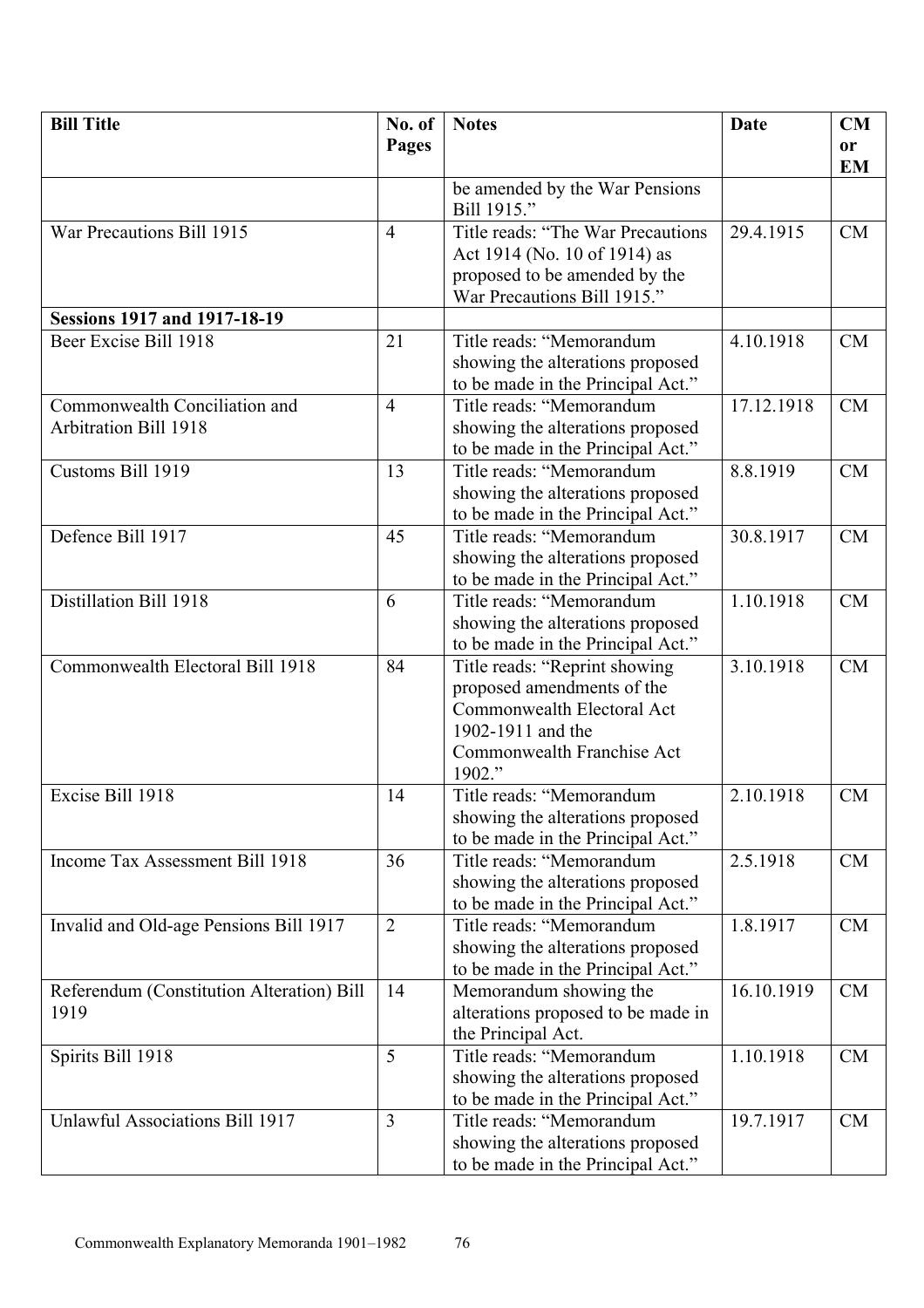| No. of<br>Pages<br>or<br><b>EM</b><br>War Service Homes Bill 1919<br>22.10.1919<br>10<br>Title reads: "Memorandum<br>CM<br>showing the alterations proposed<br>to be made in the Principal Act."<br>War-time Profits Tax Assessment Bill<br>Title reads: "Memorandum<br>19.7.1917<br><b>CM</b><br>24<br>1917<br>showing the alterations made in<br>the War-time Profits Tax<br>Assessment Bill 1916."<br>War-time Profits Tax Assessment Bill<br>Title reads: "Memorandum<br>22.8.1917<br>29<br><b>CM</b><br>1917<br>showing the alterations proposed<br>to be made in the bill as<br>introduced."<br>5<br>4.9.1917<br><b>CM</b><br>War-time Profits Tax Assessment Bill<br>Title reads: "Memorandum<br>showing the alterations made in<br>1917<br>the clauses of the bill to be re-<br>committed."<br>War-time Profits Tax Assessment Bill<br>Title reads: "Memorandum<br>2.12.1918<br>12<br>CM<br>1918<br>showing the alterations proposed<br>to be made in the Principal Act."<br><b>Session 1920-21</b><br>Title reads: "Memorandum<br>Audit Bill 1920<br>8<br>10.5.1920<br>CM<br>showing the alterations proposed<br>to be made in the Principal Act."<br>Commonwealth Court of Commerce Bill<br>Title reads: "Draftsman's<br>4.11.1920<br>EM<br>$\mathbf{1}$<br>1920<br>Memorandum."<br>Commonwealth Conciliation and<br>5<br>6.8.1920<br>Title reads: "Memorandum<br><b>CM</b><br><b>Arbitration Bill 1920</b><br>showing the alterations proposed<br>to be made in the Principal Act."<br>Defence Bill 1921<br>Title reads: "Memorandum<br>26.9.1921<br>44<br><b>CM</b><br>showing the alterations proposed<br>to be made in the Principal Act."<br>Title reads: "Memorandum<br>Navigation Bill 1920<br>122<br>29.6.1920<br>CM |
|----------------------------------------------------------------------------------------------------------------------------------------------------------------------------------------------------------------------------------------------------------------------------------------------------------------------------------------------------------------------------------------------------------------------------------------------------------------------------------------------------------------------------------------------------------------------------------------------------------------------------------------------------------------------------------------------------------------------------------------------------------------------------------------------------------------------------------------------------------------------------------------------------------------------------------------------------------------------------------------------------------------------------------------------------------------------------------------------------------------------------------------------------------------------------------------------------------------------------------------------------------------------------------------------------------------------------------------------------------------------------------------------------------------------------------------------------------------------------------------------------------------------------------------------------------------------------------------------------------------------------------------------------------------------------------------------------------------------------------------|
|                                                                                                                                                                                                                                                                                                                                                                                                                                                                                                                                                                                                                                                                                                                                                                                                                                                                                                                                                                                                                                                                                                                                                                                                                                                                                                                                                                                                                                                                                                                                                                                                                                                                                                                                        |
|                                                                                                                                                                                                                                                                                                                                                                                                                                                                                                                                                                                                                                                                                                                                                                                                                                                                                                                                                                                                                                                                                                                                                                                                                                                                                                                                                                                                                                                                                                                                                                                                                                                                                                                                        |
|                                                                                                                                                                                                                                                                                                                                                                                                                                                                                                                                                                                                                                                                                                                                                                                                                                                                                                                                                                                                                                                                                                                                                                                                                                                                                                                                                                                                                                                                                                                                                                                                                                                                                                                                        |
|                                                                                                                                                                                                                                                                                                                                                                                                                                                                                                                                                                                                                                                                                                                                                                                                                                                                                                                                                                                                                                                                                                                                                                                                                                                                                                                                                                                                                                                                                                                                                                                                                                                                                                                                        |
|                                                                                                                                                                                                                                                                                                                                                                                                                                                                                                                                                                                                                                                                                                                                                                                                                                                                                                                                                                                                                                                                                                                                                                                                                                                                                                                                                                                                                                                                                                                                                                                                                                                                                                                                        |
|                                                                                                                                                                                                                                                                                                                                                                                                                                                                                                                                                                                                                                                                                                                                                                                                                                                                                                                                                                                                                                                                                                                                                                                                                                                                                                                                                                                                                                                                                                                                                                                                                                                                                                                                        |
|                                                                                                                                                                                                                                                                                                                                                                                                                                                                                                                                                                                                                                                                                                                                                                                                                                                                                                                                                                                                                                                                                                                                                                                                                                                                                                                                                                                                                                                                                                                                                                                                                                                                                                                                        |
|                                                                                                                                                                                                                                                                                                                                                                                                                                                                                                                                                                                                                                                                                                                                                                                                                                                                                                                                                                                                                                                                                                                                                                                                                                                                                                                                                                                                                                                                                                                                                                                                                                                                                                                                        |
|                                                                                                                                                                                                                                                                                                                                                                                                                                                                                                                                                                                                                                                                                                                                                                                                                                                                                                                                                                                                                                                                                                                                                                                                                                                                                                                                                                                                                                                                                                                                                                                                                                                                                                                                        |
|                                                                                                                                                                                                                                                                                                                                                                                                                                                                                                                                                                                                                                                                                                                                                                                                                                                                                                                                                                                                                                                                                                                                                                                                                                                                                                                                                                                                                                                                                                                                                                                                                                                                                                                                        |
|                                                                                                                                                                                                                                                                                                                                                                                                                                                                                                                                                                                                                                                                                                                                                                                                                                                                                                                                                                                                                                                                                                                                                                                                                                                                                                                                                                                                                                                                                                                                                                                                                                                                                                                                        |
|                                                                                                                                                                                                                                                                                                                                                                                                                                                                                                                                                                                                                                                                                                                                                                                                                                                                                                                                                                                                                                                                                                                                                                                                                                                                                                                                                                                                                                                                                                                                                                                                                                                                                                                                        |
|                                                                                                                                                                                                                                                                                                                                                                                                                                                                                                                                                                                                                                                                                                                                                                                                                                                                                                                                                                                                                                                                                                                                                                                                                                                                                                                                                                                                                                                                                                                                                                                                                                                                                                                                        |
|                                                                                                                                                                                                                                                                                                                                                                                                                                                                                                                                                                                                                                                                                                                                                                                                                                                                                                                                                                                                                                                                                                                                                                                                                                                                                                                                                                                                                                                                                                                                                                                                                                                                                                                                        |
|                                                                                                                                                                                                                                                                                                                                                                                                                                                                                                                                                                                                                                                                                                                                                                                                                                                                                                                                                                                                                                                                                                                                                                                                                                                                                                                                                                                                                                                                                                                                                                                                                                                                                                                                        |
|                                                                                                                                                                                                                                                                                                                                                                                                                                                                                                                                                                                                                                                                                                                                                                                                                                                                                                                                                                                                                                                                                                                                                                                                                                                                                                                                                                                                                                                                                                                                                                                                                                                                                                                                        |
|                                                                                                                                                                                                                                                                                                                                                                                                                                                                                                                                                                                                                                                                                                                                                                                                                                                                                                                                                                                                                                                                                                                                                                                                                                                                                                                                                                                                                                                                                                                                                                                                                                                                                                                                        |
|                                                                                                                                                                                                                                                                                                                                                                                                                                                                                                                                                                                                                                                                                                                                                                                                                                                                                                                                                                                                                                                                                                                                                                                                                                                                                                                                                                                                                                                                                                                                                                                                                                                                                                                                        |
|                                                                                                                                                                                                                                                                                                                                                                                                                                                                                                                                                                                                                                                                                                                                                                                                                                                                                                                                                                                                                                                                                                                                                                                                                                                                                                                                                                                                                                                                                                                                                                                                                                                                                                                                        |
|                                                                                                                                                                                                                                                                                                                                                                                                                                                                                                                                                                                                                                                                                                                                                                                                                                                                                                                                                                                                                                                                                                                                                                                                                                                                                                                                                                                                                                                                                                                                                                                                                                                                                                                                        |
|                                                                                                                                                                                                                                                                                                                                                                                                                                                                                                                                                                                                                                                                                                                                                                                                                                                                                                                                                                                                                                                                                                                                                                                                                                                                                                                                                                                                                                                                                                                                                                                                                                                                                                                                        |
|                                                                                                                                                                                                                                                                                                                                                                                                                                                                                                                                                                                                                                                                                                                                                                                                                                                                                                                                                                                                                                                                                                                                                                                                                                                                                                                                                                                                                                                                                                                                                                                                                                                                                                                                        |
|                                                                                                                                                                                                                                                                                                                                                                                                                                                                                                                                                                                                                                                                                                                                                                                                                                                                                                                                                                                                                                                                                                                                                                                                                                                                                                                                                                                                                                                                                                                                                                                                                                                                                                                                        |
|                                                                                                                                                                                                                                                                                                                                                                                                                                                                                                                                                                                                                                                                                                                                                                                                                                                                                                                                                                                                                                                                                                                                                                                                                                                                                                                                                                                                                                                                                                                                                                                                                                                                                                                                        |
|                                                                                                                                                                                                                                                                                                                                                                                                                                                                                                                                                                                                                                                                                                                                                                                                                                                                                                                                                                                                                                                                                                                                                                                                                                                                                                                                                                                                                                                                                                                                                                                                                                                                                                                                        |
|                                                                                                                                                                                                                                                                                                                                                                                                                                                                                                                                                                                                                                                                                                                                                                                                                                                                                                                                                                                                                                                                                                                                                                                                                                                                                                                                                                                                                                                                                                                                                                                                                                                                                                                                        |
|                                                                                                                                                                                                                                                                                                                                                                                                                                                                                                                                                                                                                                                                                                                                                                                                                                                                                                                                                                                                                                                                                                                                                                                                                                                                                                                                                                                                                                                                                                                                                                                                                                                                                                                                        |
|                                                                                                                                                                                                                                                                                                                                                                                                                                                                                                                                                                                                                                                                                                                                                                                                                                                                                                                                                                                                                                                                                                                                                                                                                                                                                                                                                                                                                                                                                                                                                                                                                                                                                                                                        |
|                                                                                                                                                                                                                                                                                                                                                                                                                                                                                                                                                                                                                                                                                                                                                                                                                                                                                                                                                                                                                                                                                                                                                                                                                                                                                                                                                                                                                                                                                                                                                                                                                                                                                                                                        |
|                                                                                                                                                                                                                                                                                                                                                                                                                                                                                                                                                                                                                                                                                                                                                                                                                                                                                                                                                                                                                                                                                                                                                                                                                                                                                                                                                                                                                                                                                                                                                                                                                                                                                                                                        |
|                                                                                                                                                                                                                                                                                                                                                                                                                                                                                                                                                                                                                                                                                                                                                                                                                                                                                                                                                                                                                                                                                                                                                                                                                                                                                                                                                                                                                                                                                                                                                                                                                                                                                                                                        |
|                                                                                                                                                                                                                                                                                                                                                                                                                                                                                                                                                                                                                                                                                                                                                                                                                                                                                                                                                                                                                                                                                                                                                                                                                                                                                                                                                                                                                                                                                                                                                                                                                                                                                                                                        |
|                                                                                                                                                                                                                                                                                                                                                                                                                                                                                                                                                                                                                                                                                                                                                                                                                                                                                                                                                                                                                                                                                                                                                                                                                                                                                                                                                                                                                                                                                                                                                                                                                                                                                                                                        |
| showing the effect of the                                                                                                                                                                                                                                                                                                                                                                                                                                                                                                                                                                                                                                                                                                                                                                                                                                                                                                                                                                                                                                                                                                                                                                                                                                                                                                                                                                                                                                                                                                                                                                                                                                                                                                              |
| amendments proposed to be made                                                                                                                                                                                                                                                                                                                                                                                                                                                                                                                                                                                                                                                                                                                                                                                                                                                                                                                                                                                                                                                                                                                                                                                                                                                                                                                                                                                                                                                                                                                                                                                                                                                                                                         |
| in the Navigation Act 1912-1919."                                                                                                                                                                                                                                                                                                                                                                                                                                                                                                                                                                                                                                                                                                                                                                                                                                                                                                                                                                                                                                                                                                                                                                                                                                                                                                                                                                                                                                                                                                                                                                                                                                                                                                      |
| 8<br>Title reads: "Memorandum (No.<br>8.9.1920<br>CM<br>Navigation Bill 1920                                                                                                                                                                                                                                                                                                                                                                                                                                                                                                                                                                                                                                                                                                                                                                                                                                                                                                                                                                                                                                                                                                                                                                                                                                                                                                                                                                                                                                                                                                                                                                                                                                                           |
| 2) showing additional alterations                                                                                                                                                                                                                                                                                                                                                                                                                                                                                                                                                                                                                                                                                                                                                                                                                                                                                                                                                                                                                                                                                                                                                                                                                                                                                                                                                                                                                                                                                                                                                                                                                                                                                                      |
| proposed to be made in the                                                                                                                                                                                                                                                                                                                                                                                                                                                                                                                                                                                                                                                                                                                                                                                                                                                                                                                                                                                                                                                                                                                                                                                                                                                                                                                                                                                                                                                                                                                                                                                                                                                                                                             |
| Navigation Act 1912-1919."<br>$\overline{7}$<br>Title reads: "Memorandum<br>17.9.1920<br><b>CM</b>                                                                                                                                                                                                                                                                                                                                                                                                                                                                                                                                                                                                                                                                                                                                                                                                                                                                                                                                                                                                                                                                                                                                                                                                                                                                                                                                                                                                                                                                                                                                                                                                                                     |
| Post and Telegraph Rates Bill 1920<br>showing the alterations proposed                                                                                                                                                                                                                                                                                                                                                                                                                                                                                                                                                                                                                                                                                                                                                                                                                                                                                                                                                                                                                                                                                                                                                                                                                                                                                                                                                                                                                                                                                                                                                                                                                                                                 |
| to be made in the Principal Act."                                                                                                                                                                                                                                                                                                                                                                                                                                                                                                                                                                                                                                                                                                                                                                                                                                                                                                                                                                                                                                                                                                                                                                                                                                                                                                                                                                                                                                                                                                                                                                                                                                                                                                      |
| Title reads: "Memorandum<br>24.11.1920<br>River Murray Waters Bill 1920<br>18<br><b>CM</b>                                                                                                                                                                                                                                                                                                                                                                                                                                                                                                                                                                                                                                                                                                                                                                                                                                                                                                                                                                                                                                                                                                                                                                                                                                                                                                                                                                                                                                                                                                                                                                                                                                             |
| showing the alterations proposed                                                                                                                                                                                                                                                                                                                                                                                                                                                                                                                                                                                                                                                                                                                                                                                                                                                                                                                                                                                                                                                                                                                                                                                                                                                                                                                                                                                                                                                                                                                                                                                                                                                                                                       |
| to be made in the Principal Act."                                                                                                                                                                                                                                                                                                                                                                                                                                                                                                                                                                                                                                                                                                                                                                                                                                                                                                                                                                                                                                                                                                                                                                                                                                                                                                                                                                                                                                                                                                                                                                                                                                                                                                      |
| Title reads: "Memorandum<br>13.5.1920<br>War Gratuity Bill (No. 2) 1920<br><b>CM</b><br>6                                                                                                                                                                                                                                                                                                                                                                                                                                                                                                                                                                                                                                                                                                                                                                                                                                                                                                                                                                                                                                                                                                                                                                                                                                                                                                                                                                                                                                                                                                                                                                                                                                              |
| showing the alterations proposed                                                                                                                                                                                                                                                                                                                                                                                                                                                                                                                                                                                                                                                                                                                                                                                                                                                                                                                                                                                                                                                                                                                                                                                                                                                                                                                                                                                                                                                                                                                                                                                                                                                                                                       |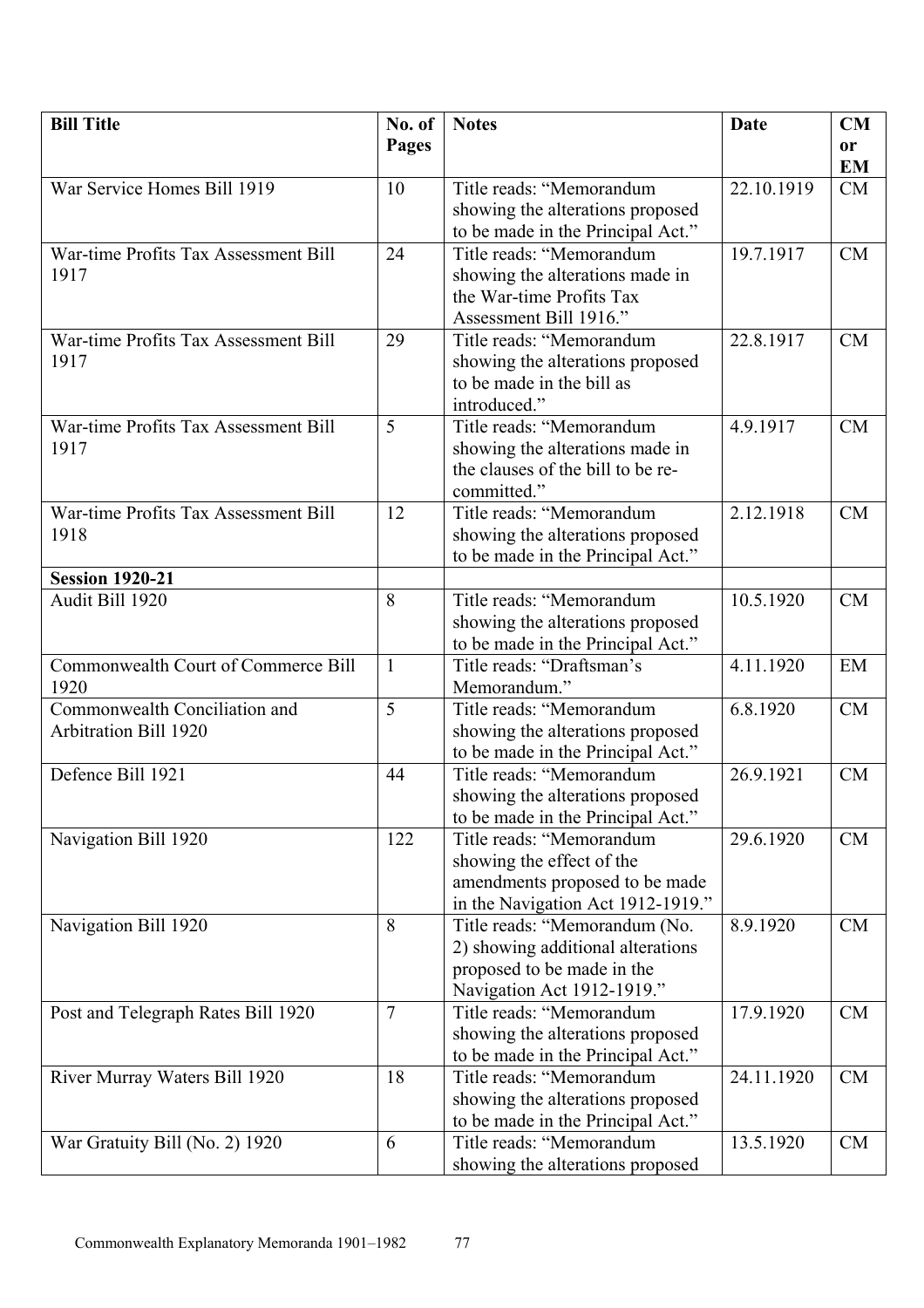| <b>Bill Title</b>                      | No. of         | <b>Notes</b>                                                         | <b>Date</b> | CM                     |
|----------------------------------------|----------------|----------------------------------------------------------------------|-------------|------------------------|
|                                        | Pages          |                                                                      |             | <b>or</b><br><b>EM</b> |
|                                        |                | to be made in the Principal Act."                                    |             |                        |
| War Service Homes Bill 1920            | 8              | Title reads: "Memorandum                                             | 31.8.1920   | <b>CM</b>              |
|                                        |                | showing the alterations proposed                                     |             |                        |
|                                        |                | to be made in the Principal Act."                                    |             |                        |
| <b>Session 1922</b>                    |                |                                                                      |             |                        |
| Australian Soldiers' Repatriation Bill | $\mathbf{1}$   | Title reads: "Comparative                                            | 4.10.1922   | EM                     |
|                                        |                | statement of proposed pension                                        |             |                        |
|                                        |                | payments to limbless soldiers                                        |             |                        |
|                                        |                | under the amending Repatriation                                      |             |                        |
|                                        |                | Bill with those payable in other                                     |             |                        |
| Australian Soldiers' Repatriation Bill | $\mathbf{1}$   | dominions."                                                          | 4.10.1922   | <b>CM</b>              |
|                                        |                | Title reads: "Statement showing<br>the existing rates of pensions to |             |                        |
|                                        |                | limbless soldiers and the manner                                     |             |                        |
|                                        |                | in which the rates proposed in the                                   |             |                        |
|                                        |                | bill compare with those rates and                                    |             |                        |
|                                        |                | with the rates asked for by the                                      |             |                        |
|                                        |                | Limbless Soldiers' Association."                                     |             |                        |
| Commonwealth Electoral Bill 1922       | 19             | Title reads: "Memorandum                                             | 14.9.1922   | <b>CM</b>              |
|                                        |                | showing the alterations proposed                                     |             |                        |
|                                        |                | to be made in the Principal Act."                                    |             |                        |
| Income Tax Assessment Bill 1922        | 56             | Title reads: "Memorandum                                             | 29.9.1922   | <b>CM</b>              |
|                                        |                | showing the differences between<br>the Income Tax Assessment Act     |             |                        |
|                                        |                | 1915-1921 and the Bill."                                             |             |                        |
| Commonwealth Public Service Bill 1922  | $\overline{4}$ | Title reads: "Table of comparison                                    | 28.9.1922   | <b>CM</b>              |
|                                        |                | between Bill and Commonwealth                                        |             |                        |
|                                        |                | Public Service Act 1902-1918."                                       |             |                        |
| War Service Homes Bill 1922            | 10             | Title reads: "Memorandum                                             | 14.9.1922   | <b>CM</b>              |
|                                        |                | showing the alterations proposed                                     |             |                        |
|                                        |                | to be made in the Principal Act."                                    |             |                        |
| <b>Session 1923-24</b>                 |                |                                                                      |             |                        |
| Bankruptcy Bill 1924                   | 16             | Title reads: "Comparative                                            | 27.6.1924   | EM                     |
|                                        |                | statement of the leading features                                    |             |                        |
|                                        |                | of the English and States<br>Bankruptcy Acts."                       |             |                        |
| Bankruptcy Bill 1924                   | 8              | Title reads: "Table showing where                                    | 13.6.1924   | EM                     |
|                                        |                | similar provisions are to be found                                   |             |                        |
|                                        |                | in English and State Bankruptcy                                      |             |                        |
|                                        |                | Acts."                                                               |             |                        |
| Commonwealth Bank Bill 1924            | 25             | Title reads: "Memorandum                                             | 3.7.1924    | <b>CM</b>              |
|                                        |                | showing the alterations proposed                                     |             |                        |
|                                        |                | to be made in the Principal Act."                                    |             |                        |
| Customs Bill 1923                      | 17             | Title reads: "Memorandum                                             | 28.6.1923   | <b>CM</b>              |
|                                        |                | showing the alterations proposed                                     |             |                        |
|                                        |                | to be made in the Principal Act."                                    |             |                        |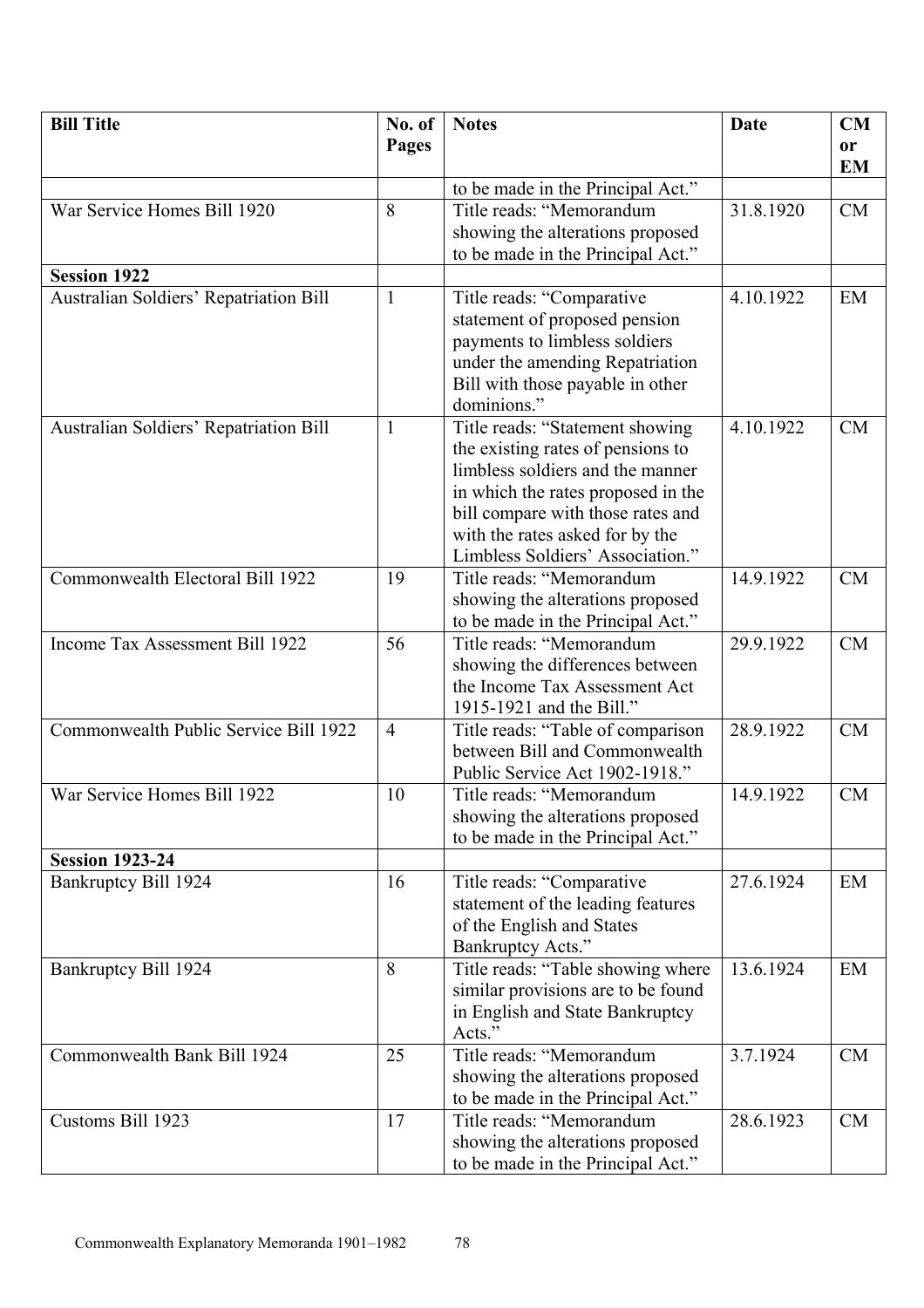| <b>Bill Title</b>                     | No. of         | <b>Notes</b>                                                  | Date      | CM        |
|---------------------------------------|----------------|---------------------------------------------------------------|-----------|-----------|
|                                       | <b>Pages</b>   |                                                               |           | or        |
|                                       |                |                                                               |           | <b>EM</b> |
| Defence Bill 1923                     | 52             | Title reads: "Memorandum                                      | 27.6.1923 | CM        |
|                                       |                | showing the alterations proposed                              |           |           |
|                                       |                | to be made in the Principal Act."                             |           |           |
| Income Tax Assessment Bill 1923       | 16             | Title reads: "Memorandum                                      | 16.8.1923 | <b>CM</b> |
|                                       |                | showing the alterations proposed                              |           |           |
|                                       |                | to be made in the Principal Act."                             |           |           |
| Income Tax Assessment Bill 1924       | 22             | Title reads: "Memorandum                                      | 19.9.1924 | <b>CM</b> |
|                                       |                | showing the alterations proposed                              |           |           |
|                                       |                | to be made in the Principal Act."                             |           |           |
| Naval Defence Bill 1923               | $\overline{3}$ | Title reads: "Memorandum                                      | 27.6.1923 | <b>CM</b> |
|                                       |                | showing the alterations proposed                              |           |           |
|                                       |                | to be made in the Principal Act."                             |           |           |
| Navigation Bill 1923                  | 31             | Title reads: "Memorandum                                      | 3.7.1923  | <b>CM</b> |
|                                       |                | showing the alterations proposed                              |           |           |
|                                       |                | to be made in the Principal Act."                             |           |           |
| Papua Bill 1923                       | 3              | Title reads: "Memorandum                                      | 27.6.1923 | <b>CM</b> |
|                                       |                | showing the alterations proposed                              |           |           |
|                                       |                | to be made in the Principal Act."                             |           |           |
| Post and Telegraph Bill 1923          | 5              | Title reads: "Memorandum                                      | 14.8.1923 | <b>CM</b> |
|                                       |                | showing the alterations proposed                              |           |           |
|                                       |                | to be made in the Principal Act."                             |           |           |
| Post and Telegraph Rates Bill 1923    | $\overline{2}$ | Title reads: "Memorandum                                      | 14.8.1923 | <b>CM</b> |
|                                       |                | showing the alterations proposed                              |           |           |
|                                       |                | to be made in the Principal Act."                             |           |           |
| Commonwealth Public Service Bill 1924 | 19             | Title reads: "Memorandum                                      | 18.8.1924 | <b>CM</b> |
|                                       |                | showing the alterations proposed                              |           |           |
|                                       |                | to be made in the Principal Act."                             |           |           |
| River Murray Waters Bill 1923         | $\overline{4}$ | Title reads: "Memorandum                                      | 15.8.1923 | <b>CM</b> |
|                                       |                | showing the alterations proposed                              |           |           |
|                                       |                | to be made in the Principal Act."                             |           |           |
| Superannuation Bill 1924              | $\overline{2}$ | Title reads: "Report of Actuarial                             | 3.10.1924 | EM        |
|                                       |                | Committee on a Scheme to                                      |           |           |
|                                       |                | provide for Superannuation                                    |           |           |
|                                       |                | Benefits to members of the Naval,                             |           |           |
| Tariff Board Bill 1923                | $\overline{4}$ | Military and Air Forces."<br>Title reads: "Memorandum         | 26.7.1923 | <b>CM</b> |
|                                       |                | showing the alterations proposed                              |           |           |
|                                       |                |                                                               |           |           |
| War Service Homes Bill 1923           | 12             | to be made in the Principal Act."<br>Title reads: "Memorandum | 13.8.1923 | CM        |
|                                       |                | showing the alterations proposed                              |           |           |
|                                       |                | to be made in the Principal Act."                             |           |           |
| <b>Session 1925</b>                   |                |                                                               |           |           |
| <b>Customs Tariff Amendment 1925</b>  | 27             | Title reads: "Memorandum                                      | 2.9.1925  | CM        |
|                                       |                | showing items in the proposed                                 |           |           |
|                                       |                | 1925 Tariff as compared with the                              |           |           |
|                                       |                | 1921 Tariff."                                                 |           |           |
|                                       |                |                                                               |           |           |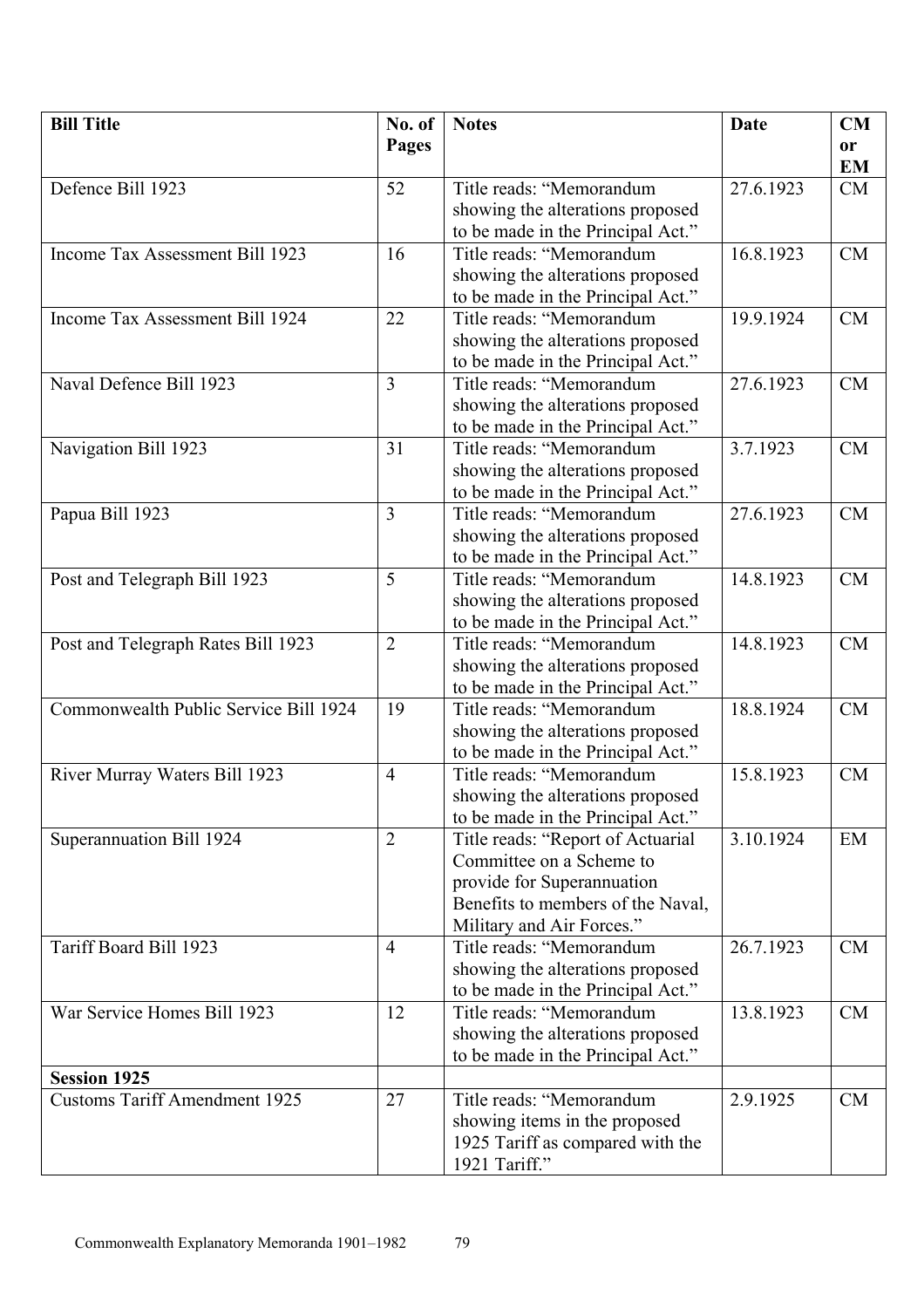| <b>Bill Title</b>                       | No. of          | <b>Notes</b>                      | Date       | CM        |
|-----------------------------------------|-----------------|-----------------------------------|------------|-----------|
|                                         | <b>Pages</b>    |                                   |            | or        |
|                                         |                 |                                   |            | <b>EM</b> |
| Immigration Bill 1925                   | 8               | Title reads: "Memorandum          | 1.7.1925   | CM        |
|                                         |                 | showing the alterations proposed  |            |           |
|                                         |                 | to be made in the Principal Act." |            |           |
| Income Tax Assessment Bill 1925         | 20              | Title reads: "Memorandum          | 10.8.1925  | <b>CM</b> |
|                                         |                 | showing the alterations proposed  |            |           |
|                                         |                 | to be made in the Principal Act." |            |           |
| <b>Session 1926-27-28</b>               |                 |                                   |            |           |
| Commonwealth Bank (Savings Bank) Bill   | $7\phantom{.0}$ | Title reads: "Memorandum          | 21.10.1927 | CM        |
| 1927                                    |                 | showing the alterations proposed  |            |           |
|                                         |                 | to be made in the Principal Act." |            |           |
| Commonwealth Conciliation and           | $\overline{7}$  |                                   | 21.5.1926  | <b>CM</b> |
| <b>Arbitration Bill 1926</b>            |                 |                                   |            |           |
| Commonwealth Conciliation and           | 44              |                                   | 9.2.1928   | <b>CM</b> |
| <b>Arbitration Bill 1927</b>            |                 |                                   |            |           |
| Crimes Bill 1926                        | 35              |                                   | 29.1.1926  | CM        |
| <b>Customs Tariff Amendment 1926</b>    | 28              | Title reads: "Memorandum          | March 1926 | CM        |
|                                         |                 | showing items in the proposed     |            |           |
|                                         |                 | 1926 Tariff as compared with the  |            |           |
|                                         |                 | 1921 Tariff."                     |            |           |
| Customs Tariff Amendment 1926 (No. 2)   | $\overline{2}$  | Title reads: "Memorandum          | 8.7.1926   | <b>CM</b> |
|                                         |                 | showing items in the proposed     |            |           |
|                                         |                 | 1926 (No. 2) Tariff as compared   |            |           |
|                                         |                 | with the 1921 Tariff and Customs  |            |           |
|                                         |                 | Tariff 1926."                     |            |           |
| <b>Customs Tariff Amendment 1928</b>    | $\mathbf{1}$    |                                   | 24.4.1928  | <b>CM</b> |
| <b>Customs Tariff Amendment 1928</b>    | $\mathbf{1}$    |                                   | 14.6.1928  | CM        |
| Commonwealth Electoral Bill 1927        | 25              | Title reads: "Memorandum          | 26.10.1927 | CM        |
|                                         |                 | showing the alterations proposed  |            |           |
|                                         |                 | to be made in the Principal Act." |            |           |
| <b>Estate Duty Assessment Bill 1928</b> | 11              | Title reads: "Memorandum          | 12.9.1928  | <b>CM</b> |
|                                         |                 | showing the alterations proposed  |            |           |
|                                         |                 | to be made in the Principal Act." |            |           |
| Income Tax Assessment Bill 1927         | 26              | Title reads: "Memorandum          | 15.11.1927 | CM        |
|                                         |                 | showing the alterations proposed  |            |           |
|                                         |                 | to be made in the Principal Act." |            |           |
| Income Tax Assessment Bill 1928         | 20              | Title reads: "Memorandum          | 12.9.1928  | CM        |
|                                         |                 | showing the alterations proposed  |            |           |
|                                         |                 | to be made in the Principal Act." |            |           |
| Judiciary Bill 1927                     | $\overline{3}$  | Title reads: "Memorandum          | 22.3.1927  | CM        |
|                                         |                 | showing the alterations proposed  |            |           |
|                                         |                 | to be made in the Principal Act,  |            |           |
|                                         |                 | the Seat of Government            |            |           |
|                                         |                 | Acceptance Act 1909 and the Seat  |            |           |
|                                         |                 | of Government (Administration)    |            |           |
|                                         |                 | Act 1910."                        |            |           |
| Land Tax Assessment Bill 1927           | 22              | Title reads: "Memorandum          | 4.11.1927  | <b>CM</b> |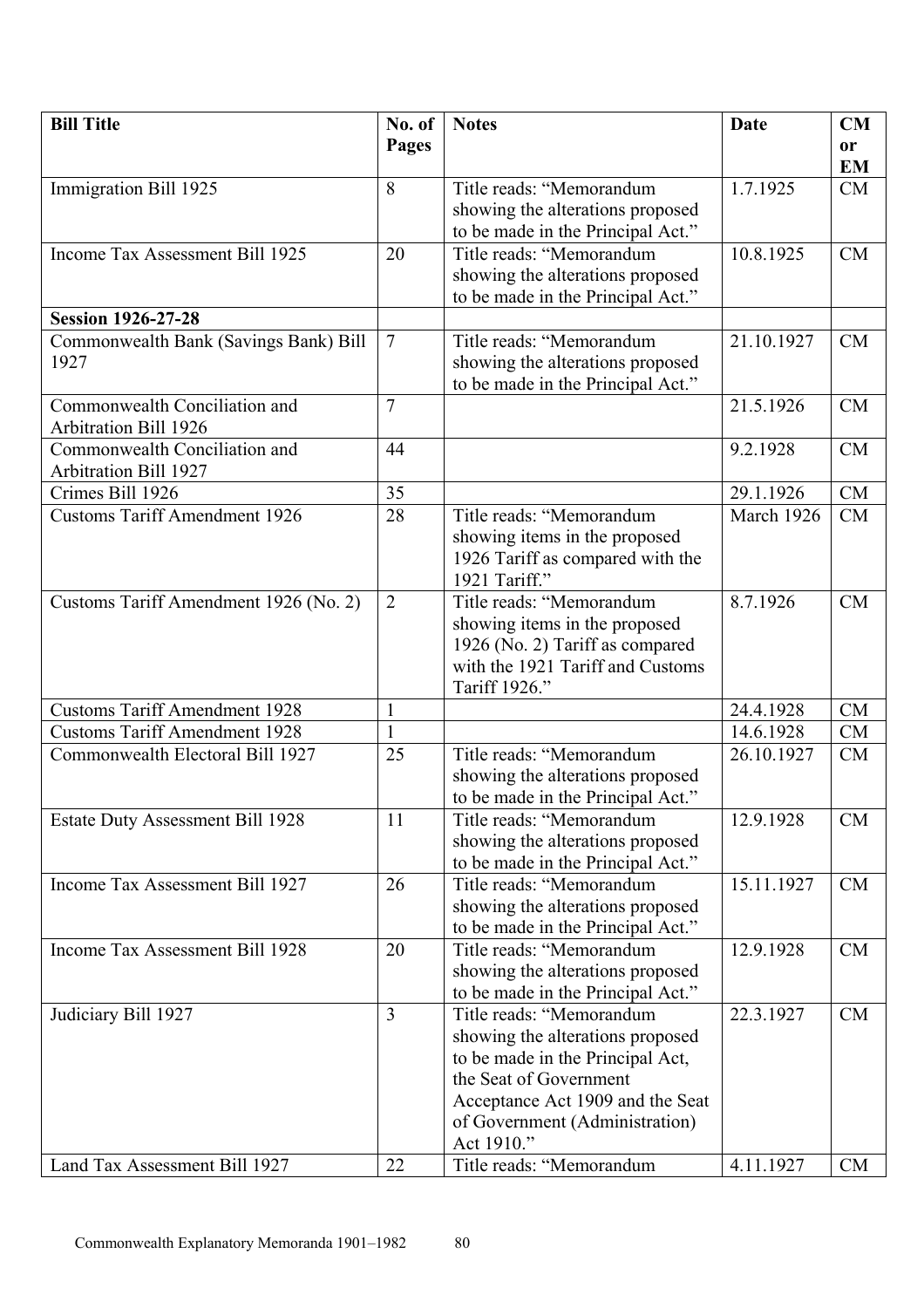| <b>Bill Title</b>                             | No. of         | <b>Notes</b>                       | Date       | CM        |
|-----------------------------------------------|----------------|------------------------------------|------------|-----------|
|                                               | Pages          |                                    |            | or        |
|                                               |                |                                    |            | <b>EM</b> |
|                                               |                | showing the alterations proposed   |            |           |
|                                               |                | to be made in the Principal Act."  |            |           |
| Science and Industry Research Bill 1926       | 8              | Title reads: "Memorandum           | 26.5.1926  | CM        |
|                                               |                | showing the alterations proposed   |            |           |
|                                               |                | to be made in the Principal Act."  |            |           |
| Seat of Government (Administration) Bill      | 14             | Title reads: "Memorandum           | 12.7.1926  | <b>CM</b> |
| 1926                                          |                | showing the alterations proposed   |            |           |
|                                               |                | to be made in the Principal Act."  |            |           |
| Seat of Government (Administration) Bill      | 8              | Title reads: "Memorandum           | 13.9.1928  | <b>CM</b> |
| 1928                                          |                | showing the alterations proposed   |            |           |
|                                               |                | to be made in the Principal Act."  |            |           |
| <b>State and Territorial Laws and Records</b> | 6              | Title reads: "Memorandum           | 1.6.1928   | <b>CM</b> |
| Recognition Bill 1928                         |                | showing the alterations proposed   |            |           |
|                                               |                | to be made in the Principal Act."  |            |           |
| <b>States Grants Bill 1926</b>                | $\mathbf{1}$   | Title reads: "Separation of        | 4.6.1926   | EM        |
|                                               |                | Commonwealth and State             |            |           |
|                                               |                | Finances: table showing the effect |            |           |
|                                               |                | of Commonwealth proposals."        |            |           |
| <b>States Grants Bill 1926</b>                | 3              | Title reads: "Memorandum           | 2.3.1927   | <b>CM</b> |
|                                               |                | showing the alterations proposed   |            |           |
|                                               |                | to be made in the Bill by the      |            |           |
|                                               |                | amendments proposed to be          |            |           |
|                                               |                | moved by the Treasurer."           |            |           |
| War Service Homes Bill 1927                   | 3              | Title reads: "Memorandum           | 21.3.1927  | <b>CM</b> |
|                                               |                | showing the alterations proposed   |            |           |
|                                               |                | to be made in the Principal Act."  |            |           |
| War-time Profits Tax Assessment Bill          | $\overline{3}$ | Title reads: "Memorandum           | 3.2.1926   | <b>CM</b> |
| 1926                                          |                | showing the alterations proposed   |            |           |
|                                               |                | to be made in the Principal Act."  |            |           |
| <b>Session 1929</b>                           |                |                                    |            |           |
| <b>Customs Tariff Amendment 1929. Excise</b>  | $\overline{7}$ | Title reads: "Memorandum           | 22.8.1929? | CM        |
| Tariff Amendment 1929                         |                | showing items in the proposed      |            |           |
|                                               |                | 1929 Tariffs as compared with the  |            |           |
|                                               |                | 1921-28 Tariffs."                  |            |           |
| Tariff Board Bill 1929                        | $\overline{4}$ | Title reads: "Memorandum           | 13.2.1929  | <b>CM</b> |
|                                               |                | showing the alterations proposed   |            |           |
|                                               |                | to be made in the Principal Act."  |            |           |
| Session 1929-30-31: Vol. 1 (of 2)             |                |                                    |            |           |
| Commonwealth Bank Bill 1930                   | 31             | Title reads: "Memorandum           | 23.5.1930  | CM        |
|                                               |                | showing the alterations proposed   |            |           |
|                                               |                | to be made in the Principal Act."  |            |           |
| Commonwealth Conciliation and                 | 37             | Title reads: "Memorandum           | 29.5.1930  | CM        |
| <b>Arbitration Bill 1930</b>                  |                | showing the alterations proposed   |            |           |
|                                               |                | to be made in the Principal Act."  |            |           |
| Commonwealth Conciliation and                 | 14             | Title reads: "Memorandum           | 8.7.1930   | CM        |
| <b>Arbitration Bill 1930</b>                  |                | showing alterations proposed to be |            |           |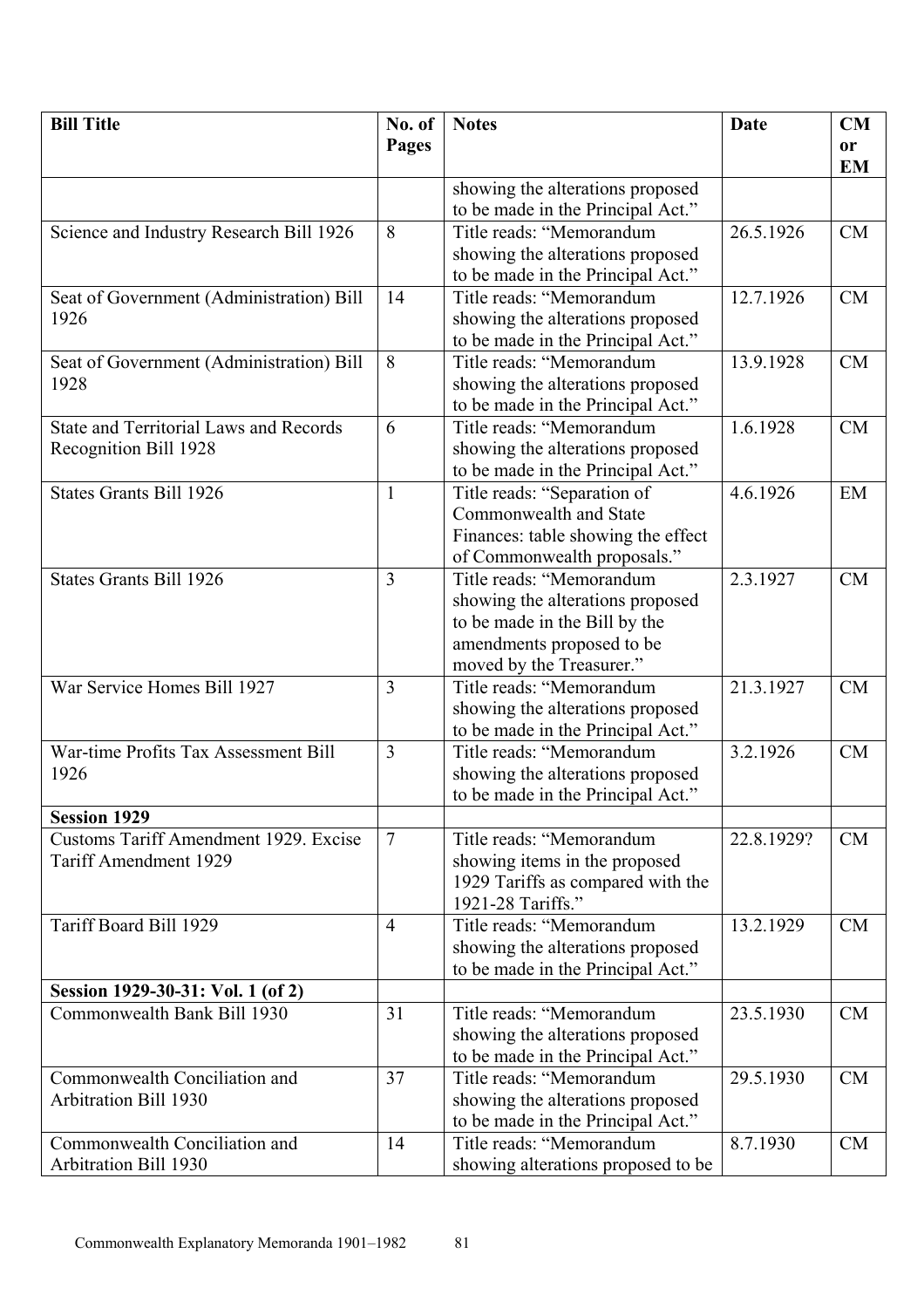| <b>Bill Title</b>                                                            | No. of         | <b>Notes</b>                                                                                                                                                                                                                                                                                                                                         | <b>Date</b>                  | CM              |
|------------------------------------------------------------------------------|----------------|------------------------------------------------------------------------------------------------------------------------------------------------------------------------------------------------------------------------------------------------------------------------------------------------------------------------------------------------------|------------------------------|-----------------|
|                                                                              | <b>Pages</b>   |                                                                                                                                                                                                                                                                                                                                                      |                              | or<br><b>EM</b> |
|                                                                              |                | made to the undermentioned<br>sections of the Principal Act by<br>the Bill, or by the amendments<br>circulated on $8th$ July, 1930, by the<br>Attorney-General."                                                                                                                                                                                     |                              |                 |
| Customs Tariff Amendment 1929. Excise<br>Tariff Amendment 1929               | 46             | Title reads: "Memorandum<br>showing items in the proposed<br>1929 Tariffs as compared with the<br>1921-1928 Tariffs."                                                                                                                                                                                                                                | $\mathbf{c}$ .<br>22.11.1929 | CM              |
| <b>Customs Tariff Amendment 1929</b>                                         | 12             | Title reads: "Memorandum<br>showing items in the proposed<br>1929 Tariffs as compared with the<br>1921-1928 Tariff."                                                                                                                                                                                                                                 | 11.12.1929                   | CM              |
| Customs Tariff Amendment 1930. Excise<br><b>Tariff Amendment 1930</b>        | 90             | Title reads: "Memorandum<br>showing items in the proposed<br>1930 Tariffs as compared with the<br>1921-1928 Tariffs."                                                                                                                                                                                                                                | c. 19.6.1930                 | <b>CM</b>       |
| <b>Customs Tariff Amendment 1930. Excise</b><br><b>Tariff Amendment 1930</b> | $\overline{7}$ | Title reads: "Memorandum<br>showing items in the proposed<br>July 1930 Tariffs as compared<br>with the 1921-1928 Tariffs, the<br>Customs Tariff resolutions of $22nd$<br>August, 1929, 21 <sup>st</sup> November,<br>1929, and $11th$ December, 1929,<br>and the Excise Tariff resolutions<br>of $22nd$ August, 1929, and $22nd$<br>November, 1929." | 9.7.1930                     | <b>CM</b>       |
| <b>Customs Tariff Amendment 1930</b>                                         | $\overline{7}$ | Title reads: "Memorandum<br>showing items in the proposed<br>July 1930 Tariff as compared with<br>the 1921-1928 Tariff, the Customs<br>Tariff resolutions of $21st$<br>November, 1929, 11 <sup>th</sup> December,<br>1929, and $19^{th}$ June, 1930."                                                                                                | 25.7.1930                    | <b>CM</b>       |
| <b>Customs Tariff Amendment 1930. Excise</b><br>Tariff Amendment 1930        | $\overline{7}$ | Title reads: "Memorandum<br>showing items in the proposed<br>November 1930 Tariffs as<br>compared with the 1921-1928<br>Tariffs, the Customs Tariff<br>resolutions of $22nd$ August, 1929,<br>$21st$ November, 1929, 19 <sup>th</sup> June,<br>1930, and 9 <sup>th</sup> July, 1930."                                                                | c. $5.11.1930$               | <b>CM</b>       |
| Customs Tariff Amendment 1930. Excise<br>Tariff Amendment 1930               | $\overline{4}$ | Title reads: "Memorandum<br>showing items in the proposed<br>November 1930 Tariffs as<br>compared with the 1921-1928<br>Tariffs, the Customs Tariff                                                                                                                                                                                                  | 3.12.1930                    | <b>CM</b>       |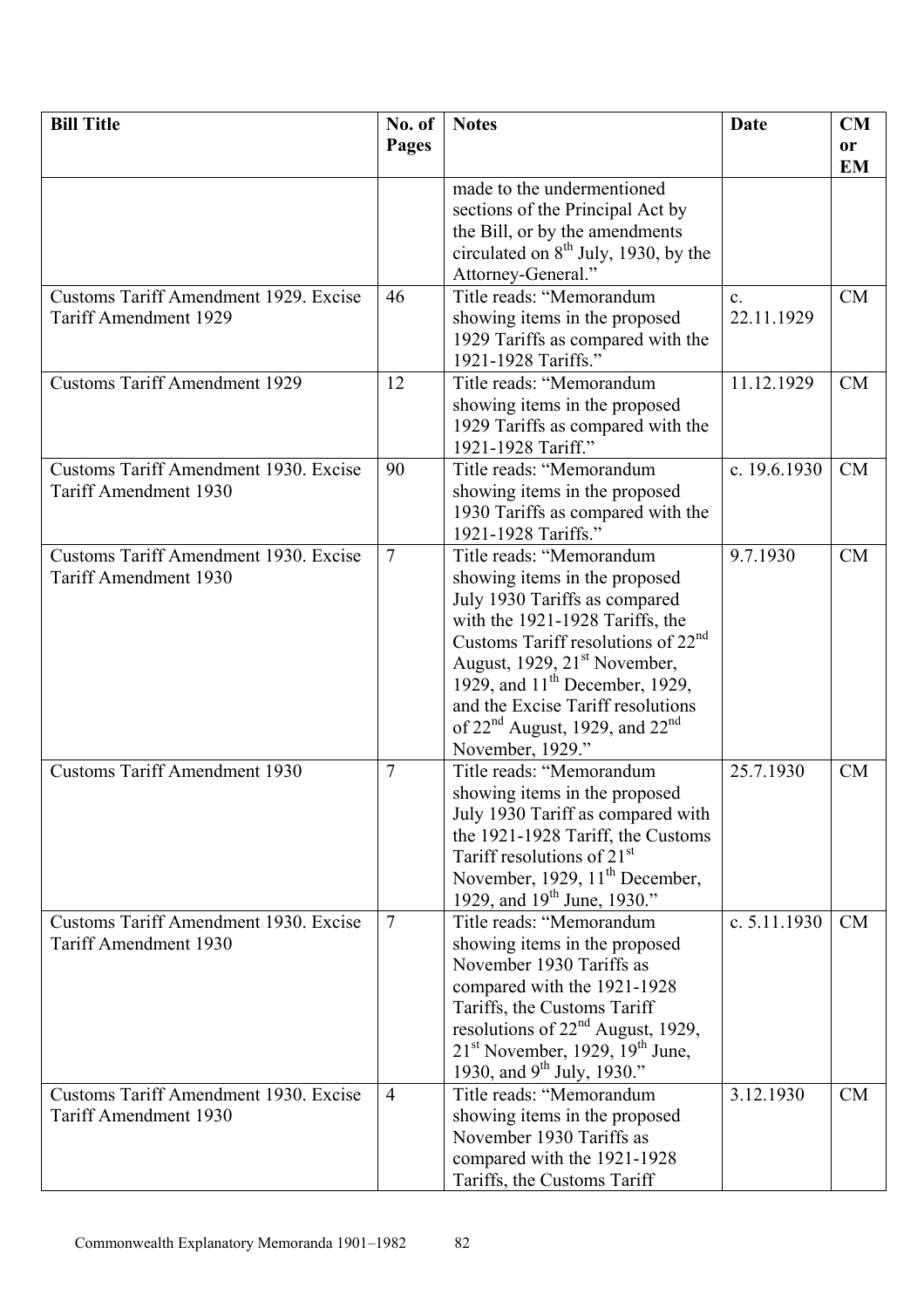| <b>Bill Title</b>                                                    | No. of         | <b>Notes</b>                                                           | <b>Date</b>  | CM              |
|----------------------------------------------------------------------|----------------|------------------------------------------------------------------------|--------------|-----------------|
|                                                                      | Pages          |                                                                        |              | or<br><b>EM</b> |
|                                                                      |                | resolutions of $22nd$ August, 1929,                                    |              |                 |
|                                                                      |                | $21st$ November, 1929, 19 <sup>th</sup> June,                          |              |                 |
|                                                                      |                | 1930, 9 <sup>th</sup> July, 1930, and 5 <sup>th</sup>                  |              |                 |
|                                                                      |                | November, 1930."<br>Title reads: "Memorandum                           |              |                 |
| Customs Tariff Amendment 1931. Excise<br>Tariff Amendment 1931       | 117            | showing items in the proposed                                          | 26.3.1931    | <b>CM</b>       |
|                                                                      |                | 1931 Tariffs as compared with the                                      |              |                 |
|                                                                      |                | 1921-1928 Tariffs."                                                    |              |                 |
| Customs Tariff (Special Duties) 1931                                 | 14             | Title reads: "Special Duty                                             |              | CM              |
|                                                                      |                | Memorandum. Memorandum                                                 |              |                 |
|                                                                      |                | showing tariff item, rates of duty                                     |              |                 |
|                                                                      |                | at present operating under tariff                                      |              |                 |
|                                                                      |                | item, and special duty rate in                                         |              |                 |
|                                                                      |                | accordance with special duty                                           |              |                 |
|                                                                      |                | resolution of $19th$ June, 1930, as                                    |              |                 |
|                                                                      |                | amended by special duty<br>resolution of $23^{\text{rd}}$ July, 1931." |              |                 |
| Special Customs Duty (No. 1) 1930                                    | 8              | Title reads: "Memorandum                                               |              | <b>CM</b>       |
|                                                                      |                | showing items in the Customs                                           |              |                 |
|                                                                      |                | Tariff 1921-1928 as proposed to                                        |              |                 |
|                                                                      |                | be amended by the tariff proposals                                     |              |                 |
|                                                                      |                | introduced into the House of                                           |              |                 |
|                                                                      |                | Representatives on the $21st$                                          |              |                 |
|                                                                      |                | November, 1929, and $11th$                                             |              |                 |
|                                                                      |                | December, 1929, and as amended                                         |              |                 |
|                                                                      |                | by the Customs Tariff 1930 and                                         |              |                 |
|                                                                      |                | upon which the special duty of                                         |              |                 |
|                                                                      |                | Customs is imposed by resolution<br>tabled in the House of             |              |                 |
|                                                                      |                | Representatives on 3 <sup>rd</sup> April,                              |              |                 |
|                                                                      |                | 1930."                                                                 |              |                 |
| Special Customs Duty (No. 2) 1930                                    | $\mathbf{1}$   | Statement showing tariff items                                         | c. 19.6.1930 | CM              |
|                                                                      |                | increased or decreased from 1929                                       |              |                 |
|                                                                      |                | Tariff.                                                                |              |                 |
| Session 1929-30-31: Vol. 2 (of 2)<br>Income Tax Assessment Bill 1930 | 45             | Title reads: "Memorandum                                               | 3.7.1930     | CM              |
|                                                                      |                | showing the alterations proposed                                       |              |                 |
|                                                                      |                | to be made in the Principal Act."                                      |              |                 |
| Income Tax Assessment Bill 1930                                      | 67             | Title reads: "Explanatory Notes on                                     | 3.7.1930     | EM              |
|                                                                      |                | amendments contained in a bill for                                     |              |                 |
|                                                                      |                | an act to amend the Income Tax                                         |              |                 |
|                                                                      |                | Assessment Act 1922-1929."                                             |              |                 |
| Land tax Assessment Bill 1930                                        | 5              | Title reads: "Memorandum                                               | 12.3.1930    | <b>CM</b>       |
|                                                                      |                | showing the alterations proposed                                       |              |                 |
|                                                                      |                | to be made in the Principal Act."                                      |              |                 |
| Post and Telegraph Rates Bill 1930                                   | $\overline{4}$ | Title reads: "Memorandum                                               | 12.7.1930    | CM              |
|                                                                      |                | showing the alterations proposed                                       |              |                 |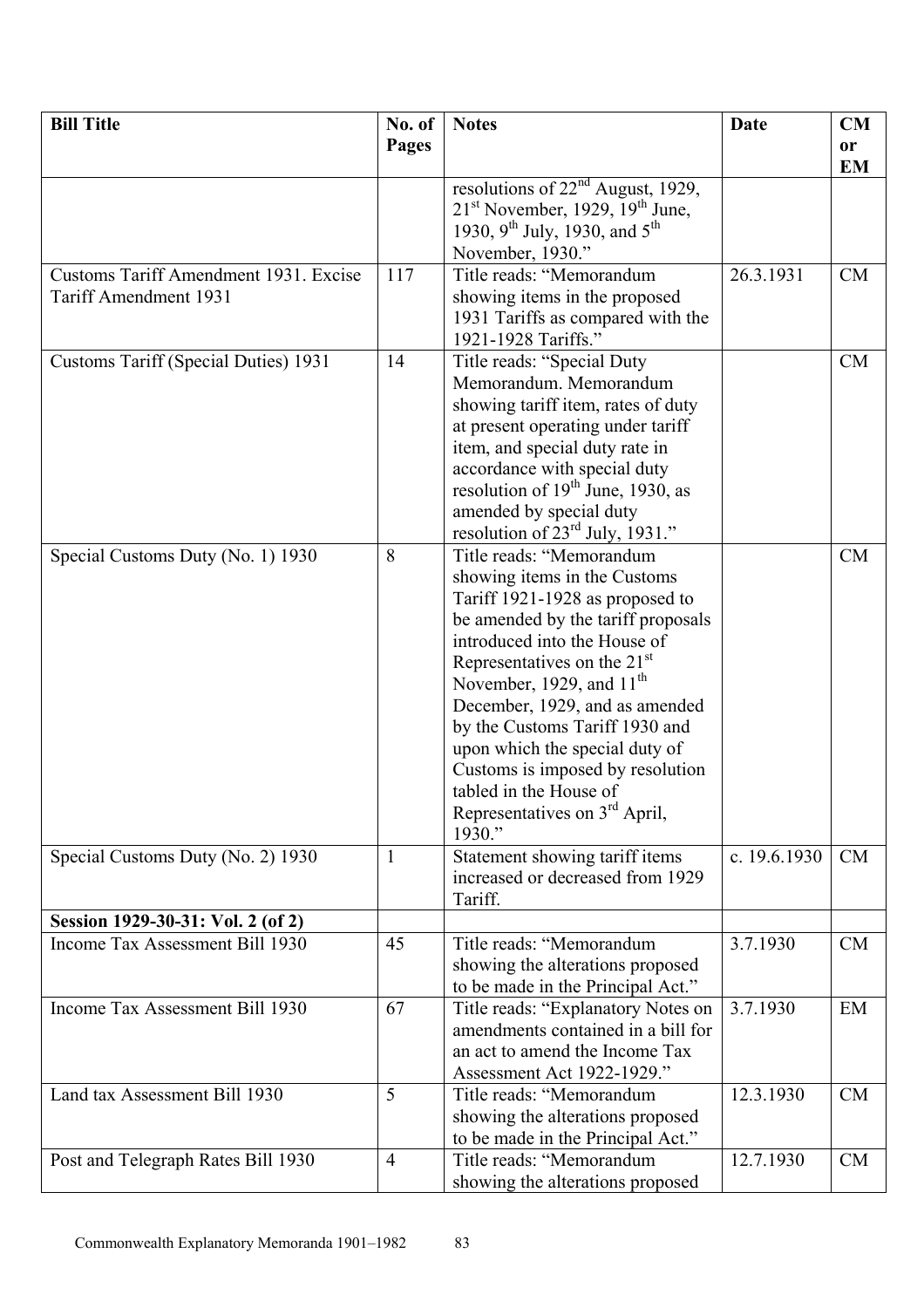| <b>Bill Title</b>                         | No. of         | <b>Notes</b>                                     | Date      | CM        |
|-------------------------------------------|----------------|--------------------------------------------------|-----------|-----------|
|                                           | Pages          |                                                  |           | or        |
|                                           |                |                                                  |           | <b>EM</b> |
|                                           |                | to be made in the Principal Act."                |           |           |
| Sales Tax Assessment Bills (Nos. 1 to 9)  | 39             | Title reads: "Departmental                       | $29.7 -$  | EM        |
| 1930 / Sales Tax Bills (Nos. 1 to 9) 1930 |                | arrangement of the contents of the               | 7.8.1930  |           |
|                                           |                | several Rates and Machinery                      |           |           |
|                                           |                | Measures relating to the                         |           |           |
|                                           |                | Commonwealth Sales Tax."                         |           |           |
| Superannuation Bill 1930                  | 18             | Title reads: "Memorandum                         | 28.5.1930 | <b>CM</b> |
|                                           |                | showing the alterations proposed                 |           |           |
|                                           |                | to be made in the Principal Act."                |           |           |
| Wheat Marketing Bill 1930                 | 6              | Title reads: "Memorandum                         | 28.5.1930 | <b>CM</b> |
|                                           |                | showing the alterations proposed                 |           |           |
|                                           |                | to be made in the Schedule."                     |           |           |
| Session 1932-33-34: Vol. 1 (of 2)         |                |                                                  |           |           |
| Bankruptcy Bill 1932                      | 49             | Title reads: "Memorandum                         | 20.5.1932 | CM        |
|                                           |                | showing the alterations proposed                 |           |           |
|                                           |                | to be made in the Principal Act."                |           |           |
| Bankruptcy Bill [No. 2] 1933              | $\overline{4}$ | Title reads: "Memorandum                         | 4.12.1933 | <b>CM</b> |
|                                           |                | showing the alterations proposed                 |           |           |
|                                           |                | to be made in the Principal Act."                |           |           |
| <b>Customs Tariff 1933</b>                | 16             | Title reads: "Memorandum                         |           | EM        |
|                                           |                | showing tariff items in respect of               |           |           |
|                                           |                | which the Senate has requested                   |           |           |
|                                           |                | that amendments be made,                         |           |           |
|                                           |                | together with information showing                |           |           |
|                                           |                | $\text{tariff position}:$ as passed by           |           |           |
|                                           |                | the House of Representatives, (b)                |           |           |
|                                           |                | as requested by the Senate, (c) as               |           |           |
|                                           |                | validated by the Scullin                         |           |           |
|                                           |                | Government, (d) under the 1921-<br>1930 Tariff." |           |           |
| Customs Tariff 1921-1930 Amendment        | 6              | Title reads: "Summary of                         |           | <b>CM</b> |
| (No. 1) 1932                              |                | alterations made by Customs and                  |           |           |
|                                           |                | Excise Tariff Resolutions of 25 <sup>th</sup>    |           |           |
|                                           |                | February, 1932."                                 |           |           |
| Customs Tariff 1921-1930 Amendment        | 16             | Title reads: "Memorandum                         |           | CM        |
| (No. 3) 1932                              |                | showing items in Customs Tariff                  |           |           |
|                                           |                | Proposals No. 3 (1932) as                        |           |           |
|                                           |                | compared with the Scullin                        |           |           |
|                                           |                | Government's validated tariff and                |           |           |
|                                           |                | the 1921-1928 Tariff."                           |           |           |
| Customs Tariff 1921-1930 Amendment        | 2              | Title reads: "Statement showing                  |           | CM        |
| (No. 5) 1932 and Excise Tariff 1921-1928  |                | alterations in duties effected by                |           |           |
| Amendment (No. 2) 1932                    |                | Customs Tariff Proposals No. 5,                  |           |           |
|                                           |                | Excise Tariff Proposals No. 2, and               |           |           |
|                                           |                | <b>Customs Tariff (Special Duty)</b>             |           |           |
|                                           |                | Proposals No. 2, of 24 <sup>th</sup> May,        |           |           |
|                                           |                | 1932."                                           |           |           |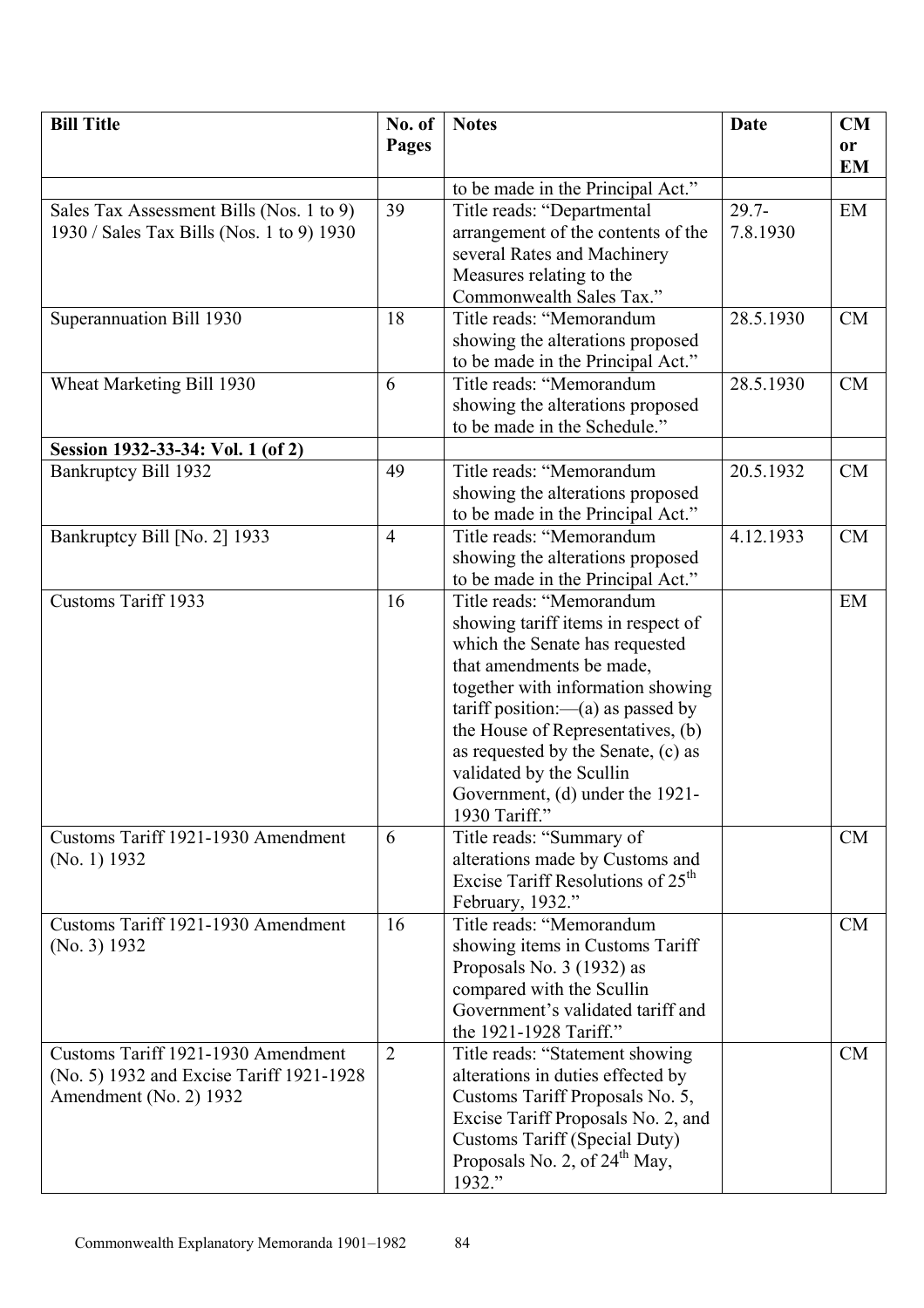| <b>Bill Title</b>                    | No. of       | <b>Notes</b>                                 | <b>Date</b> | CM        |
|--------------------------------------|--------------|----------------------------------------------|-------------|-----------|
|                                      | <b>Pages</b> |                                              |             | <b>or</b> |
|                                      |              |                                              |             | <b>EM</b> |
| Customs Tariff 1921-1930 Amendment   | 20           | Title reads: "Memorandum                     |             | CM        |
| (No. 6) 1932                         |              | showing items in Customs Tariff              |             |           |
|                                      |              | Proposals No. $6(1932)$ as                   |             |           |
|                                      |              | compared with the Scullin                    |             |           |
|                                      |              | Government's validated tariff and            |             |           |
|                                      |              | the 1921-1930 Tariff."                       |             |           |
| <b>Customs Tariff Proposals 1932</b> | 82           | Title reads: "Memorandum                     |             | <b>CM</b> |
|                                      |              | showing the rates of duty under              |             |           |
|                                      |              | Customs Tariff Proposals of                  |             |           |
|                                      |              | October, 1932, as compared with              |             |           |
|                                      |              | the rates of duty operating                  |             |           |
|                                      |              | immediately prior to such                    |             |           |
|                                      |              | proposals, the rates of duty under           |             |           |
|                                      |              | Scullin Government's validated               |             |           |
|                                      |              | tariff, and the rates of duty under          |             |           |
|                                      |              | the Customs Tariff 1921-1930."               |             |           |
| <b>Customs Tariff Proposals 1932</b> | 6            | Title reads: "Statement showing              |             | <b>CM</b> |
|                                      |              | alterations in duties effected by:-          |             |           |
|                                      |              | Customs Tariff Proposals of 13 <sup>th</sup> |             |           |
|                                      |              | October 1932."                               |             |           |
| <b>Customs Tariff Proposals 1932</b> | 122          | Title reads: "Customs Tariff                 |             | <b>CM</b> |
| Amendment (No. 1) 1933               |              | Memorandum showing rates of                  |             |           |
|                                      |              | duty under items in Customs                  |             |           |
|                                      |              | Tariff Proposals of October, 1932            |             |           |
|                                      |              | (as proposed to be amended by                |             |           |
|                                      |              | Customs Tariff Proposals of                  |             |           |
|                                      |              | March, 1933) as compared                     |             |           |
|                                      |              | with: $-(a)$ rates of duty operating         |             |           |
|                                      |              | immediately prior to introduction            |             |           |
|                                      |              | of Customs Tariff Proposals of               |             |           |
|                                      |              | October, 1932; (b) rates of duty             |             |           |
|                                      |              | under Scullin Government's                   |             |           |
|                                      |              | validated tariff; (c) rates of duty          |             |           |
|                                      |              | under 1921-1930 Tariff."                     |             |           |
| <b>Customs Tariff Proposals 1932</b> | 6            | Title reads: "Statement showing              |             | EM        |
| Amendment (No. 1) 1933               |              | alterations in duties effected by:-          |             |           |
|                                      |              | Customs Tariff Proposals No. 1               |             |           |
|                                      |              | Amendment (Post Ottawa); Excise              |             |           |
|                                      |              | Tariff Proposals No. 3; and                  |             |           |
|                                      |              | Customs Tariff (Special Duty)                |             |           |
|                                      |              | Proposals No. 5; of March, 1933."            |             |           |
| <b>Customs Tariff Proposals 1932</b> | $\mathbf{1}$ | Title reads: "Statement showing              |             | EM        |
| Amendment (No. 3) 1933, and Excise   |              | alterations in duties effected by:-          |             |           |
| Tariff 1921-1928 Amendment (No. 5)   |              | Customs Tariff Proposals No. 3               |             |           |
| 1933                                 |              | Amendment (Post Ottawa); and                 |             |           |
|                                      |              | Excise Tariff Proposals No. 5, of            |             |           |
|                                      |              | October, 1933."                              |             |           |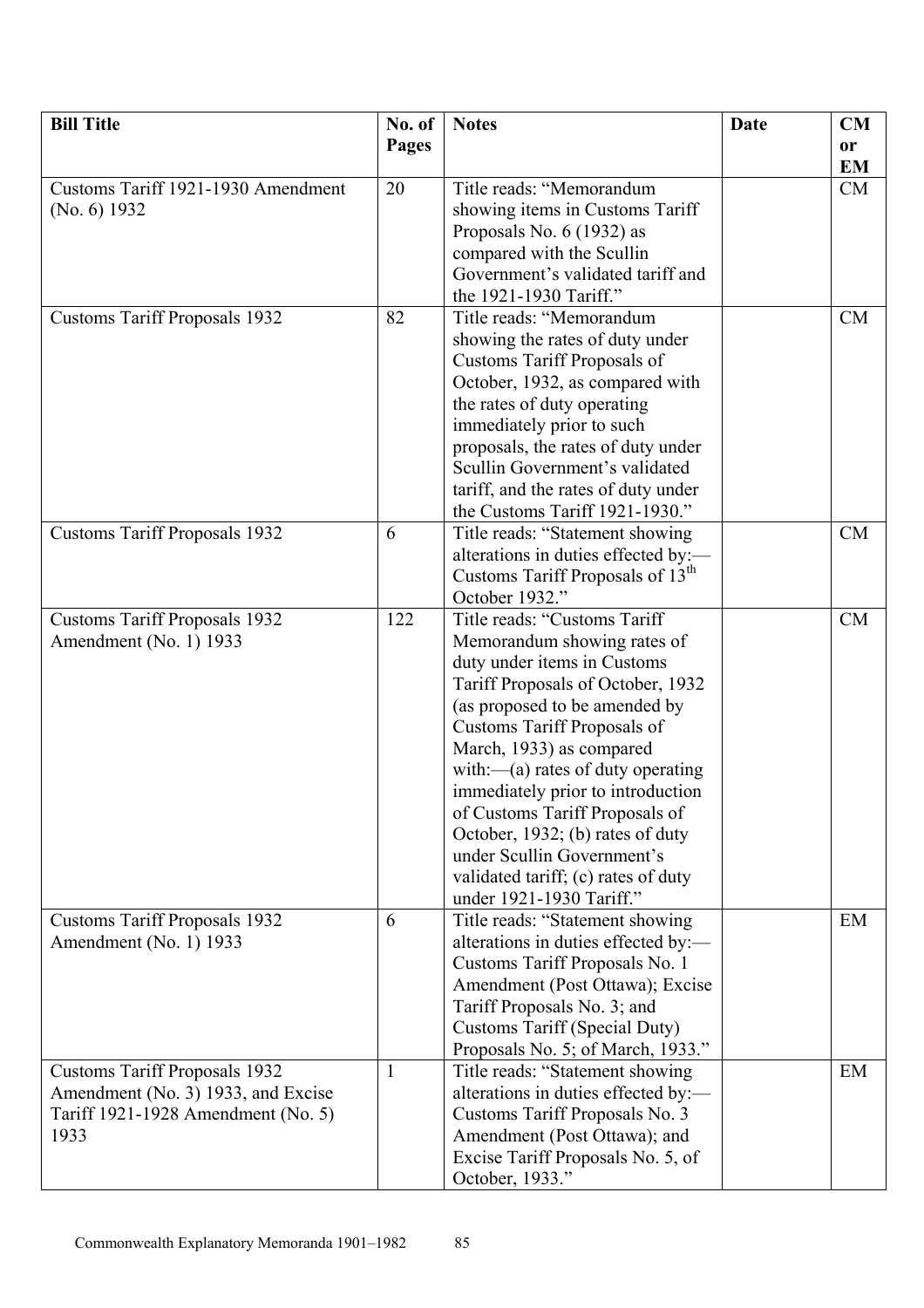| <b>Pages</b><br>or<br><b>EM</b><br>Customs Tariffs 1933 Amendment (No. 5)<br>2<br>Title reads: "Summary of<br>CM<br>alterations made by Customs and<br>1934<br><b>Excise Tariff Resolutions of</b><br>August, 1934."<br>Title reads: "Explanatory<br><b>Customs Tariff (Exchange Adjustment)</b><br>11<br>EM<br>Memorandum on adjustment of<br>Proposals 1933<br>duties on account of exchange<br>where Australian currency is<br>depreciated in relation to the<br>currency of a British country."<br>Title reads: "Explanatory<br><b>Customs Tariff (Industries Preservation)</b><br>$\mathbf{1}$<br>EM<br>Memorandum on adjustment of<br>Proposals 1933<br>duties on account of exchange in<br>respect to countries whose<br>currencies are depreciated in<br>relation to Australian currency."<br><b>Customs Tariff (Primage Duties)</b><br>Title reads: "Primage Duties.<br>2<br>EM<br>Statement of tariff items<br>Proposals No. 1, 1932<br>mentioned in Clause 1 (a) of<br>Primage Resolution, tabled on 25 <sup>th</sup><br>February, 1932. The goods<br>covered by these items are exempt | <b>Bill Title</b> | No. of | <b>Notes</b>                  | Date | CM |
|----------------------------------------------------------------------------------------------------------------------------------------------------------------------------------------------------------------------------------------------------------------------------------------------------------------------------------------------------------------------------------------------------------------------------------------------------------------------------------------------------------------------------------------------------------------------------------------------------------------------------------------------------------------------------------------------------------------------------------------------------------------------------------------------------------------------------------------------------------------------------------------------------------------------------------------------------------------------------------------------------------------------------------------------------------------------------------------------------|-------------------|--------|-------------------------------|------|----|
|                                                                                                                                                                                                                                                                                                                                                                                                                                                                                                                                                                                                                                                                                                                                                                                                                                                                                                                                                                                                                                                                                                    |                   |        |                               |      |    |
|                                                                                                                                                                                                                                                                                                                                                                                                                                                                                                                                                                                                                                                                                                                                                                                                                                                                                                                                                                                                                                                                                                    |                   |        |                               |      |    |
|                                                                                                                                                                                                                                                                                                                                                                                                                                                                                                                                                                                                                                                                                                                                                                                                                                                                                                                                                                                                                                                                                                    |                   |        |                               |      |    |
|                                                                                                                                                                                                                                                                                                                                                                                                                                                                                                                                                                                                                                                                                                                                                                                                                                                                                                                                                                                                                                                                                                    |                   |        |                               |      |    |
|                                                                                                                                                                                                                                                                                                                                                                                                                                                                                                                                                                                                                                                                                                                                                                                                                                                                                                                                                                                                                                                                                                    |                   |        |                               |      |    |
|                                                                                                                                                                                                                                                                                                                                                                                                                                                                                                                                                                                                                                                                                                                                                                                                                                                                                                                                                                                                                                                                                                    |                   |        |                               |      |    |
|                                                                                                                                                                                                                                                                                                                                                                                                                                                                                                                                                                                                                                                                                                                                                                                                                                                                                                                                                                                                                                                                                                    |                   |        |                               |      |    |
|                                                                                                                                                                                                                                                                                                                                                                                                                                                                                                                                                                                                                                                                                                                                                                                                                                                                                                                                                                                                                                                                                                    |                   |        |                               |      |    |
|                                                                                                                                                                                                                                                                                                                                                                                                                                                                                                                                                                                                                                                                                                                                                                                                                                                                                                                                                                                                                                                                                                    |                   |        |                               |      |    |
|                                                                                                                                                                                                                                                                                                                                                                                                                                                                                                                                                                                                                                                                                                                                                                                                                                                                                                                                                                                                                                                                                                    |                   |        |                               |      |    |
|                                                                                                                                                                                                                                                                                                                                                                                                                                                                                                                                                                                                                                                                                                                                                                                                                                                                                                                                                                                                                                                                                                    |                   |        |                               |      |    |
|                                                                                                                                                                                                                                                                                                                                                                                                                                                                                                                                                                                                                                                                                                                                                                                                                                                                                                                                                                                                                                                                                                    |                   |        |                               |      |    |
|                                                                                                                                                                                                                                                                                                                                                                                                                                                                                                                                                                                                                                                                                                                                                                                                                                                                                                                                                                                                                                                                                                    |                   |        |                               |      |    |
|                                                                                                                                                                                                                                                                                                                                                                                                                                                                                                                                                                                                                                                                                                                                                                                                                                                                                                                                                                                                                                                                                                    |                   |        |                               |      |    |
|                                                                                                                                                                                                                                                                                                                                                                                                                                                                                                                                                                                                                                                                                                                                                                                                                                                                                                                                                                                                                                                                                                    |                   |        |                               |      |    |
|                                                                                                                                                                                                                                                                                                                                                                                                                                                                                                                                                                                                                                                                                                                                                                                                                                                                                                                                                                                                                                                                                                    |                   |        |                               |      |    |
|                                                                                                                                                                                                                                                                                                                                                                                                                                                                                                                                                                                                                                                                                                                                                                                                                                                                                                                                                                                                                                                                                                    |                   |        |                               |      |    |
|                                                                                                                                                                                                                                                                                                                                                                                                                                                                                                                                                                                                                                                                                                                                                                                                                                                                                                                                                                                                                                                                                                    |                   |        |                               |      |    |
|                                                                                                                                                                                                                                                                                                                                                                                                                                                                                                                                                                                                                                                                                                                                                                                                                                                                                                                                                                                                                                                                                                    |                   |        |                               |      |    |
|                                                                                                                                                                                                                                                                                                                                                                                                                                                                                                                                                                                                                                                                                                                                                                                                                                                                                                                                                                                                                                                                                                    |                   |        |                               |      |    |
|                                                                                                                                                                                                                                                                                                                                                                                                                                                                                                                                                                                                                                                                                                                                                                                                                                                                                                                                                                                                                                                                                                    |                   |        |                               |      |    |
|                                                                                                                                                                                                                                                                                                                                                                                                                                                                                                                                                                                                                                                                                                                                                                                                                                                                                                                                                                                                                                                                                                    |                   |        |                               |      |    |
|                                                                                                                                                                                                                                                                                                                                                                                                                                                                                                                                                                                                                                                                                                                                                                                                                                                                                                                                                                                                                                                                                                    |                   |        |                               |      |    |
|                                                                                                                                                                                                                                                                                                                                                                                                                                                                                                                                                                                                                                                                                                                                                                                                                                                                                                                                                                                                                                                                                                    |                   |        |                               |      |    |
|                                                                                                                                                                                                                                                                                                                                                                                                                                                                                                                                                                                                                                                                                                                                                                                                                                                                                                                                                                                                                                                                                                    |                   |        | from Primage Duty.  Statement |      |    |
| showing tariff items mentioned in                                                                                                                                                                                                                                                                                                                                                                                                                                                                                                                                                                                                                                                                                                                                                                                                                                                                                                                                                                                                                                                                  |                   |        |                               |      |    |
| Clause 2 (a) of Primage                                                                                                                                                                                                                                                                                                                                                                                                                                                                                                                                                                                                                                                                                                                                                                                                                                                                                                                                                                                                                                                                            |                   |        |                               |      |    |
| Resolution tabled on 25 <sup>th</sup>                                                                                                                                                                                                                                                                                                                                                                                                                                                                                                                                                                                                                                                                                                                                                                                                                                                                                                                                                                                                                                                              |                   |        |                               |      |    |
| February, 1932. These goods pay                                                                                                                                                                                                                                                                                                                                                                                                                                                                                                                                                                                                                                                                                                                                                                                                                                                                                                                                                                                                                                                                    |                   |        |                               |      |    |
| 4 per cent. Primage Duty."                                                                                                                                                                                                                                                                                                                                                                                                                                                                                                                                                                                                                                                                                                                                                                                                                                                                                                                                                                                                                                                                         |                   |        |                               |      |    |
| <b>Customs Tariff (Primage Duties)</b><br>Title reads: "Statement showing<br>EM<br>10                                                                                                                                                                                                                                                                                                                                                                                                                                                                                                                                                                                                                                                                                                                                                                                                                                                                                                                                                                                                              |                   |        |                               |      |    |
| Proposals No. 3, 1933<br>reductions in Primage Duty made                                                                                                                                                                                                                                                                                                                                                                                                                                                                                                                                                                                                                                                                                                                                                                                                                                                                                                                                                                                                                                           |                   |        |                               |      |    |
| by Customs Tariff (Primage)                                                                                                                                                                                                                                                                                                                                                                                                                                                                                                                                                                                                                                                                                                                                                                                                                                                                                                                                                                                                                                                                        |                   |        |                               |      |    |
| Duties) Proposals No. 3 of                                                                                                                                                                                                                                                                                                                                                                                                                                                                                                                                                                                                                                                                                                                                                                                                                                                                                                                                                                                                                                                                         |                   |        |                               |      |    |
| October, 1933."                                                                                                                                                                                                                                                                                                                                                                                                                                                                                                                                                                                                                                                                                                                                                                                                                                                                                                                                                                                                                                                                                    |                   |        |                               |      |    |
| $\overline{2}$<br><b>Customs Tariff (Primage Duties)</b><br>Title reads: "Statement in<br>EM                                                                                                                                                                                                                                                                                                                                                                                                                                                                                                                                                                                                                                                                                                                                                                                                                                                                                                                                                                                                       |                   |        |                               |      |    |
| Proposals No. 5, 1933<br>connexion with Customs Tariff                                                                                                                                                                                                                                                                                                                                                                                                                                                                                                                                                                                                                                                                                                                                                                                                                                                                                                                                                                                                                                             |                   |        |                               |      |    |
| (Primage Duties) Proposals No. 5                                                                                                                                                                                                                                                                                                                                                                                                                                                                                                                                                                                                                                                                                                                                                                                                                                                                                                                                                                                                                                                                   |                   |        |                               |      |    |
| of December, 1933"                                                                                                                                                                                                                                                                                                                                                                                                                                                                                                                                                                                                                                                                                                                                                                                                                                                                                                                                                                                                                                                                                 |                   |        |                               |      |    |
| Title reads: "Statement<br>$\overline{2}$<br>EM<br><b>Customs Tariff (Special Duty) Proposals</b>                                                                                                                                                                                                                                                                                                                                                                                                                                                                                                                                                                                                                                                                                                                                                                                                                                                                                                                                                                                                  |                   |        |                               |      |    |
| No. 1, 1932<br>showing: $-(A)$ classes of goods                                                                                                                                                                                                                                                                                                                                                                                                                                                                                                                                                                                                                                                                                                                                                                                                                                                                                                                                                                                                                                                    |                   |        |                               |      |    |
| on which the special duty is                                                                                                                                                                                                                                                                                                                                                                                                                                                                                                                                                                                                                                                                                                                                                                                                                                                                                                                                                                                                                                                                       |                   |        |                               |      |    |
| retained; (B) classes of goods                                                                                                                                                                                                                                                                                                                                                                                                                                                                                                                                                                                                                                                                                                                                                                                                                                                                                                                                                                                                                                                                     |                   |        |                               |      |    |
| which are not now subject to                                                                                                                                                                                                                                                                                                                                                                                                                                                                                                                                                                                                                                                                                                                                                                                                                                                                                                                                                                                                                                                                       |                   |        |                               |      |    |
| special duty."                                                                                                                                                                                                                                                                                                                                                                                                                                                                                                                                                                                                                                                                                                                                                                                                                                                                                                                                                                                                                                                                                     |                   |        |                               |      |    |
| Title reads: "Statement in<br><b>Customs Tariff (Special Duty) Proposals</b><br>EM<br>1                                                                                                                                                                                                                                                                                                                                                                                                                                                                                                                                                                                                                                                                                                                                                                                                                                                                                                                                                                                                            |                   |        |                               |      |    |
| connexion with Customs Tariff<br>No. 3, 1932                                                                                                                                                                                                                                                                                                                                                                                                                                                                                                                                                                                                                                                                                                                                                                                                                                                                                                                                                                                                                                                       |                   |        |                               |      |    |
| (Special Duty) Proposals No. 3:                                                                                                                                                                                                                                                                                                                                                                                                                                                                                                                                                                                                                                                                                                                                                                                                                                                                                                                                                                                                                                                                    |                   |        |                               |      |    |
| (A) classes of goods on which the                                                                                                                                                                                                                                                                                                                                                                                                                                                                                                                                                                                                                                                                                                                                                                                                                                                                                                                                                                                                                                                                  |                   |        |                               |      |    |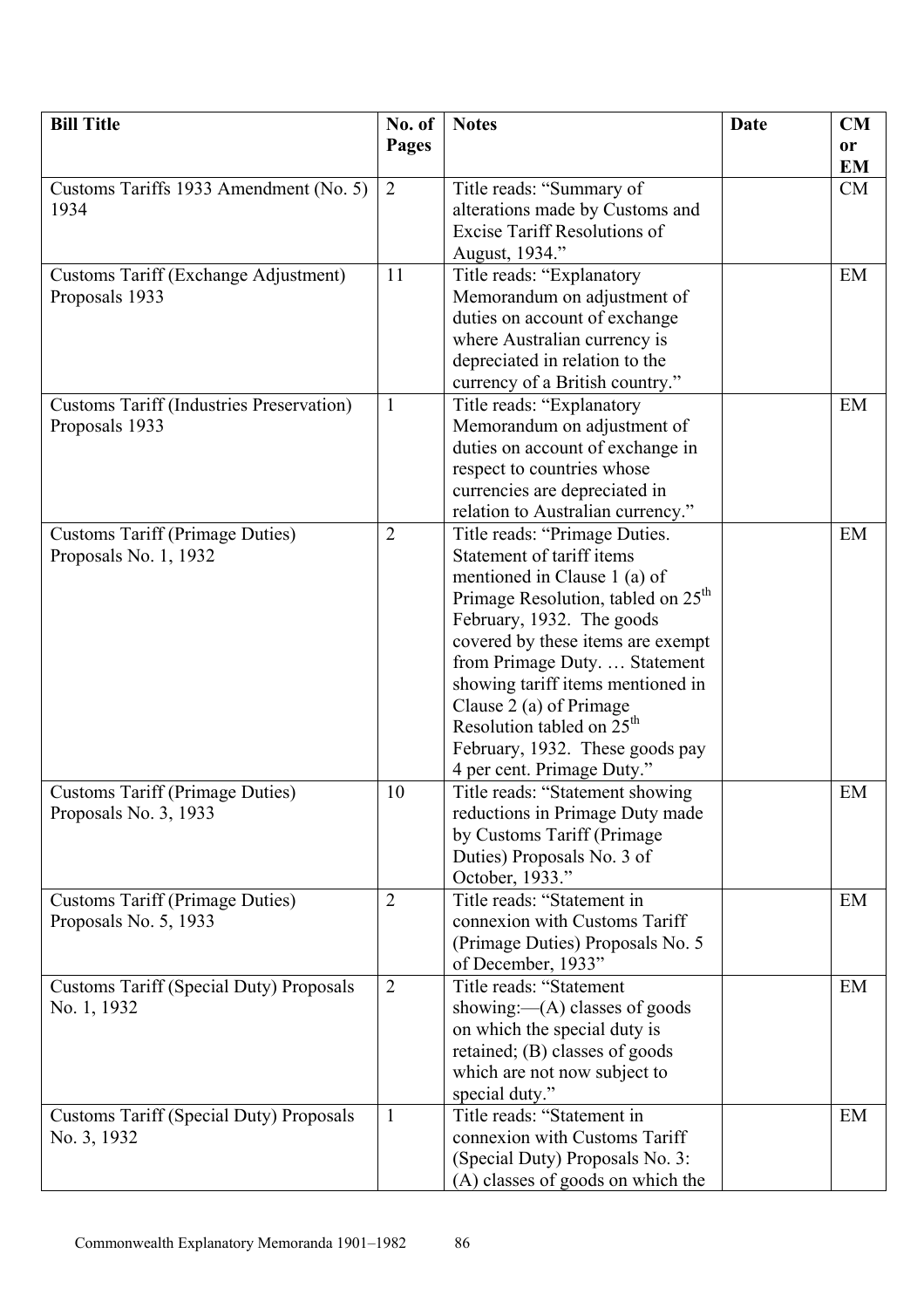| <b>Bill Title</b>                              | No. of         | <b>Notes</b>                                             | <b>Date</b> | <b>CM</b> |
|------------------------------------------------|----------------|----------------------------------------------------------|-------------|-----------|
|                                                | <b>Pages</b>   |                                                          |             | or        |
|                                                |                |                                                          |             | <b>EM</b> |
|                                                |                | special duty is retained; $(B)$                          |             |           |
|                                                |                | classes of goods from which the                          |             |           |
|                                                |                | special duty is removed."                                |             |           |
| <b>Customs Tariff (New Zealand Preference)</b> | 20             | Title reads: "Australia-New                              |             | CM        |
| Agreement Bill 1933                            |                | Zealand Trade Agreement.                                 |             |           |
|                                                |                | Memorandum showing the                                   |             |           |
|                                                |                | position under the trade agreement                       |             |           |
|                                                |                | of 1922 between New Zealand and                          |             |           |
|                                                |                | Australia, and that under the                            |             |           |
|                                                |                | proposed agreement."                                     |             |           |
| Excise Tariff 1933                             | 6              | Title reads: "Excise Tariff                              |             | CM        |
|                                                |                | Memorandum showing rates of                              |             |           |
|                                                |                | duty under items in Excise Tariff                        |             |           |
|                                                |                | proposals as compared with: $-(a)$                       |             |           |
|                                                |                | rates of duty under Scullin                              |             |           |
|                                                |                | Government's validated tariff; (b)                       |             |           |
|                                                |                | rates of duty under 1921-1928                            |             |           |
|                                                |                | Excise Tariff."                                          |             |           |
| Excise Tariff 1933                             | $\overline{4}$ | Title reads: "Senate Requests.                           |             | CM        |
|                                                |                | Memorandum showing excise                                |             |           |
|                                                |                | tariff items in respect of which the                     |             |           |
|                                                |                | Senate has requested that                                |             |           |
|                                                |                | amendments be made, together                             |             |           |
|                                                |                | with information showing tariff                          |             |           |
|                                                |                | position:—(a) as passed by the                           |             |           |
|                                                |                | House of Representatives, (b) as                         |             |           |
|                                                |                | requested by the Senate, (c) as                          |             |           |
|                                                |                | validated by the Scullin                                 |             |           |
|                                                |                | Government, (d) under the 1921-                          |             |           |
|                                                |                | 1928 Excise Tariff."                                     |             |           |
| Session 1932-33-34: Vol. 2 (of 2)              |                |                                                          |             |           |
| Financial Relief Bill 1933                     | 9              | Title reads: "Goods exempt under                         |             | EM        |
|                                                |                | the Sales Tax Assessment Acts (1-                        |             |           |
|                                                |                | 8), 1930-1932, and schedules                             |             |           |
|                                                |                | thereto, and proposed further                            |             |           |
|                                                |                | exemptions as set out in the<br>Financial Relief Bill."  |             |           |
|                                                |                |                                                          |             |           |
| Invalid and Old-age Pensions Bill 1933         | 1              | Title reads: "Summary of                                 | 5.12.1933   | EM        |
| Navigation (Maritime Conventions) Bill         | 8              | principal provisions."<br>Title reads: "Navigation Bill: |             | EM        |
| 1933                                           |                | <b>Extracts from International</b>                       |             |           |
|                                                |                | Conventions (other than the Safety                       |             |           |
|                                                |                | and Load Line Conventions) to                            |             |           |
|                                                |                | which it is proposed to give                             |             |           |
|                                                |                | effect."                                                 |             |           |
| Navigation (Maritime Conventions) Bill         | 41             | Title reads: "Memorandum                                 | 25.5.1933   | <b>CM</b> |
| 1933                                           |                | showing the alterations proposed                         |             |           |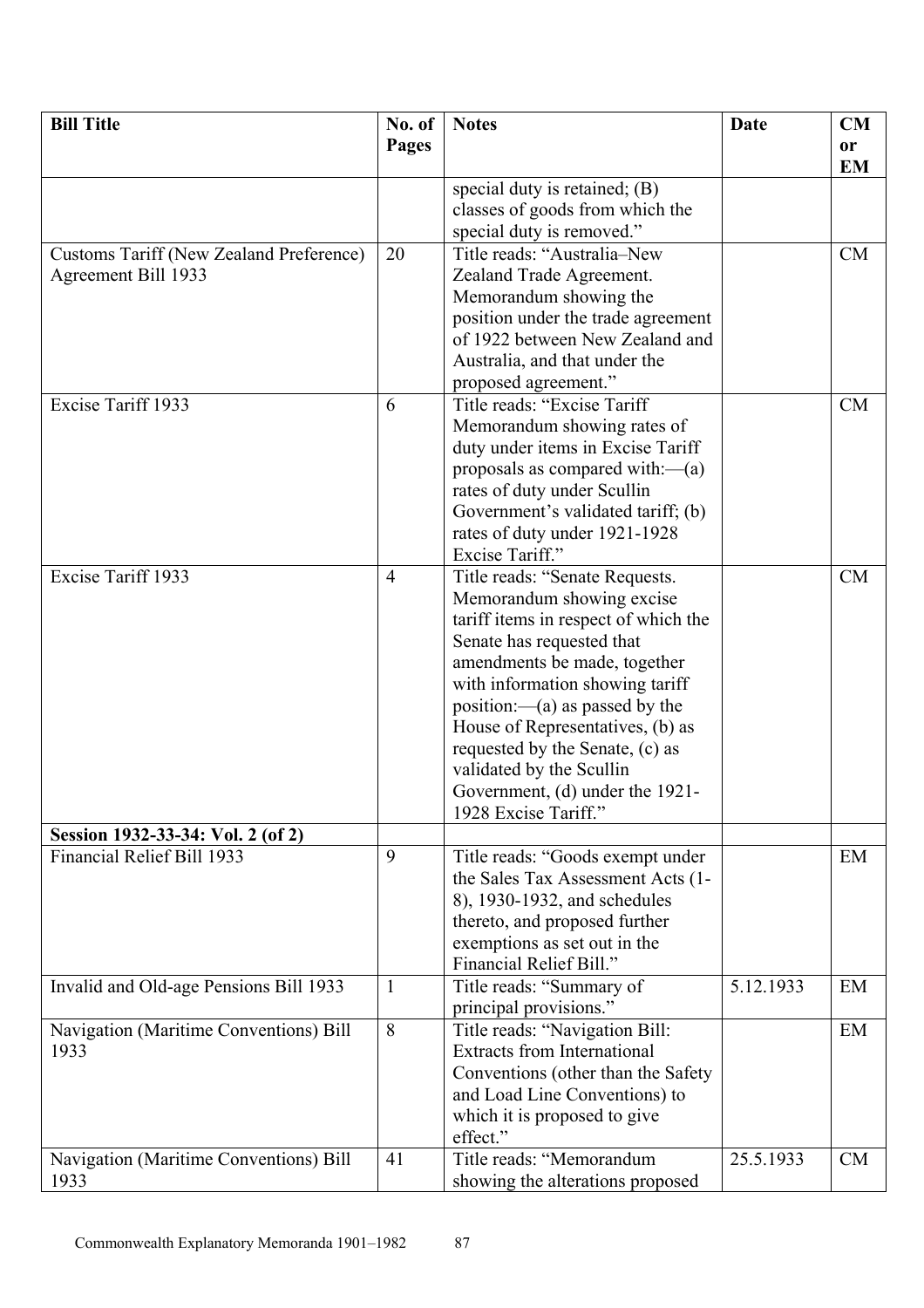| <b>Bill Title</b>                                                                                         | No. of         | <b>Notes</b>                                                                                                                                                 | Date       | CM        |
|-----------------------------------------------------------------------------------------------------------|----------------|--------------------------------------------------------------------------------------------------------------------------------------------------------------|------------|-----------|
|                                                                                                           | Pages          |                                                                                                                                                              |            | or        |
|                                                                                                           |                |                                                                                                                                                              |            | <b>EM</b> |
|                                                                                                           |                | to be made in the Navigation Act<br>1912-1926."                                                                                                              |            |           |
| Sales Tax Assessment Bill (No. 1) 1932                                                                    | 12             | Title reads: "Memorandum<br>showing the alterations proposed<br>to be made in the Principal Act."                                                            | 20.9.1932  | <b>CM</b> |
| Sales Tax Assessment Bills (Nos. 1 to 9)<br>1930-31                                                       | 13             | Title reads: "Sales Tax.<br>Explanatory notes on amendments<br>contained in bills for acts to<br>amend the Sales Tax Assessment<br>Acts (Nos. 1-9) 1930-31." |            | EM        |
| Sessions 1934-35-36-37 and 1937: Vol. 1<br>$($ of 2 $)$                                                   |                |                                                                                                                                                              |            |           |
| Arbitration (Public Service) Bill 1936                                                                    | $\overline{4}$ | Cover page, p. 1; Arbitration<br>(Public Service) Bill 1936, pp. 2-<br>3; Commonwealth Railways Bill<br>1936, p. 4.                                          | 7.5.1936   | CM        |
| Australian Soldiers' Repatriation Bill<br>1935                                                            | 16             | Title reads: "Memorandum<br>showing the alterations proposed<br>to be made to the Australian<br>Soldiers' Repatriation Act 1920-<br>1934."                   | 20.11.1935 | CM        |
| Commonwealth Railways Bill 1936                                                                           |                | See Arbitration (Public Service)<br>Bill 1936.                                                                                                               |            |           |
| <b>Constitution Alteration (Marketing) 1936</b>                                                           | $\mathbf{1}$   | Reproduces sections 51 and 92 of<br>the Constitution.                                                                                                        |            | CM        |
| Customs Tariff (1933) Proposals (No. 1)<br>1934 and Excise Tariff (1921-1933)<br>Proposals (No. 1) 1934   | 11             | Title reads: "Summary of<br>alterations made by Customs and<br>Excise Tariff resolutions of $6th$<br>December, 1934."                                        |            | CM        |
| Customs Tariff (1933) Proposals (No. 2)<br>1935 and Excise Tariff (1921-1933)<br>Proposals (No. 2) 1935   | 9              | Title reads: "Summary of<br>alterations made by Customs and<br>Excise Tariff resolutions of 28 <sup>th</sup><br>March, 1935."                                |            | <b>CM</b> |
| Customs Tariff (1933) Proposals (No. 3)<br>1935 and Excise Tariff (1921-1933)<br>Proposals (No. 4) 1935   | 11             | Title reads: "Summary of<br>alterations in duties made by<br><b>Customs and Excise Tariff</b><br>resolutions of $28th$ November,<br>1935."                   |            | CM        |
| Customs Tariff (1933) Proposals (No. 3)<br>1935 and Excise Tariff (1921-1933)<br>Proposals (No. 4) 1935   | 119            | Title reads: "Memorandum<br>showing items in the proposed<br>1935 tariff amendments as<br>compared with the 1933 Tariffs."                                   |            | <b>CM</b> |
| Customs Tariff (1933) Proposals (No. 4)<br>1936 and Excise Tariff (1921-1933)<br>Proposals (No. 5) $1936$ | $\overline{2}$ | Title reads: "Summary of<br>alterations in duties made by<br><b>Customs and Excise Tariff</b><br>resolutions of 20 <sup>th</sup> March, 1936."               |            | <b>CM</b> |
| Customs Tariff (1933) Proposals (No. 4)                                                                   | 8              | Title reads: "Memorandum                                                                                                                                     |            | <b>CM</b> |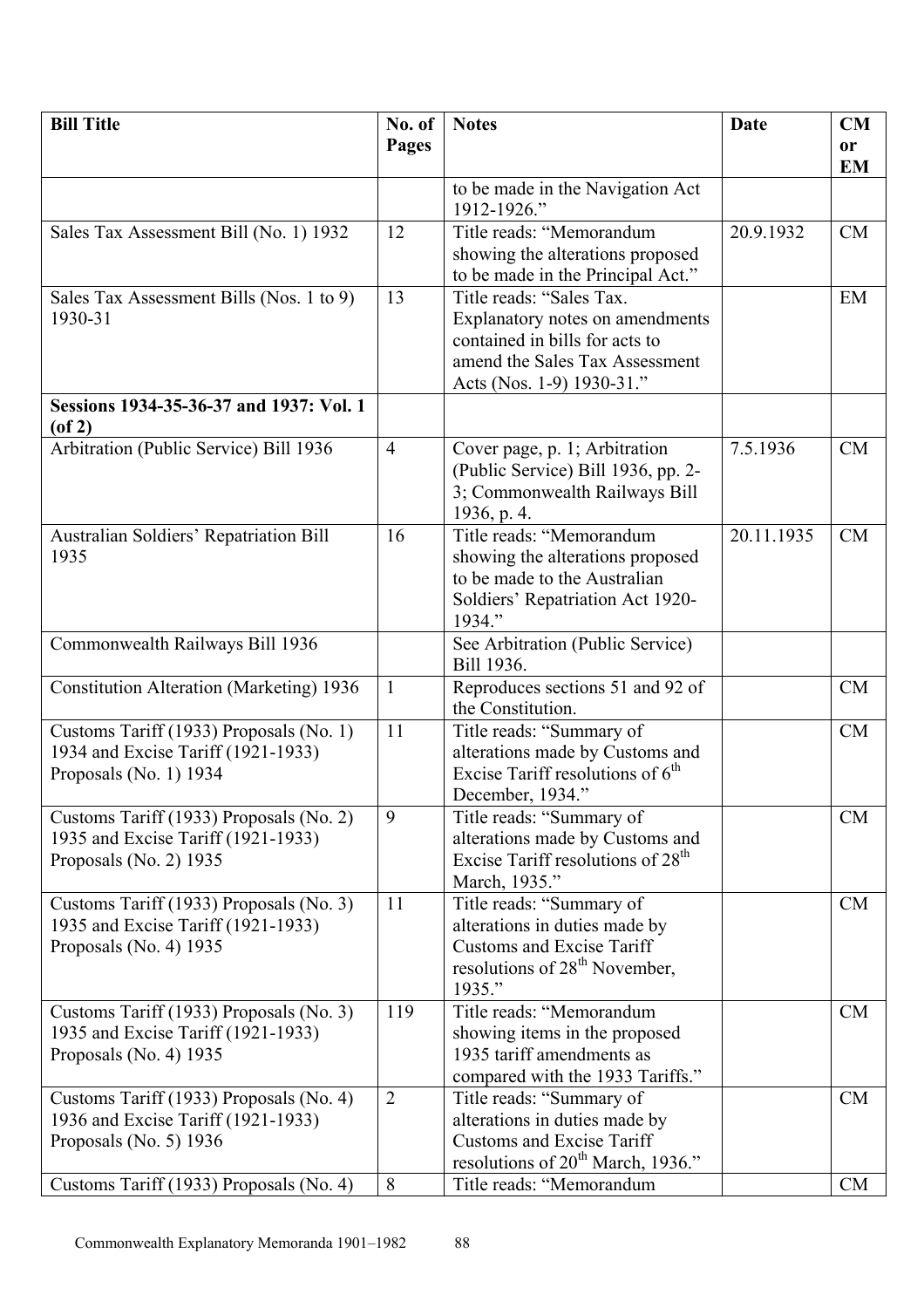| <b>Bill Title</b>                               | No. of         | <b>Notes</b>                                                         | <b>Date</b> | <b>CM</b> |
|-------------------------------------------------|----------------|----------------------------------------------------------------------|-------------|-----------|
|                                                 | <b>Pages</b>   |                                                                      |             | or        |
|                                                 |                |                                                                      |             | <b>EM</b> |
| 1935 and Excise Tariff (1921-1933)              |                | showing items in the proposed                                        |             |           |
| Proposals (No. 5) $1936$                        |                | 1936 tariff amendments as                                            |             |           |
|                                                 |                | compared with the 1933 Tariffs."                                     |             |           |
| Customs Tariff (1933) Proposals (No. 5)         | $\mathbf{1}$   | Title reads: "Summary of                                             |             | <b>CM</b> |
| 1936                                            |                | alterations in duties made by                                        |             |           |
|                                                 |                | Customs Tariff resolutions of 1 <sup>st</sup>                        |             |           |
|                                                 |                | April, 1936."                                                        |             |           |
| Customs Tariff (1933) Proposals (No. 6)         | $\overline{7}$ | Title reads: "Summary of                                             |             | CM        |
| 1936                                            |                | alterations in duties made by                                        |             |           |
|                                                 |                | Customs Tariff resolutions of $22nd$                                 |             |           |
|                                                 |                | May, 1936."                                                          |             |           |
| Customs Tariff (1933) Proposals (No. 6)         | 16             | Title reads: "Memorandum                                             |             | CM        |
| 1936                                            |                | showing rates of duty under items                                    |             |           |
|                                                 |                | in the Tariff Proposals of $22nd$                                    |             |           |
|                                                 |                | May, 1936, as compared with                                          |             |           |
|                                                 |                | rates of duty under the Customs                                      |             |           |
|                                                 |                | Tariff 1933-1936."                                                   |             |           |
| Customs Tariff (1933-1936) Proposals            | 21             | Title reads: "Memorandum                                             |             | <b>CM</b> |
| (No. 7) 1936                                    |                | showing items in the Customs                                         |             |           |
|                                                 |                | Tariff Proposals of 29 <sup>th</sup> October,                        |             |           |
|                                                 |                | 1936, as compared with items in                                      |             |           |
|                                                 |                | the Customs Tariff 1933-1936."                                       |             |           |
| Customs Tariff (1933-1936) Proposals            | 24             | Title reads: "Memorandum                                             |             | <b>CM</b> |
| (No. 7) 1936                                    |                | showing rates of duty on goods                                       |             |           |
|                                                 |                | the produce or manufacture of                                        |             |           |
|                                                 |                | Belgium and Czechoslovakia                                           |             |           |
|                                                 |                | affected by the trade agreements                                     |             |           |
|                                                 |                | with those countries."                                               |             |           |
| Customs Tariff (1933-1936) Proposals            | 14             | Title reads: "Memorandum                                             |             | CM        |
| (No. 8) 1936                                    |                | showing items in the Customs<br>Tariff Proposals of 27 <sup>th</sup> |             |           |
|                                                 |                | November, 1936, as compared                                          |             |           |
|                                                 |                | with items in the Customs Tariff                                     |             |           |
|                                                 |                | 1933-1936."                                                          |             |           |
| Customs Tariff (1933-1936) Proposals            | 16             | Title reads: "Memorandum                                             |             | CM        |
| (No. 8) 1936                                    |                | showing rates of duty on goods                                       |             |           |
|                                                 |                | the produce or manufacture of                                        |             |           |
|                                                 |                | France affected by the trade                                         |             |           |
|                                                 |                | agreement with that country."                                        |             |           |
| <b>Customs Tariff (Industries Preservation)</b> | $\overline{2}$ | Title reads: "Memorandum                                             | 17.11.1936  | <b>CM</b> |
| <b>Bill 1936</b>                                |                | showing the amendments                                               |             |           |
|                                                 |                | proposed to be made to the                                           |             |           |
|                                                 |                | <b>Customs Tariff (Industries</b>                                    |             |           |
|                                                 |                | Preservation) Act 1921-1933."                                        |             |           |
| Excise Tariff (1921-1933) Proposals (No.        | 1              | Title reads: "Statement showing                                      |             | <b>CM</b> |
| 3) 1935                                         |                | reductions in duties made by                                         |             |           |
|                                                 |                | Excise Tariff resolution of 23 <sup>rd</sup>                         |             |           |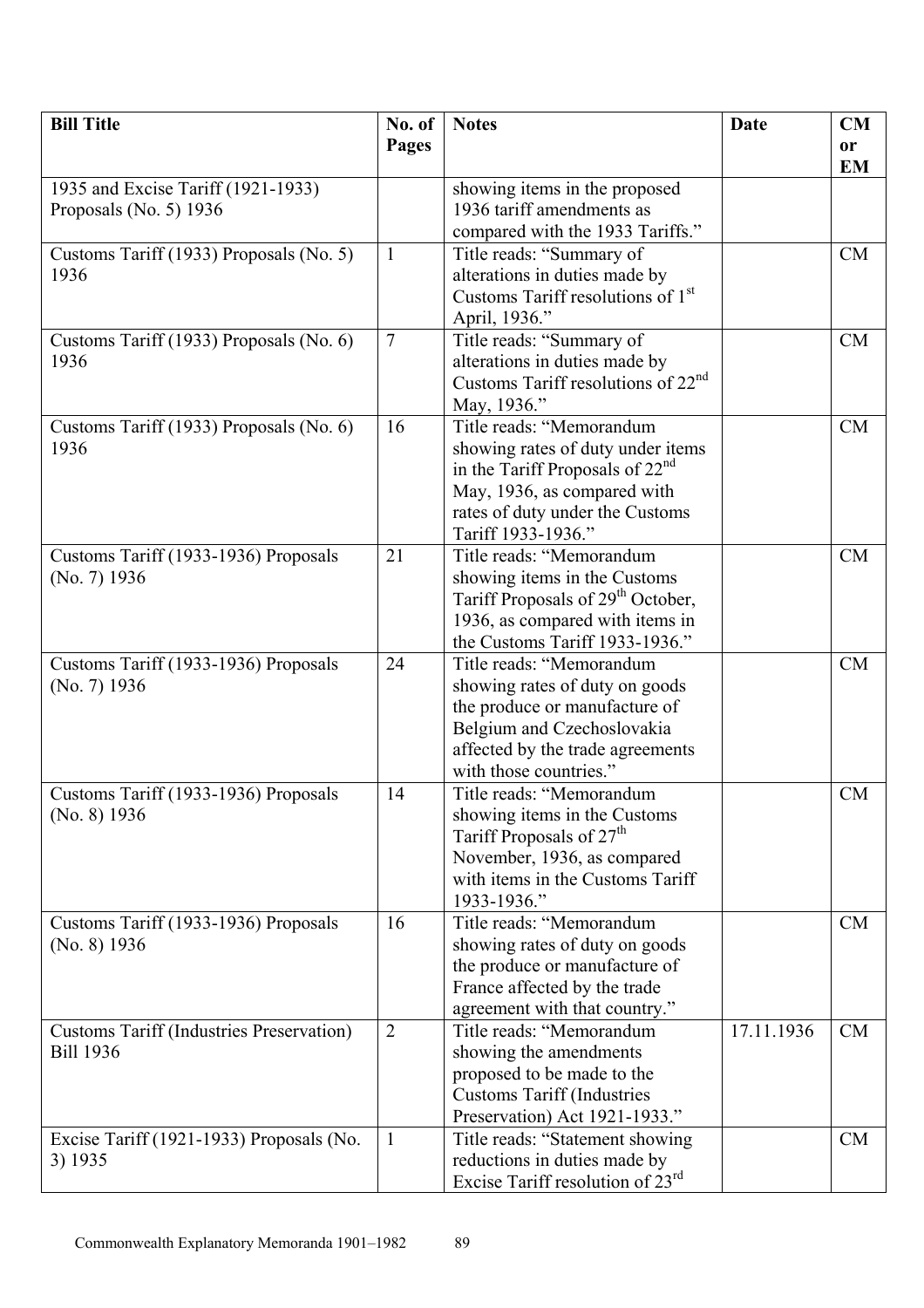| <b>Bill Title</b>                                       | No. of         | <b>Notes</b>                                                                                                                                                             | <b>Date</b> | <b>CM</b>              |
|---------------------------------------------------------|----------------|--------------------------------------------------------------------------------------------------------------------------------------------------------------------------|-------------|------------------------|
|                                                         | <b>Pages</b>   |                                                                                                                                                                          |             | <b>or</b><br><b>EM</b> |
|                                                         |                | September, 1935."                                                                                                                                                        |             |                        |
| Sessions 1934-35-36-37 and 1937: Vol. 2<br>$($ of 2 $)$ |                |                                                                                                                                                                          |             |                        |
| Income Tax Assessment Bill 1935                         | x, 223         | Title reads: "Explanatory<br>Memorandum showing alterations<br>contained in the bill for an act to<br>consolidate and amend the Income<br>Tax Assessment Act 1922-1934." | 11.3.1936   | EM                     |
| Income Tax Assessment Bill 1935                         | 8              | Title reads: "Amendments to be<br>proposed by the Treasurer, the<br>Hon. R.G. Casey." Includes<br>explanatory notes on the<br>amendments.                                | 29.4.1936   | EM                     |
| Income Tax Assessment Bill (No. 2) 1936                 | 14             | Title reads: "Memorandum<br>showing the amendments<br>proposed to be made in the<br>Income Tax Assessment Act<br>1936." Includes explanatory notes<br>on the clauses.    | 25.11.1936  | EM                     |
| Lands Acquisition Bill 1936                             | 5              | Title reads: "Memorandum<br>showing the amendments<br>proposed to be made to the Lands<br>Acquisition Act 1906-1934."                                                    | 13.11.1936  | <b>CM</b>              |
| Loan (Farmers' Debt Adjustment) Bill<br>1935            | 6              | Title reads: "Examples of<br>compositions actually effected in<br>cases where funds have been<br>available from private sources to<br>pay the compositions."             |             | EM                     |
| National Debt Sinking Fund Bill 1934                    | $\overline{2}$ | Title reads: "Memorandum<br>showing the alterations proposed<br>to be made in the National Debt<br>Sinking Fund Act 1923-1930."                                          | 7.12.1934   | <b>CM</b>              |
| Navigation Bill 1935                                    | 5              | Title reads: "Memorandum<br>showing proposed amendments to<br>the Navigation Act 1912-1934."                                                                             | 14.3.1935   | CM                     |
| Sales Tax (Financial Relief) Bill 1935                  | $\mathbf{1}$   | Title reads: "Additional Sales Tax<br>exemptions proposed by the Sales<br>Tax (Financial Relief) Bill 1935."                                                             |             | EM                     |
| [Session 1937]                                          |                |                                                                                                                                                                          |             |                        |
| Customs Tariff (1933-1936) Proposals<br>(No. 1) 1937    | $12+1$         | Title reads: "Summary of<br>alterations made by Customs<br>Tariff resolution of 24 <sup>th</sup> June,<br>1937," with a 1-page supplement.                               |             | CM                     |
| Customs Tariff (1933-1936) Proposals<br>$(No. 2)$ 1937  | $\mathbf{1}$   | Title reads: "Summary of<br>alterations made by Customs<br>Tariff resolution of $7th$ September,<br>1937."                                                               |             | CM                     |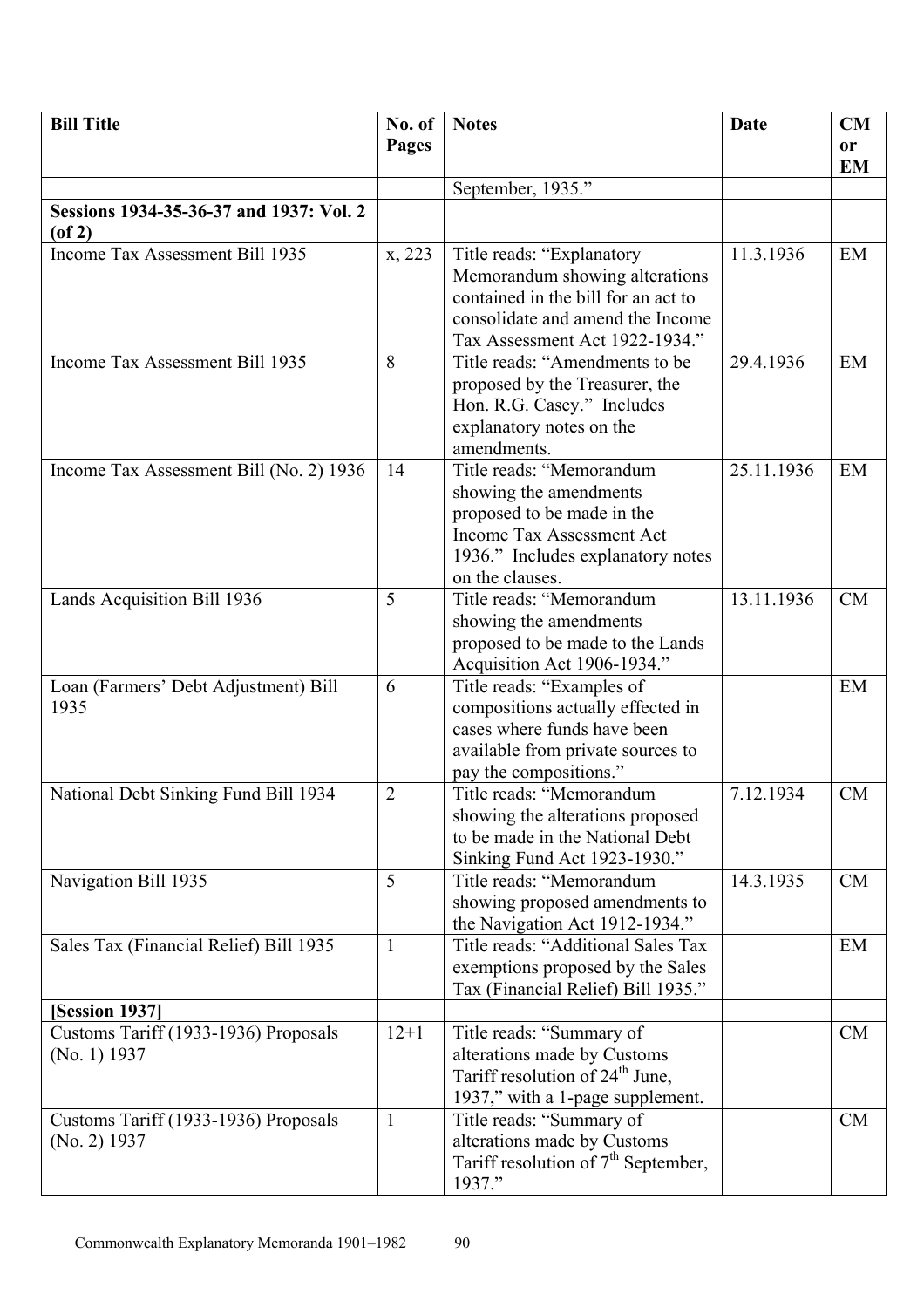| <b>Bill Title</b>                                       | No. of         | <b>Notes</b>                                               | Date       | CM        |
|---------------------------------------------------------|----------------|------------------------------------------------------------|------------|-----------|
|                                                         | <b>Pages</b>   |                                                            |            | <b>or</b> |
|                                                         |                |                                                            |            | <b>EM</b> |
| <b>Customs Tariff (Canadian Preference)</b>             | $\mathbf{1}$   | Title reads: "Summary of                                   |            | CM        |
| (1934-1936) Proposals (No. 1) 1937                      |                | alterations in duties made by                              |            |           |
|                                                         |                | Customs Tariff (Canadian                                   |            |           |
|                                                         |                | Preference) resolution of $7th$                            |            |           |
|                                                         |                | September, 1937."                                          |            |           |
| Excise Tariff (1921-1936) Proposals (No.                | $\overline{2}$ | Title reads: "Summary of                                   |            | <b>CM</b> |
| 1) 1937                                                 |                | alterations in duties made by                              |            |           |
|                                                         |                | Excise Tariff resolution of 24 <sup>th</sup>               |            |           |
|                                                         |                | June, 1937."                                               |            |           |
| Patents Bill 1937                                       | 109            | Title reads: "Memorandum                                   |            | <b>CM</b> |
|                                                         |                | showing the Patents Bill 1937 and                          |            |           |
|                                                         |                | the corresponding provisions of                            |            |           |
|                                                         |                | the Patents Act 1903-1935."                                |            |           |
|                                                         |                | [Appended to "Report and                                   |            |           |
|                                                         |                | Supplementary Report of the                                |            |           |
|                                                         |                | Committee appointed by the                                 |            |           |
|                                                         |                | Attorney-General  to consider                              |            |           |
|                                                         |                | what alterations are desirable in                          |            |           |
|                                                         |                | the patent law of the                                      |            |           |
|                                                         |                | Commonwealth."]                                            |            |           |
| Sessions 1937-38-39-40 and 1940: Vol. 1<br>$($ of 2 $)$ |                |                                                            |            |           |
| <b>Australian Broadcasting Commission Bill</b>          | 5              | Title reads: "Memorandum                                   | 20.9.1939  | <b>CM</b> |
| 1939                                                    |                | showing the amendments                                     |            |           |
|                                                         |                | proposed to be made to the                                 |            |           |
|                                                         |                | <b>Australian Broadcasting</b>                             |            |           |
|                                                         |                | Commission Act 1932."                                      |            |           |
| Commonwealth Bank Bill 1938                             | 24             | Title reads: "Memorandum                                   | 25.11.1938 | <b>CM</b> |
|                                                         |                | showing the amendments                                     |            |           |
|                                                         |                | proposed to be made to the                                 |            |           |
|                                                         |                | Commonwealth Bank Act 1911-                                |            |           |
|                                                         |                | 1932."                                                     |            |           |
| Customs Tariff (1933-1936) Amendment                    | 8              | Title reads: "Summary of                                   |            | <b>CM</b> |
| (No. 1) 1937, Customs Tariff (Canadian)                 |                | alterations in duties made by                              |            |           |
| Preference) (1934-1936) Amendment (No.                  |                | <b>Customs and Excise Tariff</b>                           |            |           |
| 1) 1937 and Excise Tariff (1921-1936)                   |                | resolutions of $8th$ December,                             |            |           |
| Amendment (No. 1) 1937                                  |                | 1937."                                                     |            |           |
| Customs Tariff (1933-1936) Amendment                    | 66             | Title reads: "Memorandum                                   |            | <b>CM</b> |
| (No. 1) 1937, Customs Tariff (Canadian                  |                | showing items in the proposed<br>1937 tariff amendments as |            |           |
| Preference) (1934-1936) Amendment (No.                  |                |                                                            |            |           |
| 1) 1937 and Excise Tariff (1921-1936)                   |                | compared with the Customs Tariff                           |            |           |
| Amendment (No. 1) 1937                                  |                | 1933-1936, the Excise Tariff                               |            |           |
|                                                         |                | 1921-1936, and the Customs                                 |            |           |
|                                                         |                | Tariff (Canadian Preference)<br>1934-1936."                |            |           |
| Customs Tariff (1933-1936) Amendment                    |                |                                                            |            |           |
|                                                         | 5              | Title reads: "Summary of                                   |            | <b>CM</b> |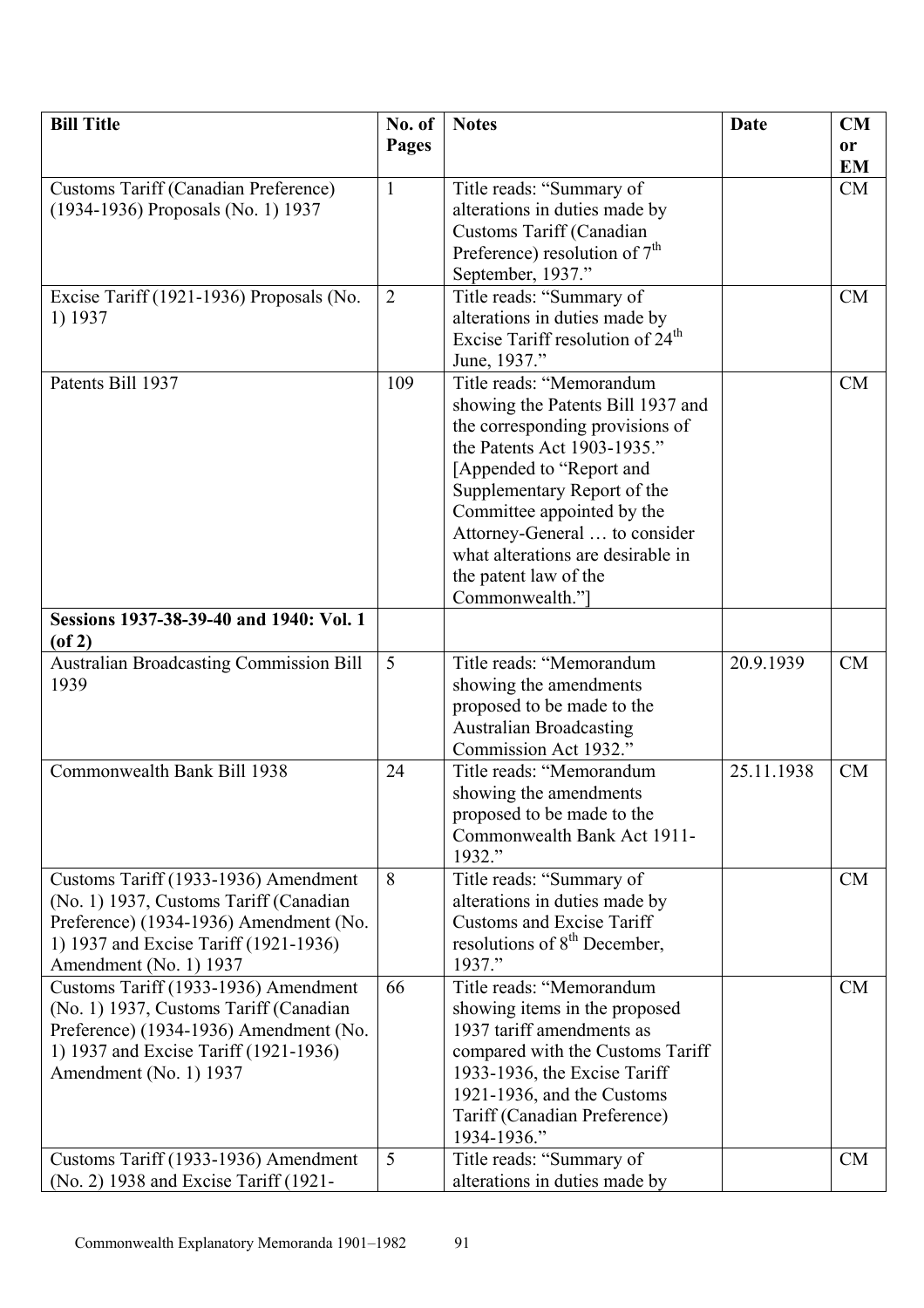| <b>Bill Title</b>                                                             | No. of         | <b>Notes</b>                                                       | <b>Date</b> | <b>CM</b>       |
|-------------------------------------------------------------------------------|----------------|--------------------------------------------------------------------|-------------|-----------------|
|                                                                               | Pages          |                                                                    |             | or<br><b>EM</b> |
| 1936) Amendment (No. 2) 1938                                                  |                | <b>Customs and Excise Tariff</b>                                   |             |                 |
|                                                                               |                | resolutions of 4 <sup>th</sup> May, 1938."                         |             |                 |
| Customs Tariff (1933-1938) Amendment                                          | $\overline{2}$ | Title reads: "Summary of                                           |             | CM              |
| (No. 3) 1938 and Excise Tariff (1921-                                         |                | alterations in duties made by                                      |             |                 |
| 1938) Amendment (No. 3) 1938                                                  |                | <b>Customs and Excise Tariff</b>                                   |             |                 |
|                                                                               |                | resolutions of $21st$ September,                                   |             |                 |
|                                                                               | 6              | 1938."<br>Title reads: "Memorandum                                 |             | CM              |
| Customs Tariff (1933-1938) Amendment<br>(No. 3) 1938 and Excise Tariff (1921- |                | showing items in the Customs and                                   |             |                 |
| 1938) Amendment (No. 3) 1938                                                  |                | Excise Tariff proposals of 21 <sup>st</sup>                        |             |                 |
|                                                                               |                | September, 1938, as compared                                       |             |                 |
|                                                                               |                | with items in the Customs Tariff                                   |             |                 |
|                                                                               |                | 1933-1938 and the Excise Tariff                                    |             |                 |
|                                                                               |                | 1921-1938."                                                        |             |                 |
| Customs Tariff (1933-1938) Amendment                                          | 6              | Title reads: "Memorandum                                           |             | EM              |
| (No. 5) 1938                                                                  |                | showing rates of duty on goods                                     |             |                 |
|                                                                               |                | the produce or manufacture of<br>Switzerland affected by the trade |             |                 |
|                                                                               |                | agreement with that country."                                      |             |                 |
| Customs Tariff (1933-1938) Amendment                                          | 8              | Title reads: "Memorandum                                           |             | <b>CM</b>       |
| (No. 5) 1938                                                                  |                | showing items in the Customs                                       |             |                 |
|                                                                               |                | Tariff proposals of 30 <sup>th</sup>                               |             |                 |
|                                                                               |                | November, 1938, as compared                                        |             |                 |
|                                                                               |                | with the Customs Tariff 1933-                                      |             |                 |
|                                                                               |                | 1938."                                                             |             |                 |
| Customs Tariff (1933-1938) Amendment<br>(No. 6) 1938                          | 9              | Title reads: "Summary of<br>alterations in duties made by          |             | <b>CM</b>       |
|                                                                               |                | Customs Tariff resolution of $7th$                                 |             |                 |
|                                                                               |                | December, 1938."                                                   |             |                 |
| Customs Tariff (1933-1938) Amendment                                          | 32             | Title reads: "Memorandum                                           |             | <b>CM</b>       |
| $(No. 6)$ 1938                                                                |                | showing items in the proposed                                      |             |                 |
|                                                                               |                | 1938 tariff amendments as                                          |             |                 |
|                                                                               |                | compared with the Customs Tariff                                   |             |                 |
| Customs Tariff (1933-1939) Amendment                                          | 15             | 1933-1938."<br>Title reads: "Memorandum                            |             | CM              |
| (Nos. 7 and 9) 1939, Excise Tariff (1921-                                     |                | showing items in the Customs                                       |             |                 |
| 1938) Amendment (No. 2) 1939 and                                              |                | Tariff proposals of 3 <sup>rd</sup> May, 1939                      |             |                 |
| <b>Customs Tariff (Canadian Preference)</b>                                   |                | and 14 <sup>th</sup> September, 1939, the                          |             |                 |
| (1934-1938) Amendment (No. 2) 1939                                            |                | Excise Tariff proposals of 4 <sup>th</sup>                         |             |                 |
|                                                                               |                | May, 1938, and the Customs                                         |             |                 |
|                                                                               |                | Tariff (Canadian Preference)                                       |             |                 |
|                                                                               |                | proposals of 14 <sup>th</sup> September, 1939,                     |             |                 |
|                                                                               |                | as compared with the Customs<br>Tariff 1933-1939, the Excise       |             |                 |
|                                                                               |                | Tariff 1921-1938 and the Customs                                   |             |                 |
|                                                                               |                | Tariff (Canadian Preference)                                       |             |                 |
|                                                                               |                | 1934-1938."                                                        |             |                 |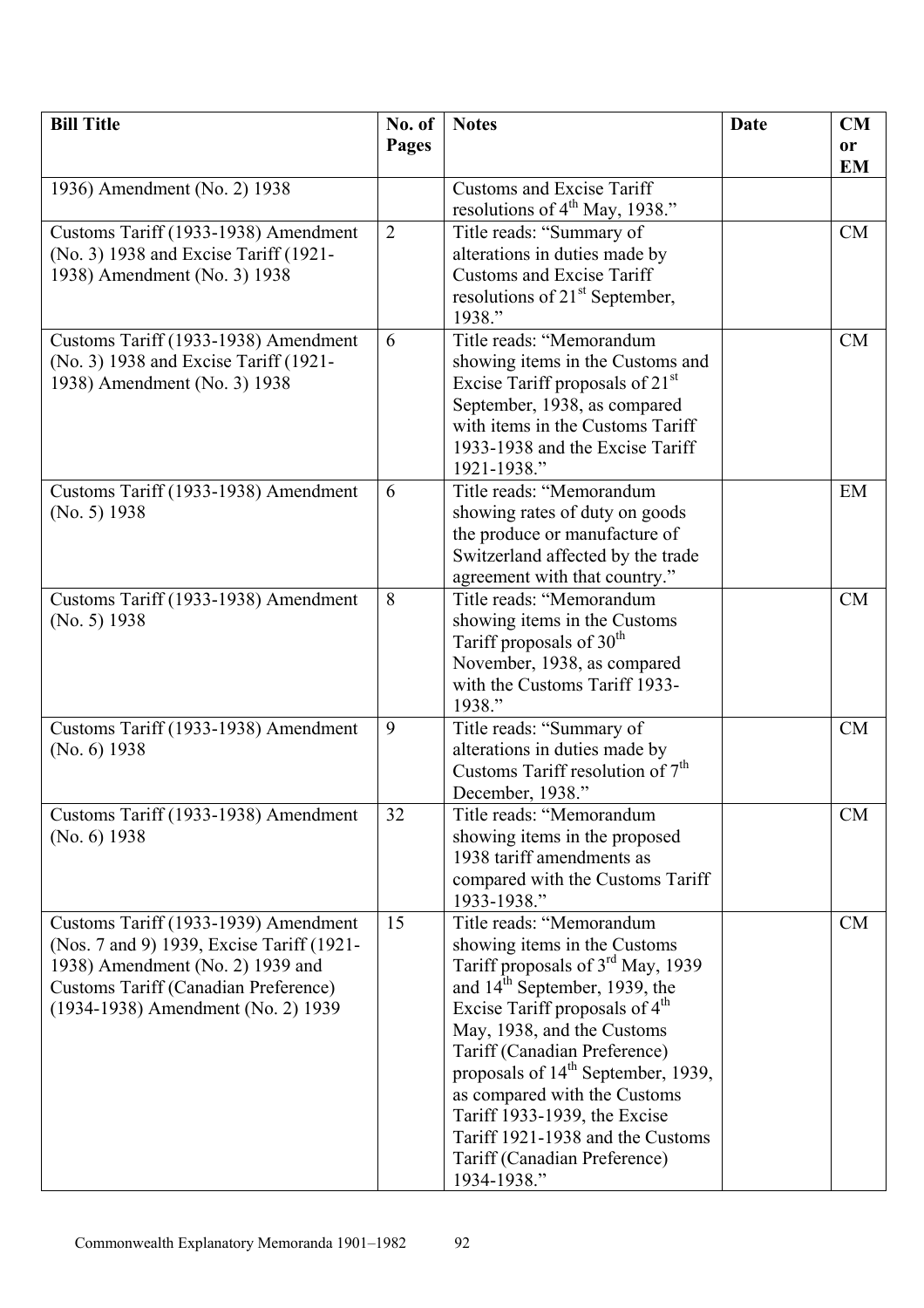| <b>Bill Title</b>                                           | No. of         | <b>Notes</b>                                                      | <b>Date</b> | <b>CM</b> |
|-------------------------------------------------------------|----------------|-------------------------------------------------------------------|-------------|-----------|
|                                                             | <b>Pages</b>   |                                                                   |             | <b>or</b> |
|                                                             |                |                                                                   |             | <b>EM</b> |
| Customs Tariff (1933-1939) Amendment                        | $\overline{4}$ | Title reads: "Summary of                                          |             | CM        |
| (No. 8) 1939 and Excise Tariff (1921-                       |                | alterations in duties made by                                     |             |           |
| 1938) Amendment (No. 4) 1939                                |                | <b>Customs and Excise Tariff</b>                                  |             |           |
|                                                             |                | resolutions of 8 <sup>th</sup> September,                         |             |           |
|                                                             |                | 1939."                                                            |             |           |
| Customs Tariff (1933-1939) Amendment                        | 6              | Title reads: "Memorandum                                          |             | CM        |
| (No. 8) 1939 and Excise Tariff (1921-                       |                | showing items in the proposed                                     |             |           |
| 1938) Amendment (No. 4) 1939                                |                | 1939 tariff amendments as                                         |             |           |
|                                                             |                | compared with the Customs Tariff                                  |             |           |
|                                                             |                | 1933-1939, and the Excise Tariff                                  |             |           |
|                                                             |                | 1921-1938."                                                       |             |           |
| Customs Tariff (1933-1939) Amendment                        | $\overline{4}$ | Title reads: "Summary of                                          |             | <b>CM</b> |
| (No. 9) 1939 and Customs Tariff                             |                | alterations in duties made by                                     |             |           |
| (Canadian Preference) (1934-1938)                           |                | Customs Tariff Resolution No. 9                                   |             |           |
| Amendment (No. 2) 1939                                      |                | and Customs Tariff (Canadian                                      |             |           |
|                                                             |                | Preference) Resolution No. 2 of                                   |             |           |
|                                                             |                | $14th$ September, 1939."                                          |             |           |
| Customs Tariff (1933-1939) Amendment                        | 10             | Title reads: "Summary of                                          |             | <b>CM</b> |
| (No. 10) 1939 and Customs Tariff                            |                | alterations in duties made by<br>Customs Tariff Resolution No. 10 |             |           |
| (Canadian Preference) (1934-1938)<br>Amendment (No. 3) 1939 |                | and Customs Tariff (Canadian                                      |             |           |
|                                                             |                | Preference) Resolution No. 3 of                                   |             |           |
|                                                             |                | $14th$ September, 1939."                                          |             |           |
| Customs Tariff (1933-1939) Amendment                        | 27             | Title reads: "Memorandum                                          |             | <b>CM</b> |
| (No. 10) 1939 and Customs Tariff                            |                | showing items in the Customs                                      |             |           |
| (Canadian Preference) (1934-1938)                           |                | Tariff proposals and the Customs                                  |             |           |
| Amendment (No. 3) 1939                                      |                | Tariff (Canadian Preference)                                      |             |           |
|                                                             |                | proposals of 14 <sup>th</sup> September, 1939,                    |             |           |
|                                                             |                | as compared with the Customs                                      |             |           |
|                                                             |                | Tariff 1933-1939 and the Customs                                  |             |           |
|                                                             |                | Tariff (Canadian Preference)                                      |             |           |
|                                                             |                | 1934-1938."                                                       |             |           |
| Customs Tariff (1933-1939) Amendment                        | $\overline{4}$ | Title reads: "Summary of                                          |             | <b>CM</b> |
| (No. 12) 1939 and Customs Tariff                            |                | alterations in duties made by                                     |             |           |
| (Canadian Preference) (1934-1938)                           |                | Customs Tariff Resolution No. 12                                  |             |           |
| Amendment (No. 4) 1939                                      |                | and Customs Tariff (Canadian                                      |             |           |
|                                                             |                | Preference) Resolution No. 4 of                                   |             |           |
|                                                             |                | $22nd$ September, 1939."                                          |             |           |
| Customs Tariff (1933-1939) Amendment                        | 11             | Title reads: "Memorandum                                          |             | <b>CM</b> |
| (No. 12) 1939 and Customs Tariff                            |                | showing items in the Customs                                      |             |           |
| (Canadian Preference) (1934-1938)<br>Amendment (No. 4) 1939 |                | Tariff proposals and the Customs<br>Tariff (Canadian Preference)  |             |           |
|                                                             |                | proposals of 22 <sup>nd</sup> September,                          |             |           |
|                                                             |                | 1939, as compared with the                                        |             |           |
|                                                             |                | Customs Tariff 1933-1939 and the                                  |             |           |
|                                                             |                | Customs Tariff (Canadian                                          |             |           |
|                                                             |                | Preference) 1934-1938."                                           |             |           |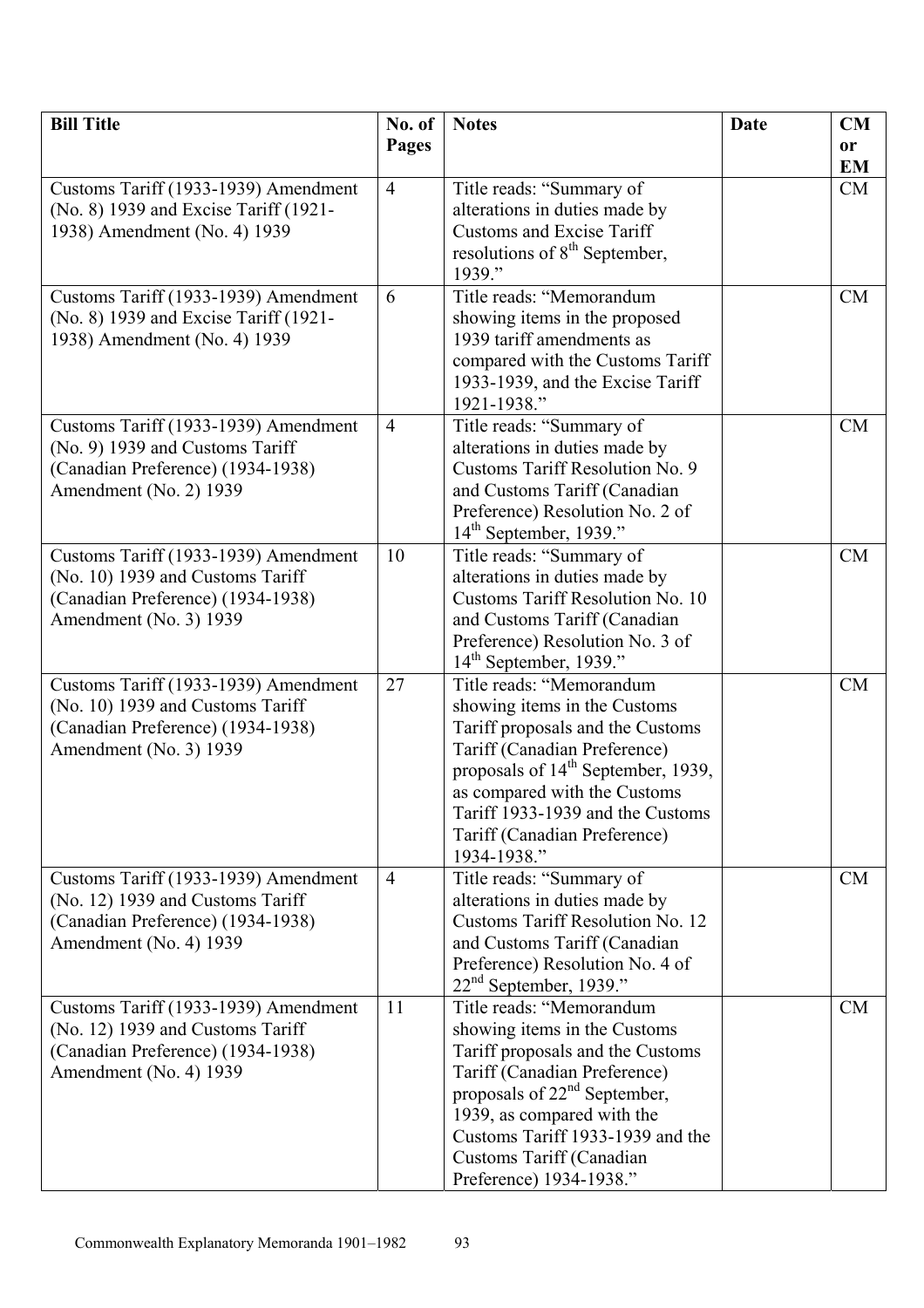| <b>Bill Title</b>                                      | No. of         | <b>Notes</b>                                                      | <b>Date</b> | <b>CM</b>     |
|--------------------------------------------------------|----------------|-------------------------------------------------------------------|-------------|---------------|
|                                                        | <b>Pages</b>   |                                                                   |             | <sub>or</sub> |
|                                                        |                |                                                                   |             | <b>EM</b>     |
| Customs Tariff (1933-1939) Amendment                   | $\mathbf{1}$   | Title reads: "Summary of                                          |             | CM            |
| (No. 13) 1939                                          |                | alterations in duties made by                                     |             |               |
|                                                        |                | Customs Tariff resolution No. 14                                  |             |               |
|                                                        |                | and Excise Tariff resolution No. 7                                |             |               |
|                                                        |                | of 30 <sup>th</sup> November 1939."                               |             |               |
| Customs Tariff (1933-1939) Amendment                   | $\overline{4}$ | Title reads: "Memorandum                                          |             | <b>CM</b>     |
| (No. 13) 1939                                          |                | showing items in the Customs                                      |             |               |
|                                                        |                | Tariff proposals of $22nd$                                        |             |               |
|                                                        |                | September, 1939, as compared                                      |             |               |
|                                                        |                | with the Customs Tariff 1933-                                     |             |               |
|                                                        |                | 1939."                                                            |             |               |
| Customs Tariff (1933-1939) Amendment                   | $\overline{2}$ | Title reads: "Summary of                                          |             | <b>CM</b>     |
| (No. 14) 1939 and Excise Tariff (1921-                 |                | alterations in duties made by                                     |             |               |
| 1939) Amendment (No. 7) 1939                           |                | Customs Tariff resolution No. 14                                  |             |               |
|                                                        |                | and Excise Tariff resolution No. 7                                |             |               |
|                                                        |                | of 30 <sup>th</sup> November 1939."                               |             |               |
| Customs Tariff (1933-1939) Amendment                   | $\overline{4}$ | Title reads: "Summary of                                          |             | <b>CM</b>     |
| (No. 15) 1939                                          |                | alterations in duties made by<br>Customs Tariff resolution No. 15 |             |               |
|                                                        |                | and Customs Tariff (Canadian                                      |             |               |
|                                                        |                | Preference) resolution No. 5 of 6 <sup>th</sup>                   |             |               |
|                                                        |                | December 1939."                                                   |             |               |
| Defence Bill 1939                                      | $\overline{2}$ | Title reads: "Memorandum                                          | 15.6.1939   | <b>CM</b>     |
|                                                        |                | showing the amendments                                            |             |               |
|                                                        |                | proposed to be made to the                                        |             |               |
|                                                        |                | Defence Act 1903-1934."                                           |             |               |
| Income Tax Assessment Bill 1938                        | 16             | Title reads: "Explanatory                                         | 11.11.1938  | EM            |
|                                                        |                | Memorandum showing the                                            |             |               |
|                                                        |                | amendments proposed to be made                                    |             |               |
|                                                        |                | to the Income Tax Assessment Act                                  |             |               |
|                                                        |                | 1936-1937."                                                       |             |               |
| Judiciary Bill 1939                                    | 1              | Title reads: "Memorandum                                          | 6.9.1939    | EM            |
|                                                        |                | showing the amendments                                            |             |               |
|                                                        |                | proposed to be made to the                                        |             |               |
|                                                        |                | Judiciary Act 1903-1937."                                         |             |               |
| National Health and Pensions Insurance                 | 13             | Title reads: "Actuarial Report on                                 | 26.5.1938   | EM            |
| <b>Bill 1938</b>                                       |                | the Financial Provisions of the                                   |             |               |
|                                                        |                | Bill."                                                            |             |               |
| National Health and Pensions Insurance                 | 1              | Title reads: "Explanatory Chart."                                 |             | EM            |
| <b>Bill 1938</b>                                       |                |                                                                   |             |               |
| National Health and Pensions Insurance                 | 12             | Title reads: "Memorandum                                          | 31.5.1938   | EM            |
| Bill 1938 and National Health and                      |                | Explanatory of the Bills."                                        |             |               |
| Pensions Insurance (Contributions) Bill                |                |                                                                   |             |               |
| 1938                                                   |                |                                                                   |             |               |
| Sessions 1937-38-39-40 and 1940: Vol. 2                |                |                                                                   |             |               |
| $($ of 2 $)$<br>Sales Tax Exemptions Bill [No. 2] 1938 | 8              | Title reads: "Memorandum                                          |             | <b>CM</b>     |
|                                                        |                |                                                                   |             |               |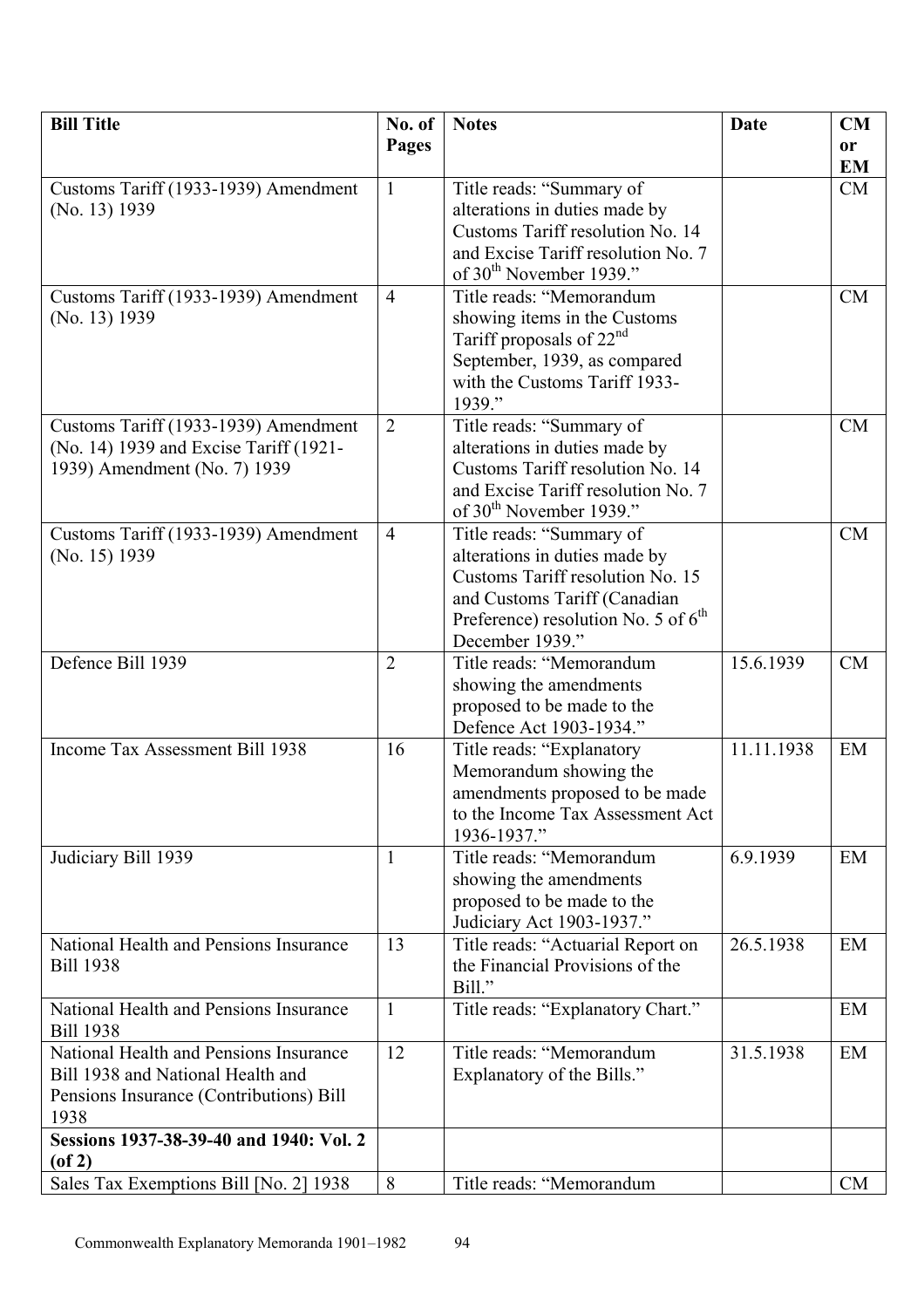| <b>Bill Title</b>                      | No. of         | <b>Notes</b>                                                   | Date      | CM        |
|----------------------------------------|----------------|----------------------------------------------------------------|-----------|-----------|
|                                        | <b>Pages</b>   |                                                                |           | <b>or</b> |
|                                        |                |                                                                |           | <b>EM</b> |
|                                        |                | showing the <i>material</i> alterations                        |           |           |
|                                        |                | proposed to be made by this Bill                               |           |           |
|                                        |                | to the Schedule to the Sales Tax                               |           |           |
|                                        |                | Exemptions Act 1935-1936."                                     |           |           |
| [Session 1940]                         |                |                                                                |           |           |
| Australian Soldiers' Repatriation Bill | 9              | Title reads: "Memorandum                                       | 30.5.1940 | CM        |
| 1940                                   |                | showing the amendments                                         |           |           |
|                                        |                | proposed to be made to the                                     |           |           |
|                                        |                | Australian Soldiers' Repatriation                              |           |           |
|                                        |                | Bill 1920-1938."                                               |           |           |
| Customs Tariff (1933-1939) Amendment   | $\overline{2}$ | Title reads: "Summary of                                       |           | <b>CM</b> |
| (No. 1) 1940 and Excise Tariff (1921-  |                | alterations in duties made by                                  |           |           |
| 1939) Amendment (No. 1) 1940           |                | <b>Customs and Excise Tariff</b>                               |           |           |
|                                        |                | resolutions of $2nd$ May, 1940."                               |           |           |
| Customs Tariff (1933-1939) Amendment   | $\tau$         | Title reads: "Summary of                                       |           | CM        |
| (No. 2) 1940, Customs Tariff (Canadian |                | alterations in duties made by                                  |           |           |
| Preference) (1934-1939) Amendment (No. |                | Customs Tariff resolution No. 2,                               |           |           |
| 1) 1940, and Customs Tariff (New       |                | Customs Tariff (Canadian                                       |           |           |
| Zealand Preference) (1933-1934)        |                | Preference) resolution No. 1 and                               |           |           |
| Amendment (No. 1) 1940                 |                | <b>Customs Tariff (New Zealand</b>                             |           |           |
|                                        |                | Preference) resolution No. 1 of                                |           |           |
|                                        |                | $22nd$ May, 1940."                                             |           |           |
| Motor Vehicles Agreement Bill 1940     | 9              | Title reads: "Copies of letters                                | 21.5.1940 | EM        |
|                                        |                | exchanged between the Prime                                    |           |           |
|                                        |                | Minister, the Minister for Trade<br>and Customs and Australian |           |           |
|                                        |                | Consolidated Industries Limited."                              |           |           |
|                                        |                |                                                                |           |           |
| National Security Bill 1940            | 3              | Includes an explanatory statement.<br>Title reads: "Memorandum | 20.6.1940 | <b>CM</b> |
|                                        |                | showing the amendments                                         |           |           |
|                                        |                | proposed to be made to the                                     |           |           |
|                                        |                | National Security Act 1939."                                   |           |           |
| War-time (Company) Tax Assessment      | 16             | Title reads: "Explanatory                                      | 7.8.1940  | EM        |
| <b>Bill 1940</b>                       |                | memorandum showing the                                         |           |           |
|                                        |                | amendments proposed to be made                                 |           |           |
|                                        |                | to the War-time (Company) Tax                                  |           |           |
|                                        |                | Assessment Bill 1940."                                         |           |           |
| Session 1940-41-42-43: Vol. 1 (of 2)   |                |                                                                |           |           |
| Australian Soldiers' Repatriation Bill | 38             | Title reads: "Memorandum                                       | 16.2.1943 | <b>CM</b> |
| 1943                                   |                | showing the amendments                                         |           |           |
|                                        |                | proposed to be made to the                                     |           |           |
|                                        |                | Australian Soldiers' Repatriation                              |           |           |
|                                        |                | Act 1920-1941."                                                |           |           |
| Child Endowment Bill 1942              | 6              | Title reads: "Memorandum                                       | 30.4.1942 | CM        |
|                                        |                | showing the amendments                                         |           |           |
|                                        |                | proposed to be made to the Child                               |           |           |
|                                        |                | Endowment Act 1941."                                           |           |           |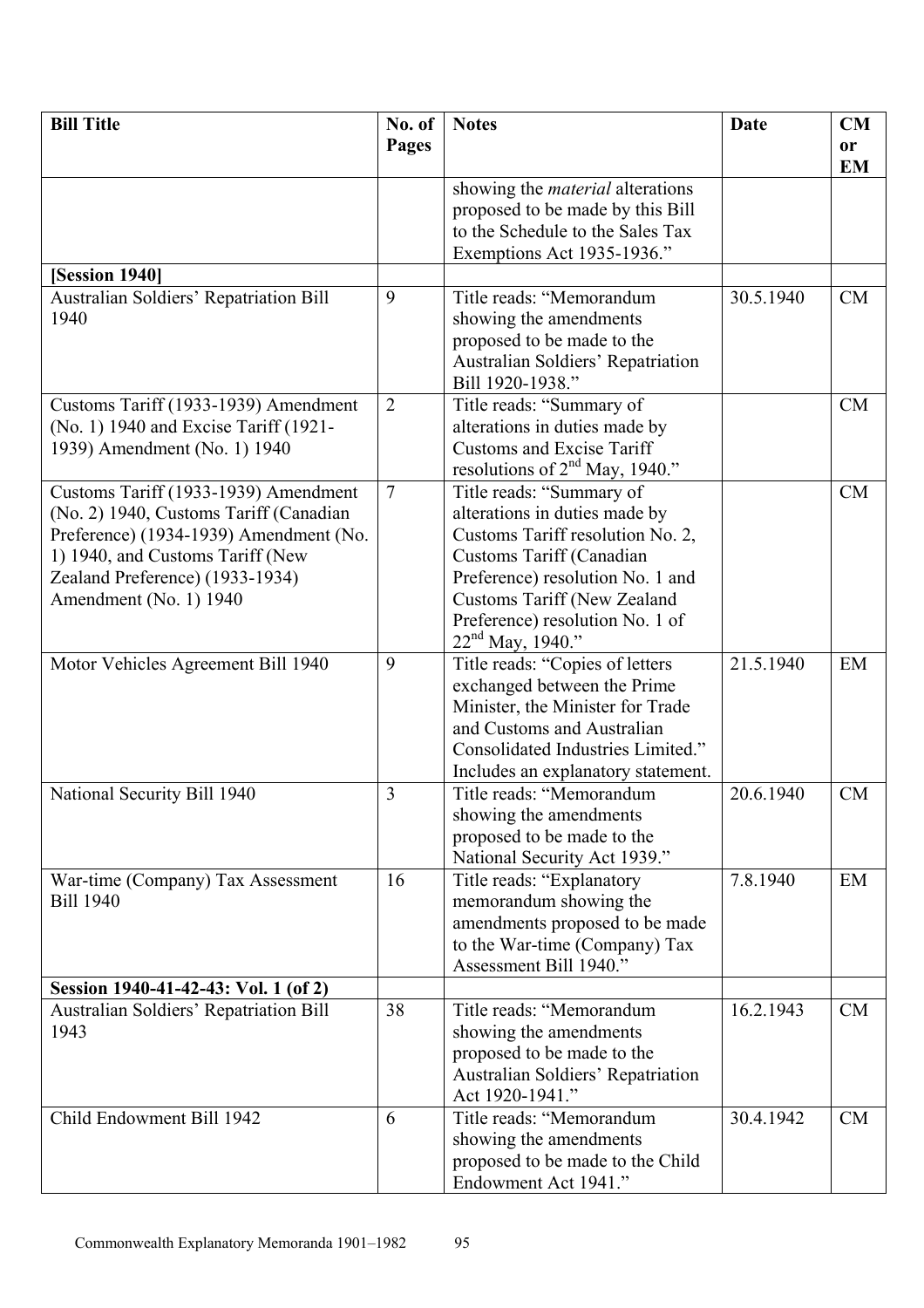| <b>Bill Title</b>                                                     | No. of         | <b>Notes</b>                                                        | <b>Date</b> | CM        |
|-----------------------------------------------------------------------|----------------|---------------------------------------------------------------------|-------------|-----------|
|                                                                       | <b>Pages</b>   |                                                                     |             | or        |
|                                                                       |                |                                                                     |             | <b>EM</b> |
| Commonwealth Bank Bill 1943                                           | 5              | Title reads: "Memorandum                                            | 17.2.1943   | CM        |
|                                                                       |                | showing the manner in which                                         |             |           |
|                                                                       |                | Clause 7 of the present                                             |             |           |
|                                                                       |                | Commonwealth Bank Bill differs                                      |             |           |
|                                                                       |                | from Clause 7 of the                                                |             |           |
|                                                                       |                | Commonwealth Bank Bill<br>introduced on 25 <sup>th</sup> September, |             |           |
|                                                                       |                | 1942."                                                              |             |           |
| Customs Tariff (1933-1939) Amendment                                  | 9              | Title reads: "Summary of                                            |             | EM        |
| (No. 1) 1940, Customs Tariff (New                                     |                | alterations in duties made by                                       |             |           |
| Zealand Preference) 1933-1934                                         |                | Customs Tariff Resolution No. 1,                                    |             |           |
| Amendment (No. 1) 1940, Excise Tariff                                 |                | <b>Customs Tariff (New Zealand</b>                                  |             |           |
| (1921-1939) Amendment (No. 1) 1940                                    |                | Preference) Resolution No. 1 and                                    |             |           |
|                                                                       |                | Excise Tariff Resolution No. 1 of                                   |             |           |
|                                                                       |                | $21st$ November, 1940."                                             |             |           |
| Customs Tariff (1933-1939) Amendment                                  | $\overline{4}$ | Title reads: "Summary of                                            |             | CM        |
| (No. 6) 1941, Customs Tariff (New                                     |                | alterations in duties made by                                       |             |           |
| Zealand Preference) 1933-1934                                         |                | Customs Tariff Resolution No. 6,                                    |             |           |
| Amendment (No. 3) 1941, Excise Tariff                                 |                | <b>Customs Tariff (New Zealand</b>                                  |             |           |
| (1921-1939) Amendment (No. 4) 1941                                    |                | Preference) Resolution No. 3 and                                    |             |           |
|                                                                       |                | Excise Tariff Resolution No. 4 of                                   |             |           |
|                                                                       |                | $29th$ October, 1941."                                              |             |           |
| Customs Tariff (1933-1939) Amendment                                  | 5              | Title reads: "Summary of                                            |             | CM        |
| (No. 8) 1942 and Excise Tariff (1921-<br>1939) Amendment (No. 8) 1942 |                | alterations in duties made by<br>Customs Tariff Resolution No. 8    |             |           |
|                                                                       |                | and Excise Tariff Resolution No.                                    |             |           |
|                                                                       |                | 7 of 2 <sup>nd</sup> September, 1942."                              |             |           |
| <b>Customs Tariff (Southern Rhodesian</b>                             | $\mathbf{1}$   | Title reads: "Summary of                                            |             | <b>CM</b> |
| Preference) 1941                                                      |                | alterations in duties made by                                       |             |           |
|                                                                       |                | <b>Customs Tariff (Southern)</b>                                    |             |           |
|                                                                       |                | Rhodesian Preference) Resolution                                    |             |           |
|                                                                       |                | of $26th$ March, 1941."                                             |             |           |
| Excise Tariff (1921-1939) Amendment                                   | $\overline{2}$ | Title reads: "Summary of                                            |             | CM        |
| (No. 8) 1943                                                          |                | alterations in duties made by                                       |             |           |
|                                                                       |                | Excise Tariff Resolution No. 8 of                                   |             |           |
| Session 1940-41-42-43: Vol. 2 (of 2)                                  |                | $28th$ January 1943."                                               |             |           |
| Income Tax Assessment Bill 1941                                       | 23             | Title reads: "Memorandum                                            | 5.11.1941   | EM        |
|                                                                       |                | showing the amendments                                              |             |           |
|                                                                       |                | proposed to be made to the                                          |             |           |
|                                                                       |                | Income Tax Assessment Act                                           |             |           |
|                                                                       |                | 1936-1940." Includes explanatory                                    |             |           |
|                                                                       |                | notes.                                                              |             |           |
| Income Tax Assessment Bill 1941                                       | 10             | Title reads: "Explanatory Notes"                                    | 19.11.1941  | EM        |
|                                                                       |                | [amendments to be moved by the                                      |             |           |
|                                                                       |                | Treasurer].                                                         |             |           |
| Income Tax Assessment Bill 1942                                       | 24             | Title reads: "Memorandum                                            | 27.5.1942   | EM        |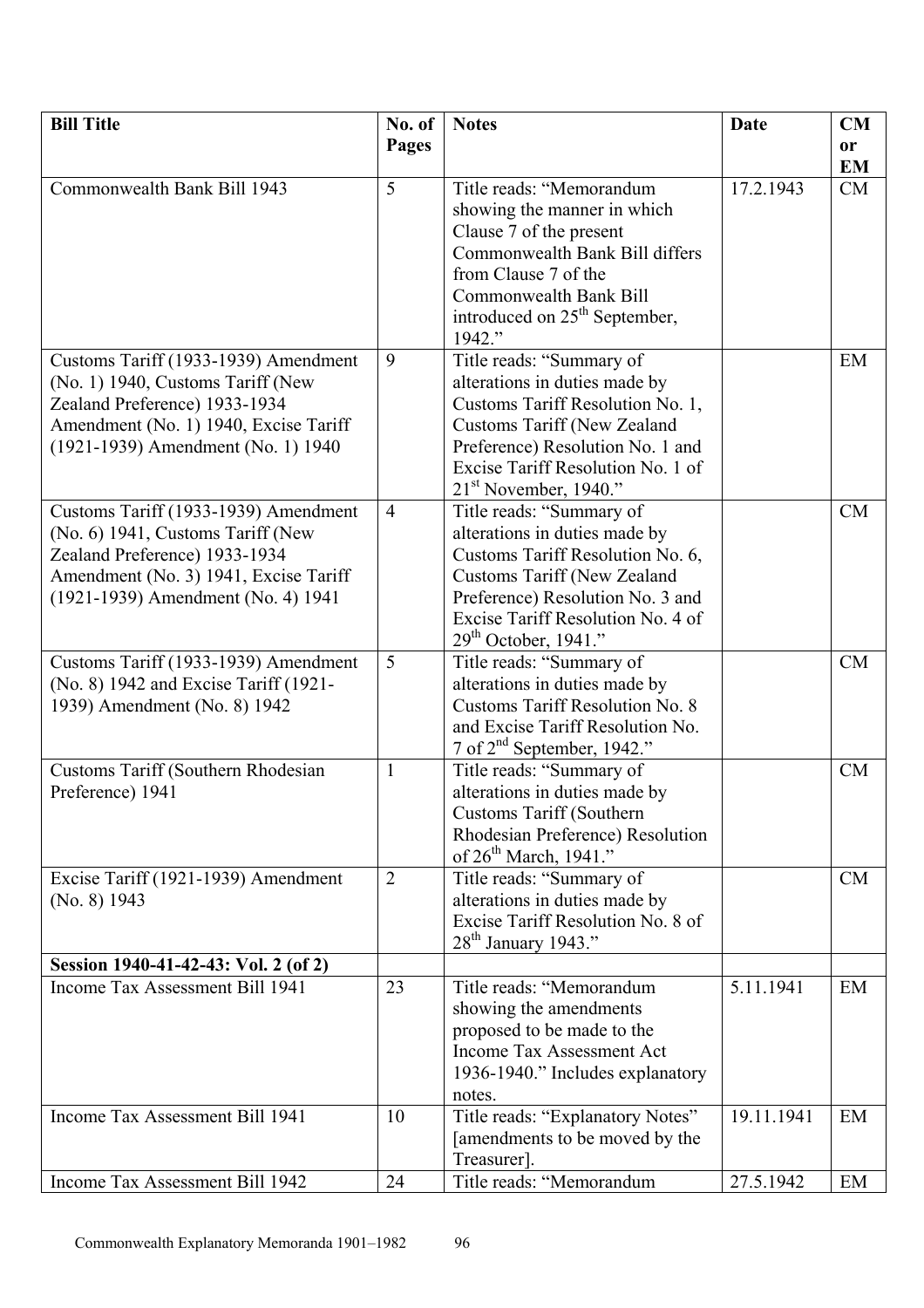| <b>Bill Title</b>                       | No. of          | <b>Notes</b>                                            | <b>Date</b> | CM        |
|-----------------------------------------|-----------------|---------------------------------------------------------|-------------|-----------|
|                                         | <b>Pages</b>    |                                                         |             | or        |
|                                         |                 |                                                         |             | <b>EM</b> |
|                                         |                 | showing the amendments                                  |             |           |
|                                         |                 | proposed to be made to the<br>Income Tax Assessment Act |             |           |
|                                         |                 |                                                         |             |           |
|                                         |                 | 1936-1941." Includes explanatory                        |             |           |
|                                         | 36              | notes.<br>Title reads: "Memorandum                      | 11.9.1942   | EM        |
| Income Tax Assessment Bill (No. 2) 1942 |                 |                                                         |             |           |
|                                         |                 | showing the amendments<br>proposed to be made to the    |             |           |
|                                         |                 | Income Tax Assessment Act                               |             |           |
|                                         |                 | 1936-1942." Includes explanatory                        |             |           |
|                                         |                 | notes.                                                  |             |           |
| Income Tax Assessment Bill (No. 2) 1942 | 10              | Title reads: "Explanatory Notes"                        | 24.9.1942   | EM        |
|                                         |                 | [amendments to be proposed by                           |             |           |
|                                         |                 | the Treasurer]                                          |             |           |
| Income Tax Assessment Bill 1943         | 32              | Title reads: "Memorandum                                | 15.2.1943   | EM        |
|                                         |                 | showing the amendments                                  |             |           |
|                                         |                 | proposed to be made to the                              |             |           |
|                                         |                 | Income Tax Assessment Act                               |             |           |
|                                         |                 | 1936-1942." Includes explanatory                        |             |           |
|                                         |                 | notes.                                                  |             |           |
| Income Tax Assessment Bill 1943         | $\overline{4}$  | Title reads: "Memorandum                                | 23.2.1943   | EM        |
|                                         |                 | showing the amendments                                  |             |           |
|                                         |                 | proposed to be made to the                              |             |           |
|                                         |                 | Income Tax Assessment Bill                              |             |           |
|                                         |                 | 1943." Includes explanatory notes.                      |             |           |
| Invalid and Old-age Pensions Bill 1941  | 6               | Title reads: "Memorandum                                | 5.11.1941   | <b>CM</b> |
|                                         |                 | showing the amendments                                  |             |           |
|                                         |                 | proposed to be made to the Invalid                      |             |           |
|                                         |                 | and Old-age Pensions Act 1908-                          |             |           |
|                                         |                 | 1940."                                                  |             |           |
| Invalid and Old-age Pensions Bill 1942  | 8               | Title reads: "Memorandum                                | 30.4.1942   | CM        |
|                                         |                 | showing the amendments                                  |             |           |
|                                         |                 | proposed to be made to the Invalid                      |             |           |
|                                         |                 | and Old-age Pensions Act 1908-                          |             |           |
|                                         | $7\phantom{.0}$ | 1941."<br>Title reads: "Memorandum                      | 16.3.1943   | CM        |
| Invalid and Old-age Pensions Bill 1943  |                 | showing the amendments                                  |             |           |
|                                         |                 | proposed to be made to the Invalid                      |             |           |
|                                         |                 | and Old-age Pensions Act 1908-                          |             |           |
|                                         |                 | 1942."                                                  |             |           |
| Maternity Allowance Bill 1942           | $\overline{7}$  | Title reads: "Memorandum                                | 30.4.1942   | <b>CM</b> |
|                                         |                 | showing the amendments                                  |             |           |
|                                         |                 | proposed to be made to the                              |             |           |
|                                         |                 | Maternity Allowance Act 1912-                           |             |           |
|                                         |                 | 1937."                                                  |             |           |
| Patents, Trade Marks, Designs and       | $\overline{2}$  | Title reads: "Memorandum                                | 18.9.1941   | <b>CM</b> |
| Copyright (War Powers) Bill 1941        |                 | showing the amendments                                  |             |           |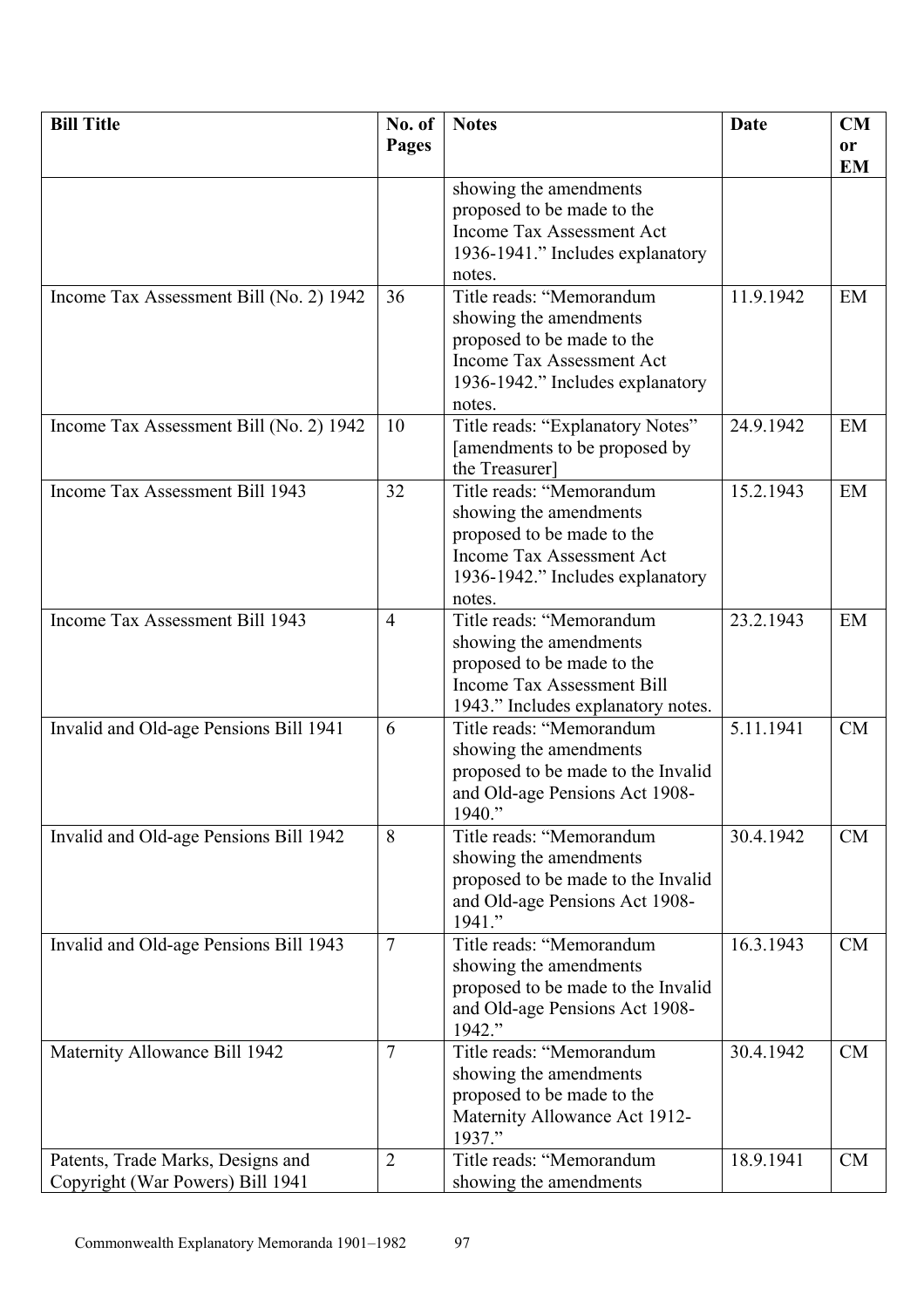| <b>Bill Title</b>                                       | No. of         | <b>Notes</b>                                             | Date      | CM                         |
|---------------------------------------------------------|----------------|----------------------------------------------------------|-----------|----------------------------|
|                                                         | <b>Pages</b>   |                                                          |           | <sub>or</sub><br><b>EM</b> |
|                                                         |                | proposed to be made to the                               |           |                            |
|                                                         |                | Patents, Trade Marks, Designs and                        |           |                            |
|                                                         |                | Copyright (War Powers) Act<br>1939-1940."                |           |                            |
| Sales Tax (Exemptions and                               | $\overline{4}$ | Title reads: "Explanatory notes on                       |           | EM                         |
| Classifications) Bill 1940                              |                | amendments to be moved by the                            |           |                            |
|                                                         | 24             | Treasurer."<br>Title reads: "Memorandum                  | 18.9.1942 | <b>CM</b>                  |
| Superannuation Bill 1942                                |                | showing the amendments                                   |           |                            |
|                                                         |                | proposed to be made to the                               |           |                            |
|                                                         |                | Superannuation Act 1922-1937."                           |           |                            |
| Trade Agreement (Southern Rhodesia)                     | 6              | Title reads: "Australia-Southern                         |           | <b>CM</b>                  |
| <b>Bill 1941</b>                                        |                | Rhodesia Trade Agreement"                                |           |                            |
|                                                         |                | [tables of current and proposed<br>tariff rates]         |           |                            |
| War-time (Company) Tax Assessment                       | 3              | Title reads: "Explanatory Notes"                         | 24.9.1942 | EM                         |
| <b>Bill 1942</b>                                        |                | [amendments to be moved by the                           |           |                            |
|                                                         |                | Treasurer]                                               |           |                            |
| Sessions 1943-44, 1944-45 & 1945-46:<br>Vol. $1$ (of 2) |                |                                                          |           |                            |
| <b>[Session 1943-44]</b>                                |                |                                                          |           |                            |
| Commonwealth Employees'                                 | 12             | Title reads: "Memorandum                                 | 15.3.1944 | CM                         |
| Compensation Bill 1944                                  |                | showing the amendments<br>proposed to be made to the     |           |                            |
|                                                         |                | Commonwealth Employees'                                  |           |                            |
|                                                         |                | Compensation Act 1930."                                  |           |                            |
| Income Tax Assessment Bill 1944                         | 59             | Title reads: "Memorandum                                 | 2.3.1944  | EM                         |
|                                                         |                | showing the amendments                                   |           |                            |
|                                                         |                | proposed to be made to the<br>Income Tax Assessment Bill |           |                            |
|                                                         |                | 1936-43." Includes explanatory                           |           |                            |
|                                                         |                | notes.                                                   |           |                            |
| Income Tax Assessment Bill 1944                         | $\overline{3}$ | Title reads: "Amendments to be                           | 23.3.1944 | EM                         |
|                                                         |                | moved by the Treasurer, the<br>Honorable J.B. Chifley.   |           |                            |
|                                                         |                | <b>Explanatory Notes."</b>                               |           |                            |
| Invalid and Old-age Pensions Bill 1944                  | 6              | Title reads: "Memorandum                                 | 17.2.1944 | CM                         |
|                                                         |                | showing the amendments                                   |           |                            |
|                                                         |                | proposed to be made to the Invalid                       |           |                            |
|                                                         |                | and Old-age Pensions Bill 1908-<br>1943."                |           |                            |
| Widows' Pensions Bill 1944                              | $\overline{4}$ | Title reads: "Memorandum                                 | 1.3.1944  | <b>CM</b>                  |
|                                                         |                | showing the amendments                                   |           |                            |
|                                                         |                | proposed to be made to the                               |           |                            |
|                                                         |                | Widows' Pensions Act 1942-<br>1943."                     |           |                            |
| [Session 1944-45]                                       |                |                                                          |           |                            |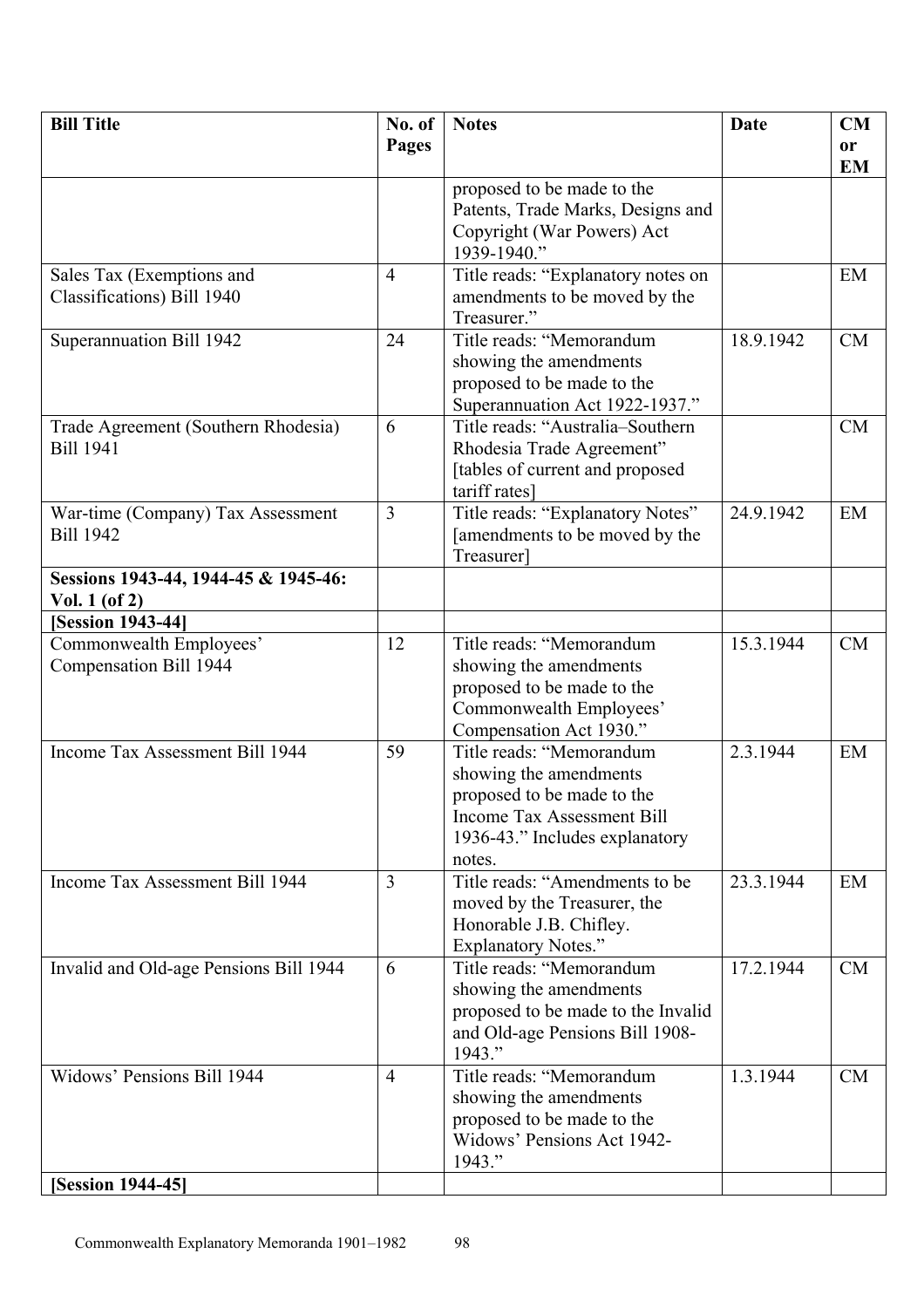| <b>Bill Title</b>                       | No. of         | <b>Notes</b>                               | <b>Date</b> | CM        |
|-----------------------------------------|----------------|--------------------------------------------|-------------|-----------|
|                                         | <b>Pages</b>   |                                            |             | <b>or</b> |
|                                         |                |                                            |             | <b>EM</b> |
| Commonwealth Employees' Furlough Bill   | $\overline{5}$ | Title reads: "Memorandum                   | 12.9.1944   | CM        |
| 1944                                    |                | showing the amendments                     |             |           |
|                                         |                | proposed to be made to the                 |             |           |
|                                         |                | Commonwealth Employees'                    |             |           |
|                                         |                | Furlough Act 1943."                        |             |           |
| Financial Agreement Bill 1944           | 12             | Title reads: "Memorandum                   | 17.11.1944  | EM        |
|                                         |                | showing the amendments                     |             |           |
|                                         |                | proposed to be made to the                 |             |           |
|                                         |                | Financial Agreement between the            |             |           |
|                                         |                | Commonwealth and the States,               |             |           |
|                                         |                | entered into on 12 <sup>th</sup> December, |             |           |
|                                         |                | 1927." Includes explanatory notes.         |             |           |
| Income Tax Assessment Bill (No. 2) 1944 | 28             | Title reads: "Memorandum                   | 8.9.1944    | EM        |
|                                         |                | showing the amendments                     |             |           |
|                                         |                | proposed to be made to the                 |             |           |
|                                         |                | Income Tax Assessment Act                  |             |           |
|                                         |                | 1936-1944." Includes explanatory           |             |           |
|                                         |                | notes.                                     |             |           |
| Sessions 1943-44, 1944-45 & 1945-46:    |                |                                            |             |           |
| Vol. $2($ of $2)$                       |                |                                            |             |           |
| <b>[Session 1945-46]</b>                |                |                                            |             |           |
| Banking Bill 1945                       | 24             | Title reads: "Memorandum                   | 14.3.1945   | EM        |
|                                         |                | explaining the provisions of the           |             |           |
|                                         |                | bill." Includes explanatory notes.         |             |           |
| Bankruptcy Bill 1945                    | $\overline{4}$ | Title reads: "Memorandum                   | 21.9.1945   | CM        |
|                                         |                | showing the amendments                     |             |           |
|                                         |                | proposed to be made to the                 |             |           |
|                                         |                | Bankruptcy Act 1924-1933."                 |             |           |
| Commonwealth Bank Bill 1945             | 41             | Title reads: "Memorandum                   | 14.3.1945   | EM        |
|                                         |                | explaining the provisions of the           |             |           |
|                                         |                | bill." Includes explanatory notes.         |             |           |
| Commonwealth Electoral (War-time) Bill  | 3              | Title reads: "Memorandum                   | 26.7.1945   | CM        |
| 1945                                    |                | showing the amendments                     |             |           |
|                                         |                | proposed to be made to the                 |             |           |
|                                         |                | Principal Act."                            |             |           |
| Commonwealth Public Service Bill (No.   | 11             | Title reads: "Memorandum                   | 29.8.1945   | <b>CM</b> |
| 2) 1945                                 |                | showing the amendments                     |             |           |
|                                         |                | proposed to be made to the                 |             |           |
|                                         |                | Commonwealth Public Service                |             |           |
|                                         |                | Act 1922-1943 as amended by the            |             |           |
|                                         |                | Commonwealth Public Service                |             |           |
|                                         |                | Act 1945 and the Re-                       |             |           |
|                                         |                | establishment and Employment               |             |           |
|                                         |                | Act 1945."                                 |             |           |
| Hospital Benefits Bill 1945             | $\overline{2}$ | Title reads: "Memorandum                   | 2.10.1945   | CM        |
|                                         |                | comparing the proposed new                 |             |           |
|                                         |                | schedule with the present                  |             |           |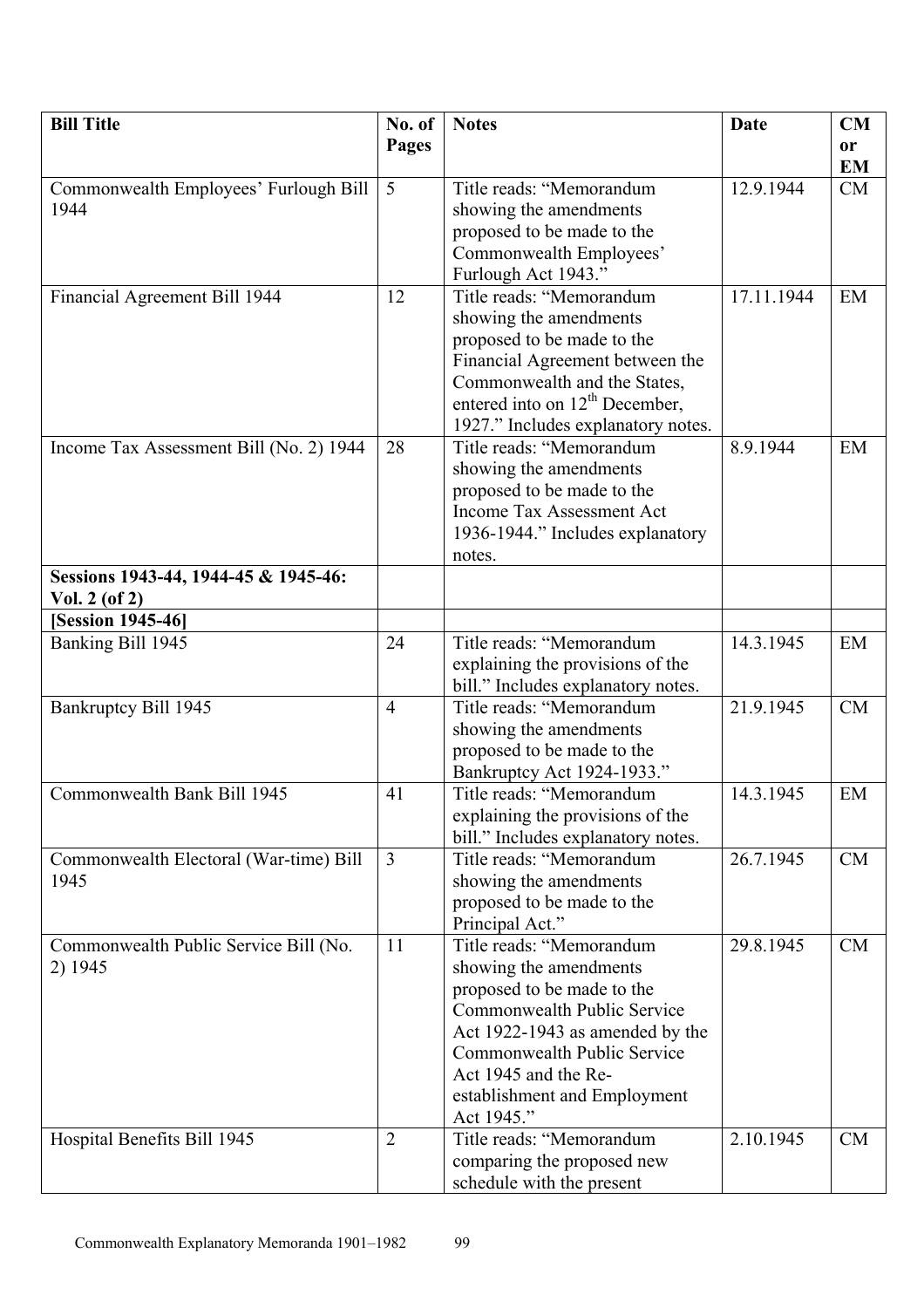| <b>Bill Title</b>                       | No. of       | <b>Notes</b>                                                 | Date      | CM        |
|-----------------------------------------|--------------|--------------------------------------------------------------|-----------|-----------|
|                                         | <b>Pages</b> |                                                              |           | or        |
|                                         |              |                                                              |           | <b>EM</b> |
|                                         |              | schedule."                                                   |           |           |
| Income Tax Assessment Bill 1945         | 36           | Title reads: "Memorandum                                     | 19.4.1945 | EM        |
|                                         |              | showing the amendments                                       |           |           |
|                                         |              | proposed to be made to the                                   |           |           |
|                                         |              | Income Tax Assessment Act                                    |           |           |
|                                         |              | 1936-1944." Includes explanatory                             |           |           |
|                                         |              | notes.                                                       |           |           |
| Income Tax Assessment Bill 1946         | 41           | Title reads: "Memorandum                                     | 20.3.1946 | EM        |
|                                         |              | showing the amendments                                       |           |           |
|                                         |              | proposed to be made to the                                   |           |           |
|                                         |              | Income Tax Assessment Act                                    |           |           |
|                                         |              | 1936-1945." Includes explanatory                             |           |           |
|                                         |              | notes.                                                       |           |           |
| Life Insurance Bill 1945                | 8            | Title reads: "Summary of major                               | 25.5.1945 | EM        |
|                                         |              | provisions of Life Insurance Bill                            |           |           |
|                                         |              | 1945."                                                       |           |           |
| Income Tax Assessment Bill (No. 2) 1945 |              | See Social Services Contribution                             |           |           |
|                                         |              | Assessment Bill 1945.                                        |           |           |
| Income Tax Resolution 1946              | 18           | Title reads: "Resolution to declare                          | 12.7.1946 | EM        |
|                                         |              | the rates of Income Tax for the<br>Financial Year 1946-1947. |           |           |
|                                         |              | Resolution to amend the rates of                             |           |           |
|                                         |              | Social Services Contribution                                 |           |           |
|                                         |              | imposed by the Social Services                               |           |           |
|                                         |              | Contribution Act 1945. Social                                |           |           |
|                                         |              | <b>Services Contribution Assessment</b>                      |           |           |
|                                         |              | Bill 1946. Memorandum setting                                |           |           |
|                                         |              | out the proposed rates of Income                             |           |           |
|                                         |              | Tax for the Financial Year 1946-                             |           |           |
|                                         |              | 1947, the amendments proposed to                             |           |           |
|                                         |              | be made to the Social Services                               |           |           |
|                                         |              | Contribution Act 1945 and the                                |           |           |
|                                         |              | Social Services Contribution                                 |           |           |
|                                         |              | Assessment Act 1945, together                                |           |           |
|                                         |              | with notes explanatory of the                                |           |           |
|                                         |              | paragraphs of the resolutions and                            |           |           |
|                                         |              | the clauses of the bill." Income                             |           |           |
|                                         |              | Tax Resolution 1946, pp. 1-10;                               |           |           |
|                                         |              | Social Services Contribution                                 |           |           |
|                                         |              | Resolution 1946, pp. 10-17; Social                           |           |           |
|                                         |              | <b>Services Contribution Assessment</b>                      |           |           |
|                                         |              | Bill 1946, pp. 17-18.                                        |           |           |
| Social Services Contribution Assessment | 53           | Title reads: "Social Services                                | 19.9.1945 | EM        |
| <b>Bill 1945</b>                        |              | <b>Contribution Assessment Bill</b>                          |           |           |
|                                         |              | 1945. Resolution to impose a                                 |           |           |
|                                         |              | Social Services Contribution.                                |           |           |
|                                         |              | Income Tax Assessment Bill (No.                              |           |           |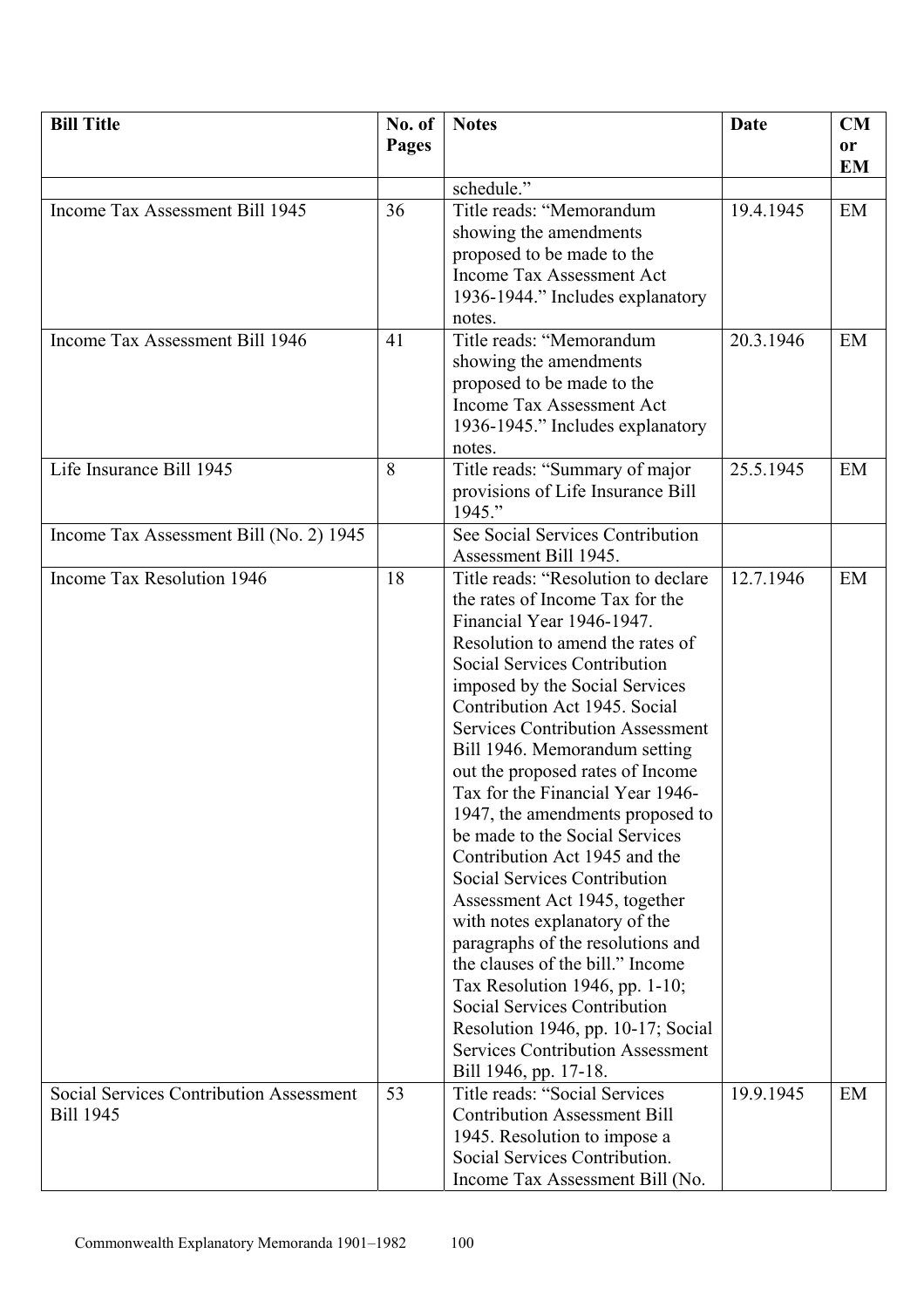| <b>Bill Title</b>                                      | No. of         | <b>Notes</b>                             | Date      | CM        |
|--------------------------------------------------------|----------------|------------------------------------------|-----------|-----------|
|                                                        | <b>Pages</b>   |                                          |           | <b>or</b> |
|                                                        |                |                                          |           | <b>EM</b> |
|                                                        |                | 2) 1945. Resolution to amend the         |           |           |
|                                                        |                | rates of income tax imposed by           |           |           |
|                                                        |                | the Income Tax Act 1945.                 |           |           |
|                                                        |                | Memorandum setting out the               |           |           |
|                                                        |                | provisions of the Social Services        |           |           |
|                                                        |                | <b>Contribution Assessment Bill</b>      |           |           |
|                                                        |                | 1945, the proposed rates of Social       |           |           |
|                                                        |                | Services Contribution, and the           |           |           |
|                                                        |                | amendments proposed to be made           |           |           |
|                                                        |                | to the Income Tax Assessment Act         |           |           |
|                                                        |                | 1936-45 and the Income Tax Act           |           |           |
|                                                        |                | 1945 respectively, together with         |           |           |
|                                                        |                | notes explanatory of the clauses of      |           |           |
|                                                        |                | the bills and the paragraphs of the      |           |           |
|                                                        |                | resolutions." Social Services            |           |           |
|                                                        |                | <b>Contribution Assessment Bill</b>      |           |           |
|                                                        |                | 1945, pp. 1-29; Social Services          |           |           |
|                                                        |                | Contribution Resolution 1945, pp.        |           |           |
|                                                        |                | 30-36; Income Tax Assessment             |           |           |
|                                                        |                | Bill (No. 2) 1945, pp. 36-43;            |           |           |
|                                                        |                | Income Tax Resolution (No. 2)            |           |           |
|                                                        |                | 1945, pp. 43-53.                         |           |           |
| Social Services Contribution Assessment                |                | See Income Tax Resolution 1946.          |           |           |
| <b>Bill 1946</b>                                       |                |                                          |           |           |
| War Service Homes Bill 1946                            | $\overline{7}$ | Title reads: "Memorandum                 | 14.3.1946 | <b>CM</b> |
|                                                        |                | showing the amendments                   |           |           |
|                                                        |                | proposed to be made to the War           |           |           |
|                                                        |                | Service Homes Act 1918-41."              |           |           |
| Sessions 1946-47-48 and 1948-49: Vol 1<br>$($ of 3 $)$ |                |                                          |           |           |
| Commonwealth Conciliation and                          | 34             | Title reads: "Memorandum                 | 13.3.1947 | <b>CM</b> |
| Arbitration Bill 1947                                  |                | showing the Commonwealth                 |           |           |
|                                                        |                | Conciliation and Arbitration Act         |           |           |
|                                                        |                | 1904-1946, as proposed to be             |           |           |
|                                                        |                | amended by the Commonwealth              |           |           |
|                                                        |                | <b>Conciliation and Arbitration Bill</b> |           |           |
|                                                        |                | 1947."                                   |           |           |
| Estate Duty Assessment Bill 1947                       | $\overline{2}$ | Title reads: "Amendment to be            | 6.5.1947  | EM        |
|                                                        |                | moved by the Treasurer, the Right        |           |           |
|                                                        |                | Honorable J.B. Chifley." Includes        |           |           |
|                                                        |                | an explanatory note.                     |           |           |
| Excise Tariff Proposals (No. 2) 1947                   | 1              | Title reads: "Summary of                 | 4.6.1947  | <b>CM</b> |
|                                                        |                | reduction in Excise Duty to be           |           |           |
|                                                        |                | effected by Excise Tariff                |           |           |
|                                                        |                | Proposals No. 2."                        |           |           |
| Sessions 1946-47-48 and 1948-49: Vol 2                 |                |                                          |           |           |
| $($ of 3 $)$                                           |                |                                          |           |           |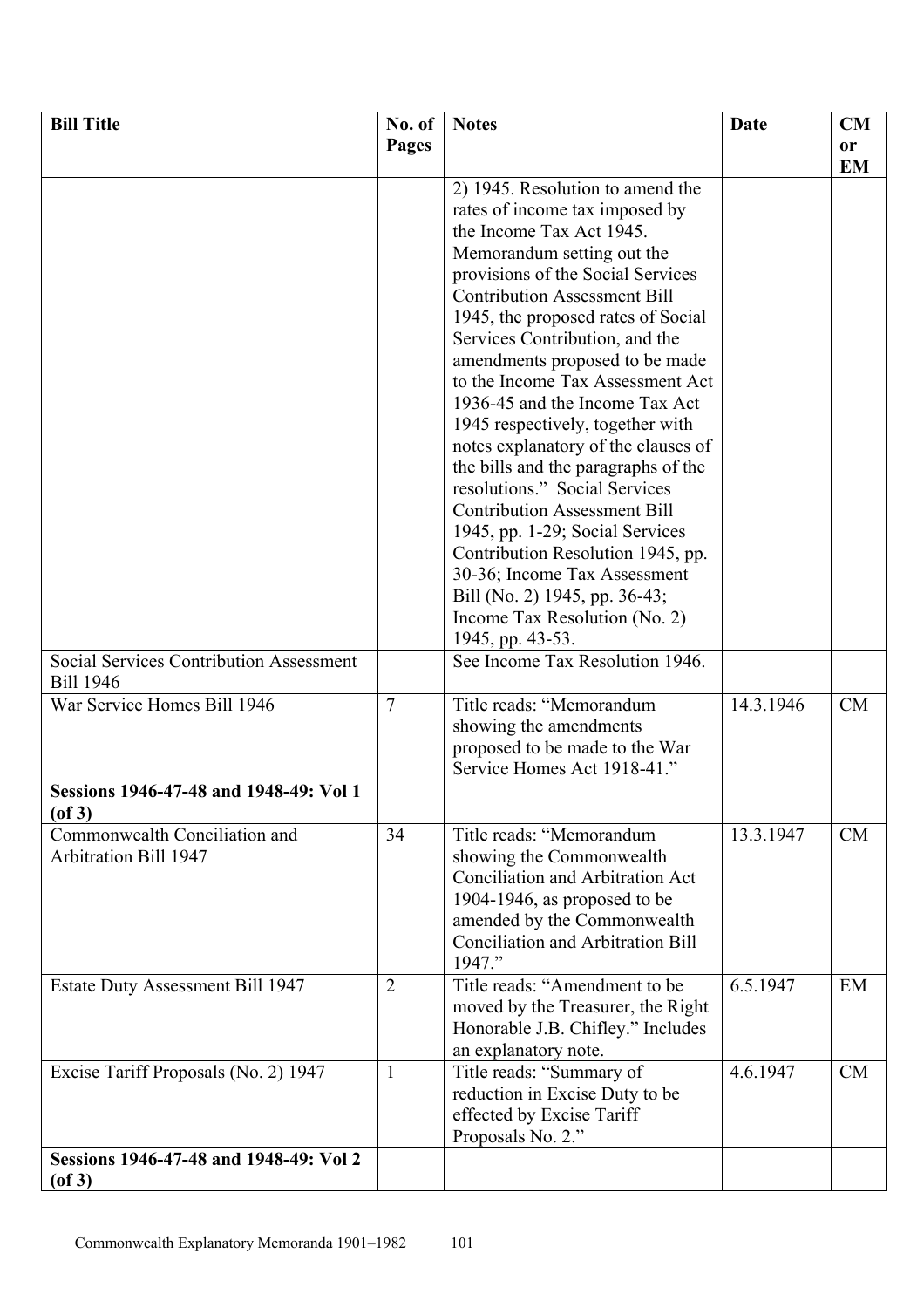| <b>Bill Title</b>                       | No. of         | <b>Notes</b>                            | <b>Date</b> | CM        |
|-----------------------------------------|----------------|-----------------------------------------|-------------|-----------|
|                                         | <b>Pages</b>   |                                         |             | <b>or</b> |
|                                         |                |                                         |             | <b>EM</b> |
| Income Tax Assessment Bill 1947         | 99             | Title reads: "Memorandum                | 2.4.1947    | EM        |
|                                         |                | showing the amendments                  |             |           |
|                                         |                | proposed to be made to the              |             |           |
|                                         |                | <b>Income Tax Assessment Act</b>        |             |           |
|                                         |                | 1936-1946." Includes explanatory        |             |           |
|                                         |                | notes.                                  |             |           |
| Income Tax Assessment Bill 1947         | $\overline{2}$ | Title reads: "Amendments to be          | 28.4.1947   | EM        |
|                                         |                | moved by the Treasurer, the Right       |             |           |
|                                         |                | Honorable J.B. Chifley." Includes       |             |           |
|                                         |                | an explanatory note.                    |             |           |
| Income Tax Assessment Bill (No. 2) 1947 | 41             | Title reads: "Memorandum                | 13.10.1947  | EM        |
|                                         |                | showing the amendments                  |             |           |
|                                         |                | proposed to be made to the              |             |           |
|                                         |                | <b>Income Tax Assessment Act</b>        |             |           |
|                                         |                | 1936-1947 and to the Social             |             |           |
|                                         |                | <b>Services Contribution Assessment</b> |             |           |
|                                         |                | Act 1945-1946." Includes                |             |           |
|                                         |                | explanatory notes.                      |             |           |
| Seamen's Compensation Bill 1947         | 10             | Title reads: "Memorandum                | 21.5.1947   | <b>CM</b> |
|                                         |                | showing the amendments                  |             |           |
|                                         |                | proposed to be made to the              |             |           |
|                                         |                | Seamen's Compensation Act               |             |           |
|                                         |                | 1911-1938." Identical to the            |             |           |
|                                         |                | memorandum presented to the             |             |           |
|                                         |                | Senate.                                 |             |           |
| Sessions 1946-47-48 and 1948-49: Vol 3  |                |                                         |             |           |
| $($ of 3 $)$                            |                |                                         |             |           |
| <b>Session 1948-491</b>                 |                |                                         |             |           |
| Audit Bill 1948                         | 17             | Title reads: "Memorandum                | 19.10.1948  | CM        |
|                                         |                | showing the amendments                  |             |           |
|                                         |                | proposed to be made to the Audit        |             |           |
|                                         |                | Act 1901-1947."                         |             |           |
| Australian Broadcasting Bill 1948       | 21             | Title reads: "Memorandum                | 16.11.1948  | <b>CM</b> |
|                                         |                | showing the amendments                  |             |           |
|                                         |                | proposed to be made to the              |             |           |
|                                         |                | Australian Broadcasting Act 1942-       |             |           |
|                                         |                | 1946." Takes account of Senate          |             |           |
|                                         |                | amendments to the bill.                 |             |           |
| Commonwealth Employees'                 | 18             | Title reads: "Memorandum                | 23.9.1948   | CM        |
| Compensation Bill 1948                  |                | showing the amendments                  |             |           |
|                                         |                | proposed to be made to the              |             |           |
|                                         |                | Commonwealth Employees'                 |             |           |
|                                         |                | Compensation Bill 1930-1944."           |             |           |
| Income Tax Assessment Bill 1948         | 62             | Title reads: "Memorandum                | 17.9.1948   | EM        |
|                                         |                | showing the amendments                  |             |           |
|                                         |                | proposed to be made to the              |             |           |
|                                         |                | <b>Income Tax Assessment Act</b>        |             |           |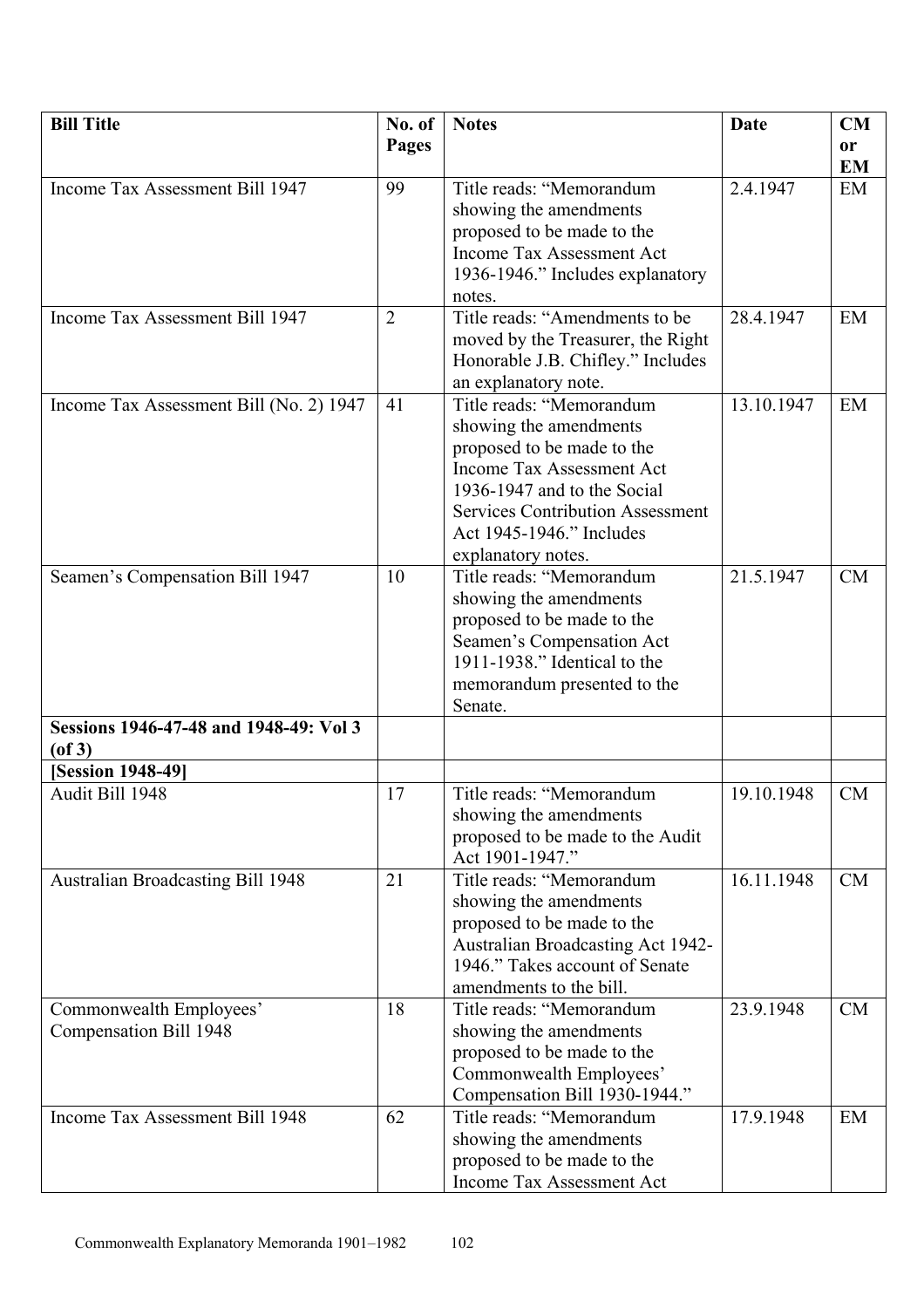| <b>Bill Title</b>                                                | No. of         | <b>Notes</b>                                                   | <b>Date</b>     | CM                     |
|------------------------------------------------------------------|----------------|----------------------------------------------------------------|-----------------|------------------------|
|                                                                  | <b>Pages</b>   |                                                                |                 | <b>or</b><br><b>EM</b> |
|                                                                  |                | 1936-1947." Includes explanatory                               |                 |                        |
|                                                                  |                | notes.                                                         |                 |                        |
| Income Tax Assessment Bill 1948                                  | $\overline{4}$ | Title reads: "Explanatory Notes"                               | 20.9.1948       | EM                     |
|                                                                  |                | [to amendments to be moved by                                  |                 |                        |
|                                                                  |                | the Minister for Defence, the                                  |                 |                        |
|                                                                  |                | Honorable J.J. Dedman].                                        |                 |                        |
| Income Tax Assessment Bill 1948                                  | 3              | Title reads: "Explanatory Notes"                               | 20.10.1948      | EM                     |
|                                                                  |                | [to amendments to be moved by                                  |                 |                        |
|                                                                  |                | the Minister for Defence, the                                  |                 |                        |
| Income Tax Assessment Bill 1949                                  | $\overline{4}$ | Honorable J.J. Dedman].<br>Title reads: "Memorandum            | 9.9.1949        | EM                     |
|                                                                  |                | showing the amendments                                         |                 |                        |
|                                                                  |                | proposed to be made to the                                     |                 |                        |
|                                                                  |                | <b>Income Tax Assessment Act</b>                               |                 |                        |
|                                                                  |                | 1936-1948." Includes explanatory                               |                 |                        |
|                                                                  |                | notes.                                                         |                 |                        |
| Nationality and Citizenship Bill 1948                            | 11             | Title reads: "Department of                                    | 22.9.1948       | EM                     |
|                                                                  |                | Immigration. Nationality and                                   |                 |                        |
|                                                                  |                | Citizenship Bill 1948. Explanatory                             |                 |                        |
|                                                                  |                | Memorandum."                                                   |                 |                        |
| Seamen's Compensation Bill 1949                                  | 16             | Title reads: "Memorandum                                       | 15.3.1949       | <b>CM</b>              |
|                                                                  |                | showing the amendments                                         |                 |                        |
|                                                                  |                | proposed to be made to the                                     |                 |                        |
|                                                                  |                | Seamen's Compensation Act                                      |                 |                        |
|                                                                  |                | 1911-1947." Identical to the                                   |                 |                        |
|                                                                  |                | memorandum presented to the<br>Senate.                         |                 |                        |
| Session 1950-51: Vol. 1 (of 2; Vol. 2                            |                |                                                                |                 |                        |
| contains only appropriation and supply                           |                |                                                                |                 |                        |
| bills)                                                           |                |                                                                |                 |                        |
| Customs Tariff Proposals No. 1, Customs                          | 9              | Title reads: "Memorandum                                       | May 1950        | CM                     |
| Tariff (New Zealand Preference)                                  |                | showing, in connection with goods                              |                 |                        |
| Proposals No. 1                                                  |                | the subject of negotiations at                                 |                 |                        |
|                                                                  |                | Annecy from April to August                                    |                 |                        |
|                                                                  |                | 1949, the proposed rates of                                    |                 |                        |
|                                                                  |                | ordinary and primage duties as                                 |                 |                        |
|                                                                  |                | compared with the rates operating                              |                 |                        |
|                                                                  |                | before negotiations."                                          |                 |                        |
| Customs Tariff Proposals No. 3, Excise<br>Tariff Proposals No. 1 | 1              | Title reads: "Summary of tariff<br>alterations made by Customs | October<br>1950 | CM                     |
|                                                                  |                | Tariff Proposals No. 3 and Excise                              |                 |                        |
|                                                                  |                | Tariff Proposals No. 1 of 26 <sup>th</sup>                     |                 |                        |
|                                                                  |                | October, 1950."                                                |                 |                        |
| Income Tax and Social Services                                   | 85             | Title reads: "Resolution to declare                            | 19.10.1950      | EM                     |
| <b>Contribution Assessment Bill 1950</b>                         |                | the rates of Income Tax and Social                             |                 |                        |
|                                                                  |                | Services Contribution for the                                  |                 |                        |
|                                                                  |                | Financial Year 1950-1951.                                      |                 |                        |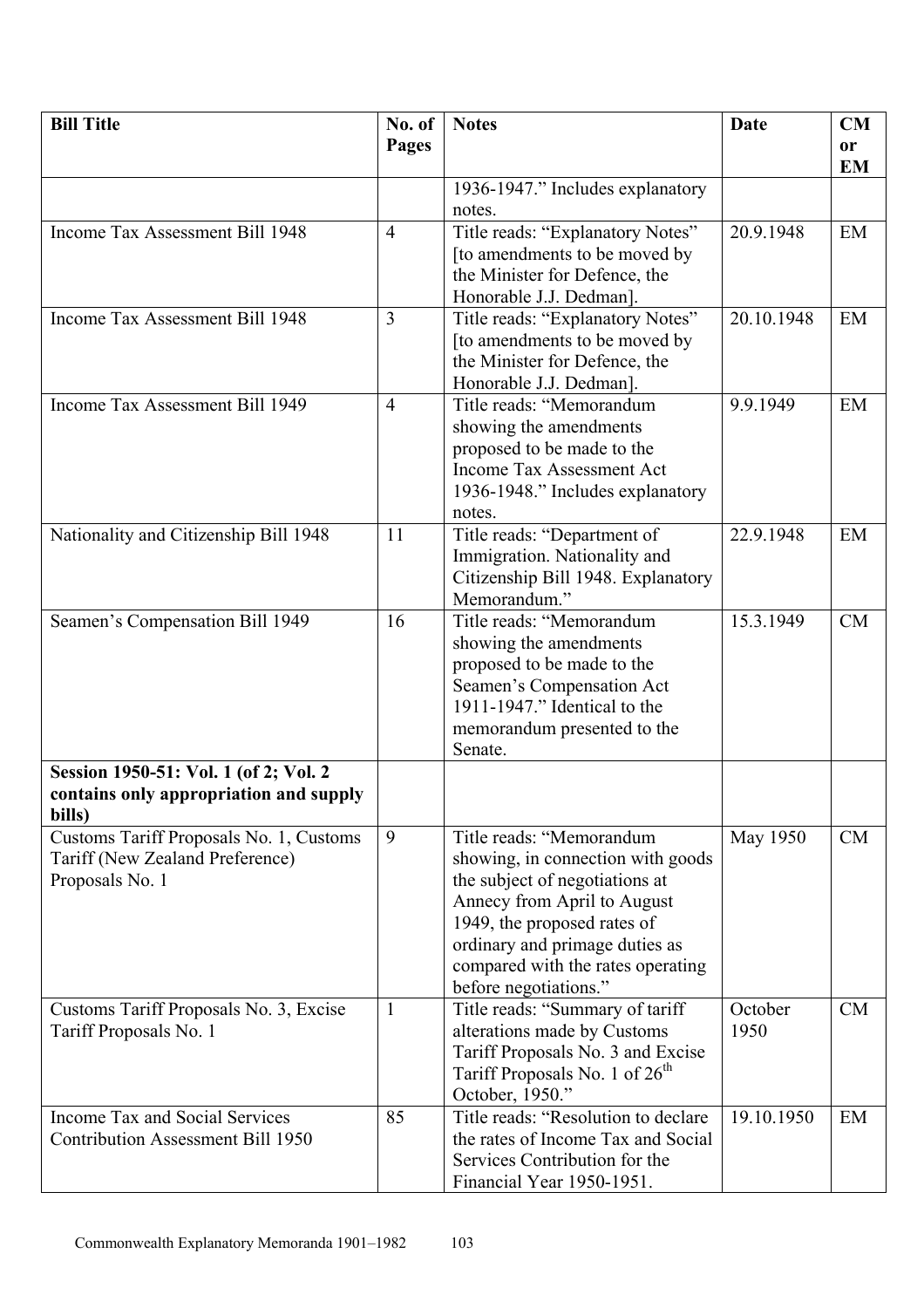| <b>Bill Title</b>                        | No. of       | <b>Notes</b>                                                        | Date       | CM                     |
|------------------------------------------|--------------|---------------------------------------------------------------------|------------|------------------------|
|                                          | <b>Pages</b> |                                                                     |            | <b>or</b><br><b>EM</b> |
|                                          |              | Income Tax and Social Services                                      |            |                        |
|                                          |              | <b>Contribution Assessment Bill</b>                                 |            |                        |
|                                          |              | 1950. Memorandum setting out                                        |            |                        |
|                                          |              | the proposed rates of Income Tax                                    |            |                        |
|                                          |              | and Social Services Contribution                                    |            |                        |
|                                          |              | for the Financial Year 1950-1951                                    |            |                        |
|                                          |              | and the clauses of the Income Tax                                   |            |                        |
|                                          |              | and Social Services Contribution                                    |            |                        |
|                                          |              | Assessment Bill 1950, together                                      |            |                        |
|                                          |              | with notes explanatory of the                                       |            |                        |
|                                          |              | paragraphs of the Resolution and<br>the clauses of the bill."       |            |                        |
| Sessions 1951-52-53, 1953-54 & 1954:     |              |                                                                     |            |                        |
| Vol. $1$ (of 3)                          |              |                                                                     |            |                        |
| <b>Session 1951-52-53</b>                |              |                                                                     |            |                        |
| Banking Bill 1953                        | 37           | Title reads: "Memorandum                                            | 18.2.1953  | CM                     |
|                                          |              | showing the Banking Act 1945, as                                    |            |                        |
|                                          |              | proposed to be amended by the                                       |            |                        |
| Commonwealth Bank Bill 1953              | 47           | Banking Bill 1953."<br>Title reads: "Memorandum                     | 18.2.1953  | <b>CM</b>              |
|                                          |              | showing the Commonwealth Bank                                       |            |                        |
|                                          |              | Act 1945-1951, as proposed to be                                    |            |                        |
|                                          |              | amended by the Commonwealth                                         |            |                        |
|                                          |              | Bank Bill 1953."                                                    |            |                        |
| Income Tax and Social Services           | $\mathbf{1}$ | Amendment to be proposed by the                                     | 29.10.1951 | EM                     |
| <b>Contribution Resolution 1951</b>      |              | Treasurer. Includes an                                              |            |                        |
|                                          |              | explanatory note.                                                   |            |                        |
| Income Tax and Social Services           | 106          | Title reads: "Resolution to declare                                 | 15.10.1951 | EM                     |
| <b>Contribution Assessment Bill 1951</b> |              | the rates of Income Tax and Social<br>Services Contribution for the |            |                        |
|                                          |              | Financial Year 1951-1952.                                           |            |                        |
|                                          |              | Income Tax and Social Services                                      |            |                        |
|                                          |              | <b>Contribution Assessment Bill</b>                                 |            |                        |
|                                          |              | 1951. Memorandum setting out                                        |            |                        |
|                                          |              | the proposed rates of Income Tax                                    |            |                        |
|                                          |              | and Social Services Contribution                                    |            |                        |
|                                          |              | for the Financial Year 1951-1952                                    |            |                        |
|                                          |              | and the clauses of the Income Tax                                   |            |                        |
|                                          |              | and Social Services Contribution                                    |            |                        |
|                                          |              | Assessment Bill 1951, together                                      |            |                        |
|                                          |              | with notes explanatory of the                                       |            |                        |
|                                          |              | paragraphs of the resolution and<br>the clauses of the bill."       |            |                        |
| Income Tax and Social Services           | 31           | Title reads: "Notes explaining                                      | c.         | EM                     |
| Contribution Assessment Bill 1951        |              | amendments to the bill and                                          | 21.11.1951 |                        |
|                                          |              | additional clauses."                                                |            |                        |
| Income Tax and Social Services           | 37           | Title reads: "Memorandum                                            | 23.5.1952  | EM                     |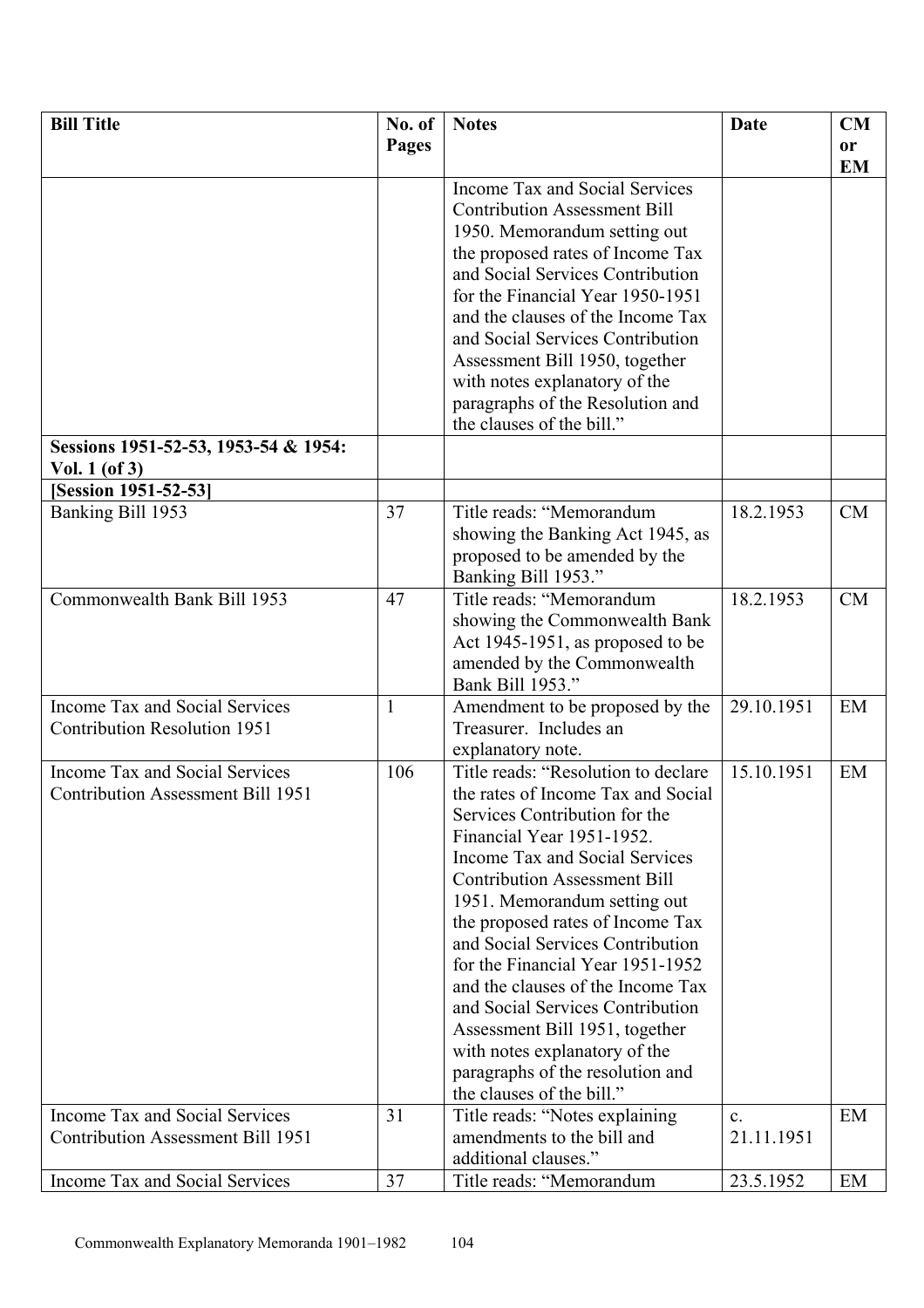| <b>Bill Title</b>                        | No. of       | <b>Notes</b>                            | Date       | CM        |
|------------------------------------------|--------------|-----------------------------------------|------------|-----------|
|                                          | <b>Pages</b> |                                         |            | <b>or</b> |
|                                          |              |                                         |            | <b>EM</b> |
| Contribution Assessment Bill (No. 2)     |              | showing the amendments                  |            |           |
| 1952                                     |              | proposed to be made to the              |            |           |
|                                          |              | Income Tax and Social Services          |            |           |
|                                          |              | <b>Contribution Assessment Act</b>      |            |           |
|                                          |              | 1936-1951, as amended by the            |            |           |
|                                          |              | Income Tax and Social Services          |            |           |
|                                          |              | <b>Contribution Assessment Act</b>      |            |           |
|                                          |              | 1952, together with explanatory         |            |           |
|                                          |              | notes."                                 |            |           |
| Income Tax and Social Services           | 123          | Title reads: "Resolution to declare     | 17.9.1952  | EM        |
|                                          |              | the rates of Income Tax and Social      |            |           |
| Contribution Assessment Bill (No. 3)     |              |                                         |            |           |
| 1952                                     |              | Services Contribution for the           |            |           |
|                                          |              | Financial Year 1952-1953.               |            |           |
|                                          |              | Income Tax and Social Services          |            |           |
|                                          |              | Contribution Assessment Bill (No.       |            |           |
|                                          |              | 3) 1952. Memorandum showing-            |            |           |
|                                          |              | (1) the proposed rates of Income        |            |           |
|                                          |              | Tax and Social Services                 |            |           |
|                                          |              | Contribution for the Financial          |            |           |
|                                          |              | Year 1952-1953; and (2) the             |            |           |
|                                          |              | amendments proposed to be made          |            |           |
|                                          |              | to the Income Tax and Social            |            |           |
|                                          |              | <b>Services Contribution Assessment</b> |            |           |
|                                          |              | Act 1936-1951 as amended by the         |            |           |
|                                          |              | Income Tax and Social Services          |            |           |
|                                          |              | <b>Contribution Assessment Act</b>      |            |           |
|                                          |              | 1952 and also by the Income Tax         |            |           |
|                                          |              | and Social Services Contribution        |            |           |
|                                          |              | Assessment Act (No. 2) 1952,            |            |           |
|                                          |              | together with explanatory notes.        |            |           |
| Sessions 1951-52-53, 1953-54 & 1954:     |              |                                         |            |           |
| Vol. 2 (of 3; Vol. 3 contains only       |              |                                         |            |           |
| appropriation and supply bills)          |              |                                         |            |           |
| [Session 1953-54]                        |              |                                         |            |           |
| Estate Duty Convention (United States of | 20           | Title reads: "Memorandum                | 13.11.1953 | EM        |
| America) Bill 1953                       |              | showing $(1)$ the clauses of the        |            |           |
|                                          |              | <b>Estate Duty Convention (United)</b>  |            |           |
|                                          |              | States of America) Bill 1953; (2)       |            |           |
|                                          |              | the clauses of the Gift Duty            |            |           |
|                                          |              | Convention (United States of            |            |           |
|                                          |              | America) Bill 1953, insofar as          |            |           |
|                                          |              | those clauses are not similar to        |            |           |
|                                          |              | clauses of the Estate Duty              |            |           |
|                                          |              | Convention (United States of            |            |           |
|                                          |              | America) Bill 1953; and (3) the         |            |           |
|                                          |              | articles of the Estate Duty             |            |           |
|                                          |              | Convention with the United States       |            |           |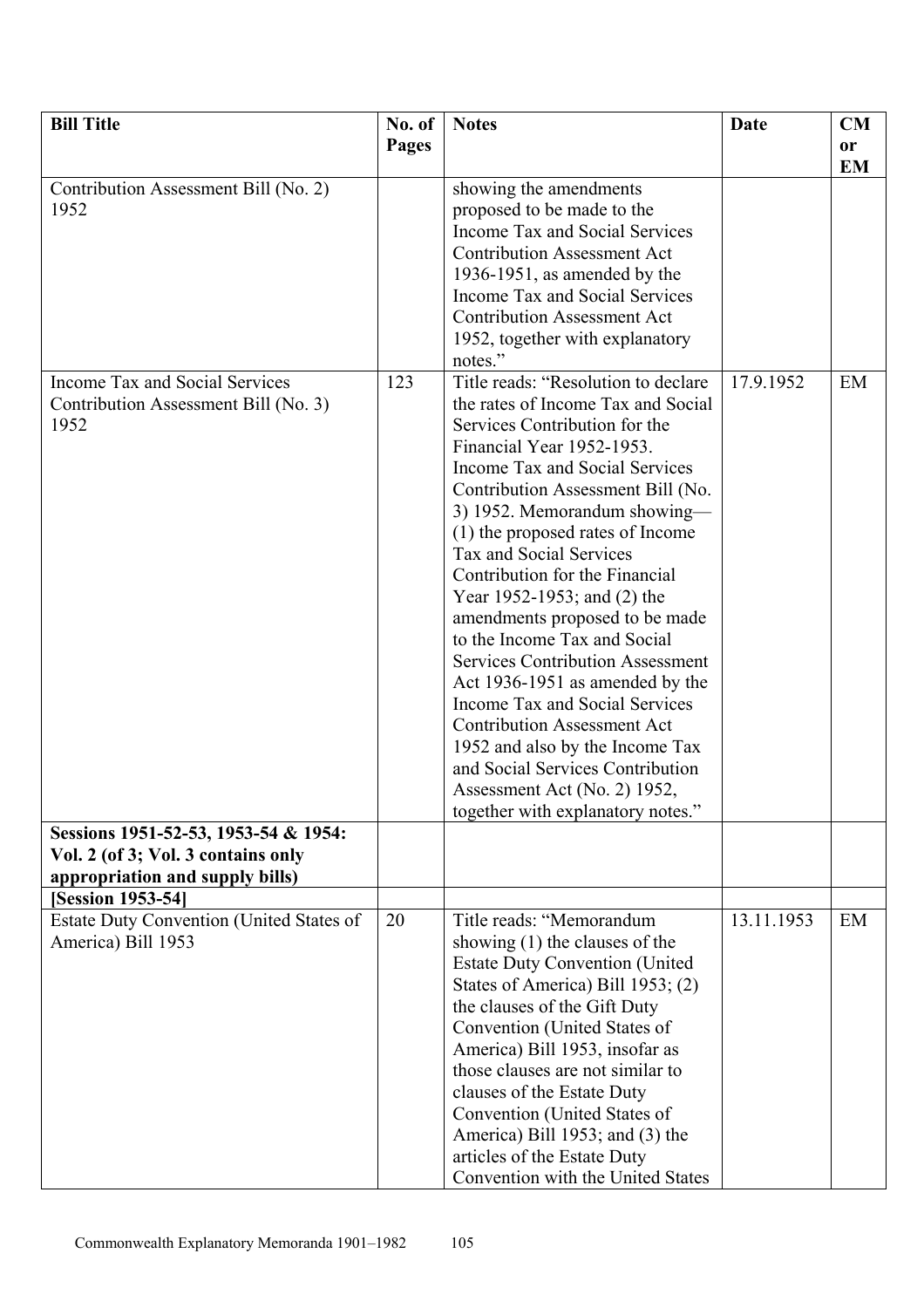| <b>Bill Title</b>                      | No. of       | <b>Notes</b>                            | <b>Date</b> | CM        |
|----------------------------------------|--------------|-----------------------------------------|-------------|-----------|
|                                        | <b>Pages</b> |                                         |             | or        |
|                                        |              |                                         |             | <b>EM</b> |
|                                        |              | of America and the articles of the      |             |           |
|                                        |              | Gift Duty Convention which do           |             |           |
|                                        |              | not correspond with the Estate          |             |           |
|                                        |              | Duty Convention, together with          |             |           |
|                                        |              | explanatory notes relating to the       |             |           |
|                                        |              | bills and the Conventions."             |             |           |
|                                        |              |                                         |             |           |
| Gift Duty Convention (United States of |              | See Estate Duty Convention              |             |           |
| America) Bill 1953                     |              | (United States of America) Bill         |             |           |
|                                        |              | 1953.                                   |             |           |
| Income Tax and Social Services         | 67           | Title reads: "Memorandum                | 12.11.1953  | EM        |
| Contribution Assessment Bill (No. 3)   |              | showing— $(1)$ the clauses of the       |             |           |
| 1953                                   |              | Income Tax and Social Services          |             |           |
|                                        |              | Contribution Assessment Bill (No.       |             |           |
|                                        |              | 3) 1953; and $(2)$ the clauses of the   |             |           |
|                                        |              | Income Tax (International               |             |           |
|                                        |              | Agreements) Bill 1953 including a       |             |           |
|                                        |              | schedule setting out the provisions     |             |           |
|                                        |              | of the Income Tax Convention            |             |           |
|                                        |              | with the United States of America,      |             |           |
|                                        |              | together with explanatory notes         |             |           |
|                                        |              | relating to the bills and the           |             |           |
|                                        |              | Convention."                            |             |           |
|                                        |              | See Income Tax and Social               |             |           |
| Income Tax (International Agreements)  |              |                                         |             |           |
| <b>Bill 1953</b>                       |              | <b>Services Contribution Assessment</b> |             |           |
|                                        |              | Bill (No. 3) 1953.                      |             |           |
| Session 1954-55: Vol. 1 (of 2; Vol. 2  |              |                                         |             |           |
| contains only appropriation and supply |              |                                         |             |           |
| bills)                                 |              |                                         |             |           |
| Public Service Arbitration Bill 1955   | 12           | Title reads: "Memorandum                | 11.5.1955   | <b>CM</b> |
|                                        |              | showing the Public Service              |             |           |
|                                        |              | Arbitration Act 1920-1952, as           |             |           |
|                                        |              | proposed to be amended by the           |             |           |
|                                        |              | <b>Public Service Arbitration Bill</b>  |             |           |
|                                        |              | 1955." Identical to the                 |             |           |
|                                        |              | memorandum presented to the             |             |           |
|                                        |              | Senate.                                 |             |           |
| Sessions 1956-57, 1957-58, and 1958:   |              |                                         |             |           |
| Vol $1$ (of 3)                         |              |                                         |             |           |
| <b>[Session 1956-57]</b>               |              |                                         |             |           |
| Broadcasting and Television Bill 1956  | 55           | Title reads: "Memorandum                | 19.4.1956   | CM        |
|                                        |              |                                         |             |           |
|                                        |              | showing the Broadcasting Act            |             |           |
|                                        |              | 1942-1954, as proposed to be            |             |           |
|                                        |              | amended by the Broadcasting and         |             |           |
|                                        |              | Television Bill 1956."                  |             |           |
| Conciliation and Arbitration Bill 1956 | 66           | Title reads: "Memorandum                | 10.5.1956   | CM        |
|                                        |              | showing the Conciliation and            |             |           |
|                                        |              | Arbitration Act 1904-1955, as           |             |           |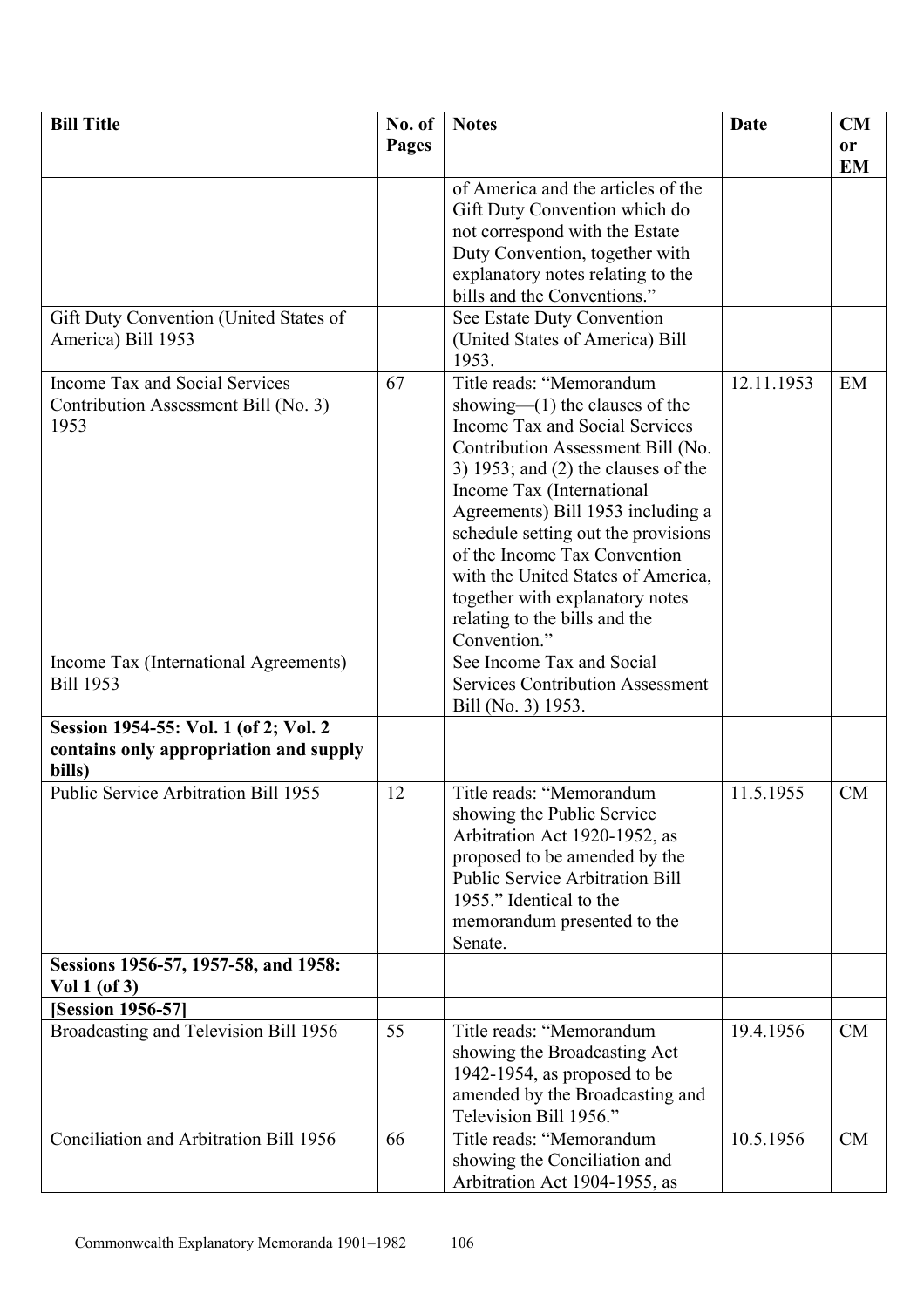| <b>Bill Title</b>                        | No. of | <b>Notes</b>                                                      | <b>Date</b> | CM        |
|------------------------------------------|--------|-------------------------------------------------------------------|-------------|-----------|
|                                          | Pages  |                                                                   |             | <b>or</b> |
|                                          |        |                                                                   |             | <b>EM</b> |
|                                          |        | proposed to be amended by the                                     |             |           |
|                                          |        | <b>Conciliation and Arbitration Bill</b>                          |             |           |
|                                          |        | 1956."                                                            |             |           |
| Income Tax and Social Services           | 22     | Title reads: "Explanatory Notes."                                 | c. 10.1956  | EM        |
| Contribution Assessment Bill (No. 3)     |        |                                                                   |             |           |
| 1956                                     |        |                                                                   |             |           |
| Sessions 1956-57, 1957-58, and 1958:     |        |                                                                   |             |           |
| Vol 2 (of 3; Vol. 3 contains only        |        |                                                                   |             |           |
| appropriation and supply bills)          |        |                                                                   |             |           |
| <b>[Session 1957-58]</b>                 |        |                                                                   |             |           |
| Estate Duty Assessment Bill 1957         | 9      | Introduction, p. 1; Estate Duty                                   | c. 10.1957  | EM        |
|                                          |        | Assessment Bill 1957, pp. 2-8;<br>Gift Duty Assessment Bill 1957, |             |           |
|                                          |        | p. 9.                                                             |             |           |
| Gift Duty Assessment Bill 1957           |        | See Estate Duty Assessment Bill                                   |             |           |
|                                          |        | 1957.                                                             |             |           |
| Income Tax and Social Services           | 14     | Title reads: "Explanatory Notes."                                 | c. 10.1957  | EM        |
| <b>Contribution Assessment Bill 1957</b> |        |                                                                   |             |           |
| [Session 1958]                           |        |                                                                   |             |           |
| <b>Income Tax and Social Services</b>    | 13     | Title reads: "Explanatory Notes."                                 | c. 9.1958   | EM        |
| <b>Contribution Assessment Bill 1958</b> |        |                                                                   |             |           |
| Income Tax (International Agreements)    | 14     | Title reads: "Explanatory Notes."                                 | c. 4.1958   | EM        |
| <b>Bill 1958</b>                         |        |                                                                   |             |           |
| Migration Bill 1958                      | 20     | Title reads: "Explanatory                                         | 24.4.1958   | EM        |
|                                          |        | Memorandum."                                                      |             |           |
| Session 1959-60: Vol. 1 (of 2; Vol. 2    |        |                                                                   |             |           |
| contains only appropriation and supply   |        |                                                                   |             |           |
| bills)<br>Income Tax and Social Services | 24     | Title reads: "Explanatory                                         | c. 9.1959   | EM        |
| Contribution Assessment Bill (No. 2)     |        | Memorandum."                                                      |             |           |
| 1959                                     |        |                                                                   |             |           |
| Income Tax and Social Services           | 29     | Income Tax and Social Services                                    | c. 11.1959  | EM        |
| Contribution Assessment Bill (No. 3)     |        | Contribution Assessment Bill (No.                                 |             |           |
| 1959                                     |        | 3) 1959, pp. 1-25; Resolution to                                  |             |           |
|                                          |        | declare the rate of Dividend                                      |             |           |
|                                          |        | (Withholding) Tax, pp. $25-26$ ;                                  |             |           |
|                                          |        | Income Tax and Social Services                                    |             |           |
|                                          |        | Contribution Bill (No. 2) 1959, p.                                |             |           |
|                                          |        | 27; Income Tax (International                                     |             |           |
|                                          |        | Agreements) Bill 1959, pp. 27-29.                                 |             |           |
| Income Tax and Social Services           |        | See Income Tax and Social                                         |             |           |
| Contribution Bill (No. 2) 1959           |        | <b>Services Contribution Assessment</b>                           |             |           |
|                                          |        | Bill (No. 3) 1959.                                                |             |           |
| Income Tax (International Agreements)    |        | See Income Tax and Social                                         |             |           |
| <b>Bill 1959</b>                         |        | <b>Services Contribution Assessment</b>                           |             |           |
|                                          |        | Bill (No. 3) 1959.                                                |             |           |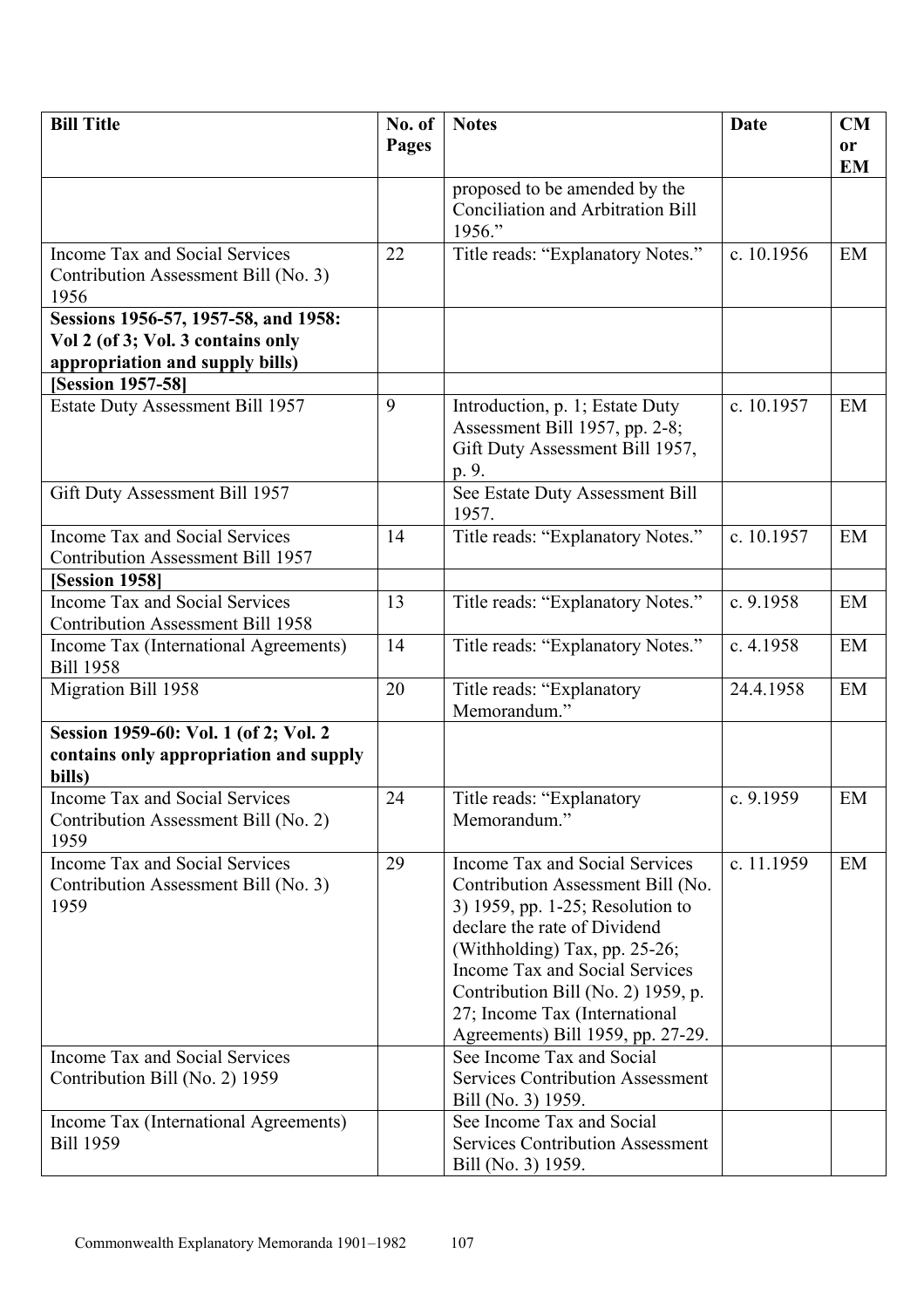| <b>Bill Title</b>                            | No. of         | <b>Notes</b>                                                        | Date       | CM        |
|----------------------------------------------|----------------|---------------------------------------------------------------------|------------|-----------|
|                                              | <b>Pages</b>   |                                                                     |            | or        |
|                                              |                |                                                                     |            | <b>EM</b> |
| Matrimonial Causes Bill 1959                 | 14             | Title reads: "Explanatory                                           | 14.5.1959  | EM        |
|                                              |                | Memorandum on grounds for                                           |            |           |
|                                              |                | dissolution, judicial separation and                                |            |           |
|                                              |                | nullity."                                                           |            |           |
| Matrimonial Causes Bill 1959                 | $\overline{2}$ | Title reads: "Summary of grounds<br>of divorce in the Matrimonial   | 14.5.1959  | EM        |
|                                              |                | Causes Bill with comparable                                         |            |           |
|                                              |                | provisions in the States and in the                                 |            |           |
|                                              |                | United Kingdom." Accompanied                                        |            |           |
|                                              |                | by a graph of divorces by State,                                    |            |           |
|                                              |                | 1932-1958.                                                          |            |           |
| Northern Territory (Administration) Bill     | 17             | Title reads: "Memorandum                                            | 19.3.1959  | CM        |
| 1959                                         |                | showing the alterations (other than                                 |            |           |
|                                              |                | new headings) proposed to be                                        |            |           |
|                                              |                | made to the Northern Territory                                      |            |           |
|                                              |                | (Administration) Act 1910-1956."                                    |            |           |
| Superannuation Bill 1959                     | 102            | Title reads: "Memorandum<br>showing the Superannuation Bill         | 20.11.1959 | <b>CM</b> |
|                                              |                | 1922-1958, as proposed to be                                        |            |           |
|                                              |                | amended by the Superannuation                                       |            |           |
|                                              |                | Bill 1959."                                                         |            |           |
| Session 1960-61: Vol. 1 (of 2; Vol. 2        |                |                                                                     |            |           |
| contains only appropriation and supply       |                |                                                                     |            |           |
| bills)                                       |                |                                                                     |            |           |
| Crimes Bill 1960                             | 43             | Title reads: "Memorandum                                            | 21.10.1960 | CM        |
|                                              |                | showing the alterations (other than<br>new headings) proposed to be |            |           |
|                                              |                | made to the Crimes Act 1914-                                        |            |           |
|                                              |                | 1959."                                                              |            |           |
| <b>Income Tax and Social Services</b>        | 31             | Introduction, pp. 1-3; Income Tax                                   | c. 4.1960  | EM        |
| <b>Contribution Assessment Bill 1960</b>     |                | and Social Services Contribution                                    |            |           |
|                                              |                | Assessment Bill 1960, pp. 3-28;                                     |            |           |
|                                              |                | Income Tax and Social Services                                      |            |           |
|                                              |                | Contribution Bill 1960, p. 29;                                      |            |           |
|                                              |                | Income Tax (International<br>Agreements) Bill 1960, pp. 29-31.      |            |           |
| Income Tax and Social Services               | 9              | Introduction, pp. 1-2, Resolution                                   | c. 8.1960  | EM        |
| Contribution Assessment Bill (No. 2)         |                | to declare the rates of Income Tax                                  |            |           |
| 1960                                         |                | and Social Services Contribution                                    |            |           |
|                                              |                | for the Financial Year 1960-61,                                     |            |           |
|                                              |                | pp. 2-4; Income Tax and Social                                      |            |           |
|                                              |                | <b>Services Contribution Assessment</b>                             |            |           |
|                                              |                | Bill (No. 2) 1960, pp. 5-9.                                         |            |           |
| Income Tax and Social Services               | 13             |                                                                     | c. 12.1960 | EM        |
| Contribution Assessment Bill (No. 3)<br>1960 |                |                                                                     |            |           |
| Income Tax and Social Services               |                | See Income Tax and Social                                           |            |           |
|                                              |                |                                                                     |            |           |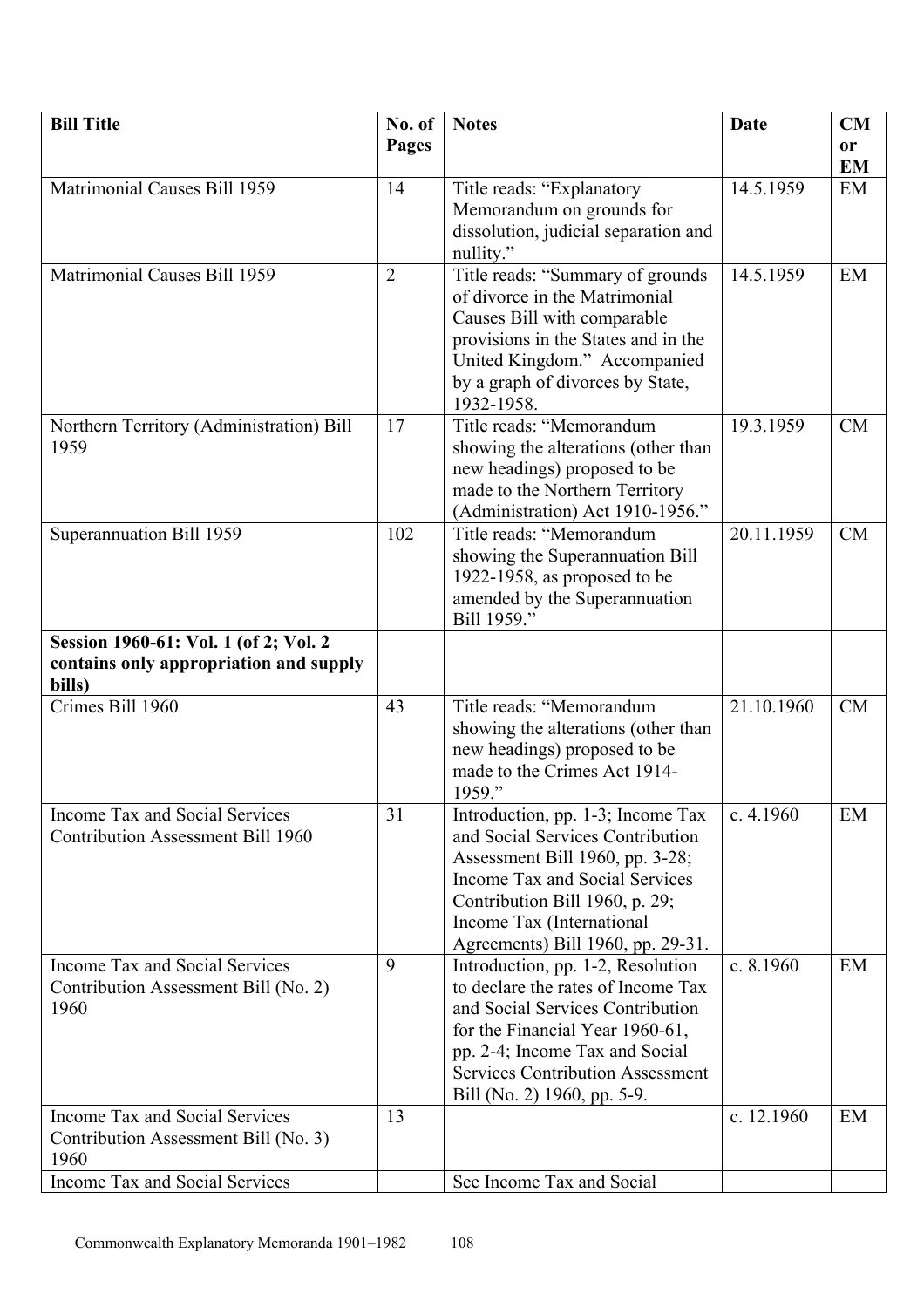| <b>Bill Title</b>                                                                                                 | No. of         | <b>Notes</b>                                                                                                                                                                                                                                                                                                                                                | Date       | CM                     |
|-------------------------------------------------------------------------------------------------------------------|----------------|-------------------------------------------------------------------------------------------------------------------------------------------------------------------------------------------------------------------------------------------------------------------------------------------------------------------------------------------------------------|------------|------------------------|
|                                                                                                                   | Pages          |                                                                                                                                                                                                                                                                                                                                                             |            | <b>or</b><br><b>EM</b> |
| Contribution Bill 1960                                                                                            |                | <b>Services Contribution Assessment</b><br>Bill 1960.                                                                                                                                                                                                                                                                                                       |            |                        |
| Income Tax (International Agreements)<br><b>Bill 1960</b>                                                         |                | See Income Tax and Social<br><b>Services Contribution Assessment</b><br>Bill 1960.                                                                                                                                                                                                                                                                          |            |                        |
| Income Tax (International Agreements)<br>Bill (No. 2) 1960                                                        | 14             |                                                                                                                                                                                                                                                                                                                                                             | c. 5.1960  | EM                     |
| Public Service Bill 1960                                                                                          | 39             | Title reads: "Memorandum<br>showing the alterations proposed<br>to be made to the Public Service<br>Act 1922-1960."                                                                                                                                                                                                                                         | 28.11.1960 | <b>CM</b>              |
| Session 1961: Vol. 1 (of 2; Vol. 2<br>contains only appropriation and supply<br>bills)                            |                |                                                                                                                                                                                                                                                                                                                                                             |            |                        |
| Income Tax and Social Services<br><b>Contribution Assessment Bill 1961</b>                                        | 33             |                                                                                                                                                                                                                                                                                                                                                             | c. 4.1961  | EM                     |
| <b>Income Tax and Social Services</b><br><b>Contribution Assessment Bill 1961</b>                                 | $\overline{4}$ | Supplementary EM. Title reads:<br>"Amendments to be moved by the<br>Treasurer, the Rt. Hon. Harold<br>Holt."                                                                                                                                                                                                                                                | c. 5.1961  | EM                     |
| Income Tax and Social Services<br>Contribution Assessment Bill (No. 2)<br>1961                                    | 40             | Income Tax and Social Services<br>Contribution Assessment Bill (No.<br>2) 1961, pp. 1-12; Pay-roll Tax<br>Assessment Bill 1961, pp. 13-40.                                                                                                                                                                                                                  | c. 5.1961  | EM                     |
| Income Tax and Social Services<br>Contribution Assessment Bill (No. 3)<br>1961                                    | 23             |                                                                                                                                                                                                                                                                                                                                                             | c. 10.1961 | EM                     |
| Session 1962-63: Vol. 2 (of 3; Vol. 1<br>contains no EMs; Vol. 3 contains only<br>appropriation and supply bills) |                |                                                                                                                                                                                                                                                                                                                                                             |            |                        |
| Estate Duty Assessment Bill 1963                                                                                  |                | See Income Tax and Social<br>Services Contribution Bill 1963.                                                                                                                                                                                                                                                                                               |            |                        |
| Gift Duty Assessment Bill 1963                                                                                    |                | See Income Tax and Social<br>Services Contribution Bill 1963.                                                                                                                                                                                                                                                                                               |            |                        |
| <b>Income Tax and Social Services</b><br>Contribution Bill 1963                                                   | 87             | Introduction, pp. 1-7; Income Tax<br>and Social Services Contribution<br>Bill 1963, pp. 8-10; Income Tax<br>and Social Services Contribution<br>Assessment Bill (No. 2) 1963, pp.<br>11-77; Income Tax (International<br>Agreements) Bill 1963, pp. 78-79;<br>Estate Duty Assessment Bill 1963,<br>pp. 80-84; Gift Duty Assessment<br>Bill 1963, pp. 85-87. | c. 10.1963 | EM                     |
| Income Tax and Social Services<br><b>Contribution Assessment Bill 1962</b>                                        | 24             |                                                                                                                                                                                                                                                                                                                                                             | c. 4.1962  | EM                     |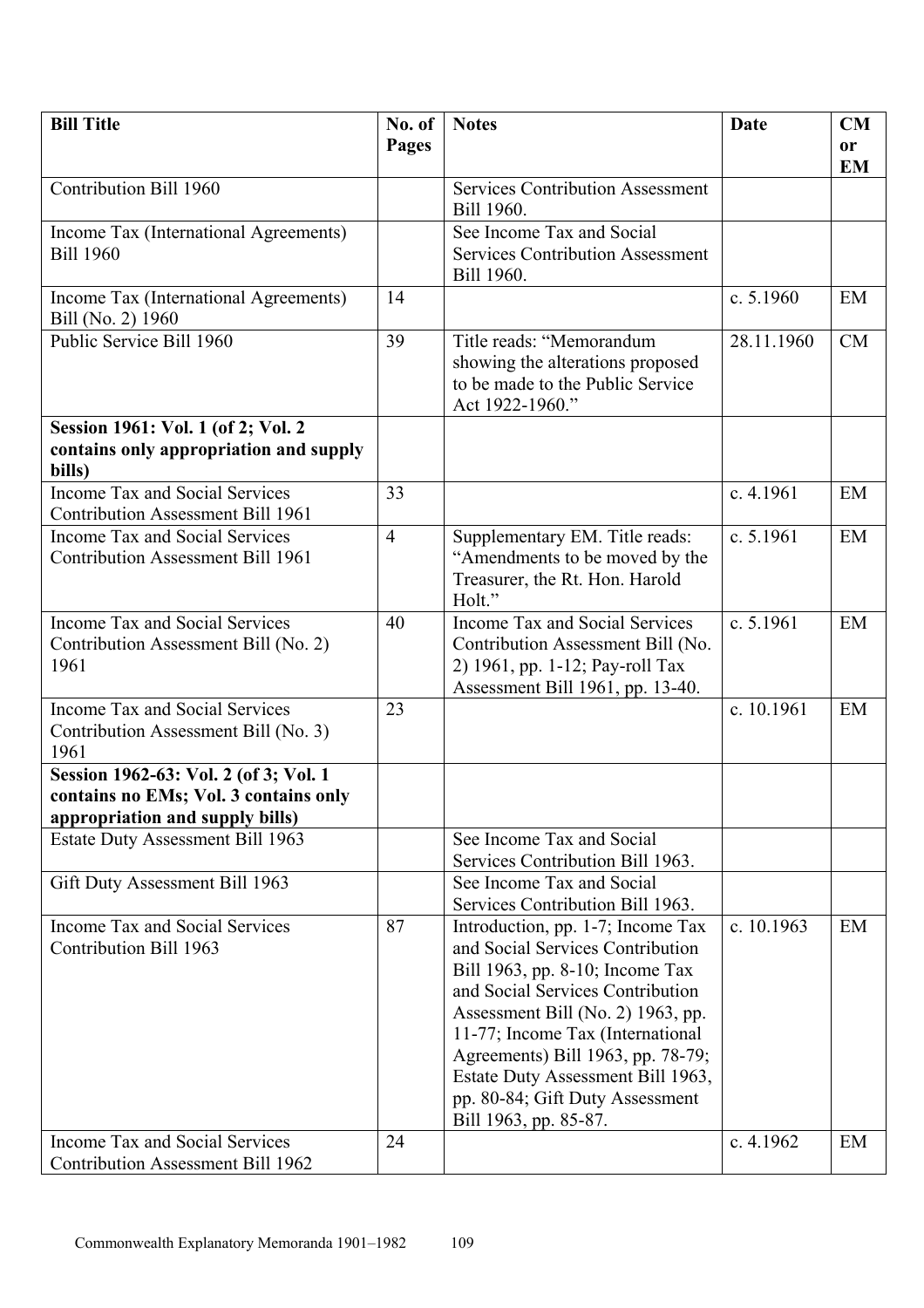| <b>Bill Title</b>                                     | No. of | <b>Notes</b>                                                     | Date        | CM |
|-------------------------------------------------------|--------|------------------------------------------------------------------|-------------|----|
|                                                       | Pages  |                                                                  |             | or |
|                                                       |        |                                                                  |             | EM |
| Income Tax and Social Services                        | 14     | Income Tax and Social Services                                   | c. 5.1963   | EM |
| <b>Contribution Assessment Bill 1963</b>              |        | <b>Contribution Assessment Bill</b>                              |             |    |
|                                                       |        | 1963, pp. 1-8; Pay-roll Tax                                      |             |    |
|                                                       |        | Assessment Bill 1963, pp. 9-14.                                  |             |    |
| Income Tax and Social Services                        |        | See Income Tax and Social                                        |             |    |
| Contribution Assessment Bill (No. 2)                  |        | Services Contribution Bill 1963.                                 |             |    |
| 1963                                                  |        |                                                                  |             |    |
| Income Tax (International Agreements)                 |        | See Income Tax and Social                                        |             |    |
| <b>Bill 1963</b>                                      |        | Services Contribution Bill 1963.                                 |             |    |
| Papua and New Guinea Bill 1963                        | 6      | Title reads: "Notes on the                                       | 7.5.1963    | EM |
|                                                       |        | Clauses."                                                        |             |    |
| Patents Bill 1962                                     | 11     |                                                                  | c. 4.1962?  | EM |
| Pay-roll Tax Assessment Bill 1963                     |        | See Income Tax and Social                                        |             |    |
|                                                       |        | <b>Services Contribution Assessment</b>                          |             |    |
|                                                       |        | Bill 1963.                                                       |             |    |
| Session 1964-65-66: Volume 3 (of 5;                   |        |                                                                  |             |    |
| Vols. 1 and 2 contain no EMs)                         |        |                                                                  |             |    |
| <b>Estate Duty Assessment Bill 1965</b>               |        | See Income Tax and Social                                        |             |    |
|                                                       |        | <b>Services Contribution Assessment</b>                          |             |    |
|                                                       |        | Bill 1965.                                                       |             |    |
| <b>Estate Duty Assessment Bill 1966</b>               |        | See Income Tax Bill 1966.                                        |             |    |
|                                                       | 20     |                                                                  | c. 3.1965   | EM |
| Homes Savings Grant Bill 1965<br>Income Tax Bill 1965 | 92     |                                                                  | c. 10.1965  | EM |
|                                                       |        | Introduction, pp 1-5; Income Tax                                 |             |    |
|                                                       |        | Bill 1965, pp. 6-14; Income Tax                                  |             |    |
|                                                       |        | Assessment Bill 1965, pp 15-89,<br>92; Income Tax (International |             |    |
|                                                       |        | Agreements) Bill 1965, p. 90;                                    |             |    |
|                                                       |        | Income Tax (Non-resident                                         |             |    |
|                                                       |        | Dividends) Bill 1965, pp. 90-91.                                 |             |    |
| Income Tax Bill 1966                                  | 36     |                                                                  | c. $9.1966$ | EM |
|                                                       |        | Introduction, pp 1-4; Income Tax<br>Bill 1966 and Income Tax     |             |    |
|                                                       |        | (Partnerships and Trusts) Bill                                   |             |    |
|                                                       |        | 1966, pp. 5-6; Income Tax                                        |             |    |
|                                                       |        | Assessment Bill 1966, pp 7-32;                                   |             |    |
|                                                       |        | Estate Duty Assessment Bill 1966,                                |             |    |
|                                                       |        | p. 33; Pay-roll Tax Assessment                                   |             |    |
|                                                       |        | Bill 1966, pp. 34-36.                                            |             |    |
| Income Tax and Social Services                        | 12     | Introduction, pp. 1-2; Income Tax                                | c. $9.1964$ | EM |
| Contribution Bill 1964                                |        | and Social Services Contribution                                 |             |    |
|                                                       |        | Bill 1964, pp. 2-5; Income Tax                                   |             |    |
|                                                       |        | and Social Services Contribution                                 |             |    |
|                                                       |        | Assessment Bill (No. 2) 1964, pp.                                |             |    |
|                                                       |        | $5 - 12.$                                                        |             |    |
| Income Tax and Social Services                        | 7      |                                                                  | c. $5.1964$ | EM |
| <b>Contribution Assessment Bill 1964</b>              |        |                                                                  |             |    |
| Income Tax and Social Services                        |        | See Income Tax and Social                                        |             |    |
|                                                       |        |                                                                  |             |    |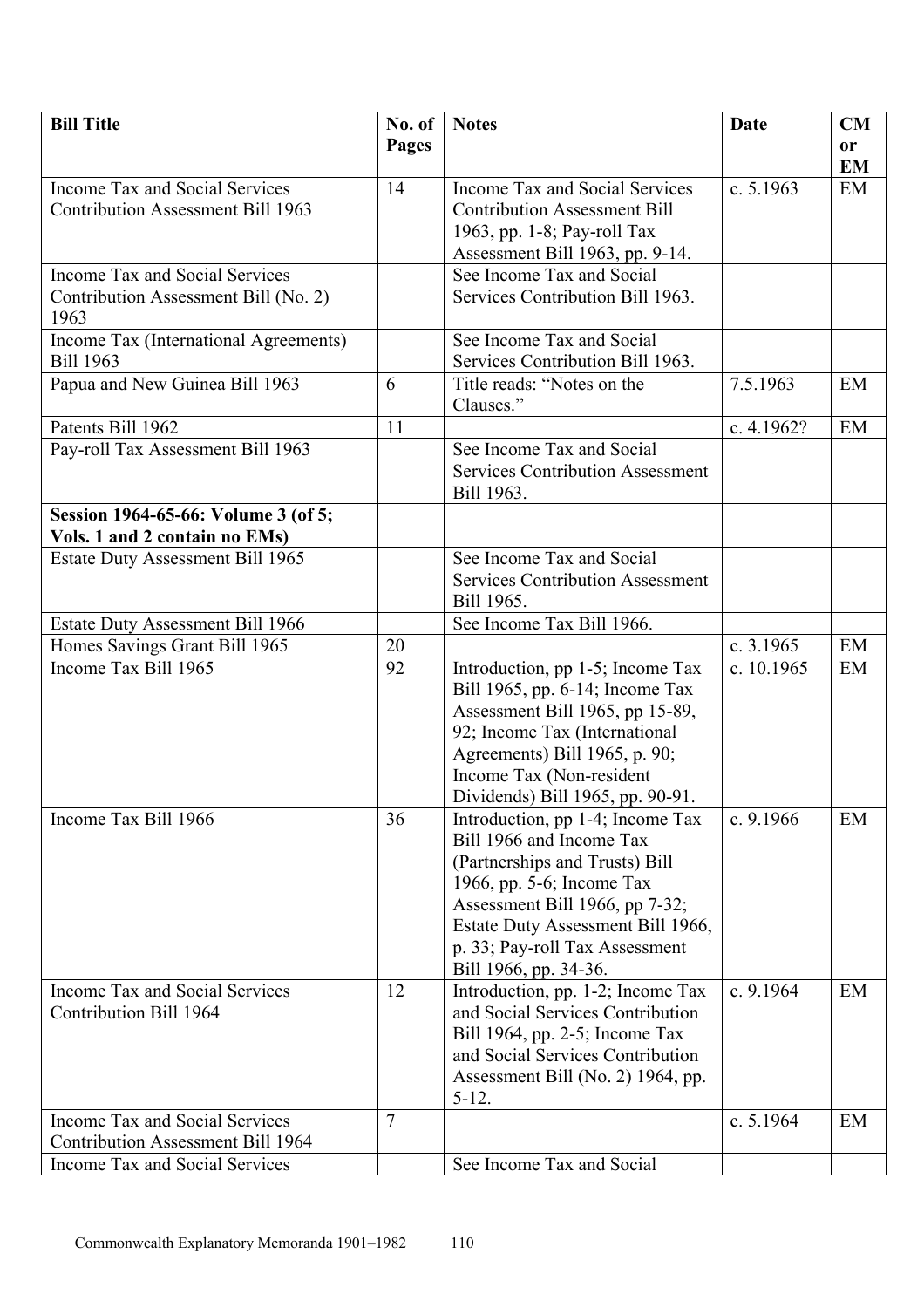| <b>Bill Title</b>                                                             | No. of         | <b>Notes</b>                                                      | Date        | CM        |
|-------------------------------------------------------------------------------|----------------|-------------------------------------------------------------------|-------------|-----------|
|                                                                               | Pages          |                                                                   |             | or        |
| Contribution Assessment Bill (No. 2)                                          |                | Services Contribution Bill 1964.                                  |             | <b>EM</b> |
| 1964                                                                          |                |                                                                   |             |           |
| <b>Income Tax and Social Services</b>                                         | 116            | Introduction, p. 1; Income Tax and                                | c. 10.1964  | EM        |
| Contribution Assessment Bill (No. 3)                                          |                | Social Services Contribution                                      |             |           |
| 1964                                                                          |                | Assessment Bill (No. 3) 1964, pp.<br>2-111, 116; Income Tax and   |             |           |
|                                                                               |                | <b>Social Services Contribution Bill</b>                          |             |           |
|                                                                               |                | (No. 2) 1964, pp 112-113; Income                                  |             |           |
|                                                                               |                | Tax (International Agreements)                                    |             |           |
|                                                                               |                | Bill 1964, p. 114-115.                                            |             |           |
| Income Tax and Social Services                                                | 9              | Income Tax and Social Services                                    | c. $5.1965$ | EM        |
| <b>Contribution Assessment Bill 1965</b>                                      |                | <b>Contribution Assessment Bill</b><br>1965, pp. 1-8; Estate Duty |             |           |
|                                                                               |                | Assessment Bill 1965, pp. 8-9.                                    |             |           |
| Income Tax Assessment Bill 1965                                               |                | See Income Tax Bill 1965.                                         |             |           |
| Income Tax Assessment Bill 1966                                               |                | See Income Tax Bill 1966.                                         |             |           |
| Income Tax (International Agreements)                                         |                | See Income Tax Bill 1965.                                         |             |           |
| <b>Bill 1965</b>                                                              |                |                                                                   |             |           |
| Income Tax (Non-resident Dividends) Bill<br>1965                              |                | See Income Tax Bill 1965.                                         |             |           |
| Income Tax (Partnerships and Trusts) Bill<br>1966                             |                | See Income Tax Bill 1966.                                         |             |           |
| National Debt Sinking Fund Bill 1966                                          | 20             |                                                                   | c. 9.1966   | EM        |
| Pay-roll Tax Assessment Bill 1966                                             |                | See Income Tax Bill 1966.                                         |             |           |
| Session 1964-65-66: Volume 4 (of 5;<br>Vol. 5 contains only appropriation and |                |                                                                   |             |           |
| supply bills)                                                                 |                |                                                                   |             |           |
| Pay-roll Tax Assessment Bill 1965                                             | 7              |                                                                   | c. 11.1965  | EM        |
| Sales Tax (Exemptions and                                                     | 6              |                                                                   | c. $4.1966$ | EM        |
| Classifications) Bill 1966                                                    |                |                                                                   |             |           |
| Sales Tax (Exemptions and<br>Classifications) Bill (No. 2) 1966               | $\overline{2}$ |                                                                   | c. 8.1966   | EM        |
| Seamen's Compensation Bill 1964                                               | 10             | Title reads: "Explanatory Notes."                                 | 10.1964     | EM        |
| Trade Practices Bill 1965                                                     | $\overline{4}$ | Title reads: "Short Summary by                                    | c. 5.1965?  | EM        |
|                                                                               |                | the Honourable B.M. Snedden,                                      |             |           |
|                                                                               |                | Q.C., M.P., Attorney-General of<br>the Commonwealth."             |             |           |
| Trade Practices Bill 1965                                                     | 56             | Title reads: "Memorandum                                          | 24.11.1965  | <b>CM</b> |
|                                                                               |                | showing the bill, as proposed to be                               |             |           |
|                                                                               |                | amended by the amendments to be                                   |             |           |
|                                                                               |                | moved by the Attorney-General."                                   |             |           |
| Session 1967-68: Vol. 2 (of 2; Vol. 1                                         |                |                                                                   |             |           |
| contains no EMs)<br><b>Defence Forces Retirement Benefits</b>                 |                | See Superannuation (Pension                                       |             |           |
| (Pension Increases) Bill 1967                                                 |                | Increases) Bill 1967.                                             |             |           |
| <b>Estate Duty Assessment Bill 1967</b>                                       |                | See Income Tax Assessment Bill                                    |             |           |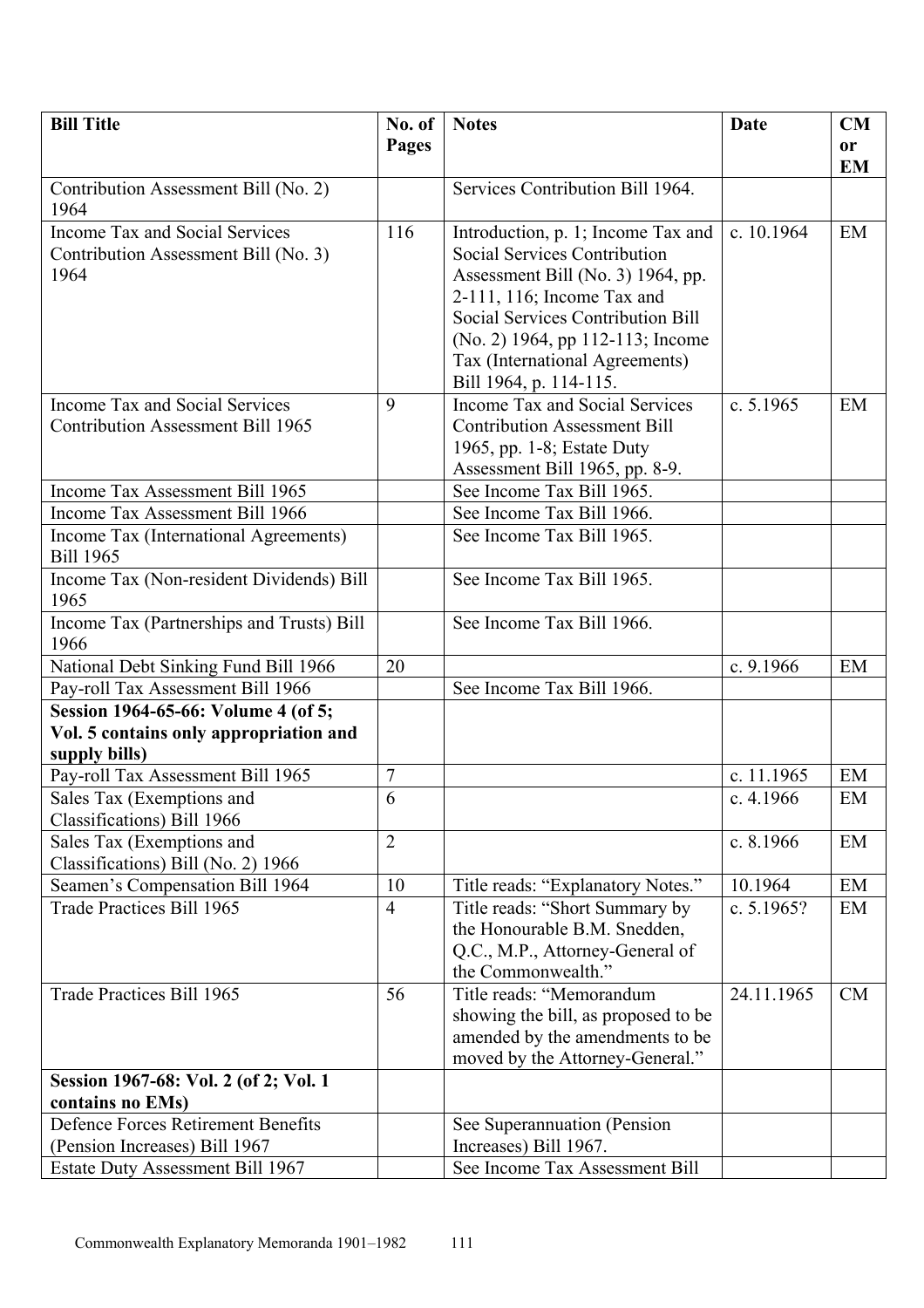| <b>Bill Title</b>                                         | No. of | <b>Notes</b>                                                | Date       | CM        |
|-----------------------------------------------------------|--------|-------------------------------------------------------------|------------|-----------|
|                                                           | Pages  |                                                             |            | <b>or</b> |
|                                                           |        |                                                             |            | <b>EM</b> |
|                                                           |        | $(No. 2)$ 1967.                                             |            |           |
| Gift Duty Assessment Bill 1967                            |        | See Income Tax Assessment Bill                              |            |           |
|                                                           |        | $(No. 2)$ 1967.                                             |            |           |
| Homes Savings Grant Bill 1967                             | 17     |                                                             | c. 4.1967  | EM        |
| Income Tax Bill 1967                                      | 25     | Introduction, pp. 1-3; Income Tax                           | c. 9.1967  | EM        |
|                                                           |        | Bill 1967 and Income Tax                                    |            |           |
|                                                           |        | (Partnerships and Trusts) Bill<br>1967, pp. 4-5; Income Tax |            |           |
|                                                           |        | Assessment Bill (No. 3) 1967, pp.                           |            |           |
|                                                           |        | $6 - 25.$                                                   |            |           |
| Income Tax Assessment Bill 1967                           | 12     | Introduction, pp. 1-3; Income Tax                           | c. 3.1967  | EM        |
|                                                           |        | Assessment Bill 1967, pp. 4-6;                              |            |           |
|                                                           |        | Pay-roll Tax Assessment Bill                                |            |           |
|                                                           |        | 1967, p. 7; Sales Tax (Exemptions)                          |            |           |
|                                                           |        | and Classifications) Bill 1967, pp.                         |            |           |
|                                                           |        | $8-12.$                                                     |            |           |
| Income Tax Assessment Bill (No. 2) 1967                   | 24     | Introduction, pp. 1-2; Income Tax                           | c. 5.1967  | EM        |
|                                                           |        | Assessment Bill (No. 2) 1967, pp.                           |            |           |
|                                                           |        | 3-15; Income Tax (International                             |            |           |
|                                                           |        | Agreements) Bill 1967, pp. 16-17;                           |            |           |
|                                                           |        | Estate Duty Assessment Bill 1967,                           |            |           |
|                                                           |        | pp. 18-21; Gift Duty Assessment                             |            |           |
| Income Tax Assessment Bill (No. 3) 1967                   |        | Bill, pp. 22-24.<br>See Income Tax Bill 1967.               |            |           |
| Income Tax Assessment Bill (No. 4) 1967                   | 54     | Introduction, pp. 1-3; Income Tax                           | c. 10.1967 | EM        |
|                                                           |        | Assessment Bill (No. 4) 1967, pp.                           |            |           |
|                                                           |        | 4-48; Income Tax (International                             |            |           |
|                                                           |        | Agreements) Bill (No. 2) 1967,                              |            |           |
|                                                           |        | pp. 49-50; Income Tax (Non-                                 |            |           |
|                                                           |        | resident Dividends and Interest)                            |            |           |
|                                                           |        | Bill 1967, pp. 51-53, Pay-roll Tax                          |            |           |
|                                                           |        | Assessment Bill (No. 2) 1967, p.                            |            |           |
|                                                           |        | 54.                                                         |            |           |
| Income Tax (International Agreements)<br><b>Bill 1967</b> |        | See Income Tax Assessment Bill<br>$(No. 2)$ 1967.           |            |           |
| Income Tax (International Agreements)                     |        | See Income Tax Assessment Bill                              |            |           |
| Bill (No. 2) 1967                                         |        | (No. 4) 1967.                                               |            |           |
| Income Tax (Non-resident Dividends and                    |        | See Income Tax Assessment Bill                              |            |           |
| Interest) Bill 1967                                       |        | (No. 4) 1967.                                               |            |           |
| Income Tax (Partnerships and Trusts) Bill                 |        | See Income Tax Bill 1967.                                   |            |           |
| 1967                                                      |        |                                                             |            |           |
| Parliamentary Retiring Allowances                         |        | See Superannuation (Pension                                 |            |           |
| (Increases) Bill 1967                                     |        | Increases) Bill 1967.                                       |            |           |
| Pay-roll Tax Assessment Bill 1967                         |        | See Income Tax Assessment Bill<br>1967.                     |            |           |
| Pay-roll Tax Assessment Bill (No. 2)                      |        | See Income Tax Assessment Bill                              |            |           |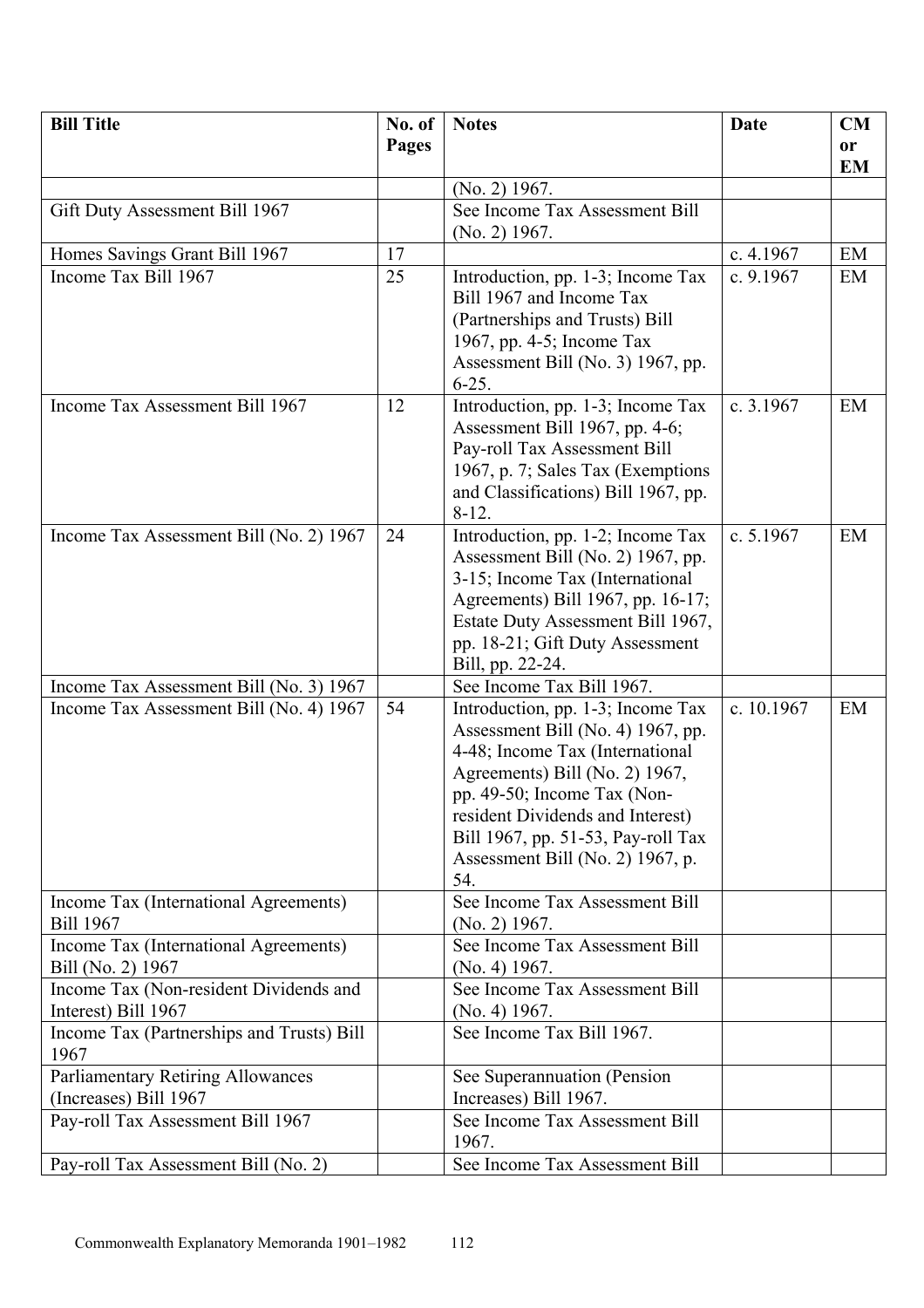| <b>Bill Title</b>                                                           | No. of         | <b>Notes</b>                                                                                                                                                                                                                                                                                                                                                                                                                                                                                                                                                         | <b>Date</b> | <b>CM</b> |
|-----------------------------------------------------------------------------|----------------|----------------------------------------------------------------------------------------------------------------------------------------------------------------------------------------------------------------------------------------------------------------------------------------------------------------------------------------------------------------------------------------------------------------------------------------------------------------------------------------------------------------------------------------------------------------------|-------------|-----------|
|                                                                             | Pages          |                                                                                                                                                                                                                                                                                                                                                                                                                                                                                                                                                                      |             | <b>or</b> |
| 1967                                                                        |                | (No. 4) 1967.                                                                                                                                                                                                                                                                                                                                                                                                                                                                                                                                                        |             | <b>EM</b> |
| Sales Tax (Exemptions and                                                   |                | See Income Tax Assessment Bill                                                                                                                                                                                                                                                                                                                                                                                                                                                                                                                                       |             |           |
| Classifications) Bill 1967                                                  |                | 1967.                                                                                                                                                                                                                                                                                                                                                                                                                                                                                                                                                                |             |           |
| Sales Tax (Exemptions and                                                   | $\overline{3}$ |                                                                                                                                                                                                                                                                                                                                                                                                                                                                                                                                                                      | c. $4.1967$ | EM        |
| Classifications) Bill (No. 2) 1967                                          |                |                                                                                                                                                                                                                                                                                                                                                                                                                                                                                                                                                                      |             |           |
| Sales Tax (Exemptions and<br>Classifications) Bill (No. 3) 1967             | 17             |                                                                                                                                                                                                                                                                                                                                                                                                                                                                                                                                                                      | c. 8.1967   | EM        |
| Seamen's Compensation Bill 1967                                             | 12             | Title reads: "Explanatory Notes."                                                                                                                                                                                                                                                                                                                                                                                                                                                                                                                                    | c. 10.1967  | EM        |
| Superannuation (Pension Increases) Bill<br>1967                             | 5              | Introduction, p. 1; Superannuation<br>(Pension Increases) Bill 1967, p.<br>2; Defence Forces Retirement<br>Benefits (Pension Increases) Bill<br>1967, pp. 3-5. Outlines cost<br>estimates and examples of<br>increases in existing pensions.<br>Does not in fact include any<br>figures on the Parliamentary<br>Retiring Allowances (Increases)<br>Bill 1967.                                                                                                                                                                                                        | c. 10.1967  | EM        |
| Session 1968-69: Vol. 1 (of 3)                                              |                |                                                                                                                                                                                                                                                                                                                                                                                                                                                                                                                                                                      |             |           |
| <b>Australian Capital Territory Taxation</b><br>(Administration) Bill 1969) | 22             | Also deals with these bills:<br><b>Australian Capital Territory Stamp</b><br>Duty Bill 1969; Australian Capital<br>Territory Tax (Cheques) Bill<br>1969; Australian Capital Territory<br>Tax (Hire-purchase Business) Bill<br>1969; Australian Capital Territory<br>Tax (Insurance Business) Bill<br>1969; Australian Capital Territory<br>Tax (Sales of Marketable<br>Securities) Bill 1969; Australian<br>Capital Territory Tax (Purchases<br>of Marketable Securities) Bill<br>1969. Identical to the<br>memorandum presented to the<br>House of Representatives. | c. 5.1969   | EM        |
| Book Bounty Bill 1969                                                       | 6              | Title reads: "Notes on clauses."                                                                                                                                                                                                                                                                                                                                                                                                                                                                                                                                     | c. 9.1969   | EM        |
| Citizenship Bill 1969                                                       | 12             | Identical to the memorandum<br>presented to the House of<br>Representatives.                                                                                                                                                                                                                                                                                                                                                                                                                                                                                         | c. $4.1969$ | EM        |
| Copyright Bill 1968                                                         | 33             | Title reads: "Memorandum<br>showing alterations made to the<br>Copyright Bill 1967 as presented<br>to the House of Representatives on<br>18 May 1967."                                                                                                                                                                                                                                                                                                                                                                                                               | 15.5.1968   | CM        |
| Session 1968-69: Vol. 2 (of 3)                                              |                |                                                                                                                                                                                                                                                                                                                                                                                                                                                                                                                                                                      |             |           |
| Income Tax Assessment Bill 1968                                             |                | See Income Tax (International                                                                                                                                                                                                                                                                                                                                                                                                                                                                                                                                        |             |           |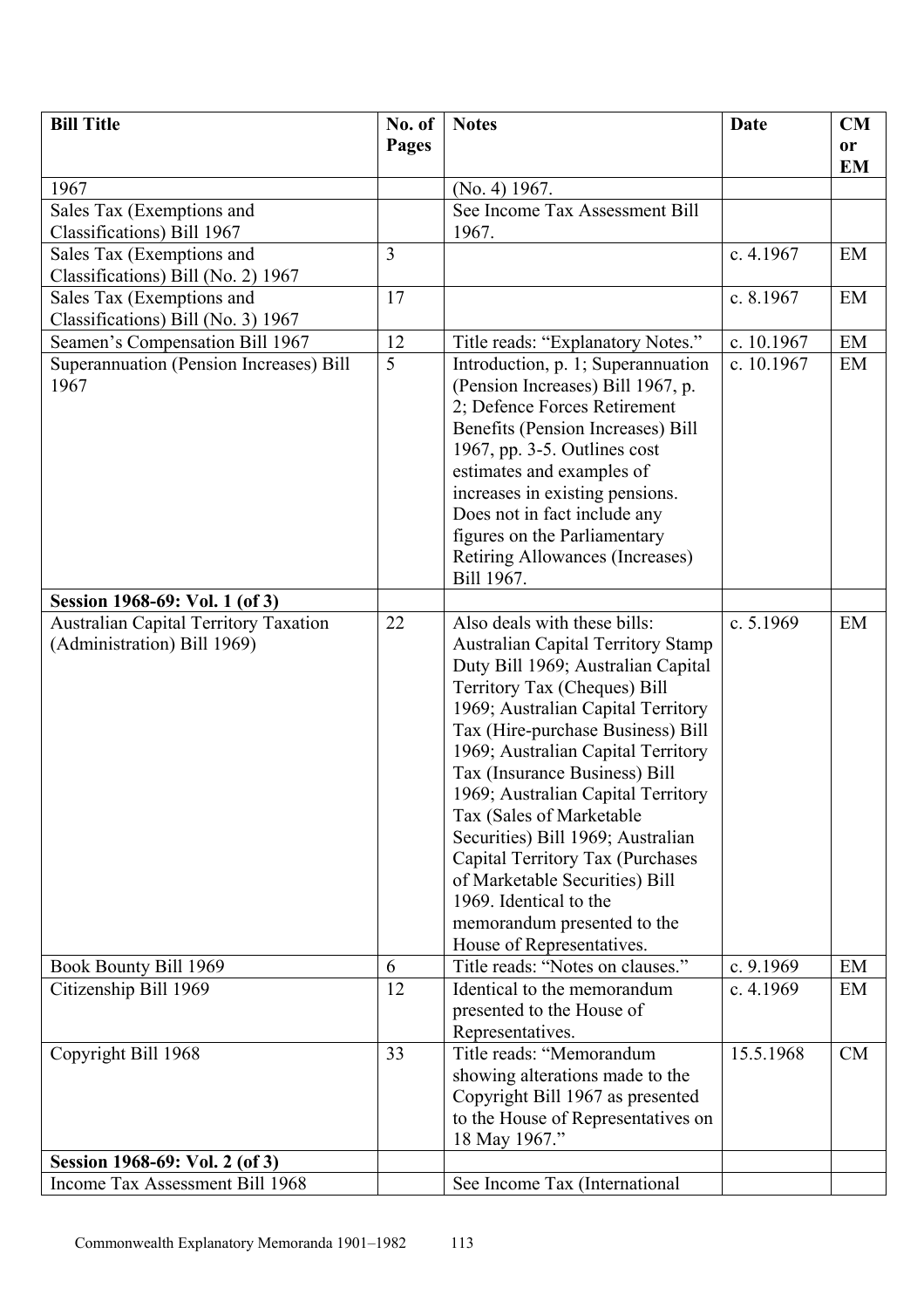| <b>Bill Title</b>                                         | No. of         | <b>Notes</b>                                                                                                                                                                                                                                               | <b>Date</b> | CM        |
|-----------------------------------------------------------|----------------|------------------------------------------------------------------------------------------------------------------------------------------------------------------------------------------------------------------------------------------------------------|-------------|-----------|
|                                                           | Pages          |                                                                                                                                                                                                                                                            |             | <b>or</b> |
|                                                           |                |                                                                                                                                                                                                                                                            |             | <b>EM</b> |
|                                                           |                | Agreements) Bill 1968.                                                                                                                                                                                                                                     |             |           |
| Income Tax Assessment Bill 1969                           | 10             | Introduction, p. 1; Income Tax                                                                                                                                                                                                                             | c. $3.1969$ | EM        |
|                                                           |                | Assessment Bill 1969, pp. 2-5;                                                                                                                                                                                                                             |             |           |
|                                                           |                | Pay-roll Tax Assessment Bill                                                                                                                                                                                                                               |             |           |
|                                                           |                | 1969, pp. 6-10.<br>See Income Tax Bill 1969.                                                                                                                                                                                                               |             |           |
| Income Tax Assessment Bill (No. 2) 1969                   |                |                                                                                                                                                                                                                                                            |             |           |
| Income Tax Assessment Bill (No. 3) 1969                   |                | See Loan (Drought Bonds) Bill<br>1969.                                                                                                                                                                                                                     |             |           |
| Income Tax Assessment Bill (No. 3) 1968                   | $\overline{2}$ |                                                                                                                                                                                                                                                            | 26.9.1968   | EM        |
| Income Tax Assessment Bill (No. 4) 1968                   | 26             |                                                                                                                                                                                                                                                            | c. 10.1968  | EM        |
| Income Tax Assessment Bill (No. 5) 1968                   | $\overline{4}$ |                                                                                                                                                                                                                                                            | c. 11.1968  | EM        |
| Income Tax Bill 1969                                      | 29             | Introduction, pp. 1-2; Income Tax<br>Bill 1969 and Income Tax<br>(Partnerships and Trusts) Bill<br>1969, pp. 3-5; Income Tax<br>Assessment Bill (No. 2) 1969, pp.<br>$6-29.$                                                                               | c. $8.1969$ | EM        |
| Income Tax (Drought Bonds) Bill 1969                      |                | See Loan (Drought Bonds) Bill<br>1969.                                                                                                                                                                                                                     |             |           |
| Income Tax (International Agreements)<br><b>Bill 1968</b> | 67             | Introduction, pp. 1-2; Income Tax<br>(International Agreements) Bill<br>1968, pp. 2-58; Income Tax<br>Assessment Bill 1968, pp. 59-67.                                                                                                                     | c. 3.1968   | EM        |
| Income Tax (Partnerships and Trusts) Bill<br>1969         |                | See Income Tax Bill 1969.                                                                                                                                                                                                                                  |             |           |
| International Sugar Agreement Bill 1969                   | 14             |                                                                                                                                                                                                                                                            | 19.3.1969   | EM        |
| Loan (Drought Bonds) Bill 1969                            | 43             | Introduction, pp. 1-4; Loan<br>(Drought Bonds) Bill 1969, pp. 5-<br>20; Income Tax (Drought Bonds)<br>Bill 1969, pp. 21-22; Income Tax<br>Assessment Bill (No. 3) 1969, pp.<br>$23-43.$                                                                    | c. 9.1969   | EM        |
| Pay-roll Tax Assessment Bill 1969                         |                | See Income Tax Assessment Bill<br>1969.                                                                                                                                                                                                                    |             |           |
| Session 1968-69: Vol. 3 (of 3)                            |                |                                                                                                                                                                                                                                                            |             |           |
| New South Wales Grant (Gwydir River)                      | 27             |                                                                                                                                                                                                                                                            | 5.1969      | EM        |
| Dam) Bill 1969                                            |                |                                                                                                                                                                                                                                                            |             |           |
| Patents Bill 1968                                         | $\overline{3}$ | Title reads: "Memorandum<br>prepared by the Attorney-General,<br>the Honourable N.H. Bowen,<br>Q.C., M.P., showing amendments<br>and new clause proposed to be<br>moved to the Patents Bill 1968."<br>Although listed as a<br>Memorandum, this document in | 5.5.1969    |           |
|                                                           |                | fact contains no explanatory                                                                                                                                                                                                                               |             |           |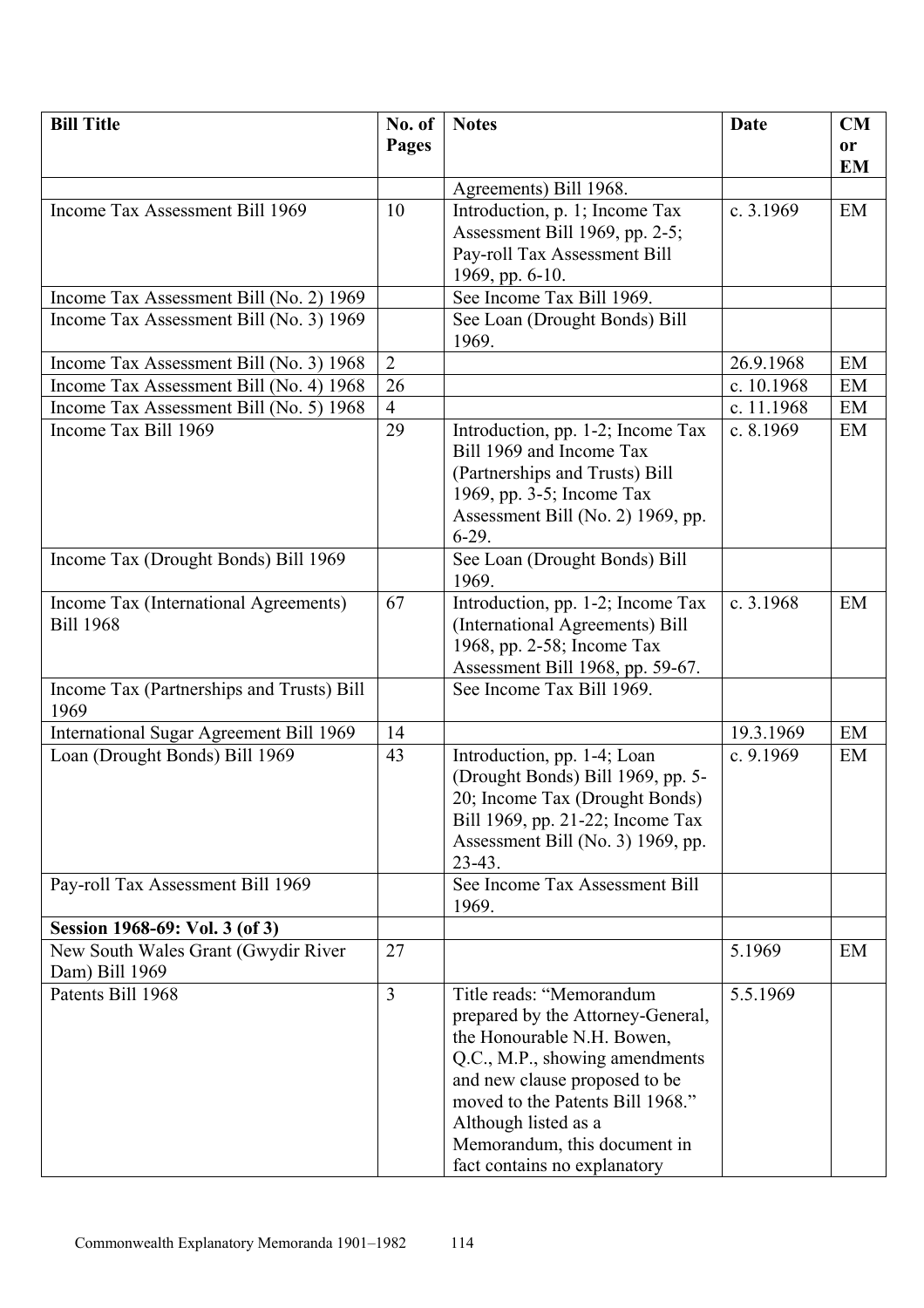| <b>Bill Title</b>                              | No. of         | <b>Notes</b>                      | <b>Date</b>  | <b>CM</b> |
|------------------------------------------------|----------------|-----------------------------------|--------------|-----------|
|                                                | Pages          |                                   |              | <b>or</b> |
|                                                |                |                                   |              | <b>EM</b> |
|                                                |                | material.                         |              |           |
| Pay-roll Tax Assessment Bill 1968              | 28             |                                   | c. 5.1968    | EM        |
| South Australia Grant (Tailem Bend to          | 13             |                                   | c. 5.1969    | EM        |
| Keith Pipeline) Bill 1969                      |                |                                   |              |           |
| <b>States Grants (Beef Cattle Roads) Bill</b>  | 19             | Title reads: "Memorandum          | c. 5.1968    | EM        |
| 1968                                           |                | showing the, as proposed to be    |              |           |
|                                                |                | amended by the."                  |              |           |
| <b>States Grants (Petroleum Products) Bill</b> | $\overline{2}$ | Title reads: "Notes on clauses."  | c. 9.1969    | EM        |
| 1969                                           |                |                                   |              |           |
| Superannuation Bill (No. 2) 1969               | 11             |                                   | c. 5.1969    | EM        |
| Tasmania Grant (Cressy-Longford                | 11             |                                   | c. 9.1969    | EM        |
| Irrigation Works) Bill 1969                    |                |                                   |              |           |
| Victoria Grant (King River Dam) Bill           | 25             |                                   | 5.1969       | EM        |
| 1969                                           |                |                                   |              |           |
| Western Australia Agreement (Ord River         | 24             |                                   | c. 5.1968    | EM        |
| Irrigation) Bill 1968                          |                |                                   |              |           |
| Session 1970-71-72: Vol. 1 (of 7)              |                |                                   |              |           |
| <b>Agricultural Tractors Bounty Bill 1972</b>  | $\mathbf{1}$   | Title reads: "Notes on clauses."  | c. 24.5.1972 | EM        |
| <b>Australian Capital Territory Tax</b>        |                | See Australian Capital Territory  |              |           |
| (Purchases of Marketable Securities) Bill      |                | Tax (Sales of Marketable          |              |           |
| 1972                                           |                | Securities) Bill 1972.            |              |           |
| Australian Capital Territory Tax (Sales of     | 5              | Also deals with the Australian    | c. 31.8.1972 | EM        |
| Marketable Securities) Bill 1972               |                | Capital Territory Tax (Purchases  |              |           |
|                                                |                | of Marketable Securities) Bill    |              |           |
|                                                |                | 1972 and Australian Capital       |              |           |
|                                                |                | Territory Stamp Duty Bill 1972.   |              |           |
| <b>Australian Capital Territory Stamp Duty</b> |                | See Income Tax Assessment Bill    |              |           |
| <b>Bill 1972</b>                               |                | (No. 4) 1972 and also Australian  |              |           |
|                                                |                | Capital Territory Tax (Sales of   |              |           |
|                                                |                | Marketable Securities) Bill 1972. |              |           |
| Book Bounty Bill 1970                          | 1              | Title reads: "Notes on clauses."  | c. 7.5.1970  | EM        |
| Cellulose Acetate Flake Bounty Bill 1970       |                | Title reads: "Notes on clauses."  | c. 20.8.1970 | EM        |
| Cellulose Acetate Flake Bounty Bill 1971       | 1              | Title reads: "Notes on clauses."  | c. 18.2.1971 | EM        |
| Session 1970-71-72: Vol. 2 (of 7)              |                |                                   |              |           |
| Air Accidents (Commonwealth Liability)         |                | See Compensation                  |              |           |
| <b>Bill 1970</b>                               |                | (Commonwealth Employees) Bill     |              |           |
|                                                |                | 1970.                             |              |           |
| Air Accidents (Commonwealth Liability)         |                | See Compensation                  |              |           |
| <b>Bill 1971</b>                               |                | (Commonwealth Employees) Bill     |              |           |
|                                                |                | 1971.                             |              |           |
| Anglo-Australian Telescope Agreement           |                | See Compensation                  |              |           |
| Bill (No. 2) 1970                              |                | (Commonwealth Employees) Bill     |              |           |
|                                                |                | 1970.                             |              |           |
| Anglo-Australian Telescope Agreement           |                | See Compensation                  |              |           |
| <b>Bill 1971</b>                               |                | (Commonwealth Employees) Bill     |              |           |
|                                                |                | 1971.                             |              |           |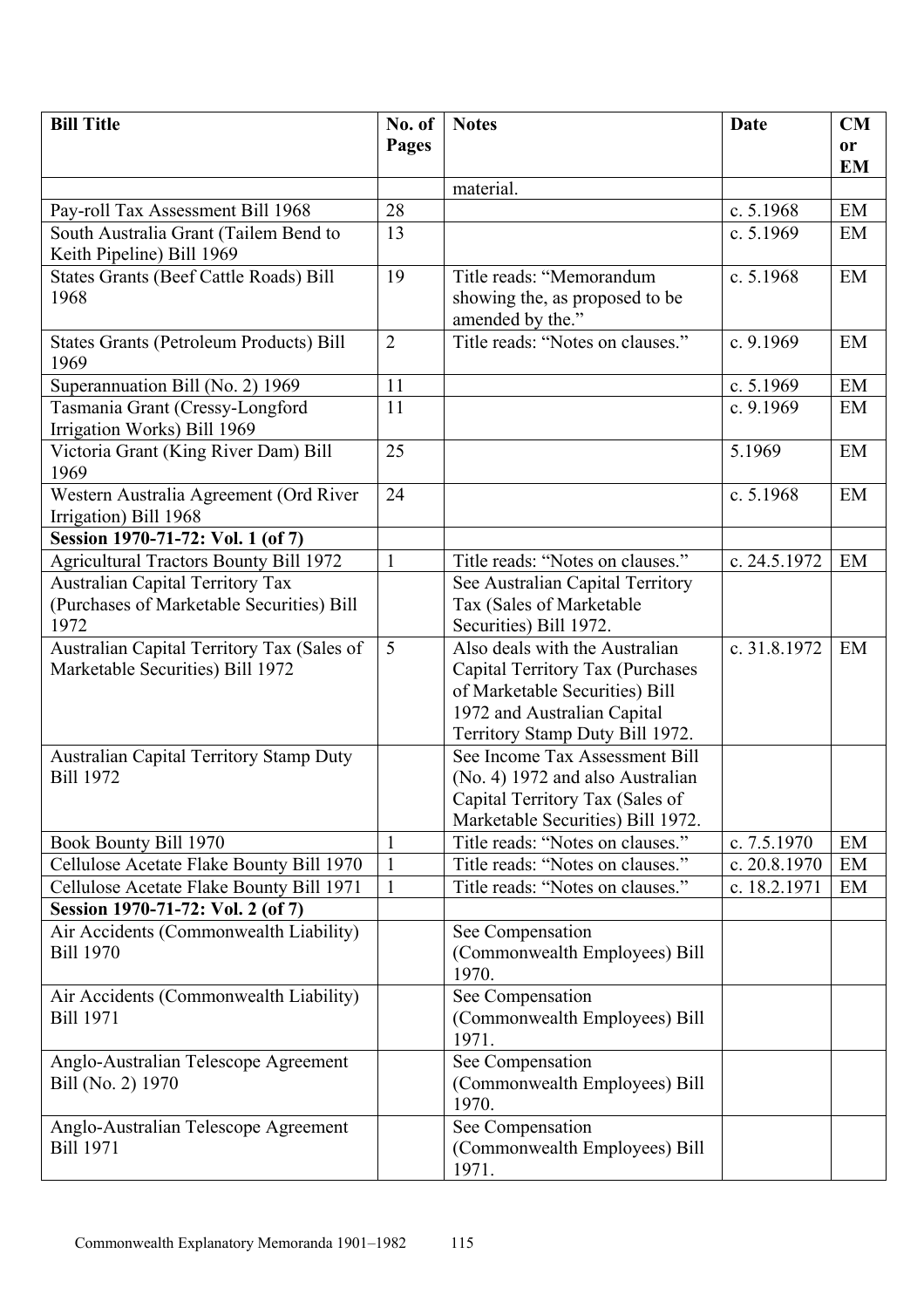| <b>Bill Title</b>                                                           | No. of         | <b>Notes</b>                                                            | Date           | CM        |
|-----------------------------------------------------------------------------|----------------|-------------------------------------------------------------------------|----------------|-----------|
|                                                                             | Pages          |                                                                         |                | <b>or</b> |
|                                                                             |                |                                                                         |                | <b>EM</b> |
| Commonwealth Employees Compensation                                         |                | See Compensation                                                        |                |           |
| <b>Bill 1970</b>                                                            |                | (Commonwealth Employees) Bill<br>1970.                                  |                |           |
| Companies (Foreign Take-overs) Bill                                         | $\overline{7}$ |                                                                         | $\mathbf{c}$ . | EM        |
| 1972                                                                        |                |                                                                         | 24.10.1972     |           |
| Compensation (Commonwealth                                                  | 22             | Also deals with the                                                     | c. 19.3.1970   | EM        |
| Employees) Bill 1970                                                        |                | Commonwealth Employees<br>Compensation Bill 1970 (pp. 18-               |                |           |
|                                                                             |                | 22), and very briefly with the                                          |                |           |
|                                                                             |                | <b>United States Naval</b>                                              |                |           |
|                                                                             |                | Communication Station (Civilian                                         |                |           |
|                                                                             |                | Employees) Bill 1970, Air<br>Accidents (Commonwealth                    |                |           |
|                                                                             |                | Liability) Bill 1970, and Anglo-                                        |                |           |
|                                                                             |                | Australian Telescope Agreement                                          |                |           |
|                                                                             |                | Bill (No. 2) 1970.                                                      |                |           |
| Compensation (Commonwealth                                                  | 24             | Also deals very briefly with the                                        | c. 22.4.1971   | EM        |
| Employees) Bill 1971                                                        |                | <b>United States Naval</b><br>Communication Station (Civilian           |                |           |
|                                                                             |                | Employees) Bill 1971, Air                                               |                |           |
|                                                                             |                | Accidents (Commonwealth                                                 |                |           |
|                                                                             |                | Liability) Bill 1971, and Anglo-                                        |                |           |
|                                                                             |                | Australian Telescope Agreement<br>Bill 1971.                            |                |           |
| Customs Bill 1971                                                           | $\overline{2}$ | Title reads: "Notes on clauses."                                        | c. 24.2.1971   | EM        |
| Customs Bill (No. 2) $1971$                                                 | $\overline{5}$ | Title reads: "Notes on clauses."                                        | $\mathbf{c}$ . | EM        |
|                                                                             |                |                                                                         | 12.11.1971     |           |
| Customs Tariff Bill (No. 2) 1972                                            | $\mathbf{1}$   | Title reads: "Notes on clauses."                                        | c. 8.3.1972    | EM        |
| United States Naval Communication<br>Station (Civilian Employees) Bill 1970 |                | See Compensation<br>(Commonwealth Employees) Bill                       |                |           |
|                                                                             |                | 1970.                                                                   |                |           |
| <b>United States Naval Communication</b>                                    |                | See Compensation                                                        |                |           |
| Station (Civilian Employees) Bill 1971                                      |                | (Commonwealth Employees) Bill<br>1971.                                  |                |           |
| Session 1970-71-72: Vol. 3 (of 7)                                           |                |                                                                         |                |           |
| none                                                                        |                |                                                                         |                |           |
| Session 1970-71-72: Vol. 4 (of 7)                                           |                |                                                                         |                |           |
| <b>Australian Capital Territory Stamp Duty</b><br><b>Bill 1972</b>          |                | See Income Tax Assessment Bill<br>(No. 4) 1972.                         |                |           |
| Estate Duty Assessment Bill 1970                                            | 21             |                                                                         | c. $4.3.1970$  | EM        |
| <b>Estate Duty Assessment Bill 1972</b>                                     | $\overline{3}$ |                                                                         | c. 31.8.1972   | EM        |
| <b>Export Incentive Grants Bill 1971</b>                                    | 12             |                                                                         | c.             | EM        |
|                                                                             |                |                                                                         | 28.10.1971     |           |
| Gift Duty Bill 1972                                                         | 8              | Gift Duty Bill 1972, pp. 1-7; Gift<br>Duty Assessment Bill 1972, pp. 7- | c. 31.8.1972   | EM        |
|                                                                             |                | 8.                                                                      |                |           |
|                                                                             |                |                                                                         |                |           |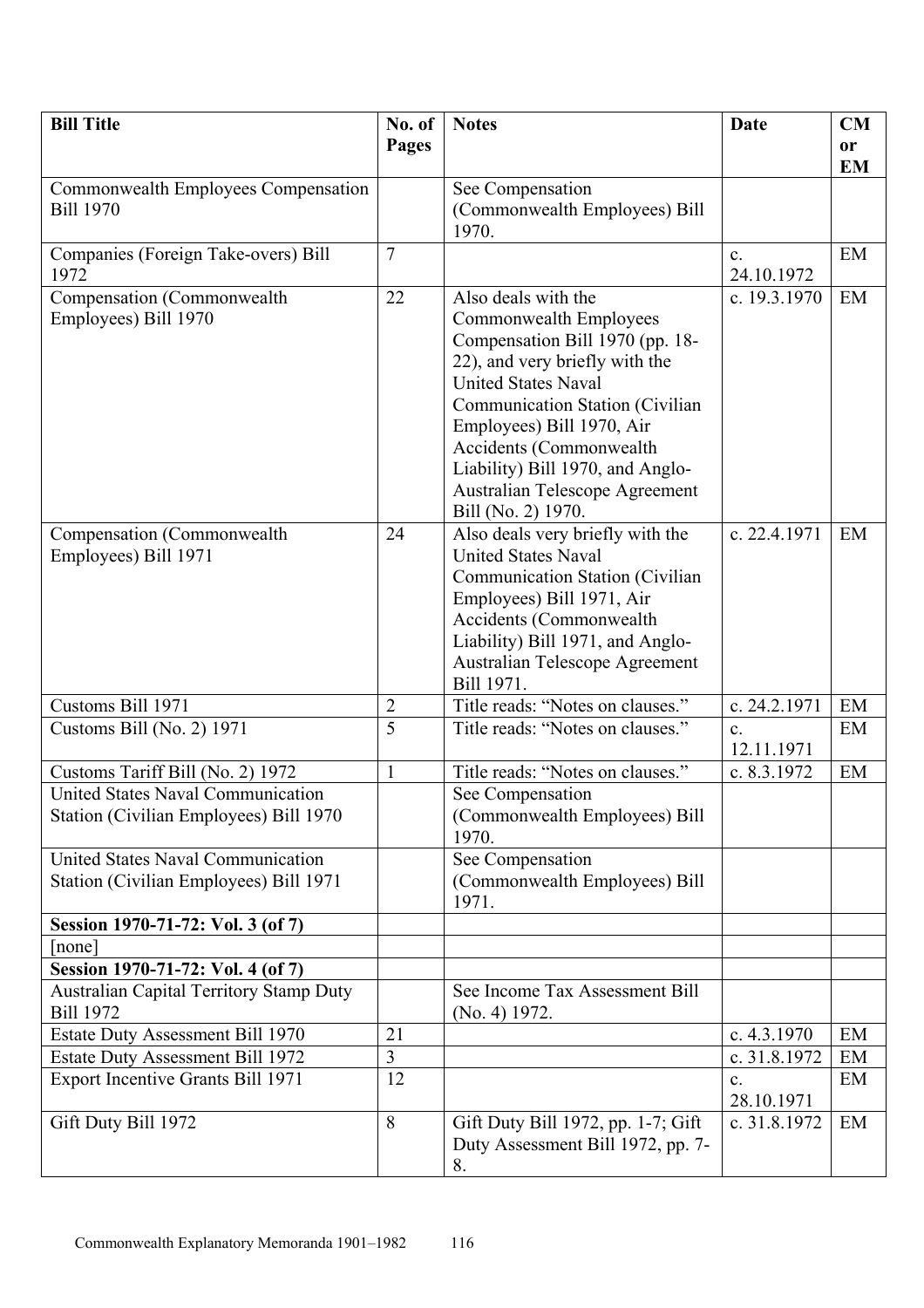| <b>Bill Title</b>                         | No. of         | <b>Notes</b>                                                        | <b>Date</b>    | <b>CM</b> |
|-------------------------------------------|----------------|---------------------------------------------------------------------|----------------|-----------|
|                                           | Pages          |                                                                     |                | <b>or</b> |
|                                           |                |                                                                     |                | <b>EM</b> |
| Homes Savings Grant Bill 1970             | 7              |                                                                     | 10.3.1970      | EM        |
| Homes Savings Grant Bill 1972             | $\overline{4}$ |                                                                     | c. 23.8.1972   | EM        |
| Income Tax Assessment Bill (No. 2) 1971   | 33             | Introduction, pp. 1-8; Income Tax                                   | c. 28.4.1971   | EM        |
|                                           |                | Assessment Bill (No. 2) 1971, pp.                                   |                |           |
|                                           |                | 9-30; Income Tax (Withholding                                       |                |           |
|                                           |                | Tax Recoupment) Bill 1971, pp.<br>31-32; Income Tax (Bearer         |                |           |
|                                           |                | Debentures) Bill 1971, pp. 32-33.                                   |                |           |
| Income Tax Assessment Bill 1970           | 25             |                                                                     | c. $27.8.1970$ | EM        |
| Income Tax Assessment Bill 1971           | $\overline{2}$ |                                                                     | c. 16.2.1971   | EM        |
| Income Tax Assessment Bill 1972 [1971]    | 22             | Income Tax Assessment Bill                                          | c. 11.1971     | EM        |
|                                           |                | 1972, pp. 1-20; Income Tax                                          |                |           |
|                                           |                | (International Agreements) Bill                                     |                |           |
|                                           |                | 1972 [1971], pp. 21-22.                                             |                |           |
| Income Tax Assessment Bill 1972 [1971]    | 5              | Title reads: "Amendments to be                                      | c. 17.5.1972   | EM        |
| [later title: Income Tax Assessment Bill] |                | moved by the Treasurer:                                             |                |           |
| (No. 3) 1972]                             |                | <b>Explanatory Notes."</b>                                          |                |           |
| Income Tax Assessment Bill 1972           | $\overline{2}$ |                                                                     | c. 23.2.1972   | EM        |
| Income Tax Assessment Bill (No. 2) 1972   | $\overline{4}$ |                                                                     | c. 17.5.1972   | EM        |
| Income Tax Assessment Bill (No. 4) 1972   | 9              | Introduction, pp. 1-4; Income Tax                                   | c. 24.5.1972   | EM        |
|                                           |                | Assessment Bill (No. 4) 1972, pp.                                   |                |           |
|                                           |                | 4-5; Pay-roll Tax (Territories)<br>Assessment Bill 1972, pp. 5-6;   |                |           |
|                                           |                | Sales Tax (Exemptions and                                           |                |           |
|                                           |                | Classifications) Bill 1972, pp. 6-8;                                |                |           |
|                                           |                | <b>Australian Capital Territory Stamp</b>                           |                |           |
|                                           |                | Duty Bill 1972, p. 9.                                               |                |           |
| Income Tax Bill 1970                      | $\tau$         | Also deals with the Income Tax                                      | c. 18.9.1970   | EM        |
|                                           |                | (Partnerships and Trusts) Bill                                      |                |           |
|                                           |                | 1970.                                                               |                |           |
| Income Tax Bill 1971                      | 10             | Introduction, pp. 1-2; Income Tax                                   | c. 13.9.1971   | EM        |
|                                           |                | Bill 1971, pp. 3-6; Income Tax                                      |                |           |
|                                           |                | Assessment Bill (No. 3) 1971, pp.                                   |                |           |
| Income Tax Bill 1972                      |                | $7-10.$                                                             | c. 15.8.1972   | EM        |
|                                           | 12             | Introduction, pp. 1-2; Income Tax<br>Bill 1972, pp. 3-5; Income Tax |                |           |
|                                           |                | Assessment Bill (No. 4) 1972, pp.                                   |                |           |
|                                           |                | $6-12.$                                                             |                |           |
| Income Tax (Bearer Debentures) Bill       |                | See Income Tax Assessment Bill                                      |                |           |
| 1971                                      |                | $(No. 2)$ 1971.                                                     |                |           |
| Income Tax (International Agreements)     |                | See Income Tax Assessment Bill                                      |                |           |
| Bill 1972 [1971]                          |                | 1972 [1971].                                                        |                |           |
| Income Tax (Reduction of Additional       | $\overline{2}$ |                                                                     | c. 4.1972      | EM        |
| Tax) Bill 1972                            |                |                                                                     |                |           |
| Income Tax (Withholding Tax               |                | See Income Tax Assessment Bill                                      |                |           |
| Recoupment) Bill 1971                     |                | $(No. 2)$ 1971.                                                     |                |           |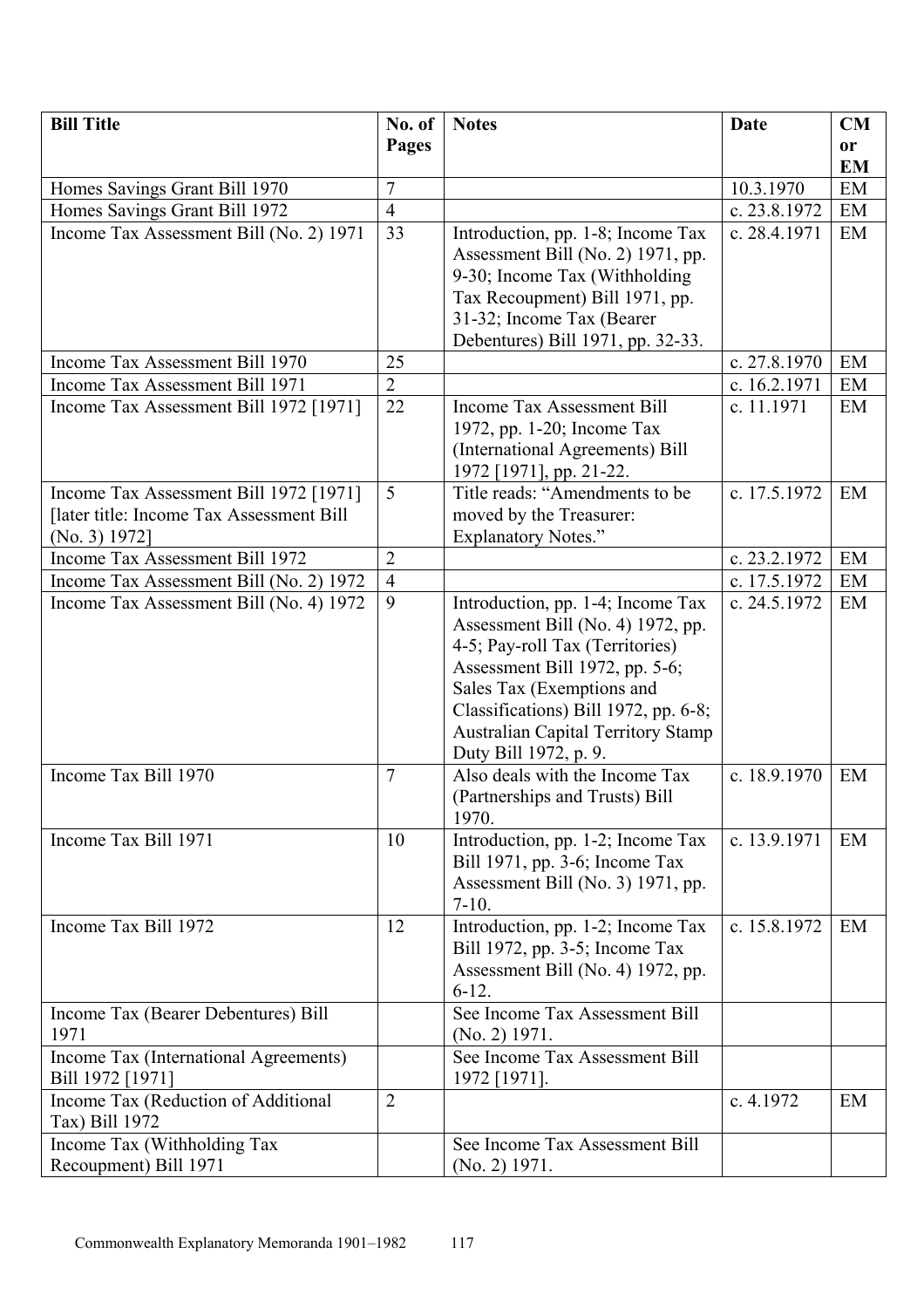| <b>Bill Title</b>                            | No. of         | <b>Notes</b>                                                     | <b>Date</b> | CM        |
|----------------------------------------------|----------------|------------------------------------------------------------------|-------------|-----------|
|                                              | <b>Pages</b>   |                                                                  |             | or        |
|                                              |                |                                                                  |             | <b>EM</b> |
| Matrimonial Causes Bill 1971                 | $\overline{4}$ |                                                                  | c. 10.1971  | EM        |
| <b>Metal Working Machine Tools Bounty</b>    | $\overline{4}$ | Tile reads: "Notes on clauses."                                  | c. 9.1972   | EM        |
| <b>Bill 1972</b>                             |                |                                                                  |             |           |
| Pay-roll Tax (Territories) Assessment Bill   |                | See Income Tax Assessment Bill                                   |             |           |
| 1972                                         |                | (No. 4) 1972.                                                    |             |           |
| Sales Tax (Exemptions and                    |                | See Income Tax Assessment Bill                                   |             |           |
| Classifications) Bill 1972                   |                | (No. 4) 1972.                                                    |             |           |
| Session 1970-71-72: Vol. 5 (of 7)            |                |                                                                  |             |           |
| National Health Bill 1970                    | 119            | Title reads: "Memorandum                                         | 16.4.1970   | <b>CM</b> |
|                                              |                | showing— $(a)$ the national health                               |             |           |
|                                              |                | Act 1953-1969 as proposed to be                                  |             |           |
|                                              |                | amended by the National Health                                   |             |           |
|                                              |                | Bill 1970; and (b) the transitional                              |             |           |
|                                              |                | provisions contained in Part III of                              |             |           |
|                                              |                | the National Health Bill 1970."                                  |             |           |
| Navigation Bill 1970                         | 11             | Title reads: "Explanatory Notes."                                | 3.1970      | EM        |
| New South Wales Grant (Flood                 | 9              |                                                                  | c. 2.1971   | EM        |
| Mitigation) Bill 1971                        |                |                                                                  |             |           |
| Nitrogenous Fertilizers Subsidy Bill 1972    | $\overline{3}$ | Title reads: "Notes on clauses."                                 | c. 8.1972   | EM        |
| Pay-roll Tax (Termination of                 | 26             | Introduction, p. 1; Pay-roll Tax                                 | c. 9.1971   | EM        |
| Commonwealth Tax) Bill 1971                  |                | (Termination of Commonwealth                                     |             |           |
|                                              |                | Tax) Bill 1971, pp. 2-7; Pay-roll                                |             |           |
|                                              |                | Tax (Territories) Assessment Bill                                |             |           |
|                                              |                | 1971, pp. 8-25; Pay-roll                                         |             |           |
|                                              |                | (Territories) Bill 1971, p. 26.                                  |             |           |
| Pay-roll Tax (Territories) Assessment Bill   |                | See Pay-roll Tax (Termination of                                 |             |           |
| 1971                                         |                | Commonwealth Tax) Bill 1971.                                     |             |           |
| Pay-roll (Territories) Bill 1971             |                | See Pay-roll Tax (Termination of<br>Commonwealth Tax) Bill 1971. |             |           |
| Phosphate Fertilizers Bounty Bill 1970       | $\mathbf{1}$   | Title reads: "Notes on clauses."                                 | c. 10.1970  | EM        |
| Phosphate Fertilizers Bounty Bill 1971       | $\mathbf{1}$   | Title reads: "Notes on clauses."                                 | c. 8.1971   | EM        |
| Session 1970-71-72: Vol. 6 (of 7)            |                |                                                                  |             |           |
| Pyrites Bounty Bill 1970                     | 1              | Title reads: "Notes on clauses."                                 | c. 8.1970   | EM        |
| Pyrites Bounty Bill 1971                     | $\mathbf{1}$   | Title reads: "Notes on clauses."                                 | c. 8.1971   | EM        |
| Queensland Grant (Bundaberg Irrigation       | 11             |                                                                  | c. 3.1970   | EM        |
| Works) Bill 1970                             |                |                                                                  |             |           |
| <b>Restrictive Trade Practices Bill 1971</b> | 13             |                                                                  | c. 11.1971  | EM        |
| Salaries (Statutory Offices) Adjustment      | $\overline{2}$ |                                                                  | c. 11.1971  | EM        |
| <b>Bill 1971</b>                             |                |                                                                  |             |           |
| Salaries (Statutory Offices) Adjustment      | $\overline{2}$ | Lists the offices covered by the                                 | c. 5.1972   | EM        |
| <b>Bill 1972</b>                             |                | bill, with existing and proposed                                 |             |           |
|                                              |                | salaries.                                                        |             |           |
| Sales Tax (Exemptions and                    | $\overline{3}$ |                                                                  | c. 8.1970   | EM        |
| Classifications) Bill 1970 [No. 2]           |                |                                                                  |             |           |
| Sales Tax (Exemptions and                    | $\overline{2}$ |                                                                  | c. 8.1972   | EM        |
| Classifications) Bill 1972 [No. 2]           |                |                                                                  |             |           |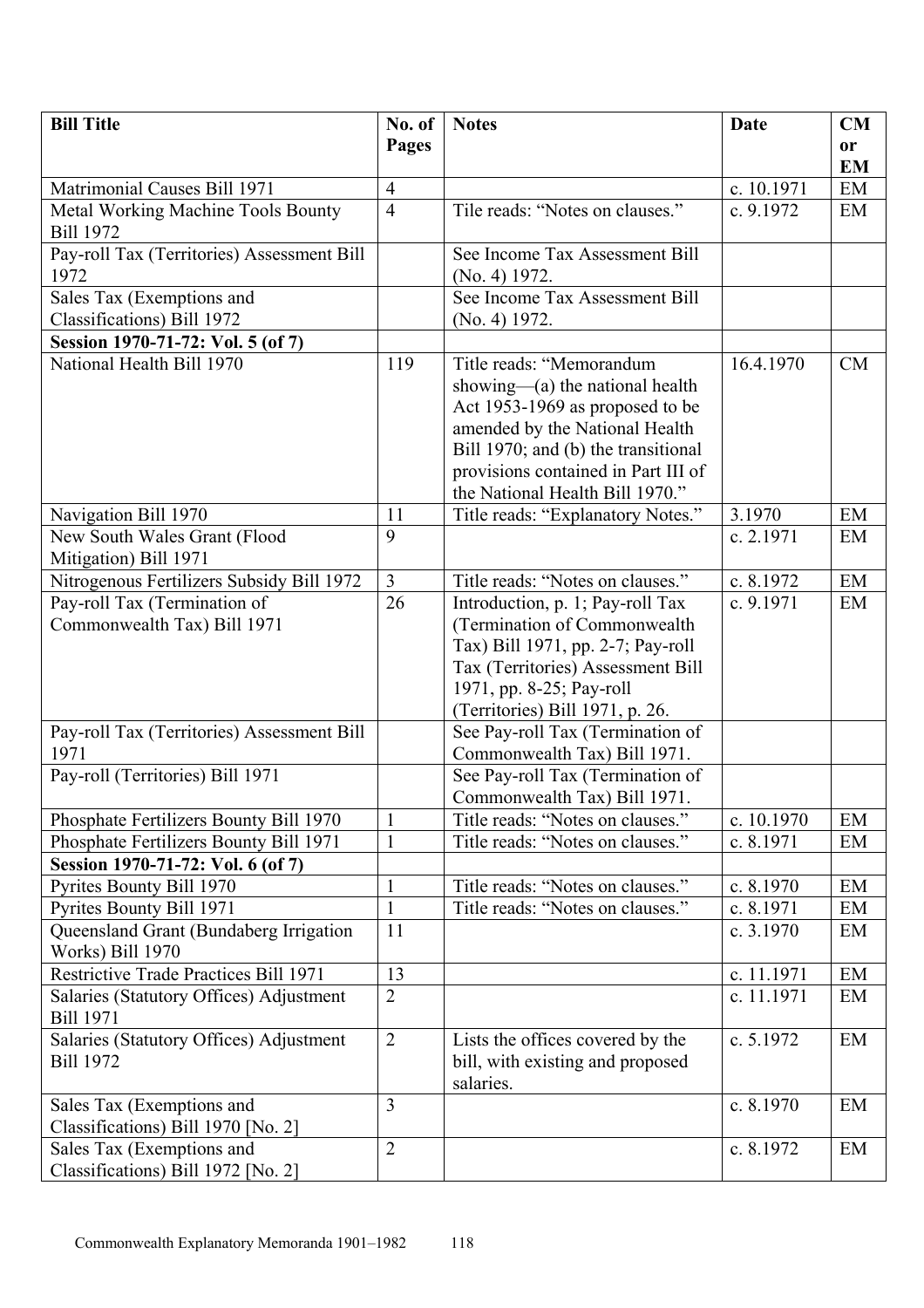| <b>Bill Title</b>                                           | No. of                         | <b>Notes</b>                                                         | <b>Date</b>             | CM        |
|-------------------------------------------------------------|--------------------------------|----------------------------------------------------------------------|-------------------------|-----------|
|                                                             | Pages                          |                                                                      |                         | or        |
|                                                             |                                |                                                                      |                         | <b>EM</b> |
| States Grants Bill (No. 2) 1971                             | 24                             |                                                                      | c. 11.1971              | EM        |
| Session 1970-71-72: Vol. 7 (of 7)                           |                                |                                                                      |                         |           |
| Defence Forces Retirement Benefits Bill                     |                                | See Superannuation Bill 1970                                         |                         |           |
| $(No. 2)$ 1970<br><b>Defence Forces Retirement Benefits</b> |                                |                                                                      |                         |           |
| (Pensions Increases) Bill 1971                              |                                | See Superannuation (Pension<br>Increases) Bill 1971.                 |                         |           |
| <b>Parliamentary Retiring Allowances</b>                    |                                | See Superannuation (Pension                                          |                         |           |
| (Increases) Bill 1971                                       |                                | Increases) Bill 1971.                                                |                         |           |
| <b>States Receipts Duties (Administration)</b>              | 49                             | Introduction, pp. 1-7; States                                        | c. $6.1970$             | EM        |
| <b>Bill 1970</b>                                            |                                | Receipts Duties (Administration)                                     |                         |           |
|                                                             |                                | Bill 1970, pp. 8-48; States                                          |                         |           |
|                                                             |                                | Receipts Duty Bill (No. 1) 1970,                                     |                         |           |
|                                                             |                                | States Receipts Duty Bill (No. 2)                                    |                         |           |
|                                                             |                                | 1970, States Receipts Duty Bill                                      |                         |           |
|                                                             |                                | (No. 3) 1970, p. 48; States Grants                                   |                         |           |
|                                                             |                                | (Receipts Duty) Bill 1970, pp. 48-                                   |                         |           |
|                                                             |                                | 49.                                                                  |                         |           |
| <b>States Receipts Duties (Administration)</b>              | 5                              | Also deals with the States                                           | c. 10.1970              | EM        |
| Bill 1970 [No. 2]                                           |                                | Receipts Duty Bill (No. 1) 1970                                      |                         |           |
|                                                             |                                | [No. 2], States Receipts Duty Bill                                   |                         |           |
|                                                             |                                | (No. 2) 1970 [No. 2], States                                         |                         |           |
|                                                             |                                | Receipts Duty Bill (No. 3) 1970                                      |                         |           |
|                                                             |                                | [No. 2], and States Grants                                           |                         |           |
|                                                             |                                | (Receipts Duty) Bill 1970 [No. 2].                                   |                         |           |
| Sulphate of Ammonia Bounty Bill 1970                        | $\mathbf{1}$                   | Title reads: "Notes on clauses."                                     | c. 8.1970               | EM        |
| Sulphuric Acid Bounty Bill 1970                             | $\mathbf{1}$<br>$\overline{2}$ | Title reads: "Notes on clauses."<br>Title reads: "Notes on clauses." | c. 8.1970               | EM        |
| Sulphuric Acid Bounty Bill 1971<br>Superannuation Bill 1970 | 12                             |                                                                      | c. 8.1971<br>c. 10.1970 | EM<br>EM  |
|                                                             |                                | Introduction, pp. 1-2;<br>Superannuation Bill 1970, pp. 2-8;         |                         |           |
|                                                             |                                | Defence Forces Retirement                                            |                         |           |
|                                                             |                                | Benefits Bill (No. 2) 1970, pp. 8-                                   |                         |           |
|                                                             |                                | 12.                                                                  |                         |           |
| Superannuation (Pension Increases) Bill                     | 6                              | Introduction, p. 1; Superannuation                                   | c. 8.1971               | EM        |
| 1971                                                        |                                | (Pension Increases) Bill 1971, p.2;                                  |                         |           |
|                                                             |                                | <b>Defence Forces Retirement</b>                                     |                         |           |
|                                                             |                                | Benefits (Pensions Increases) Bill                                   |                         |           |
|                                                             |                                | 1971, pp. 3-4; Parliamentary                                         |                         |           |
|                                                             |                                | Retiring Allowances (Increases)                                      |                         |           |
|                                                             |                                | Bill 1971, pp. 5-6.                                                  |                         |           |
| Tariff Board Bill 1971                                      | 5                              | Title reads: "Notes on the bill to                                   | c. 8.1971               | EM        |
|                                                             |                                | amend the Tariff Board Act 1921-                                     |                         |           |
|                                                             |                                | 1966."                                                               |                         |           |
| Trade Practices Bill 1971                                   | 7                              |                                                                      | c. 5.1971               | EM        |
| Urea Bounty Bill 1972                                       | 1                              | Title reads: "Notes on clauses."                                     | c. 8.1972               | EM        |
| Victoria Grant (Millewa Pipelines) Bill                     | 9                              |                                                                      | c. 8.1972               | EM        |
| 1972                                                        |                                |                                                                      |                         |           |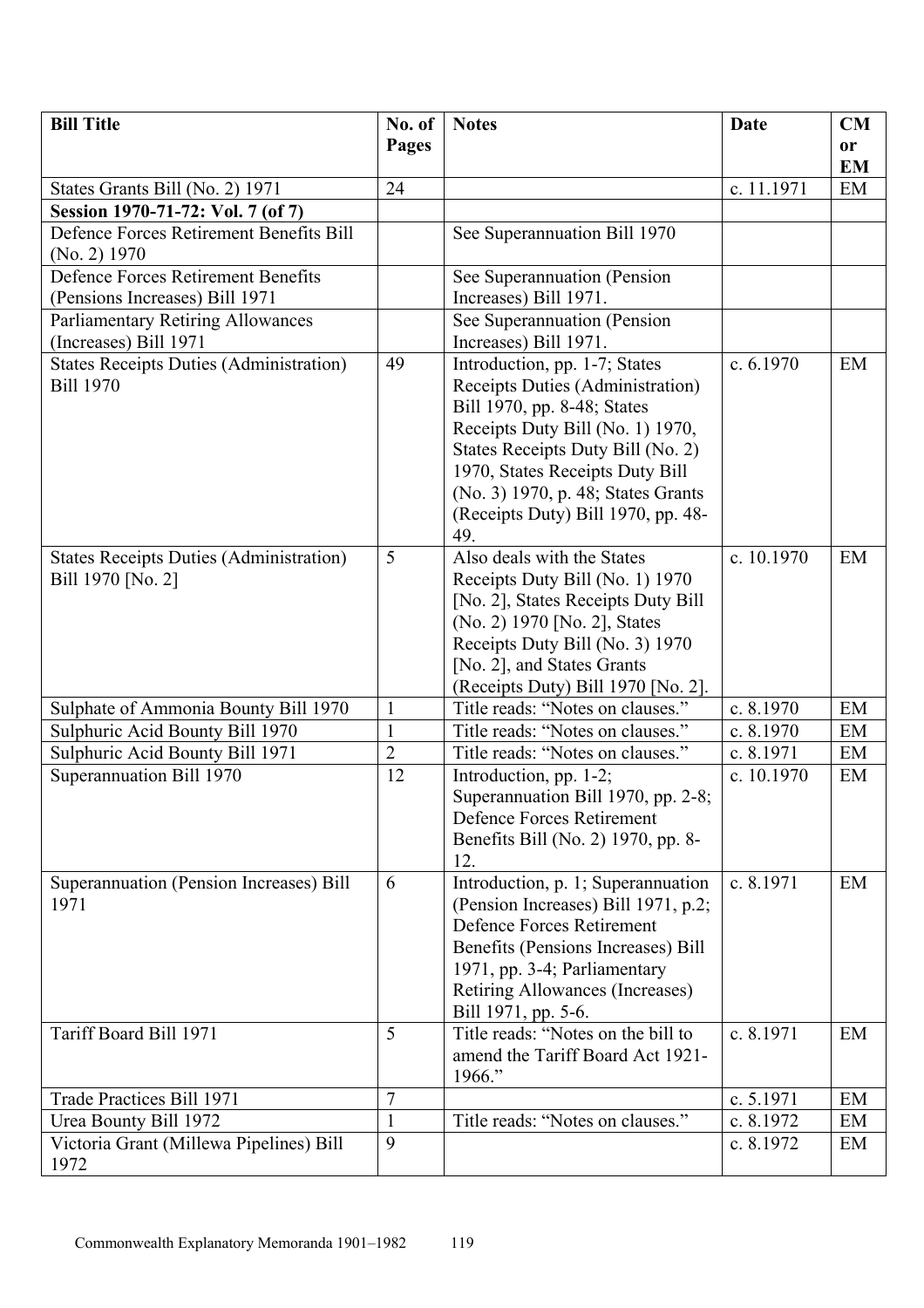| <b>Bill Title</b>                             | No. of         | <b>Notes</b>                           | <b>Date</b>    | CM            |
|-----------------------------------------------|----------------|----------------------------------------|----------------|---------------|
|                                               | Pages          |                                        |                | <sub>or</sub> |
|                                               |                |                                        |                | <b>EM</b>     |
| Session 1973-74: Vol 1 (of 3)                 |                |                                        |                |               |
| <b>Agricultural Tractors Bounty Bill 1973</b> | $\mathbf{1}$   | Title reads: "Notes on clauses."       | c. 14.3.1973   | EM            |
| <b>Australian Capital Territory</b>           | $\mathbf{1}$   |                                        | c. 28.2.1973   | EM            |
| Representation Bill 1973                      |                |                                        |                |               |
| <b>Australian Capital Territory</b>           | $\overline{3}$ |                                        | c. 22.5.1973   | EM            |
| Representation (House of                      |                |                                        |                |               |
| Representatives) Bill 1973                    |                |                                        |                |               |
| Australian Citizenship Bill 1973              | 22             |                                        | c. 11.4.1973   | EM            |
| <b>Australian Industry Development</b>        | $\overline{4}$ | Title reads: "AIDC Bill and NIF        | $\mathbf{c}$ . | EM            |
| Corporation Bill 1973                         |                | [National Investment Fund] Bill:       | 16.10.1973     |               |
|                                               |                | Amendments proposed by                 |                |               |
|                                               |                | Minister for Overseas Trade:           |                |               |
|                                               |                | <b>Explanatory Notes."</b>             |                |               |
| Commonwealth Electoral Bill 1973              | $\mathbf{1}$   |                                        | c. 28.2.1973   | EM            |
| Commonwealth Electoral Bill (No. 2)           | $\mathbf{1}$   |                                        | c. 13.3.1973   | EM            |
| 1973                                          |                |                                        |                |               |
| Customs Bill 1973                             | $\overline{2}$ | Only the heading differs from the      | $\mathbf{c}$ . | EM            |
|                                               |                | memorandum presented to the            | 22.11.1973     |               |
|                                               |                | Senate.                                |                |               |
| <b>Customs Tariff Validation Bill 1973</b>    | $\overline{2}$ | Title reads: "Notes on clauses."       | c. 17.5.1973   | EM            |
| National Investment Fund Bill 1973            |                | Supplementary EM. See                  | c. 30.8.1973   | EM            |
|                                               |                | <b>Australian Industry Development</b> |                |               |
|                                               |                | Corporation Bill 1973                  |                |               |
| Session 1973-74: Vol 2 (of 3)                 |                |                                        |                |               |
| <b>Export Incentive Grants Bill 1973</b>      | 13             | Introduction, pp. 1-2; Export          | c. 10.5.1973   | EM            |
|                                               |                | Incentive Grants Bill 1973, pp. 2-     |                |               |
|                                               |                | 12; Pay-roll Tax Assessment Bill       |                |               |
|                                               |                | 1973, pp. 12-13.                       |                |               |
| Financial Corporations Bill 1973              | 14             |                                        | 11.12.1973     | EM            |
| Income Tax (International Agreements)         | 15             |                                        | c. 26.3.1973   | EM            |
| <b>Bill 1973</b>                              |                |                                        |                |               |
| Income Tax (Non-resident Dividends and        |                | See Income Tax Assessment Bill         |                |               |
| Interest) Bill 1973                           |                | $(No. 5)$ 1973.                        |                |               |
| Income Tax Assessment Bill 1973               | 56             |                                        | c. 11.4.1973   | EM            |
| Income Tax Assessment Bill (No. 2) 1973       | 19             |                                        | c. 16.5.1973   | EM            |
| Income Tax Assessment Bill (No. 4) 1973       | 21             |                                        | c. 30.8.1973   | EM            |
| Income Tax Assessment Bill (No. 5) 1973       | 67             | Introduction, pp. 1-8; Income Tax      | $\mathbf{c}$ . | EM            |
|                                               |                | Assessment Bill (No. 5) 1973, pp.      | 25.10.1973     |               |
|                                               |                | 9-61; Income Tax Bill 1973, pp.        |                |               |
|                                               |                | 62-65; Income Tax (Non-resident        |                |               |
|                                               |                | Dividends and Interest) Bill 1973,     |                |               |
|                                               |                | pp. 66-67.                             |                |               |
| Income Tax Bill 1973                          |                | See Income Tax Assessment Bill         |                |               |
|                                               |                | $(No. 5)$ 1973.                        |                |               |
| National Investment Fund Bill 1973            | 24             |                                        | c. 30.8.1973   | EM            |
| Northern Territory (Administration) Bill      | $\mathbf{1}$   |                                        | c. 28.2.1973   | EM            |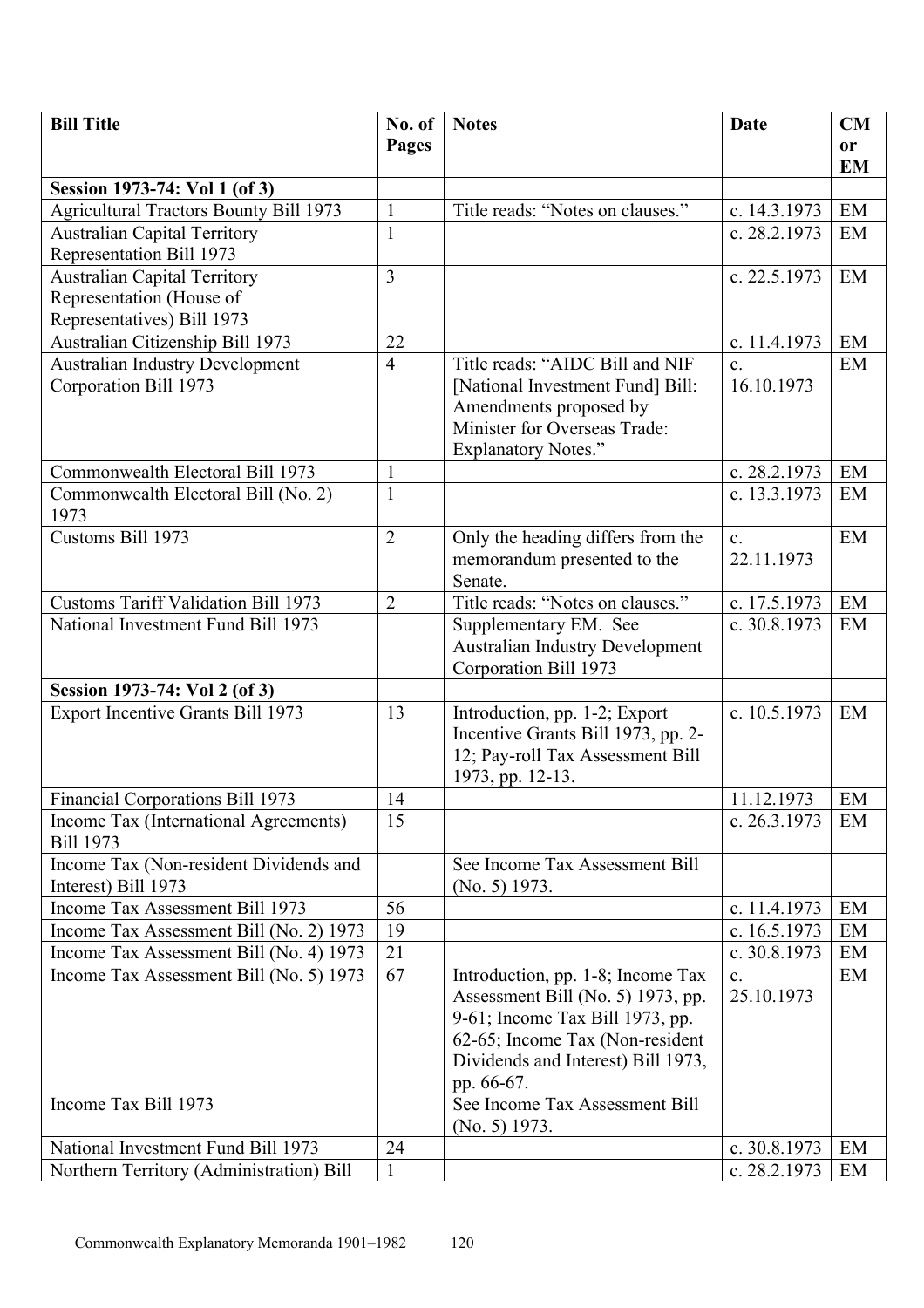| <b>Bill Title</b>                                                 | No. of         | <b>Notes</b>                                                                                                                                                                                                                                                                                                               | <b>Date</b>                  | CM        |
|-------------------------------------------------------------------|----------------|----------------------------------------------------------------------------------------------------------------------------------------------------------------------------------------------------------------------------------------------------------------------------------------------------------------------------|------------------------------|-----------|
|                                                                   | Pages          |                                                                                                                                                                                                                                                                                                                            |                              | <b>or</b> |
|                                                                   |                |                                                                                                                                                                                                                                                                                                                            |                              | <b>EM</b> |
| 1973                                                              |                |                                                                                                                                                                                                                                                                                                                            |                              |           |
| Pay-roll Tax Assessment Bill 1973                                 |                | See Export Incentive Grants Bill<br>1973.                                                                                                                                                                                                                                                                                  |                              |           |
| Session 1973-74: Vol 3 (of 3)                                     |                |                                                                                                                                                                                                                                                                                                                            |                              |           |
| Pay-roll Tax (Territories) Bill 1973                              | $\overline{2}$ |                                                                                                                                                                                                                                                                                                                            | c. 11.9.1973                 | EM        |
| Repatriation Bill (No. 3) 1973                                    | 16             |                                                                                                                                                                                                                                                                                                                            | c. 11.9.1973                 | EM        |
| Representation Bill 1973                                          | 1              |                                                                                                                                                                                                                                                                                                                            | c. 22.5.1973                 | EM        |
| Sales Tax (Exemptions and<br>Classifications) Bill 1973           | 3              |                                                                                                                                                                                                                                                                                                                            | c. 28.2.1973                 | EM        |
| Sales Tax (Exemptions and                                         | $\overline{2}$ |                                                                                                                                                                                                                                                                                                                            | c. 21.8.1973                 | EM        |
| Classifications) Bill (No. 2) 1973                                |                |                                                                                                                                                                                                                                                                                                                            |                              |           |
| Senate (Representation of Territories) Bill<br>1973               | $\overline{2}$ |                                                                                                                                                                                                                                                                                                                            | c. 22.5.1973                 | EM        |
| South Australia Grant (Lock to Kimba<br>Pipeline) Bill 1973       | 13             |                                                                                                                                                                                                                                                                                                                            | c. 28.3.1973                 | EM        |
| Trade Practices Bill 1973<br><b>Session 1974</b>                  | 17             | This bill was similar to the bill<br>introduced in the Senate on<br>27.9.1973; the Senate on<br>24.10.1973 had deferred<br>consideration of its bill until the<br>first sitting day in 1974. The<br><b>Explanatory Memorandum</b><br>appears to be identical to the<br>memorandum presented to the<br>Senate on 27.9.1973. | $\mathbf{c}$ .<br>25.10.1973 | EM        |
| Financial Corporations Bill 1974                                  | 18             |                                                                                                                                                                                                                                                                                                                            | 2.4.1974                     | EM        |
| Financial Corporations Bill 1974                                  | 14             | Title reads: "Explanatory<br>Statement." Shows the changes in<br>the 1974 Bill as compared with<br>the Financial Corporations Bill<br>1973, and includes explanatory<br>notes.                                                                                                                                             | c. 2.4.1974                  | CM        |
| Income Tax Assessment Bill 1974                                   | 14             | Introduction, pp. 1-3; Income Tax<br>Assessment Bill 1974, pp. 3-13;<br>Income Tax (Dividends and<br>Interest Withholding Tax) Bill<br>1974, pp. 13-14.                                                                                                                                                                    | c. 3.4.1974                  | EM        |
| Income Tax (Dividends and Interest)<br>Withholding Tax) Bill 1974 |                | See Income Tax Assessment Bill<br>1974.                                                                                                                                                                                                                                                                                    |                              |           |
| Session 1974-75: Vol. 1 (of 8)                                    |                |                                                                                                                                                                                                                                                                                                                            |                              |           |
| Arbitration (Foreign Awards and                                   | 8              | Identical to the memorandum                                                                                                                                                                                                                                                                                                | C <sub>1</sub>               | EM        |
| Agreements) Bill 1974                                             |                | presented to the Senate.                                                                                                                                                                                                                                                                                                   | 24.10.1974                   |           |
| Australia Police Bill 1975                                        | 19             | Title reads: "Notes on clauses."                                                                                                                                                                                                                                                                                           | $\mathbf{c}$ .<br>30.10.1975 | EM        |
| Session 1974-75: Vol. 2 (of 8)                                    |                |                                                                                                                                                                                                                                                                                                                            |                              |           |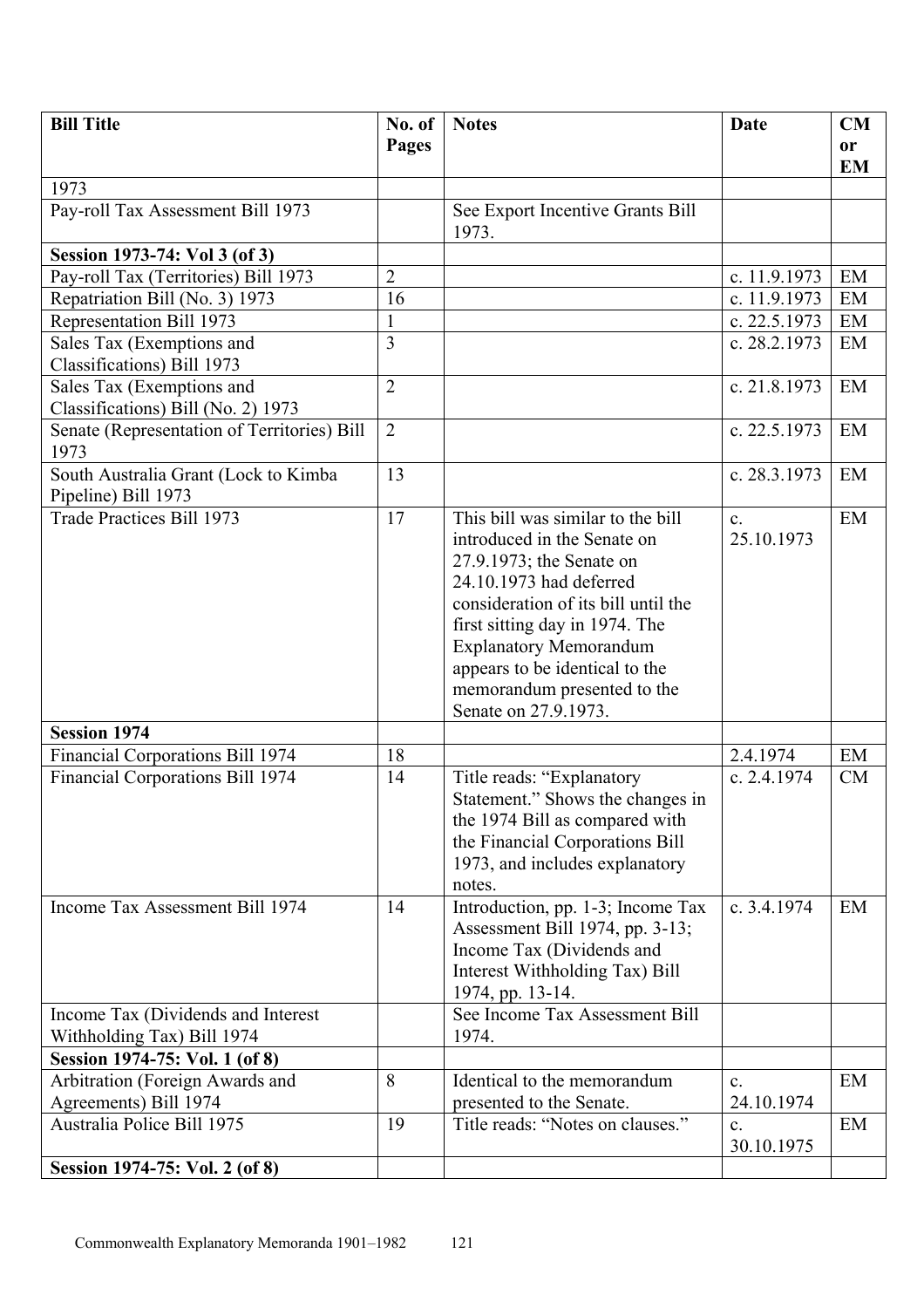| <b>Bill Title</b>                               | No. of          | <b>Notes</b>                          | Date           | CM        |
|-------------------------------------------------|-----------------|---------------------------------------|----------------|-----------|
|                                                 | Pages           |                                       |                | <b>or</b> |
|                                                 |                 |                                       |                | <b>EM</b> |
| <b>Australian Housing Corporation Bill 1975</b> | 30              | Title reads: "Explanatory Notes."     | c. 13.2.1975   | EM        |
| <b>Australian Housing Corporation Bill 1975</b> | $\overline{7}$  | Title reads: "Explanatory Notes on    | c. 27.2.1975   | EM        |
|                                                 |                 | amendments to be moved on             |                |           |
|                                                 |                 | behalf of the government."            |                |           |
| <b>Australian Industry Development</b>          | 18              | Title reads: "Explanatory Notes."     | c. 16.7.1974   | EM        |
| Corporation Bill 1974                           |                 |                                       |                |           |
| <b>Australian Industry Development</b>          | 18              | Title reads: "Explanatory Notes."     | c. 11.2.1975   | EM        |
| Corporation Bill 1974 [No. 2]                   |                 |                                       |                |           |
| Australian National Railways Bill 1975          | 15              |                                       | c. $20.2.1975$ | EM        |
| Banking Bill 1974                               | 11              |                                       | $\mathbf{c}$ . | EM        |
|                                                 |                 |                                       | 14.11.1974     |           |
| Banking Bill 1974                               | $\overline{4}$  | Title reads: "Addendum to             | c. 11.1974     | EM        |
|                                                 |                 | Explanatory Memorandum."              | c. 10.7.1974   | EM        |
| Commonwealth Electoral Bill (No. 2)<br>1973     | $\mathbf{1}$    |                                       |                |           |
| Corporations and Securities Industry Bill       | 98              |                                       | c. 13.2.1975   | EM        |
| 1975                                            |                 |                                       |                |           |
| Session 1974-75: Vol. 3 (of 8)                  |                 |                                       |                |           |
| Customs Bill 1975                               | $\mathbf{1}$    | Title reads: "Notes on clauses."      | c. $6.3.1975$  | EM        |
| Customs Tariff (Anti-Dumping) Bill 1975         | 5               | Title reads: "Notes on clauses."      | c. $6.3.1975$  | EM        |
| Session 1974-75: Vol. 4 (of 8)                  |                 |                                       |                |           |
| Electoral Bill 1974 [1975]                      | 13              |                                       | c. 4.12.1974   | EM        |
| Electoral Bill (No. 2) 1975                     | 3               |                                       | c. 28.8.1975   | EM        |
| Electoral Bill (No. 3) 1975                     | $\overline{2}$  |                                       | c. 28.8.1975   | EM        |
| Electoral Bill (No. 4) 1975                     | $\overline{7}$  |                                       | c. 28.8.1975   | EM        |
| Electoral Bill (No. 5) 1975                     | $\overline{4}$  |                                       | c. 28.8.1975   | EM        |
| Electoral Bill (No. 6) 1975                     | 13              |                                       | c. 28.8.1975   | EM        |
| Electoral Bill (No. 7) 1975                     | 5               |                                       | c. 28.8.1975   | EM        |
| Electoral Laws Amendment Bill 1974              | $\overline{27}$ |                                       | $\mathbf{c}$ . | EM        |
|                                                 |                 |                                       | 13.11.1974     |           |
| <b>Estate Duty Assessment Bill 1974</b>         | 12              |                                       | $\mathbf{c}$ . | EM        |
|                                                 |                 |                                       | 14.11.1974     |           |
| Family Law Bill 1974                            | 20              |                                       | c. 4.12.1974   | EM        |
| Family Law Bill 1974                            | 6               | Title reads: "Explanation of          | c. $5.5.1975$  | EM        |
|                                                 |                 | amendments to be moved by             |                |           |
|                                                 |                 | Attorney-General."                    |                |           |
| Financial Corporations Bill 1974                | 26              |                                       | 11.7.1974      | EM        |
| Foreign Takeovers Bill 1975                     | 26              |                                       | c. 22.5.1975   | EM        |
| <b>Grants Commission Bill 1975</b>              | $\overline{3}$  | Title reads: "Notes on clauses."      | c. 5.3.1975    | EM        |
| Session 1974-75: Vol. 5 (of 8)                  |                 |                                       |                |           |
| Health Insurance Levy Assessment Bill           | 18              | Introduction, pp. 1-3; Health         | c. 10.7.1974   | EM        |
| 1974                                            |                 | <b>Insurance Levy Assessment Bill</b> |                |           |
|                                                 |                 | 1974, pp. 3-11; Health Insurance      |                |           |
|                                                 |                 | Levy Bill 1974, pp. 11-16; Income     |                |           |
|                                                 |                 | Tax (International Agreements)        |                |           |
|                                                 |                 | Bill 1974, p. 17; table of levy       |                |           |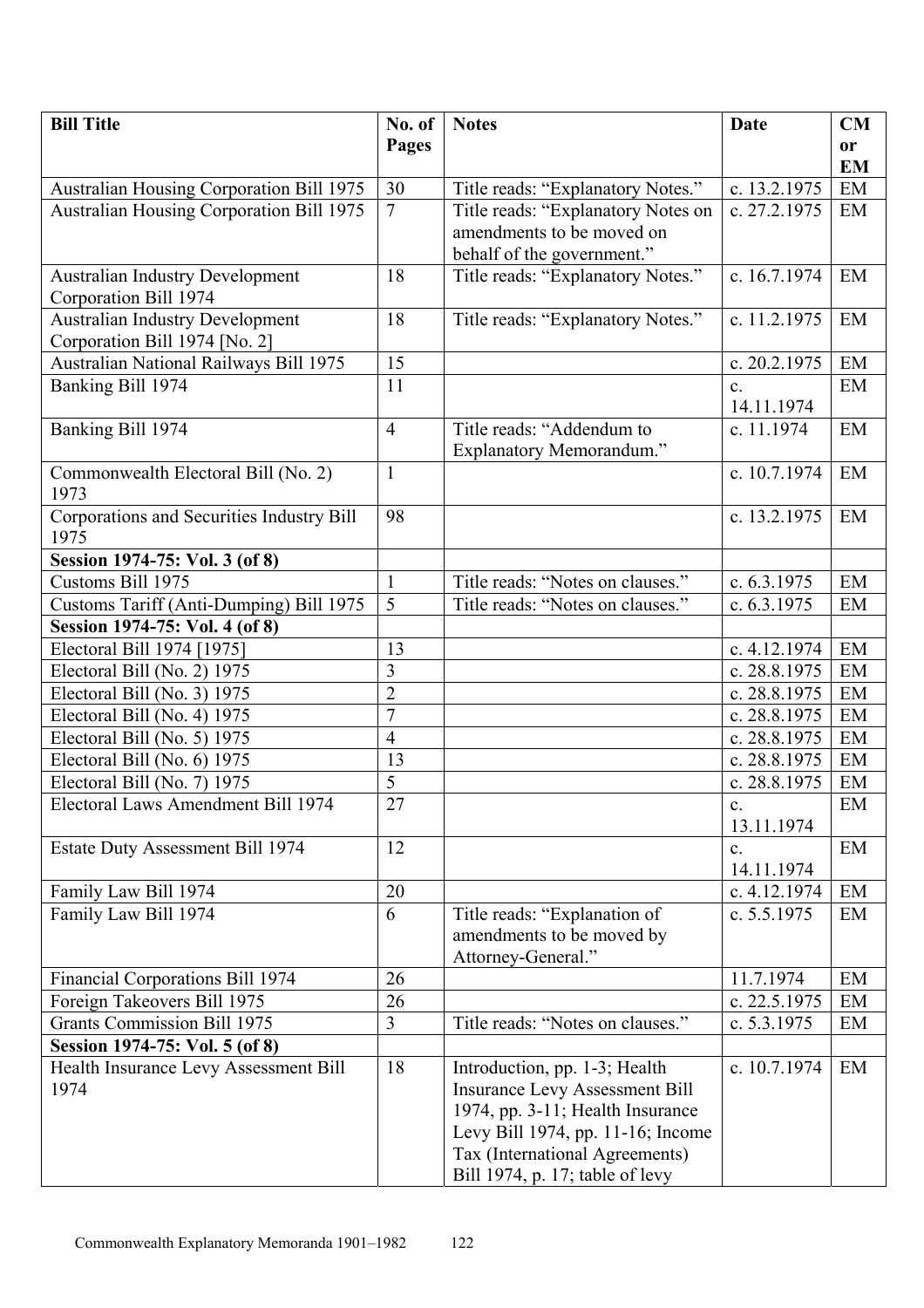| <b>Bill Title</b>                                                              | No. of                           | <b>Notes</b>                                                           | <b>Date</b>                | <b>CM</b> |
|--------------------------------------------------------------------------------|----------------------------------|------------------------------------------------------------------------|----------------------------|-----------|
|                                                                                | Pages                            |                                                                        |                            | or        |
|                                                                                |                                  | payable, p. 18.                                                        |                            | <b>EM</b> |
| Health Insurance Levy Assessment Bill                                          | 18                               | Introduction, pp. 1-3; Health                                          | $\mathbf{c}$ .             | EM        |
| 1974 [No. 2]                                                                   |                                  | <b>Insurance Levy Assessment Bill</b>                                  | 27.11.1974                 |           |
|                                                                                |                                  | 1974 [No. 2], pp. 3-11; Health                                         |                            |           |
|                                                                                |                                  | Insurance Levy Bill 1974 [No. 2],                                      |                            |           |
|                                                                                |                                  | pp. 11-16; Income Tax                                                  |                            |           |
|                                                                                |                                  | (International Agreements) Bill                                        |                            |           |
|                                                                                |                                  | 1974 [No. 3], p. 17; table of levy<br>payable, p. 18.                  |                            |           |
| Health Insurance Levy Bill 1974 [No. 2]                                        |                                  | See Health Insurance Levy                                              |                            |           |
|                                                                                |                                  | Assessment Bill 1974 [No. 2].                                          |                            |           |
| Homes Savings Grant Bill 1975                                                  | $\overline{7}$                   |                                                                        | c. 16.4.1975               | EM        |
| Income Tax Bill 1974                                                           | 145                              | Introduction, pp. 1-8; Income Tax                                      | $\mathbf{c}$ .             | EM        |
|                                                                                |                                  | Bill 1974, pp. 9-14; Income Tax                                        | 14.11.1974                 |           |
|                                                                                |                                  | Assessment Bill (No. 2) 1974, pp.                                      |                            |           |
|                                                                                |                                  | 15-143; Income Tax (International<br>Agreements) Bill 1975, pp. 144-   |                            |           |
|                                                                                |                                  | 145.                                                                   |                            |           |
| Income Tax Bill 1975                                                           | 67                               | Introduction, pp. 1-4; Income Tax                                      | c. 9.10.1975               | EM        |
|                                                                                |                                  | Bill 1975, pp. 5-10; Income Tax                                        |                            |           |
|                                                                                |                                  | Assessment Bill (No. 2) 1975, pp.                                      |                            |           |
|                                                                                |                                  | 11-65; Income Tax (International                                       |                            |           |
| Income Tax Assessment Bill 1974                                                | 29                               | Agreements) Bill 1975, pp. 66-67.<br>Introduction, pp. 1-4; Income Tax | c. 11.7.1974               | EM        |
|                                                                                |                                  | Assessment Bill 1974, pp. 4-28;                                        |                            |           |
|                                                                                |                                  | Income Tax (Dividends and                                              |                            |           |
|                                                                                |                                  | Interest Withholding Tax) Bill                                         |                            |           |
|                                                                                |                                  | 1974, pp. 28-29.                                                       |                            |           |
| Income Tax Assessment Bill (No. 2) 1974                                        |                                  | See Income Tax Bill 1974.                                              |                            |           |
| Income Tax Assessment Bill 1975                                                | 41                               |                                                                        | c. 22.5.1975               | EM        |
| Income Tax Assessment Bill (No. 2) 1975<br>Income Tax (Bearer Debentures) Bill |                                  | See Income Tax Bill 1975.<br>See Income Tax Bill 1974.                 |                            |           |
| 1974                                                                           |                                  |                                                                        |                            |           |
| Income Tax (International Agreements)                                          |                                  | See Health Insurance Levy                                              |                            |           |
| <b>Bill 1974</b>                                                               |                                  | Assessment Bill 1974.                                                  |                            |           |
| Income Tax (International Agreements)                                          | 17                               |                                                                        | $\mathbf{c}$ .             | EM        |
| Bill 1974 [No. 2]<br>Income Tax (International Agreements)                     |                                  | See Health Insurance Levy                                              | 14.11.1974                 |           |
| Bill 1974 [No. 3]                                                              |                                  | Assessment Bill 1974 [No. 2].                                          |                            |           |
| Income Tax (International Agreements)                                          |                                  | See Income Tax Bill 1975.                                              |                            |           |
| <b>Bill 1975</b>                                                               |                                  |                                                                        |                            |           |
| Income Tax (Dividends and Interest                                             |                                  | See Income Tax Assessment Bill                                         |                            |           |
| Withholding Tax) Bill 1974                                                     |                                  | 1974.                                                                  |                            |           |
| Inter-State Commission Bill 1975<br>Inter-State Commission Bill 1975           | $\overline{7}$<br>$\overline{3}$ | Title reads: "Notes on Bill."<br>Title reads: "Constitutional          | c. 9.4.1975<br>c. 9.4.1975 | EM<br>EM  |
|                                                                                |                                  | Provisions."                                                           |                            |           |
|                                                                                |                                  |                                                                        |                            |           |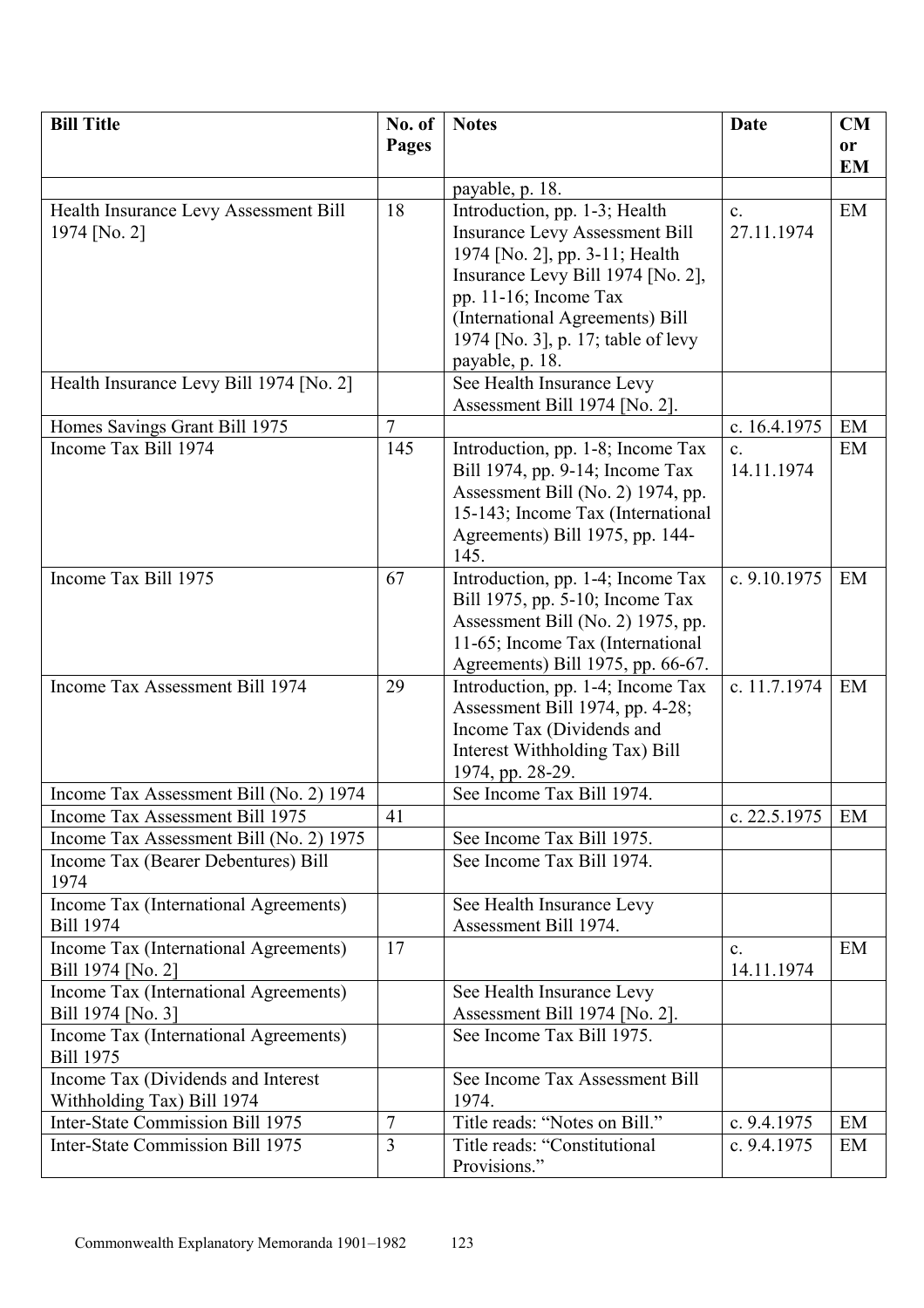| <b>Bill Title</b>                                                 | No. of         | <b>Notes</b>                                                     | Date                         | CM        |
|-------------------------------------------------------------------|----------------|------------------------------------------------------------------|------------------------------|-----------|
|                                                                   | Pages          |                                                                  |                              | <b>or</b> |
|                                                                   |                |                                                                  |                              | <b>EM</b> |
| Legal Aid Bill 1975                                               | 134            |                                                                  | c. 5.6.1975                  | EM        |
| Legal Aid Bill 1975                                               | 10             | Title reads: "Explanatory note of                                | c. 8.10.1975                 | EM        |
|                                                                   |                | amendments to be moved by the                                    |                              |           |
|                                                                   |                | Attorney-General."                                               | 15.10.1975                   |           |
| <b>Local Government Grants Bill 1975</b>                          | 3              | Title reads: "Notes on Clauses."                                 |                              | EM        |
| Session 1974-75: Vol. 6 (of 8)<br>National Compensation Bill 1974 | 36             |                                                                  | c. 3.10.1974                 | EM        |
| National Investment Fund Bill 1974                                | 26             | Includes a 1-page Addendum.<br>Title reads: "Explanatory Notes." | c. 16.7.1974                 | EM        |
|                                                                   | 26             | Title reads: "Explanatory Notes."                                | c. 11.2.1975                 | EM        |
| National Investment Fund Bill 1974 [No.<br>2]                     |                |                                                                  |                              |           |
| Navigation Bill 1975                                              | 144            | Title reads: "Explanatory Notes."                                | 9.1975                       | EM        |
| Ombudsman Bill 1975                                               | 31             |                                                                  | c. $6.3.1975$                | EM        |
| Ombudsman Bill 1975                                               | 24             | Title reads: "Notes on                                           | c. $3.6.1975$                | EM        |
|                                                                   |                | amendments to be moved by the                                    |                              |           |
|                                                                   |                | Attorney-General."                                               |                              |           |
| Pay-roll Tax (Territories) Bill 1974                              | $\overline{2}$ |                                                                  | c. 2.10.1974                 | EM        |
| Postal and Telecommunications                                     | $\overline{9}$ |                                                                  | c. 27.5.1975                 | EM        |
| <b>Commissions (Transitional Provisions)</b>                      |                |                                                                  |                              |           |
| <b>Bill 1975</b>                                                  |                |                                                                  |                              |           |
| Postal Services Bill 1975                                         | 18             |                                                                  | c. 27.5.1975                 | EM        |
| <b>Purchasing Commission Bill 1975</b>                            | 8              |                                                                  | c. 15.5.1975                 | EM        |
| Session 1974-75: Vol. 7 (of 8)                                    |                |                                                                  |                              |           |
| Railways Agreement (South Australia)<br><b>Bill 1975</b>          | 17             |                                                                  | c. 20.8.1975                 | EM        |
| Railways (South Australia) Bill 1975                              | 21             |                                                                  | c. 26.5.1975                 | EM        |
| Railways (Tasmania) Bill 1975                                     | 22             | Includes a 1-page corrigendum.                                   | c. 26.5.1975                 | EM        |
| <b>Refrigeration Compressors Bounty Bill</b><br>1974              | $\overline{3}$ | Title reads: "Notes on clauses."                                 | c. 26.9.1974                 | EM        |
| <b>Repatriation Acts Amendment Bill 1974</b>                      | 15             |                                                                  | $\mathbf{C}$<br>16.10.1974   | EM        |
| Representation Bill 1973                                          | $\mathbf{1}$   |                                                                  | c. 10.7.1974                 | EM        |
| Road Safety and Standards Authority Bill                          | 9              |                                                                  | c. $5.3.1975$                | EM        |
| 1975                                                              | 9              |                                                                  |                              |           |
| Roads Acts Amendment Bill 1975                                    |                |                                                                  | $\mathbf{c}$ .<br>30.10.1975 | EM        |
| Sales Tax Bills (Nos. 1 to 9) 1975                                | 8              | Also deals with the Sales Tax                                    | c. 12.2.1975                 | EM        |
|                                                                   |                | (Exemptions and Classifications)                                 |                              |           |
|                                                                   |                | <b>Bill 1975</b>                                                 |                              |           |
| Sales Tax (Exemptions and                                         |                | See Sales Tax Bills (Nos. 1 to 9)                                |                              |           |
| Classifications) Bill 1975                                        |                | 1975.                                                            |                              |           |
| Senate (Representation of Territories) Bill<br>1973               | $\overline{2}$ |                                                                  | c. 10.7.1974                 | EM        |
| Ship Construction Bounty Bill 1975                                | 8              | Title reads: "Notes on Clauses."                                 | c. 21.5.1975                 | EM        |
| <b>Superannuation Act Amendment Bill</b>                          |                | See Superannuation Bill 1975.                                    |                              |           |
| 1975                                                              |                |                                                                  |                              |           |
| Superannuation Bill 1975                                          | 35             | Introduction, pp. 1-5;                                           | c. 15.5.1975                 | EM        |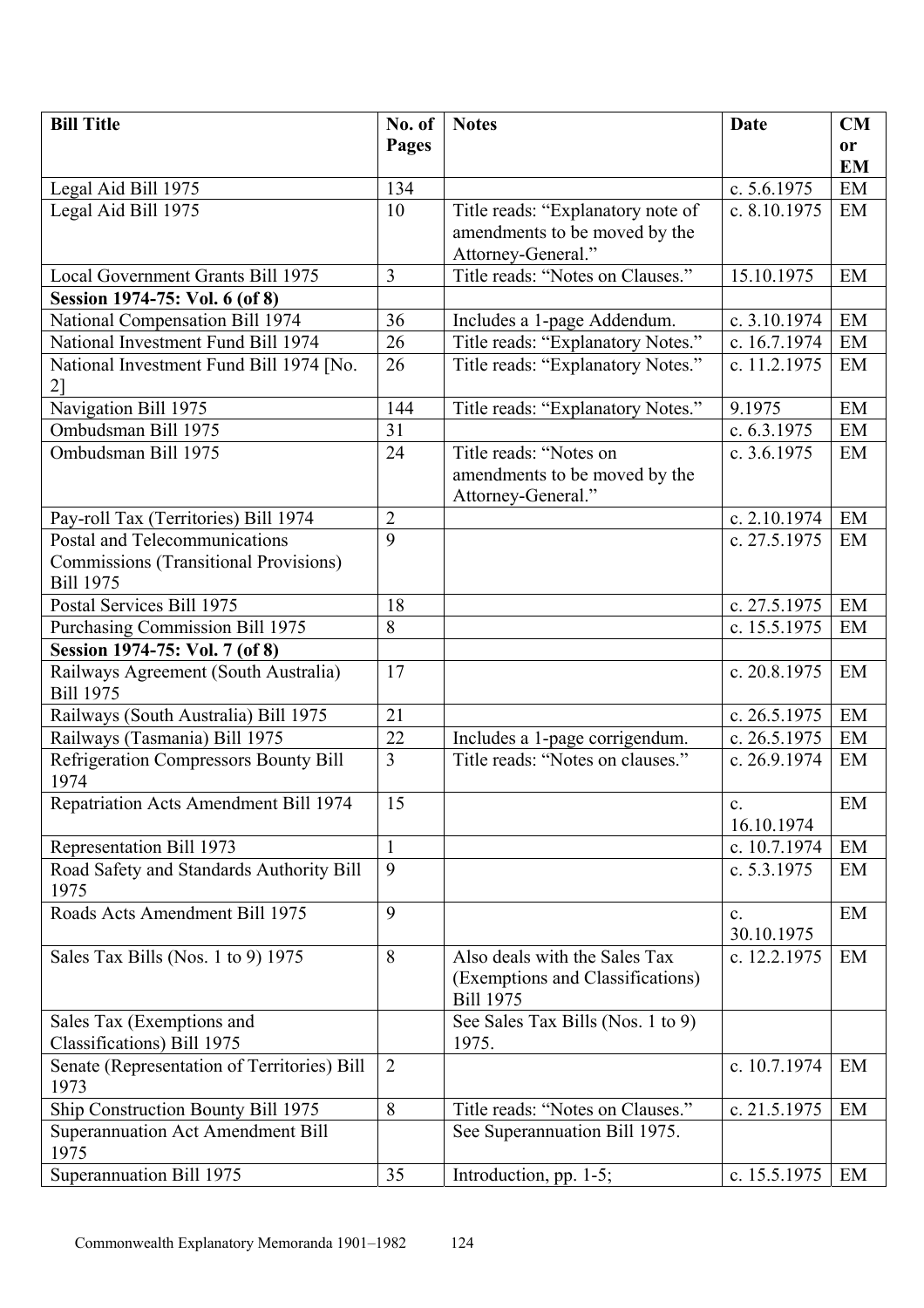| <b>Bill Title</b>                           | No. of          | <b>Notes</b>                                                        | <b>Date</b>    | CM        |
|---------------------------------------------|-----------------|---------------------------------------------------------------------|----------------|-----------|
|                                             | Pages           |                                                                     |                | or        |
|                                             |                 |                                                                     |                | <b>EM</b> |
|                                             |                 | Superannuation Bill 1975, pp. 6-                                    |                |           |
|                                             |                 | 28; Superannuation Act                                              |                |           |
|                                             |                 | Amendment Bill 1975, pp. 29-30;                                     |                |           |
|                                             |                 | estimated capital costs of the new                                  |                |           |
|                                             |                 | superannuation scheme compared                                      |                |           |
|                                             |                 | to the costs of the existing scheme,                                |                |           |
|                                             |                 | pp. 31-34.                                                          |                |           |
| Superannuation Bill 1975                    | $\mathbf{1}$    | Supplementary EM. Title reads:                                      | 5.6.1975       | EM        |
|                                             |                 | "New superannuation scheme if                                       |                |           |
|                                             |                 | amended as proposed by the                                          |                |           |
|                                             |                 | Senate: estimated capital costs                                     |                |           |
|                                             |                 | compared present scheme costs."                                     |                |           |
| Session 1974-75: Vol. 8 (of 8)              |                 |                                                                     |                |           |
| Banking Bill 1974                           |                 | See Taxation Administration Bill                                    |                |           |
|                                             |                 | 1974.                                                               |                |           |
| Superior Court of Australia Bill 1974       | 124             |                                                                     | c. 16.7.1974   | EM        |
| <b>Taxation Administration Bill 1974</b>    | 15              | Introduction, pp. 1-2; Banking Bill                                 | $\mathbf{c}$ . | EM        |
|                                             |                 | 1974, pp. 2-4; Taxation                                             | 14.11.1974     |           |
|                                             |                 | Administration Bill 1974, pp. 4-                                    |                |           |
|                                             |                 | 15.                                                                 |                |           |
| Telecommunications Bill 1975                | 18              |                                                                     | c. 27.5.1975   | EM        |
| Telecommunications Bill (No. 2) 1975        | $\overline{7}$  | Title reads: "Notes on the                                          | c. 29.5.1975   | EM        |
|                                             |                 | Telecommunications Bill (No. 2)                                     |                |           |
|                                             |                 | 1975."                                                              |                |           |
| <b>Trade Practices Bill 1974</b>            | 21              |                                                                     | c. 16.7.1974   | EM        |
| Trade Practices Bill 1974                   | 94              | Title reads: "Memorandum                                            | 9.7.1974       | CM        |
|                                             |                 | showing the differences between<br>the Trade Practices Bill 1973 as |                |           |
|                                             |                 |                                                                     |                |           |
|                                             |                 | passed by the House of                                              |                |           |
|                                             |                 | Representatives on 8 November<br>1973 and the Trade Practices Bill  |                |           |
|                                             |                 | 1974."                                                              |                |           |
| Trade Practices Bill 1975                   | $\overline{4}$  |                                                                     | c. 26.2.1975   | EM        |
| Trade Practices Bill (No. 2) 1975           | $\overline{4}$  |                                                                     | $\mathbf{c}$ . | EM        |
|                                             |                 |                                                                     | 15.10.1975     |           |
| Session 1976-77: Vol 1 (of 6)               |                 |                                                                     |                |           |
| Aboriginal Land Rights (Northern            | 29              | Title reads: "Clause notes."                                        | $\mathbf{c}$ . | EM        |
| Territory) Bill 1976 [No. 2]                |                 |                                                                     | 25.11.1976     |           |
| <b>Census and Statistics Amendment Bill</b> | $7\phantom{.0}$ | Introduction, p. 1; Census and                                      | c. 17.2.1977   | EM        |
| 1977                                        |                 | Statistics Amendment Bill 1977,                                     |                |           |
|                                             |                 | p. 2; Representation Amendment                                      |                |           |
|                                             |                 | Bill 1977, pp. 3-4;                                                 |                |           |
|                                             |                 | Commonwealth Electoral                                              |                |           |
|                                             |                 | Amendment Bill 1977, pp. 5-7.                                       |                |           |
| Commonwealth Electoral Amendment            |                 | See Census and Statistics                                           |                |           |
| <b>Bill 1977</b>                            |                 | Amendment Bill 1977.                                                |                |           |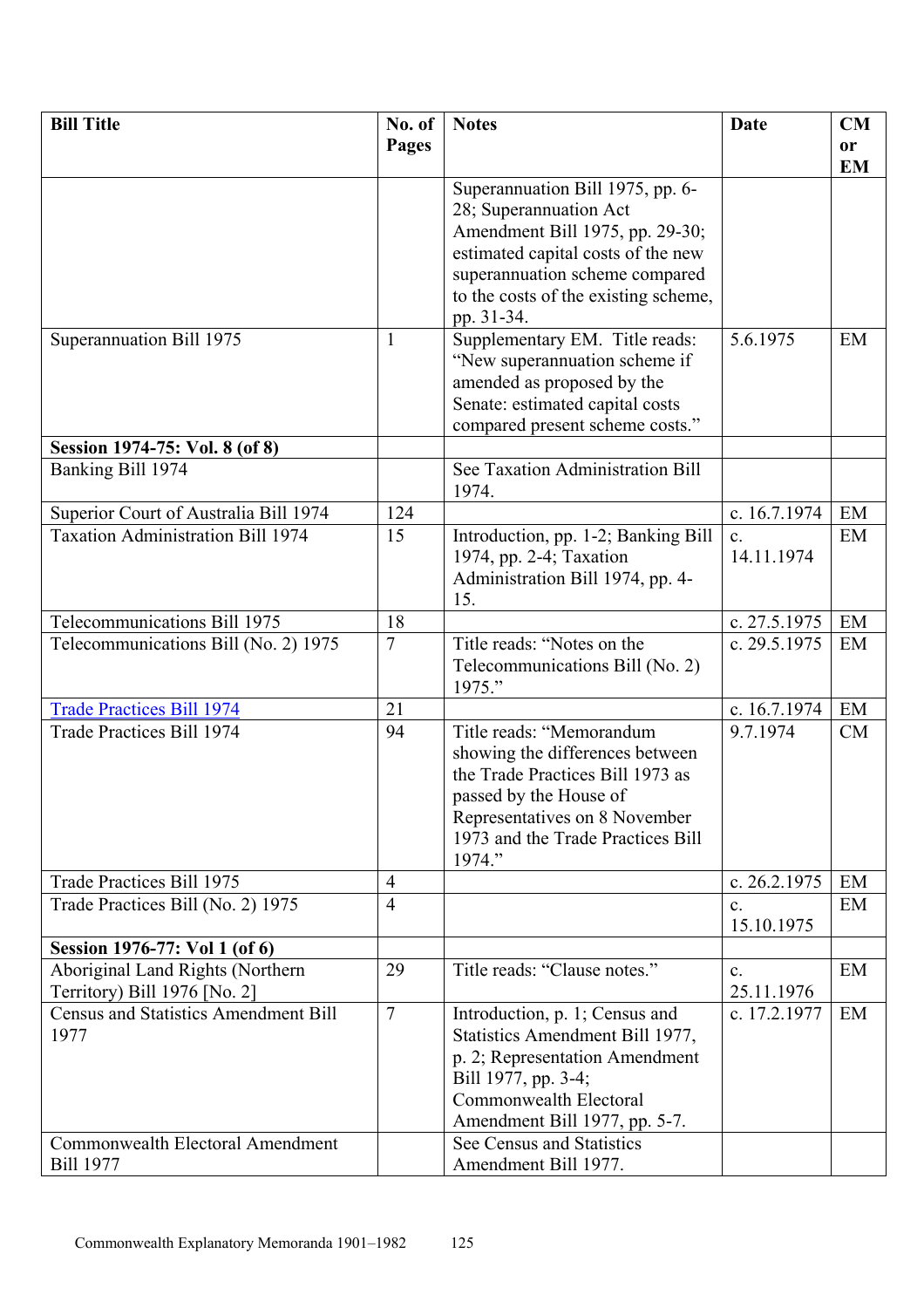| <b>Bill Title</b>                             | No. of         | <b>Notes</b>                                        | Date           | <b>CM</b>     |
|-----------------------------------------------|----------------|-----------------------------------------------------|----------------|---------------|
|                                               | Pages          |                                                     |                | <sub>or</sub> |
|                                               |                |                                                     |                | <b>EM</b>     |
| <b>Constitution Alteration (Referendums)</b>  | $\overline{2}$ |                                                     | c. 16.2.1977   | EM            |
| <b>Bill 1977</b>                              |                |                                                     |                |               |
| Constitution Alteration (Retirement of        | $\overline{3}$ |                                                     | c. 16.2.1977   | EM            |
| Judges) Bill 1977                             |                |                                                     |                |               |
| <b>Constitution Alteration (Senate Casual</b> | $\overline{4}$ |                                                     | c. 16.2.1977   | EM            |
| Vacancies) Bill 1977                          |                |                                                     |                |               |
| <b>Constitution Alteration (Simultaneous</b>  | 5              |                                                     | c. 16.2.1977   | EM            |
| Elections) Bill 1977                          |                |                                                     |                |               |
| Representation Amendment Bill 1977            |                | See Census and Statistics                           |                |               |
|                                               |                | Amendment Bill 1977.                                |                |               |
| Session 1976-77: Vol 2 (of 6)                 |                |                                                     |                |               |
| Crimes (Internationally Protected Persons)    | $\overline{7}$ | Title reads: "General outline and                   | c. $4.6.1976$  | EM            |
| <b>Bill 1976</b>                              |                | notes on clauses."                                  |                |               |
| <b>Customs Amendment Bill 1976</b>            | 3              | Title reads: "Notes on clauses."                    | c. $29.4.1976$ | EM            |
| Customs Amendment Bill (No. 2) 1976           | $\overline{2}$ | Title reads: "Notes on clauses."                    | $\mathbf{c}$ . | EM            |
|                                               |                |                                                     | 11.11.1976     |               |
| <b>Customs Tariff (Coal Export Duty)</b>      | $\mathbf{1}$   | Title reads: "Notes on clauses."                    | c. 9.9.1976    | EM            |
| Amendment Bill 1976                           |                |                                                     |                |               |
| Session 1976-77: Vol 3 (of 6)                 |                |                                                     |                |               |
| Estate Duty Assessment Amendment Bill         | $\overline{7}$ |                                                     | c. 9.9.1976    | EM            |
| 1976                                          |                |                                                     |                |               |
| <b>Extradition (Commonwealth Countries)</b>   | $\overline{3}$ | Title reads: "General outline and                   | c. $4.6.1976$  | EM            |
| Amendment Bill 1976                           |                | notes on clauses."                                  |                |               |
| Extradition (Foreign States) Amendment        | $\overline{3}$ | Title reads: "General outline and                   | c. $4.6.1976$  | EM            |
| <b>Bill 1976</b>                              |                | notes on clauses."                                  |                |               |
| Family Law Amendment Bill 1976                | 16             | Title reads: "Notes on clauses."                    | c. 20.5.1976   | EM            |
| Family Law Amendment Bill 1976                | $\mathbf{1}$   | Title reads: "Explanatory                           | c. 2.6.1976    | EM            |
|                                               |                | Memorandum of amendments and                        |                |               |
|                                               |                | new clause to be moved by the<br>Attorney-General." |                |               |
| Federal Court of Australia Bill 1976          | 5              | Title reads: "Notes on                              | c. 9.11.1976   | EM            |
|                                               |                | amendments to be moved by the                       |                |               |
|                                               |                | Attorney-General."                                  |                |               |
| Foreign Proceedings (Prohibition of           | $\overline{3}$ |                                                     | $\mathbf{c}$ . | EM            |
| Certain Evidence) Bill 1976                   |                |                                                     | 18.11.1976     |               |
| Health Insurance Levy Assessment Bill         | 24             | Introduction, pp. 1-4; Health                       | 20.5.1976      | EM            |
| 1976                                          |                | <b>Insurance Levy Assessment Bill</b>               |                |               |
|                                               |                | 1976, pp. 4-22; Health Insurance                    |                |               |
|                                               |                | Levy Bill 1976, pp. 22-24; Income                   |                |               |
|                                               |                | Tax (International Agreements)                      |                |               |
|                                               |                | Amendment Bill (No. 2) 1976, p.                     |                |               |
|                                               |                | 24.                                                 |                |               |
| Health Insurance Levy Assessment Bill         | 23             | Introduction, pp. 1-5; Health                       | c. 8.9.1976    | EM            |
| $(No. 2)$ 1976                                |                | <b>Insurance Levy Assessment Bill</b>               |                |               |
|                                               |                | (No. 2) 1976, pp. 5-12; Health                      |                |               |
|                                               |                | Insurance Levy Bill (No. 2) 1976,                   |                |               |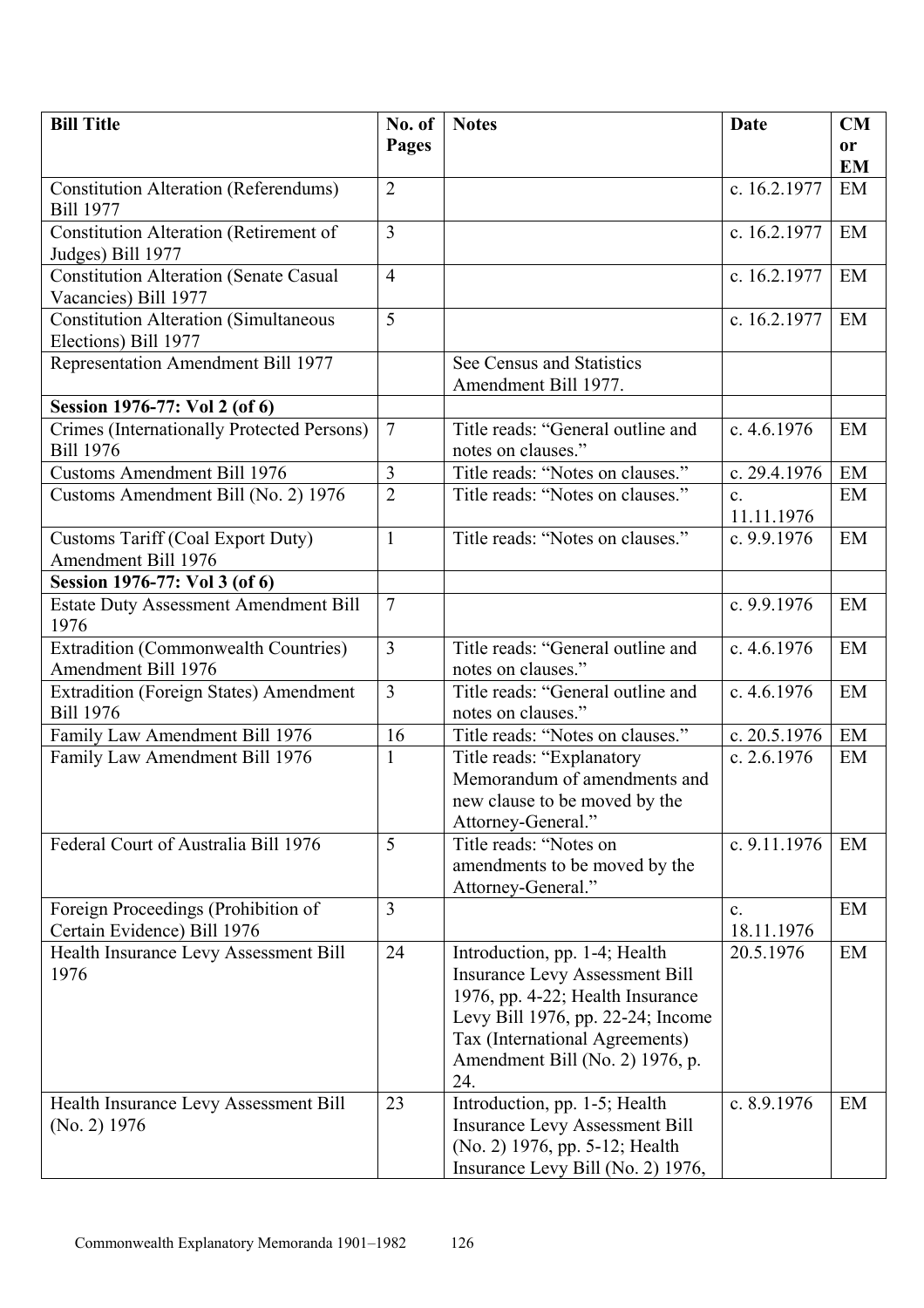| <b>Bill Title</b>                           | No. of         | <b>Notes</b>                      | <b>Date</b>    | <b>CM</b> |
|---------------------------------------------|----------------|-----------------------------------|----------------|-----------|
|                                             | <b>Pages</b>   |                                   |                | <b>or</b> |
|                                             |                |                                   |                | <b>EM</b> |
|                                             |                | pp. 12-23.                        |                |           |
| Health Insurance Levy Bill 1976             |                | See Health Insurance Levy         |                |           |
|                                             |                | Assessment Bill 1976.             |                |           |
| Health Insurance Levy Bill (No. 2) 1976     |                | See Health Insurance Levy         |                |           |
|                                             |                | Assessment Bill (No. 2) 1976.     |                |           |
| Historic Shipwrecks Bill 1976               | $\overline{2}$ | Title reads: "Amendments to be    | c. 7.12.1976   | EM        |
|                                             |                | moved by the Government:          |                |           |
|                                             |                | <b>Explanatory Memorandum."</b>   |                |           |
| Homes Savings Grant Bill 1976               | 23             |                                   | $\mathbf{c}$ . | EM        |
|                                             |                |                                   | 18.11.1976     |           |
| <b>Income Tax Assessment Amendment Bill</b> | 89             |                                   | c. 20.5.1976   | EM        |
| 1976                                        |                |                                   |                |           |
| <b>Income Tax Assessment Amendment Bill</b> | 22             | Introduction, pp. 1-4; Income Tax | c. 20.5.1976   | EM        |
| (No. 2) 1976                                |                | Assessment Amendment Bill (No.    |                |           |
|                                             |                | 2) 1976, pp. 5-15; Income Tax     |                |           |
|                                             |                | (Rates) Bill 1976, pp. 16-21;     |                |           |
|                                             |                | Income Tax (Individuals) Bill     |                |           |
|                                             |                | 1976, p. 22                       |                |           |
| <b>Income Tax Assessment Amendment Bill</b> | 96             | Introduction, pp. 1-5; Income Tax | c. 1.12.1976   | EM        |
| (No. 3) 1976                                |                | Assessment Amendment Bill (No.    |                |           |
|                                             |                | 3) 1976, pp. 6-72; Loan (Income   |                |           |
|                                             |                | Equalization Deposits) Bill 1976, |                |           |
|                                             |                | pp. 73-93; Loan (Drought Bonds)   |                |           |
|                                             |                | Amendment Bill 1976, pp. 94-95;   |                |           |
|                                             |                | Income Tax (Companies and         |                |           |
|                                             |                | Superannuation Funds) Bill 1976,  |                |           |
|                                             |                | p. 96.                            |                |           |
| <b>Income Tax Assessment Amendment</b>      | 6              |                                   | c. 3.11.1976   | EM        |
| (Jurisdiction of Courts) Bill 1976          |                |                                   |                |           |
| Income Tax (Companies and                   |                | See Income Tax Assessment         |                |           |
| Superannuation Funds) Bill 1976             |                | Amendment Bill (No. 3) 1976.      |                |           |
| Income Tax (Individuals) Bill 1976          |                | See Income Tax Assessment         |                |           |
|                                             |                | Amendment Bill (No. 2) 1976.      |                |           |
| Income Tax (International Agreements)       | 36             |                                   | c. $6.5.1976$  | EM        |
| Amendment Bill 1976                         |                |                                   |                |           |
| Income Tax (International Agreements)       |                | See Health Insurance Levy         |                |           |
| Amendment Bill (No. 2) 1976                 |                | Assessment Bill 1976.             |                |           |
| Income Tax (Rates) Bill 1976                |                | See Income Tax Assessment         |                |           |
|                                             | $\overline{5}$ | Amendment Bill (No. 2) 1976.      |                |           |
| Income Tax Laws Amendment (Royalties)       |                |                                   | c. 19.8.1976   | EM        |
| <b>Bill 1976</b>                            |                |                                   |                |           |
| Judiciary Amendment Bill 1976               | 18             |                                   | c. $3.6.1976$  | EM        |
| Judiciary Amendment Bill 1976               | $\overline{4}$ | Title reads: "Notes on proposed   | c. 9.11.1976   | EM        |
|                                             |                | amendments and new clauses (to    |                |           |
|                                             |                | be moved by the Attorney-         |                |           |
|                                             |                | General)."                        |                |           |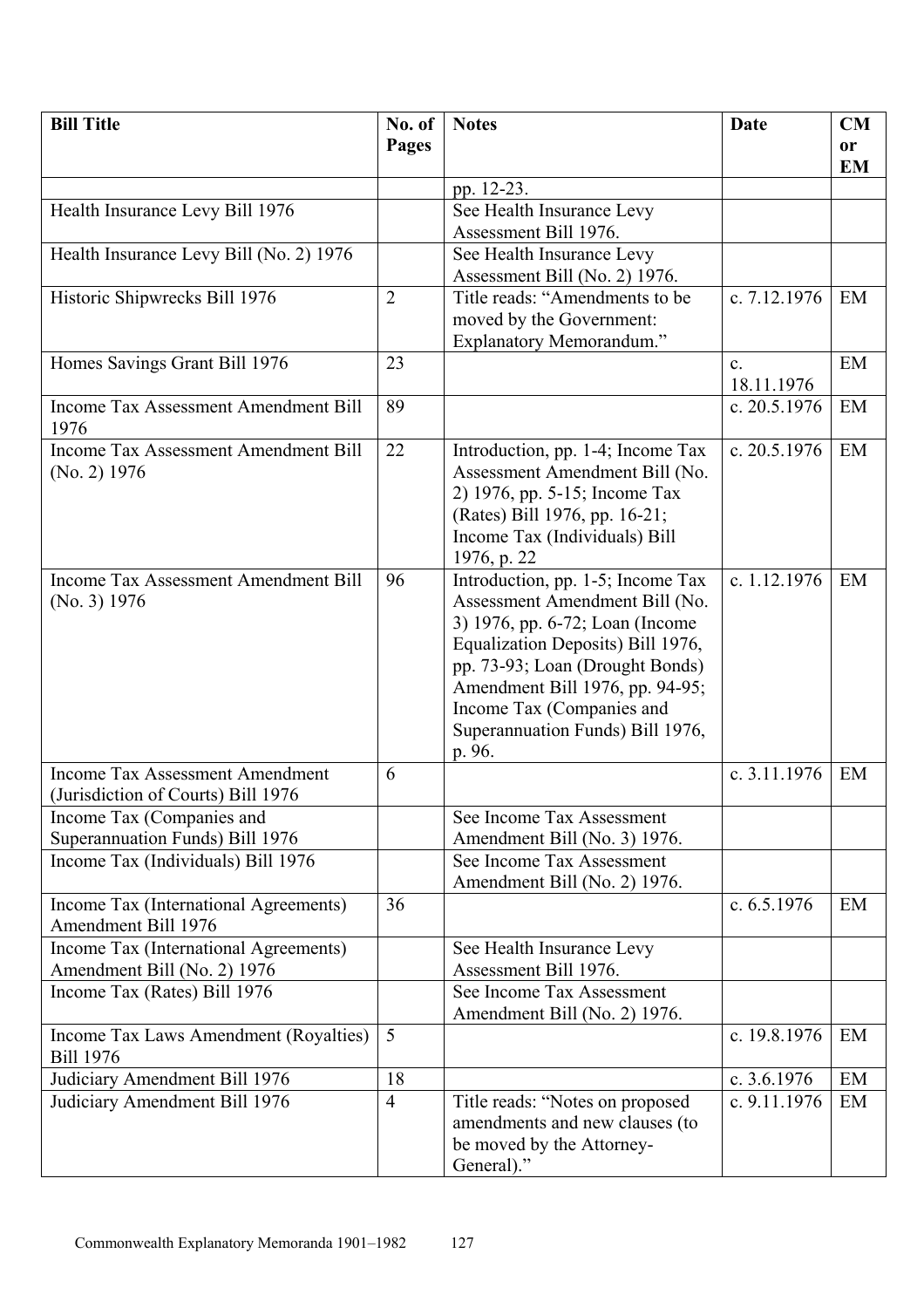| <b>Bill Title</b>                         | No. of         | <b>Notes</b>                                              | Date           | CM                         |
|-------------------------------------------|----------------|-----------------------------------------------------------|----------------|----------------------------|
|                                           | Pages          |                                                           |                | <b>or</b>                  |
|                                           |                |                                                           |                | <b>EM</b>                  |
| Loan (Drought Bonds) Amendment Bill       |                | See Income Tax Assessment                                 |                |                            |
| 1976                                      |                | Amendment Bill (No. 3) 1976.                              |                |                            |
| Loan (Income Equalization Deposits) Bill  |                | See Income Tax Assessment                                 |                |                            |
| 1976                                      |                | Amendment Bill (No. 3) 1976.                              |                |                            |
| Session 1976-77: Vol 4 (of 6)             |                |                                                           |                |                            |
| Marriage Amendment Bill 1976              | 12             |                                                           | c. $3.6.1976$  | EM                         |
| Narcotic Drugs Amendment Bill 1976        | $\overline{3}$ | Title reads: "Notes on clauses."                          | c. 16.9.1976   | EM                         |
| Navigation Amendment Bill 1976            | 87             |                                                           | $\mathbf{c}$ . | EM                         |
|                                           |                |                                                           | 18.11.1976     |                            |
| Session 1976-77: Vol 5 (of 6)             |                |                                                           |                |                            |
| Nitrogenous Fertilizers Subsidy Bill 1976 | $\mathbf{1}$   | Title reads: "Notes on clauses."                          | c. $4.3.1976$  | EM                         |
| Nitrogenous Fertilizers Subsidy           | $\overline{2}$ | Title reads: "Notes on clauses."                          | c. 23.9.1976   | EM                         |
| Amendment Bill (No. 2) 1976               |                |                                                           |                |                            |
| Ombudsman Bill 1976                       | $44 + 2$       | Includes a 2-page corrigendum.                            | c. $4.6.1976$  | EM                         |
| Pay-roll Tax (Territories) Assessment     | 16             |                                                           | c. 4.11.1976   | EM                         |
| Amendment Bill 1976                       |                |                                                           |                |                            |
| Phosphate Fertilizers Bounty Bill 1976    | $\mathbf{1}$   | Title reads: "Notes on clauses."                          | c. 4.3.1976    | $\boldsymbol{\mathrm{EM}}$ |
| Prices Justification Amendment Bill 1976  | $\overline{4}$ | Title reads: "Notes on clauses."                          | $\mathbf{c}$ . | EM                         |
|                                           |                |                                                           | 11.11.1976     |                            |
| Psychotropic Substances Bill 1976         | $\overline{4}$ | Title reads: "Notes on clauses."                          | c. 29.4.1976   | EM                         |
| <b>Remuneration and Allowances</b>        | 3              | Title reads: "Notes on amendment                          | 9.11.1976      | EM                         |
| Amendment Bill (No. 2) 1976               |                | and new clauses to be moved by                            |                |                            |
|                                           |                | the Attorney-General."                                    |                |                            |
| Roads Acts Amendment Bill 1976            | 12             |                                                           | c. 1.4.1976    | EM                         |
| Sales Tax (Exemptions and                 | 3              |                                                           | $\mathbf{c}$ . | EM                         |
| Classifications) Amendment Bill 1976      |                |                                                           | 11.11.1976     |                            |
| Session 1976-77: Vol 6 (of 6)             |                |                                                           |                |                            |
| Defence Force Retirement and Death        |                | See Superannuation Bill 1976.                             |                |                            |
| Benefits Bill 1976                        |                |                                                           |                |                            |
| Superannuation Amendment Bill 1976        |                | See Superannuation Bill 1976.                             |                |                            |
| Superannuation Bill 1976                  | 60             | Introduction, pp. 1-7;                                    | c. 18.3.1976   | EM                         |
|                                           |                | Superannuation Bill 1976, pp. 8-                          |                |                            |
|                                           |                | 41; Superannuation Amendment                              |                |                            |
|                                           |                | Bill 1976, pp. 42-44; Defence                             |                |                            |
|                                           |                | Force Retirement and Death                                |                |                            |
|                                           |                | Benefits Bill 1976, p. 45; costs                          |                |                            |
|                                           |                | and appendices, pp. 46-58.                                |                |                            |
| Trade Practices Amendment Bill 1976       | 5              |                                                           | c. 25.3.1976   | EM                         |
| Trade Practices Amendment Bill 1977       | 16             |                                                           | c. 8.12.1976   | EM                         |
| Trade Practices Amendment Bill 1977       | 139            | Title reads: "Memorandum                                  | 24.12.1976     | <b>CM</b>                  |
|                                           |                | showing the Trade Practices Act                           |                |                            |
|                                           |                | 1974, as proposed to be amended<br>by the Trade Practices |                |                            |
|                                           |                | Amendment Bill 1977."                                     |                |                            |
| Session 1977: Vol. 1 (of 2)               |                |                                                           |                |                            |
| <b>Administrative Decisions (Judicial</b> | 22             |                                                           | c. 28.4.1977   | EM                         |
|                                           |                |                                                           |                |                            |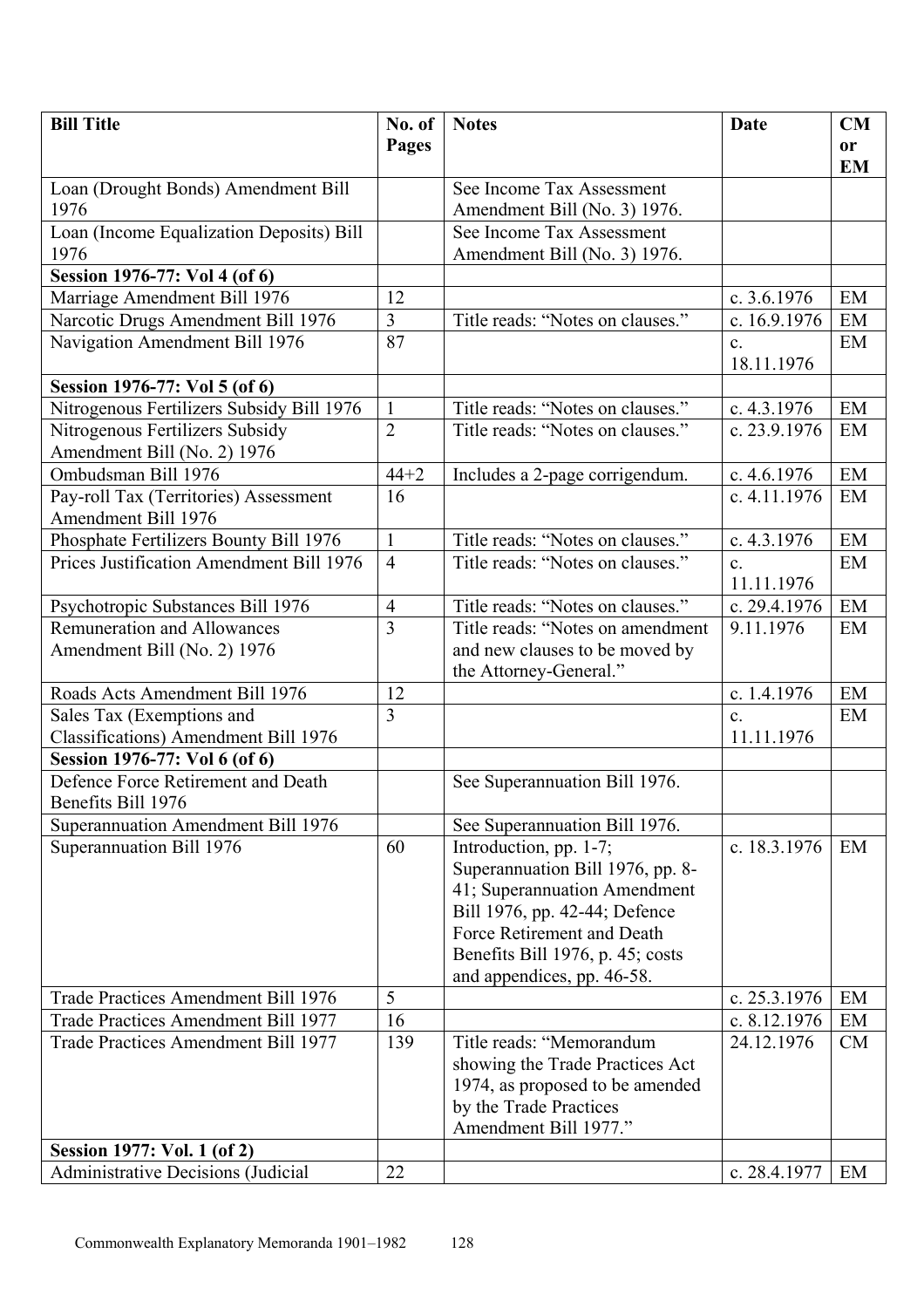| <b>Bill Title</b>                                                  | No. of         | <b>Notes</b>                                                                                                        | Date                         | <b>CM</b>     |
|--------------------------------------------------------------------|----------------|---------------------------------------------------------------------------------------------------------------------|------------------------------|---------------|
|                                                                    | Pages          |                                                                                                                     |                              | <sub>or</sub> |
|                                                                    |                |                                                                                                                     |                              | <b>EM</b>     |
| Review) Bill 1977<br><b>Agricultural Tractors Bounty Amendment</b> | 6              | Title reads: "Notes on clauses."                                                                                    | c. 31.3.1977                 | EM            |
| <b>Bill 1977</b>                                                   |                |                                                                                                                     |                              |               |
| Australian National Railways Amendment<br><b>Bill 1977</b>         | 6              |                                                                                                                     | c. 28.4.1977                 | EM            |
| <b>Australian Shipping Commission</b><br>Amendment Bill 1977       | 6              |                                                                                                                     | c. 2.11.1977                 | EM            |
| <b>Automatic Data Processing Equipment</b><br>Bounty Bill 1977     | 6              | Title reads: "Notes on clauses."                                                                                    | c. 31.3.1977                 | EM            |
| Bed Sheeting Bounty Bill 1977                                      | 5              | Title reads: "Notes on clauses."                                                                                    | c. 31.3.1977                 | EM            |
| <b>Commonwealth Grants Commission</b><br>Amendment Bill 1977       | $\overline{2}$ | Title reads: "General outline and<br>notes on clauses."                                                             | c. 1.11.1977                 | EM            |
| Commonwealth Legal Aid Commission<br><b>Bill 1977</b>              | 56             |                                                                                                                     | c. 27.5.1977                 | EM            |
| Crimes (Foreign Incursions and<br>Recruitment) Bill 1977           | $\overline{3}$ | Title reads: "Notes on clauses."                                                                                    | c. 17.3.1977                 | EM            |
| Criminal Investigation Bill 1977                                   | 24             |                                                                                                                     | c. 24.3.1977                 | EM            |
| <b>Customs Amendment Bill 1977</b>                                 | 5              | Title reads: "Notes on clauses."                                                                                    | c. 2.11.1977                 | EM            |
| Customs Tariff Amendment Bill (No. 2)<br>1977                      | $\mathbf{1}$   | Title reads: "Notes on clauses."                                                                                    | $\mathbf{c}$ .<br>19.10.1977 | EM            |
| <b>Customs Tariff (Coal Export Duty)</b><br>Amendment Bill 1977    | $\overline{2}$ | Title reads: "Notes on clauses."                                                                                    | c. 15.9.1977                 | EM            |
| Dairy Industry Stabilization Bill 1977                             | $\overline{7}$ | Also deals with the Dairy Industry<br>Stabilization Levy Bill 1977 and<br>the Dairy Produce Amendment<br>Bill 1977. | c. 26.5.1977                 | EM            |
| Dairy Industry Stabilization Levy Bill<br>1977                     |                | See Dairy Industry Stabilization<br>Bill 1977.                                                                      |                              |               |
| Dairy Produce Amendment Bill 1977                                  |                | See Dairy Industry Stabilization<br>Bill 1977.                                                                      |                              |               |
| Diesel Fuel Tax Amendment Bill (No. 1)<br>1977                     | $\mathbf{1}$   | Title reads: "Notes on clauses."                                                                                    | c. 16.8.1977                 | EM            |
| Diesel Fuel Tax Amendment Bill (No. 2)<br>1977                     | $\mathbf{1}$   | Title reads: "Notes on clauses."                                                                                    | c. 16.8.1977                 | EM            |
| Excise Tariff Amendment Bill 1977                                  | $\mathfrak{Z}$ | Title reads: "Notes on clauses."                                                                                    | c. 15.9.1977                 | EM            |
| Excise Tariff Amendment Bill (No. 2)<br>1977                       | $\overline{2}$ | Title reads: "Notes on clauses."                                                                                    | c. 1.11.1977                 | EM            |
| Housing Loans Insurance Amendment<br><b>Bill 1977</b>              | 8              |                                                                                                                     | c. 3.5.1977                  | EM            |
| Session 1977: Vol. 2 (of 2)                                        |                |                                                                                                                     |                              |               |
| Health Insurance Levy Bill 1977                                    |                | See Income Tax (Rates)<br>Amendment Bill (No. 2) 1977.                                                              |                              |               |
| Income Tax (Arrangements with the<br>States) Bill 1977             | 64             |                                                                                                                     | c. 2.6.1977                  | EM            |
| Income Tax (Companies and                                          |                | See Income Tax Assessment                                                                                           |                              |               |
| <b>Superannuation Funds) Amendment Bill</b>                        |                | Amendment Bill 1977.                                                                                                |                              |               |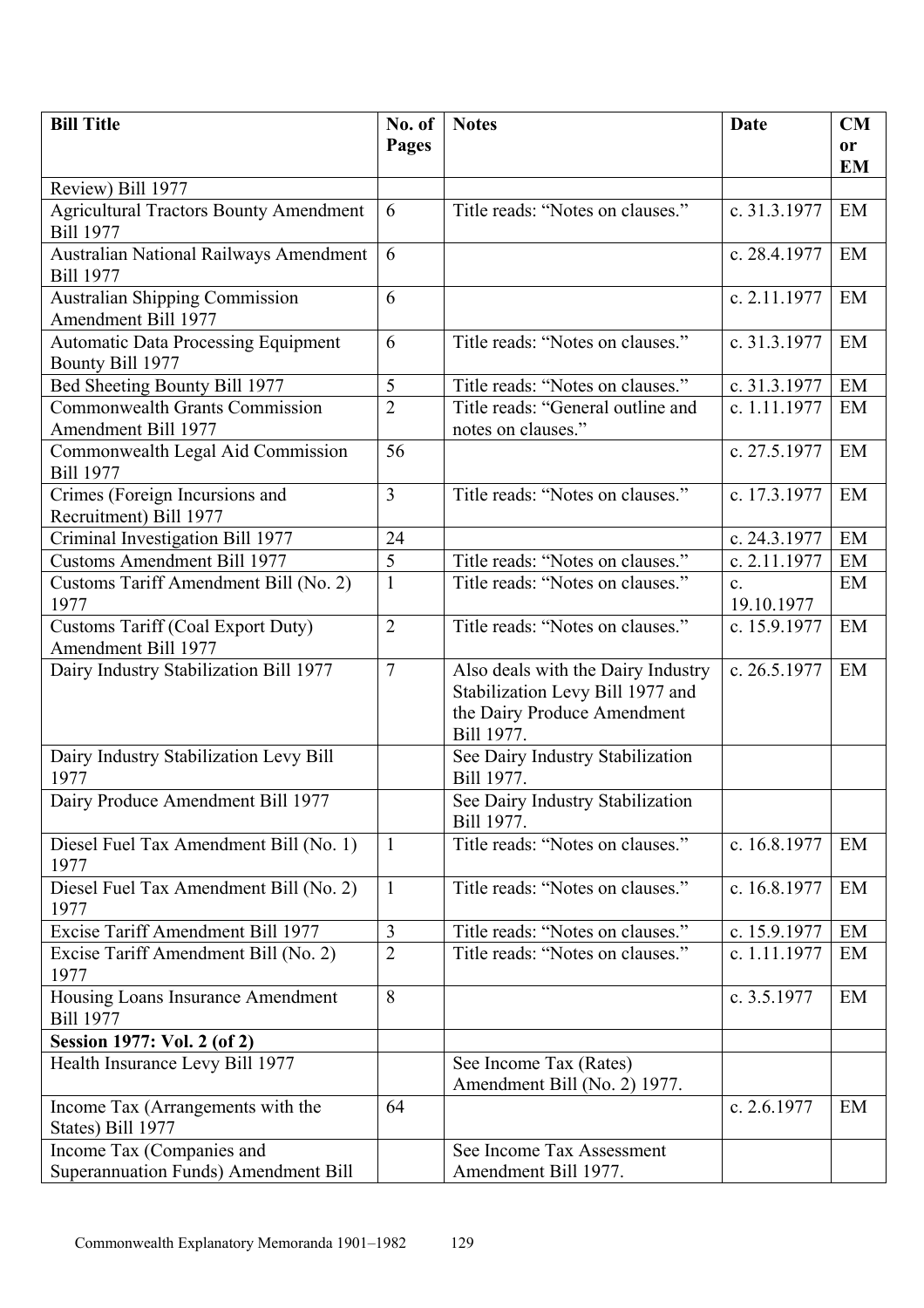| <b>Bill Title</b>                                             | No. of         | <b>Notes</b>                                                                                                                                                                                                                                                                                                                                                                                   | <b>Date</b>                  | <b>CM</b> |
|---------------------------------------------------------------|----------------|------------------------------------------------------------------------------------------------------------------------------------------------------------------------------------------------------------------------------------------------------------------------------------------------------------------------------------------------------------------------------------------------|------------------------------|-----------|
|                                                               | Pages          |                                                                                                                                                                                                                                                                                                                                                                                                |                              | <b>or</b> |
|                                                               |                |                                                                                                                                                                                                                                                                                                                                                                                                |                              | <b>EM</b> |
| 1977                                                          |                |                                                                                                                                                                                                                                                                                                                                                                                                |                              |           |
| Income Tax (Companies and                                     |                | See Income Tax (Rates)                                                                                                                                                                                                                                                                                                                                                                         |                              |           |
| Superannuation Funds) Bill 1977                               |                | Amendment Bill (No. 2) 1977.                                                                                                                                                                                                                                                                                                                                                                   |                              |           |
| Income Tax (Film Royalties) Bill 1977                         |                | See Income Tax (Rates)                                                                                                                                                                                                                                                                                                                                                                         |                              |           |
|                                                               |                | Amendment Bill (No. 2) 1977.                                                                                                                                                                                                                                                                                                                                                                   |                              |           |
| Income Tax (Individuals) Bill 1977                            |                | See Income Tax (Rates)<br>Amendment Bill (No. 2) 1977.                                                                                                                                                                                                                                                                                                                                         |                              |           |
| Income Tax (International Agreements)                         | 18             |                                                                                                                                                                                                                                                                                                                                                                                                | $\mathbf{c}$ .               | EM        |
| Amendment Bill 1977                                           |                |                                                                                                                                                                                                                                                                                                                                                                                                | 27.10.1977                   |           |
| Income Tax (Rates) Amendment Bill<br>1977                     | 6              |                                                                                                                                                                                                                                                                                                                                                                                                | c. 25.5.1977                 | EM        |
| Income Tax (Rates) Amendment Bill (No.<br>2) 1977             | 47             | Introduction, pp. 1-5; Income Tax<br>(Rates) Amendment Bill (No. 2)<br>1977, pp. 6-24; Income Tax<br>Assessment Amendment Bill (No.<br>2) 1977, pp. 25-40; Income Tax<br>(Companies and Superannuation<br>Funds) Bill 1977, pp. 41-42;<br>Income Tax (Individuals) Bill<br>1977, pp. 43-44; Health Insurance<br>Levy Bill 1977, pp. 45-47; Income<br>Tax (Film Royalties) Bill 1977, p.<br>47. | $\mathbf{c}$ .<br>20.10.1977 | EM        |
| <b>Income Tax Assessment Amendment Bill</b><br>1977           | 42             | Introduction, pp. 1-4; Income Tax<br><b>Assessment Amendment Bill</b><br>1977, pp. 5-41; Income Tax<br>(Companies and Superannuation<br>Funds) Amendment Bill 1977, p.<br>42                                                                                                                                                                                                                   | c. 21.4.1977                 | EM        |
| <b>Income Tax Assessment Amendment Bill</b>                   |                | See Income Tax (Rates)                                                                                                                                                                                                                                                                                                                                                                         |                              |           |
| $(No. 2)$ 1977                                                |                | Amendment Bill (No. 2) 1977.                                                                                                                                                                                                                                                                                                                                                                   |                              |           |
| <b>Income Tax Assessment Amendment Bill</b><br>(No. 3) 1977   | 6              |                                                                                                                                                                                                                                                                                                                                                                                                | $\mathbf{c}$ .<br>26.10.1977 | EM        |
| <b>Industries Assistance Commission Act</b>                   | 9              | Title reads: "Notes on clauses."                                                                                                                                                                                                                                                                                                                                                               | $\mathbf{c}$ .               | EM        |
| <b>Amendment Bill 1977</b>                                    |                |                                                                                                                                                                                                                                                                                                                                                                                                | 19.10.1977                   |           |
| Liquefied Gas (Road Vehicle Use) Tax                          | $\mathbf{1}$   | Title reads: "Notes on clauses."                                                                                                                                                                                                                                                                                                                                                               | c. 16.8.1977                 | EM        |
| Amendment Bill 1977                                           |                |                                                                                                                                                                                                                                                                                                                                                                                                |                              |           |
| New Zealand Re-exports Bill 1977                              | $\overline{2}$ | Title reads: "Notes on clauses."                                                                                                                                                                                                                                                                                                                                                               | c. 31.3.1977                 | EM        |
| Nitrogenous Fertilizers Subsidy<br><b>Amendment Bill 1977</b> | $\overline{3}$ | Title reads: "Notes on clauses."                                                                                                                                                                                                                                                                                                                                                               | c. 6.10.1977                 | EM        |
| Phosphate Fertilizers Bounty Amendment<br><b>Bill 1977</b>    | 5              | Title reads: "Notes on clauses."                                                                                                                                                                                                                                                                                                                                                               | c. 26.5.1977                 | EM        |
| Roads Acts Amendment Bill 1977                                | $\overline{3}$ |                                                                                                                                                                                                                                                                                                                                                                                                | c. $5.5.1977$                | EM        |
| States Grants (Roads) Bill 1977                               | 9              |                                                                                                                                                                                                                                                                                                                                                                                                | c. 15.9.1977                 | EM        |
| States Grants (Roads Interim Assistance)                      | $\overline{3}$ |                                                                                                                                                                                                                                                                                                                                                                                                | c. 31.5.1977                 | EM        |
| <b>Bill 1977</b>                                              |                |                                                                                                                                                                                                                                                                                                                                                                                                |                              |           |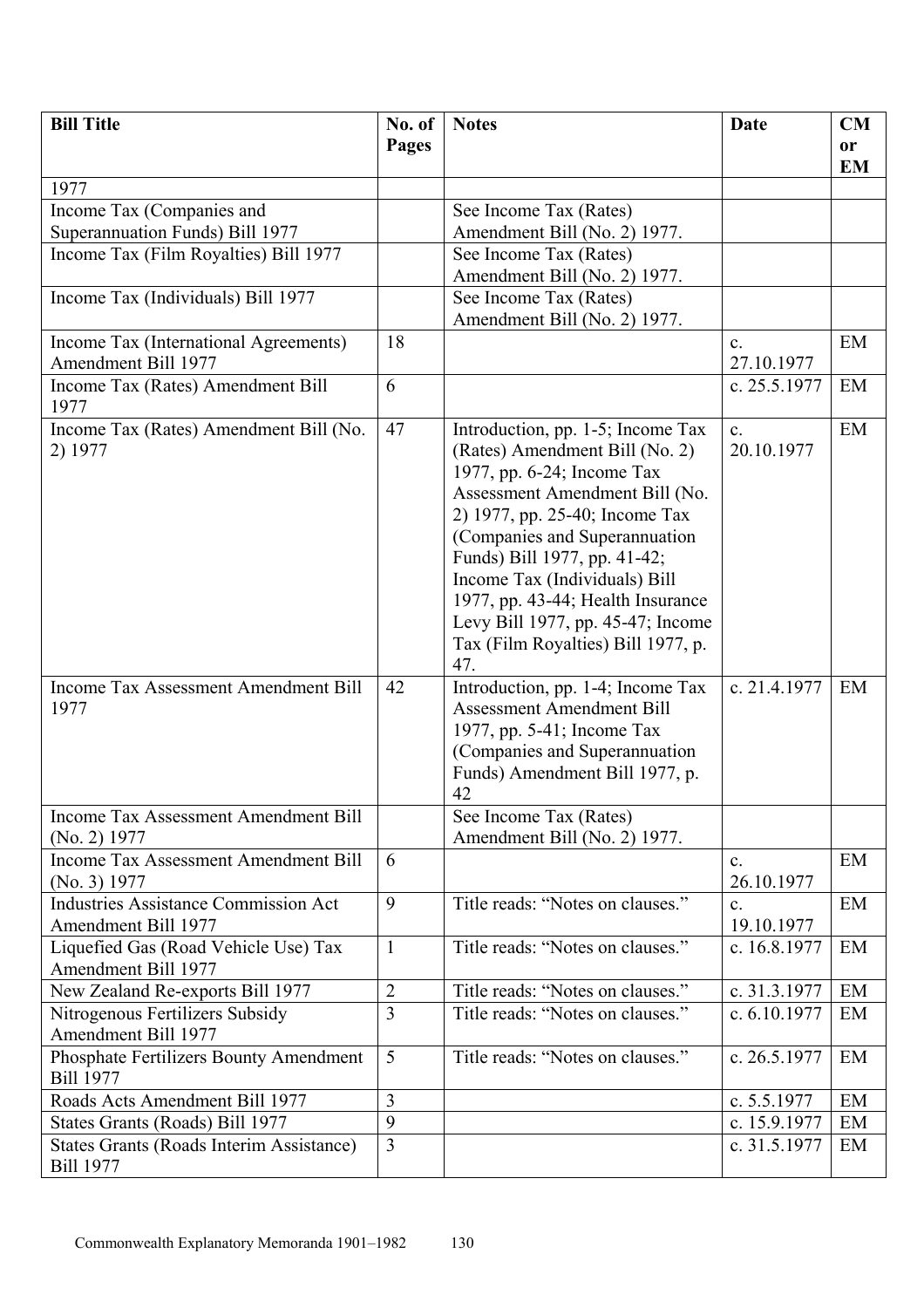| <b>Bill Title</b>                                                             | No. of         | <b>Notes</b>                                              | <b>Date</b>                  | CM        |
|-------------------------------------------------------------------------------|----------------|-----------------------------------------------------------|------------------------------|-----------|
|                                                                               | Pages          |                                                           |                              | <b>or</b> |
|                                                                               |                |                                                           |                              | <b>EM</b> |
| Trade Practices Amendment Bill 1977                                           | 17             | Title reads: "Trade Practices                             | c. 3.5.1977                  | EM        |
|                                                                               |                | Amendment Bill 1977 (as                                   |                              |           |
|                                                                               |                | introduced May 1977)."                                    |                              |           |
| Trade Practices Amendment Bill 1977                                           | 143            | Title reads: "Memorandum                                  | 16.5.1977                    | CM        |
|                                                                               |                | showing the Trade Practices Act                           |                              |           |
|                                                                               |                | 1974, as proposed to be amended                           |                              |           |
|                                                                               |                | by the Trade Practices                                    |                              |           |
|                                                                               |                | Amendment Bill 1977."                                     |                              |           |
| Trade Practices Amendment Bill (No. 2)                                        | $\overline{4}$ |                                                           | c. 4.11.1977                 | EM        |
| 1977                                                                          |                |                                                           |                              |           |
| <b>Transport Planning and Research</b>                                        | 5              |                                                           | $\mathbf{c}$ .               | EM        |
| (Financial Assistance) Bill 1977                                              |                |                                                           | 27.10.1977                   |           |
| Session 1978-79-80: Vol. 1 (of 14)<br>Aboriginal and Torres Strait Islanders  | $\overline{4}$ | Title reads: "Clause notes."                              | c. 5.4.1978                  | EM        |
| (Queensland Reserves and Communities                                          |                |                                                           |                              |           |
| Self-Management) Bill 1978                                                    |                |                                                           |                              |           |
| <b>Aboriginal Development Commission Bill</b>                                 | 21             | Identical to the memorandum                               | c. 17.4.1980                 | EM        |
| 1980                                                                          |                | presented to the Senate. Includes                         |                              |           |
|                                                                               |                | notes on amendments to the                                |                              |           |
|                                                                               |                | Aboriginal Development                                    |                              |           |
|                                                                               |                | Commission Bill 1979 accepted                             |                              |           |
|                                                                               |                | by the Government and                                     |                              |           |
|                                                                               |                | incorporated in the 1980 Bill.                            |                              |           |
| Aboriginal Land Rights (Northern                                              | $\overline{4}$ | Title reads: "Notes on clauses."                          | c. 2.4.1980                  | EM        |
| Territory) Amendment Bill 1980                                                |                | Carries the Senate heading, but                           |                              |           |
|                                                                               |                | not present in the Senate volume                          |                              |           |
| Acts Interpretation Amendment Bill 1980                                       | $\overline{3}$ | Identical to the memorandum                               | c. 20.2.1980                 | EM        |
|                                                                               | $\overline{7}$ | presented to the Senate.                                  |                              | EM        |
| Administrative Appeals Tribunal<br>Amendment Bill 1979                        |                | Virtually identical to the<br>memorandum presented to the | $\mathbf{c}$ .<br>20.11.1979 |           |
|                                                                               |                | Senate.                                                   |                              |           |
| Administrative Decisions (Judicial                                            | 17             | Identical to the memorandum                               | c. $21.5.1980$               | EM        |
| Review) Amendment Bill 1980                                                   |                | presented to the Senate.                                  |                              |           |
| Air Force Amendment Bill 1979                                                 |                | See Defence Amendment Bill                                |                              |           |
|                                                                               |                | 1979.                                                     |                              |           |
| <b>Amendments Incorporation Amendment</b>                                     | $\overline{2}$ | Identical to the memorandum                               | c. 20.2.1980                 | EM        |
| <b>Bill 1980</b>                                                              |                | presented to the Senate.                                  |                              |           |
| Session 1978-79-80: Vol. 2 (of 14)                                            |                |                                                           |                              |           |
| <b>Ashmore and Cartier Islands Acceptance</b>                                 | $\overline{3}$ | Title reads: "Notes on clauses."                          | c. 24.5.1978                 | EM        |
| Amendment Bill 1978                                                           |                |                                                           |                              |           |
| Audit Amendment Bill 1978                                                     | 42             |                                                           | c. 12.9.1978                 | EM        |
| <b>Australian Capital Territory Electricity</b>                               | $\overline{2}$ |                                                           | c. 16.8.1978                 | EM        |
| Supply Amendment Bill 1978                                                    | $\mathbf{1}$   | Title reads: "Clause notes."                              | c. 6.6.1979                  | EM        |
| <b>Australian Capital Territory Electricity</b><br>Supply Amendment Bill 1979 |                |                                                           |                              |           |
| Dried Fruits Export Charges Amendment                                         |                | See Australian Dried Fruits                               |                              |           |
|                                                                               |                |                                                           |                              |           |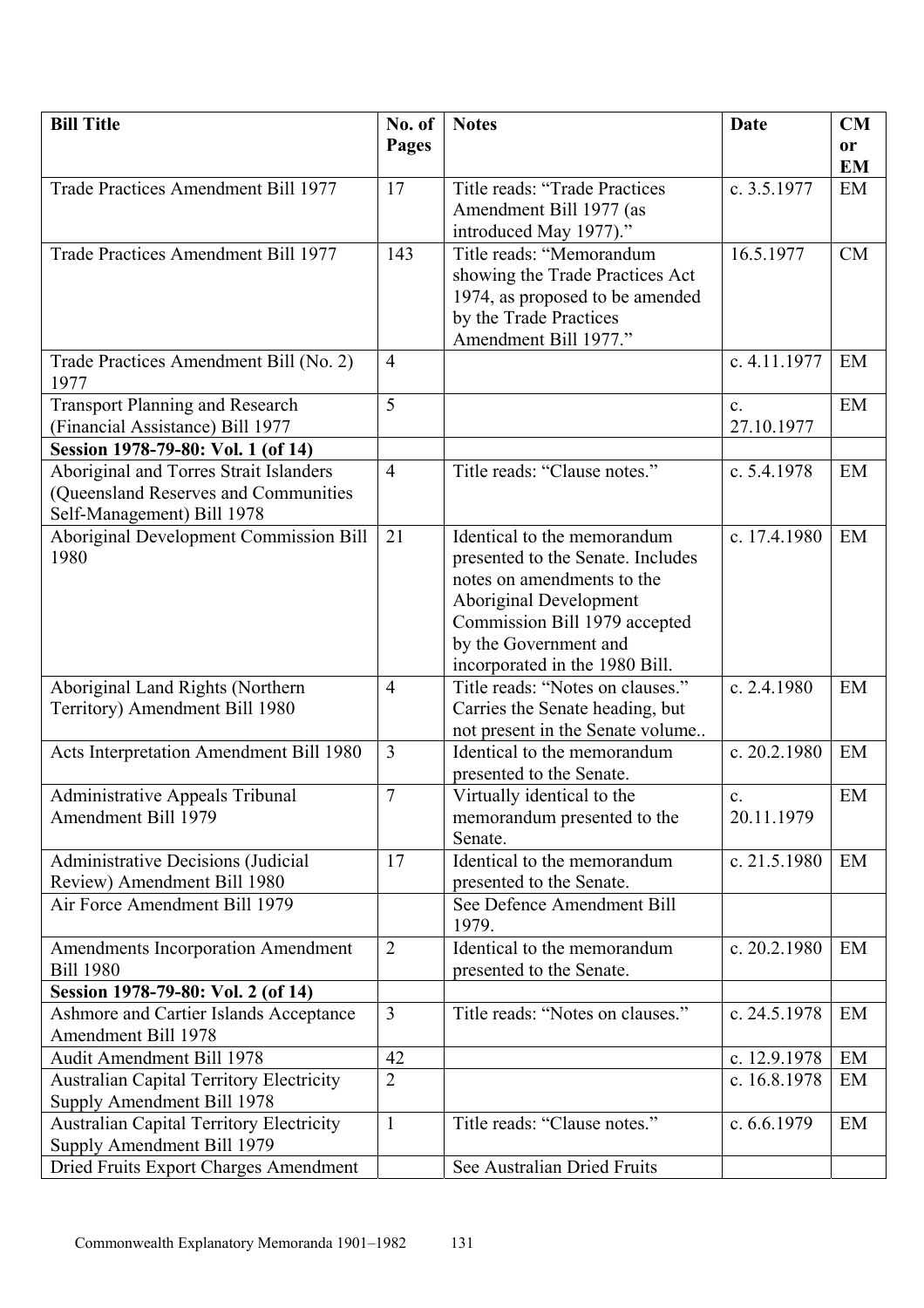| <b>Bill Title</b>                                                 | No. of         | <b>Notes</b>                                                                                                                                                                                                                                                                                                     | <b>Date</b>                  | CM        |
|-------------------------------------------------------------------|----------------|------------------------------------------------------------------------------------------------------------------------------------------------------------------------------------------------------------------------------------------------------------------------------------------------------------------|------------------------------|-----------|
|                                                                   | <b>Pages</b>   |                                                                                                                                                                                                                                                                                                                  |                              | <b>or</b> |
|                                                                   |                |                                                                                                                                                                                                                                                                                                                  |                              | <b>EM</b> |
| <b>Bill 1978</b>                                                  |                | Corporation Bill 1978.                                                                                                                                                                                                                                                                                           |                              |           |
| Dried Vine Fruits Equalization Bill 1978                          |                | See Australian Dried Fruits                                                                                                                                                                                                                                                                                      |                              |           |
|                                                                   |                | Corporation Bill 1978.                                                                                                                                                                                                                                                                                           |                              |           |
| Dried Vine Fruits Equalization Levy Bill                          |                | See Australian Dried Fruits                                                                                                                                                                                                                                                                                      |                              |           |
| 1978                                                              |                | Corporation Bill 1978.                                                                                                                                                                                                                                                                                           |                              |           |
| <b>Australian Dried Fruits Corporation Bill</b><br>1978           | 20             | Introduction, pp. 1-2; Australian<br><b>Dried Fruits Corporation Bill</b><br>1978, pp. 3-9; Dried Vine Fruits<br>Equalization Levy Bill 1978, pp.<br>10-11; Dried Vine Fruits<br>Equalization Bill 1978, pp. 12-18;<br>Dried Fruits Export Charges<br>Amendment Bill 1978, p. 19.<br>Includes a 1-page addendum. | $\mathbf{c}$ .<br>15.11.1978 | EM        |
| Australian Federal Police Bill 1979                               | 19             | Title reads: "Explanatory<br>memorandum and notes on<br>clauses."                                                                                                                                                                                                                                                | c. 10.5.1979                 | EM        |
| <b>Australian Federal Police Amendment Bill</b><br>1980           | 5              | Title reads: "Explanatory<br>memorandum and notes on<br>clauses."                                                                                                                                                                                                                                                | c. 16.4.1980                 | EM        |
| Australian Federal Police (Consequential<br>Amendments) Bill 1979 | $\mathbf{1}$   |                                                                                                                                                                                                                                                                                                                  | c. 8.11.1979                 | EM        |
| Australian Federal Police (Consequential<br>Amendments) Bill 1979 | $\mathbf{1}$   | Title reads: "Notes on clauses."                                                                                                                                                                                                                                                                                 | c. 8.11.1979                 | EM        |
| Australian Federal Police (Consequential<br>Amendments) Bill 1980 | $\overline{3}$ | Title reads: "Explanatory<br>memorandum and notes on<br>clauses."                                                                                                                                                                                                                                                | c. 16.4.1980                 | EM        |
| Australian Meat and Live-stock<br>Corporation Amendment Bill 1980 | 13             |                                                                                                                                                                                                                                                                                                                  | c. 21.8.1980                 | EM        |
| <b>Australian National Railways Amendment</b><br><b>Bill 1978</b> | 5              |                                                                                                                                                                                                                                                                                                                  | c. 14.3.1978                 | EM        |
| Australian National Railways Amendment<br><b>Bill 1980</b>        | $\overline{3}$ |                                                                                                                                                                                                                                                                                                                  | c. 20.3.1980                 | EM        |
| <b>Australian Security Intelligence</b><br>Organization Bill 1979 | $\mathbf{1}$   | Title reads: "General outline."                                                                                                                                                                                                                                                                                  | c. 22.5.1979                 | EM        |
| <b>Australian Security Intelligence</b>                           | 21             | Title reads: "Notes on clauses."                                                                                                                                                                                                                                                                                 | c. 22.5.1979                 | EM        |
| Organization Bill 1979                                            |                |                                                                                                                                                                                                                                                                                                                  |                              |           |
| Australian Wine and Brandy Corporation                            | 22             |                                                                                                                                                                                                                                                                                                                  | c. 11.9.1980                 | EM        |
| Bill 1980 [31st Parliament]                                       |                |                                                                                                                                                                                                                                                                                                                  |                              |           |
| Session 1978-79-80: Vol. 3 (of 14)                                |                |                                                                                                                                                                                                                                                                                                                  |                              |           |
| <b>Bankruptcy Amendment Bill 1979</b>                             | 194            |                                                                                                                                                                                                                                                                                                                  | $\mathbf{c}$ .<br>20.11.1979 | EM        |
| <b>Bounty (Agricultural Tractors)</b><br>Amendment Bill 1978      | $\overline{2}$ | Title reads: "Notes on clauses."                                                                                                                                                                                                                                                                                 | c. $6.4.1978$                | EM        |
| Bounty (Bed Sheeting) Bill 1979                                   | $\mathbf{1}$   | Title reads: "Notes on clauses."                                                                                                                                                                                                                                                                                 | c. 29.3.1979                 | EM        |
| Bounty (Books) Amendment Bill 1978                                | $\overline{2}$ | Title reads: "Notes on clauses."                                                                                                                                                                                                                                                                                 | c. 12.4.1978                 | EM        |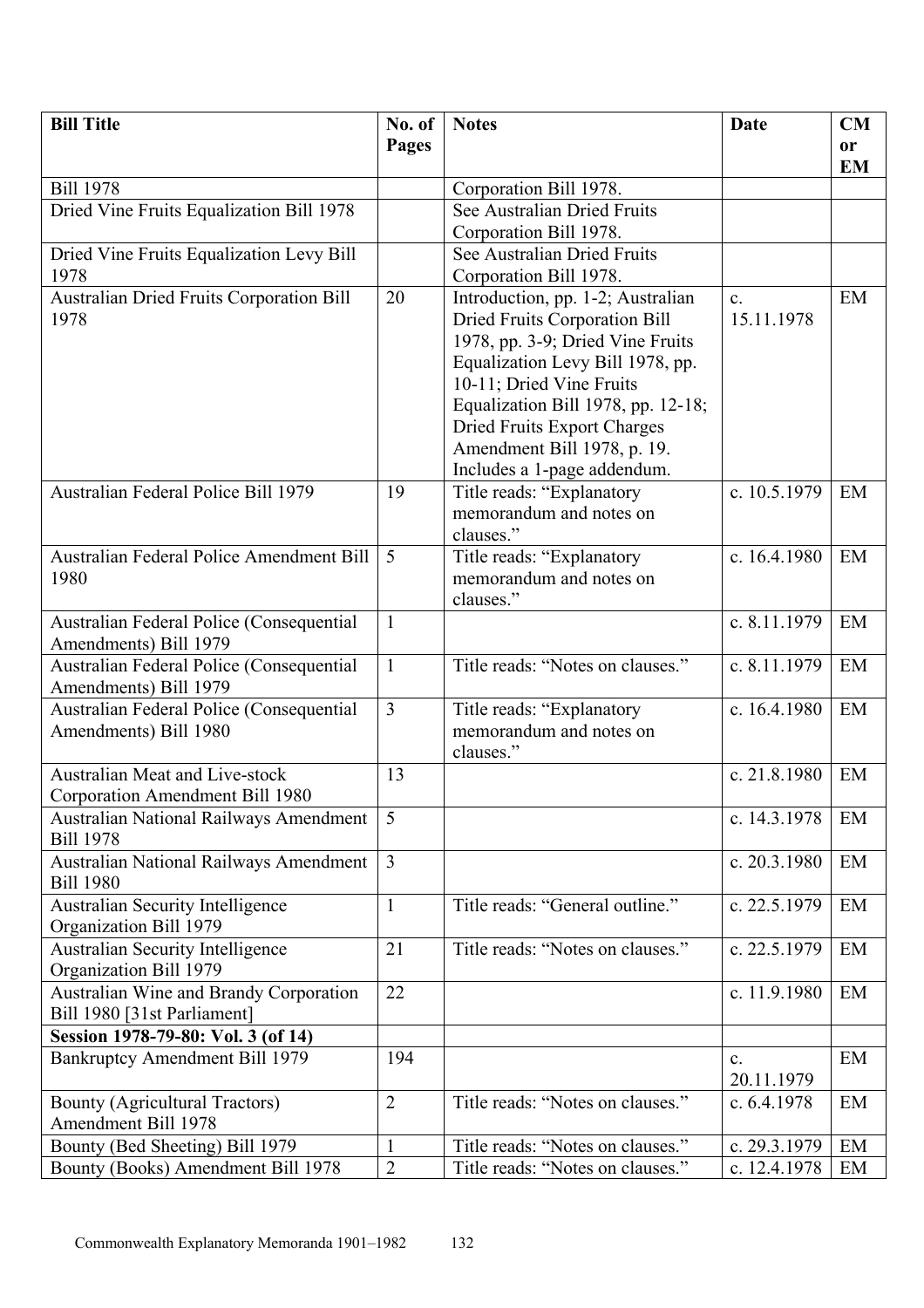| <b>Bill Title</b>                                         | No. of         | <b>Notes</b>                         | <b>Date</b>                  | CM        |
|-----------------------------------------------------------|----------------|--------------------------------------|------------------------------|-----------|
|                                                           | Pages          |                                      |                              | <b>or</b> |
|                                                           |                |                                      |                              | <b>EM</b> |
| Bounty (Books) Amendment Bill 1979                        | $\overline{4}$ | Title reads: "Notes on clauses."     | c. 10.5.1979                 | EM        |
| Bounty (Commercial Motor Vehicles) Bill                   | $\overline{4}$ | Title reads: "Notes on clauses."     | $\mathbf{c}$ .               | EM        |
| 1978                                                      |                |                                      | 15.11.1978                   |           |
| Bounty (Dental Alloys) Bill 1979                          | $\overline{4}$ | Title reads: "Notes on clauses."     | c. $3.5.1979$                | EM        |
| Bounty (Drilling Bits) Bill 1980                          | 6              | Title reads: "Notes on clauses."     | c. 28.2.1980                 | EM        |
| Bounty (Drilling Machines) Bill 1978                      | $\overline{4}$ | Title reads: "Notes on clauses."     | c. $9.3.1978$                | EM        |
| Bounty (Drilling Machines) Amendment                      | $\mathbf{1}$   | Title reads: "Notes on clauses."     | c. 14.9.1978                 | EM        |
| <b>Bill 1978</b>                                          |                |                                      |                              |           |
| Bounty (Injection-moulding Equipment)<br><b>Bill 1979</b> | 5              | Title reads: "Notes on clauses."     | c. 31.5.1979                 | EM        |
| Bounty (Metal-working Machine Tools)                      | 6              | Title reads: "Notes on clauses."     | c. 14.9.1978                 | EM        |
| <b>Bill 1978</b>                                          |                |                                      |                              |           |
| Bounty (Paper) Bill 1979                                  | $\overline{4}$ | Title reads: "Notes on clauses."     | c. 5.4.1979                  | EM        |
| Bounty (Penicillin) Bill 1980                             | $\overline{6}$ | Title reads: "Notes on clauses."     | c. 20.3.1980                 | EM        |
| Bounty (Polyester-Cotton Yarn) Bill 1979                  | 5              | Title reads: "Notes on clauses."     | c. $2.3.1978$                | EM        |
| Bounty (Polyester-Cotton Yarn)                            | $\mathbf{1}$   | Title reads: "Notes on clauses."     | c. 13.9.1979                 | EM        |
| Amendment Bill 1979                                       |                |                                      |                              |           |
| Bounty (Refined Tin) Bill 1980                            | $\overline{4}$ | Title reads: "Notes on clauses."     | c. $6.3.1980$                | EM        |
| Bounty (Rotary Cultivators) Bill 1979                     | $\overline{5}$ | Title reads: "Notes on clauses."     | c. 5.4.1979                  | EM        |
| <b>Bounty (Rotary Cultivators) Amendment</b>              | $\mathbf{1}$   | Title reads: "Notes on clauses."     | c. 28.2.1980                 | EM        |
| <b>Bill 1980</b>                                          |                |                                      |                              |           |
| Bounty (Ships) Bill 1980                                  | 6              | Title reads: "Notes on clauses."     | c. $6.3.1980$                | EM        |
| Session 1978-79-80: Vol. 4 (of 14)                        |                |                                      |                              |           |
| Broadcasting and Television Amendment                     | 66             | Title reads: "Notes on clauses."     | c. 23.4.1980                 | EM        |
| <b>Bill 1980</b>                                          |                |                                      |                              |           |
| Canned Fruits Levy Bill 1979                              | $\overline{3}$ |                                      | $\mathbf{c}$ .<br>18.10.1979 | EM        |
| Canned Fruits Levy Collection Bill 1979                   | $\overline{4}$ |                                      | $\mathbf{c}$ .               | EM        |
|                                                           |                |                                      | 18.10.1979                   |           |
| Canned Fruits Marketing Bill 1979                         | 13             |                                      | c.                           | EM        |
|                                                           |                |                                      | 18.10.1979                   |           |
| Canned Fruit (Sales Promotion)                            | $\overline{3}$ |                                      | $\mathbf{c}$ .               | EM        |
| Amendment Bill 1979                                       |                |                                      | 18.10.1979                   |           |
| Christmas Island Amendment Bill 1980                      | $\overline{2}$ |                                      | c. 18.9.1980                 | EM        |
| <b>Coastal Waters (Northern Territory</b>                 |                | See Coastal Waters (State Powers)    |                              |           |
| Powers) Bill 1980                                         |                | Bill 1980.                           |                              |           |
| Coastal Waters (Northern Territory Title)                 |                | See Coastal Waters (State Powers)    |                              |           |
| <b>Bill 1980</b>                                          |                | Bill 1980.                           |                              |           |
| Coastal Waters (State Powers) Bill 1980                   | 17             | Introduction, p. 1; Coastal Waters   | c. 23.4.1980                 | EM        |
|                                                           |                | (State Powers) Bill 1980, pp. 2-5;   |                              |           |
|                                                           |                | Coastal Waters (Northern             |                              |           |
|                                                           |                | Territory Powers) Bill 1980, pp. 6-  |                              |           |
|                                                           |                | 8; Coastal Waters (State Title) Bill |                              |           |
|                                                           |                | 1980, pp. 9-11; Coastal Waters       |                              |           |
|                                                           |                | (Northern Territory Title) Bill      |                              |           |
|                                                           |                | 1980, pp. 12-14; Seas and            |                              |           |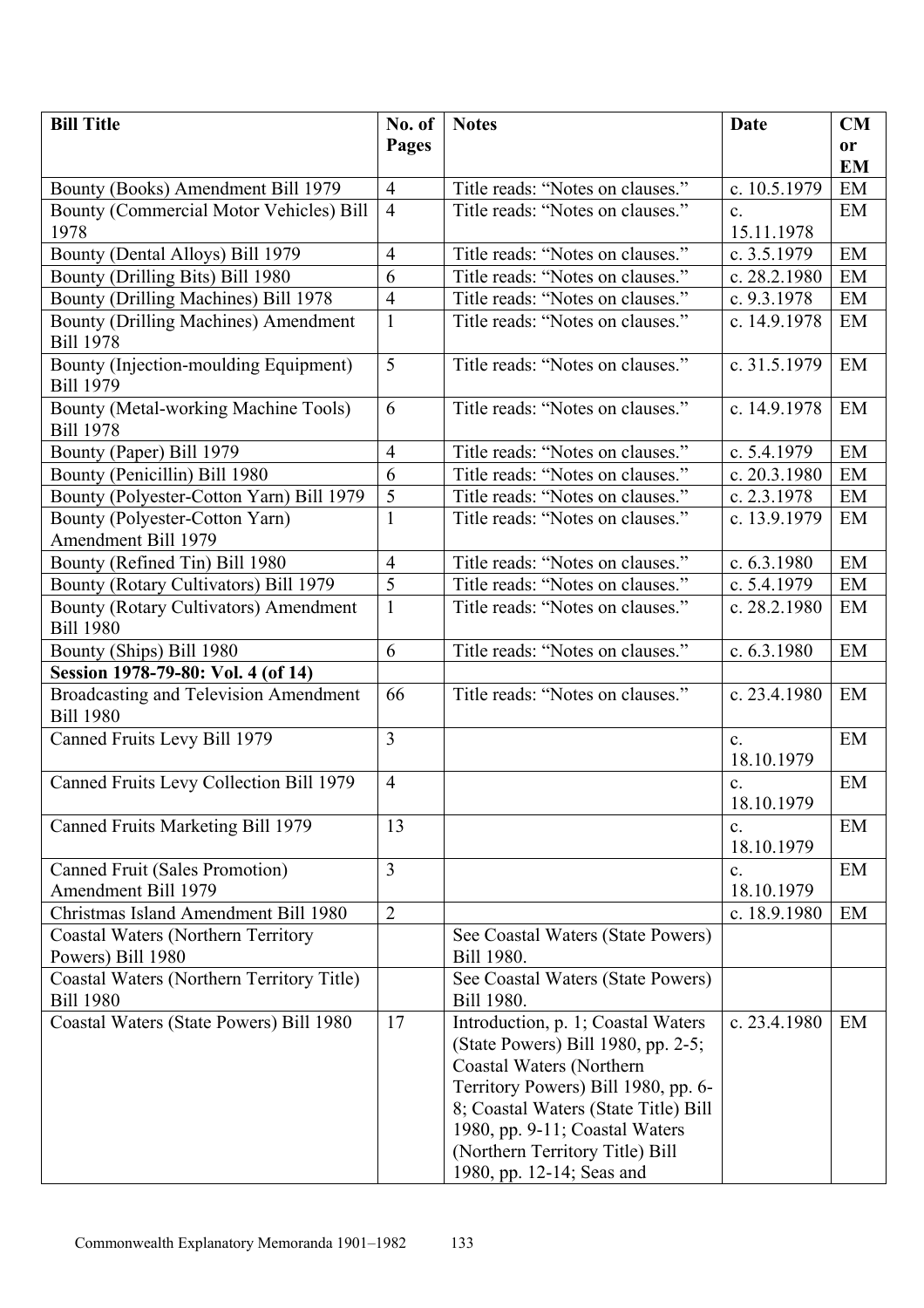| <b>Bill Title</b>                                        | No. of         | <b>Notes</b>                       | <b>Date</b>    | CM        |
|----------------------------------------------------------|----------------|------------------------------------|----------------|-----------|
|                                                          | Pages          |                                    |                | or        |
|                                                          |                |                                    |                | <b>EM</b> |
|                                                          |                | <b>Submerged Lands Amendment</b>   |                |           |
|                                                          |                | Bill 1980, p. 15.                  |                |           |
| Coastal Waters (State Title) Bill 1980                   |                | See Coastal Waters (State Powers)  |                |           |
|                                                          |                | Bill 1980.                         |                |           |
| Commonwealth Authorities (Northern                       | $\overline{4}$ |                                    | c. 24.8.1978   | EM        |
| Territory Pay-roll Tax) Bill 1978                        |                |                                    |                |           |
| Commonwealth Employees                                   | 20             |                                    | c. $5.4.1979$  | EM        |
| (Redeployment and Retirement) Bill 1979                  |                |                                    |                |           |
| Seas and Submerged Lands Amendment                       |                | See Coastal Waters (State Powers)  |                |           |
| <b>Bill 1980</b>                                         |                | Bill 1980.                         |                |           |
| Session 1978-79-80: Vol. 5 (of 14)                       |                |                                    |                |           |
| Companies Bill 1980                                      | 427            |                                    | c. 12.8.1980   | EM        |
| Companies (Acquisition of Shares—Fees)                   |                | See Companies (Acquisition of      |                |           |
| <b>Bill 1980</b>                                         |                | Shares) Bill 1980.                 |                |           |
| Companies (Acquisition of Shares) Bill                   | 140            | Introduction, pp. 1-10, Companies  | c. $2.4.1980$  | EM        |
| 1980                                                     |                | (Acquisition of Shares) Bill 1980, |                |           |
|                                                          |                | pp. 11-92; Companies               |                |           |
|                                                          |                | (Acquisition of Shares-Fees) Bill  |                |           |
|                                                          |                | 1980, pp. 93-97; Summary of        |                |           |
|                                                          |                | main differences between the       |                |           |
|                                                          |                | Company Take-overs Bill 1979       |                |           |
|                                                          |                | and the Companies (Acquisition     |                |           |
|                                                          |                | of Shares) Bill 1980, pp. 98-134.  |                |           |
| Companies (Acquisition of Shares)                        | 20             |                                    | c. 27.8.1980   | EM        |
| Amendment Bill 1980                                      |                |                                    |                |           |
| Companies (Acquisition of Shares)                        | 12             |                                    | c. 27.8.1980   | EM        |
| Amendment Bill (No. 2) 1980                              |                |                                    |                |           |
| Companies and Securities (Interpretation                 | 24             |                                    | c. $2.4.1980$  | EM        |
| and Miscellaneous Provisions) Bill 1980                  |                |                                    |                |           |
| Companies and Securities (Interpretation                 | 11             |                                    | c. 27.8.1980   | EM        |
| and Miscellaneous Provisions)                            |                |                                    |                |           |
| Amendment Bill 1980                                      |                |                                    |                |           |
| Companies and Securities (Interpretation                 | $\overline{4}$ |                                    | c. 27.8.1980   | EM        |
| and Miscellaneous Provisions)                            |                |                                    |                |           |
| Amendment Bill (No. 2) 1980                              | 8              |                                    |                | EM        |
| Companies (Fees) Bill 1980                               |                |                                    | c. 27.8.1980   |           |
| Companies (Miscellaneous Amendments)<br><b>Bill 1980</b> | 35             |                                    | c. 27.8.1980   | EM        |
| <b>Companies (Transitional Provisions) Bill</b>          | 30             |                                    | c. 27.8.1980   | EM        |
| 1980                                                     |                |                                    |                |           |
| Session 1978-79-80: Vol. 6 (of 14)                       |                |                                    |                |           |
| Company Take-overs (Fees) Bill 1979                      |                | See Company Take-overs Bill        |                |           |
|                                                          |                | 1979.                              |                |           |
| Company Take-overs Bill 1979                             | 103            | Introduction, pp. 1-9; Company     | $\mathbf{c}$ . | EM        |
|                                                          |                | Take-overs Bill 1979, pp. 10-92;   | 20.11.1979     |           |
|                                                          |                | Company Take-overs (Fees) Bill     |                |           |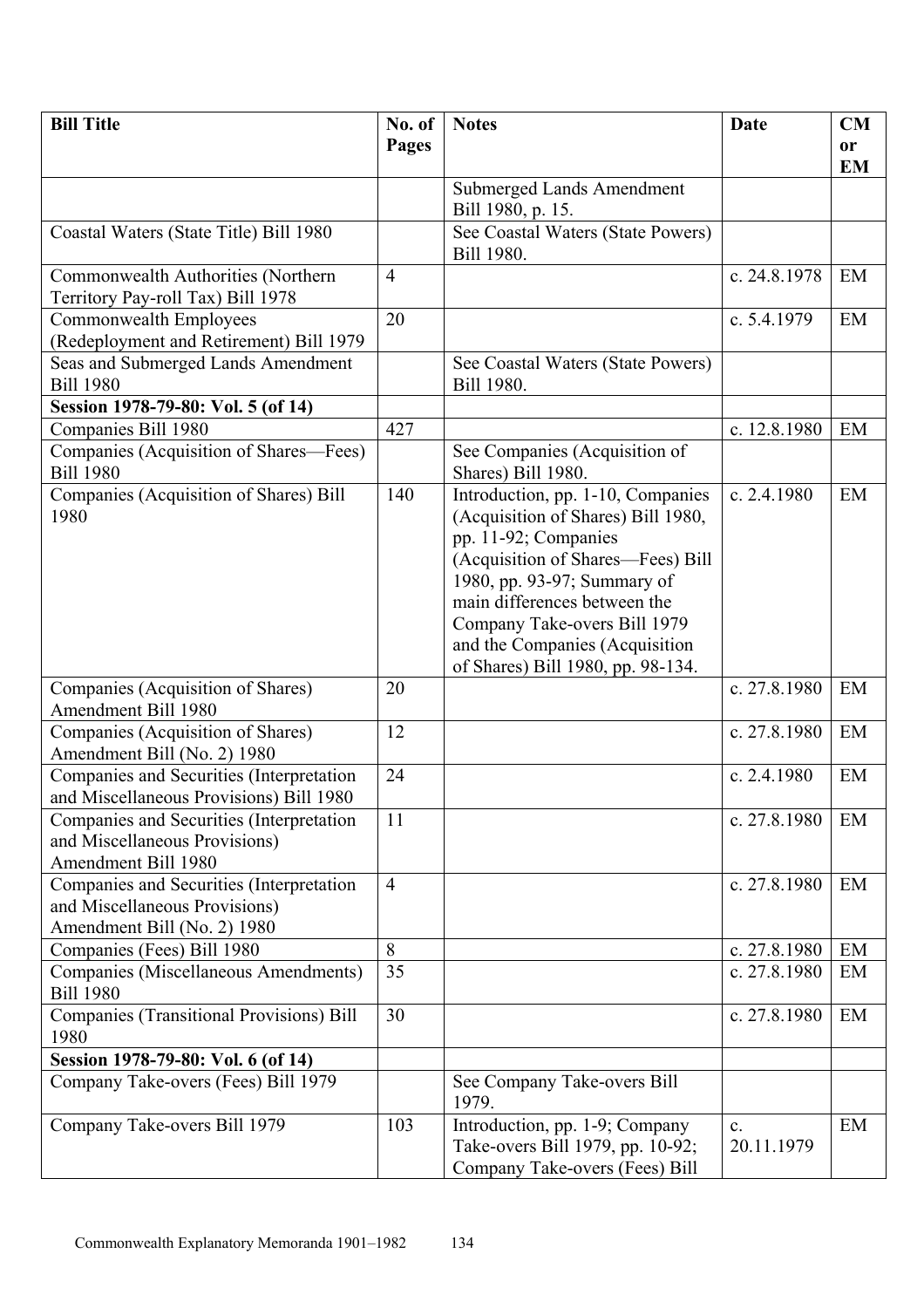| <b>Bill Title</b>                                        | No. of         | <b>Notes</b>                                                  | Date           | <b>CM</b> |
|----------------------------------------------------------|----------------|---------------------------------------------------------------|----------------|-----------|
|                                                          | Pages          |                                                               |                | or        |
|                                                          |                |                                                               |                | <b>EM</b> |
|                                                          |                | 1979, pp. 93-94; other matters, pp.                           |                |           |
|                                                          |                | 95-97.                                                        |                |           |
| Compensation (Commonwealth                               | 39             | Title reads: "Committee notes."                               | c. 20.9.1979   | EM        |
| Government Employees) Amendment Bill                     |                |                                                               |                |           |
| 1979                                                     |                |                                                               |                |           |
| Crimes at Sea Bill 1979                                  | 9              | Takes account of Senate                                       | c. 27.2.1979   | EM        |
|                                                          |                | amendments to the 1978 bill.                                  |                |           |
| Crimes (Foreign Incursions and                           | $\mathbf{1}$   | Title reads: "General outline."                               | c. 9.3.1978    | EM        |
| Recruitment) Bill 1978                                   | $\overline{2}$ | Title reads: "Notes on clauses."                              | c. 9.3.1978    | EM        |
| Crimes (Foreign Incursions and<br>Recruitment) Bill 1978 |                |                                                               |                |           |
| Crown Debts (Priority) Bill 1980                         | 5              |                                                               | c. 27.8.1980   | EM        |
| <b>Customs Amendment Bill 1978</b>                       | $\overline{2}$ | Title reads: "Notes on clauses."                              | $\mathbf{c}$ . | EM        |
|                                                          |                |                                                               | 15.11.1978     |           |
| <b>Customs Amendment Bill 1979</b>                       | 18             | Title reads: "Notes on clauses."                              | c. 8.3.1979    | EM        |
| Customs Amendment Bill (No. 2) 1979                      | $\mathbf{1}$   | Title reads: "Notes on clauses."                              | c. 23.8.1979   | EM        |
| Customs Amendment Bill (No. 3) 1979                      | $\mathbf{1}$   | Title reads: "Notes on clauses."                              | $\mathbf{c}$ . | EM        |
|                                                          |                |                                                               | 13.11.1979     |           |
| Customs Amendment Bill (No. 5) 1979                      | $\overline{2}$ |                                                               | $\mathbf{c}$ . | EM        |
|                                                          |                |                                                               | 20.11.1979     |           |
| <b>Customs Amendment Bill 1980</b>                       | 1              | Title reads: "Notes on clauses."                              | c. 28.2.1980   | EM        |
| Customs Amendment Bill (No. 3) 1980                      | $\overline{7}$ | Title reads: "Notes on clauses."                              | c. 2.4.1980    | EM        |
| <b>Customs Tariff Amendment Bill 1978</b>                | $\mathbf{1}$   | Title reads: "Notes on clauses."                              | c. 23.2.1978   | EM        |
| <b>Customs Tariff (Coal Export Duty)</b>                 | $\overline{2}$ | Title reads: "Notes on clauses."                              | $\mathbf{c}$ . | EM        |
| Amendment Bill 1979                                      |                |                                                               | 13.11.1979     |           |
| <b>Customs Tariff (Uranium Concentrate</b>               | $\mathbf{1}$   | Title reads: "Notes on clauses."                              | c. 28.2.1980   | EM        |
| Export Duty) Amendment Bill 1980                         |                |                                                               |                |           |
| Session 1978-79-80: Vol. 7 (of 14)                       |                |                                                               |                |           |
| Naval Defence Amendment Bill 1979                        |                | See Defence Amendment Bill                                    |                |           |
|                                                          |                | 1979.                                                         |                |           |
| Defence Amendment Bill 1979                              | 19             | Introduction, pp. 1-2; Defence                                | $\mathbf{c}$ . | EM        |
|                                                          |                | Amendment Bill 1979, pp. 3-14;                                | 25.10.1979     |           |
|                                                          |                | Naval Defence Amendment Bill                                  |                |           |
|                                                          |                | 1979, pp. 15-16; Air Force                                    |                |           |
|                                                          |                | Amendment Bill 1979, pp. 17-18.<br>See Estate Duty Assessment |                |           |
| <b>Estate Duty Amendment Bill 1978</b>                   |                | Amendment Bill 1978.                                          |                |           |
| Diesel Fuel Taxation (Administration)                    | $\mathbf{1}$   | Title reads: "Notes on clauses."                              | $\mathbf{c}$ . | EM        |
| Amendment Bill 1979                                      |                |                                                               | 17.10.1979     |           |
| Distillation Amendment Bill 1980                         | $\overline{2}$ | Title reads: "Notes on clauses."                              | c. 28.2.1980   | EM        |
| <b>Environment Protection (Northern</b>                  | 5              | Title reads: "Notes on clauses."                              | c. 10.4.1978   | EM        |
| Territory Supreme Court) Bill 1978                       |                |                                                               |                |           |
| <b>Estate Duty Assessment Amendment Bill</b>             | 14             | Introduction, pp. 1-4; Estate Duty                            | c. 13.4.1978   | EM        |
| 1978                                                     |                | <b>Assessment Amendment Bill</b>                              |                |           |
|                                                          |                | 1978, pp. 5-10; Estate Duty                                   |                |           |
|                                                          |                | Amendment Bill 1978, p. 11; Gift                              |                |           |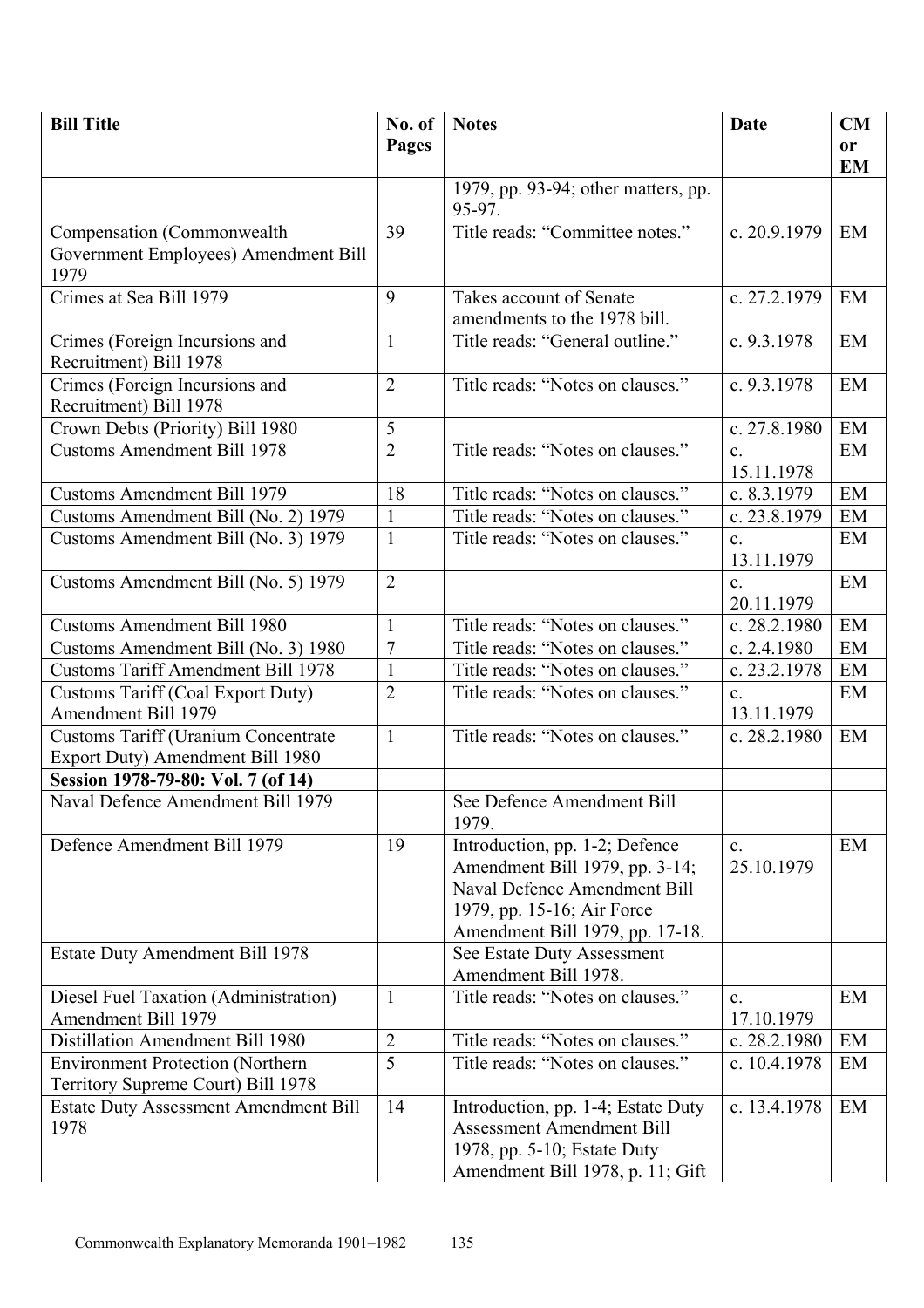| Pages<br>or<br><b>EM</b><br>Duty Assessment Amendment Bill<br>1978, pp. 12-13; Gift Duty<br>Amendment Bill 1978, pp. 14.<br>Evidence Amendment Bill 1978<br>12<br>c. 28.2.1978<br>EM<br>3<br>Title reads: "Notes on clauses."<br>c. 15.8.1978<br>Excise Amendment Bill 1978<br>EM<br>Title reads: "Notes on clauses."<br>$\mathbf{1}$<br>Excise Amendment Bill 1979<br>c. 21.2.1979<br>EM<br>Title reads: "Notes on clauses."<br>Excise Amendment Bill (No. 2) 1979<br>$\mathbf{1}$<br>c. 28.5.1979<br>EM<br>$\mathbf{1}$<br>Excise Amendment Bill (No. 3) 1979<br>Title reads: "Notes on clauses."<br>EM<br>$\mathbf{c}$ .<br>18.10.1979<br>Excise Amendment Bill 1980<br>Title reads: "Notes on clauses."<br>c. 28.2.1980<br>EM<br>1<br>$\overline{2}$<br>Excise Tariff Amendment Bill 1978<br>Title reads: "Notes on clauses."<br>c. 12.4.1978<br>EM<br>6<br>Title reads: "Notes on clauses."<br>Excise Tariff Amendment Bill (No. 2)<br>EM<br>$\mathbf{c}$ .<br>1978<br>15.11.1978<br>Excise Tariff Amendment Bill (No. 2)<br>Title reads: "Notes on clauses."<br>$\mathbf{1}$<br>c. $5.6.1979$<br>EM<br>1979<br>Excise Tariff Amendment Bill (No. 3)<br>Title reads: "Notes on clauses."<br>$\mathbf{1}$<br>EM<br>$\mathbf{c}$ .<br>1979<br>18.10.1979<br>Excise Tariff Amendment Bill 1980<br>$\mathbf{1}$<br>Title reads: "Notes on clauses."<br>c. 28.2.1980<br>EM<br>$\mathbf{1}$<br>Title reads: "Notes on clauses."<br>Excise Tariff Amendment Bill (No. 2)<br>c. 28.2.1980<br>EM<br>1980<br>Excise Tariff Amendment Bill (No. 3)<br>Title reads: "Notes on clauses."<br>$\mathbf{1}$<br>c. 17.4.1980<br>EM<br>1980<br>Excise Tariff Amendment Bill (No. 4)<br>Title reads: "Notes on clauses."<br>$\mathbf{1}$<br>c. 20.8.1980<br>EM<br>1980<br>5<br><b>Excise Tariff Validation Bill 1979</b><br>EM<br>Title reads: "Summary of<br>$\mathbf{c}$ .<br>amendments."<br>15.11.1979<br>Excise Tariff Validation Bill 1980<br>$\overline{2}$<br>c. 16.9.1980<br>EM<br>14<br>Fisheries Amendment Bill 1980<br>c. 23.4.1980<br>EM<br>6<br>Foreign Antitrust Judgments (Restriction<br>Identical to the memorandum<br>c. $1.3.1979$<br>EM |
|------------------------------------------------------------------------------------------------------------------------------------------------------------------------------------------------------------------------------------------------------------------------------------------------------------------------------------------------------------------------------------------------------------------------------------------------------------------------------------------------------------------------------------------------------------------------------------------------------------------------------------------------------------------------------------------------------------------------------------------------------------------------------------------------------------------------------------------------------------------------------------------------------------------------------------------------------------------------------------------------------------------------------------------------------------------------------------------------------------------------------------------------------------------------------------------------------------------------------------------------------------------------------------------------------------------------------------------------------------------------------------------------------------------------------------------------------------------------------------------------------------------------------------------------------------------------------------------------------------------------------------------------------------------------------------------------------------------------------------------------------------------------------------------------------------------------------------------------------------------------------------------------------------------------------------------------------------------------------------------------------------------------------------------------------------------------------------------------------------------------------------------------|
|                                                                                                                                                                                                                                                                                                                                                                                                                                                                                                                                                                                                                                                                                                                                                                                                                                                                                                                                                                                                                                                                                                                                                                                                                                                                                                                                                                                                                                                                                                                                                                                                                                                                                                                                                                                                                                                                                                                                                                                                                                                                                                                                                |
|                                                                                                                                                                                                                                                                                                                                                                                                                                                                                                                                                                                                                                                                                                                                                                                                                                                                                                                                                                                                                                                                                                                                                                                                                                                                                                                                                                                                                                                                                                                                                                                                                                                                                                                                                                                                                                                                                                                                                                                                                                                                                                                                                |
|                                                                                                                                                                                                                                                                                                                                                                                                                                                                                                                                                                                                                                                                                                                                                                                                                                                                                                                                                                                                                                                                                                                                                                                                                                                                                                                                                                                                                                                                                                                                                                                                                                                                                                                                                                                                                                                                                                                                                                                                                                                                                                                                                |
|                                                                                                                                                                                                                                                                                                                                                                                                                                                                                                                                                                                                                                                                                                                                                                                                                                                                                                                                                                                                                                                                                                                                                                                                                                                                                                                                                                                                                                                                                                                                                                                                                                                                                                                                                                                                                                                                                                                                                                                                                                                                                                                                                |
|                                                                                                                                                                                                                                                                                                                                                                                                                                                                                                                                                                                                                                                                                                                                                                                                                                                                                                                                                                                                                                                                                                                                                                                                                                                                                                                                                                                                                                                                                                                                                                                                                                                                                                                                                                                                                                                                                                                                                                                                                                                                                                                                                |
|                                                                                                                                                                                                                                                                                                                                                                                                                                                                                                                                                                                                                                                                                                                                                                                                                                                                                                                                                                                                                                                                                                                                                                                                                                                                                                                                                                                                                                                                                                                                                                                                                                                                                                                                                                                                                                                                                                                                                                                                                                                                                                                                                |
|                                                                                                                                                                                                                                                                                                                                                                                                                                                                                                                                                                                                                                                                                                                                                                                                                                                                                                                                                                                                                                                                                                                                                                                                                                                                                                                                                                                                                                                                                                                                                                                                                                                                                                                                                                                                                                                                                                                                                                                                                                                                                                                                                |
|                                                                                                                                                                                                                                                                                                                                                                                                                                                                                                                                                                                                                                                                                                                                                                                                                                                                                                                                                                                                                                                                                                                                                                                                                                                                                                                                                                                                                                                                                                                                                                                                                                                                                                                                                                                                                                                                                                                                                                                                                                                                                                                                                |
|                                                                                                                                                                                                                                                                                                                                                                                                                                                                                                                                                                                                                                                                                                                                                                                                                                                                                                                                                                                                                                                                                                                                                                                                                                                                                                                                                                                                                                                                                                                                                                                                                                                                                                                                                                                                                                                                                                                                                                                                                                                                                                                                                |
|                                                                                                                                                                                                                                                                                                                                                                                                                                                                                                                                                                                                                                                                                                                                                                                                                                                                                                                                                                                                                                                                                                                                                                                                                                                                                                                                                                                                                                                                                                                                                                                                                                                                                                                                                                                                                                                                                                                                                                                                                                                                                                                                                |
|                                                                                                                                                                                                                                                                                                                                                                                                                                                                                                                                                                                                                                                                                                                                                                                                                                                                                                                                                                                                                                                                                                                                                                                                                                                                                                                                                                                                                                                                                                                                                                                                                                                                                                                                                                                                                                                                                                                                                                                                                                                                                                                                                |
|                                                                                                                                                                                                                                                                                                                                                                                                                                                                                                                                                                                                                                                                                                                                                                                                                                                                                                                                                                                                                                                                                                                                                                                                                                                                                                                                                                                                                                                                                                                                                                                                                                                                                                                                                                                                                                                                                                                                                                                                                                                                                                                                                |
|                                                                                                                                                                                                                                                                                                                                                                                                                                                                                                                                                                                                                                                                                                                                                                                                                                                                                                                                                                                                                                                                                                                                                                                                                                                                                                                                                                                                                                                                                                                                                                                                                                                                                                                                                                                                                                                                                                                                                                                                                                                                                                                                                |
|                                                                                                                                                                                                                                                                                                                                                                                                                                                                                                                                                                                                                                                                                                                                                                                                                                                                                                                                                                                                                                                                                                                                                                                                                                                                                                                                                                                                                                                                                                                                                                                                                                                                                                                                                                                                                                                                                                                                                                                                                                                                                                                                                |
|                                                                                                                                                                                                                                                                                                                                                                                                                                                                                                                                                                                                                                                                                                                                                                                                                                                                                                                                                                                                                                                                                                                                                                                                                                                                                                                                                                                                                                                                                                                                                                                                                                                                                                                                                                                                                                                                                                                                                                                                                                                                                                                                                |
|                                                                                                                                                                                                                                                                                                                                                                                                                                                                                                                                                                                                                                                                                                                                                                                                                                                                                                                                                                                                                                                                                                                                                                                                                                                                                                                                                                                                                                                                                                                                                                                                                                                                                                                                                                                                                                                                                                                                                                                                                                                                                                                                                |
|                                                                                                                                                                                                                                                                                                                                                                                                                                                                                                                                                                                                                                                                                                                                                                                                                                                                                                                                                                                                                                                                                                                                                                                                                                                                                                                                                                                                                                                                                                                                                                                                                                                                                                                                                                                                                                                                                                                                                                                                                                                                                                                                                |
|                                                                                                                                                                                                                                                                                                                                                                                                                                                                                                                                                                                                                                                                                                                                                                                                                                                                                                                                                                                                                                                                                                                                                                                                                                                                                                                                                                                                                                                                                                                                                                                                                                                                                                                                                                                                                                                                                                                                                                                                                                                                                                                                                |
|                                                                                                                                                                                                                                                                                                                                                                                                                                                                                                                                                                                                                                                                                                                                                                                                                                                                                                                                                                                                                                                                                                                                                                                                                                                                                                                                                                                                                                                                                                                                                                                                                                                                                                                                                                                                                                                                                                                                                                                                                                                                                                                                                |
|                                                                                                                                                                                                                                                                                                                                                                                                                                                                                                                                                                                                                                                                                                                                                                                                                                                                                                                                                                                                                                                                                                                                                                                                                                                                                                                                                                                                                                                                                                                                                                                                                                                                                                                                                                                                                                                                                                                                                                                                                                                                                                                                                |
|                                                                                                                                                                                                                                                                                                                                                                                                                                                                                                                                                                                                                                                                                                                                                                                                                                                                                                                                                                                                                                                                                                                                                                                                                                                                                                                                                                                                                                                                                                                                                                                                                                                                                                                                                                                                                                                                                                                                                                                                                                                                                                                                                |
|                                                                                                                                                                                                                                                                                                                                                                                                                                                                                                                                                                                                                                                                                                                                                                                                                                                                                                                                                                                                                                                                                                                                                                                                                                                                                                                                                                                                                                                                                                                                                                                                                                                                                                                                                                                                                                                                                                                                                                                                                                                                                                                                                |
|                                                                                                                                                                                                                                                                                                                                                                                                                                                                                                                                                                                                                                                                                                                                                                                                                                                                                                                                                                                                                                                                                                                                                                                                                                                                                                                                                                                                                                                                                                                                                                                                                                                                                                                                                                                                                                                                                                                                                                                                                                                                                                                                                |
|                                                                                                                                                                                                                                                                                                                                                                                                                                                                                                                                                                                                                                                                                                                                                                                                                                                                                                                                                                                                                                                                                                                                                                                                                                                                                                                                                                                                                                                                                                                                                                                                                                                                                                                                                                                                                                                                                                                                                                                                                                                                                                                                                |
|                                                                                                                                                                                                                                                                                                                                                                                                                                                                                                                                                                                                                                                                                                                                                                                                                                                                                                                                                                                                                                                                                                                                                                                                                                                                                                                                                                                                                                                                                                                                                                                                                                                                                                                                                                                                                                                                                                                                                                                                                                                                                                                                                |
|                                                                                                                                                                                                                                                                                                                                                                                                                                                                                                                                                                                                                                                                                                                                                                                                                                                                                                                                                                                                                                                                                                                                                                                                                                                                                                                                                                                                                                                                                                                                                                                                                                                                                                                                                                                                                                                                                                                                                                                                                                                                                                                                                |
|                                                                                                                                                                                                                                                                                                                                                                                                                                                                                                                                                                                                                                                                                                                                                                                                                                                                                                                                                                                                                                                                                                                                                                                                                                                                                                                                                                                                                                                                                                                                                                                                                                                                                                                                                                                                                                                                                                                                                                                                                                                                                                                                                |
|                                                                                                                                                                                                                                                                                                                                                                                                                                                                                                                                                                                                                                                                                                                                                                                                                                                                                                                                                                                                                                                                                                                                                                                                                                                                                                                                                                                                                                                                                                                                                                                                                                                                                                                                                                                                                                                                                                                                                                                                                                                                                                                                                |
|                                                                                                                                                                                                                                                                                                                                                                                                                                                                                                                                                                                                                                                                                                                                                                                                                                                                                                                                                                                                                                                                                                                                                                                                                                                                                                                                                                                                                                                                                                                                                                                                                                                                                                                                                                                                                                                                                                                                                                                                                                                                                                                                                |
|                                                                                                                                                                                                                                                                                                                                                                                                                                                                                                                                                                                                                                                                                                                                                                                                                                                                                                                                                                                                                                                                                                                                                                                                                                                                                                                                                                                                                                                                                                                                                                                                                                                                                                                                                                                                                                                                                                                                                                                                                                                                                                                                                |
| of Enforcement) Bill 1979                                                                                                                                                                                                                                                                                                                                                                                                                                                                                                                                                                                                                                                                                                                                                                                                                                                                                                                                                                                                                                                                                                                                                                                                                                                                                                                                                                                                                                                                                                                                                                                                                                                                                                                                                                                                                                                                                                                                                                                                                                                                                                                      |
| presented to the Senate.<br>Gift Duty Amendment Bill 1978<br>See Estate Duty Assessment                                                                                                                                                                                                                                                                                                                                                                                                                                                                                                                                                                                                                                                                                                                                                                                                                                                                                                                                                                                                                                                                                                                                                                                                                                                                                                                                                                                                                                                                                                                                                                                                                                                                                                                                                                                                                                                                                                                                                                                                                                                        |
| Amendment Bill 1978.                                                                                                                                                                                                                                                                                                                                                                                                                                                                                                                                                                                                                                                                                                                                                                                                                                                                                                                                                                                                                                                                                                                                                                                                                                                                                                                                                                                                                                                                                                                                                                                                                                                                                                                                                                                                                                                                                                                                                                                                                                                                                                                           |
| See Estate Duty Assessment<br>Gift Duty Assessment Amendment Bill                                                                                                                                                                                                                                                                                                                                                                                                                                                                                                                                                                                                                                                                                                                                                                                                                                                                                                                                                                                                                                                                                                                                                                                                                                                                                                                                                                                                                                                                                                                                                                                                                                                                                                                                                                                                                                                                                                                                                                                                                                                                              |
| 1978<br>Amendment Bill 1978.                                                                                                                                                                                                                                                                                                                                                                                                                                                                                                                                                                                                                                                                                                                                                                                                                                                                                                                                                                                                                                                                                                                                                                                                                                                                                                                                                                                                                                                                                                                                                                                                                                                                                                                                                                                                                                                                                                                                                                                                                                                                                                                   |
| 5<br>Health Insurance Amendment Bill 1980<br>c. 27.8.1980<br>EM                                                                                                                                                                                                                                                                                                                                                                                                                                                                                                                                                                                                                                                                                                                                                                                                                                                                                                                                                                                                                                                                                                                                                                                                                                                                                                                                                                                                                                                                                                                                                                                                                                                                                                                                                                                                                                                                                                                                                                                                                                                                                |
| $\overline{4}$<br>Health Insurance Levy Assessment<br>c. 6.6.1978<br>EM                                                                                                                                                                                                                                                                                                                                                                                                                                                                                                                                                                                                                                                                                                                                                                                                                                                                                                                                                                                                                                                                                                                                                                                                                                                                                                                                                                                                                                                                                                                                                                                                                                                                                                                                                                                                                                                                                                                                                                                                                                                                        |
| <b>Amendment Bill 1978</b>                                                                                                                                                                                                                                                                                                                                                                                                                                                                                                                                                                                                                                                                                                                                                                                                                                                                                                                                                                                                                                                                                                                                                                                                                                                                                                                                                                                                                                                                                                                                                                                                                                                                                                                                                                                                                                                                                                                                                                                                                                                                                                                     |
| High Court Justices (Long Leave<br>$\overline{4}$<br>c. 3.4.1979<br>EM                                                                                                                                                                                                                                                                                                                                                                                                                                                                                                                                                                                                                                                                                                                                                                                                                                                                                                                                                                                                                                                                                                                                                                                                                                                                                                                                                                                                                                                                                                                                                                                                                                                                                                                                                                                                                                                                                                                                                                                                                                                                         |
| Payments) Bill 1979                                                                                                                                                                                                                                                                                                                                                                                                                                                                                                                                                                                                                                                                                                                                                                                                                                                                                                                                                                                                                                                                                                                                                                                                                                                                                                                                                                                                                                                                                                                                                                                                                                                                                                                                                                                                                                                                                                                                                                                                                                                                                                                            |
| 5<br>Historic Shipwrecks Amendment Bill<br>EM<br>c. 23.4.1980                                                                                                                                                                                                                                                                                                                                                                                                                                                                                                                                                                                                                                                                                                                                                                                                                                                                                                                                                                                                                                                                                                                                                                                                                                                                                                                                                                                                                                                                                                                                                                                                                                                                                                                                                                                                                                                                                                                                                                                                                                                                                  |
| 1980                                                                                                                                                                                                                                                                                                                                                                                                                                                                                                                                                                                                                                                                                                                                                                                                                                                                                                                                                                                                                                                                                                                                                                                                                                                                                                                                                                                                                                                                                                                                                                                                                                                                                                                                                                                                                                                                                                                                                                                                                                                                                                                                           |
| Homes Savings Grant Amendment Bill<br>c. 8.11.1979<br>11<br>EM                                                                                                                                                                                                                                                                                                                                                                                                                                                                                                                                                                                                                                                                                                                                                                                                                                                                                                                                                                                                                                                                                                                                                                                                                                                                                                                                                                                                                                                                                                                                                                                                                                                                                                                                                                                                                                                                                                                                                                                                                                                                                 |
| 1979                                                                                                                                                                                                                                                                                                                                                                                                                                                                                                                                                                                                                                                                                                                                                                                                                                                                                                                                                                                                                                                                                                                                                                                                                                                                                                                                                                                                                                                                                                                                                                                                                                                                                                                                                                                                                                                                                                                                                                                                                                                                                                                                           |
| $\overline{3}$<br>Honey Levy (No. 1) Amendment Bill<br>Also deals with the Honey Levy<br>c. 28.2.1980<br>EM                                                                                                                                                                                                                                                                                                                                                                                                                                                                                                                                                                                                                                                                                                                                                                                                                                                                                                                                                                                                                                                                                                                                                                                                                                                                                                                                                                                                                                                                                                                                                                                                                                                                                                                                                                                                                                                                                                                                                                                                                                    |
| 1980<br>(No. 2) Amendment Bill 1980 and                                                                                                                                                                                                                                                                                                                                                                                                                                                                                                                                                                                                                                                                                                                                                                                                                                                                                                                                                                                                                                                                                                                                                                                                                                                                                                                                                                                                                                                                                                                                                                                                                                                                                                                                                                                                                                                                                                                                                                                                                                                                                                        |
| the Honey Export Charge                                                                                                                                                                                                                                                                                                                                                                                                                                                                                                                                                                                                                                                                                                                                                                                                                                                                                                                                                                                                                                                                                                                                                                                                                                                                                                                                                                                                                                                                                                                                                                                                                                                                                                                                                                                                                                                                                                                                                                                                                                                                                                                        |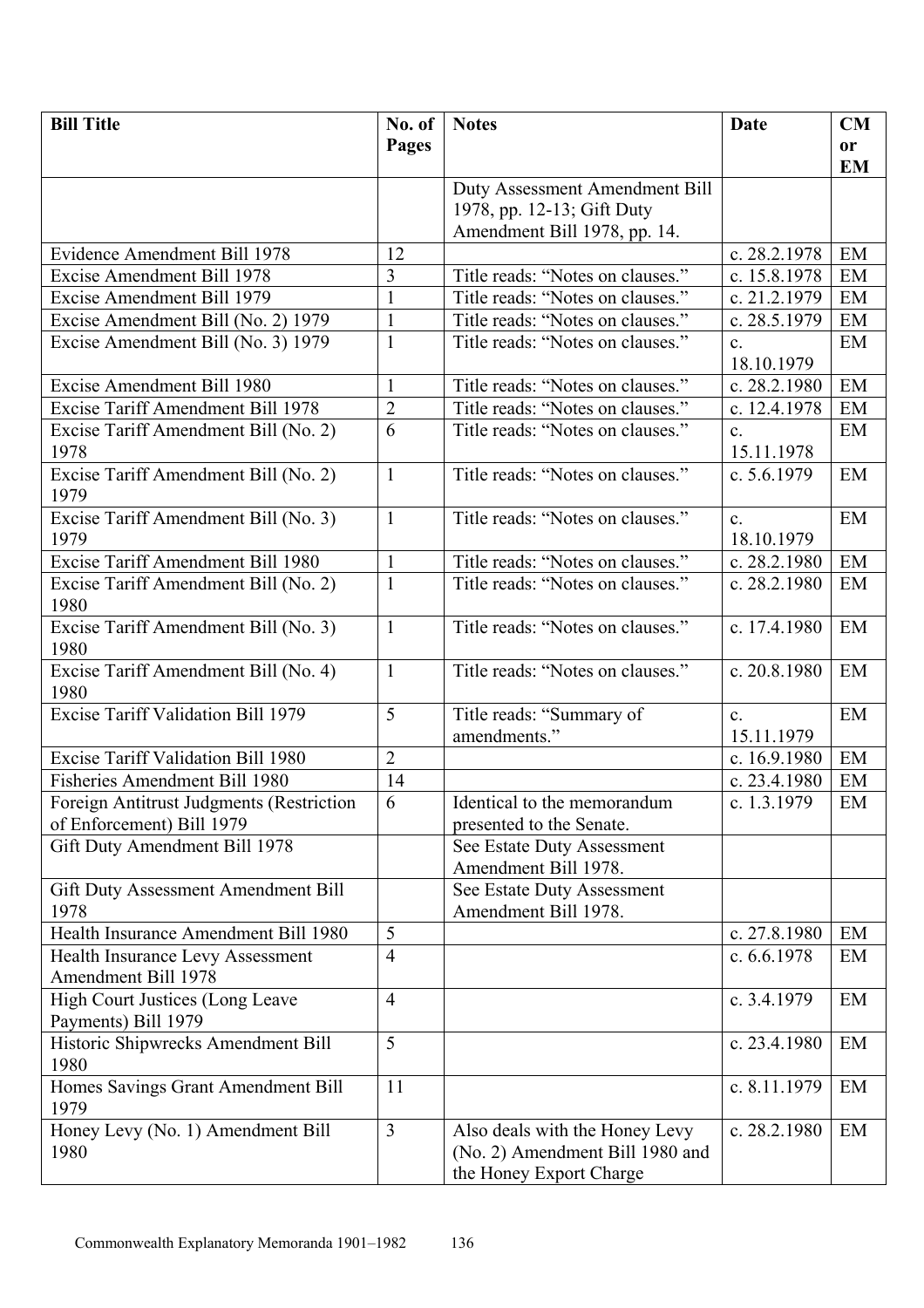| <b>Bill Title</b>                                      | No. of         | <b>Notes</b>                      | <b>Date</b>    | CM        |
|--------------------------------------------------------|----------------|-----------------------------------|----------------|-----------|
|                                                        | Pages          |                                   |                | <b>or</b> |
|                                                        |                |                                   |                | <b>EM</b> |
|                                                        |                | Amendment Bill 1980.              |                |           |
| Honey Levy (No. 2) Amendment Bill                      |                | See Honey Levy (No. 1)            |                |           |
| 1980                                                   |                | Amendment Bill 1980.              |                |           |
| Honey Export Charge Amendment Bill                     |                | See Honey Levy (No. 1)            |                |           |
| 1980                                                   |                | Amendment Bill 1980.              |                |           |
| Honey Industry Amendment Bill 1980                     | $\overline{2}$ |                                   | c. 28.2.1980   | EM        |
| Honey Research Bill 1980                               | $\overline{5}$ |                                   | c. 28.2.1980   | EM        |
| Human Rights Commission Bill 1979                      | 11             | Takes account of Senate           | c. 19.2.1980   | EM        |
|                                                        |                | amendments to the bill.           |                |           |
| Session 1978-79-80: Vol. 8 (of 14)                     |                |                                   |                |           |
| Income Tax (Arrangements with the<br>States) Bill 1978 | 58             |                                   | c. 31.5.1978   | EM        |
| Income Tax (Companies and                              |                | See Income Tax Assessment         |                |           |
| <b>Superannuation Funds) Amendment Bill</b>            |                | Amendment Bill (No. 2) 1978 and   |                |           |
| 1978                                                   |                | <b>Income Tax Assessment</b>      |                |           |
|                                                        |                | Amendment Bill (No. 4) 1978.      |                |           |
| Income Tax (Mining Withholding Tax)                    |                | See Income Tax Assessment         |                |           |
| <b>Bill 1979</b>                                       |                | Amendment Bill (No. 2) 1979.      |                |           |
| Income Tax (Non-resident Companies)                    |                | See Income Tax Assessment         |                |           |
| <b>Bill 1978</b>                                       |                | Amendment Bill (No. 2) 1978 and   |                |           |
|                                                        |                | <b>Income Tax Assessment</b>      |                |           |
|                                                        |                | Amendment Bill (No. 4) 1978.      |                |           |
| Income Tax (International Agreements)                  |                | See Income Tax Assessment         |                |           |
| Amendment Bill 1980                                    |                | Amendment Bill 1980.              |                |           |
| Income Tax (Rates) Amendment Bill                      |                | See Income Tax Assessment         |                |           |
| 1978                                                   |                | Amendment Bill (No. 2) 1978.      |                |           |
| Income Tax (Rates) Amendment Bill (No.                 |                | See Income Tax Assessment         |                |           |
| 2) 1978                                                |                | Amendment Bill (No. 4) 1978.      |                |           |
| Income Tax (Rates) Amendment Bill (No.                 |                | See Income Tax Assessment         |                |           |
| 2) 1979                                                |                | Amendment Bill (No. 6) 1979       |                |           |
| Income Tax (Rates) Amendment Bill (No.                 |                | See Income Tax Assessment         |                |           |
| 2) 1980                                                |                | Amendment Bill (No. 2) 1980.      |                |           |
| Income Tax Assessment Amendment Bill<br>1978           | 75             |                                   | c. 7.4.1978    | EM        |
| <b>Income Tax Assessment Amendment Bill</b>            | 93             | Introduction, pp. 1-4; Income Tax | c. 8.6.1978    | EM        |
| (No. 2) 1978                                           |                | Assessment Amendment Bill (No.    |                |           |
|                                                        |                | 2) 1978, pp. 4-92; Income Tax     |                |           |
|                                                        |                | (Non-resident Companies) Bill     |                |           |
|                                                        |                | 1978, Income Tax (Companies       |                |           |
|                                                        |                | and Superannuation Funds)         |                |           |
|                                                        |                | Amendment Bill 1978, and          |                |           |
|                                                        |                | Income Tax (Rates) Amendment      |                |           |
|                                                        |                | Bill 1978, p. 93.                 |                |           |
| <b>Income Tax Assessment Amendment Bill</b>            | $\overline{3}$ |                                   | $\mathbf{c}$ . | EM        |
| (No. 3) 1978                                           |                |                                   | 19.10.1978     |           |
| Income Tax Assessment Amendment Bill                   | 16             | <b>Supplementary Explanatory</b>  | c.             | EM        |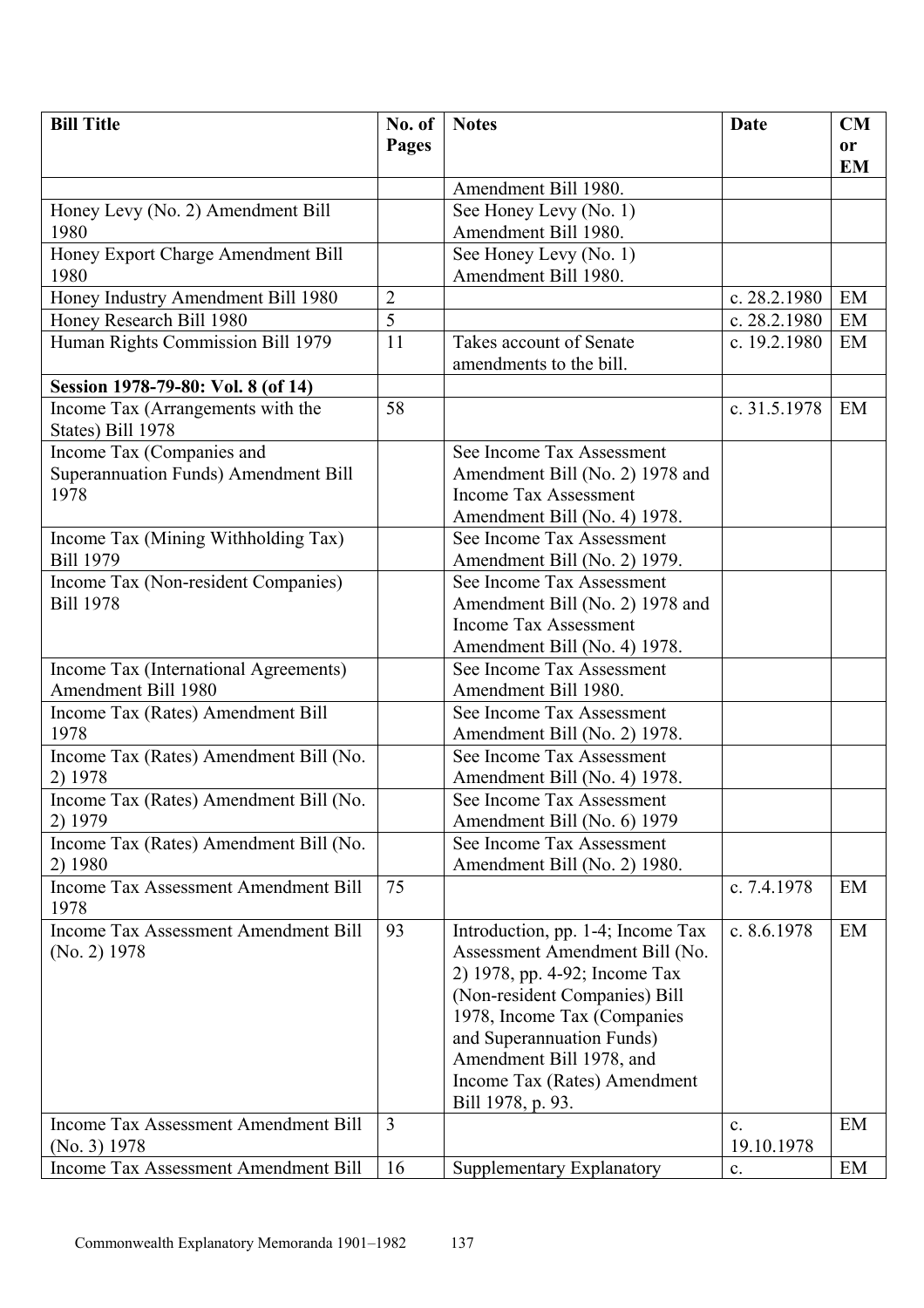| <b>Bill Title</b>                           | No. of         | <b>Notes</b>                                                        | Date           | CM        |
|---------------------------------------------|----------------|---------------------------------------------------------------------|----------------|-----------|
|                                             | Pages          |                                                                     |                | <b>or</b> |
|                                             |                |                                                                     |                | <b>EM</b> |
| (No. 4) 1978 (introduced as Income Tax      |                | Memorandum. Introduction, p. 1;                                     | 30.10.1978     |           |
| Assessment Amendment Bill (No. 2)           |                | <b>Income Tax Assessment</b>                                        |                |           |
| 1978)                                       |                | Amendment Bill (No. 4) 1978, pp.                                    |                |           |
|                                             |                | 2-15; Income Tax (Companies and                                     |                |           |
|                                             |                | Superannuation Funds)<br>Amendment Bill 1978, Income                |                |           |
|                                             |                | Tax (Rates) Amendment Bill (No.                                     |                |           |
|                                             |                | 2) 1978 (introduced as Income                                       |                |           |
|                                             |                | Tax (Rates) Amendment Bill                                          |                |           |
|                                             |                | 1978) and Income Tax (Non-                                          |                |           |
|                                             |                | Resident Companies) Bill 1978, p.                                   |                |           |
|                                             |                | 16.                                                                 |                |           |
| <b>Income Tax Assessment Amendment Bill</b> | 38             |                                                                     | C <sub>1</sub> | EM        |
| (No. 5) 1978                                |                |                                                                     | 23.11.1978     |           |
| Income Tax Assessment Amendment Bill        | 15             | <b>Income Tax Assessment</b>                                        | c. 3.5.1979    | EM        |
| (No. 2) 1979                                |                | Amendment Bill (No. 2) 1979, pp.                                    |                |           |
|                                             |                | 1-15; Income Tax (Mining)                                           |                |           |
|                                             |                | Withholding Tax) Bill 1979, p. 15.<br>Identical to the memorandum   |                |           |
|                                             |                | presented to the House of                                           |                |           |
|                                             |                | Representatives.                                                    |                |           |
| <b>Income Tax Assessment Amendment Bill</b> | 34             |                                                                     | c. 10.5.1979   | EM        |
| (No. 4) 1979                                |                |                                                                     |                |           |
| Income Tax Assessment Amendment Bill        | $\overline{4}$ | Supplementary Explanatory                                           | $\mathbf{c}$ . | EM        |
| (No. 4) 1979                                |                | Memorandum, about amendments                                        | 16.10.1979     |           |
|                                             |                | to be moved by the Treasurer.                                       |                |           |
| <b>Income Tax Assessment Amendment Bill</b> | 20             | Introduction, pp. 1-2; Income Tax                                   | $\mathbf{c}$ . | EM        |
| (No. 5) 1979                                |                | Assessment Amendment Bill (No.                                      | 18.10.1979     |           |
|                                             |                | 5) 1979, pp. 2-19; Loan (Income<br><b>Equalization Deposits)</b>    |                |           |
|                                             |                | Amendment Bill 1979, pp. 19-20.                                     |                |           |
| <b>Income Tax Assessment Amendment Bill</b> | 69             | Introduction, pp. 1-8; Income Tax                                   | $\mathbf{c}$ . | EM        |
| (No. 6) 1979                                |                | Assessment Amendment Bill (No.                                      | 22.11.1979     |           |
|                                             |                | 6) 1979, pp. 9-59; Income Tax                                       |                |           |
|                                             |                | (Rates) Amendment Bill (No. 2)                                      |                |           |
|                                             |                | 1979, pp. 60-69.                                                    |                |           |
| Income Tax Assessment Amendment Bill        | 61             | Introduction, pp. 1-4; Income Tax                                   | c. 20.3.1980   | EM        |
| 1980                                        |                | <b>Assessment Amendment Bill</b>                                    |                |           |
|                                             |                | 1980, pp. 5-26; Income Tax                                          |                |           |
|                                             |                | (International Agreements)                                          |                |           |
| Income Tax Assessment Amendment Bill        | 106            | Amendment Bill 1980, pp. 27-61.                                     | c. $1.5.1980$  | EM        |
| $(No. 2)$ 1980                              |                | Introduction, pp. 1-5; Income Tax<br>Assessment Amendment Bill (No. |                |           |
|                                             |                | 2) 1980, pp. 6-102; Income Tax                                      |                |           |
|                                             |                | (Rates) Amendment Bill (No. 2)                                      |                |           |
|                                             |                | 1980, pp. 103-106.                                                  |                |           |
| <b>Income Tax Assessment Amendment Bill</b> | 10             |                                                                     | c. 1.5.1980    | EM        |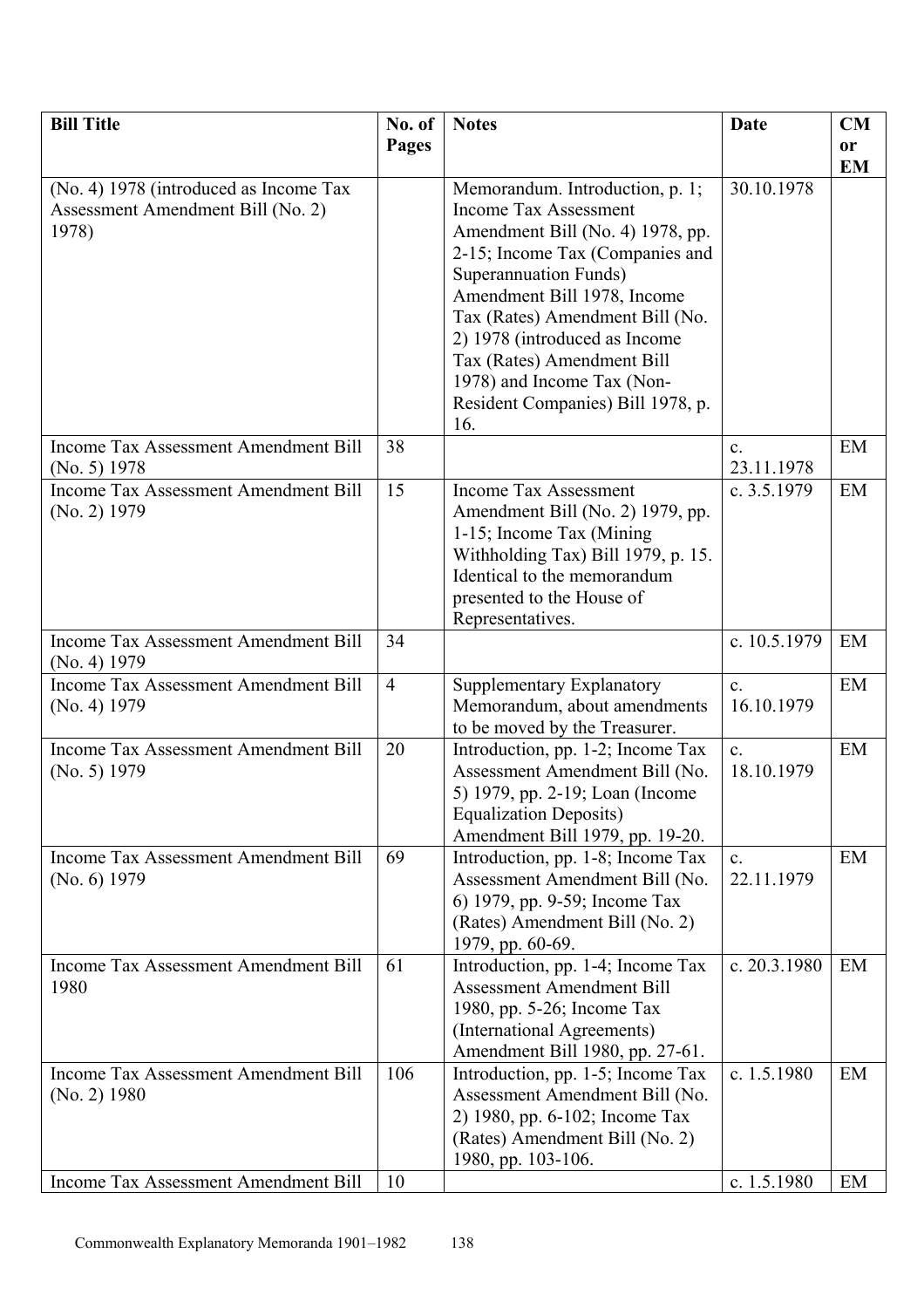| <b>Bill Title</b>                                                     | No. of<br>Pages | <b>Notes</b>                                                                                                                                                                                                                                                    | <b>Date</b>                  | CM              |
|-----------------------------------------------------------------------|-----------------|-----------------------------------------------------------------------------------------------------------------------------------------------------------------------------------------------------------------------------------------------------------------|------------------------------|-----------------|
|                                                                       |                 |                                                                                                                                                                                                                                                                 |                              | or<br><b>EM</b> |
| (No. 3) 1980                                                          |                 |                                                                                                                                                                                                                                                                 |                              |                 |
| <b>Income Tax Assessment Amendment Bill</b><br>(No. 4) 1980           | 39              | Introduction, pp. 1-4; Income Tax<br>Assessment Amendment Bill (No.<br>4) 1980, pp. 5-36; Income Tax<br>(Individuals) Bill 1980, p. 37;<br>Income Tax (Companies and<br>Superannuation Funds) Bill 1980,<br>pp. 38-39.                                          | c. 19.8.1980                 | EM              |
| <b>Income Tax Assessment Amendment Bill</b><br>(No. 5) 1980           | 19              |                                                                                                                                                                                                                                                                 | c. 28.8.1980                 | EM              |
| Loan (Income Equalization Deposits)<br>Amendment Bill 1979            |                 | See Income Tax Assessment<br>Amendment Bill (No. 5) 1979.                                                                                                                                                                                                       |                              |                 |
| Session 1978-79-80: Vol. 9 (of 14)                                    |                 |                                                                                                                                                                                                                                                                 |                              |                 |
| Income Tax (Companies and<br>Superannuation Funds) Bill 1979          |                 | See Income Tax Laws<br>Amendment Bill 1979.                                                                                                                                                                                                                     |                              |                 |
| Income Tax (Individuals) Bill 1979                                    |                 | See Income Tax Laws<br>Amendment Bill 1979.                                                                                                                                                                                                                     |                              |                 |
| Income Tax (International Agreements)<br>Amendment Bill (No. 2) 1980  | 19              |                                                                                                                                                                                                                                                                 | c. $20.8.1980$               | EM              |
| Income Tax (Rates) Amendment Bill<br>1979                             |                 | See Income Tax Laws<br>Amendment Bill 1979.                                                                                                                                                                                                                     |                              |                 |
| Income Tax (Rates and Assessment)<br>Amendment Bill 1979              | $\overline{4}$  |                                                                                                                                                                                                                                                                 | c. 24.5.1979                 | EM              |
| Income Tax Laws Amendment Bill 1979                                   | 43              | Introduction, pp. 1-5; Income Tax<br>Laws Amendment Bill 1979, pp.<br>6-32; Income Tax (Rates)<br>Amendment Bill 1979, pp. 33-41;<br>Income Tax (Individuals) Bill<br>1979, p. 42; Income Tax<br>(Companies and Superannuation)<br>Funds) Bill 1979, pp. 42-43. | $\mathbf{c}$ .<br>25.10.1979 | EM              |
| <b>Industries Assistance Commission</b><br><b>Amendment Bill 1978</b> | 9               | Title reads: "Notes on clauses."                                                                                                                                                                                                                                | 23.2.1978                    | EM              |
| Judges (Long Leave Payments) Bill 1979                                | $\overline{4}$  |                                                                                                                                                                                                                                                                 | c. 3.4.1979                  | EM              |
| Judicial Appointment (Western Samoa)<br><b>Bill 1980</b>              | $\overline{3}$  |                                                                                                                                                                                                                                                                 | c. 21.8.1980                 | EM              |
| Judiciary Amendment Bill (No. 2) 1979                                 | $\mathbf{1}$    | Title reads: "Provisions inserted<br>by Clause 13." Lists new sections<br>and previous corresponding<br>sections in the High Court<br>Procedure Act.                                                                                                            | $\mathbf{c}$ .<br>25.10.1979 | EM              |
| Jurisdiction of Courts (Miscellaneous                                 | 39              | Identical to the memorandum                                                                                                                                                                                                                                     | c. 28.9.1978                 | EM              |
| Amendments) Bill 1978                                                 |                 | presented to the Senate.                                                                                                                                                                                                                                        |                              |                 |
| Liquefied Gas (Road Vehicle Use) Tax<br>(Repeal) Bill 1979            | $\mathbf{1}$    | Title reads: "Notes on clauses."                                                                                                                                                                                                                                | c. 13.9.1979                 | EM              |
| Liquefied Petroleum Gas (Grants) Bill                                 | $\overline{7}$  | Title reads: "Notes on clauses."                                                                                                                                                                                                                                | c. 17.4.1980                 | EM              |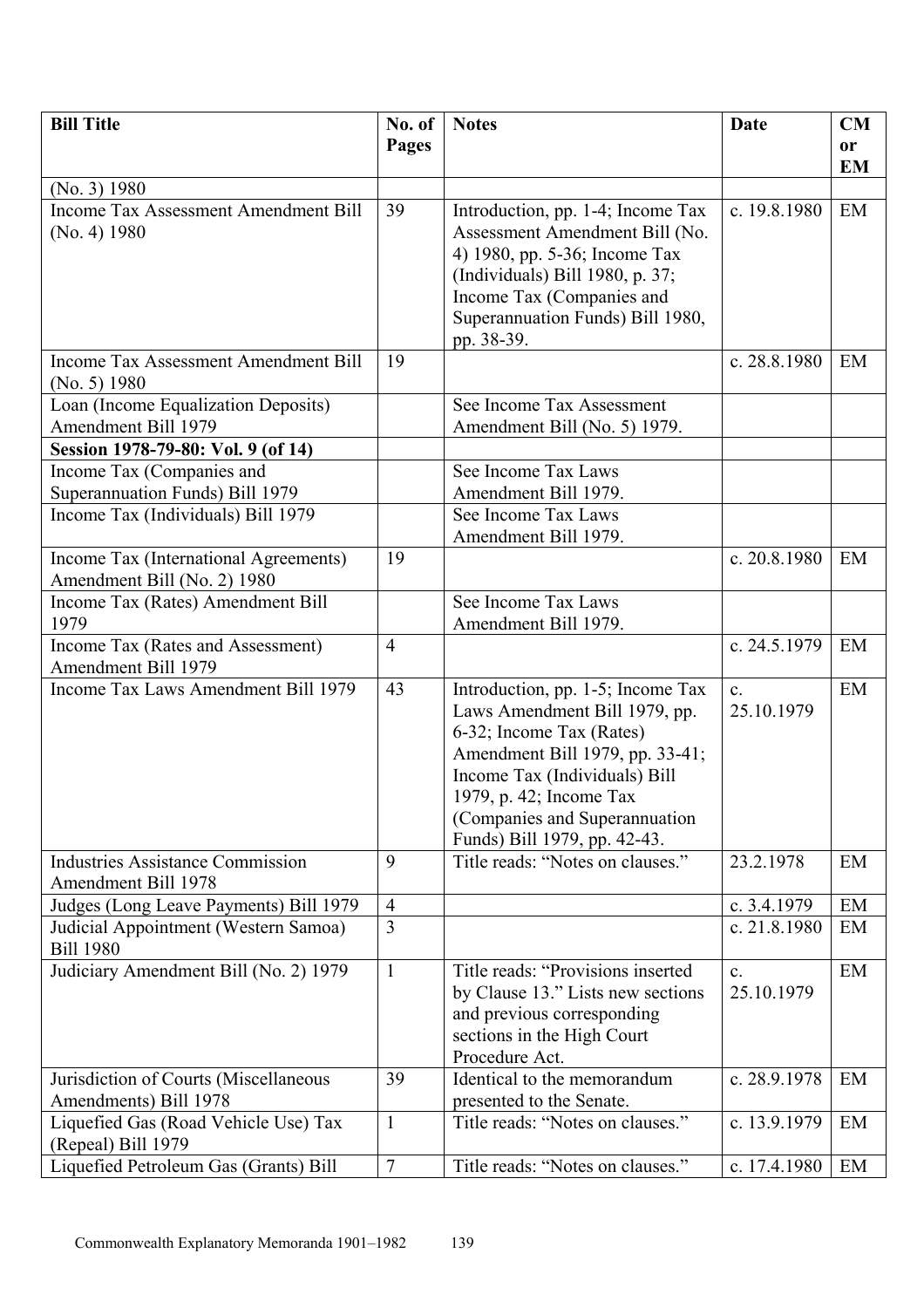| <b>Bill Title</b>                                                    | No. of         | <b>Notes</b>                                    | Date                         | <b>CM</b>     |
|----------------------------------------------------------------------|----------------|-------------------------------------------------|------------------------------|---------------|
|                                                                      | Pages          |                                                 |                              | <sub>or</sub> |
| 1980                                                                 |                |                                                 |                              | <b>EM</b>     |
| <b>Metal Working Machine Tools Bounty</b>                            | $\mathbf{1}$   | Title reads: "Notes on clauses."                | c. 14.9.1978                 | EM            |
| <b>Amendment Bill 1978</b>                                           |                |                                                 |                              |               |
| Session 1978-79-80: Vol. 10 (of 14)                                  |                |                                                 |                              |               |
| National Companies and Securities                                    | 64             |                                                 | c. 28.8.1979                 | EM            |
| <b>Commission Bill 1979</b>                                          |                |                                                 |                              |               |
| National Companies and Securities                                    | 10             |                                                 | c. 27.8.1980                 | EM            |
| <b>Commission Amendment Bill 1980</b>                                |                |                                                 |                              |               |
| National Health Amendment Bill (No. 2)<br>1980                       | 10             |                                                 | c. 27.8.1980                 | EM            |
| National Railway Network (Financial<br>Assistance) Bill 1979         | $\overline{4}$ |                                                 | c. 8.3.1979                  | EM            |
| Navigation Amendment Bill 1979                                       | 169            | Title reads: "Explanatory notes on<br>clauses." | c. 22.5.1979                 | EM            |
| Navigation Amendment Bill 1979                                       | $\mathbf{1}$   | Title reads: "Amendments of                     | c. 9.10.1979                 | EM            |
|                                                                      |                | Navigation Amendment Bill 1979:                 |                              |               |
|                                                                      |                | general purposes of amendments                  |                              |               |
|                                                                      |                | [by the Senate]."                               |                              |               |
| Navigation Amendment Bill 1980                                       | 134            | Title reads: "Explanatory notes on<br>clauses." | c. 23.4.1980                 | EM            |
| Nitrogenous Fertilizers Subsidy                                      | $\mathbf{1}$   | Title reads: "Notes on clauses."                | c. 16.8.1978                 | EM            |
| Amendment Bill 1978                                                  |                |                                                 |                              |               |
| Nitrogenous Fertilizers Subsidy<br>Amendment Bill 1979               | $\mathbf{1}$   | Title reads: "Notes on clauses."                | c. 22.8.1979                 | EM            |
| Nitrogenous Fertilizers Subsidy                                      | 3              |                                                 | c. 27.8.1980                 | EM            |
| Amendment Bill 1980                                                  |                |                                                 |                              |               |
| Norfolk Island Bill 1978                                             | $\overline{7}$ |                                                 | $\mathbf{c}$ .<br>23.11.1978 | EM            |
| Norfolk Island Bill 1979                                             | 5              | Title reads: "Amendments to the                 | c. 3.4.1979                  | EM            |
|                                                                      |                | Norfolk Island Bill 1978:                       |                              |               |
|                                                                      |                | Explanatory Memorandum."                        |                              |               |
| Northern Territory (Self-Government) Bill<br>1978                    | 8              | Title reads: "Notes on clauses."                | c. 11.5.1978                 | EM            |
| Northern Territory (Self-Government) Bill                            | $\mathbf{1}$   | Title reads: "Notes on government               | c. 2.6.1978                  | EM            |
| 1978                                                                 |                | amendments."                                    |                              |               |
| Session 1978-79-80: Vol. 11 (of 14)<br>Ombudsman Amendment Bill 1979 | 1              | Title reads: "Clauses notes."                   | c. 6.6.1979                  | EM            |
| <b>Parliament House Construction Authority</b>                       | $\overline{4}$ |                                                 | c. 8.3.1979                  | EM            |
| <b>Bill 1979</b>                                                     |                |                                                 |                              |               |
| Patents Amendment Bill 1978                                          | $\overline{2}$ | Title reads: "Notes on clauses."                | c. 16.8.1978                 | EM            |
| Patents Amendment Bill 1979                                          | 16             | Title reads: "Notes on clauses."                | c. 21.2.1979                 | EM            |
| Patents Amendment Bill 1980                                          | 10             | Title reads: "Notes on clauses."                | c. 1.5.1980                  | EM            |
| Patents Amendment Bill 1980                                          | 11             | Title reads: "Background and                    | c. 1.5.1980                  | EM            |
|                                                                      |                | purpose."                                       |                              |               |
| <b>Patents Amendment (Patent Cooperation</b>                         | 12             | Title reads: "Notes on clauses."                | c. 28.8.1979                 | EM            |
| Treaty) Bill 1979                                                    |                |                                                 |                              |               |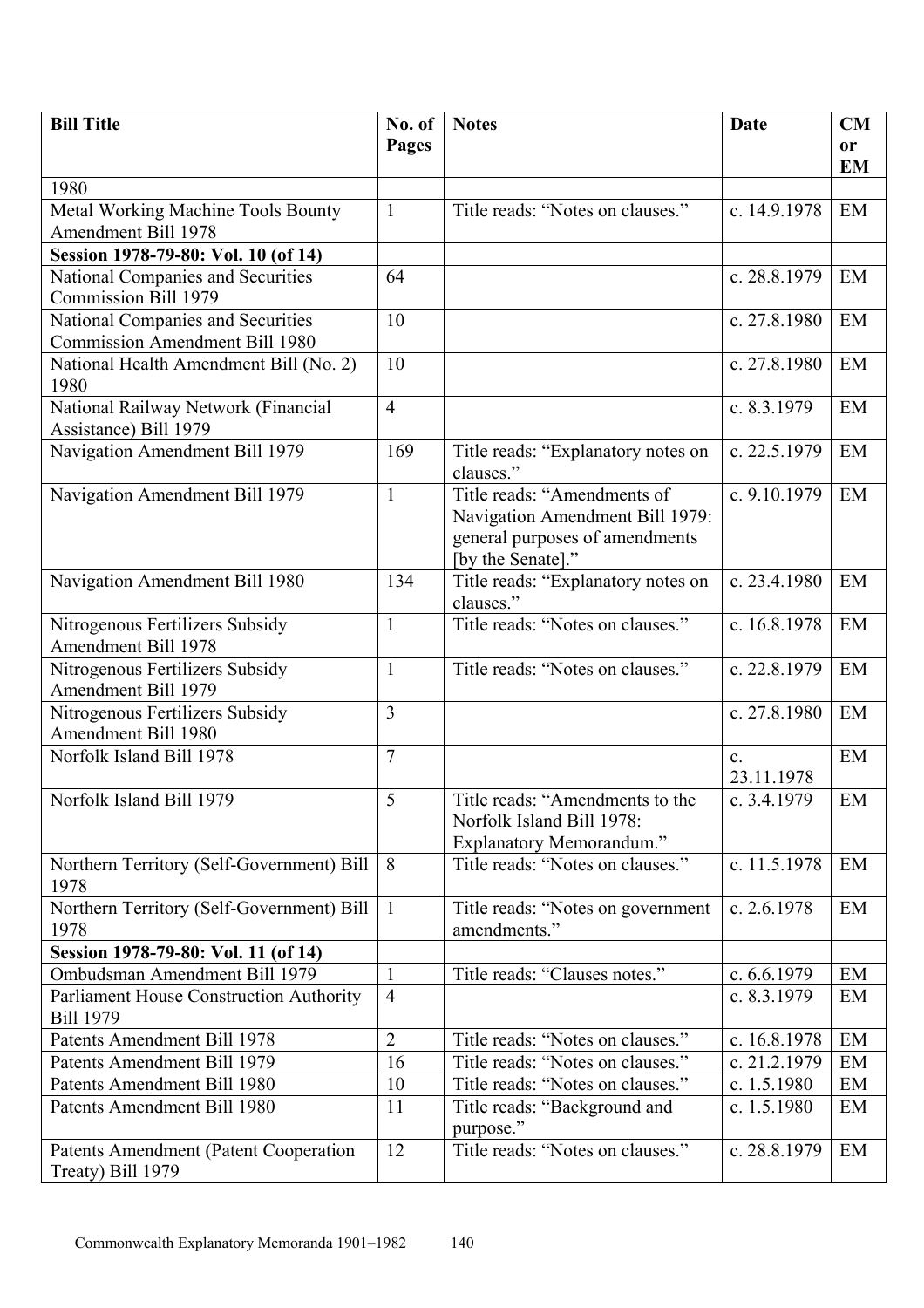| <b>Bill Title</b>                                                              | No. of         | <b>Notes</b>                                                 | <b>Date</b>                | CM        |
|--------------------------------------------------------------------------------|----------------|--------------------------------------------------------------|----------------------------|-----------|
|                                                                                | <b>Pages</b>   |                                                              |                            | <b>or</b> |
|                                                                                |                |                                                              |                            | <b>EM</b> |
| Pay-roll Tax (Territories) Assessment                                          | 6              |                                                              | c. 6.4.1978                | EM        |
| <b>Amendment Bill 1978</b>                                                     |                |                                                              |                            |           |
| Pay-roll Tax (Territories) Assessment                                          | 6              |                                                              | c. 24.5.1978               | EM        |
| Amendment Bill (No. 2) 1978                                                    |                |                                                              |                            |           |
| Pay-roll Tax (Territories) Assessment                                          | 8              |                                                              | c. 21.2.1979               | EM        |
| <b>Amendment Bill 1979</b><br>Pay-roll Tax (Territories) Assessment            | $\overline{7}$ |                                                              | c. 21.2.1980               | EM        |
| Amendment Bill 1980                                                            |                |                                                              |                            |           |
| Petroleum Retail Marketing Franchise Bill                                      | 31             |                                                              | c. $9.9.1980$              | EM        |
| 1980                                                                           |                |                                                              |                            |           |
| Petroleum Retail Marketing Sites Bill                                          | 11             |                                                              | c. 9.9.1980                | EM        |
| 1980                                                                           |                |                                                              |                            |           |
| Petroleum (Submerged Lands)                                                    | 32             |                                                              | c. 23.4.1980               | EM        |
| Amendment Bill 1980                                                            |                |                                                              |                            |           |
| Petroleum (Submerged Lands)                                                    | $\overline{2}$ | Also deals with the Petroleum                                | c. 23.4.1980               | EM        |
| (Exploration Permit Fees) Amendment                                            |                | (Submerged Lands) (Production                                |                            |           |
| <b>Bill 1980</b>                                                               |                | Licence Fees) Amendment Bill                                 |                            |           |
|                                                                                |                | 1980, Petroleum (Submerged                                   |                            |           |
|                                                                                |                | Lands) (Pipeline Licence Fees)                               |                            |           |
|                                                                                |                | Amendment Bill 1980, and                                     |                            |           |
|                                                                                |                | Petroleum (Submerged Lands)                                  |                            |           |
|                                                                                |                | (Registration Fees) Amendment<br>Bill 1980.                  |                            |           |
| Petroleum (Submerged Lands)                                                    |                | See Petroleum (Submerged Lands)                              |                            |           |
| (Production Licence Fees) Amendment                                            |                | (Exploration Permit Fees)                                    |                            |           |
| <b>Bill 1980</b>                                                               |                | Amendment Bill 1980.                                         |                            |           |
| Petroleum (Submerged Lands) (Pipeline                                          |                | See Petroleum (Submerged Lands)                              |                            |           |
| Licence Fees) Amendment Bill 1980                                              |                | (Exploration Permit Fees)                                    |                            |           |
|                                                                                |                | Amendment Bill 1980.                                         |                            |           |
| Petroleum (Submerged Lands)                                                    |                | See Petroleum (Submerged Lands)                              |                            |           |
| (Registration Fees) Amendment Bill 1980                                        |                | (Exploration Permit Fees)                                    |                            |           |
|                                                                                |                | Amendment Bill 1980.                                         |                            |           |
| Petroleum (Submerged Lands) (Royalty)                                          | 6              |                                                              | c. 23.4.1980               | EM        |
| Amendment Bill 1980                                                            |                |                                                              |                            |           |
| Preference to Australian Goods                                                 | 8              | Identical to the memorandum                                  | c. 8.1980                  | EM        |
| (Commonwealth Authorities) Bill 1980                                           | $\overline{3}$ | presented to the Senate.<br>Title reads: "Notes on clauses." |                            |           |
| Prices Justification Amendment Bill 1979<br>Public Service Amendment Bill 1978 | 73             |                                                              | c. 1.3.1979<br>c. 6.6.1978 | EM<br>EM  |
| Session 1978-79-80: Vol. 12 (of 14)                                            |                |                                                              |                            |           |
| <b>Racial Discrimination Amendment Bill</b>                                    | 6              | Identical to the memorandum                                  | c. 19.2.1980               | EM        |
| 1979                                                                           |                | presented to the Senate.                                     |                            |           |
| Railway Agreement (Adelaide to Crystal                                         | 5              |                                                              | c. 21.8.1980               | EM        |
| Brook Railway) Bill 1980                                                       |                |                                                              |                            |           |
| <b>Remuneration and Allowances</b>                                             | 8              |                                                              | c. 11.9.1980               | EM        |
| Amendment Bill 1980                                                            |                |                                                              |                            |           |
| <b>Remuneration Tribunals Amendment Bill</b>                                   | $\mathbf{1}$   | Title reads: "Clause notes."                                 | c. $6.6.1979$              | EM        |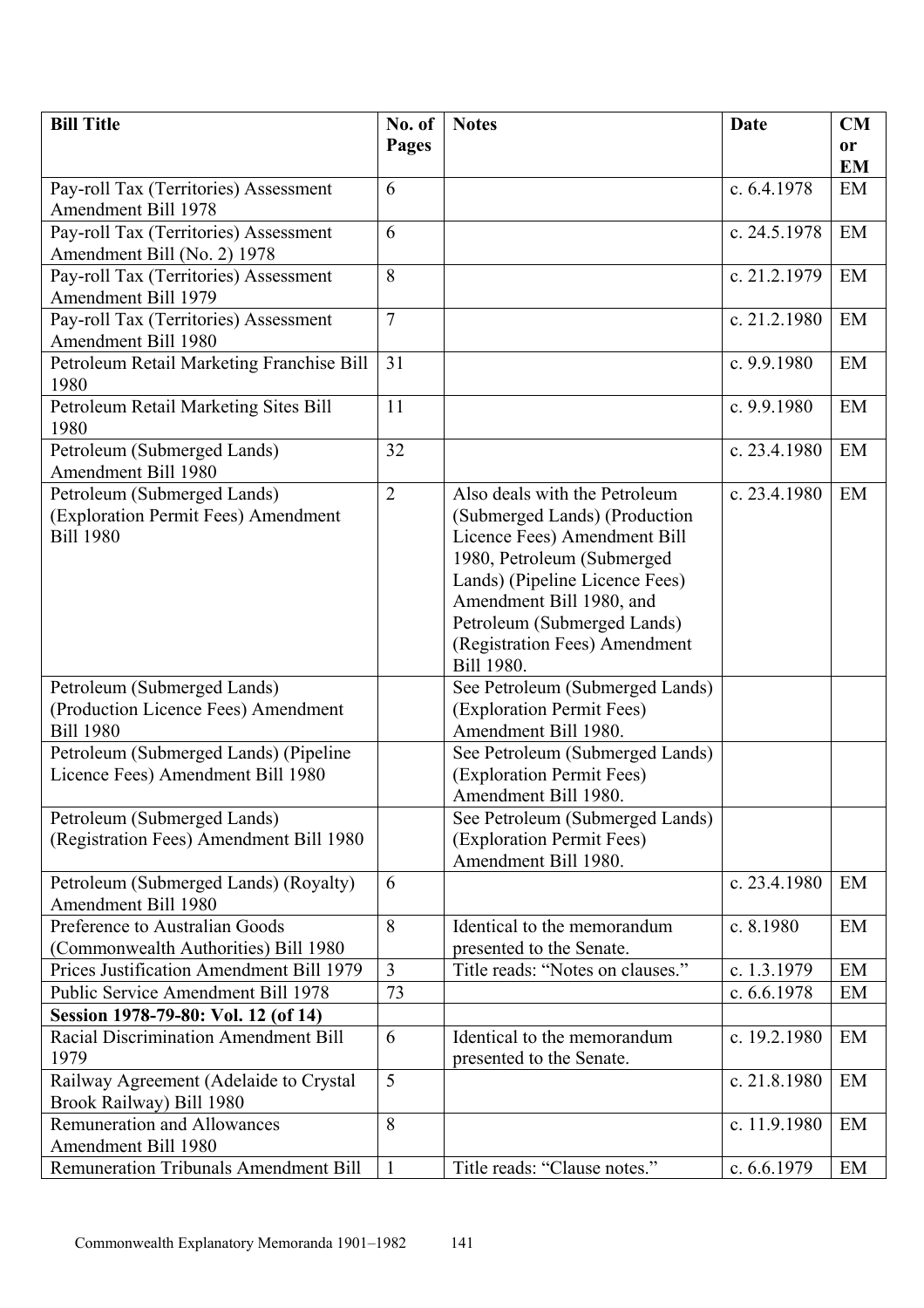| <b>Bill Title</b>                                             | No. of         | <b>Notes</b>                                                            | <b>Date</b>    | CM        |
|---------------------------------------------------------------|----------------|-------------------------------------------------------------------------|----------------|-----------|
|                                                               | Pages          |                                                                         |                | or        |
|                                                               |                |                                                                         |                | <b>EM</b> |
| $(No. 2)$ 1979                                                |                |                                                                         |                |           |
| Repatriation Acts Amendment Bill 1979                         | vii, 27        |                                                                         | c. 1.3.1979    | EM        |
| Roads Grants Bill 1980                                        | 12             |                                                                         | c. 15.5.1980   | EM        |
| Sales Tax Amendment Bills (Nos. 1 to 9)                       | $\overline{2}$ |                                                                         | c. 15.8.1978   | EM        |
| 1978                                                          |                |                                                                         |                |           |
| Sales Tax Assessment (Nos. 1 to 9)                            | 58             | Introduction, pp. 1-6; Bill No. 1,                                      | $\mathbf{c}$ . | EM        |
| <b>Amendment Bills 1978</b>                                   |                | pp. 6-33; Bill No. 2, pp. 34-38;                                        | 16.11.1978     |           |
|                                                               |                | Bill No. 3, pp. 39-42; Bill No. 4,                                      |                |           |
|                                                               |                | pp. 43-46; Bill No. 5, p. 47; Bill                                      |                |           |
|                                                               |                | No. 6, pp. 48-51; Bill No. 7, pp.<br>52-54; Bill No. 8, pp. 55-57; Bill |                |           |
|                                                               |                | No. 9, p. 58.                                                           |                |           |
| Sales Tax (Exemptions and                                     | 10             |                                                                         | c. 25.5.1978   | EM        |
| <b>Classifications)</b> Amendment Bill 1978                   |                |                                                                         |                |           |
| Sales Tax (Exemptions and                                     | $\overline{2}$ |                                                                         | c. 16.8.1978   | EM        |
| Classifications) Amendment Bill (No. 2)                       |                |                                                                         |                |           |
| 1978                                                          |                |                                                                         |                |           |
| Sales Tax (Exemptions and                                     | 6              |                                                                         | c. 24.5.1979   | EM        |
| Classifications) Amendment Bill (No. 2)                       |                |                                                                         |                |           |
| 1979                                                          |                |                                                                         |                |           |
| Sales Tax (Exemptions and                                     | 12             |                                                                         | c. 21.8.1979   | EM        |
| Classifications) Amendment Bill (No. 3)                       |                |                                                                         |                |           |
| 1979                                                          |                |                                                                         |                |           |
| Sales Tax (Exemptions and                                     | 9              | Title reads: "Supplementary                                             | $\mathbf{c}$ . | EM        |
| Classifications) Amendment Bill (No. 3)<br>1979               |                | <b>Explanatory Memorandum</b>                                           | 30.10.1979     |           |
|                                                               |                | (amendments to be moved by the<br>Treasurer)."                          |                |           |
| Seamen's Compensation Amendment Bill                          | 11             | Title reads: "Committee Notes."                                         | c. 20.9.1979   | EM        |
| 1979                                                          |                |                                                                         |                |           |
| Securities Industry Bill 1980                                 | ix,            | Introduction, pp. 1-8; Securities                                       | c. $2.4.1980$  | EM        |
|                                                               | 160            | Industry Bill 1980, pp. 9-140;                                          |                |           |
|                                                               |                | Securities Industry (Fees) Bill                                         |                |           |
|                                                               |                | 1980, pp. 141-142.                                                      |                |           |
| Securities Industry Amendment Bill 1980                       | 21             |                                                                         | c. $27.8.1980$ | EM        |
| Securities Industry Amendment Bill (No.                       | $\overline{7}$ |                                                                         | c. 27.8.1980   | EM        |
| 2) 1980                                                       |                |                                                                         |                |           |
| Session 1978-79-80: Vol. 13 (of 14)                           |                |                                                                         |                |           |
| <b>Ship Construction Bounty Amendment</b><br><b>Bill 1980</b> | $\mathbf{1}$   | Title reads: "Notes on clauses."                                        | c. $6.3.1980$  | EM        |
| Social Services Amendment Bill 1980                           | 19             | Includes a 1-page addendum.                                             | c. $27.8.1980$ | EM        |
| Social Services Amendment Bill 1980                           | $\overline{2}$ | Title reads: "Notes on amendment                                        | c. 10.9.1980   | EM        |
|                                                               |                | to be moved by the Minister                                             |                |           |
|                                                               |                | representing the Minister for                                           |                |           |
|                                                               |                | Social Security."                                                       |                |           |
| <b>State and Northern Territory Grants</b>                    | $\overline{4}$ |                                                                         | c. 8.11.1979   | EM        |
| (Rural Adjustment) Bill 1979                                  |                |                                                                         |                |           |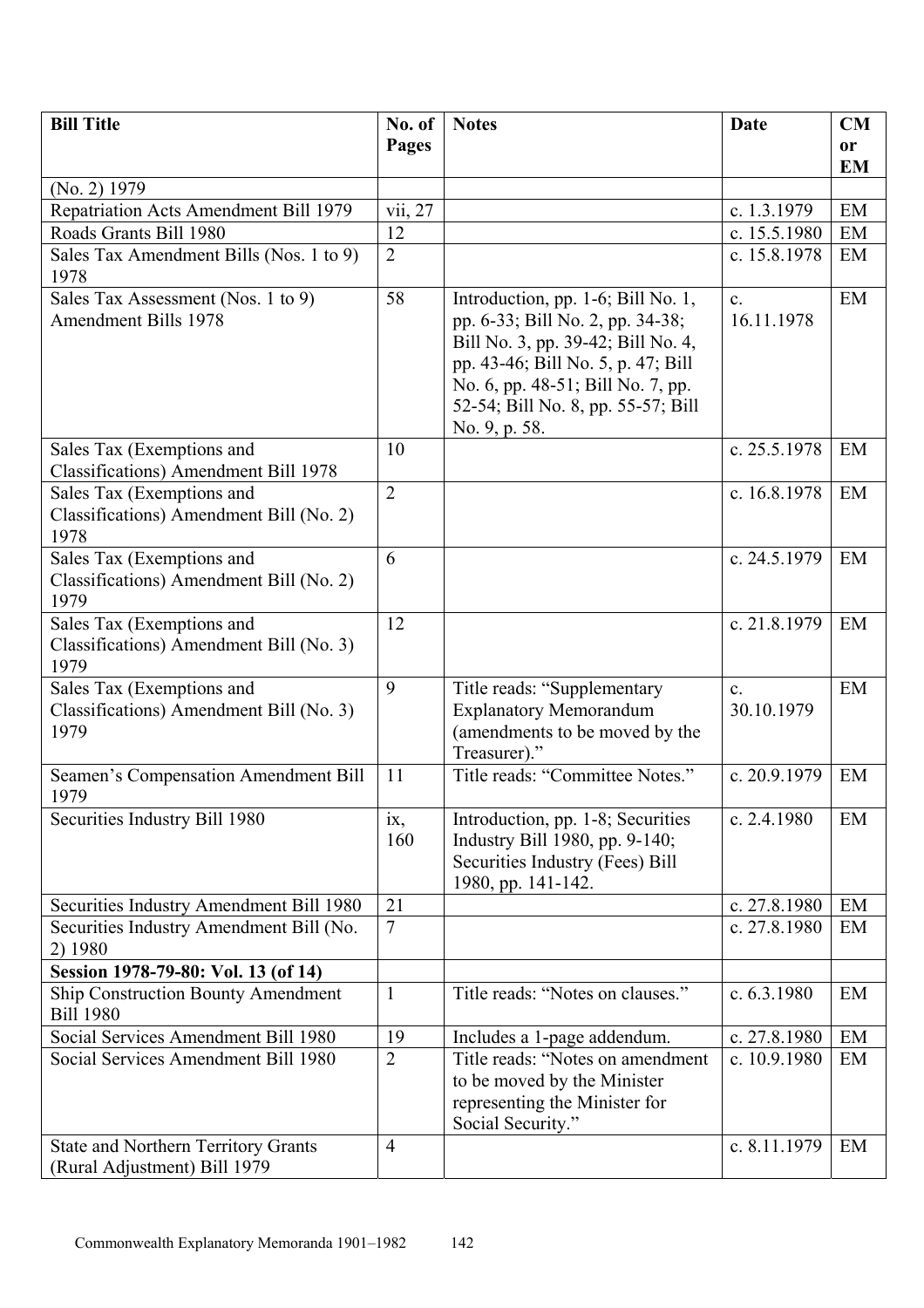| <b>Bill Title</b>                                     | No. of         | <b>Notes</b>                                                            | <b>Date</b>                  | <b>CM</b>     |
|-------------------------------------------------------|----------------|-------------------------------------------------------------------------|------------------------------|---------------|
|                                                       | Pages          |                                                                         |                              | <sub>or</sub> |
|                                                       |                |                                                                         |                              | EM            |
| <b>States Grants (Petroleum Products)</b>             | $\overline{2}$ | Title reads: "Notes on clauses."                                        | c. 8.3.1978                  | EM            |
| Amendment Bill 1978                                   |                |                                                                         |                              |               |
| States Grants (Urban Public Transport)                | 5              |                                                                         | c. 6.4.1978                  | EM            |
| <b>Bill 1978</b>                                      |                |                                                                         |                              |               |
| <b>States Grants (Urban Public Transport)</b>         | $\overline{4}$ |                                                                         | c. 9.11.1978                 | EM            |
| <b>Amendment Bill 1978</b>                            |                |                                                                         |                              |               |
| <b>Statutory Rules Publication Amendment</b>          | 3              | Identical to the memorandum                                             | c. 20.2.1980                 | EM            |
| <b>Bill 1980</b>                                      | $\overline{4}$ | presented to the Senate.                                                |                              | EM            |
| Sugar Agreement Bill 1979                             |                |                                                                         | $\mathbf{c}$ .<br>25.10.1979 |               |
| Session 1978-79-80: Vol. 14 (of 14)                   |                |                                                                         |                              |               |
| <b>Estate Duty Assessment Amendment Bill</b>          |                | See Taxation Administration                                             |                              |               |
| 1979                                                  |                | Amendment Bill 1979.                                                    |                              |               |
| Gift Duty Assessment Amendment Bill                   |                | See Taxation Administration                                             |                              |               |
| 1979                                                  |                | Amendment Bill 1979.                                                    |                              |               |
| <b>Income Tax Assessment Amendment Bill</b>           |                | See Taxation Administration                                             |                              |               |
| (No. 3) 1979                                          |                | Amendment Bill 1979.                                                    |                              |               |
| Pay-roll Tax Assessment Amendment Bill                |                | See Taxation Administration                                             |                              |               |
| 1979                                                  |                | Amendment Bill 1979.                                                    |                              |               |
| Pay-roll Tax (Territories) Assessment                 |                | See Taxation Administration                                             |                              |               |
| Amendment Bill (No. 2) 1979                           |                | Amendment Bill 1979.                                                    |                              |               |
| <b>Taxation Administration Amendment Bill</b><br>1979 | 16             | Introduction, pp. 1-3; Taxation<br><b>Administration Amendment Bill</b> | c. 24.5.1979                 | EM            |
|                                                       |                | 1979, pp. 3-9; Estate Duty                                              |                              |               |
|                                                       |                | <b>Assessment Amendment Bill</b>                                        |                              |               |
|                                                       |                | 1979, pp. 4-9; Gift Duty                                                |                              |               |
|                                                       |                | <b>Assessment Amendment Bill</b>                                        |                              |               |
|                                                       |                | 1979, pp. 9-11; Income Tax                                              |                              |               |
|                                                       |                | Assessment Amendment Bill (No.                                          |                              |               |
|                                                       |                | 3) 1979, pp. 11-13; Pay-roll Tax                                        |                              |               |
|                                                       |                | <b>Assessment Amendment Bill</b>                                        |                              |               |
|                                                       |                | 1979, pp. 13-16; Pay-roll Tax                                           |                              |               |
|                                                       |                | (Territories) Assessment                                                |                              |               |
|                                                       |                | Amendment Bill (No. 2) 1979, p.<br>16.                                  |                              |               |
| Taxation Debts (Abolition of Crown                    | 15             |                                                                         | c. 27.8.1980                 | EM            |
| Priority) Bill 1980                                   |                |                                                                         |                              |               |
| Telecommunications Amendment Bill                     | $\mathbf{1}$   | Title reads: "Notes on clauses."                                        | c. 23.8.1979                 | EM            |
| 1979                                                  |                |                                                                         |                              |               |
| Telecommunications (Interception) Bill                | 9              | Title reads: "Notes on clauses."                                        | c. 23.8.1979                 | EM            |
| 1979                                                  |                |                                                                         |                              |               |
| Trade Marks Amendment Bill 1978                       | 9              | Title reads: "Notes on clauses."                                        | c. 24.8.1978                 | EM            |
| Trade Practices Amendment Bill 1978                   | 10             |                                                                         | c. 13.4.1978                 | EM            |
| Trade Practices Amendment Bill 1978                   | 5              | Title reads: "Explanatory                                               | c. 18.9.1978                 | EM            |
|                                                       |                | Memorandum on amendments to                                             |                              |               |
|                                                       |                | the Bill."                                                              |                              |               |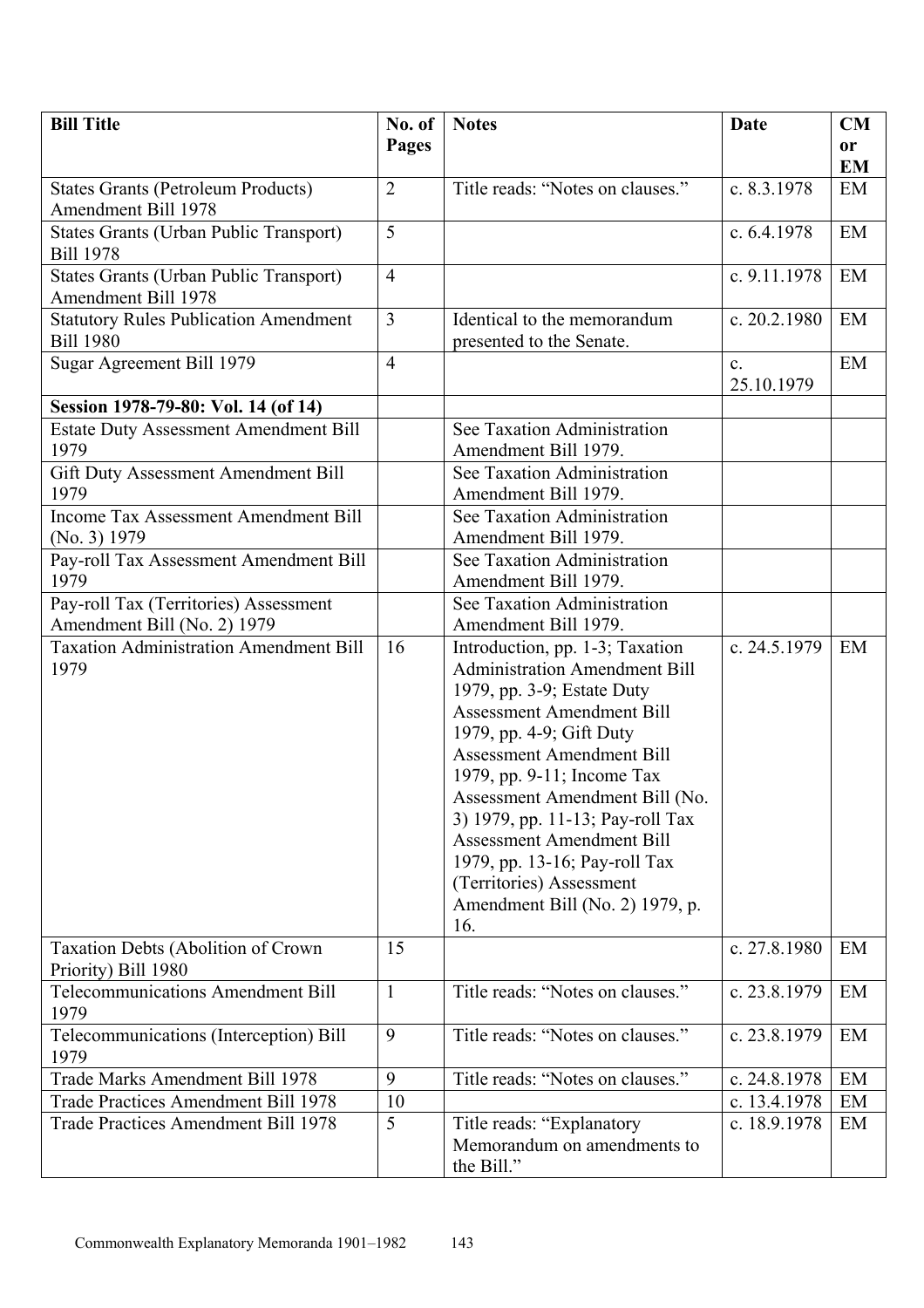| <b>Bill Title</b>                                          | No. of         | <b>Notes</b>                      | Date           | <b>CM</b>     |
|------------------------------------------------------------|----------------|-----------------------------------|----------------|---------------|
|                                                            | Pages          |                                   |                | <sub>or</sub> |
|                                                            |                |                                   |                | <b>EM</b>     |
| Trade Practices Amendment Bill (No. 2)                     | $\overline{2}$ |                                   | $\mathbf{c}$ . | EM            |
| 1978                                                       |                |                                   | 26.10.1978     |               |
| Trade Practices Amendment Bill 1980                        | 16             |                                   | c. $21.4.1980$ | EM            |
| <b>Trade Practices (Boycotts) Amendment</b>                | $\overline{4}$ |                                   | c. 13.5.1980   | EM            |
| <b>Bill 1980</b>                                           |                |                                   |                |               |
| <b>Whale Protection Bill 1980</b>                          | $\mathbf{1}$   |                                   | c. 23.4.1980   | EM            |
| Whale Protection Bill 1980                                 | $\overline{4}$ | Title reads: "Notes on clauses."  | c. 23.4.1980   | EM            |
| Wheat Industry Stabilization Amendment<br><b>Bill 1979</b> | $\overline{3}$ |                                   | c. 10.5.1979   | EM            |
| Wheat Industry Stabilization                               | $\overline{3}$ |                                   | c. 10.5.1979   | EM            |
| (Reimbursement of Borrowing Costs) Bill<br>1979            |                |                                   |                |               |
| Wheat Industry Stabilization                               | $\overline{2}$ |                                   | c. 8.11.1979   | EM            |
| (Reimbursement of Borrowing Costs)                         |                |                                   |                |               |
| <b>Amendment Bill 1979</b>                                 |                |                                   |                |               |
| Wheat Levy Bill (No. 1) 1979                               | $\overline{2}$ |                                   | c. 8.11.1979   | EM            |
| Wheat Levy Bill (No. 2) 1979                               | $\overline{2}$ |                                   | c. 8.11.1979   | EM            |
| Wheat Marketing Bill 1979                                  | 18             |                                   | c. 8.11.1979   | EM            |
| <b>Wheat Products Export Adjustment</b>                    | $\overline{2}$ |                                   | c. 8.11.1979   | EM            |
| Amendment Bill 1979                                        |                |                                   |                |               |
| Wheat Research Amendment Bill 1979                         | 3              |                                   | c. 8.11.1979   | EM            |
| Wheat Tax Bill 1979                                        | $\overline{2}$ |                                   | c. 8.11.1979   | EM            |
| Wine Grapes Levy Amendment Bill 1980                       | $\overline{5}$ | Wine Grapes Levy Amendment        | c. 11.9.1980   | EM            |
| [31st Parliament]                                          |                | Bill 1980, pp. 1-2; Wine Research |                |               |
|                                                            |                | Amendment Bill 1980, pp. 3-4.     |                |               |
| Wine Research Amendment Bill 1980                          |                | See Wine Grapes Levy              |                |               |
| [31st Parliament]                                          |                | Amendment Bill 1980 [31st         |                |               |
|                                                            |                | Parliament].                      |                |               |
| Session 1980-81-82-83: Vol. 1 (of 14)                      |                |                                   |                |               |
| Aboriginal Land Rights Legislation                         | $\overline{4}$ | Identical to the memorandum       | c. 16.3.1982   | EM            |
| Amendment Bill 1982                                        |                | presented to the Senate.          |                |               |
| <b>Administrative Decisions (Judicial</b>                  |                | See Bank Account Debits Tax       |                |               |
| Review) Amendment Bill 1982                                |                | Administration Bill 1982.         |                |               |
| <b>Advisory Council for Inter-government</b>               | $\overline{2}$ |                                   | c. 4.12.1980   | EM            |
| Relations Amendment Bill 1980                              |                |                                   |                |               |
| Aged or Disabled Persons Homes                             | 3              |                                   | C <sub>1</sub> | EM            |
| Amendment Bill 1980                                        |                |                                   | 26.11.1980     |               |
| Air Accidents (Commonwealth                                | $\overline{4}$ |                                   | c. 24.3.1982   | EM            |
| Government Liability) Amendment Bill                       |                |                                   |                |               |
| 1982                                                       |                |                                   |                |               |
| Air Navigation (Charges) Amendment<br><b>Bill 1982</b>     | 6              |                                   | c. 19.8.1982   | EM            |
| Air Navigation Legislation (Validation                     | $\overline{2}$ |                                   | c. 9.9.1982    | EM            |
| and Interpretation) Bill 1982                              |                |                                   |                |               |
| Airlines Agreement Bill 1981                               | $\overline{7}$ |                                   | c. 28.5.1981   | EM            |
| <b>Airlines Equipment Amendment Bill 1981</b>              | $\overline{4}$ |                                   | c. 28.5.1981   | EM            |
|                                                            |                |                                   |                |               |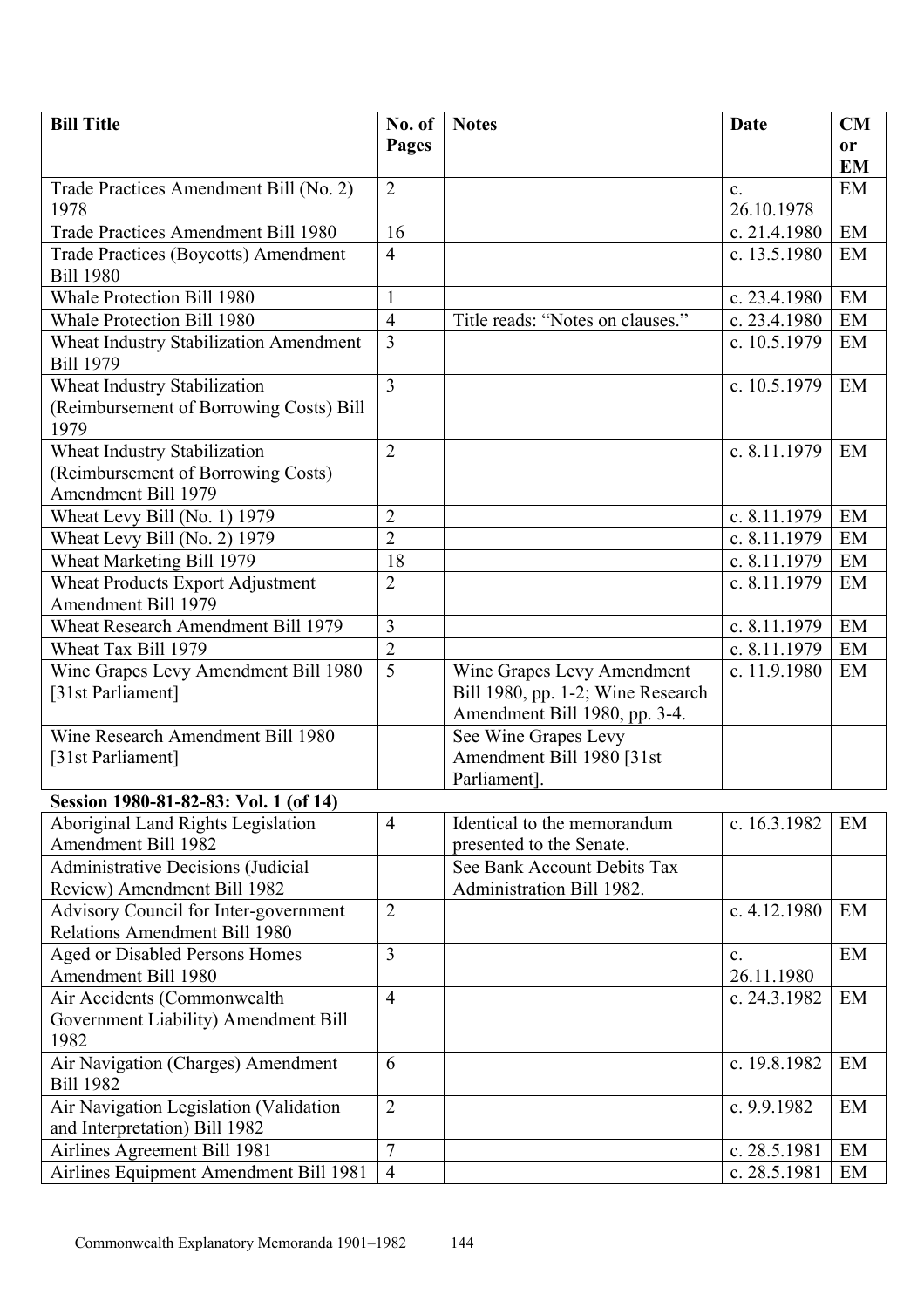| <b>Bill Title</b>                                                     | No. of         | <b>Notes</b>                                                       | Date           | CM        |
|-----------------------------------------------------------------------|----------------|--------------------------------------------------------------------|----------------|-----------|
|                                                                       | <b>Pages</b>   |                                                                    |                | <b>or</b> |
|                                                                       |                |                                                                    |                | <b>EM</b> |
| <b>Antarctic Marine Living Resources</b>                              | $\overline{4}$ |                                                                    | c. 26.3.1981   | EM        |
| <b>Conservation Bill 1981</b>                                         |                |                                                                    |                |           |
| Apple and Pear Export Charge                                          |                | See Australian Apple and Pear                                      |                |           |
| Amendment Bill 1981                                                   |                | <b>Corporation Amendment Bill</b><br>$(No.2)$ 1981.                |                |           |
| Apple and Pear Export Underwriting Bill                               | 5              | Introduction, pp. 2-3; Apple and                                   | c. 26.2.1981   | EM        |
| 1981                                                                  |                | Pear Export Underwriting Bill                                      |                |           |
|                                                                       |                | 1981, p. 4; Apple and Pear                                         |                |           |
|                                                                       |                | <b>Stabilization Amendment Bill</b>                                |                |           |
|                                                                       |                | 1981, pp. 4-5; Australian Apple                                    |                |           |
|                                                                       |                | and Pear Corporation Amendment                                     |                |           |
|                                                                       |                | Bill 1981, p. 5.                                                   |                |           |
| Apple and Pear Levy Amendment Bill<br>1981                            |                | See Australian Apple and Pear<br><b>Corporation Amendment Bill</b> |                |           |
|                                                                       |                | $(No.2)$ 1981.                                                     |                |           |
| Apple and Pear Stabilization Amendment                                |                | See Apple and Pear Export                                          |                |           |
| <b>Bill 1981</b>                                                      |                | Underwriting Bill 1981.                                            |                |           |
| Appropriation Bills (Nos. 3 and 4) 1981-                              | $\mathbf{1}$   |                                                                    | c. 24.3.1982   | EM        |
| 82                                                                    |                |                                                                    |                |           |
| Asian Development Fund Bill 1982                                      | $\overline{3}$ |                                                                    | c. 26.8.1982   | EM        |
| <b>Australian Apple and Pear Corporation</b><br>Amendment Bill 1981   |                | See Apple and Pear Export<br>Underwriting Bill 1981.               |                |           |
| <b>Australian Apple and Pear Corporation</b>                          | $\overline{4}$ | Also deals with these bills: Apple                                 | c. 20.8.1981   | EM        |
| Amendment Bill (No. 2) 1981                                           |                | and Pear Levy Amendment Bill                                       |                |           |
|                                                                       |                | 1981; Apple and Pear Export                                        |                |           |
|                                                                       |                | Charge Amendment Bill 1981.                                        |                |           |
| Australian Bicentennial Road                                          | 20             |                                                                    | C <sub>1</sub> | EM        |
| Development Trust Fund Bill 1982                                      |                |                                                                    | 14.10.1982     |           |
| <b>Australian Broadcasting Corporation Bill</b><br>1982               | 25             |                                                                    | c. 9.9.1982    | EM        |
| <b>Australian Broadcasting Corporation</b>                            | 6              |                                                                    | c. 9.9.1982    | EM        |
| (Transitional Provisions and                                          |                |                                                                    |                |           |
| Consequential Amendments) Bill 1982                                   |                |                                                                    |                |           |
| <b>Australian Capital Territory Electricity</b>                       | 5              |                                                                    | c. 10.3.1982   | EM        |
| Supply Amendment Bill 1982                                            |                |                                                                    |                |           |
| Australian Capital Territory Gaming and<br>Liquor Authority Bill 1982 | $\overline{4}$ |                                                                    | c. 27.5.1981   | EM        |
| <b>Australian Capital Territory Stamp Duty</b>                        | $\overline{7}$ | Introduction, pp. 1-3; Australian                                  | c. 18.8.1981   | EM        |
| <b>Amendment Bill 1981</b>                                            |                | Capital Territory Stamp Duty                                       |                |           |
|                                                                       |                | Amendment Bill 1981, pp. 3-5;                                      |                |           |
|                                                                       |                | <b>Australian Capital Territory Tax</b>                            |                |           |
|                                                                       |                | (Cheques) Amendment Bill 1981,                                     |                |           |
|                                                                       |                | pp. 5-6; Australian Capital                                        |                |           |
|                                                                       |                | Territory Tax (Insurance                                           |                |           |
|                                                                       |                | Business) Amendment Bill 1981,                                     |                |           |
|                                                                       |                | p. 6.                                                              |                |           |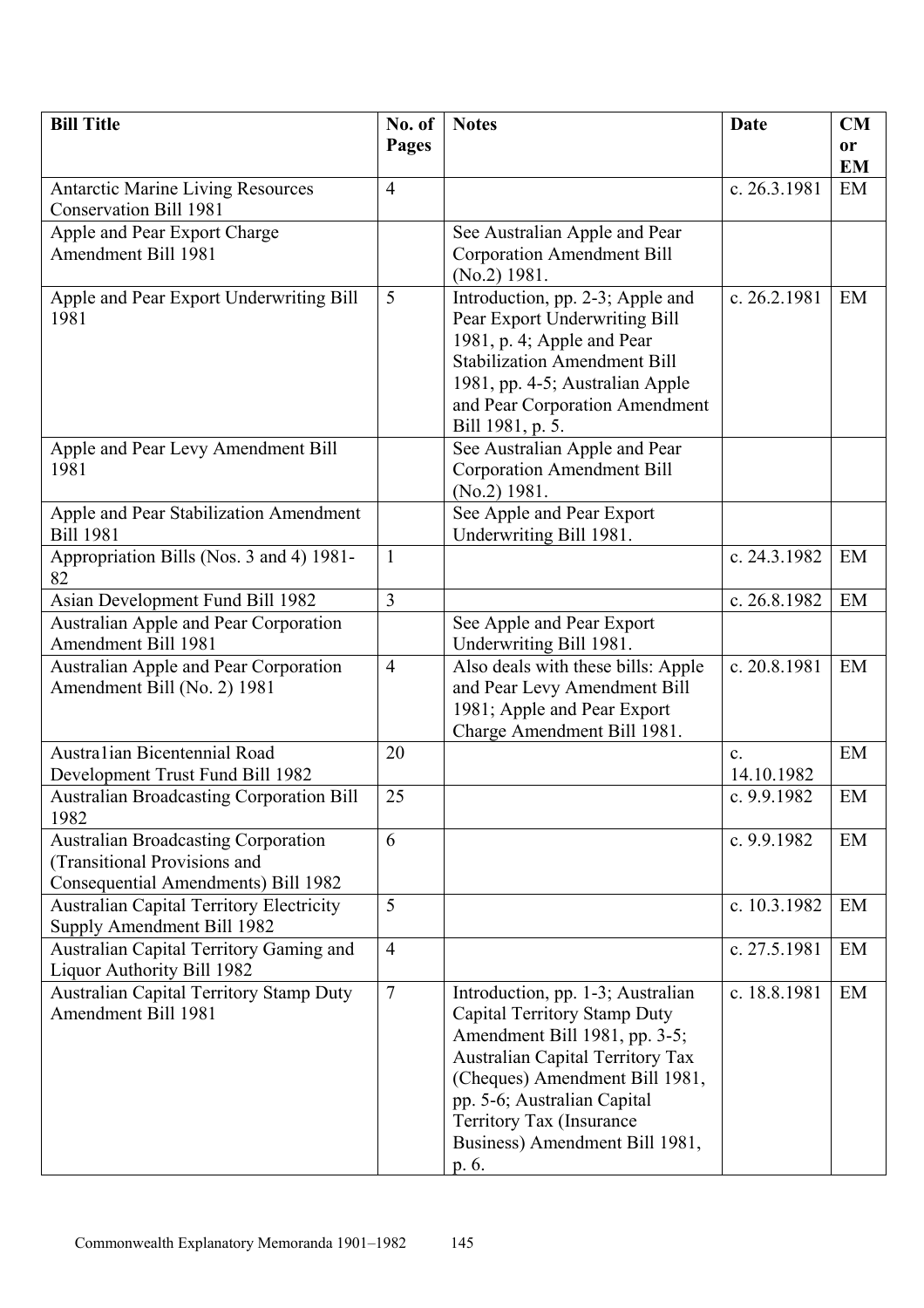| <b>Bill Title</b>                              | No. of       | <b>Notes</b>                                                   | Date           | <b>CM</b>              |
|------------------------------------------------|--------------|----------------------------------------------------------------|----------------|------------------------|
|                                                | <b>Pages</b> |                                                                |                | <b>or</b><br><b>EM</b> |
| <b>Australian Capital Territory Stamp Duty</b> |              | See Australian Capital Territory                               |                |                        |
| <b>Amendment Bill 1982</b>                     |              | Tax (Vehicle Registration)                                     |                |                        |
|                                                |              | Amendment Bill 1982.                                           |                |                        |
| <b>Australian Capital Territory Tax</b>        |              | See Australian Capital Territory                               |                |                        |
| (Cheques) Amendment Bill 1981                  |              | <b>Stamp Duty Amendment Bill</b>                               |                |                        |
|                                                |              | 1981.                                                          |                |                        |
| <b>Australian Capital Territory Tax</b>        |              | See Australian Capital Territory                               |                |                        |
| (Insurance Business) Amendment Bill            |              | <b>Stamp Duty Amendment Bill</b>                               |                |                        |
| 1981                                           |              | 1981.                                                          |                |                        |
| <b>Australian Capital Territory Tax</b>        |              | See Australian Capital Territory                               |                |                        |
| (Insurance Business) Amendment Bill            |              | Taxation (Administration)                                      |                |                        |
| (No. 2) 1981                                   |              | Amendment Bill 1981.                                           |                |                        |
| <b>Australian Capital Territory Tax</b>        |              | See Australian Capital Territory                               |                |                        |
| (Insurance Business) Amendment Bill            |              | Tax (Vehicle Registration)                                     |                |                        |
| 1982                                           |              | Amendment Bill 1982.                                           |                |                        |
| Australian Capital Territory Tax (Life         |              | See Australian Capital Territory                               |                |                        |
| Insurance Business) Bill 1981                  |              | Taxation (Administration)                                      |                |                        |
|                                                |              | Amendment Bill 1981.                                           |                |                        |
| Australian Capital Territory Tax (Vehicle      |              | See Australian Capital Territory                               |                |                        |
| Registration) Bill 1981                        |              | Taxation (Administration)                                      |                |                        |
|                                                |              | Amendment Bill 1981.                                           |                |                        |
| Australian Capital Territory Tax (Vehicle      | 22           | Introduction, pp. 2-7; Australian                              | $\mathbf{c}$ . | EM                     |
| Registration) Amendment Bill 1982              |              | Capital Territory Tax (Vehicle                                 | 14.10.1982     |                        |
|                                                |              | <b>Registration</b> ) Amendment Bill                           |                |                        |
|                                                |              | 1982, pp. 8-11; Australian Capital<br>Territory Tax (Insurance |                |                        |
|                                                |              | Business) Amendment Bill 1982,                                 |                |                        |
|                                                |              | pp. 11-12; Australian Capital                                  |                |                        |
|                                                |              | <b>Territory Stamp Duty Amendment</b>                          |                |                        |
|                                                |              | Bill 1982, pp. 12-15; Australian                               |                |                        |
|                                                |              | Capital Territory Taxation                                     |                |                        |
|                                                |              | (Administration) Amendment Bill                                |                |                        |
|                                                |              | 1982, pp. 15-21.                                               |                |                        |
| <b>Australian Capital Territory Taxation</b>   | 23           | Introduction, pp. 1-4; Australian                              | c. 15.9.1981   | EM                     |
| (Administration) Amendment Bill 1981           |              | Capital Territory Taxation                                     |                |                        |
|                                                |              | (Administration) Amendment Bill                                |                |                        |
|                                                |              | 1981, pp. 5-17; Australian Capital                             |                |                        |
|                                                |              | Territory Tax (Vehicle                                         |                |                        |
|                                                |              | Registration) Bill 1981, pp. 18-19;                            |                |                        |
|                                                |              | <b>Australian Capital Territory Tax</b>                        |                |                        |
|                                                |              | (Life Insurance Business) Bill                                 |                |                        |
|                                                |              | 1981, pp. 20-21; Australian                                    |                |                        |
|                                                |              | Capital Territory Tax (Insurance                               |                |                        |
|                                                |              | Business) Amendment Bill (No. 2)                               |                |                        |
|                                                |              | 1981, pp. 21-22.                                               |                |                        |
| <b>Australian Capital Territory Taxation</b>   |              | See Australian Capital Territory                               |                |                        |
| (Administration) Amendment Bill 1982           |              | Tax (Vehicle Registration)                                     |                |                        |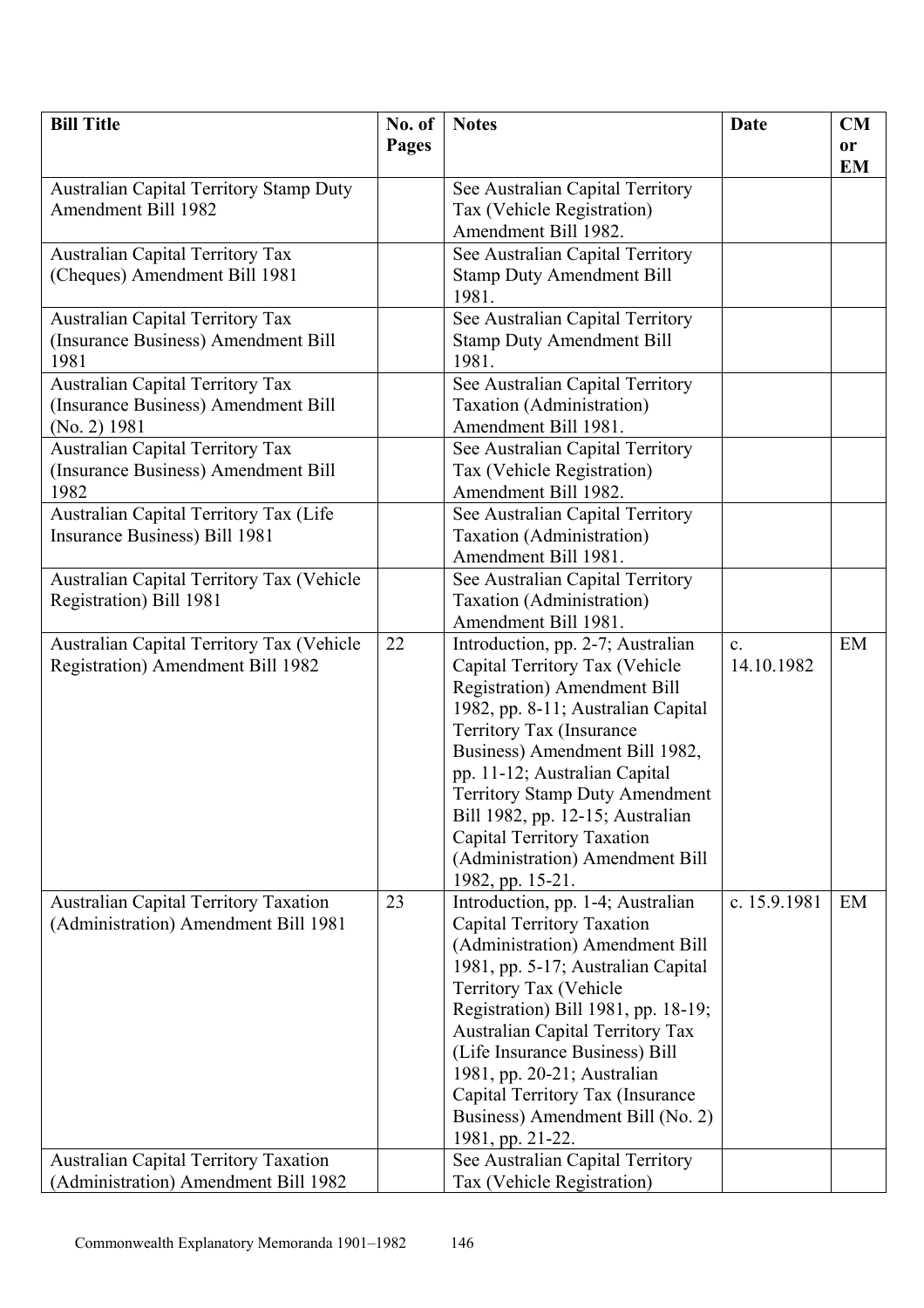| <b>Bill Title</b>                               | No. of         | <b>Notes</b>                      | <b>Date</b>    | CM        |
|-------------------------------------------------|----------------|-----------------------------------|----------------|-----------|
|                                                 | Pages          |                                   |                | or        |
|                                                 |                |                                   |                | <b>EM</b> |
|                                                 |                | Amendment Bill 1982.              |                |           |
| <b>Australian Centre for International</b>      | 8              |                                   | $\mathbf{c}$ . | EM        |
| <b>Agricultural Research Bill 1981</b>          |                |                                   | 27.10.1981     |           |
| Australian Federal Police Amendment Bill        | 5              | Virtually identical to the        | c. 10.3.1981   | EM        |
| 1981                                            |                | memorandum presented to the       |                |           |
|                                                 |                | Senate—only the heading differs.  |                |           |
| <b>Australian Meat and Live-stock</b>           | 6              |                                   | $\mathbf{c}$ . | EM        |
| Corporation Amendment Bill 1980                 |                |                                   | 26.11.1980     |           |
| <b>Australian Meat and Live-stock</b>           | 3              |                                   | c. 10.9.1981   | EM        |
| Corporation Amendment Bill 1981                 |                |                                   |                |           |
| <b>Australian Meat and Live-stock</b>           | 8              |                                   | c. 29.4.1982   | EM        |
| Corporation Amendment Bill 1982                 |                |                                   |                |           |
| Session 1980-81-82-83: Vol. 2 (of 14)           |                |                                   |                |           |
| <b>Australian National Airlines Repeal Bill</b> | $\overline{7}$ |                                   | c. 28.5.1981   | EM        |
| 1981                                            |                |                                   |                |           |
| <b>Australian National Railways</b>             | 24             |                                   | $\mathbf{c}$ . | EM        |
| <b>Commission Bill 1982</b>                     |                |                                   | 21.10.1982     |           |
| <b>Australian National Railways</b>             | $\overline{7}$ |                                   | c.             | EM        |
| Commission (Transitional Provisions and         |                |                                   | 21.10.1982     |           |
| Consequential Amendments) Bill 1982             |                |                                   |                |           |
| <b>Australian National University</b>           | 3              |                                   | c. 28.5.1981   | EM        |
| Amendment Bill 1981                             |                |                                   |                |           |
| <b>Australian National University</b>           | 5              |                                   | $\mathbf{c}$ . | EM        |
| Amendment Bill (No. 2) 1981                     |                |                                   | 15.10.1981     |           |
| <b>Australian National University</b>           | $\overline{4}$ |                                   | c. 22.4.1982   | EM        |
| Amendment Bill (No. 3) 1981 [No. 2]<br>(1982)   |                |                                   |                |           |
| <b>Australian Shipping Commission</b>           | 6              |                                   | $\mathbf{c}$ . | EM        |
| Amendment Bill 1982                             |                |                                   | 21.10.1982     |           |
| Australian Wine and Brandy Corporation          | 12             | Introduction, pp. 2-3; Australian | $\mathbf{c}$ . | EM        |
| Bill 1980 [32nd Parliament]                     |                | Wine and Brandy Corporation Bill  | 26.11.1980     |           |
|                                                 |                | 1980, pp. 4-11; Wine Grapes Levy  |                |           |
|                                                 |                | Amendment Bill 1980, p. 12;       |                |           |
|                                                 |                | Wine Research Amendment Bill      |                |           |
|                                                 |                | 1980, p. 12.                      |                |           |
| Bank Account Debits Tax Bill 1982               |                | See Bank Account Debits Tax       |                |           |
|                                                 |                | Administration Bill 1982.         |                |           |
| Bank Account Debits Tax Administration          | 37             | Introduction, pp. 2-10; Bank      | c.             | EM        |
| <b>Bill 1982</b>                                |                | <b>Account Debits Tax</b>         | 14.10.1982     |           |
|                                                 |                | Administration Bill 1982, pp. 10- |                |           |
|                                                 |                | 34; Bank Account Debits Tax Bill  |                |           |
|                                                 |                | 1982, pp. 35-36; Administrative   |                |           |
|                                                 |                | Decisions (Judicial Review)       |                |           |
|                                                 |                | Amendment Bill 1982, p. 37.       |                |           |
| Barley Research Bill 1980                       |                | See Barley Research Levy Bill     |                |           |
|                                                 |                | 1980.                             |                |           |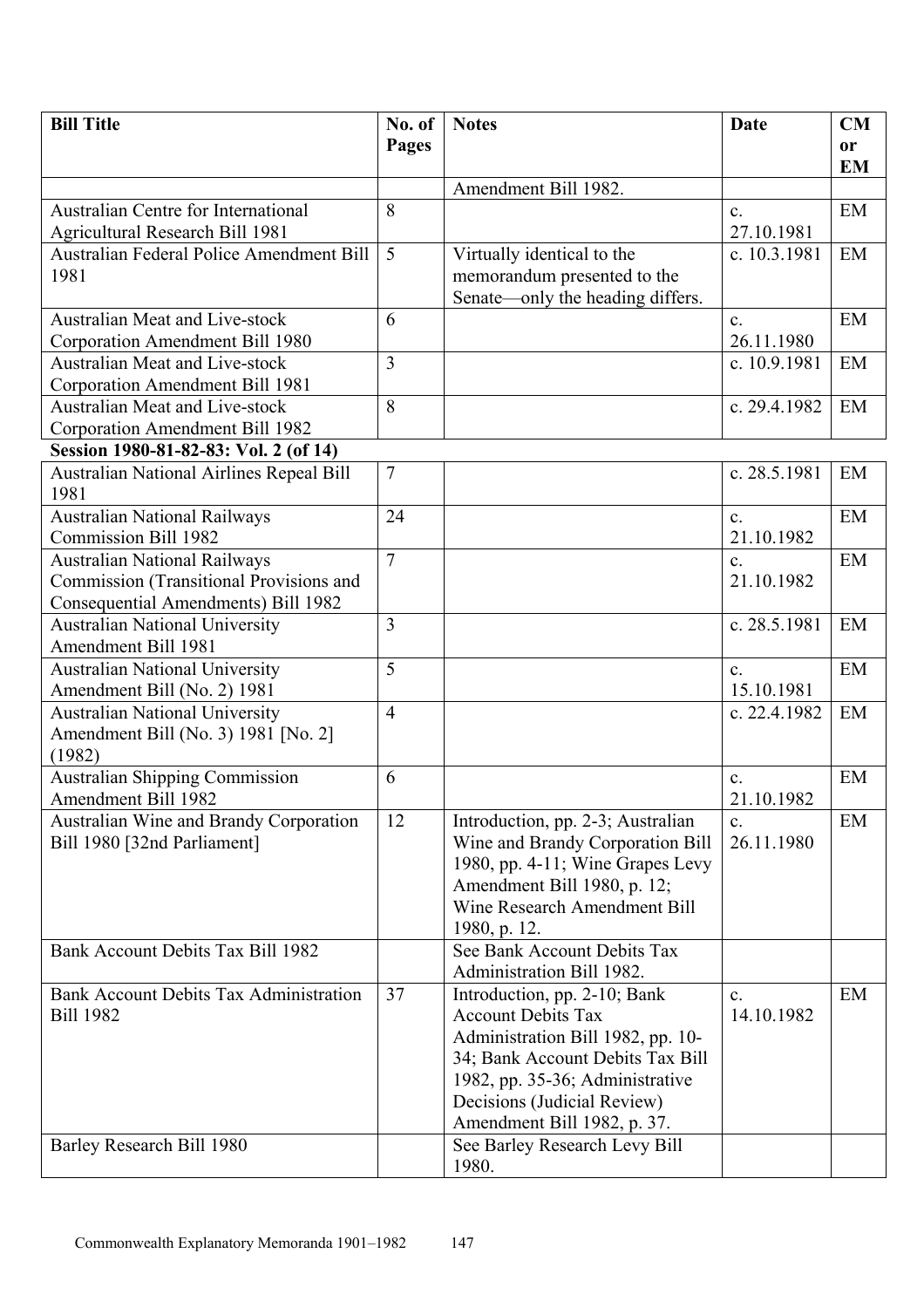| <b>Bill Title</b>                                        | No. of         | <b>Notes</b>                                                                | Date           | CM        |
|----------------------------------------------------------|----------------|-----------------------------------------------------------------------------|----------------|-----------|
|                                                          | Pages          |                                                                             |                | <b>or</b> |
|                                                          |                |                                                                             |                | <b>EM</b> |
| Barley Research Levy Bill 1980                           | 8              | Also deals with the Barley                                                  | $\mathbf{c}$ . | EM        |
|                                                          |                | Research Bill 1980.                                                         | 26.11.1980     |           |
| Beef Industry (Incentive Payments)                       | $\overline{3}$ |                                                                             | c. 30.4.1981   | EM        |
| <b>Amendment Bill 1981</b>                               |                |                                                                             |                |           |
| Bounty Acts Amendment Bill 1982                          | 3              |                                                                             | c. 25.2.1982   | EM        |
| Bounty (Berry Fruits) Bill 1982                          | $\overline{7}$ |                                                                             | c. 19.8.1982   | EM        |
| Bounty (Non-adjustable Wrenches) Bill<br>1981            | 6              |                                                                             | c. 25.2.1981   | EM        |
| Bounty (Polyester-Cotton Yarn)                           | 3              |                                                                             | c. 25.2.1981   | EM        |
| Amendment Bill 1981                                      |                |                                                                             |                |           |
| Bounty (Printed Fabrics) Bill 1981                       | $\overline{7}$ |                                                                             | c. 3.6.1981    | EM        |
| Bounty (Ships) Amendment Bill 1982                       | 3              |                                                                             | c. 19.8.1982   | EM        |
| Bounty (Textile Yarns) Bill 1981                         | $\overline{7}$ |                                                                             | c. 3.6.1981    | EM        |
| Broadcasting and Television Amendment                    | 36             | Introduction, pp. 2-5;                                                      | c. 3.6.1981    | EM        |
| <b>Bill 1981</b>                                         |                | Broadcasting and Television                                                 |                |           |
|                                                          |                | Amendment Bill 1981, pp. 6-33;                                              |                |           |
|                                                          |                | <b>Broadcasting Stations Licence</b>                                        |                |           |
|                                                          |                | Fees Amendment Bill 1981, p. 34.                                            |                |           |
| Broadcasting and Television Amendment                    | 20             | Introduction, pp. 1-2;                                                      | $\mathbf{c}$ . | EM        |
| <b>Bill 1982</b>                                         |                | Broadcasting and Television                                                 | 14.10.1982     |           |
|                                                          |                | Amendment Bill 1982, pp. 1-15;                                              |                |           |
|                                                          |                | <b>Broadcasting Stations Licence</b>                                        |                |           |
|                                                          |                | Fees Amendment Bill 1982, p. 16;<br><b>Television Stations Licence Fees</b> |                |           |
|                                                          |                |                                                                             |                |           |
| <b>Broadcasting Stations Licence Fees Bill</b>           | $\overline{3}$ | Amendment Bill 1982, p. 16-17.                                              | $\mathbf{c}$ . | EM        |
| 1981                                                     |                |                                                                             | 21.10.1981     |           |
| <b>Broadcasting Stations Licence Fees</b>                |                | See Broadcasting and Television                                             |                |           |
| Amendment Bill 1981                                      |                | Amendment Bill 1981.                                                        |                |           |
| <b>Broadcasting Stations Licence Fees</b>                | $\overline{3}$ | Also deals with the Television                                              | c. 18.8.1981   | EM        |
| Amendment Bill (No. 2) 1981                              |                | <b>Stations Licence Fees Amendment</b>                                      |                |           |
|                                                          |                | Bill 1981.                                                                  |                |           |
| <b>Broadcasting Stations Licence Fees</b>                |                | See Broadcasting and Television                                             |                |           |
| <b>Amendment Bill 1982</b>                               |                | Amendment Bill 1982.                                                        |                |           |
| Canberra College of Advanced Education                   | $\overline{4}$ |                                                                             | $\mathbf{c}$ . | EM        |
| Amendment Bill 1981                                      |                |                                                                             | 15.10.1981     |           |
| Canned Fruits Levy Amendment Bill                        | $\overline{3}$ |                                                                             | c. 18.2.1982   | EM        |
| 1982                                                     |                |                                                                             |                |           |
| <b>Canned Fruits Marketing Legislation</b>               | 5              |                                                                             | c. 18.2.1982   | EM        |
| Repeal and Amendment Bill 1982                           |                |                                                                             |                |           |
| <b>Census and Statistics Amendment Bill</b>              | $\overline{4}$ |                                                                             | c. 30.4.1981   | EM        |
| 1981                                                     |                |                                                                             |                |           |
| <b>Census and Statistics Amendment Bill</b>              | 8              |                                                                             | $\mathbf{c}$ . | EM        |
| (No. 2) 1981                                             | $\overline{2}$ |                                                                             | 15.10.1981     |           |
| Christmas Island Agreement Amendment<br><b>Bill 1981</b> |                |                                                                             | c. $9.6.1981$  | EM        |
|                                                          |                |                                                                             |                |           |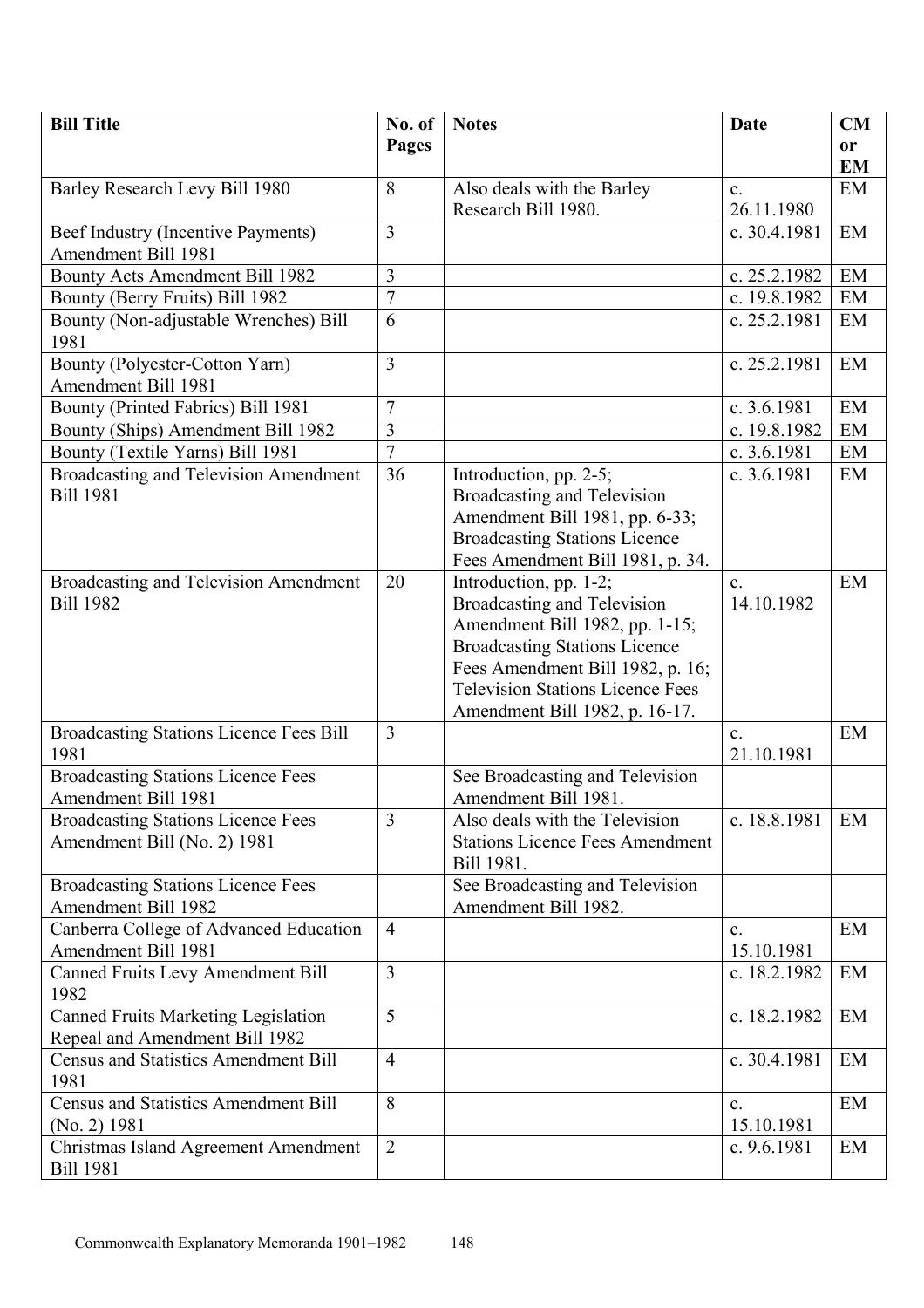| <b>Bill Title</b>                                        | No. of         | <b>Notes</b>                                              | Date                       | <b>CM</b>     |
|----------------------------------------------------------|----------------|-----------------------------------------------------------|----------------------------|---------------|
|                                                          | Pages          |                                                           |                            | <sub>or</sub> |
|                                                          |                |                                                           |                            | <b>EM</b>     |
| Christmas Island Agreement Amendment<br><b>Bill 1982</b> | $\overline{2}$ |                                                           | c. 9.12.1982               | EM            |
| Christmas Island Amendment Bill 1980                     | $\overline{2}$ |                                                           | C <sub>1</sub>             | EM            |
|                                                          |                |                                                           | 27.11.1980                 |               |
| Civil Aviation (Carriers' Liability)                     | $\overline{3}$ |                                                           | c. 24.3.1982               | EM            |
| Amendment Bill 1982                                      |                |                                                           |                            |               |
| Coal Excise Amendment Bill 1981                          | 3              |                                                           | c. 25.2.1981               | EM            |
| Coal Industry Legislation Amendment                      | $\overline{4}$ |                                                           | c. 18.3.1982               | EM            |
| <b>Bill 1982</b>                                         |                |                                                           |                            |               |
| Commerce (Trade Descriptions)                            | $\overline{3}$ |                                                           | c. 10.9.1981               | EM            |
| Amendment Bill 1981                                      |                |                                                           |                            |               |
| <b>Commonwealth Banks Amendment Bill</b><br>1981         | 16             |                                                           | c. 26.3.1981               | EM            |
| Commonwealth Employees                                   | $\overline{4}$ |                                                           | c. 3.3.1981                | EM            |
| (Redeployment and Retirement)                            |                |                                                           |                            |               |
| Amendment Bill 1981                                      |                |                                                           |                            |               |
| Commonwealth Employees (Voluntary                        | $\overline{3}$ |                                                           | c. 25.3.1982               | EM            |
| Membership of Unions) Bill 1982                          |                |                                                           |                            |               |
| <b>Commonwealth Functions (Statutes</b>                  | 61             |                                                           | c. 27.5.1981               | EM            |
| Review) Bill 1981                                        |                |                                                           |                            |               |
| <b>Commonwealth Grants Commission</b>                    | $\overline{3}$ |                                                           | $\mathbf{c}$ .             | EM            |
| Amendment Bill 1981                                      | 10             |                                                           | 27.10.1981<br>c. 27.5.1981 | EM            |
| Commonwealth Legal Aid Commission<br>Amendment Bill 1981 |                | Virtually identical to the<br>memorandum presented to the |                            |               |
|                                                          |                | Senate—only the heading differs.                          |                            |               |
| Commonwealth Teaching Service                            | $\overline{3}$ |                                                           | c. 4.12.1980               | EM            |
| Amendment Bill 1980                                      |                |                                                           |                            |               |
| Session 1980-81-82-83: Vol. 3 (of 14)                    |                |                                                           |                            |               |
| Companies Bill 1981                                      | xxiii,         |                                                           | c. 30.4.1981               | EM            |
|                                                          | 857            |                                                           |                            |               |
| Session 1980-81-82-83: Vol. 4 (of 14)                    |                |                                                           |                            |               |
| Companies (Acquisition of Shares)<br>Amendment Bill 1980 | 19             |                                                           | c. 2.12.1980               | EM            |
| Companies (Acquisition of Shares)                        | 24             | Introduction, pp. 1-5; Companies                          | c. 30.4.1981               | EM            |
| Amendment Bill (No. 2) 1981                              |                | (Acquisition of Shares)                                   |                            |               |
|                                                          |                | Amendment Bill (No. 2) 1981, pp.                          |                            |               |
|                                                          |                | 6-21; Companies (Acquisition of                           |                            |               |
|                                                          |                | Shares-Fees) Amendment Bill                               |                            |               |
|                                                          |                | 1981, p. 21.                                              |                            |               |
| Companies (Acquisition of Shares—Fees)                   |                | See Companies (Acquisition of                             |                            |               |
| Amendment Bill 1981                                      |                | Shares) Amendment Bill (No. 2)                            |                            |               |
|                                                          |                | 1981.                                                     |                            |               |
| Companies and Securities (Interpretation                 | 10             |                                                           | c. 2.12.1980               | EM            |
| and Miscellaneous Provisions)<br>Amendment Bill 1980     |                |                                                           |                            |               |
| Companies and Securities (Interpretation                 | $\overline{7}$ |                                                           | c. 30.4.1981               | EM            |
|                                                          |                |                                                           |                            |               |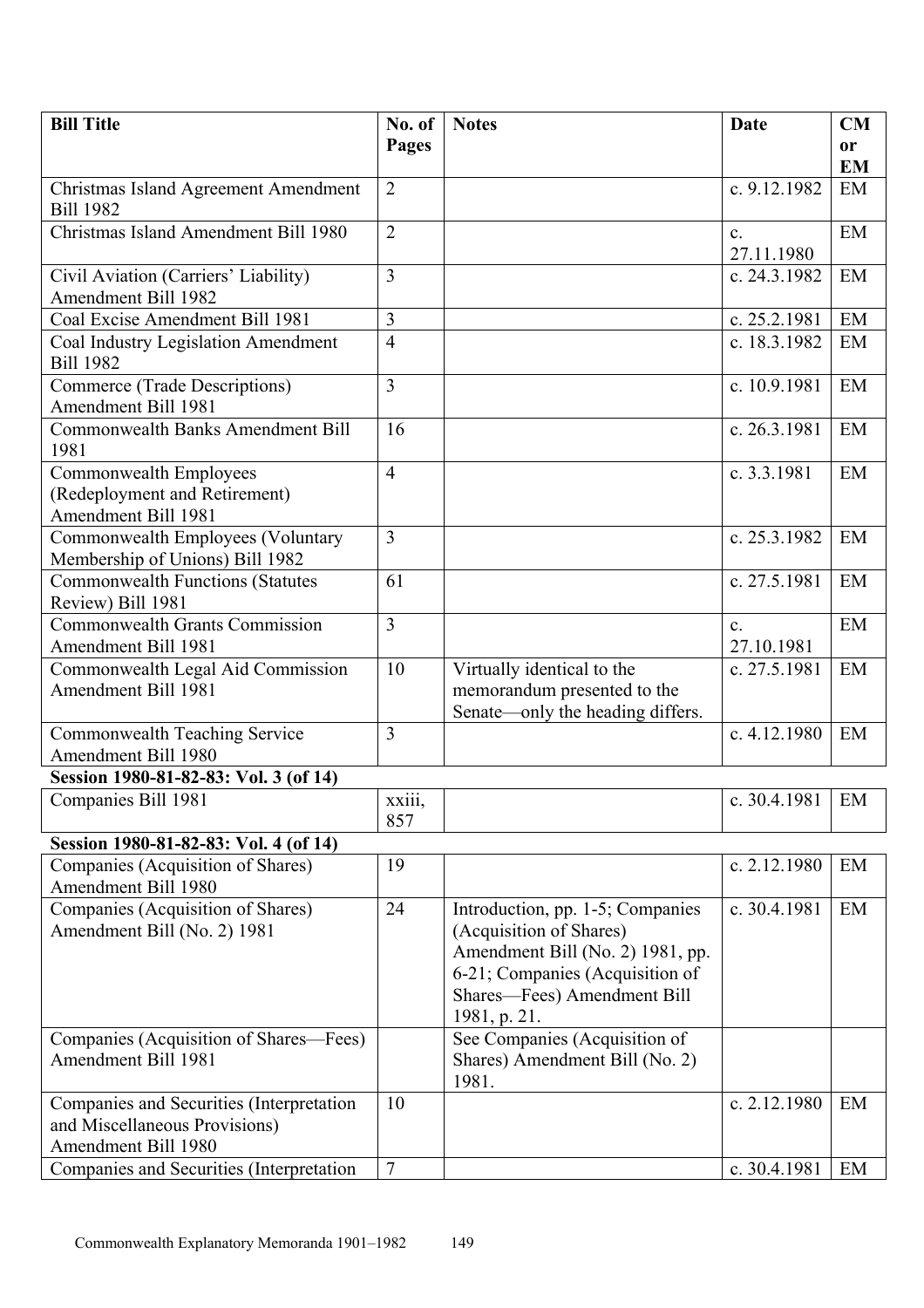| <b>Bill Title</b>                                                                                         | No. of         | <b>Notes</b>                                       | Date                         | <b>CM</b>     |
|-----------------------------------------------------------------------------------------------------------|----------------|----------------------------------------------------|------------------------------|---------------|
|                                                                                                           | <b>Pages</b>   |                                                    |                              | <sub>or</sub> |
|                                                                                                           |                |                                                    |                              | <b>EM</b>     |
| and Miscellaneous Provisions)                                                                             |                |                                                    |                              |               |
| Amendment Bill (No. 2) 1981                                                                               |                |                                                    |                              |               |
| Companies and Securities Legislation                                                                      | 73             |                                                    | c. 10.9.1981                 | EM            |
| (Miscellaneous Amendments) Bill 1981                                                                      |                |                                                    |                              |               |
| Companies (Fees) Bill 1981                                                                                | 8              |                                                    | c. 30.4.1981                 | EM            |
| Companies (Miscellaneous Amendments)<br><b>Bill 1981</b>                                                  | 44             |                                                    | c. 30.4.1981                 | EM            |
| <b>Companies (Transitional Provisions) Bill</b><br>1981                                                   | 48             |                                                    | c. 30.4.1981                 | EM            |
| Complaints (Australian Federal Police)<br><b>Bill 1981</b>                                                | 61             | Takes account of Senate<br>amendments to the bill. | c. 10.3.1981                 | EM            |
| <b>Conciliation and Arbitration Amendment</b><br><b>Bill 1981</b>                                         | 9              |                                                    | c. 14.5.1981                 | EM            |
| <b>Conciliation and Arbitration Amendment</b><br><b>Bill 1982</b>                                         | 30             |                                                    | c. 25.3.1982                 | EM            |
| <b>Conciliation and Arbitration</b><br>(Complementary Industrial Relations<br>System) Amendment Bill 1982 | 5              |                                                    | $\mathbf{c}$ .<br>21.10.1982 | EM            |
| Conciliation and Arbitration (Government<br>Service) Amendment Bill 1982                                  | 11             |                                                    | $\mathbf{c}$ .<br>10.11.1982 | EM            |
| <b>Conciliation and Arbitration</b><br>(Management of Organisations)<br><b>Amendment Bill 1982</b>        | 9              |                                                    | $\mathbf{c}$ .<br>26.10.1982 | EM            |
| Continental Shelf (Living Natural<br>Resources) Amendment Bill 1981                                       |                | See Foreign Fishing Boats Levy<br>Bill 1981.       |                              |               |
| Cotton Levy Bill 1982                                                                                     | 8              | Also deals with the Cotton<br>Research Bill 1982.  | c. 9.9.1982                  | EM            |
| Cotton Research Bill 1982                                                                                 |                | See Cotton Levy Bill 1982.                         |                              |               |
| Crimes Amendment Bill 1981                                                                                | 15             | Takes account of Senate<br>amendments to the bill. | C <sub>1</sub><br>27.10.1981 | EM            |
| Crimes (Currency) Bill 1981                                                                               | 12             |                                                    | c. 8.9.1981                  | EM            |
| Crimes (Taxation Offences) Bill 1980                                                                      | 19             |                                                    | $\mathbf{c}$ .<br>26.11.1980 | EM            |
| Crown Debts (Priority) Bill 1981                                                                          | 13             |                                                    | c. 30.4.1981                 | EM            |
| <b>Currency Amendment Bill 1981</b>                                                                       | $\overline{7}$ |                                                    | c. 26.2.1981                 | EM            |
| Session 1980-81-82-83: Vol. 5 (of 14)                                                                     |                |                                                    |                              |               |
| Customs Amendment Bill (No. 4) 1980                                                                       | 3              |                                                    | c. 3.12.1980                 | EM            |
| <b>Customs Amendment Bill 1981</b>                                                                        | $\overline{7}$ |                                                    | c. 7.5.1981                  | EM            |
| <b>Customs Amendment (Securities) Bill</b><br>1981                                                        | $\overline{3}$ |                                                    | c. $6.5.1981$                | EM            |
| Customs Amendment (Tenders) Bill 1981                                                                     | $\overline{4}$ |                                                    | c. 30.4.1981                 | EM            |
| <b>Customs and Excise Amendment Bill</b><br>1982                                                          | 22             |                                                    | c. 24.3.1982                 | EM            |
| <b>Customs Securities (Anti-Dumping)</b><br>Amendment Bill 1982                                           | 5              |                                                    | c. 8.12.1982                 | EM            |
| Customs Securities (Penalties) Bill 1981                                                                  | $\overline{3}$ |                                                    | c. 30.4.1981                 | EM            |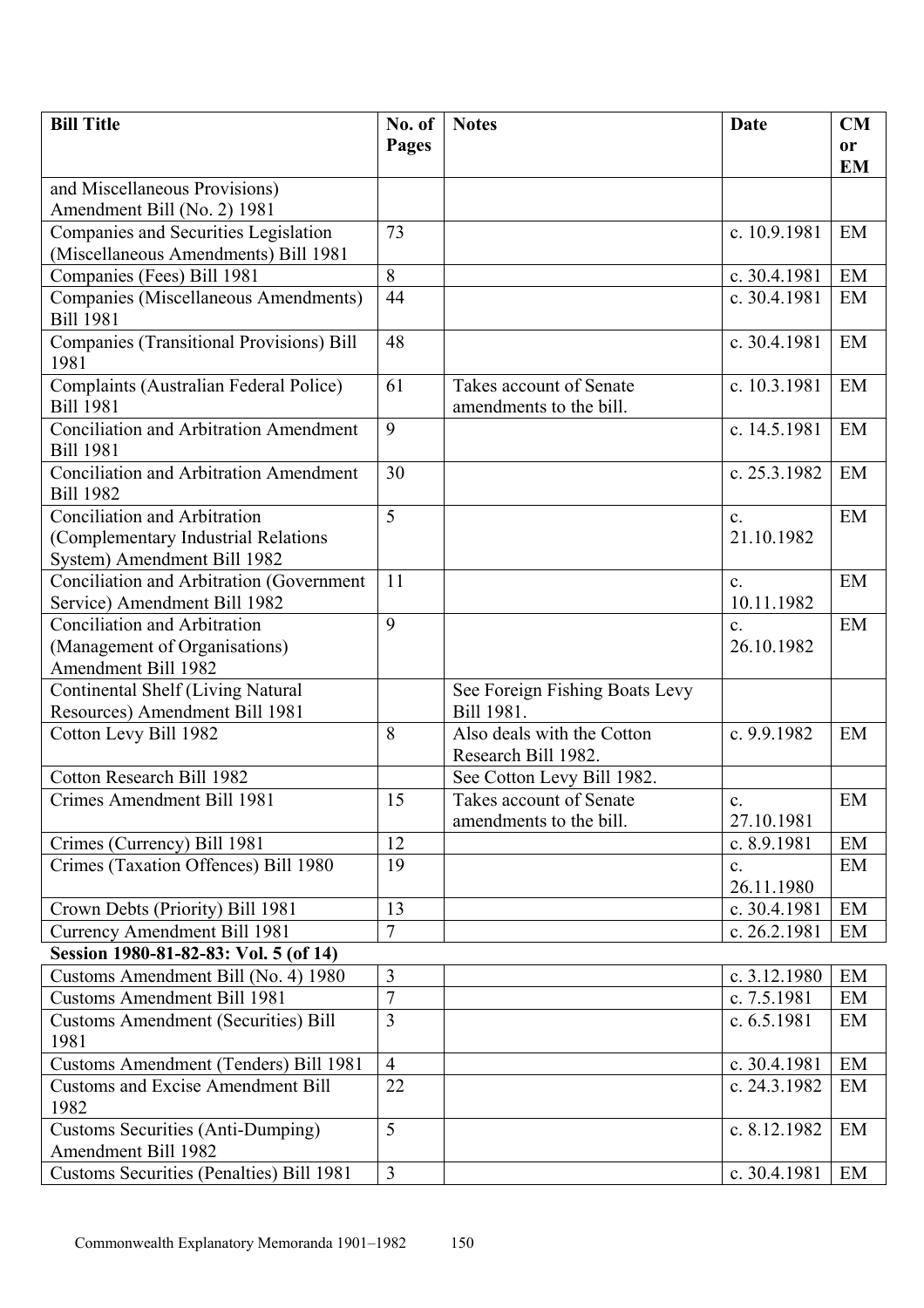| <b>Bill Title</b>                                                                             | No. of         | <b>Notes</b>                                                                                                                                             | <b>Date</b>      | CM              |
|-----------------------------------------------------------------------------------------------|----------------|----------------------------------------------------------------------------------------------------------------------------------------------------------|------------------|-----------------|
|                                                                                               | Pages          |                                                                                                                                                          |                  | <b>or</b>       |
| Customs Tariff Amendment Bill (No. 2)                                                         | $\overline{3}$ |                                                                                                                                                          | c. 3.12.1980     | <b>EM</b><br>EM |
| 1980                                                                                          |                |                                                                                                                                                          |                  |                 |
| <b>Customs Tariff Amendment Bill 1981</b>                                                     | 352            | Title reads: "Summary of                                                                                                                                 | c. 6.5.1981      | EM              |
|                                                                                               |                | amendments."                                                                                                                                             |                  |                 |
| Session 1980-81-82-83: Vol. 6 (of 14)                                                         |                |                                                                                                                                                          |                  |                 |
| <b>Customs Tariff Amendment (Off-shore</b><br>Installations) Bill 1982                        | $\overline{4}$ |                                                                                                                                                          | c. 25.3.1982     | EM              |
| <b>Customs Tariff (Anti-Dumping)</b><br>Amendment Bill 1981                                   | 6              |                                                                                                                                                          | c. $6.5.1981$    | EM              |
| <b>Customs Tariff (Anti-Dumping)</b><br>Amendment Bill (No. 2) 1982                           | $\overline{3}$ |                                                                                                                                                          | c. 8.12.1982     | EM              |
| <b>Customs Tariff (Anti-Dumping)</b><br><b>Amendment (Countervailing Duties) Bill</b><br>1982 | $\overline{4}$ |                                                                                                                                                          | c. 22.4.1982     | EM              |
| <b>Customs Tariff (Anti-Dumping)</b><br>Amendment (Off-shore Installations) Bill<br>1982      | $\overline{4}$ |                                                                                                                                                          | c. 25.3.1982     | EM              |
| <b>Customs Tariff (Coal Export Duty)</b><br><b>Amendment Bill 1982</b>                        | $\overline{3}$ |                                                                                                                                                          | c. 18.2.1982     | EM              |
| <b>Customs Undertakings (Penalties) Bill</b><br>1981                                          | $\overline{3}$ |                                                                                                                                                          | c. 30.4.1981     | EM              |
| Customs (Unlawful Exportation of Food)<br>Amendment Bill 1981                                 | $\overline{3}$ |                                                                                                                                                          | c. 10.9.1981     | EM              |
| <b>Customs (Valuations) Amendment Bill</b><br>1981                                            | 11             |                                                                                                                                                          | c. 27.8.1981     | EM              |
| Dairy Products (Export Inspection<br>Charge) Bill 1982                                        | $\overline{3}$ |                                                                                                                                                          | c. 18.2.1982     | EM              |
| Dairy Products (Export Inspection<br>Charge) Collection Bill 1982                             | 5              |                                                                                                                                                          | c. 18.2.1982     | EM              |
| Dairying Industry Research and                                                                | $\overline{2}$ |                                                                                                                                                          | $\mathbf{c}$ .   | EM              |
| Promotion Levy Amendment Bill 1980                                                            |                |                                                                                                                                                          | 26.11.1980       |                 |
| Dairying Research Amendment Bill 1981                                                         | $\overline{3}$ |                                                                                                                                                          | c. 26.2.1981     | EM              |
| Defence Acts Amendment Bill 1981                                                              | 24             | Includes a 1-page corrigendum.                                                                                                                           | c. 17.9.1981     | EM              |
| Defence Force (Miscellaneous Provisions)<br><b>Bill 1982</b>                                  |                | See Defence Force Discipline Bill<br>1982, Supplementary Explanatory<br>Memorandum.                                                                      |                  |                 |
| Defence Force Discipline Bill 1982                                                            | 418            |                                                                                                                                                          | c. 29.4.1982     | EM              |
| Defence Force Discipline Bill 1982                                                            | 6              | Supplementary Explanatory<br>Memorandum. Defence Force<br>Discipline Bill 1982, pp. 1-4;<br>Defence Force (Miscellaneous<br>Provisions) Bill 1982, p. 5. | c. 10.8.1982     | EM              |
| Session 1980-81-82-83: Vol. 7 (of 14)                                                         |                |                                                                                                                                                          |                  |                 |
| Defence Force (Miscellaneous Provisions)   49                                                 |                |                                                                                                                                                          | $c$ 29.4.1982 EM |                 |

| Defence Force (Miscellaneous Provisions)   49 |  | c. $29.4.1982$ | EM |
|-----------------------------------------------|--|----------------|----|
| <b>Bill 1982</b>                              |  |                |    |
| Defence Force Retirement and Death            |  | c. $27.8.1981$ | EM |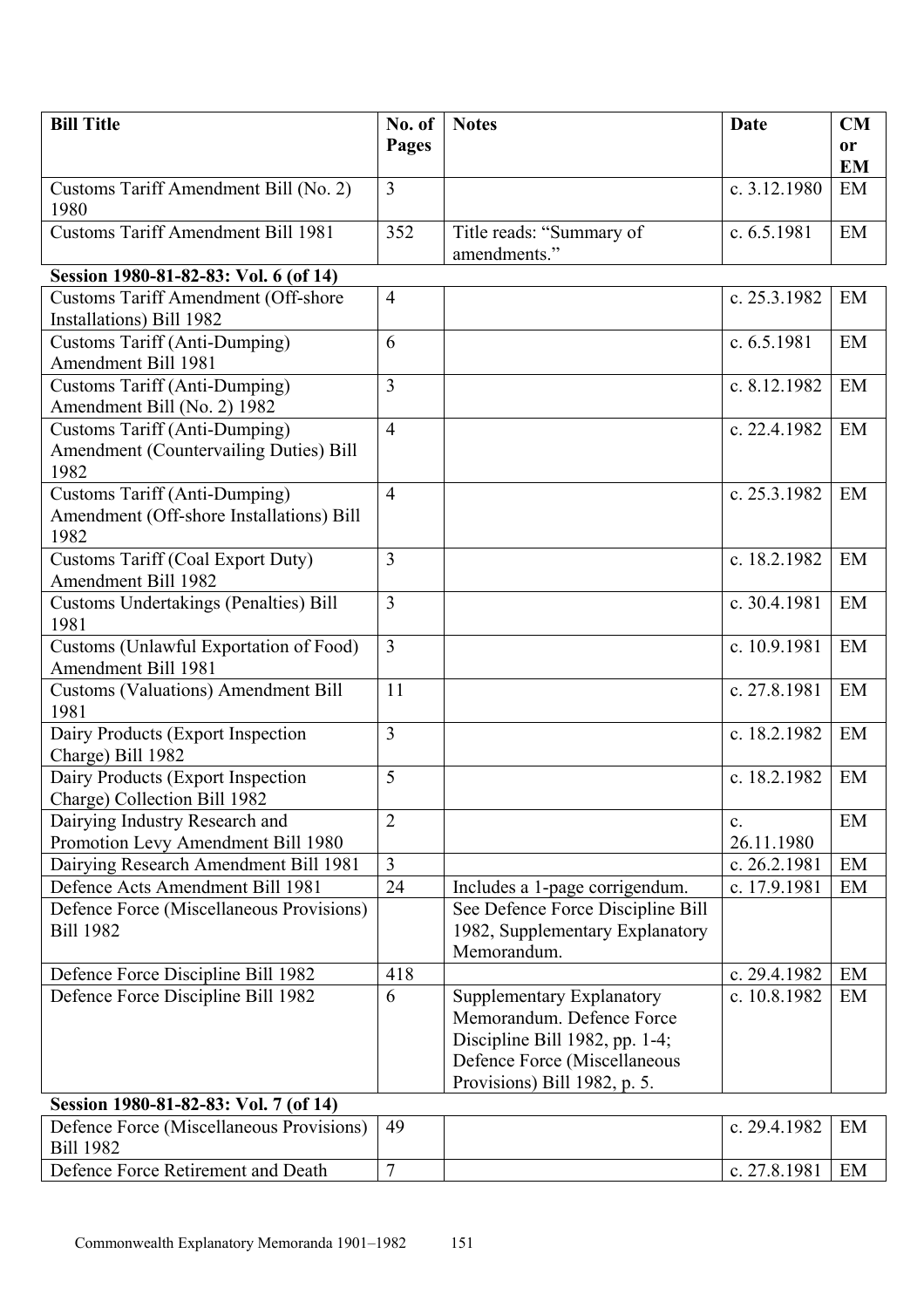| <b>Bill Title</b>                                                            | No. of         | <b>Notes</b>                                                                                  | <b>Date</b>                  | CM        |
|------------------------------------------------------------------------------|----------------|-----------------------------------------------------------------------------------------------|------------------------------|-----------|
|                                                                              | <b>Pages</b>   |                                                                                               |                              | <b>or</b> |
|                                                                              |                |                                                                                               |                              | <b>EM</b> |
| <b>Benefits Amendment Bill 1981</b><br>Defence (Visiting Warships) Bill 1982 | 8              |                                                                                               | c. 18.8.1982                 | EM        |
| Departure Tax Amendment Bill 1981                                            | $\overline{2}$ | Also deals with the Departure Tax                                                             | c. 18.8.1981                 | EM        |
|                                                                              |                | Collection Amendment Bill 1981.                                                               |                              |           |
| Departure Tax Collection Amendment                                           |                | See Departure Tax Amendment                                                                   |                              |           |
| <b>Bill 1981</b>                                                             |                | Bill 1981.                                                                                    |                              |           |
| Designs Amendment Bill 1981                                                  | 17             |                                                                                               | c. 7.4.1981                  | EM        |
| Diesel Fuel Tax Amendment Bill (No. 1)<br>1982                               | $\overline{3}$ |                                                                                               | c. 17.8.1982                 | EM        |
| Diesel Fuel Tax Amendment Bill (No. 2)<br>1982                               | 3              |                                                                                               | c. 17.8.1982                 | EM        |
| Diesel Fuel Taxes Legislation<br>Amendment Bill 1982                         | 8              |                                                                                               | c. 17.8.1982                 | EM        |
| Domicile Bill 1982                                                           | 8              | Virtually identical to the<br>memorandum presented to the<br>Senate—only the heading differs. | $\mathbf{c}$ .<br>27.10.1981 | EM        |
| Domicile (Consequential Amendments)<br><b>Bill 1982</b>                      | $\overline{3}$ | Virtually identical to the<br>memorandum presented to the<br>Senate—only the heading differs. | $\mathbf{c}$ .<br>27.10.1981 | EM        |
| Dried Fruit (Export Inspection Charge)<br><b>Bill 1981</b>                   | $\overline{3}$ |                                                                                               | c. 7.5.1981                  | EM        |
| Dried Fruit (Export Inspection Charge)<br>Collection Bill 1981               | $\overline{3}$ |                                                                                               | c. 7.5.1981                  | EM        |
| Dried Fruits Export Charges Amendment<br><b>Bill 1982</b>                    | $\overline{4}$ |                                                                                               | c. 19.8.1982                 | EM        |
| Dried Sultana Production Underwriting<br><b>Bill 1981</b>                    | 8              |                                                                                               | $\mathbf{c}$ .<br>29.10.1981 | EM        |
| Dried Vine Fruits Stabilization Legislation<br>Repeal Bill 1981              | $\overline{3}$ |                                                                                               | 26.2.1981                    | EM        |
| Drought Assistance (Primary Producers)<br><b>Bill 1982</b>                   | 6              |                                                                                               | c. 16.9.1982                 | EM        |
| Edible Oils (Export Inspection Charge)<br><b>Bill 1982</b>                   | $\overline{3}$ |                                                                                               | c. 18.2.1982                 | EM        |
| Edible Oils (Export Inspection Charge)<br>Collection Bill 1982               | 5              |                                                                                               | c. 18.2.1982                 | EM        |
| Eggs (Export Inspection Charge) Bill<br>1982                                 | $\overline{3}$ |                                                                                               | c. 18.2.1982                 | EM        |
| Eggs (Export Inspection Charge)<br>Collection Bill 1982                      | 5              |                                                                                               | c. 18.2.1982                 | EM        |
| <b>Environment Protection (Sea Dumping)</b><br><b>Bill 1981</b>              | 10             |                                                                                               | c. 14.5.1981                 | EM        |
| Epidemiological Studies (Confidentiality)<br><b>Bill 1981</b>                | 6              |                                                                                               | c. 20.8.1981                 | EM        |
| Excise Amendment Bill 1981                                                   | $\overline{3}$ |                                                                                               | c. 7.5.1981                  | EM        |
| Excise Tariff Amendment Bill 1981                                            | $\overline{3}$ |                                                                                               | c. 26.3.1981                 | EM        |
| Excise Tariff Amendment (Off-shore                                           | $\overline{3}$ |                                                                                               | c. 25.3.1982                 | EM        |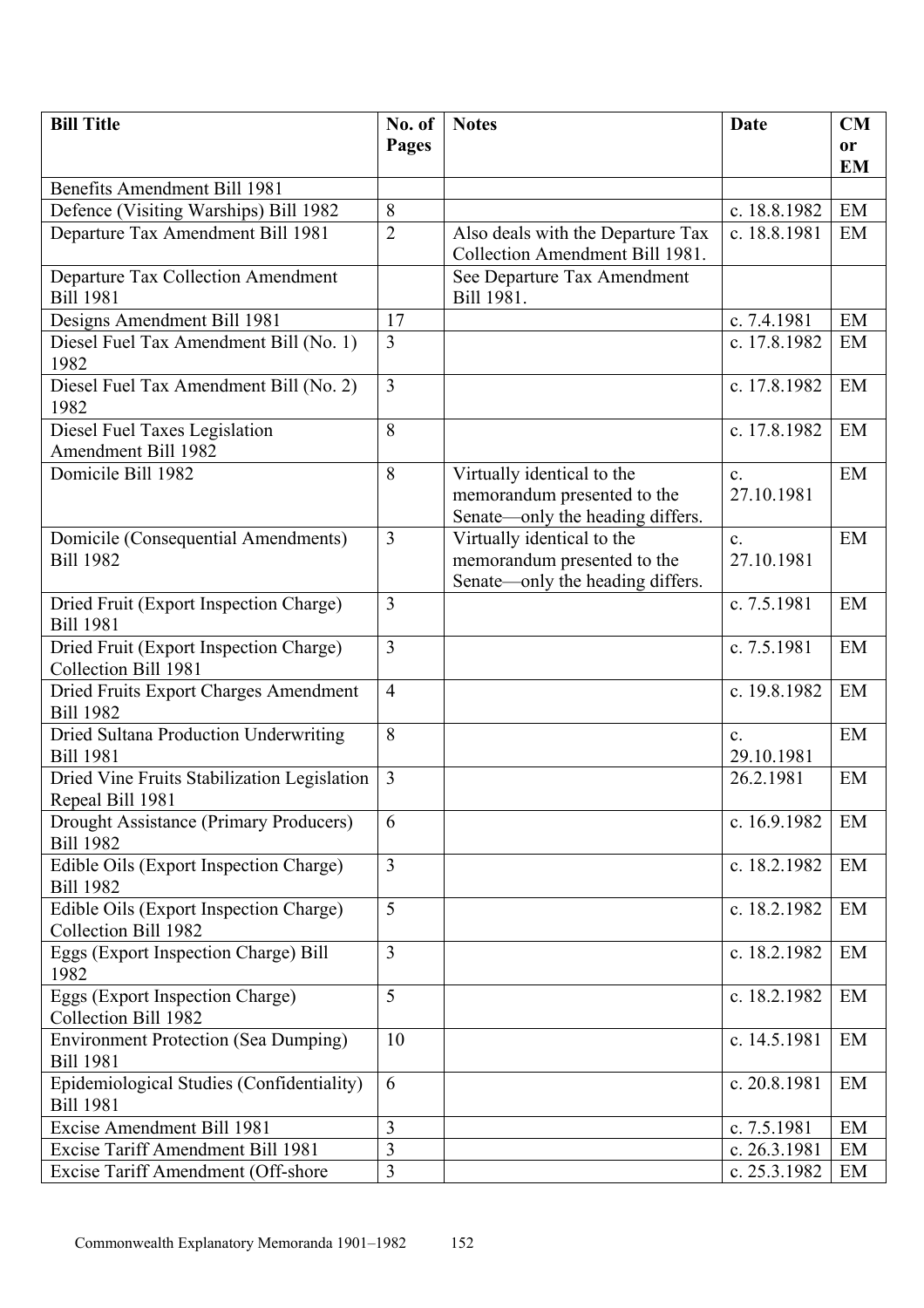| <b>Bill Title</b>                             | No. of         | <b>Notes</b>                                                         | <b>Date</b>  | <b>CM</b> |
|-----------------------------------------------|----------------|----------------------------------------------------------------------|--------------|-----------|
|                                               | Pages          |                                                                      |              | <b>or</b> |
|                                               |                |                                                                      |              | <b>EM</b> |
| Installations) Bill 1982                      |                |                                                                      |              |           |
| Excise Tariff (Coal) Amendment Bill           | $\overline{3}$ |                                                                      | c. 18.3.1982 | EM        |
| 1982                                          |                |                                                                      |              |           |
| Excise Tariff (Petroleum) Amendment           | 3              |                                                                      | c. 21.4.1982 | EM        |
| <b>Bill 1982</b>                              |                |                                                                      |              |           |
| <b>Export Control Bill 1982</b>               | 12             |                                                                      | c. 22.4.1982 | EM        |
| <b>Export Control (Miscellaneous</b>          | 8              |                                                                      | c. 22.4.1982 | EM        |
| Amendments) Bill 1982                         |                |                                                                      |              |           |
| <b>Export Grants Acts Amendment Bill 1981</b> | 6              |                                                                      | c. 20.8.1981 | EM        |
| <b>Export Market Development Grants</b>       | 5              |                                                                      | c. 26.8.1982 | EM        |
| <b>Amendment Bill 1982</b>                    |                |                                                                      |              |           |
| Federal Proceedings (Costs) Bill 1980         | 13             | Identical to the memorandum<br>presented to the Senate.              | c. 2.12.1980 | EM        |
| Fertilizers (Bounty and Subsidy)              | 3              |                                                                      | c. 29.4.1982 | EM        |
| <b>Amendment Bill 1982</b>                    |                |                                                                      |              |           |
| Fish (Export Inspection Charge) Bill 1981     | $\overline{3}$ |                                                                      | c. 7.5.1981  | EM        |
| Fish (Export Inspection Charge)               | $\overline{3}$ |                                                                      | c. 7.5.1981  | EM        |
| Collection Bill 1981                          |                |                                                                      |              |           |
| Fisheries Agreements (Payments) Bill          |                | See Foreign Fishing Boats Levy                                       |              |           |
| 1981                                          |                | Bill 1981.                                                           |              |           |
| <b>Fisheries Amendment Bill 1981</b>          |                | See Foreign Fishing Boats Levy                                       |              |           |
|                                               |                | Bill 1981.                                                           |              |           |
| Flags Amendment Bill 1981                     |                | See Shipping Registration Bill                                       |              |           |
|                                               | 11             | 1981.                                                                | c. 24.9.1981 | EM        |
| Foreign Fishing Boats Levy Bill 1981          |                | Introduction, pp. 1-2; Foreign<br>Fishing Boats Levy Bill 1981, p 3; |              |           |
|                                               |                | <b>Fisheries Agreements (Payments)</b>                               |              |           |
|                                               |                | Bill 1981, p. 4; Fisheries                                           |              |           |
|                                               |                | Amendment Bill 1981, pp. 5-7;                                        |              |           |
|                                               |                | Continental Shelf (Living Natural                                    |              |           |
|                                               |                | Resources) Amendment Bill 1981,                                      |              |           |
|                                               |                | pp. 8-10.                                                            |              |           |
| Freedom of Information Bill 1981              | 63             | Takes account of Senate                                              | c. 18.8.1981 | EM        |
|                                               |                | amendments to the bill.                                              |              |           |
| Freedom of Information Bill 1981              | 38             | Title reads: "Memorandum                                             | 8.4.1981     | CM        |
|                                               |                | showing the differences between                                      |              |           |
|                                               |                | the Freedom of Information Bill                                      |              |           |
|                                               |                | 1978 and the Freedom of                                              |              |           |
|                                               |                | Information Bill 1981."                                              |              |           |
| Session 1980-81-82-83: Vol. 8 (of 14)         |                |                                                                      |              |           |
| Governor-General Amendment Bill 1982          | $\overline{3}$ |                                                                      | c. 29.4.1982 | EM        |
| Health Acts Amendment Bill 1981               | 38             |                                                                      | c. 2.6.1981  | EM        |
| Health Legislation Amendment Bill 1982        | 31             |                                                                      | c. 25.3.1982 | EM        |
| Health Legislation Amendment Bill (No.        | 16             |                                                                      | c.           | EM        |
| 2) 1982                                       |                |                                                                      | 14.10.1982   |           |

Health Legislation Amendment Bill (No.  $\begin{array}{c|c} \n3 & \n\end{array}$  c.  $\begin{array}{c|c} \n\end{array}$  EM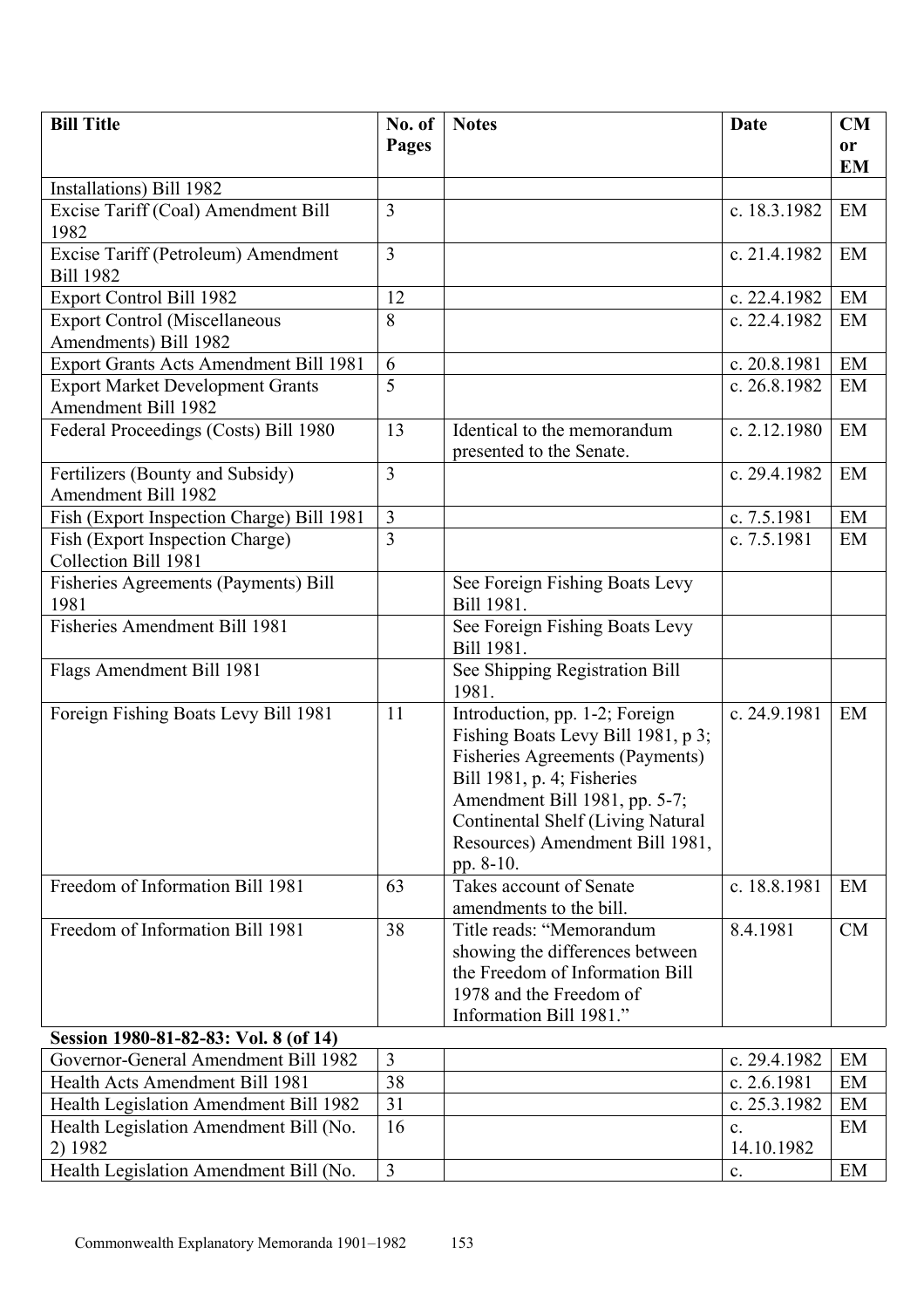| <b>Bill Title</b>                                                 | No. of         | <b>Notes</b>                                                                                                                                                                                                                                                                                                                                                                                                                        | <b>Date</b>                  | CM            |
|-------------------------------------------------------------------|----------------|-------------------------------------------------------------------------------------------------------------------------------------------------------------------------------------------------------------------------------------------------------------------------------------------------------------------------------------------------------------------------------------------------------------------------------------|------------------------------|---------------|
|                                                                   | Pages          |                                                                                                                                                                                                                                                                                                                                                                                                                                     |                              | <sub>or</sub> |
|                                                                   |                |                                                                                                                                                                                                                                                                                                                                                                                                                                     |                              | <b>EM</b>     |
| 3) 1982                                                           |                |                                                                                                                                                                                                                                                                                                                                                                                                                                     | 10.11.1982                   |               |
| Home Deposit Assistance Bill 1982                                 | 23             |                                                                                                                                                                                                                                                                                                                                                                                                                                     | c. 29.4.1982                 | EM            |
| Homes Savings Grant Acts Amendment<br><b>Bill 1982</b>            | $\overline{4}$ |                                                                                                                                                                                                                                                                                                                                                                                                                                     | c. 29.4.1982                 | EM            |
| Homes Savings Grant Amendment Bill                                | 6              |                                                                                                                                                                                                                                                                                                                                                                                                                                     | $\mathbf{c}$ .               | EM            |
| 1980                                                              |                |                                                                                                                                                                                                                                                                                                                                                                                                                                     | 26.11.1980                   |               |
| Honey (Export Inspection Charge) Bill                             | $\overline{3}$ |                                                                                                                                                                                                                                                                                                                                                                                                                                     | c. 18.2.1982                 | EM            |
| 1982                                                              |                |                                                                                                                                                                                                                                                                                                                                                                                                                                     |                              |               |
| Honey (Export Inspection Charge)                                  | 5              |                                                                                                                                                                                                                                                                                                                                                                                                                                     | c. 18.2.1982                 | EM            |
| Collection Bill 1982                                              | 9              |                                                                                                                                                                                                                                                                                                                                                                                                                                     |                              | EM            |
| Housing Assistance Bill 1981<br>Human Rights Commission Bill 1981 | 11             | Virtually identical to the                                                                                                                                                                                                                                                                                                                                                                                                          | c. 14.5.1981<br>c. 24.3.1981 | EM            |
|                                                                   |                | memorandum presented to the                                                                                                                                                                                                                                                                                                                                                                                                         |                              |               |
|                                                                   |                | Senate—only the heading differs.                                                                                                                                                                                                                                                                                                                                                                                                    |                              |               |
| Immigration (Unauthorised Arrivals)<br>Amendment Bill 1980        | 6              |                                                                                                                                                                                                                                                                                                                                                                                                                                     | $\mathbf{c}$ .<br>27.11.1980 | EM            |
| <b>Income Tax Assessment Amendment Bill</b>                       | 21             |                                                                                                                                                                                                                                                                                                                                                                                                                                     | C <sub>1</sub>               | EM            |
| (No. 6) 1980                                                      |                |                                                                                                                                                                                                                                                                                                                                                                                                                                     | 27.11.1980                   |               |
| <b>Income Tax Assessment Amendment Bill</b><br>1981               | 49             |                                                                                                                                                                                                                                                                                                                                                                                                                                     | c. 27.5.1981                 | EM            |
| <b>Income Tax Assessment Amendment Bill</b><br>(No. 2) 1981       | 13             |                                                                                                                                                                                                                                                                                                                                                                                                                                     | $\mathbf{c}$ .<br>28.10.1981 | EM            |
| <b>Income Tax Assessment Amendment Bill</b><br>1982               | 84             |                                                                                                                                                                                                                                                                                                                                                                                                                                     | c. 24.3.1982                 | EM            |
| Income Tax Assessment Amendment Bill<br>(No. 2) 1982              | 38             |                                                                                                                                                                                                                                                                                                                                                                                                                                     | c. 29.4.1982                 | EM            |
| <b>Income Tax Assessment Amendment Bill</b><br>(No. 3) 1982       | $\overline{4}$ |                                                                                                                                                                                                                                                                                                                                                                                                                                     | c. 5.5.1982                  | EM            |
| Income Tax Assessment Amendment Bill<br>(No. 4) 1982              | 25             |                                                                                                                                                                                                                                                                                                                                                                                                                                     | c. 18.8.1982                 | EM            |
| <b>Income Tax Assessment Amendment Bill</b><br>(No. 5) 1982       | 65             | Introduction, pp. 2-11; Income<br><b>Tax Assessment Amendment Bill</b><br>(No. 5) 1982, pp. 11-44; Income<br>Tax (Rates) Amendment Bill<br>1982, p. 45; Income Tax (Rates)<br>Bill 1982, pp. 45-61; Income Tax<br>(Individuals) Bill 1982, pp. 62-63;<br>Income Tax (Companies,<br>Corporate Unit Trusts and<br>Superannuation Funds) Bill 1982,<br>pp.63-64; Income Tax (Mining<br>Withholding Tax) Amendment<br>Bill 1982, p. 65. | $\mathbf{c}$ .<br>14.10.1982 | EM            |
| Session 1980-81-82-83: Vol. 9 (of 14)                             |                |                                                                                                                                                                                                                                                                                                                                                                                                                                     |                              |               |
| Income Tax (Assessment and Rates)<br>Amendment Bill 1981          | 37             |                                                                                                                                                                                                                                                                                                                                                                                                                                     | c. 27.5.1981                 | EM            |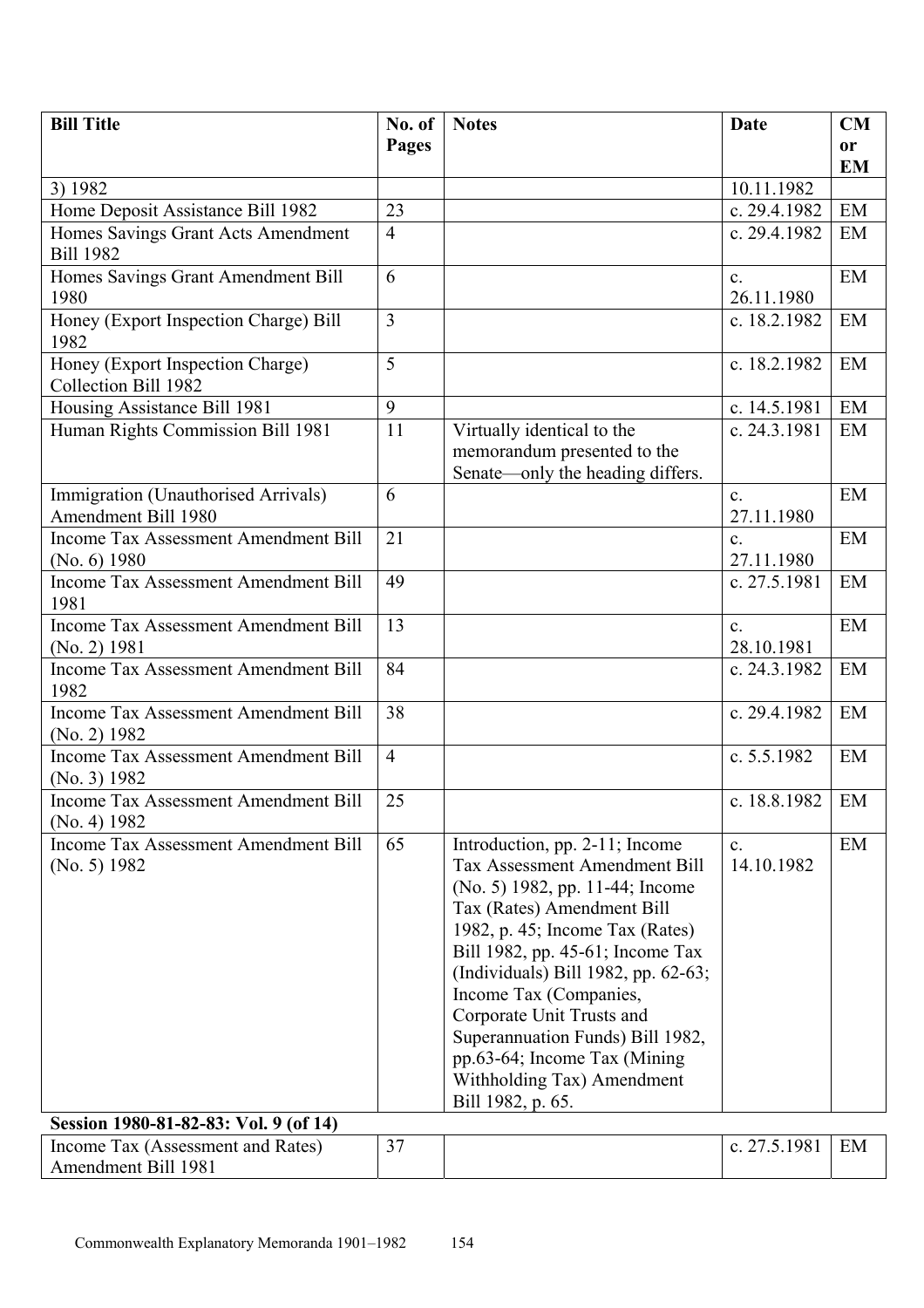| <b>Bill Title</b>                                                    | No. of         | <b>Notes</b>                                                                                                                                                                                                                                   | Date           | <b>CM</b> |
|----------------------------------------------------------------------|----------------|------------------------------------------------------------------------------------------------------------------------------------------------------------------------------------------------------------------------------------------------|----------------|-----------|
|                                                                      | Pages          |                                                                                                                                                                                                                                                |                | <b>or</b> |
|                                                                      |                |                                                                                                                                                                                                                                                |                | <b>EM</b> |
| Income Tax (Companies, Corporate Unit                                |                | See Income Tax Laws                                                                                                                                                                                                                            |                |           |
| Trusts and Superannuation Funds) Bill<br>1981                        |                | Amendment Bill (No.3) 1981.                                                                                                                                                                                                                    |                |           |
| Income Tax (Companies, Corporate Unit                                |                | See Income Tax Assessment                                                                                                                                                                                                                      |                |           |
| Trusts and Superannuation Funds) Bill<br>1982                        |                | Amendment Bill (No. 5) 1982.                                                                                                                                                                                                                   |                |           |
| Income Tax (Diverted Income) Bill 1981                               |                | See Income Tax Laws<br>Amendment Bill 1981.                                                                                                                                                                                                    |                |           |
| Income Tax (Individuals) Bill 1981                                   |                | See Income Tax Laws                                                                                                                                                                                                                            |                |           |
|                                                                      |                | Amendment Bill (No.3) 1981.                                                                                                                                                                                                                    |                |           |
| Income Tax (Individuals) Bill 1982                                   |                | See Income Tax Assessment                                                                                                                                                                                                                      |                |           |
|                                                                      |                | Amendment Bill (No. 5) 1982.                                                                                                                                                                                                                   |                |           |
| Income Tax (International Agreements)<br>Amendment Bill 1981         | 37             |                                                                                                                                                                                                                                                | c. 26.3.1981   | EM        |
| Income Tax (International Agreements)<br>Amendment Bill (No. 2) 1981 | 20             |                                                                                                                                                                                                                                                | c. 27.8.1981   | EM        |
| Income Tax (International Agreements)<br>Amendment Bill 1982         | 37             |                                                                                                                                                                                                                                                | c. 16.9.1982   | EM        |
| Income Tax Laws Amendment Bill 1981                                  | 81             | Introduction, pp. 1-8; Income Tax<br>Laws Amendment Bill 1981, pp.<br>9-78; Income Tax (Diverted<br>Income) Bill 1981, pp. 79-80.                                                                                                              | c. 7.5.1981    | EM        |
| Income Tax Laws Amendment Bill (No.<br>2) 1981                       | 25             |                                                                                                                                                                                                                                                | c. 27.5.1981   | EM        |
| Income Tax Laws Amendment Bill (No.<br>3) 1981                       | 49             | Introduction, pp. 1-6; Income Tax<br>Laws Amendment Bill (No. 3)<br>1981, pp. 7-45; Income Tax<br>(Individuals) Bill 1981, pp. 45-46;<br>Income Tax (Companies,<br>Corporate Unit Trusts and<br>Superannuation Funds) Bill 1981,<br>pp. 47-48. | c. 23.9.1981   | EM        |
| Income Tax (Mining Withholding Tax)<br>Amendment Bill 1982           |                | See Income Tax Assessment<br>Amendment Bill (No. 5) 1982.                                                                                                                                                                                      |                |           |
| Income Tax (Rates) Bill 1982                                         |                | See Income Tax Assessment<br>Amendment Bill (No. 5) 1982.                                                                                                                                                                                      |                |           |
| Income Tax (Rates) Amendment Bill<br>1982                            |                | See Income Tax Assessment<br>Amendment Bill (No. 5) 1982.                                                                                                                                                                                      |                |           |
| Independent Air Fares Committee Bill<br>1981                         | $\overline{7}$ |                                                                                                                                                                                                                                                | c. 28.5.1981   | EM        |
| <b>Industrial Research and Development</b>                           | 11             |                                                                                                                                                                                                                                                | c. 8.4.1981    | EM        |
| <b>Incentives Amendment Bill 1981</b>                                |                |                                                                                                                                                                                                                                                |                |           |
| <b>Insurance Amendment Bill 1982</b>                                 | 14             |                                                                                                                                                                                                                                                | c. 29.4.1982   | EM        |
| <b>Insurance Amendment Bill 1982</b>                                 | 9              | <b>Supplementary Explanatory</b>                                                                                                                                                                                                               | $\mathbf{c}$ . | EM        |
|                                                                      |                | Memorandum. Title reads:                                                                                                                                                                                                                       | 30.11.1982     |           |
|                                                                      |                | "Amendments to the Insurance                                                                                                                                                                                                                   |                |           |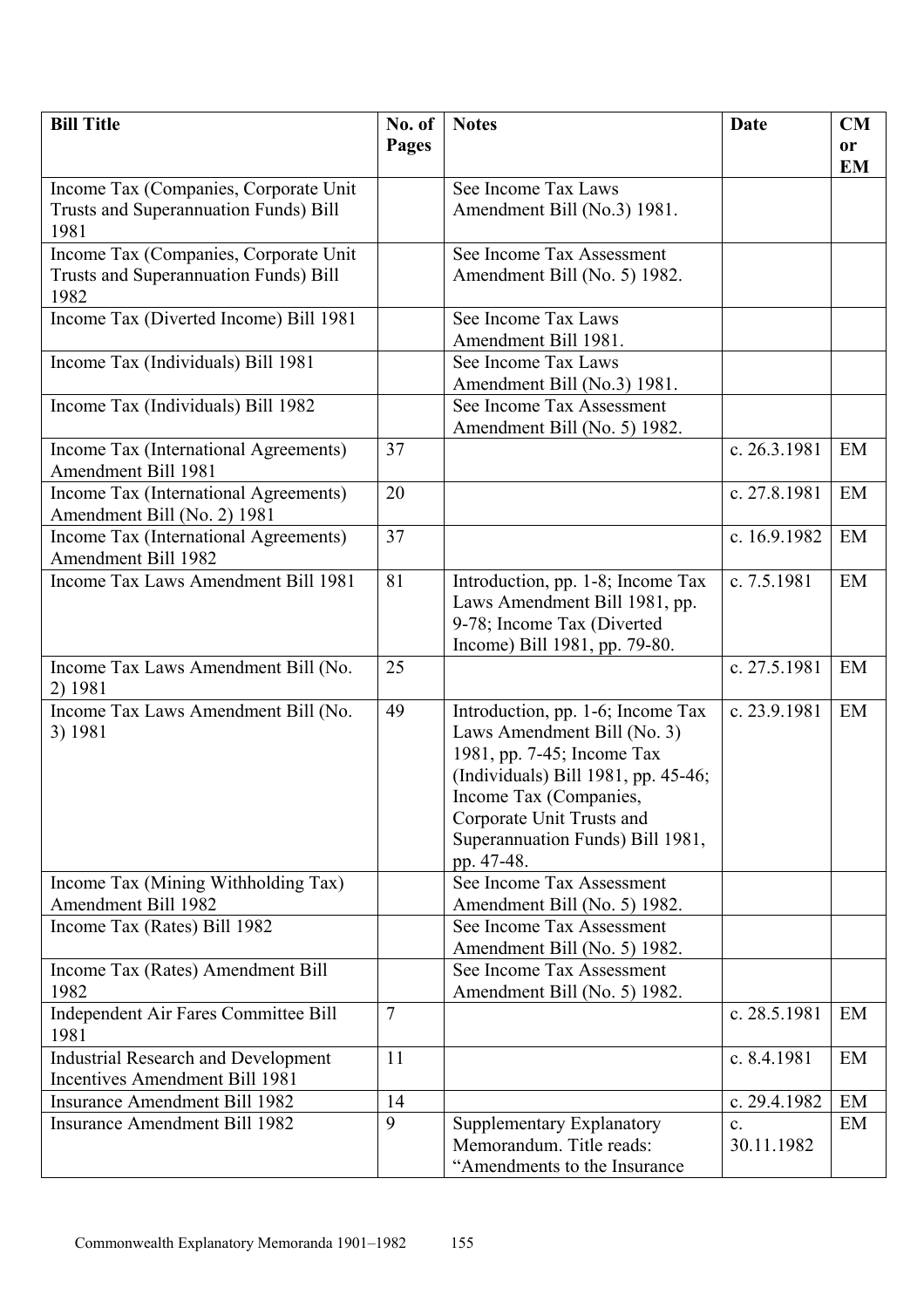| <b>Bill Title</b>                                  | No. of         | <b>Notes</b>                     | Date           | CM        |
|----------------------------------------------------|----------------|----------------------------------|----------------|-----------|
|                                                    | Pages          |                                  |                | <b>or</b> |
|                                                    |                |                                  |                | <b>EM</b> |
|                                                    |                | Amendment Bill 1982."            |                |           |
| <b>International Financial Institutions (Share</b> | 21             |                                  | c. 18.2.1982   | EM        |
| Increase) Bill 1982                                |                |                                  |                |           |
| <b>International Fund for Agricultural</b>         | $\overline{3}$ |                                  | c. 29.4.1982   | EM        |
| Development Bill 1982                              |                |                                  |                |           |
| <b>International Organisations (Privileges)</b>    | 6              |                                  | $\mathbf{c}$ . | EM        |
| and Immunities) Amendment Bill 1982                |                |                                  | 29.10.1981     |           |
| Session 1980-81-82-83: Vol. 10 (of 14)             |                |                                  |                |           |
| Judges' Pensions Amendment Bill 1981               | 11             |                                  | c. 24.9.1981   | EM        |
| Judicial Appointment (Western Samoa)               | $\overline{5}$ |                                  | $\mathbf{c}$ . | EM        |
| <b>Bill 1980</b>                                   |                |                                  | 27.11.1980     |           |
| Koongarra Project Area Bill 1981                   | 5              |                                  | c. 28.5.1981   | EM        |
| Liquefied Petroleum Gas (Grants)                   | $\overline{7}$ |                                  | c. 3.12.1980   | EM        |
| <b>Amendment Bill 1980</b>                         |                |                                  |                |           |
| Liquefied Petroleum Gas (Grants)                   | 9              |                                  | c. 19.8.1982   | EM        |
| <b>Amendment Bill 1982</b>                         |                |                                  |                |           |
| Live-stock Export Charge Amendment                 | 3              |                                  | c. 19.8.1982   | EM        |
| <b>Bill 1982</b>                                   |                |                                  |                |           |
| Live-stock Slaughter Levy Amendment                | $\overline{4}$ |                                  | c. 19.8.1982   | EM        |
| <b>Bill 1982</b>                                   |                |                                  |                |           |
| Loan Bill (No. 2) 1982                             | 6              |                                  | $\mathbf{c}$ . | EM        |
|                                                    |                |                                  | 14.10.1982     |           |
| Local Government (Personal Income Tax              | $\overline{2}$ |                                  | c. 28.5.1981   | EM        |
| Sharing) Amendment Bill 1981                       |                |                                  |                |           |
| Long Service Leave (Commonwealth                   | $\overline{3}$ |                                  | c. 4.12.1980   | EM        |
| Employees) Amendment Bill 1980                     |                |                                  |                |           |
| Meat Export (Penalties) Bill 1981                  | $\overline{3}$ |                                  | c. 10.9.1981   | EM        |
| Migration Amendment Bill (No. 2) 1980              | 16             |                                  | c.             | EM        |
|                                                    |                |                                  | 27.11.1980     |           |
| Minerals (Submerged Lands) Bill 1981               | 65             | Minerals (Submerged Lands) Bill  | c. 14.5.1981   | EM        |
|                                                    |                | 1981, 54pp; Minerals (Submerged) |                |           |
|                                                    |                | Lands) (Royalty) Bill 1981, 3pp; |                |           |
|                                                    |                | Minerals (Submerged Lands)       |                |           |
|                                                    |                | (Exploration Permit Fees) Bill   |                |           |
|                                                    |                | 1981, 2 pp; Minerals (Submerged  |                |           |
|                                                    |                | Lands) (Production Licence Fees) |                |           |
|                                                    |                | Bill 1981, 1 p; Minerals         |                |           |
|                                                    |                | (Submerged Lands) (Works         |                |           |
|                                                    |                | Authority Fees) Bill 1981, 2 pp; |                |           |
|                                                    |                | Minerals (Submerged Lands)       |                |           |
|                                                    |                | (Registration Fees) Bill 1981, 3 |                |           |
|                                                    |                | pp.                              |                |           |
| Minerals (Submerged Lands) (Exploration            |                | See Minerals (Submerged Lands)   |                |           |
| Permit Fees) Bill 1981                             |                | Bill 1981.                       |                |           |
| Minerals (Submerged Lands) (Production             |                | See Minerals (Submerged Lands)   |                |           |
| Licence Fees) Bill 1981                            |                | Bill 1981.                       |                |           |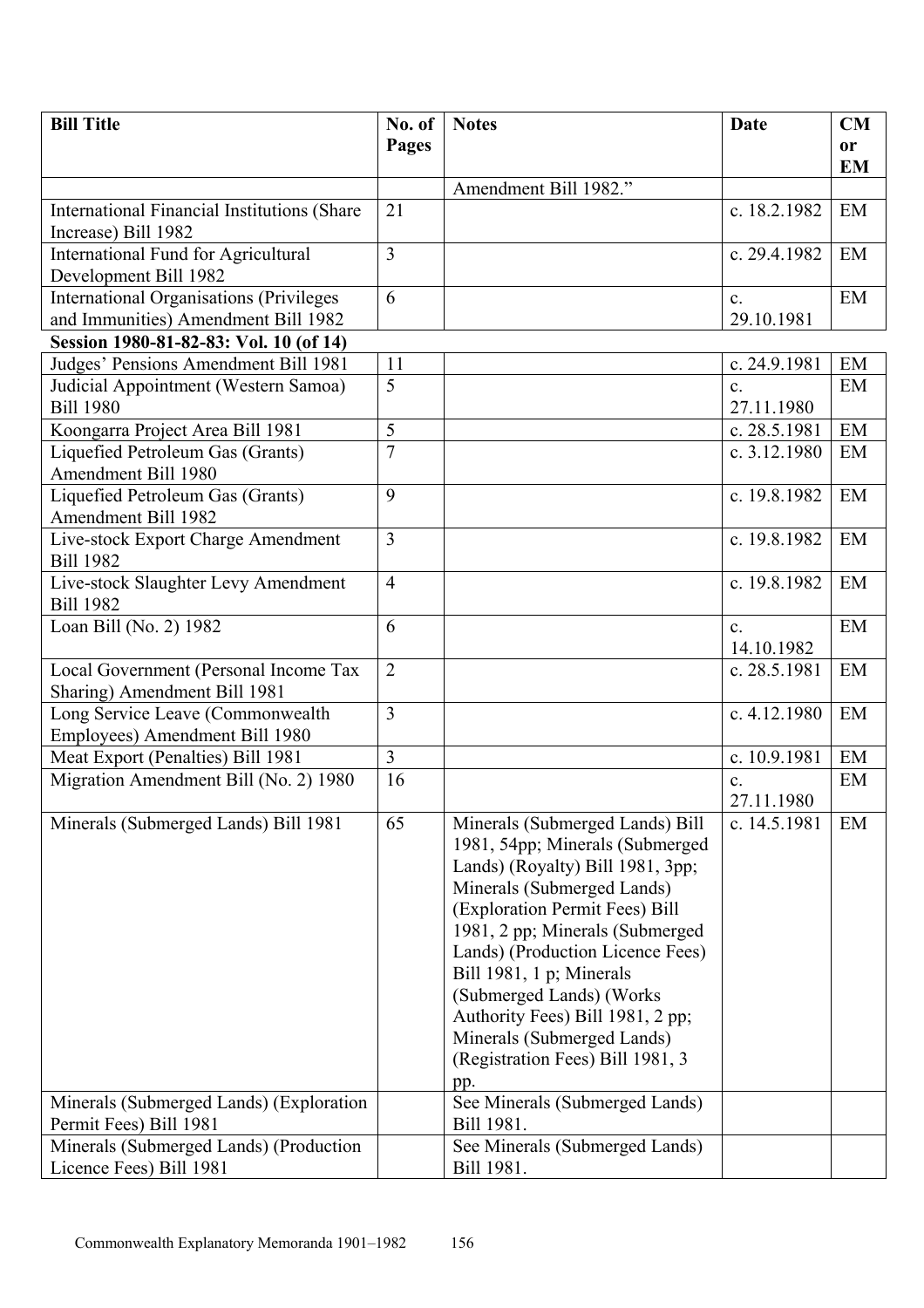| <b>Bill Title</b>                                      | No. of         | <b>Notes</b>                     | Date                         | CM        |
|--------------------------------------------------------|----------------|----------------------------------|------------------------------|-----------|
|                                                        | Pages          |                                  |                              | or        |
|                                                        |                |                                  |                              | <b>EM</b> |
| Minerals (Submerged Lands)                             |                | See Minerals (Submerged Lands)   |                              |           |
| (Registration Fees) Bill 1981                          |                | Bill 1981.                       |                              |           |
| Minerals (Submerged Lands) (Royalty)                   |                | See Minerals (Submerged Lands)   |                              |           |
| <b>Bill 1981</b>                                       |                | Bill 1981.                       |                              |           |
| Minerals (Submerged Lands) (Works                      |                | See Minerals (Submerged Lands)   |                              |           |
| Authority Fees) Bill 1981                              |                | Bill 1981.                       |                              |           |
| National Companies and Securities                      | 18             |                                  | c. 2.12.1980                 | EM        |
| <b>Commission Amendment Bill 1980</b>                  |                |                                  |                              |           |
| National Crimes Commission Bill 1982                   | 8              |                                  | $\mathbf{c}$ .               | EM        |
|                                                        |                |                                  | 21.10.1982                   |           |
| National Health Amendment Bill 1981                    | $\overline{4}$ |                                  | $\mathbf{c}$ .               | EM        |
|                                                        |                |                                  | 27.10.1981                   |           |
| National Health Amendment                              | 9              |                                  | c. 29.4.1981                 | EM        |
| (Pharmaceutical Benefits) Bill 1981                    |                |                                  |                              |           |
| Navigation Amendment Bill 1981                         |                | See Shipping Registration Bill   |                              |           |
|                                                        |                | 1981.                            |                              |           |
| Navigation (Protection of the Sea)                     |                | See Protection of the Sea (Civil |                              |           |
| Amendment Bill 1981                                    |                | Liability) Bill 1981.            |                              |           |
| Nitrogenous Fertilizers Subsidy                        | 3              |                                  | $\mathbf{c}$ .               | EM        |
| Amendment Bill 1981                                    |                |                                  | 27.10.1981                   |           |
| Non-Government Schools (Loans                          | 3              |                                  | c.                           | EM        |
| Guarantee) Amendment Bill 1981                         |                |                                  | 15.10.1981                   |           |
| Norfolk Island Amendment Bill 1981                     | $\overline{4}$ |                                  | c. 20.8.1981                 | EM        |
| Northern Territory (Self-Government)                   | $\overline{4}$ |                                  | c. 19.8.1982                 | EM        |
| <b>Amendment Bill 1982</b>                             |                |                                  |                              |           |
| Off-shore Installations (Miscellaneous                 | 23             |                                  | c. 25.3.1982                 | EM        |
| Amendments) Bill 1982                                  | 27             |                                  | c. 23.9.1982                 | EM        |
| Ombudsman Amendment Bill 1982                          | $\overline{5}$ |                                  |                              |           |
| Omega Navigation Facility Bill 1982                    | $\overline{3}$ |                                  | c. 18.8.1982<br>c. 25.2.1982 | EM<br>EM  |
| Overseas Students Charge Amendment<br><b>Bill 1982</b> |                |                                  |                              |           |
| <b>Overseas Students Charge Collection</b>             | $\overline{3}$ |                                  | c. 25.2.1982                 | EM        |
| Amendment Bill 1982                                    |                |                                  |                              |           |
| Overseas Telecommunications                            | 3              |                                  | c. $3.6.1981$                | EM        |
| Amendment Bill 1981                                    |                |                                  |                              |           |
| Session 1980-81-82-83: Vol. 11 (of 14)                 |                |                                  |                              |           |
| Parliamentary Contributory                             | 8              |                                  | c. 9.4.1981                  | EM        |
| Superannuation Amendment Bill 1981                     |                |                                  |                              |           |
| Parliamentary Secretaries Bill 1980                    | 3              |                                  | $\mathbf{c}$ .               | EM        |
|                                                        |                |                                  | 26.11.1980                   |           |
| Patents Amendment Bill 1981                            | 11             |                                  | c. $7.4.1981$                | EM        |
| Pay-roll Tax (Territories) Assessment                  | 8              |                                  | c. 14.5.1981                 | EM        |
| <b>Amendment Bill 1981</b>                             |                |                                  |                              |           |
| Pay-roll Tax (Territories) Assessment                  | 10             |                                  | $\mathbf{c}$ .               | EM        |
| Amendment Bill 1982                                    |                |                                  | 14.10.1982                   |           |
| Petroleum Products Pricing Bill 1981                   | 13             |                                  | c. 27.5.1981                 | EM        |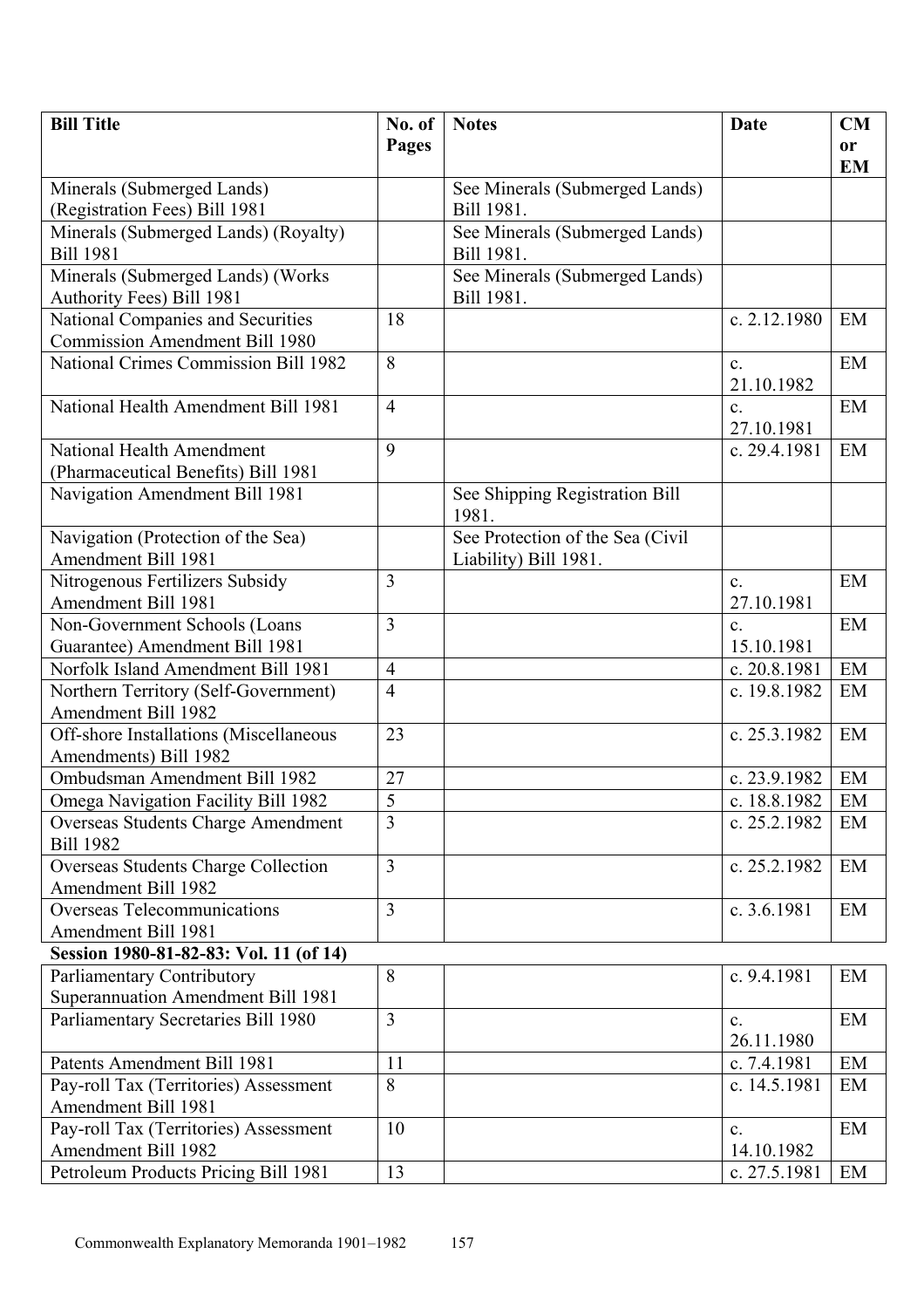| No. of | <b>Notes</b>                                                                                   | <b>Date</b>                                                                                                                                                                                                                                                                                                                                                                                                                                                                                                                                                                                                                                                                                                                                                                                                                                                                                  | <b>CM</b>                                                                                                                                                              |
|--------|------------------------------------------------------------------------------------------------|----------------------------------------------------------------------------------------------------------------------------------------------------------------------------------------------------------------------------------------------------------------------------------------------------------------------------------------------------------------------------------------------------------------------------------------------------------------------------------------------------------------------------------------------------------------------------------------------------------------------------------------------------------------------------------------------------------------------------------------------------------------------------------------------------------------------------------------------------------------------------------------------|------------------------------------------------------------------------------------------------------------------------------------------------------------------------|
| Pages  |                                                                                                |                                                                                                                                                                                                                                                                                                                                                                                                                                                                                                                                                                                                                                                                                                                                                                                                                                                                                              | <b>or</b>                                                                                                                                                              |
|        |                                                                                                |                                                                                                                                                                                                                                                                                                                                                                                                                                                                                                                                                                                                                                                                                                                                                                                                                                                                                              | <b>EM</b>                                                                                                                                                              |
| 10     |                                                                                                | c. 25.2.1982                                                                                                                                                                                                                                                                                                                                                                                                                                                                                                                                                                                                                                                                                                                                                                                                                                                                                 | EM                                                                                                                                                                     |
|        |                                                                                                |                                                                                                                                                                                                                                                                                                                                                                                                                                                                                                                                                                                                                                                                                                                                                                                                                                                                                              |                                                                                                                                                                        |
|        |                                                                                                | c. 25.2.1982                                                                                                                                                                                                                                                                                                                                                                                                                                                                                                                                                                                                                                                                                                                                                                                                                                                                                 | EM                                                                                                                                                                     |
|        |                                                                                                |                                                                                                                                                                                                                                                                                                                                                                                                                                                                                                                                                                                                                                                                                                                                                                                                                                                                                              |                                                                                                                                                                        |
|        |                                                                                                | C <sub>1</sub>                                                                                                                                                                                                                                                                                                                                                                                                                                                                                                                                                                                                                                                                                                                                                                                                                                                                               | EM                                                                                                                                                                     |
|        |                                                                                                |                                                                                                                                                                                                                                                                                                                                                                                                                                                                                                                                                                                                                                                                                                                                                                                                                                                                                              |                                                                                                                                                                        |
|        |                                                                                                |                                                                                                                                                                                                                                                                                                                                                                                                                                                                                                                                                                                                                                                                                                                                                                                                                                                                                              | EM                                                                                                                                                                     |
|        |                                                                                                |                                                                                                                                                                                                                                                                                                                                                                                                                                                                                                                                                                                                                                                                                                                                                                                                                                                                                              |                                                                                                                                                                        |
|        |                                                                                                |                                                                                                                                                                                                                                                                                                                                                                                                                                                                                                                                                                                                                                                                                                                                                                                                                                                                                              | EM                                                                                                                                                                     |
|        |                                                                                                |                                                                                                                                                                                                                                                                                                                                                                                                                                                                                                                                                                                                                                                                                                                                                                                                                                                                                              |                                                                                                                                                                        |
|        |                                                                                                |                                                                                                                                                                                                                                                                                                                                                                                                                                                                                                                                                                                                                                                                                                                                                                                                                                                                                              | EM                                                                                                                                                                     |
|        |                                                                                                |                                                                                                                                                                                                                                                                                                                                                                                                                                                                                                                                                                                                                                                                                                                                                                                                                                                                                              | EM                                                                                                                                                                     |
|        |                                                                                                |                                                                                                                                                                                                                                                                                                                                                                                                                                                                                                                                                                                                                                                                                                                                                                                                                                                                                              | EM                                                                                                                                                                     |
|        |                                                                                                |                                                                                                                                                                                                                                                                                                                                                                                                                                                                                                                                                                                                                                                                                                                                                                                                                                                                                              |                                                                                                                                                                        |
|        |                                                                                                |                                                                                                                                                                                                                                                                                                                                                                                                                                                                                                                                                                                                                                                                                                                                                                                                                                                                                              | EM                                                                                                                                                                     |
|        |                                                                                                |                                                                                                                                                                                                                                                                                                                                                                                                                                                                                                                                                                                                                                                                                                                                                                                                                                                                                              |                                                                                                                                                                        |
|        |                                                                                                |                                                                                                                                                                                                                                                                                                                                                                                                                                                                                                                                                                                                                                                                                                                                                                                                                                                                                              |                                                                                                                                                                        |
|        |                                                                                                |                                                                                                                                                                                                                                                                                                                                                                                                                                                                                                                                                                                                                                                                                                                                                                                                                                                                                              |                                                                                                                                                                        |
|        |                                                                                                |                                                                                                                                                                                                                                                                                                                                                                                                                                                                                                                                                                                                                                                                                                                                                                                                                                                                                              |                                                                                                                                                                        |
|        |                                                                                                |                                                                                                                                                                                                                                                                                                                                                                                                                                                                                                                                                                                                                                                                                                                                                                                                                                                                                              |                                                                                                                                                                        |
|        |                                                                                                |                                                                                                                                                                                                                                                                                                                                                                                                                                                                                                                                                                                                                                                                                                                                                                                                                                                                                              |                                                                                                                                                                        |
|        |                                                                                                |                                                                                                                                                                                                                                                                                                                                                                                                                                                                                                                                                                                                                                                                                                                                                                                                                                                                                              |                                                                                                                                                                        |
|        |                                                                                                |                                                                                                                                                                                                                                                                                                                                                                                                                                                                                                                                                                                                                                                                                                                                                                                                                                                                                              |                                                                                                                                                                        |
|        |                                                                                                |                                                                                                                                                                                                                                                                                                                                                                                                                                                                                                                                                                                                                                                                                                                                                                                                                                                                                              |                                                                                                                                                                        |
|        |                                                                                                |                                                                                                                                                                                                                                                                                                                                                                                                                                                                                                                                                                                                                                                                                                                                                                                                                                                                                              |                                                                                                                                                                        |
|        | Levy Collection) Bill 1981, pp.                                                                |                                                                                                                                                                                                                                                                                                                                                                                                                                                                                                                                                                                                                                                                                                                                                                                                                                                                                              |                                                                                                                                                                        |
|        | $46 - 51$ .                                                                                    |                                                                                                                                                                                                                                                                                                                                                                                                                                                                                                                                                                                                                                                                                                                                                                                                                                                                                              |                                                                                                                                                                        |
|        | See Protection of the Sea (Civil                                                               |                                                                                                                                                                                                                                                                                                                                                                                                                                                                                                                                                                                                                                                                                                                                                                                                                                                                                              |                                                                                                                                                                        |
|        | Liability) Bill 1981.                                                                          |                                                                                                                                                                                                                                                                                                                                                                                                                                                                                                                                                                                                                                                                                                                                                                                                                                                                                              |                                                                                                                                                                        |
|        |                                                                                                |                                                                                                                                                                                                                                                                                                                                                                                                                                                                                                                                                                                                                                                                                                                                                                                                                                                                                              |                                                                                                                                                                        |
|        |                                                                                                |                                                                                                                                                                                                                                                                                                                                                                                                                                                                                                                                                                                                                                                                                                                                                                                                                                                                                              |                                                                                                                                                                        |
|        | See Protection of the Sea (Civil                                                               |                                                                                                                                                                                                                                                                                                                                                                                                                                                                                                                                                                                                                                                                                                                                                                                                                                                                                              |                                                                                                                                                                        |
|        |                                                                                                |                                                                                                                                                                                                                                                                                                                                                                                                                                                                                                                                                                                                                                                                                                                                                                                                                                                                                              |                                                                                                                                                                        |
|        |                                                                                                |                                                                                                                                                                                                                                                                                                                                                                                                                                                                                                                                                                                                                                                                                                                                                                                                                                                                                              |                                                                                                                                                                        |
|        |                                                                                                |                                                                                                                                                                                                                                                                                                                                                                                                                                                                                                                                                                                                                                                                                                                                                                                                                                                                                              |                                                                                                                                                                        |
|        |                                                                                                |                                                                                                                                                                                                                                                                                                                                                                                                                                                                                                                                                                                                                                                                                                                                                                                                                                                                                              | EM                                                                                                                                                                     |
|        |                                                                                                |                                                                                                                                                                                                                                                                                                                                                                                                                                                                                                                                                                                                                                                                                                                                                                                                                                                                                              |                                                                                                                                                                        |
|        |                                                                                                |                                                                                                                                                                                                                                                                                                                                                                                                                                                                                                                                                                                                                                                                                                                                                                                                                                                                                              |                                                                                                                                                                        |
|        |                                                                                                |                                                                                                                                                                                                                                                                                                                                                                                                                                                                                                                                                                                                                                                                                                                                                                                                                                                                                              |                                                                                                                                                                        |
|        |                                                                                                |                                                                                                                                                                                                                                                                                                                                                                                                                                                                                                                                                                                                                                                                                                                                                                                                                                                                                              | EM                                                                                                                                                                     |
|        |                                                                                                |                                                                                                                                                                                                                                                                                                                                                                                                                                                                                                                                                                                                                                                                                                                                                                                                                                                                                              |                                                                                                                                                                        |
|        |                                                                                                |                                                                                                                                                                                                                                                                                                                                                                                                                                                                                                                                                                                                                                                                                                                                                                                                                                                                                              | EM                                                                                                                                                                     |
|        |                                                                                                |                                                                                                                                                                                                                                                                                                                                                                                                                                                                                                                                                                                                                                                                                                                                                                                                                                                                                              |                                                                                                                                                                        |
|        | "Amendments to be moved on                                                                     |                                                                                                                                                                                                                                                                                                                                                                                                                                                                                                                                                                                                                                                                                                                                                                                                                                                                                              |                                                                                                                                                                        |
|        | $\overline{7}$<br>5<br>6<br>$\overline{2}$<br>3<br>$\overline{4}$<br>5<br>52<br>23<br>30<br>14 | Title reads: "Amendments and<br>new clauses."<br>Introduction, pp. 1-3; Protection<br>of the Sea (Civil Liability) Bill<br>1981, pp. $4-15$ ; Protection of the<br>Sea (Powers of Intervention) Bill<br>1981, pp. $16-25$ ; Protection of the<br>Sea (Discharge of Oil from Ships)<br>Bill 1981, pp. 26-35; Navigation<br>(Protection of the Sea)<br>Amendment Bill 1981, pp. 36-41;<br>Protection of the Sea (Shipping)<br>Levy) Bill 1981, pp. 42-45;<br>Protection of the Sea (Shipping<br>See Protection of the Sea (Civil<br>Liability) Bill 1981.<br>Liability) Bill 1981.<br>See Protection of the Sea (Civil<br>Liability) Bill 1981.<br>Introduction, p. 1; Protection of<br>the Sea (Prevention of Pollution<br>from Ships) Bill 1982, pp. 2-14;<br>Navigation (Protection of the Sea)<br>Amendment Bill 1982, pp. 15-22.<br>Supplementary Explanatory<br>Memorandum. Title reads: | 28.10.1982<br>c. 14.5.1981<br>c. 14.5.1981<br>c. 30.4.1981<br>c. 7.5.1981<br>c. 25.3.1982<br>c. 5.3.1981<br>21.10.1982<br>$\mathbf{c}$ .<br>29.10.1981<br>c. 30.4.1982 |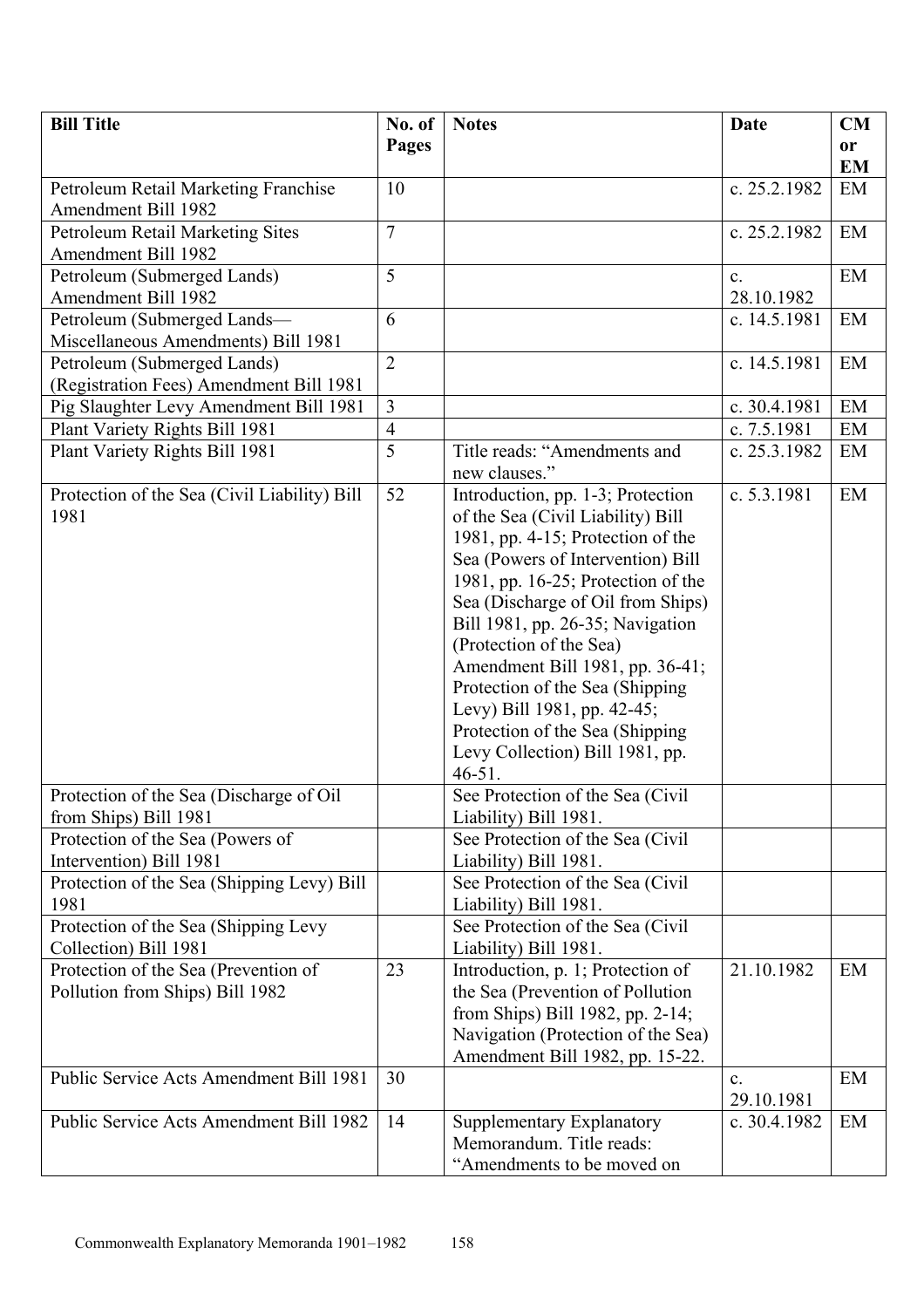| <b>Bill Title</b>                               | No. of         | <b>Notes</b>                                           | <b>Date</b>                  | CM            |
|-------------------------------------------------|----------------|--------------------------------------------------------|------------------------------|---------------|
|                                                 | Pages          |                                                        |                              | <sub>or</sub> |
|                                                 |                | behalf of the Government."                             |                              | <b>EM</b>     |
| <b>Public Service and Statutory Authorities</b> | 55             |                                                        | C <sub>1</sub>               | EM            |
| Amendment Bill 1980                             |                |                                                        | 26.11.1980                   |               |
| <b>Public Works Committee Amendment Bill</b>    | $\overline{4}$ |                                                        | c. 5.3.1981                  | EM            |
| 1981                                            |                |                                                        |                              |               |
| Session 1980-81-82-83: Vol. 12 (of 14)          |                |                                                        |                              |               |
| Quarantine Amendment Bill 1981                  | 19             |                                                        | c. 9.4.1981                  | EM            |
| Queensland Grant (Special Assistance)           | $\overline{4}$ |                                                        | $\mathbf{c}$ .               | EM            |
| <b>Bill 1981</b>                                |                |                                                        | 15.10.1981                   |               |
| <b>Racial Discrimination Amendment Bill</b>     | $\overline{2}$ | Virtually identical to the                             | c. 24.3.1981                 | EM            |
| 1981                                            |                | memorandum presented to the                            |                              |               |
|                                                 |                | Senate—only the heading differs.                       |                              |               |
| Radiocommunications Licence Fees Bill<br>1982   | $\overline{2}$ |                                                        | c. 4.5.1982                  | EM            |
| Radiocommunications (Miscellaneous              | $\overline{2}$ |                                                        | c. 4.5.1982                  | EM            |
| Provisions) Bill 1982                           |                |                                                        |                              |               |
| <b>Remuneration and Allowances</b>              | 9              |                                                        | $\mathbf{c}$ .               | EM            |
| Amendment Bill 1980                             |                |                                                        | 27.11.1980                   |               |
| <b>Remuneration and Allowances</b>              | 6              |                                                        | c. 27.8.1981                 | EM            |
| Amendment Bill 1981                             |                |                                                        |                              |               |
| <b>Remuneration and Allowances</b>              | $\overline{7}$ |                                                        | c. 19.8.1982                 | EM            |
| <b>Amendment Bill 1982</b>                      |                |                                                        |                              |               |
| Repatriation Acts Amendment Bill 1981           | 28             |                                                        | $\mathbf{c}$ .<br>27.10.1981 | EM            |
| <b>Repatriation Amendment Bill 1982</b>         | 8              |                                                        | c. 11.3.1982                 | EM            |
| <b>Repatriation Legislation Amendment Bill</b>  | 36             |                                                        | c. 23.9.1982                 | EM            |
| 1982                                            |                |                                                        |                              |               |
| <b>Repatriation Amendment (Pharmaceutical</b>   | 6              |                                                        | c. 29.4.1981                 | EM            |
| Benefits) Bill 1981                             |                |                                                        |                              |               |
| River Murray Waters Bill 1982                   | $\overline{7}$ |                                                        | $\mathbf{c}$ .               | EM            |
|                                                 |                |                                                        | 28.10.1982                   |               |
| Roads Grants Bill 1981                          | 15             |                                                        | c. 14.5.1981                 | EM            |
| Roads Grants Amendment Bill 1982                | $\overline{7}$ |                                                        | c. 18.3.1982                 | EM            |
| <b>Royal Commissions Amendment Bill</b>         | 5              |                                                        | c.                           | EM            |
| 1982                                            |                |                                                        | 27.10.1982                   |               |
| Salaries and Wages Pause Bill 1982              | $\tau$         |                                                        | c.                           | EM            |
|                                                 |                |                                                        | 14.12.1982                   |               |
| Sales Tax Amendment Bills (Nos. 1–9)<br>1981    | 38             | Introduction, pp. 1-3; Sales Tax                       | c. 18.8.1981                 | EM            |
|                                                 |                | Amendment Bills (Nos. 1–9)<br>1981, pp. 4-6; Sales Tax |                              |               |
|                                                 |                | (Exemptions and Classifications)                       |                              |               |
|                                                 |                | Amendment Bill 1981, pp. 7-37.                         |                              |               |
| Sales Tax Amendment Bills (Nos. 1-9)            | 16             | Introduction, pp. 2-5; Sales Tax                       | c. 17.8.1982                 | EM            |
| 1982                                            |                | Amendment Bills (Nos. 1–9)                             |                              |               |
|                                                 |                | 1982, pp. 6-9; Sales Tax                               |                              |               |
|                                                 |                | (Exemptions and Classifications)                       |                              |               |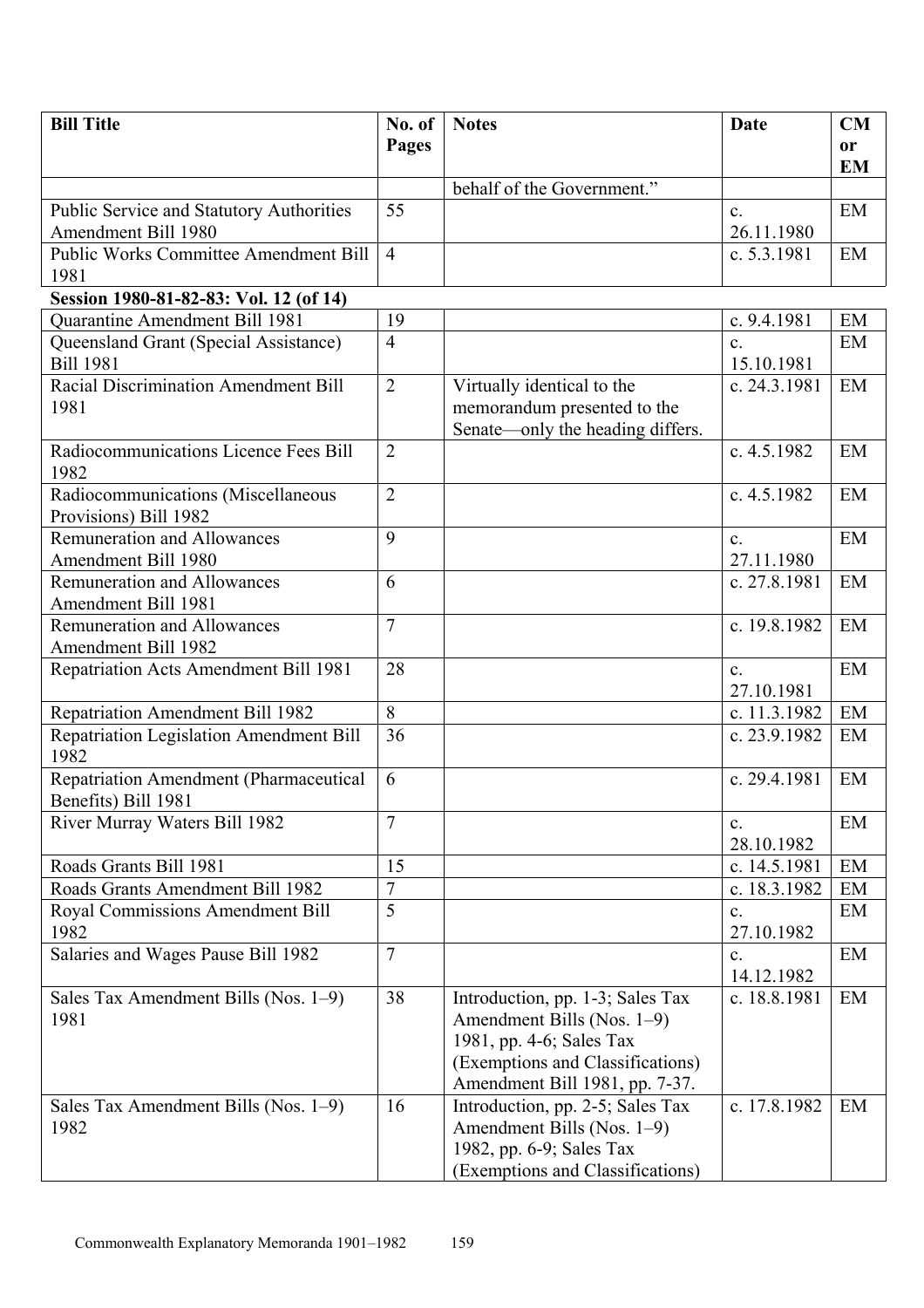| <b>Bill Title</b>                                                                              | No. of | <b>Notes</b>                                                                                                                                                                                                                                                                                                                                                                                                                                                     | <b>Date</b>  | CM        |
|------------------------------------------------------------------------------------------------|--------|------------------------------------------------------------------------------------------------------------------------------------------------------------------------------------------------------------------------------------------------------------------------------------------------------------------------------------------------------------------------------------------------------------------------------------------------------------------|--------------|-----------|
|                                                                                                | Pages  |                                                                                                                                                                                                                                                                                                                                                                                                                                                                  |              | <b>or</b> |
|                                                                                                |        |                                                                                                                                                                                                                                                                                                                                                                                                                                                                  |              | <b>EM</b> |
|                                                                                                |        | Amendment Bill 1982, pp. 10-16.                                                                                                                                                                                                                                                                                                                                                                                                                                  |              |           |
| Sales Tax Amendment Bills (Nos. 1A-<br>9A) 1981                                                | 9      |                                                                                                                                                                                                                                                                                                                                                                                                                                                                  | c. 25.8.1981 | EM        |
| Sales Tax Amendment Bills (Nos. 1A-<br>9A) 1981 [No. 2] (1982)                                 | 9      |                                                                                                                                                                                                                                                                                                                                                                                                                                                                  | c. 16.2.1982 | EM        |
| Sales Tax Amendment (Off-shore<br>Installations) Bills (Nos. 1–9) 1982                         | 27     | Introduction, pp. 2-8; Off-shore<br><b>Installations</b> (Miscellaneous<br>Amendments) Bill 1982<br>(amendments dealing with sales<br>tax law only—see also the EM<br>that deals solely with the bill of<br>this name), pp. 9-16; Sales Tax<br>Amendment (Off-shore<br>Installations) Bills (Nos. $1-9$ )<br>1982, pp. 17-24; Sales Tax<br>(Exemptions and Classifications)<br>Amendment (Off-shore<br>Installations) Bill 1982, pp. 24-25;<br>table, pp. 26-27. | c. 25.3.1982 | EM        |
| Sales Tax (Exemptions and<br>Classifications) Amendment Bill 1981                              |        | See Sales Tax Amendment Bills<br>(Nos. $1-9$ ) 1981.                                                                                                                                                                                                                                                                                                                                                                                                             |              |           |
| Sales Tax (Exemptions and<br>Classifications) Amendment Bill 1982                              |        | See Sales Tax Amendment Bills<br>(Nos. $1-9$ ) 1982.                                                                                                                                                                                                                                                                                                                                                                                                             |              |           |
| Sales Tax (Exemptions and<br>Classifications) Amendment (Off-shore<br>Installations) Bill 1982 |        | See Sales Tax Amendment (Off-<br>shore Installations) Bills (Nos. 1–<br>9) 1982.                                                                                                                                                                                                                                                                                                                                                                                 |              |           |
| Securities Industry Amendment Bill 1980                                                        | 24     | Title reads "Securities Industry<br>Amendment Bill 1981."                                                                                                                                                                                                                                                                                                                                                                                                        | c. 2.12.1980 | EM        |
| Securities Industry Amendment Bill (No.<br>2) 1981                                             | 37     | Introduction, pp. 1-5; Securities<br>Industry Amendment Bill (No. 2)<br>1981, pp. 6-33; Securities Industry<br>(Fees) Amendment Bill 1981, p.<br>34.                                                                                                                                                                                                                                                                                                             | c. 30.4.1981 | EM        |
| Securities Industry (Fees) Amendment<br><b>Bill 1981</b>                                       |        | See Securities Industry<br>Amendment Bill (No. 2) 1981.                                                                                                                                                                                                                                                                                                                                                                                                          |              |           |
| Shipping Registration Bill 1981                                                                | 93     | Introduction, pp. 2-4; Shipping<br>Registration Bill 1981, pp. 5-60;<br>Flags Amendment Bill 1981, pp.<br>61-62; Navigation Amendment<br>Bill 1981, pp. 63-93.                                                                                                                                                                                                                                                                                                   | c. 26.2.1981 | EM        |
| Session 1980-81-82-83: Vol. 13 (of 14)                                                         |        |                                                                                                                                                                                                                                                                                                                                                                                                                                                                  |              |           |
| Social Security Amendment Bill 1982                                                            | 8      |                                                                                                                                                                                                                                                                                                                                                                                                                                                                  | c. 9.12.1982 | EM        |
| Social Security Legislation Amendment<br><b>Bill 1982</b>                                      | 57     |                                                                                                                                                                                                                                                                                                                                                                                                                                                                  | c. 23.9.1982 | EM        |

EM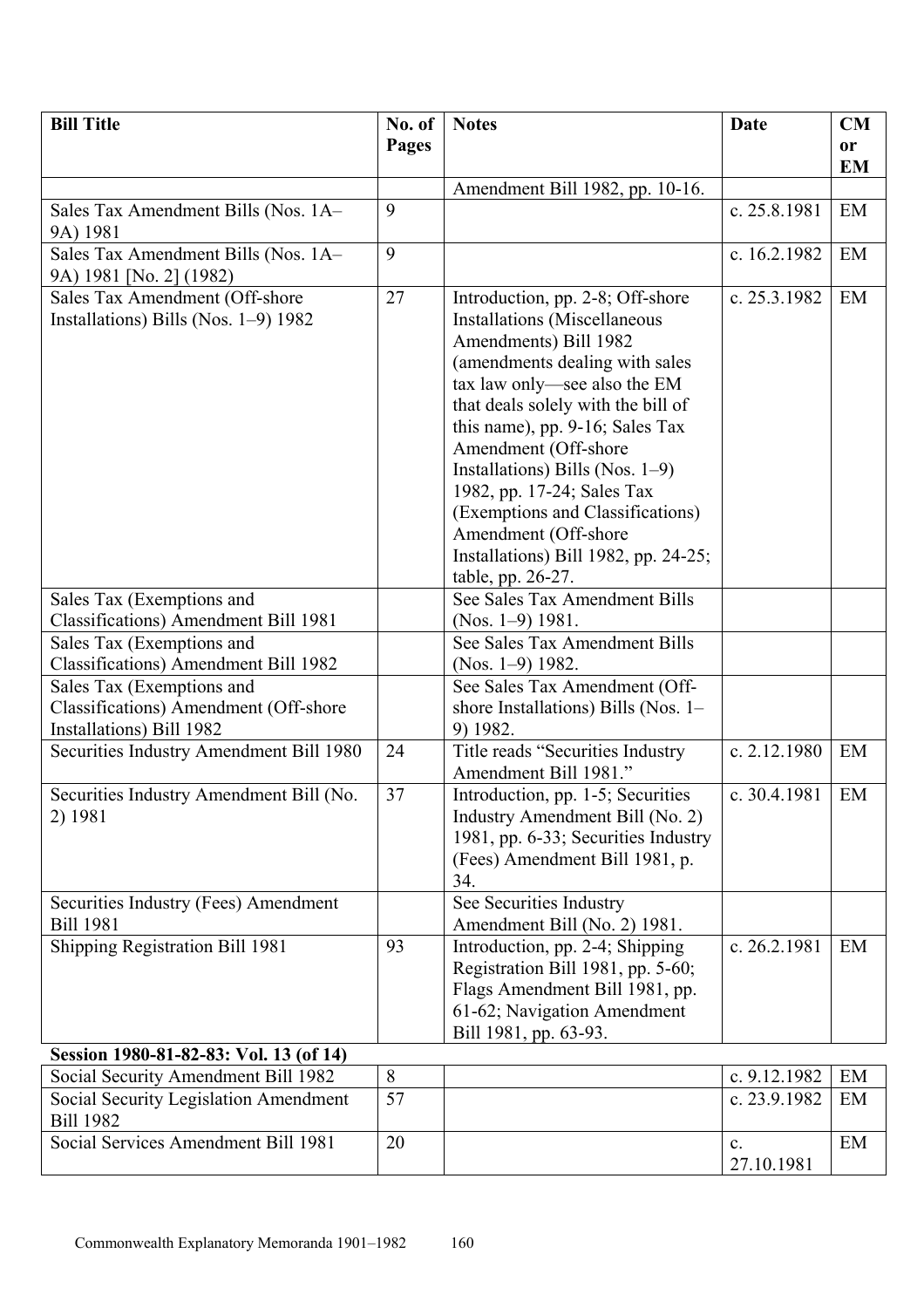| <b>Bill Title</b>                                                 | No. of         | <b>Notes</b>                                            | <b>Date</b>                  | CM        |
|-------------------------------------------------------------------|----------------|---------------------------------------------------------|------------------------------|-----------|
|                                                                   | Pages          |                                                         |                              | or        |
|                                                                   | 5              |                                                         |                              | <b>EM</b> |
| Social Services Amendment Bill (No. 2)<br>1981                    |                |                                                         | $\mathbf{c}$ .<br>17.11.1981 | EM        |
| Social Services Amendment Bill (No. 3)                            | 8              |                                                         | $\mathbf{c}$ .               | EM        |
| 1981                                                              |                |                                                         | 17.11.1981                   |           |
| Social Services Legislation Amendment<br><b>Bill 1982</b>         | 29             | Includes a 2-page addendum.                             | c. 25.3.1982                 | EM        |
| Special Employment-related Programs                               | 5              |                                                         | $\mathbf{c}$ .               | EM        |
| <b>Bill 1982</b>                                                  |                |                                                         | 14.12.1982                   |           |
| Special Prosecutors Bill 1982                                     | 3              |                                                         | c. 8.9.1982                  | EM        |
| <b>States Grants (Capital Assistance) Bill</b><br>1981            | $\overline{4}$ |                                                         | $\mathbf{c}$ .<br>27.10.1981 | EM        |
| States Grants (Schools Assistance) Bill                           | 10             |                                                         | $\mathbf{c}$ .               | EM        |
| 1981                                                              |                |                                                         | 15.10.1981                   |           |
| <b>States Grants (Tertiary Education</b><br>Assistance) Bill 1981 | 20             |                                                         | $\mathbf{c}$ .<br>15.10.1981 | EM        |
| <b>States Grants (Tertiary Education</b>                          | 7              |                                                         | c. 30.4.1981                 | EM        |
| <b>Assistance</b> ) Amendment Bill 1981                           |                |                                                         |                              |           |
| <b>States Grants (Tertiary Education</b>                          | $\overline{7}$ |                                                         | c. 22.4.1982                 | EM        |
| Assistance) Amendment Bill (No. 2) 1981                           |                |                                                         |                              |           |
| [No. $2$ ]<br><b>States Grants (Tertiary Education</b>            | 12             |                                                         | 21.9.1982                    | EM        |
| Assistance) Amendment Bill 1982                                   |                |                                                         |                              |           |
| <b>States Grants (Tertiary Education</b>                          | 8              |                                                         | 12.3.1982                    | EM        |
| Assistance) Legislation Amendment Bill                            |                |                                                         |                              |           |
| 1982                                                              |                |                                                         |                              |           |
| States (Tax Sharing and Health Grants)                            | 12             |                                                         | c. 28.5.1981                 | EM        |
| <b>Bill 1981</b><br><b>States (Tax Sharing and Health Grants)</b> | $\overline{7}$ |                                                         | c. 18.2.1982                 | EM        |
| Amendment Bill 1982                                               |                |                                                         |                              |           |
| <b>States (Tax Sharing and Health Grants)</b>                     | $\overline{3}$ | Title reads: "Addendum to                               | c. 4.3.1982                  | EM        |
| Amendment Bill 1982                                               |                | <b>Explanatory Memorandum."</b>                         |                              |           |
| <b>States (Tax Sharing and Health Grants)</b>                     | 13             |                                                         | c. 26.8.1982                 | EM        |
| Amendment Bill (No. 2) 1982                                       |                |                                                         |                              |           |
| States (Works and Housing) Assistance<br><b>Bill 1982</b>         | 9              |                                                         | c. 16.9.1982                 | EM        |
| Session 1980-81-82-83: Vol. 14 (of 14)                            |                |                                                         |                              |           |
| <b>Statute Law (Miscellaneous Amendments)</b><br><b>Bill 1981</b> | 35             |                                                         | c.<br>27.10.1981             | EM        |
| <b>Statute Law (Miscellaneous Amendments)</b>                     | 100            | Virtually identical to the                              | c. 22.4.1982                 | EM        |
| Bill (No. 1) 1982                                                 |                | memorandum presented to the                             |                              |           |
|                                                                   |                | Senate—only the heading differs.                        |                              |           |
| <b>Statute Law (Miscellaneous Amendments)</b>                     | 127            |                                                         | c. 26.8.1982                 | EM        |
| Bill (No. 2) 1982                                                 |                |                                                         |                              |           |
| <b>Statute Law Revision Bill 1981</b>                             | 32             | Identical to the memorandum<br>presented to the Senate. | c. 27.5.1981                 | EM        |
| Income Tax Assessment Amendment                                   |                | See Taxation (Unpaid Company                            |                              |           |
|                                                                   |                |                                                         |                              |           |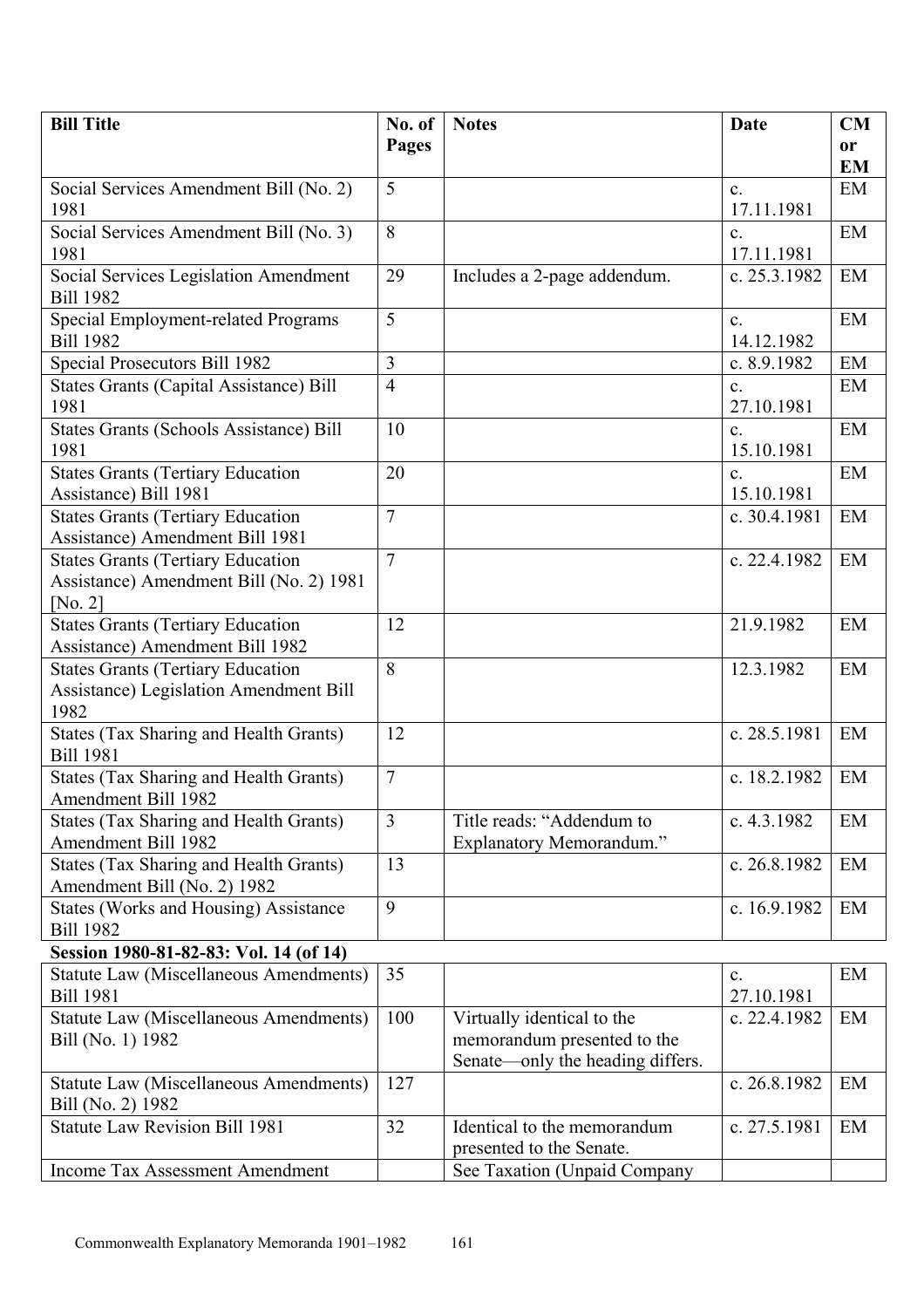| <b>Bill Title</b>                                                     | No. of | <b>Notes</b>                                                                                                                                                                                                                                                                                                                                                                                                                | Date                         | CM              |
|-----------------------------------------------------------------------|--------|-----------------------------------------------------------------------------------------------------------------------------------------------------------------------------------------------------------------------------------------------------------------------------------------------------------------------------------------------------------------------------------------------------------------------------|------------------------------|-----------------|
|                                                                       | Pages  |                                                                                                                                                                                                                                                                                                                                                                                                                             |                              | or<br><b>EM</b> |
| (Additional Tax) Bill 1982                                            |        | Tax) Assessment Bill 1982.                                                                                                                                                                                                                                                                                                                                                                                                  |                              |                 |
| Taxation (Unpaid Company Tax) Bill                                    |        | See Taxation (Unpaid Company                                                                                                                                                                                                                                                                                                                                                                                                |                              |                 |
| 1982                                                                  |        | Tax) Assessment Bill 1982.                                                                                                                                                                                                                                                                                                                                                                                                  |                              |                 |
| Taxation (Unpaid Company Tax)<br><b>Assessment Bill 1982</b>          | 12,50  | Part I, General Outline:<br>Introduction, p. 1; Taxation<br>(Unpaid Company Tax)<br>Assessment Bill 1982, pp. 2-9;<br>Taxation (Unpaid Company Tax)<br>Bill 1982, p. 10; Taxation (Unpaid<br>Company Tax) (Consequential<br>Amendments) Bill 1982, p. 10;<br><b>Income Tax Assessment</b><br>Amendment (Additional Tax) Bill<br>1982, p. 11. Part II, Clause by<br>Clause: Taxation (Unpaid<br>Company Tax) Assessment Bill | c. $23.9.1982$               | EM              |
|                                                                       |        | 1982, pp. 2-40; Taxation (Unpaid<br>Company Tax) Bill 1982, p. 41;<br>Taxation (Unpaid Company Tax)<br>(Consequential Amendments) Bill<br>1982, p. 42; Income Tax<br><b>Assessment Amendment</b><br>(Additional Tax) Bill 1982, pp.<br>$43 - 50$ .                                                                                                                                                                          |                              |                 |
| Taxation (Unpaid Company Tax)<br>Assessment Bill 1982 [No. 2]         | 90     | Introduction, p. 2; Taxation<br>(Unpaid Company Tax)<br>Assessment Bill 1982, pp. 3-15;<br><b>Taxation</b> (Unpaid Company<br>Tax—Vendors) Bill 1982, pp. 16,<br>88; Taxation (Unpaid Company<br>Tax-Promoters) Bill 1982, pp.<br>16, 89; Taxation (Unpaid<br>Company Tax) (Consequential<br>Amendments) Bill 1982, pp. 17-<br>87, 90.                                                                                      | $\mathbf{c}$ .<br>21.10.1982 | EM              |
| Taxation (Unpaid Company Tax)<br>(Consequential Amendments) Bill 1982 |        | See Taxation (Unpaid Company<br>Tax) Assessment Bill 1982 and<br>Taxation (Unpaid Company Tax)<br>Assessment Bill 1982 [No. 2].                                                                                                                                                                                                                                                                                             |                              |                 |
| Taxation (Unpaid Company Tax-<br>Promoters) Bill 1982                 |        | See Taxation (Unpaid Company<br>Tax) Assessment Bill 1982 [No.<br>$2$ ].                                                                                                                                                                                                                                                                                                                                                    |                              |                 |
| Taxation (Unpaid Company Tax-<br>Vendors) Bill 1982                   |        | See Taxation (Unpaid Company<br>Tax) Assessment Bill 1982 [No.<br>$2$ .                                                                                                                                                                                                                                                                                                                                                     |                              |                 |
| <b>Television Stations Licence Fees Bill</b><br>1981                  | 3      |                                                                                                                                                                                                                                                                                                                                                                                                                             | $\mathbf{c}$ .<br>21.10.1981 | EM              |